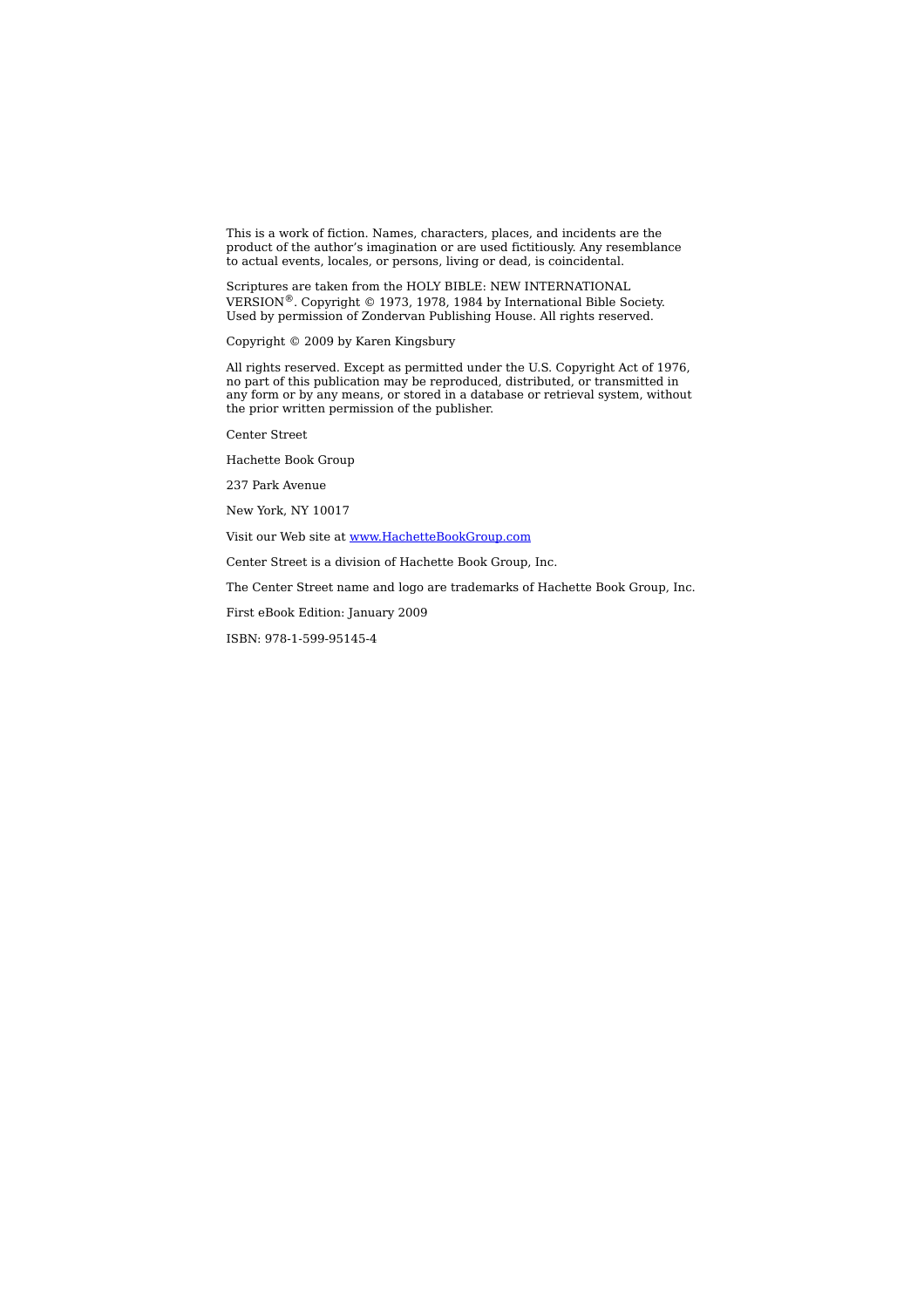# Contents

**ACKNOWLEDGMENTS** 

**ONE TWO** THREE FOUR FIVE SIX SEVEN EIGHT NINE TEN ELEVEN **TWELVE THIRTEEN FOURTEEN** 

FIFTEEN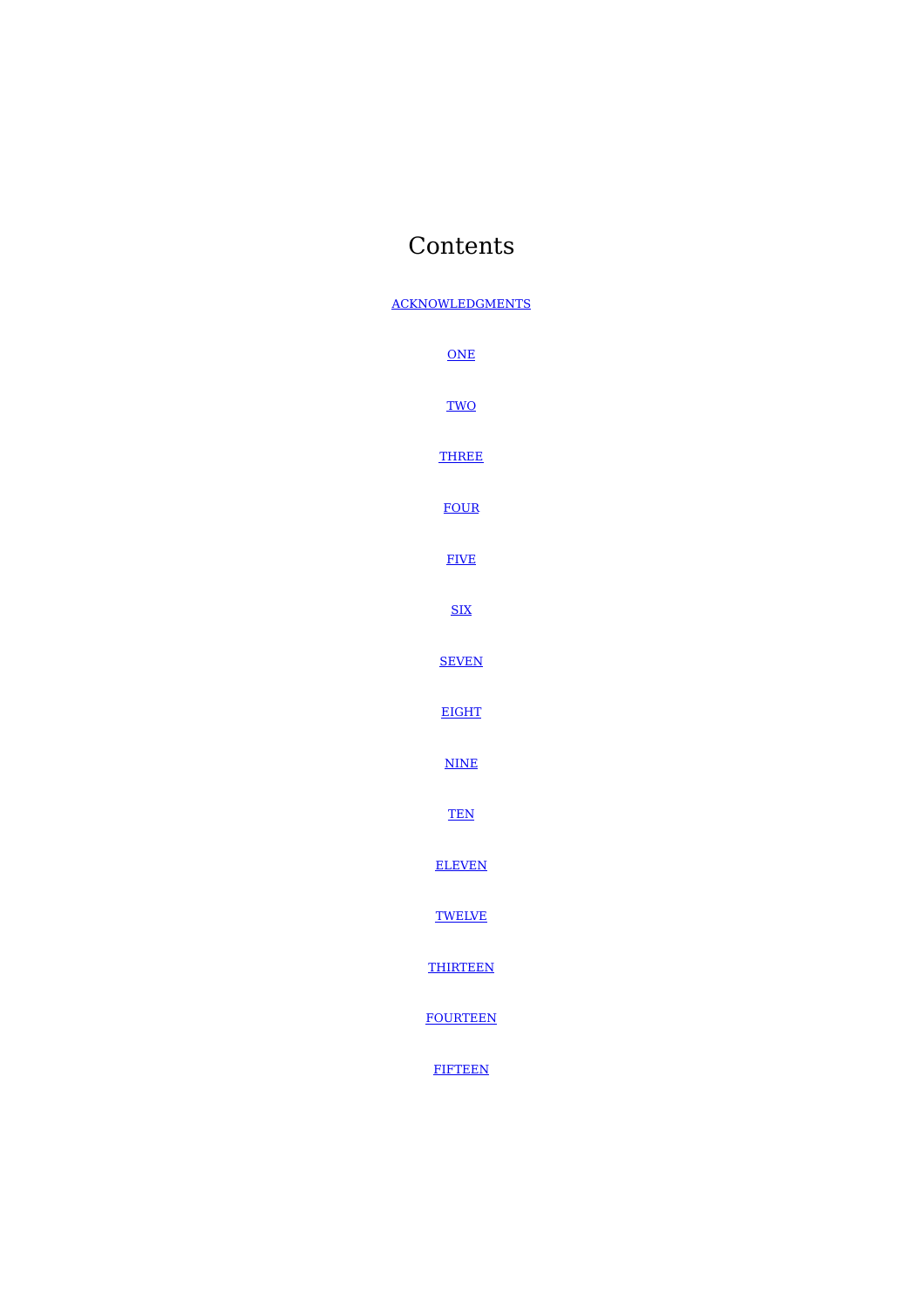**SIXTEEN** 

**SEVENTEEN** 

**EIGHTEEN** 

NINETEEN

**TWENTY** 

TWENTY-ONE

TWENTY-TWO

TWENTY-THREE

TWENTY-FOUR

TWENTY-FIVE

TWENTY-SIX

TWENTY-SEVEN

DISCUSSION QUESTIONS

OTHER LIFE-CHANGING FICTION™ BY KAREN KINGSBURY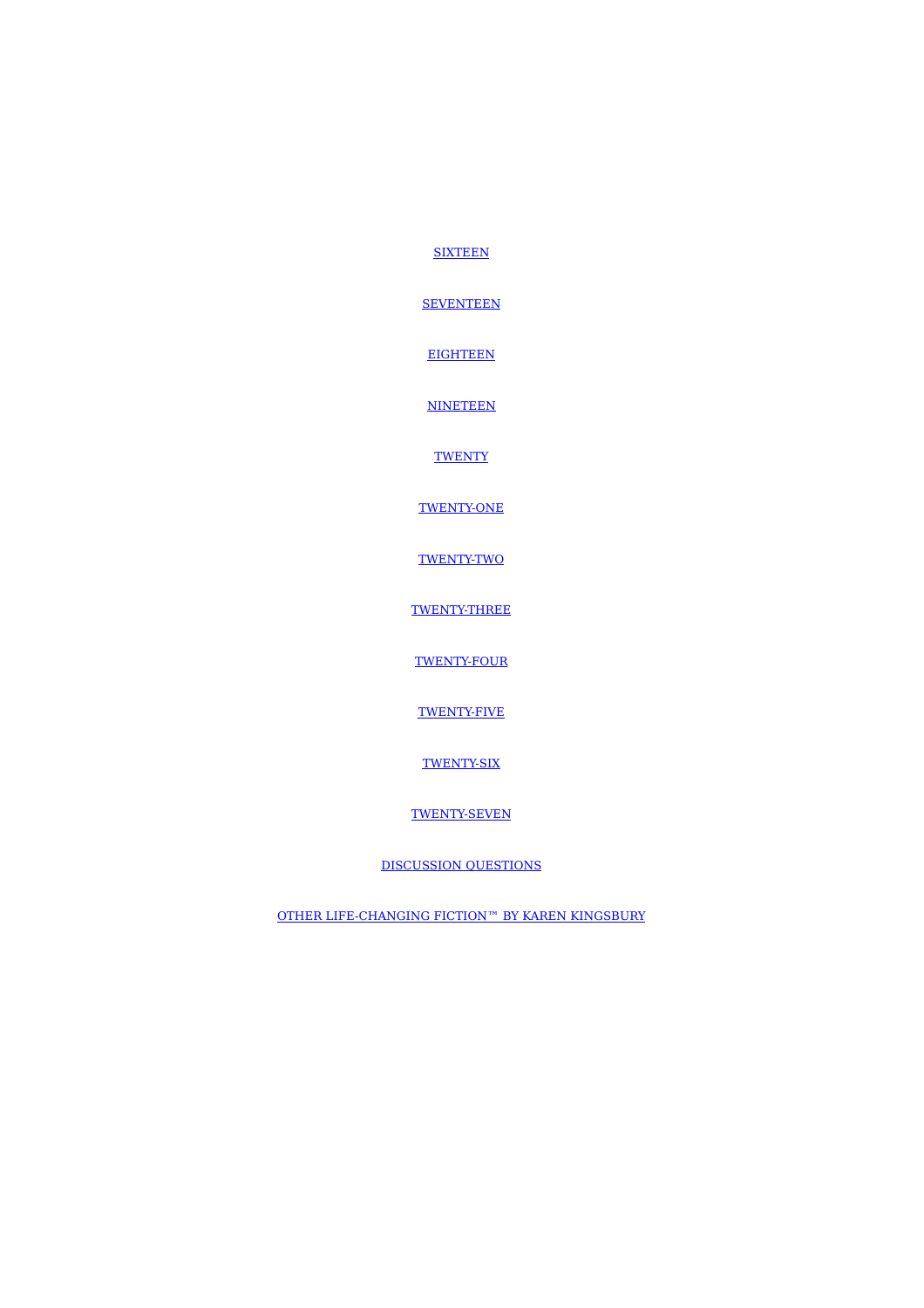# *To Donald, my Prince Charming*

How I rejoice to see you coaching again, sharing your gift of teaching and your uncanny ability with basketball with another generation of kids. And best yet, now our boys are part of the mix. Isn't this what we always dreamed of, my love? I love sitting back this time and letting you and God figure it out. I'll always be here—cheering for you and the team from the bleachers. But God's taught me a thing or two about being a coach's wife. He's so good that way. It's fitting that you would find varsity coaching again now— after twenty years of marriage. Hard to believe that as you read this, our twentieth anniversary has come and gone. I look at you and I still see the blond, blue-eyed guy who would ride his bike to my house and read the Bible with me before a movie date. You stuck with me back then and you stand by me now, when I need you more than ever. I love you, my husband, my best friend, my Prince Charming. Stay with me, by my side, and let's watch our children take wing, savoring every memory and each day gone by. Always and always . . . The ride is breathtakingly beautiful, my love. I pray it lasts far into our twilight years. Until then, I'll enjoy not always knowing where I end and you begin. I love you always and forever.

# *To Kelsey, my precious daughter*

You are nineteen now, a young woman, and my heart soars with joy when I see all that you are, all you've become. This year is a precious one for us, because you're still home, attending junior college and spending nearly every day in the dance studio. When you're not dancing, you're helping out with the business and ministry of Life-Changing Fiction™, so we have many precious hours together. I know this time is short and won't last, but I'm enjoying it so much—you, no longer the high school girl, a young woman and in every way my daughter, my friend. That part will always stay, but you, my sweet girl, will go where your dreams lead, soaring through the future doors God opens. Honey, you grow more beautiful—inside and out—every day. And always I treasure the way you talk to me, telling me your hopes and dreams and everything in between. I can almost sense the plans God has for you, the very good plans. I pray you keep holding on to His hand as He walks you toward them. I love you, sweetheart.

# *To Tyler, my lasting song*

I can hardly wait to see what this school year will bring for you, my precious son. Last year you were one of Joseph's brothers, and you were Troy Bolton, and Captain Hook— becoming a stronger singer and stage actor with every role. This year you'll be at a new high school, where I believe God will continue to shape you as the leader He wants you to be. Your straight A's last year were a sign of things to come, and I couldn't be prouder, Ty. I know it was hard watching Kelsey graduate, knowing that your time with your best friend is running short. But you'll be fine, and no matter where God leads you in the future, the deep and lasting relationships you've begun here in your childhood will remain. Thank you for the hours of music and song. As you seize hold of your sophomore year, I am mindful that the time is rushing past, and I make a point to stop and listen a little longer when I hear you singing. I'm proud of you, Ty, of the young man you're becoming. I'm proud of your talent and your compassion for people and your place in our family. However your dreams unfold, I'll be in the front row to watch it happen. Hold on to Jesus, Ty. I love you.

# *To Sean, my happy sunshine*

Today you came home from school, eyes sparkling, and showed me your science notebook—all your meticulous, neat sentences and careful drawings of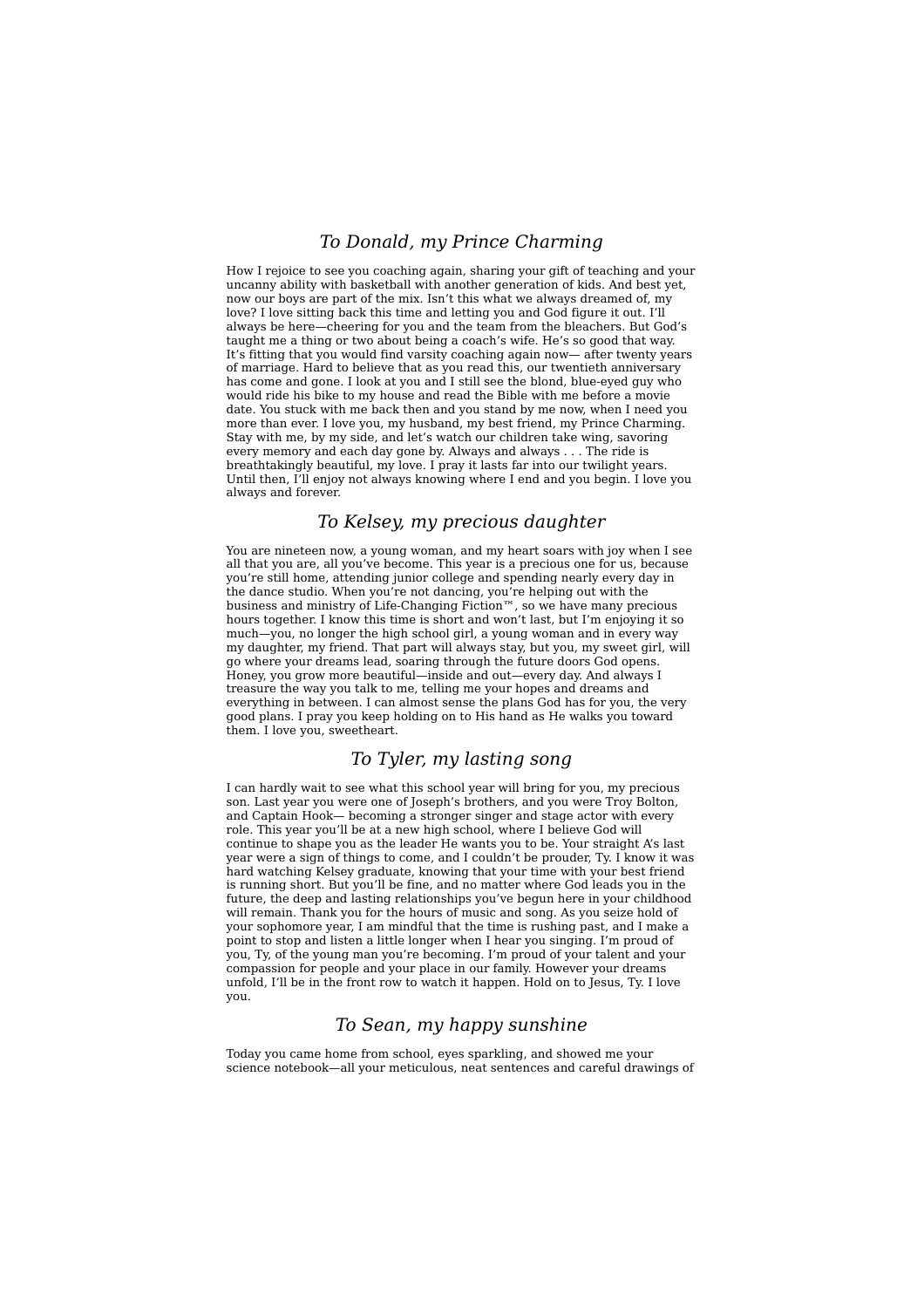red and white blood cells and various bones and bacteria. I was marveling over every page, remarking at the time you'd taken and the quality of your work, and together we laughed over the fact that neither of us really cares too much for science— but that it still matters that we do our best. You smiled that easy smile of yours and said, "Wait till you see Josh's—his blows mine away." You didn't know it at the time, but I was very touched by the tone in your voice. You weren't envious or defeated by the fact that Josh, in your same grade, might have managed to draw even-more-detailed pictures in his science journal. You were merely happy that you'd done your best, earned your A, and could move on from seventh-grade science proud of your effort. I love that about you, Sean. You could easily sulk in the shadow of your brother, a kid who excels in so many areas that the two of you share. But you also excel, my dear son. And one of the best ways you shine is in your happy heart, your great love for life and for people, and your constant joy. Sean, you have a way of bringing smiles into our family, even in the most mundane moment, and lately we are smiling very big about your grades. I pray that God will use your positive spirit to always make a difference in the lives around you. You're a precious gift, son. Keep smiling and keep seeking God's best for your life. I love you, honey.

## *To Josh, my tenderhearted perfectionist*

So, you finally did it! You can beat me at Ping-Pong now, not that I'm surprised. God has given you great talents, Josh, and the ability to work at them with the sort of diligent determination that is rare in young teens. Whether in football or soccer, track or room inspections, you take the time to seek perfection. Along with that, there are bound to be struggles. Times when you need to understand again that the gifts and talents you bear are God's, not yours, and times when you must learn that perfection isn't possible for us, only for God. Even so, my heart almost bursts with pride over the young man you're becoming. After one of your recent soccer tournaments one of the parents said something I'll always remember. "Josh is such a leader," she told me. "Even when he doesn't know other parents are looking, he's always setting an example for his teammates." The best one, of course, is when you remind your teammates to pray before a game. What a legacy you and your brothers are creating here in Washington State! You have an unlimited future ahead of you, Josh. I'll be cheering on the sidelines always. Keep God first in your life. I love you always.

# *To EJ, my chosen one*

Here you are in the early months of seventh grade, and I can barely recognize the student athlete you've become. Those two years of homeschooling with Dad continue to reap a harvest a hundred times what was sown, and we couldn't be more proud of you. But even beyond your grades, we are blessed to have you in our family for so many reasons. You are wonderful with our pets — always the first to feed them and pet them and look out for them—and you are a willing worker when it comes to chores. Besides all that you make us laugh, oftentimes right out loud. I've always believed that getting through life's little difficulties and challenges requires a lot of laughter—and I thank you for bringing that to our home. You're a wonderful boy, son, a child with such potential. Clearly that's what you showed the other day when you came out of nowhere in your soccer qualifiers and scored three goals. I'm amazed because you're so talented in so many ways, but all of it pales in comparison to your desire truly to live for the Lord. I'm so excited about the future, EJ, because God has great plans for you, and we want to be the first to congratulate you as you work to discover those. Thanks for your giving heart, EJ. I love you so.

### *To Austin, my miracle boy*

I smile when I picture you hitting not one home run but three last baseball season—all of them for Papa—and I feel my heart swell with joy as I think of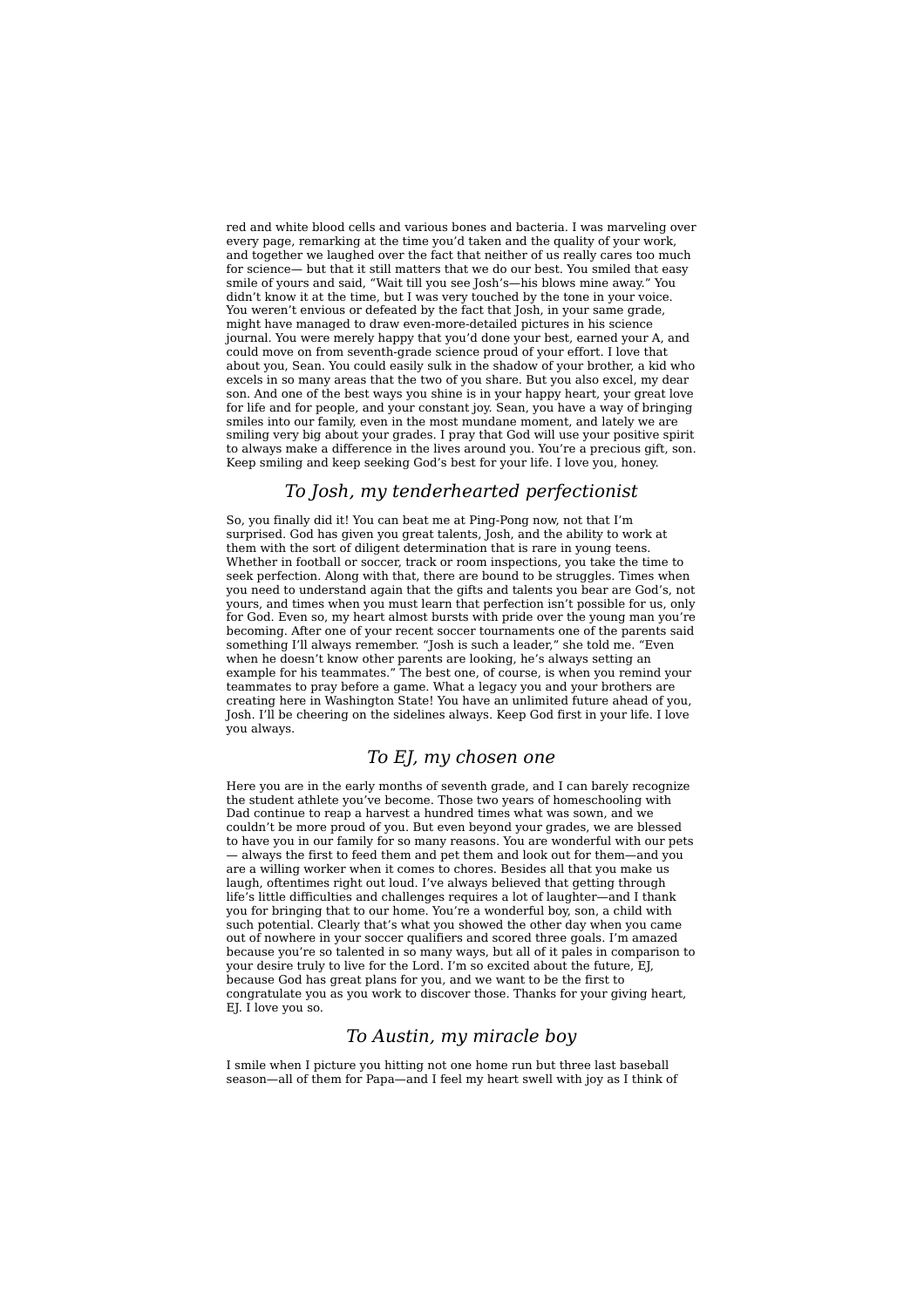what happened after your second home run, when you had rounded the bases one at a time and accepted congratulations at home plate from your entire team. You headed into the dugout and a couple of your teammates tugged on your arm. "Tell us, Austin, how do you do it? How do you hit a home run like that?" That's when you smiled and shrugged your shoulders. "Easy. I asked God for the strength to hit the ball better than I could without Him." Papa must be loving every minute of this, Aus. I'm sure of it. What I'm not sure of is that missing him will ever go away. I can only tell you that our quiet times together are what I love most, too. That and our times of playing give-and-go out on the basketball court. You're my youngest, my last, Austin. I'm holding on to every moment, for sure. Thanks for giving me so many wonderful reasons to treasure today. I thank God for you, for the miracle of your life. I love you, Austin.

> *And to God Almighty, the Author of life, who has—for now—blessed me with these.*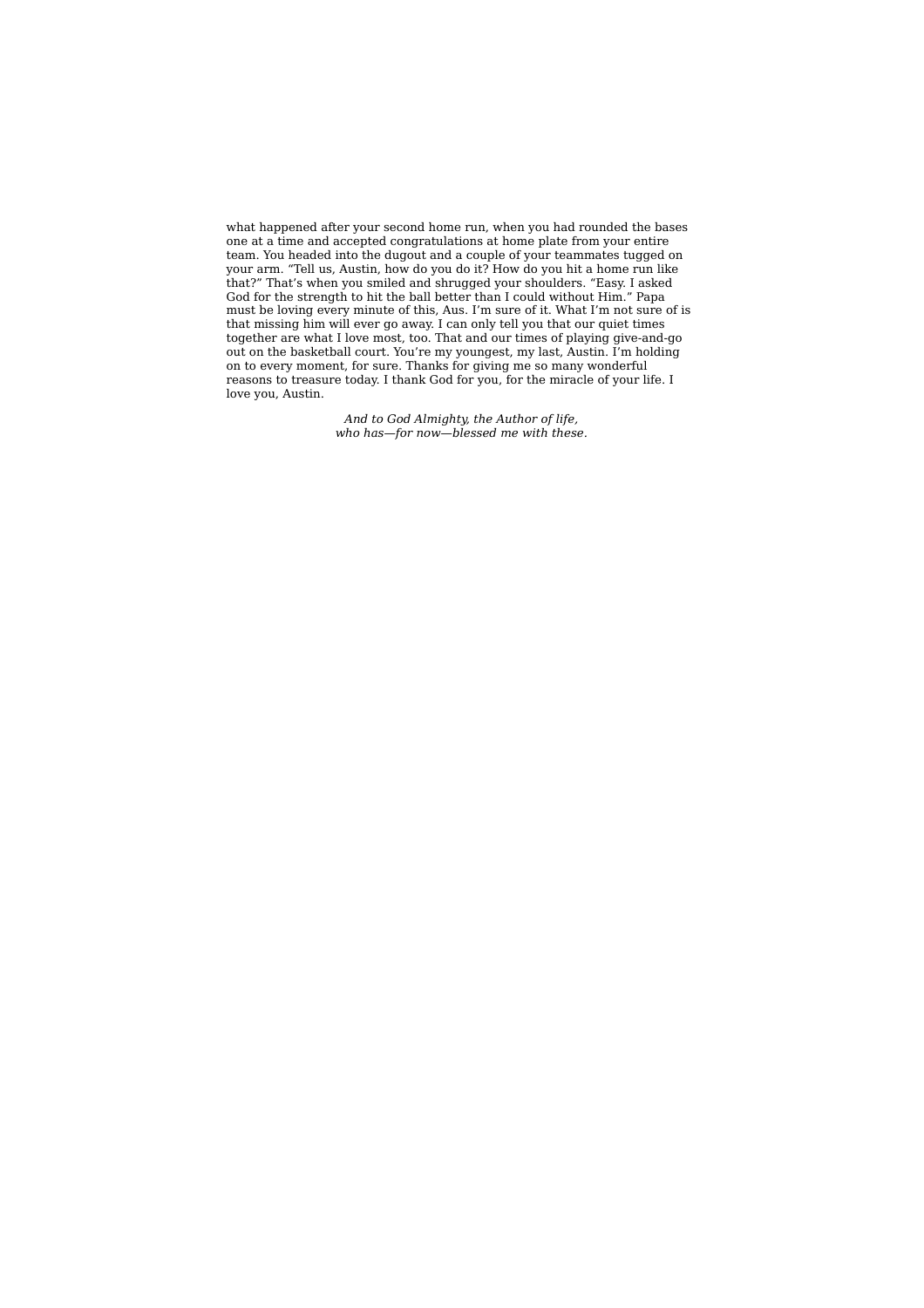### ACKNOWLEDGMENTS

One night when I was pu tting the finishing touches on this book, Austin crawled up into bed next to me and stared at my laptop computer screen. "You know, Mom," he said, "I've been meaning to ask you about writing books. I have a couple questions." I smiled at him and asked him what he wanted to know. "Well," he said, "you know those beautiful covers on your books? They're so nice, with just the right colors and pictures, so do you do those? Do you make the covers?"

I shook my head. "No, buddy. I don't have anything to do with the covers, really. The publisher has these wonderful designers. They take care of coming up with a cover." He seemed a little disappointed for a few seconds. Then his eyes lit up. "I know, how about the design inside the book, the way the letters line up just so, and those little swirly things that make the first page of every chapter so nice." He scrunched up his face, slightly baffled. "Do you do that part?"

Again I shook my head. "No, honey. Actually there are designers at the publisher's offices who make sure the book looks nice on the inside." My smile turned a little sheepish. "They're the ones who do that."

His shoulders sank, and after a slight pause his brow rose, hopeful. "I know, how about the bookstores! Are you the one who gets all those books to the bookstores, so they can be there on the shelves for the people?"

Feeling the clear sense that I was disappointing him, I shook my head and managed a weak smile. "No, Aus, I don't do that, either. The publisher has a sales staff that handles getting the books to the bookstores. After that, other people at the bookstores open the boxes of books and put them on the shelves. I don't have anything to do with that."

"Wow." He climbed back down, but before he ran off he shrugged his shoulders. "You don't really do that much, do you?"

Austin has a point. No book comes together without a great and talented team of people making it happen. For that reason, a special thanks to my friends at FaithWords and Center Street who combined efforts to make *This Side of Heaven* all it could be. A special thanks to my dedicated editor, Anne Horch, who encouraged me often to stay with this story, however hard it was to write.

Also thanks to my amazing agent, Rick Christian, president of Alive Communications. Rick, you've always believed only the best for me. When we talk about the highest possible goals, you see them as doable, reachable. You are a brilliant manager of my career, and I thank God for you. But even with all you do for my ministry of writing, I am doubly grateful for your prayers. The fact that you and Debbie are praying for me and my family keeps me confident every morning that God will continue to breathe into life the stories in my heart. Thank you for being so much more than a brilliant agent.

A special thank-you to my husband, who puts up with me on deadline and doesn't mind driving through Taco Bell after a basketball game if I've been editing all day. This wild ride wouldn't be possible without you, Donald. Your love keeps me writing; your prayers keep me believing that God has a plan in this ministry of fiction. And thanks for the hours you put in working with the guest-book entries on my Web site. I look forward to that time every day when you read through them, sharing them with me and releasing them to the public, praying for the prayer requests. Thank you, honey, and thanks to all my kids, who pull together, bringing me iced green tea and understanding about my sometimes crazy schedule. I love that you know you're still first, before any deadline.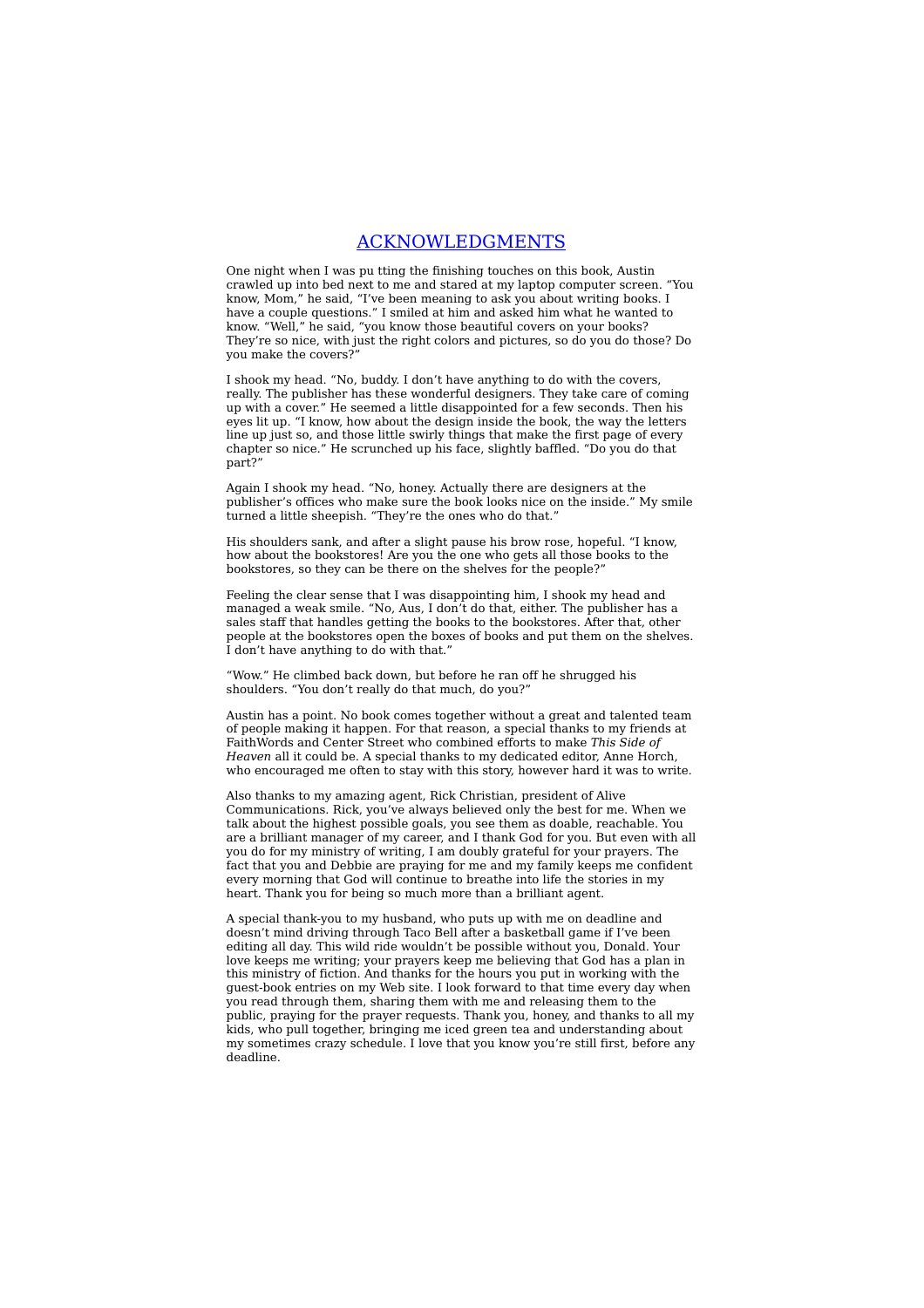Thank you also to my mom, Anne Kingsbury, and to my sisters, Tricia, Sue, and Lynne. Mom, you are amazing as my assistant—working day and night sorting through the mail from my reader friends. I appreciate you more than you'll ever know. Tricia, you are the best executive assistant I could ever hope to have. I treasure your loyalty and honesty, the way you include me in every decision and exciting Web site change. My site has been a different place since you stepped in, and the hits have grown tenfold. Along the way the readers have so much more to help them in their faith, so much more than a story with this Life-Changing Fiction™. Please know that I pray for God's blessings on you always, for your dedication to helping me in this season of writing, and for your wonderful son, Andrew. And aren't we having such a good time, too? God works all things to the good!

Sue, I believe you should've been a counselor! From your home far from mine, you get batches of reader letters every day, and you diligently answer them using God's wisdom and His Word. When readers get a response from "Karen's sister Susan," I hope they know how carefully you've prayed for them and for the response you give. Thank you for truly loving what you do, Sue. You're gifted with people, and I'm blessed to have you aboard.

A special thanks also to Will Montgomery, my road manager. I was terrified to venture into the business of selling my books at events for a couple of reasons. First, I never wanted to profit from selling my books at speaking events, and second, because I would never have the time to handle such details. Monty, you came in and helped me on both accounts. With a mission statement, "To love and serve the readers," you have helped me supply books and free gifts to tens of thousands of readers at events across the country. More than that, you've become my friend, a very valuable part of the ministry of Life-Changing Fiction™. You are loyal and kind and fiercely protective of me, my family, and the work God has me doing. Thank you for everything you're doing, and will continue to do.

Thanks, too, to Olga Kalachik, my office assistant, who helps prepare our home for the marketing events and research gatherings that take place there on a regular basis. I appreciate all you're doing to make sure I have time to write. You're wonderful, Olga, and I pray God continues to bless you and your precious family.

I also want to thank my friends with Extraordinary Women—Roy Morgan, Julie and Tim Clinton, Beth Cleveland, and the girls on the tour, along with so many others. How wonderful to be a part of what God is doing through all of you! Thank you for making me part of your family.

Thanks also to my forever friends and family, the ones who rush to our side whenever we need you. Your love has been a tangible source of comfort, pulling us through the various seasons of life and making us know how very blessed we are to have you in our lives.

And the greatest thanks to God. The gift is Yours. I pray I might use it for years to come in a way that will bring You honor and glory.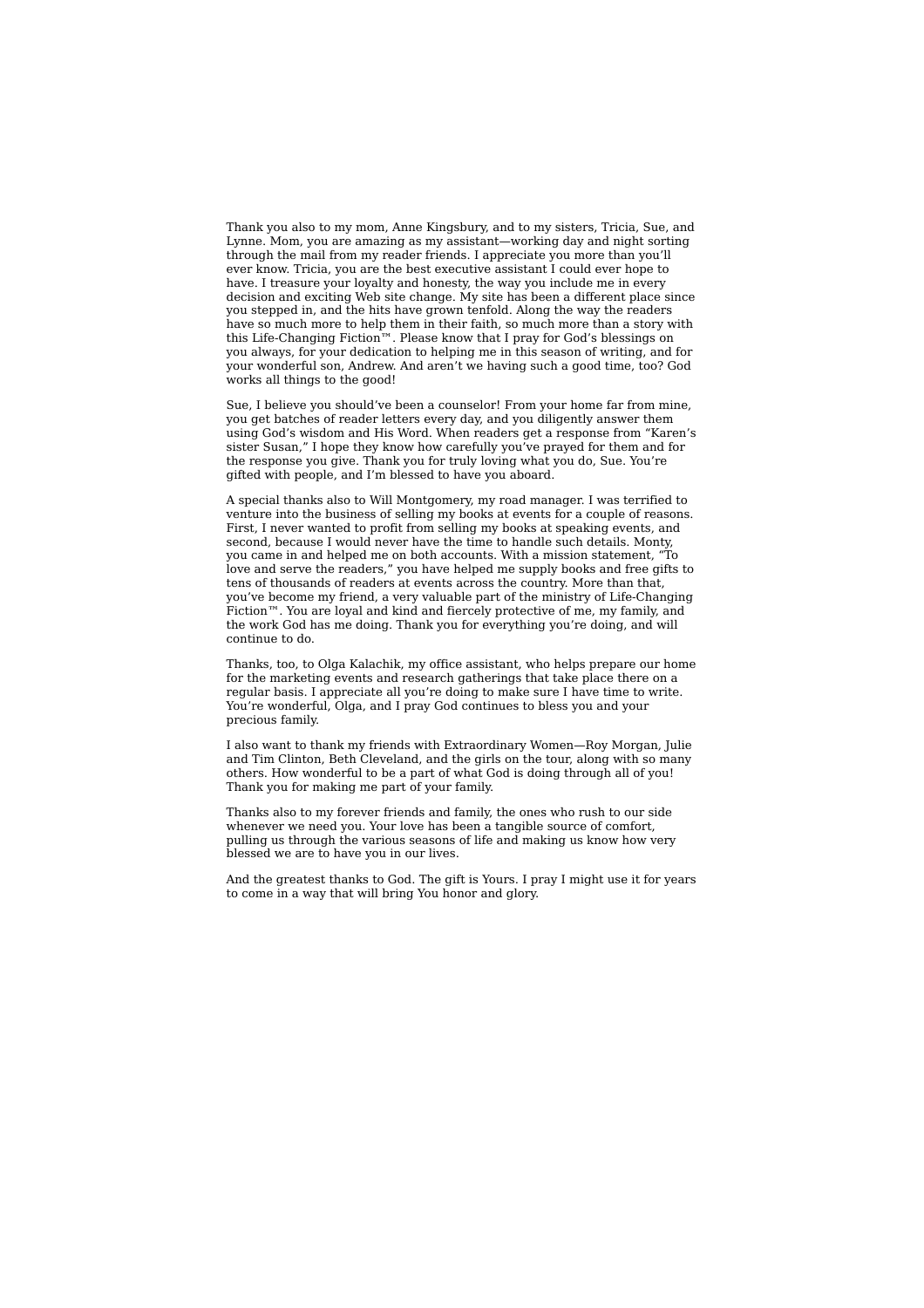# FOREVER IN FICTION™

A special thanks to Gayle Flynn, who won Forever in Fiction at the Florida Solve Maternity Homes Auction. Gayle chose to honor her husband, Thomas Flynn, age fifty-seven, by naming him Forever in Fiction. Thomas is a personal injury attorney, a pillar in his community, a man with many friends and much integrity and faith. He and Gayle have been married thirty-four years and they have three grown children, with whom they love to vacation at their cabin in Kalkaska, Michigan.

Thomas likes collecting Native American artifacts, playing Ping-Pong, hunting, and fishing. He also likes reading fiction and particularly enjoys reading my books. Thomas is involved in a number of charities but he is particularly fond of Solve Maternity Homes, where he has served on the board of directors. Thomas's faith is key to him and his family, and he longs for a time when he and his wife can spend much of their time traveling to places like the West Indies or Australia.

He spent his younger years employed in social work but then became involved in the Home Repair Services business—a business devoted to helping the less fortunate in various Michigan neighborhoods. He loves woodworking and bird watching, and when he travels to the Upper Peninsula of Michigan with his family, he tries to do a little of both. He enjoys slot machines, gambling for fun, and believing in miracles—not necessarily in that order.

Thomas's character in *This Side of Heaven* is that of a godly personal injury attorney, the one who demonstrates through fiction the importance of having godly men to represent those who are wrongly injured. As always with my Forever in Fiction characters, Thomas Flynn in this fictional setting is a created person with only some resemblance to the real Thomas Flynn.

That said, I pray that Gayle sees her husband, Thomas, as deeply honored by her gift and by his placement in *This Side of Heaven* and that she will always see a bit of Thomas when she reads his name in the pages of this novel, where he will be Forever in Fiction.

For those of you who are not familiar with Forever in Fiction, it is my way of involving you, the readers, in my stories, while raising money for charities. To date, Forever in Fiction has raised more than \$100,000 at charity auctions across the country. If you are interested in having a Forever in Fiction package donated to your auction, contact my assistant, Tricia Kingsbury, at Kingsburydesk@aol.com. Please write *Forever in Fiction* in the subject line. Please note that I am only able to donate a limited number of these each year. For that reason I have set a fairly high minimum bid on this package so that the maximum funds are raised for charities.

Please understand that we receive hundreds of requests for this auction item, and not all requests can be met. Even so, I look forward to learning about the people in your life, people you would like to place Forever in Fiction.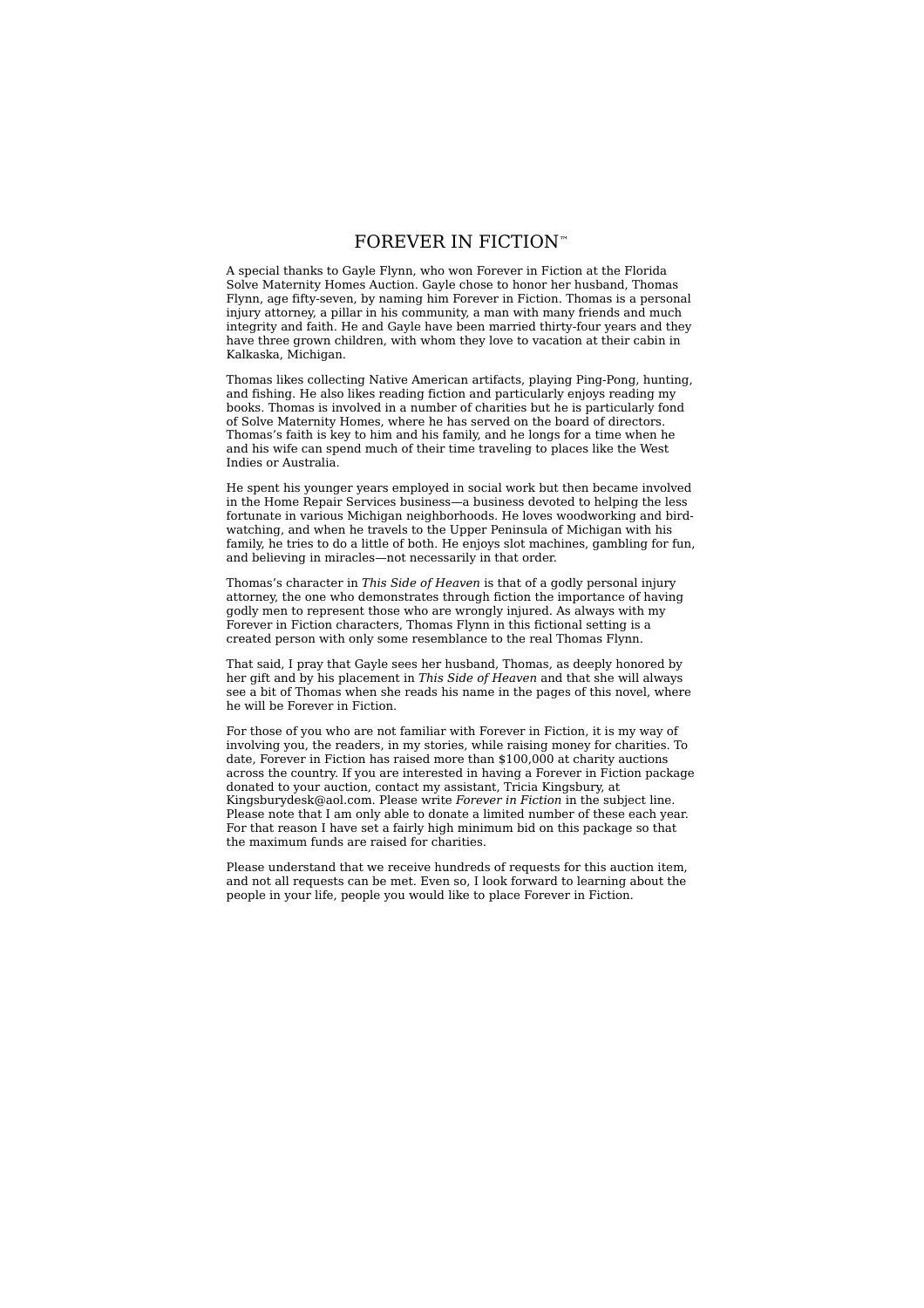*. . . Fo r A l y s s a*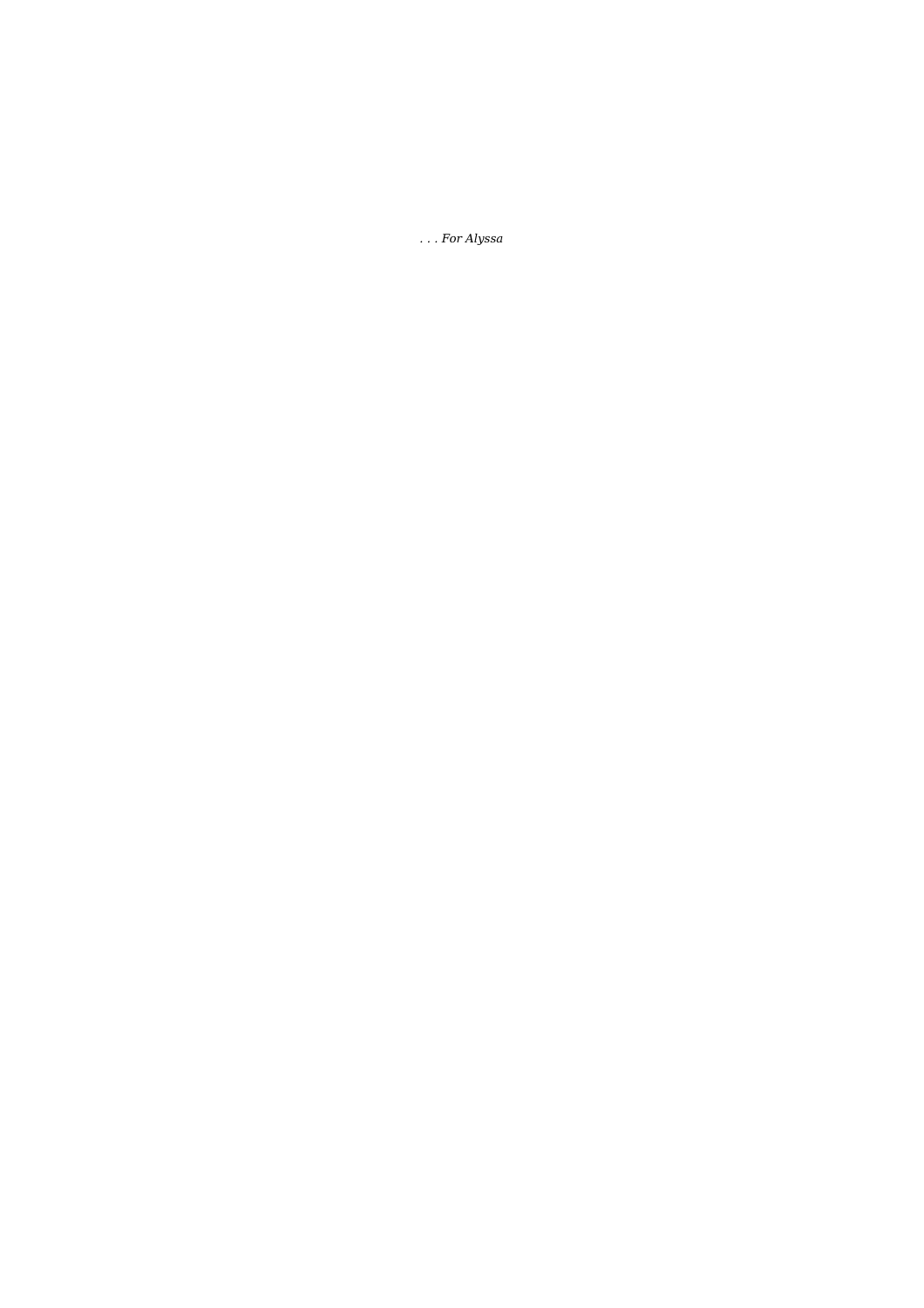*"For I know the plans I have for you," declares the LORD, "plans to prosper you and not to harm you, plans to give you hope and a future."*

—Jeremiah 29:11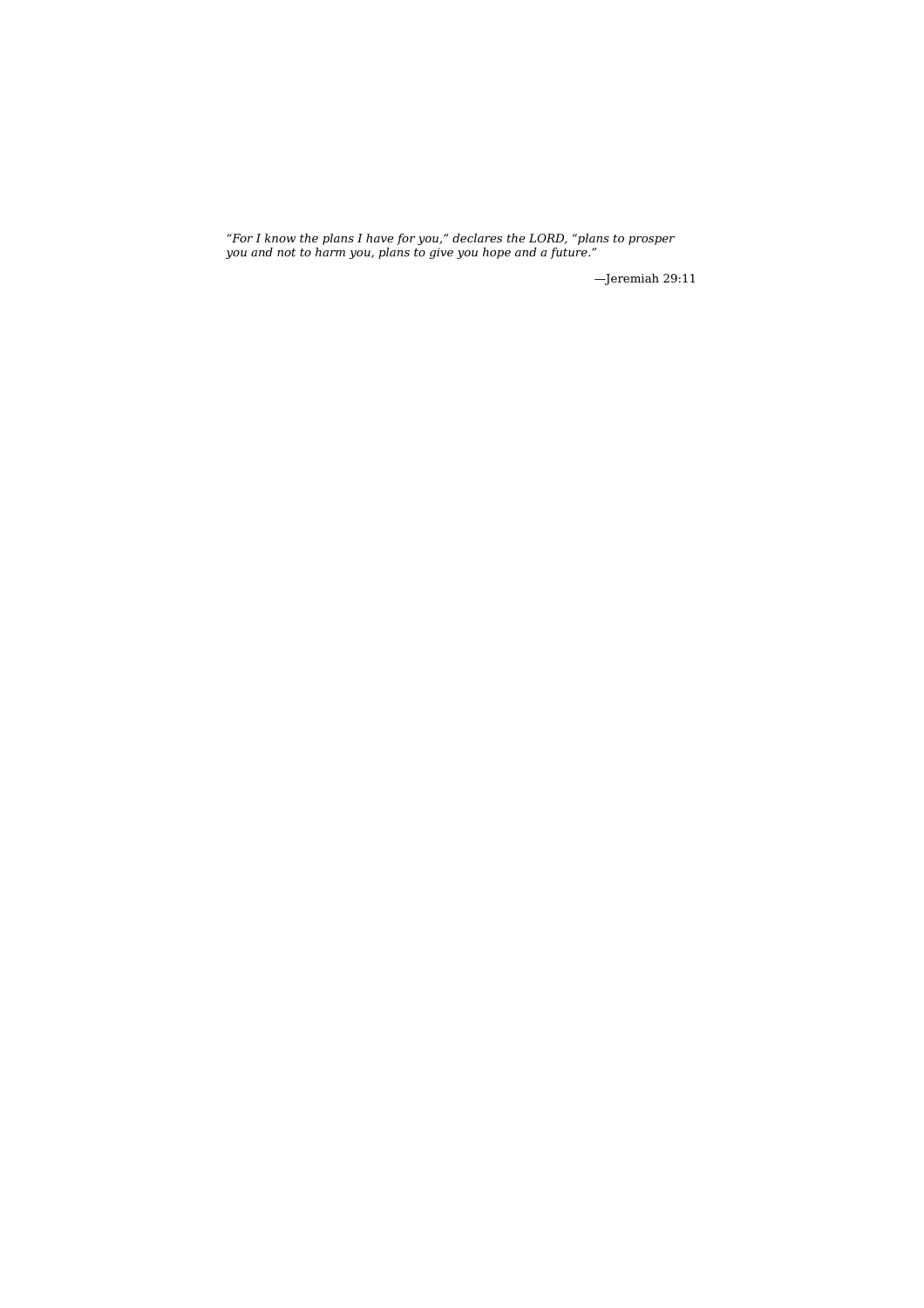ONE

 $\blacksquare$  he pain was a living, breathing demon, pressing its claws deep into his flesh and promising never to let go, not until death had the final word. But ev en with every vertebra and tendon in his back aching and burning, even with how he felt prisoner to his own body, and despite the eternal relief that was bound to come with his last breath, Josh Warren was certain of one thing that cool autumn night.

He didn't want to die.

Josh braced himself against the kitchen counter in his cramped apartment and stared at the clock. Just after midnight, early by his recent standards. His eyes blurred and battled for a moment of clarity. The problem was the meds, and whether he'd taken a double dose at ten o'clock, or at six. He leaned over his hands and tried to work up a complete breath. He drew three quick gasps, but only a fraction of his lungs offered any assistance. He was twenty-eight, but his body made him feel twice that.

"God"—he clenched his teeth and the whispered word filled his small kitchen —"I can't take this. I can't."

Three years. That's how long it had been. A hero, they labeled him. Saved the lives of two teenage girls. But where were the news crews and reporters and cameramen now? Now, when every hour was a struggle to survive.

He tightened his grip on the countertop, his arms trembling, his lungs holding steady, refusing to inhale in a futile effort to keep the demon at bay. Another quick gasp and he hung his head. For a long moment he stayed that way, willing the pain to subside. But before he felt any relief, a drop of tepid water hit his hand. A grimace tugged at his eyebrows, and for a heartbeat he wondered if a pipe had broken upstairs the way it had last month, when the fog of pain and OxyContin was so strong he didn't notice the problem until a small stream started oozing from the plaster ceiling.

Another drop. He brushed at it as a third drop hit him, and at the same time he figured it out. He lifted his fingers to his forehead and touched a layer of wetness. No surprise there. He was sweating, his body giving way to the pain, handling the fire the only way it knew how. He wiped the back of his hand across his head and looked around.

Never mind when he'd taken the last dose. He needed more. Needed it now. He tried to straighten, but the demon weighed heavy on his shoulders, slumping him over as he shuffled toward the cupboard. He grabbed the bottle and fumbled with the lid before sliding one single pill into his palm. One pill wouldn't be too much. He downed it with a swig of water straight from the faucet.

Sleep would come, the way it always did eventually.

But first he needed to find Cara Truman. Josh made his way to the computer, set up on a desk against the dining room wall. He pulled his chair into place and fell into it. Even then there was no relief. Sitting only intensified the pain in his lower back. He narrowed his eyes, logged in to his Facebook, and opened the instant message window— the one where Cara lived. Josh would never meet her in person. He was almost certain of that.

If he ever found his way free of the pain, he would call Becky Wheaton first, Becky who he had loved since he was fifteen. He'd heard from some of their old high school friends that her engagement had fallen through and she was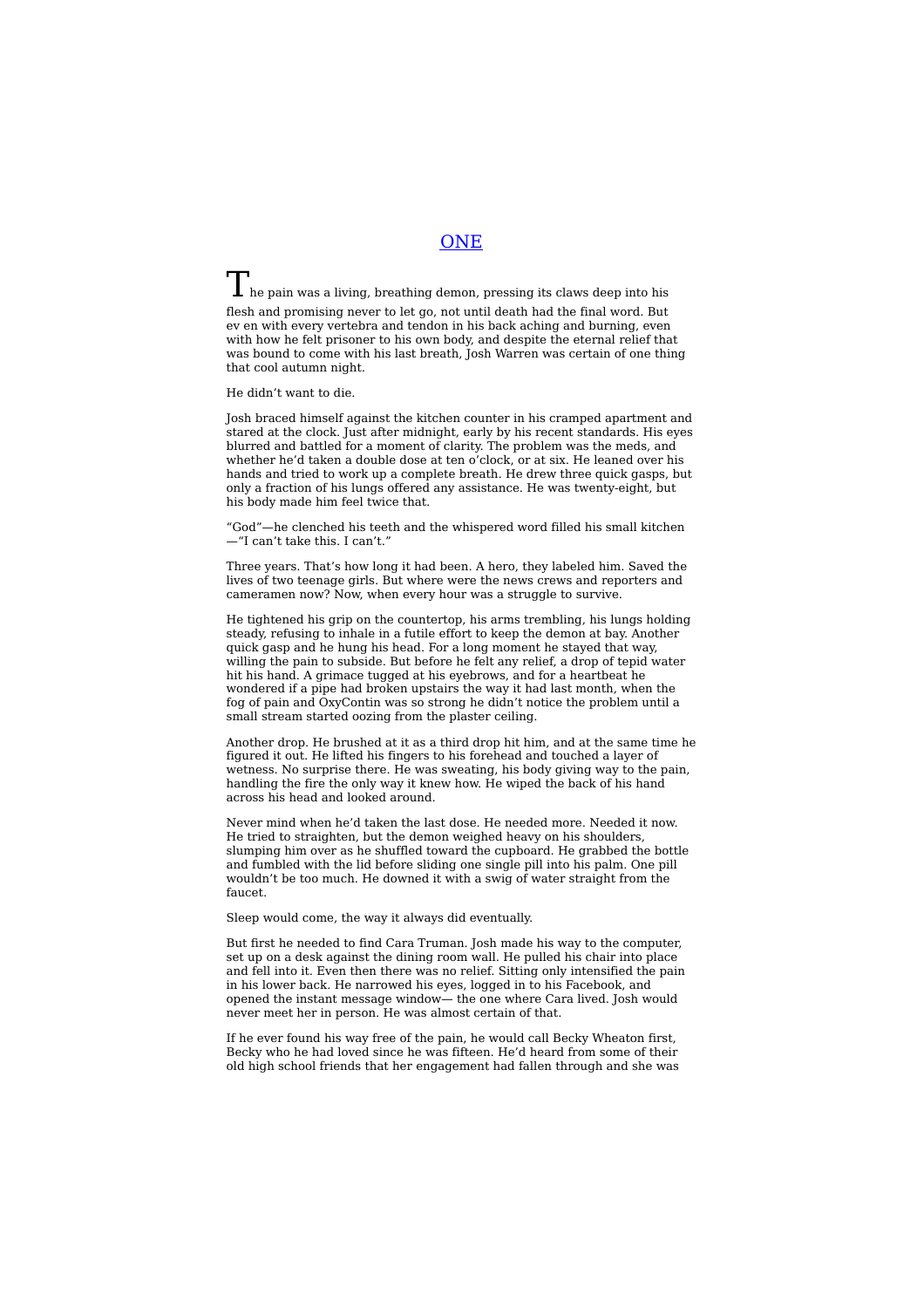single again. He thought about her constantly, but he couldn't call her. Not until he was healthy and whole and successful—the sort of guy she deserved.

Becky would have to wait, but when no amount of meds or sleep could take the edge off his constant pain, when concerned calls from his parents and his sister didn't bring relief, there was always Cara.

She knew him better than anyone, because she knew his story. The whole story. Even the part about his little girl on the other side of the country, the one no one else really thought was his. On late nights like this, across the invisible lines of cyberspace, he could share with Cara every crazy detail of the others, the stories that made up his life. And along the way Cara gave him a rare and priceless gift, one that kept him pushing through, battling the demon.

#### Cara believed him.

He studied the list of friends online, and she was there. He positioned his hands and tried to steady them as he tapped out the words. *Hey, it's me . . . you there?*

Half a minute passed and he saw that his neighbor Carl Joseph Gunner had tagged him in a few new photos. He clicked the album and for the first time that night he smiled. Carl Joseph and his girlfriend, Daisy, both had Down syndrome. They lived with roommates in separate apartments in the adjacent building and both were very independent, with jobs and the ability to use the bus lines for errands.

The photos were taken by Carl Joseph last time he and Daisy stopped by the apartment. Carl Joseph had learned how to use the timer on his camera, so the pictures showed Carl Joseph, Daisy, and Josh standing in front of his TV, his refrigerator, and his patio slider—each one with the same cheeky smiles. Josh jotted a quick thank-you to Carl Joseph, and at the same time a response came from Cara.

#### *I stepped away for a minute but I'm back.*

Josh shifted positions, trying to find a more comfortable angle. *Can't sleep. I was hoping you were up.* Cara lived in Phoenix and she worked the swing shift at a data processing center. She usually didn't turn in until two in the morning.

Her next message appeared in the lower window on his computer screen. *I was thinking the other day about how we almost didn't meet. What would I have done without you?*

Josh smiled and moved his fingers over the keyboard. *Glad we'll never have to answer that. Just goes to show online poker's worth something. Even when you lose.*

The conversation came faster. *Lotta creeps play OP. You were like getting a royal flush, you know?*

Josh felt the compliment in the drafty corners of his heart. He leaned back against the vinyl chair and felt his body relax a little. *Thanks, sweetie. I'm just glad we found our way out of online poker and into this.*

#### *Whatever this is.*

*Right.* Josh chuckled. *Whatever it is*. *Hey, I talked to Keith yesterday. He's back with his wife . . . things are good.*

#### *Really??? I'm so happy for him!! See, J . . . Where would he be without you?*

Josh felt the warmth of her words deep to the center of his soul. Keith had been his best friend since grade school, but ten years ago he'd moved to Ohio. They still stayed in touch, and Keith sometimes joined him for online poker.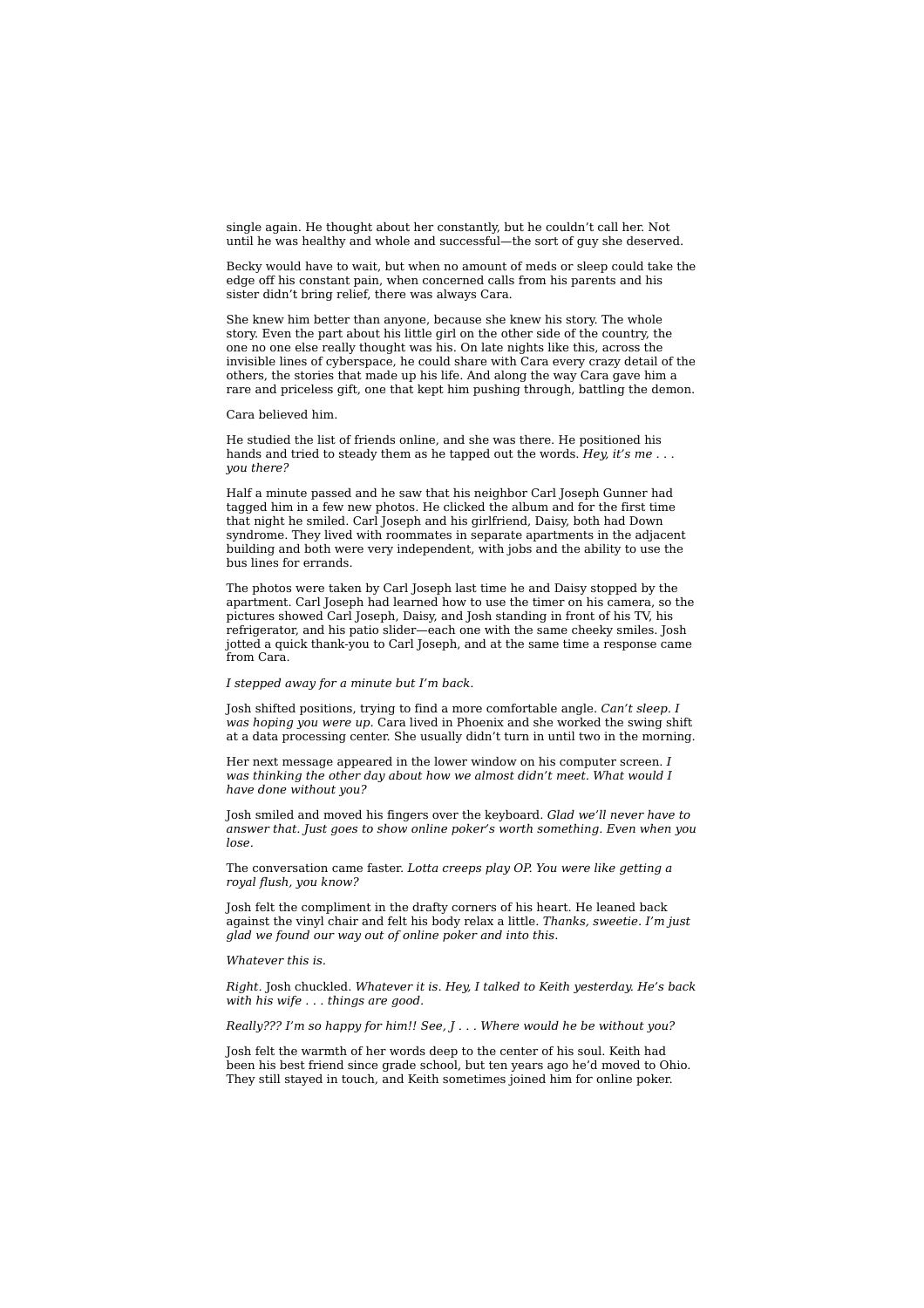That's how Cara knew him.

There was a pause in the conversation and then her next message appeared in the window.

*How's your back?*

*Hurts like crazy . . . let's talk about something else. I go to court again next week.*

*To testify?*

*Yes. My lawyer says it should be the last time.*

*Yay! That means the settlement's coming! And then you can go after your daughter!*

Josh read the line three times before his hands began moving across the keyboard. *That's why I wanted to talk to you tonight.*

*Why?*

*Because you make her seem like a real person. My little girl.*

*She is real.* Josh could hear Cara's indignant tone through the words of her message. *You're going to get custody of her one of these days, I just know it.*

The thrill of possibility sent tingles down Josh's arms. *Partial custody. But anything would be better than this.*

*She's a lucky girl, J . . . I wish my kids had a daddy like you.*

Josh stared at that part. Every time they had a conversation like this one, Josh wondered the same thing. Maybe he was wrong about never meeting her in person. Becky had probably moved on, anyway. If he and Cara got along so well, why not move their relationship from cyberspace to Phoenix? Or to Colorado Springs? Cara was a single mom of two kids—a boy and a girl. Her first husband had been abusive, and three years ago he'd moved out and found someone new. Cara found solace in online poker, and people who couldn't hit her, people who could pretend to be anyone they wanted to be.

Two years ago Josh was caught up in an online game with Cara—aka Miss Independent—when she said something that stayed with him still. In the comment section of the game, she wrote, *I play OP because my real life is on hold.*

That was exactly how Josh felt. Since the accident he'd been caught up in a web of depositions and hearings, meetings with lawyers, and waiting for workmen's comp checks in the mail. Since then, all of life had become a waiting game.

Waiting for the pain in his back to be healed.

Waiting for a decision in the trial against the drunk driver's insurance company.

Waiting for a chance at success so he could call Becky Wheaton and tell her he still loved her.

Waiting for his settlement money so he could pay back his parents and buy a house and take a paternity test so he could prove to all the world what he already knew: that Savannah was his daughter.

Another message appeared. *You're quiet. What are you thinking?*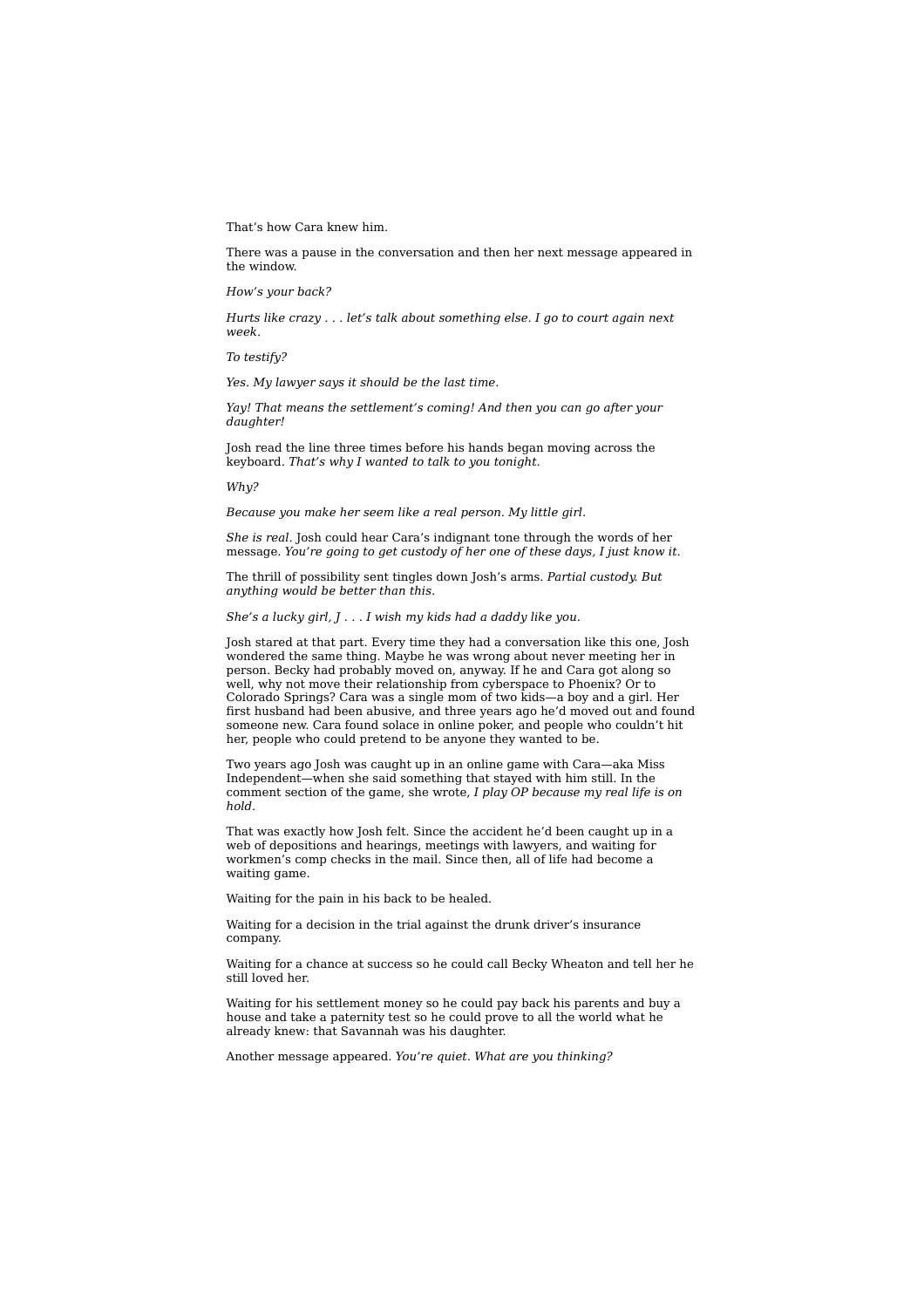Josh felt a tug on his heart. *How come you're there and I'm here?*

*Yeah . . . I wonder that too sometimes.*

Usually when they flirted with the possibility of taking their relationship to another level, one of them would change the subject before the conversation became too serious. But sitting in his stuffy apartment alone at one in the morning with the trial and the settlement becoming more of a reality each day, Josh suddenly couldn't stop himself. His fingers flew across the keyboard. *Okay, seriously, Miss Independent. Why don't we stop all this typing and find a way to hang out in person?*

There was a hesitation, and Josh's heartbeat sped up. Maybe he shouldn't have said anything. Maybe this was all she'd ever be capable of, and if that was the case, then so be it. Besides, he would always love Becky, and he owed it to both of them to see if she might feel the same way about him—once he was successful. If not, if she'd moved on, then maybe Cara was someone he could love. *Come on, Cara. . . .* He closed his eyes and remembered the words of the song he'd heard recently. "*I can only imagine . . . what it will be like. . . ." God, please . . . speak to her heart. If she's someone who could be in my life, then please . . .*

He opened his eyes just as the next message came across. *You're too good for me, J. You know that.*

*Who are you kidding? . . . I'm lucky just to be your friend.*

Another pause, shorter this time. *Tell me again about God, about you and Him.*

Disappointment stabbed at him because he really wanted to talk about the two of them. He swallowed hard. If she was going to change the subject, at least she wanted to talk about his newfound faith. He was still in pain, still sitting alone in a cheap apartment, but in the last six weeks his life had changed. He loved that Cara wanted to talk about it.

He breathed in and began typing. *I don't know, it's weird. My family's been talking to me about God forever, but I guess I had to figure it out on my own.*

*What did it feel like . . . you know, when you heard that song and could tell God was talking to you?*

Josh smiled again. He'd answered this question half a dozen times in the last six weeks, but Cara seemed to really need to understand.

He moved his hands across the keyboard faster this time. *I don't know, I mean . . . it was like God was talking straight to my heart. Telling me that I wasn't waiting for a settlement or a chance to see Savannah or for the next stage of my life. What I was really waiting for was Him. It was like He was calling me, and if I wanted to really live I needed to finally answer. You know? Stop running from Him and tell Him yes.*

*I love that.* She hesitated. *Can I tell you a secret?*

*Always.* He longed to hug her, put his hands on her shoulders, and look deep into her blue eyes. In lieu of that he clicked on her name in the instant message window and was instantly on her Facebook page. She had short brown hair and a narrow face. Not too tall or athletic or strikingly beautiful. A few extra pounds that drove her crazy, but the part Josh loved most was her smile. Cara's smile had a way of staying with him.

Her message flashed into view. *I've been talking with God.*

*Online?* He grinned at his own joke.

*No, silly. In my heart. When I'm looking out the window at the summer sky or*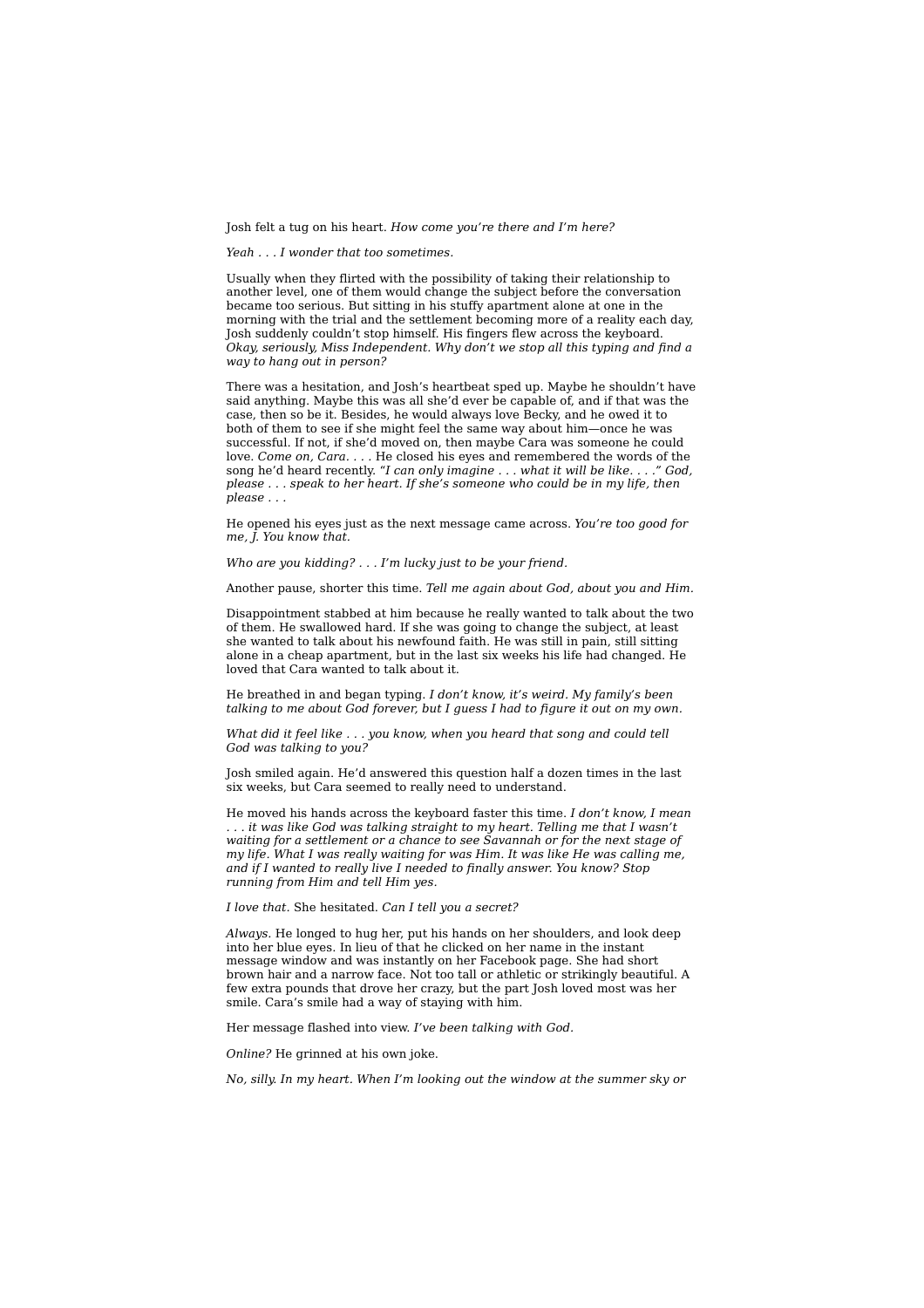*when a monsoon sweeps over Phoenix and lightning dances across the street outside my apartment complex.*

He read her message slowly. *You should be a writer.*

*I'm serious, J. You've changed me, your story about God. I think He's calling me, too. I'm taking the kids to church this Sunday.*

Josh raised his eyebrows. *Seriously?* In the time he'd known her, Cara had been opposed to faith and God and anything dealing with Scripture. She never quite came out and said why, but on her Facebook page she described herself as agnostic. *Not interested in faith*, she'd written. That had changed in the last few weeks, and the reason had to be Josh's story about Wynonna and hearing God and realizing he'd been running away all this time.

*Very seriously. So maybe I'll go to church this Sunday and all the answers will suddenly fall into place . . . and you'll get your settlement and buy a house in Scottsdale and we'll become best friends . . . and then . . . well, and then who knows? Right, J . . . maybe all that.*

His heart did a somersault. *Right.* He wasn't sure if he should push the issue, but he couldn't stop himself. *Maybe all that and more*.

*So . . . are you feeling better?*



He dropped his hands to his thighs and stared at the screen. He hadn't realized it until she asked, but he actually was feeling better. *You know what?* He typed the words quickly. *My back doesn't hurt like it did before.*

*See, I knew it.*

*Knew what?*

*I'm good for you.*

*You are. Very good.*

*And you know what else, J?*

He almost felt like she was sitting across from him. *What?*

*You're very good for me, too. And that's enough for now.*

Everything she'd said a moment ago suddenly felt like nothing more than wildeyed dreams and make-believe. He wanted a cigarette so bad he would've walked three miles for one. *Yes,* he typed. *That's enough for now.*

They signed off, and Josh checked a few more profiles of his online friends before closing down the computer. He stood and the effort hurt, but it didn't slice through him the way it would've an hour ago. He wandered across the living room to the narrow wooden mantel above the electric fireplace. On it he had the photos that mattered. One of him and his family—back when he was in high school and all of life stretched out before him like a river of unlimited possibilities. Next to it was a picture of the two girls—the one that ran in the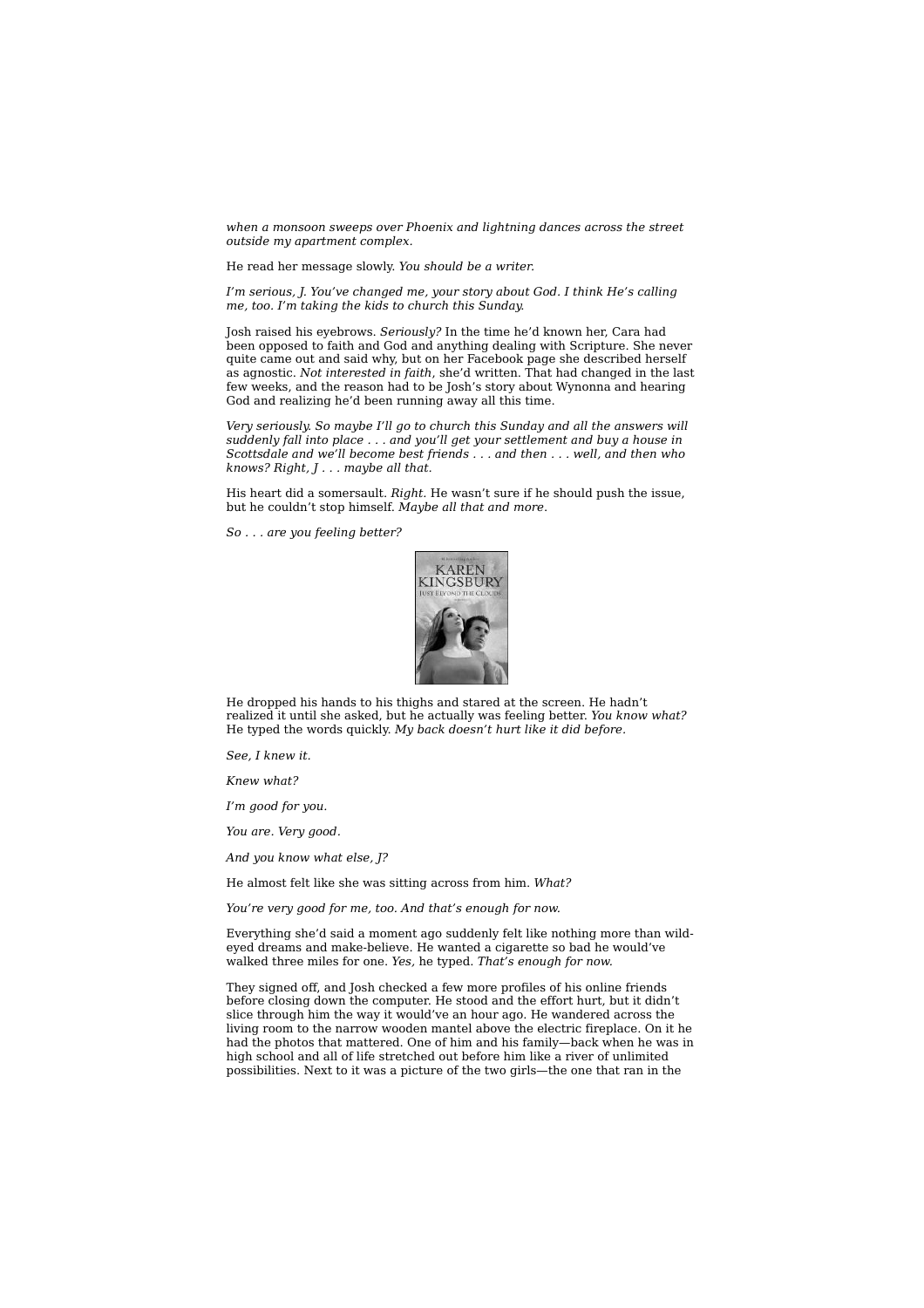paper after the accident. And last was a photo of Savannah, taken three years ago when she was four. Maria sent it to him when she thought he was going to come through with thousands of dollars a month in child support.

But Josh didn't have that kind of money, not yet, and a few months after sending the photo she moved on—refusing his phone calls and never sending another photo.

Josh stared at the picture. *Please, God . . . keep her safe. I want so badly to be her dad.*

He heard no loud voice in response, no quiet whisper in the newly reclaimed territory of his soul. But a Bible verse played across his mind, one that the pastor had talked about last Sunday. He was going to church with Carl Joseph and Daisy, the same church where Carl Joseph's brother, Cody, and Cody's wife, Elle, attended. The sermon had been about holding on—even when there seemed to be no hope at all. The verse was from Psalm 119:50.

#### *My comfort in my suffering is this: Your promise preserves my life.*

Josh touched the frame surrounding Savannah's picture. *Thank You, God. . . . I feel Your comfort.* In the last few weeks, no words could have spoken more clearly to Josh than the ones from that single Bible verse. He kept a journal for Savannah and in his last entry he'd written to her about the Scripture. Never mind his relentless back pain, or the fact that the doctors weren't sure surgery would ever heal him. Forget about the depositions in the coming weeks, where the attorneys for the insurance company would certainly try to rip his testimony to shreds.

#### God's Word was reviving him.

Josh took a final look at the pictures on the mantel, then turned and walked slowly down the short hallway to his bedroom. He could walk a little straighter than before. Amazing, the power of having a true friend. No amount of pain medication could fully relieve the spasms in his back or the burning along his spine. But an hour of conversation with Cara and he felt like life was possible again. Like he could tackle another day.

In the beginning, their talks left them both drained because when they were honest with each other it was obvious things hadn't been easy for either of them. But now—now she was full of hope and life and encouragement, and Josh realized there could be only one reason for that: His new hope was spilling over into her life. And that was something that made him feel useful, like he had a purpose.

As he finished brushing his teeth, Josh smiled at the memory of their talk. Tonight they had tiptoed out of the safe confines of an instant message and stood for a brief moment on the balcony where the view was far grander. As Josh lay down and tried to find that elusive comfortable spot, as he begged God to keep the demon of deep, excruciating pain at bay, and as sleep finally found him, he thought about Cara and realized something else. Along the way God's Word wasn't only reviving him.

It was reviving both of them.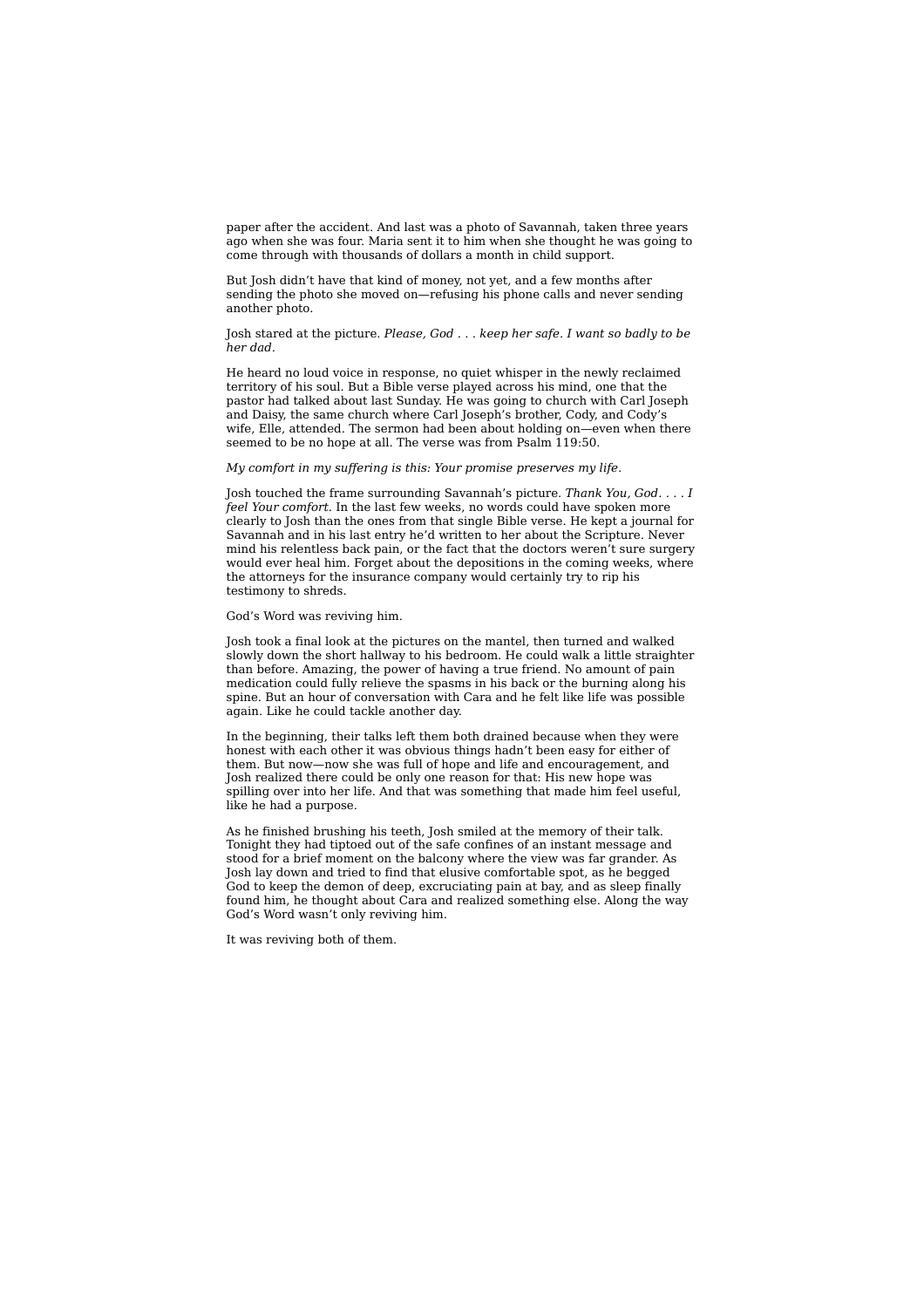## TWO

Annie Warren pulled the chilled raspberry cheesecake from her built-in Sub-Zero refrigerator, set it on her granite countertop, and sliced it onto a dozen china plates. The cheesecake was the same kind she served at the last function two weeks ago, and it was a huge hit. This time, she had a backup in the fridge just in case. It took no time to line the plates on a tray and steady it in her hands.

"Need help?" Her husband, Nate, rounded the corner, two coffee cups in his hands. He dropped them off near the sink. "They're hungry out there."

"No, thanks." She could feel the weariness in her smile as she walked past him toward the dining room. She tossed a quick glance back over her shoulder. "Maybe check the coffee. This crowd keeps every Starbucks in Colorado Springs in business."

Nate's laugh was low and discrete, muffled by the sounds as he worked the coffeemaker, fiddling with the springform top, the metal against metal. Annie eased her shoulder through a pair of double doors and found her practiced smile, the one she used whenever they entertained—and with Nate a member of the Colorado State Board of Education, the Warrens entertained this way at least once a month.

Tonight it was the public librarians. Nate was up for reelection in a year and whatever he did he wanted the public librarians on his side. The board made decisions at every monthly meeting that directly affected them, and Nate wanted to make himself very clear: He was a friend of the public libraries. Hence the cheesecake.

Annie set the tray down near two nearly empty silver carafes of hot coffee.

"I told you." Babette, a librarian from the north side of the Springs, led her coworker closer to the dessert table. She smiled at Annie. "This is the cheesecake from Marigolds, right?"

"It is." Annie took a step back from the table. Good thing she bought two. "It was Nate's idea. 'Only the best for the librarians.' " Even as she said the words she could hear herself saying them last week about the teachers union. *"Only the best . . ."*

Babette was rail thin, but Annie had never known her to attend a party and eat less than three desserts. She helped herself to the first piece. "Best cheesecake in town, that's what I say." The other librarians made their way to the table as Babette took a few steps closer to Annie. "So . . ." She turned her back to the others. "I was thinking the other day about Josh, and he's what, now, in his late twenties? Because I was doing the math and it seems like this past June it was ten years since he and Blake graduated."

"Right." Annie's stomach tightened. She stood a little straighter. "Ten years, same as Blake."

Babette took three quick bites and seemed to swallow them whole. "Blake's an intern this fall, did I mention that? He ran into Becky Wheaton at the hospital the other day. She's a therapist now—beautiful girl. She was Josh's girlfriend way back when, wasn't she?"

"She was." Annie worked to keep her smile in place. "They haven't talked in a while."

"Blake says he might take her out for coffee. Just to reconnect." She waved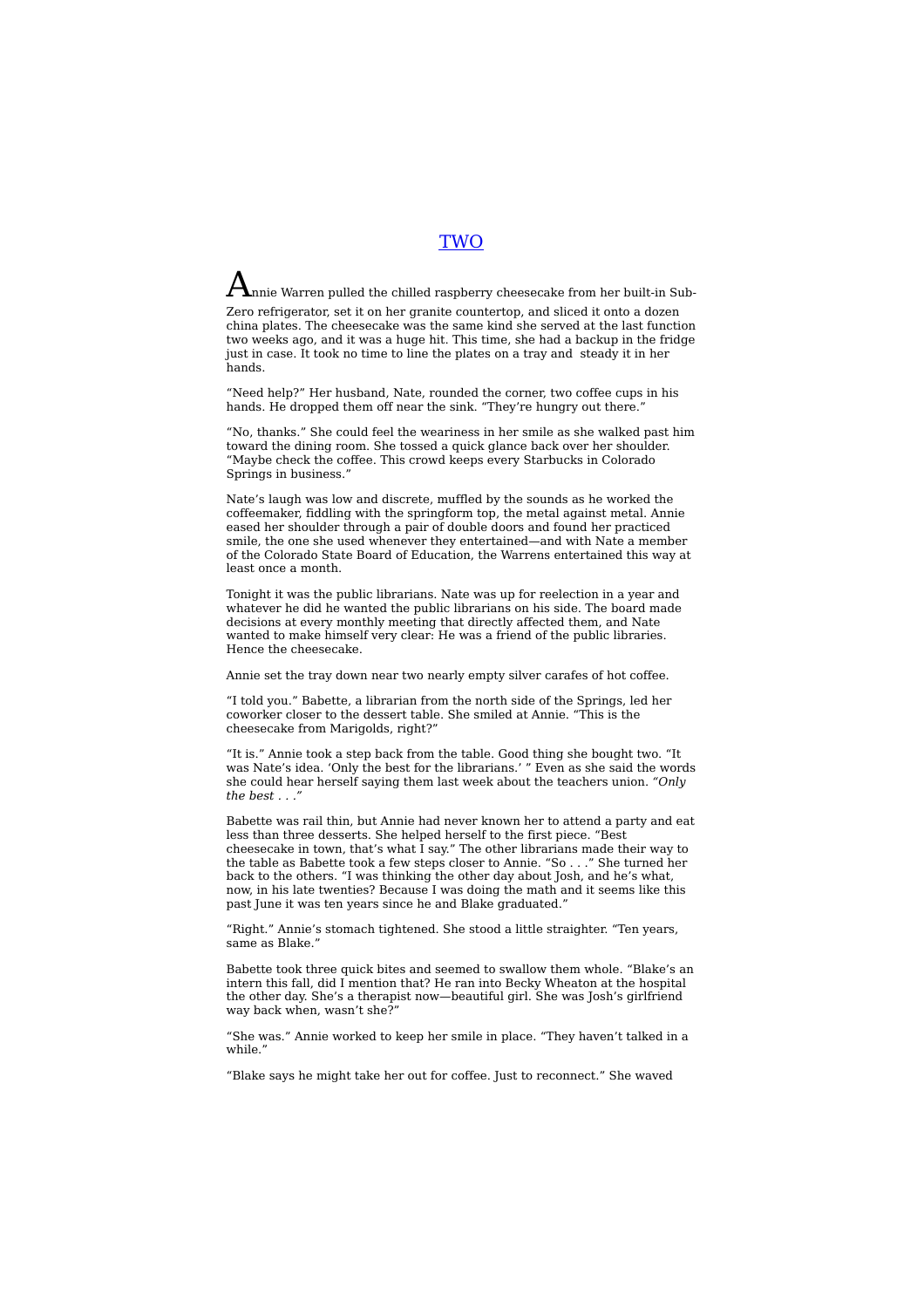her hand in the air, as if she'd forgotten her main point. "Anyway, Blake's the top intern in the program. I told you where he's at, right?"

"St. Anthony's in Denver."

"Yes." She picked up her fork and stabbed it in the air. "Boy's so driven he puts me to shame. Barely makes time for anything else. His instructors think he'll be a surgeon before he's thirty-two. Isn't that something?"

"Something."

"Becky Wheaton thought so. Blake said she was very impressed with how he was doing."

*Becky Wheaton would never love anyone the way she'd loved Josh,* Annie told herself. She poured a cup of coffee. She would need it to get through this night. Once she had it steadied on a saucer she looked at Babette again. "You must be proud."

"I am. I mean, my son was always driven, you know? Schoolwork, sports, the debate team. You name it."

#### "Definitely. That's Blake."

There was an uncomfortable pause. The familiar pause that told Annie exactly what was coming next. Babette consumed the rest of her cheesecake. "Like I said, I was thinking about Josh and . . . So, how's he doing, anyway? I mean, the whole recovery from the accident and everything?"

"Actually, he's doing very well." Annie didn't hesitate, didn't give the woman anything but her most practiced answer. "He's in rehab for his back, and making progress. He's talked about starting his own business once he gets his settlement from the accident.'

The woman smiled in a way that fell just short of condescending. "That's the Josh I remember. Always resourceful. And that Lindsay of yours—she was a smart one. Saw one of her feature stories in the paper the other day and I told myself, 'That Lindsay, she'll have books in our library one day.' She's quite a writer." She paused just long enough to refuel. "But then sometimes girls are more ambitious than their brothers. I read that in a *Cosmopolitan* article, and I stopped right there and thought of all the cases where that was true. Girls more successful than their brothers and the brothers never really—

"Babette, I'm sorry." Annie held up her hand. She couldn't take another minute. "I need to slice the second cheesecake. Nate doesn't want his librarian friends leaving here hungry." She turned toward the kitchen and sipped hard on her coffee. "If you'll excuse me."

"Definitely. Go ahead." Babette turned back toward the dessert platter. "If the rest of you haven't tried this cheese-cake you better grab a piece now. Best cheesecake in the Springs."

Annie let the double doors swing shut behind her and she steadied herself against the kitchen island. Why did they have to ask? *Dear God, isn't it enough that everyone knows about Josh's failures? Do they have to make me talk about the details?*

Conversations like the one with Babette made her feel like Josh was a piñata hanging high above the party while everyone took swings at him. Even her. Because the truth was she shouldn't work so hard to defend Josh. Just once, at one of these parties with people they'd known all their lives, Annie wished she had the courage to look a person like Babette in the eyes and say, "Josh is struggling. He moved here from Denver and he lives in a low-income, onebedroom apartment. He's addicted to pain medication, he's trying to lose the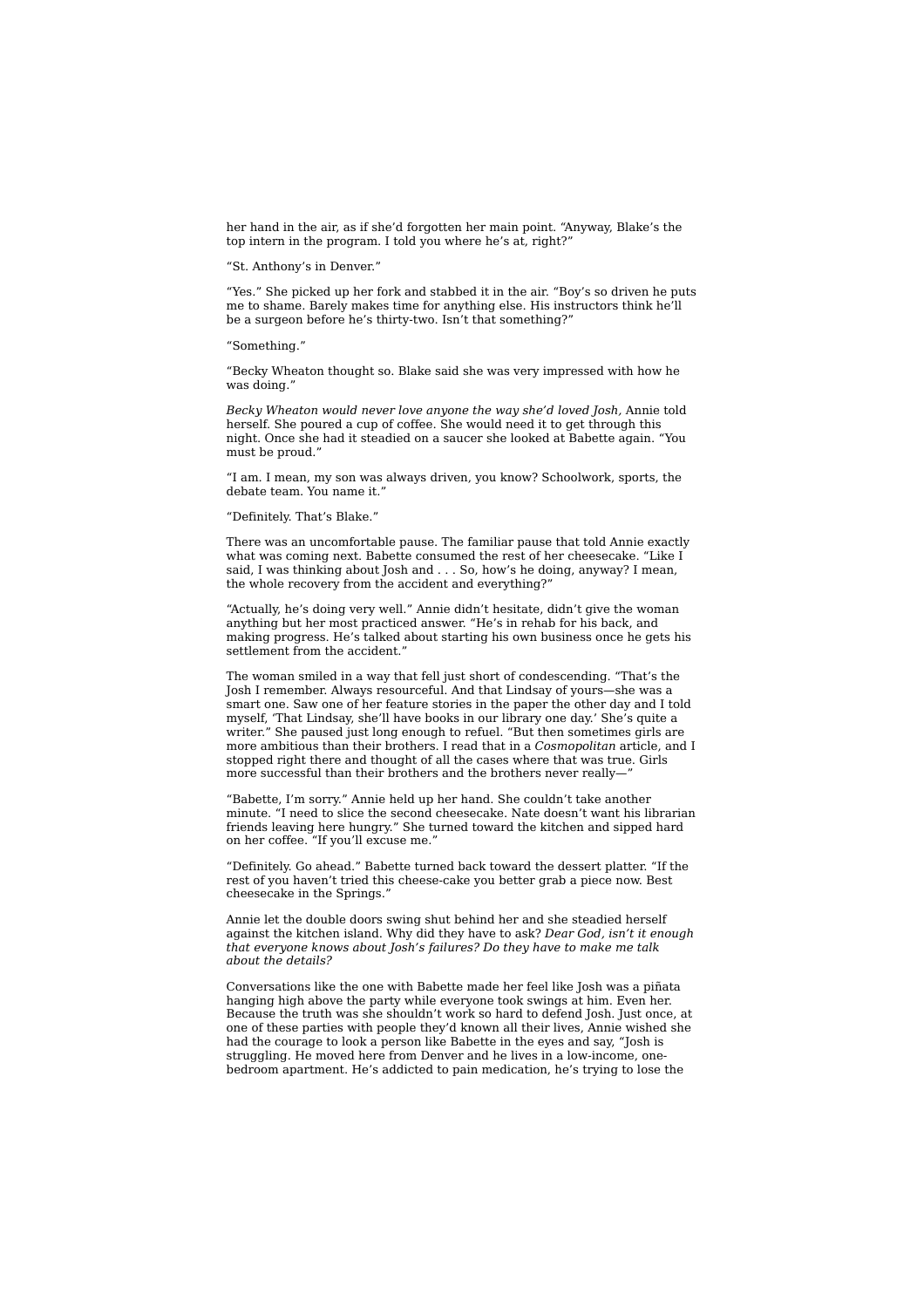last forty pounds of a significant weight gain, and his days are taken up waiting for a call from his lawyer saying that his settlement check is finally in the mail. But even then he'll probably spend the rest of his life in chronic pain."

Her heart hurt and she hung her head, blocking out the party chatter from the next room. He'd had so much potential, so many ways he could've succeeded. Her precious youngest child, her only son. The deeper truths Annie didn't want to admit to herself, let alone to a crowd of acquaintances. Josh had intentionally done things his way. He'd walked away from the faith he'd been raised with and made one poor choice after another.

And now he was paying for it with an existence that troubled Annie every waking hour.

She sensed someone behind her, and then felt a touch on her shoulder. "Annie?"

No need to find her happy hostess smile with Nate. She turned and let herself draw strength from his eyes. "Babette Long is driving me crazy."

"You?" He kissed her forehead. "I get e-mails from the woman every day, keeping me posted on the needs of the public libraries."

Exhaustion strained Annie's sense of control. "I don't envy you."

"What'd she do?"

Her eyes softened. "She asked about Josh."

Nate studied her for a few seconds, then he went to the fridge and pulled out the second cheesecake. "Not everyone who asks about Josh is trying to upset you." He set it on the counter next to the knife. "You know that, right?"

"How am I supposed to feel?" She kept her voice low. "The woman tells me about Blake, and 'Weren't Blake and Josh in the same graduating class?' and how Blake is breezing his way through med school."

A deeper pain flickered in Nate's expression, and for the slightest moment the last ten years of heartache showed in the lines around his eyes and the creases in his forehead. "You were smart to walk away." He sliced the cheesecake and grabbed another twelve plates. "Let's get this out there. They'll leave when the dessert's gone."

Nate was right, and not just about the dessert. Annie stayed away from Babette the rest of the evening, making her rounds and working the crowd the way she was used to doing. This was their life, and Nate needed the support of every librarian in the Springs. That was the purpose of tonight, the reason she'd driven to Marigolds for two raspberry cheesecakes on a summer afternoon when she'd rather walk through their neighborhood or play tennis with Nate or sit on their spacious deck and watch the deer through the grove of trees that made up their backyard.

"The election isn't a sure thing," Nate reminded her often. "A position of influence comes with responsibility."

Annie knew the drill well. She worked her way around the room telling each group of librarians the same thing. "Nate's compelled to carry your needs before the board," or "Nate's always been passionate about public libraries." Nate enjoyed his position on the school board, and when she took a magnifying glass to her heart, she enjoyed it too. Maybe not her husband's monthly trek to Denver, but the sense of prestige that came with an elected position.

If people were busy looking at Nate and her, at their efforts toward another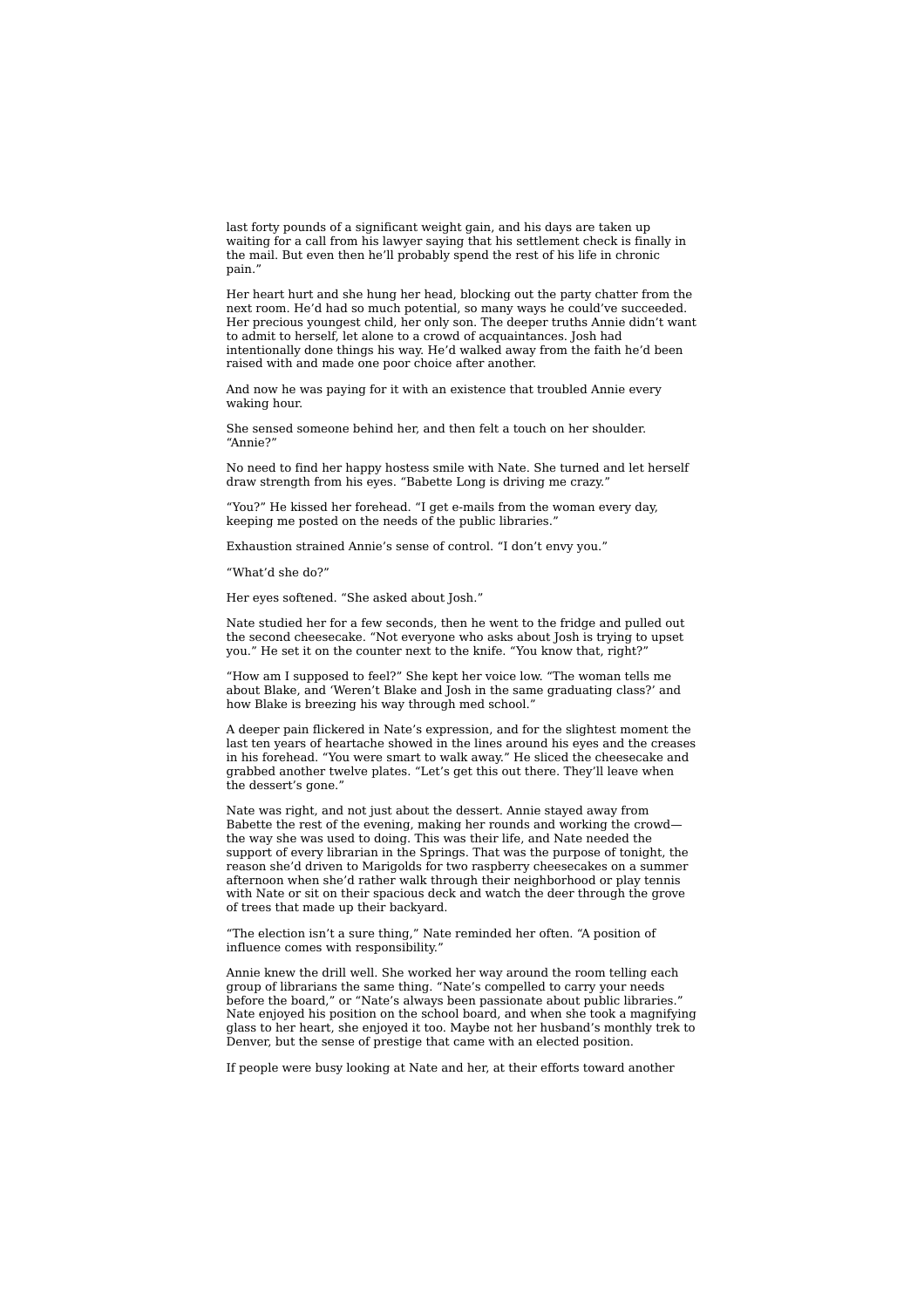winning election and their position as part of Colorado Springs' social elite, then they were less likely to notice the fact that Josh wasn't doing much with his life. That's what Annie told herself, anyway.

The party ended and Annie moved into the kitchen. Even over the kitchen tap water she could hear Nate saying good-bye to the last librarians. "An increased budget for new books," he was saying, "that's what I'll be bringing up at the next meeting."

Annie rolled her eyes, and then felt bad for doing it. Nate's promise wasn't an empty one. Her husband really did care about librarians and public libraries, and whether the Springs was competitive on a statewide and national level with other progressive cities when it came to academic standards and testing.

It was just that on a night like this, when Josh was all she could think about, every line felt practiced and forced—like the plastic cheesecakes in the windows of Marigolds.

Finally, she heard the door shut, and silence. Wonderful, delicious silence. Nate joined her in the kitchen, grabbed a dish towel, and moved to Annie's left. She could feel him unwinding, relaxing—releasing the extra bit of air he'd kept in his lungs all night long. "That went well."

"Yes." She didn't look at him. She didn't want to spend another minute thinking about librarians. "Very well, dear."

He dried a handful of silverware without saying anything. Then he turned toward her, the way he did when he had something profound to say. "Not every kid grows up to be a doctor or a lawyer or a writer." There was an edge to his voice. "Everybody doesn't make the all-stars, Annie. Not in Little League and not in life. That doesn't mean Josh is a failure.

"What are you saying?" She didn't want to get mad at him. They got nowhere when they let their frustrations about Josh come between them.

"I don't know, I feel guilty." He tossed his hands in the air and then leaned back against the counter. "What if he could hear us talking about him? How would he feel if he knew we were disappointed?"

"I'm not disappointed." She hated that word, hated the finality of it. She turned back to the sink full of dishes. "I'm *concerned* for him and sorry for him because he never asked to be hit by that car." A catch sounded in her voice. "Lindsay's off making a name for herself at the paper, and where's Josh? Hooked on pain meds, sitting around his apartment." She gritted her teeth. "I ache for that boy because if he hadn't been injured, who knows what he'd be doing right now." The futility of it surrounded her, suffocated her. She threw the sponge into the sink and grabbed hold of the edge of the counter. "That isn't *disappointment*, Nate. It's just . . . why did that woman have to make Josh sound like a failure when he's only twenty-eight?'

"Annie." Nate put his hand on her shoulder. His voice was calmer than before. "It's okay to be disappointed." Before she could respond, he gave her a final look, picked up one of the clean pitchers, and began drying it. The conversation was over.

She studied him for a minute. In the past at a time like this she might've kept talking—just to make her point, or to get the last word in. But a long time ago she learned there was no point adding to a dialogue that had already ended. It was one of those understood aspects of their marriage—like how going out to dinner was assumed when he came home from work and found her curled in a chair reading a new novel or lost in the pages of her Bible study, or how a paper Nordstrom bag of his dress clothes left by the front door meant she was supposed to take them to the cleaners.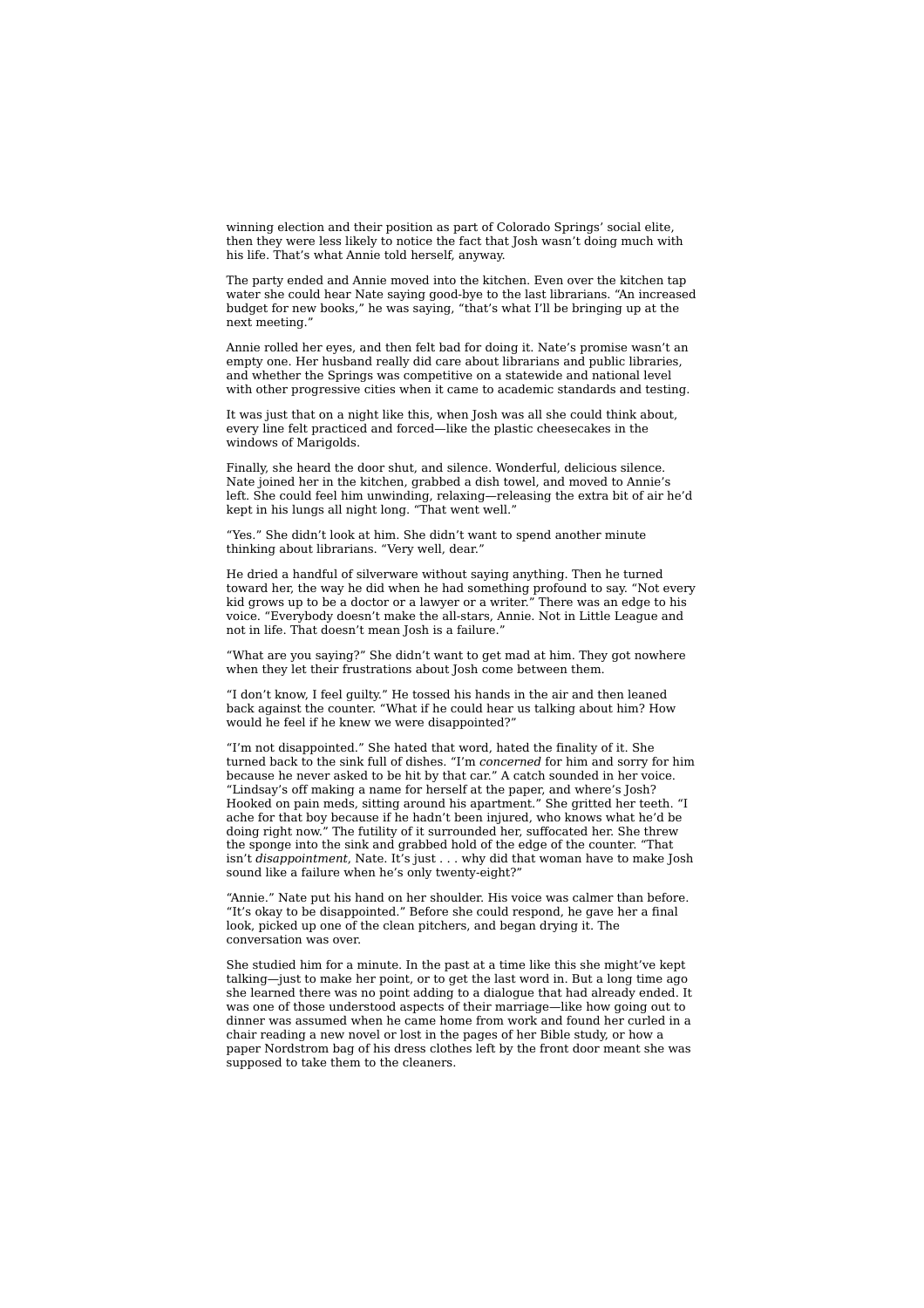They finished the dishes in silence. Before Nate moved on to their bedroom, he leaned close and kissed her cheek. "I love you," he whispered near her ear. "Josh is going to be fine."

"I hope so." She responded to his touch, not angry with him. They needed each other more in this season of life than ever.

Nate slouched, his posture proof of what had to be an inner battle with defeat. "Josh is a good boy." His smile barely lifted his lips. "Some kids take longer, that's all.

Annie nodded and stared at the empty sink. "We'll keep praying for him."

"Yes." He touched her shoulder once more and then left.

She waited, listening to his feet leave the tiled floor and transition onto the carpet and up the stairs to their room. She dried her hands and went into the living room, to the bookcase next to the piano—the one with a dozen framed photos. She looked at them and then reached for the largest on the center shelf, the one of Lindsay and Josh in high school. By then Lindsay was shorter than her brother, but she was a senior, with confidence in her expression and the way she held herself.

Annie looked hard at Josh, at his eyes. He had that impish silly grin, the one he wore often in his early years at Black Forest High School. Like he didn't have a care in the world except one—his friendship with Lindsay. He looked up to her from the time he could crawl, chasing after her and beaming whenever she paid him attention.

Annie smiled at the picture, the way they had their arms around each other's necks. Their friendship had always been mutual—Lindsay adored Josh and saw him as her personal source of entertainment. While she was busy conquering one school year after another, Josh was less serious. He could make his sister laugh no matter what tests or projects she had pending. And up until his senior year in high school, Josh followed in Lindsay's footsteps, writing for the yearbook and newspaper and getting nearly straight A's in school.

But that was the year Lindsay fell in love with Larry, and after that she had less time for Josh. He had Becky Wheaton, of course, a bright, intelligent, beautiful girl who saw only the best in Josh. The two had been inseparable ever since they met at the beginning of their sophomore year. Josh loved her like he'd never loved anyone else in his life, and had even talked about marrying her after they finished college. But as she racked up one success after another, Josh began to flounder. He drank with his buddies on the baseball team and was kicked off the squad his senior year. They broke up, and though he tried junior college for a couple of years, he eventually lost interest in school. When he decided to tow cars in Denver instead of continuing at a university, Annie and Nate figured the job was only a phase. Give him a year, they agreed, and he'd be ready to get serious about his future again.

#### But that never happened.

Annie squinted hard at the photograph. Everything used to be so easy, so certain. Lindsay and Josh, best friends, with the whole world ahead of them. Becky, forever a part of Josh's life. Annie sighed. She had the ending all written, but somehow the story line changed.

Lindsay was busy now, married with two kids and a full-time job as a feature writer at the local *Gazette*. But even so, Lindsay was closer to Josh than she or Nate. Annie set the photo down, but her eyes lingered. Funny, she thought, how an entire lifetime can be summed up with one framed picture.

She let her eyes drift to other photos: Lindsay and Josh in an oversize raft catching white water on the Truckee River, Josh at age three dancing in six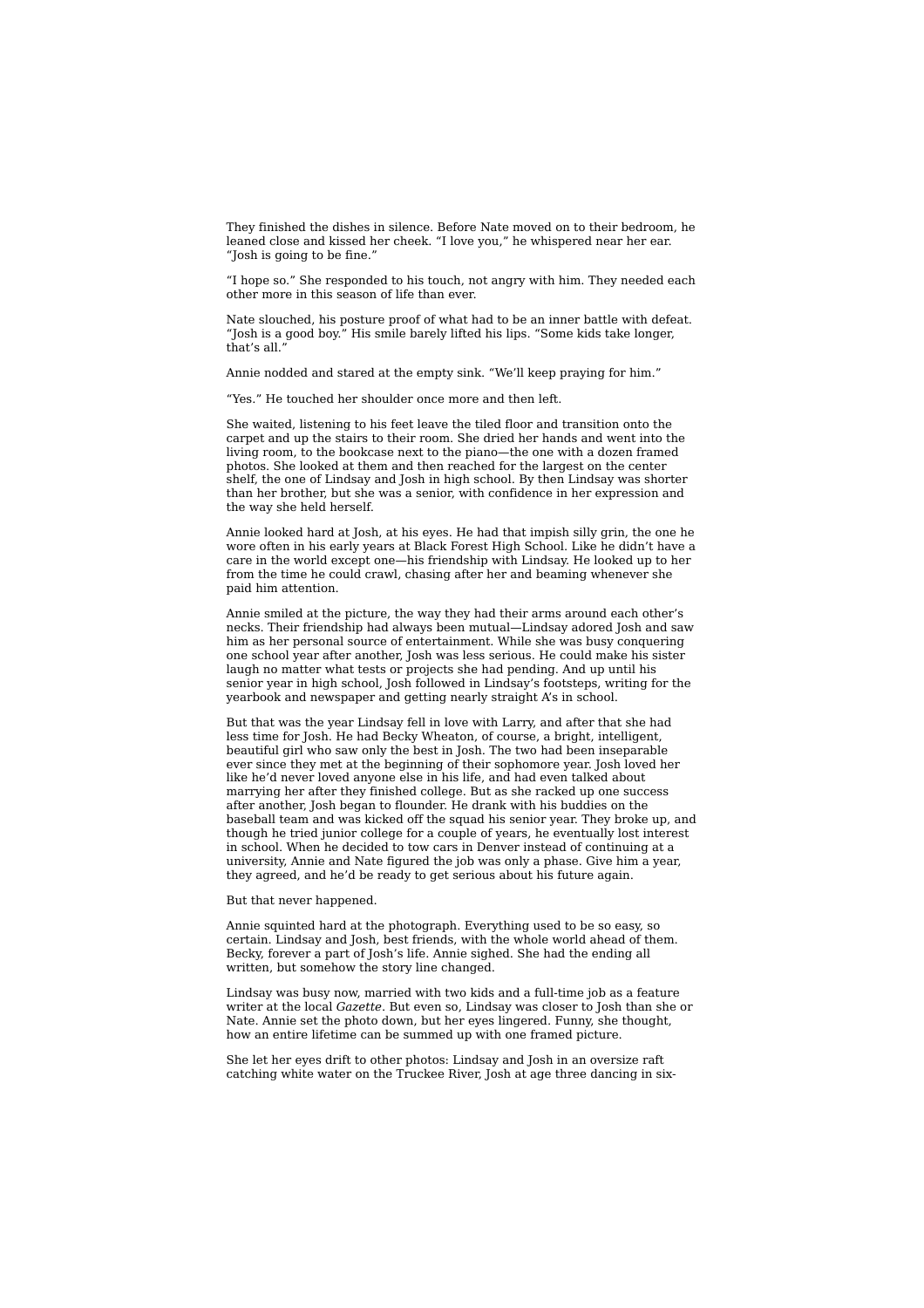year-old Lindsay's arms, the four of them at SeaWorld the summer before Lindsay started high school, Josh and Becky at their senior prom, a month before they broke up. The memories were like a balm to her soul, taking her back to a time when the questions were few and the answers easy.

A yawn caught her off guard and she checked her watch. It was after eleven, time to turn in. But she couldn't pull herself from the pictures. Her eyes fell on a photo of Josh standing beside his tow truck the week after he'd been hired in Denver. Heartbroken over the loss of Becky Wheaton, he took a trip to Las Vegas and came back with a confession. He'd met a young woman, inadvertently promised her a life of luxury, and been intimate with her. Eleven months later he drove to the Springs, sat both her and Nate down, and admitted something else.

The woman was married—though Josh hadn't known that at the time—and now she'd given birth to a baby girl.

"She tells me the baby is mine. She wants child support." Josh looked devastated. "I don't know what to do."

Annie had been too stunned to speak, but Nate had calmly helped him sort through his options. "You need a paternity test." He worked to hide the pain in his voice, but it weighed heavy on his tone, anyway. "After that you can talk about the next step.

The paternity test never came. The woman found out Josh didn't have a hundred dollars in savings let alone money for child support. After that she wasn't willing to subject her daughter to the test, and Josh couldn't afford a lawyer. Over the years, though, Josh talked about the girl as if she were a very real part of his life. His daughter. He charted her birthdays and sent gifts to the woman without knowing whether they ever reached the child. And he talked about bringing her home one day, where she would become fast friends with Lindsay's kids—her cousins.

Only Lindsay listened. She would let him talk about the girl and always agreed that once Josh had his settlement money he should hire an attorney and force a paternity test. "What if she's really his?" Lindsay only asked the question a handful of times in the years since the family had learned about the child.

"Impossible." Annie always dismissed the possibility. "The dates don't line up the woman didn't even tell Josh about the baby until almost a year after the Las Vegas trip." She hated even talking about the situation. The fact that one of her children would be in such a quandary broke her heart. The woman was married, after all. The child almost certainly belonged to her husband.

"She wanted quick cash," Annie once told Josh when the subject came up. "Let the matter go. Besides, what about Becky?"

"Becky moved on." A deep pain filled Josh's eyes. "I wasn't enough for her."

"I heard she broke up with that last guy." Annie always thought Becky and Josh would get back together. "At least give her a call."

"This isn't about Becky. It's about a little girl who belongs to me. I'm a father now, Mom. I need help figuring out how to connect with her."

"Don't be ridiculous, Josh. You have no way of knowing whether that child is yours or not."

The conversation came up again several times, but always Annie dismissed the idea and eventually Josh mentioned her less often. The child would be seven now, and he sometimes voiced what he called his greatest fear—that if his settlement didn't come soon he would miss her childhood entirely.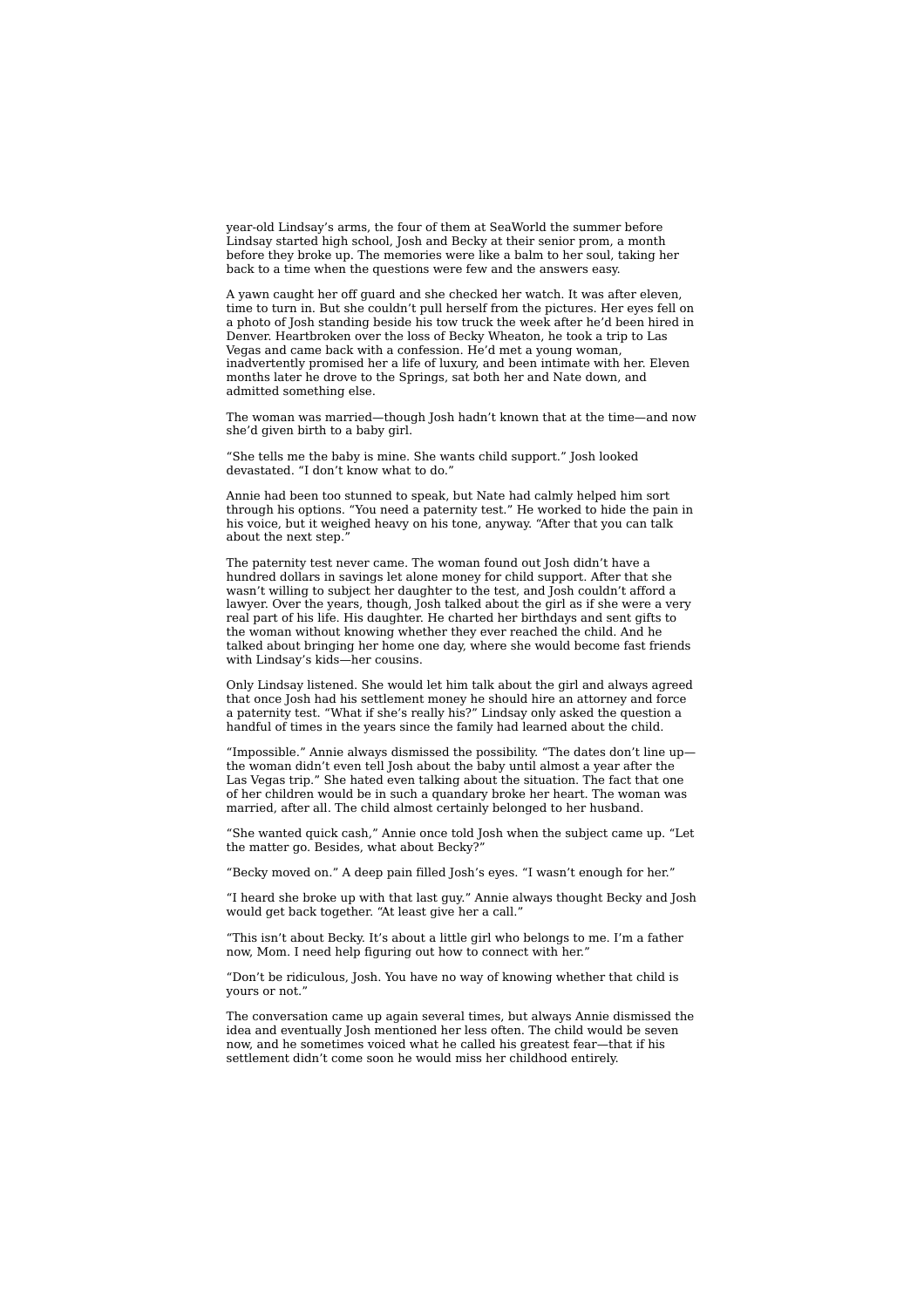Another sigh filled the quiet room and Annie left the room, turning the lights off as she went. Josh had compromised his faith, walked away from regular church attendance, and managed to ruin his credit rating with one bad loan after another. He drove a beater pickup truck and could barely afford rent each month. He didn't drink anymore, but he had no real friends and no girlfriend in the picture. As if his entire life was wrapped up in his back pain, on hold for the day his settlement would arrive in the mail.

And then what? An expensive paternity fight? The sorrow of finally having to admit the truth—that the girl wasn't his in the first place? So what if he could finally buy a modest house somewhere in the Springs? The money wouldn't take away his back pain or make it easier for him to find a job.

She slowed her pace as she neared her room and all at once a reality dawned on her. She had no right getting angry at Nate for what he'd said earlier. Whatever she wanted to tell herself, Nate was right, and an image came to mind. A month ago she'd been caught in traffic on I-25 only to come across a disabled semitruck. The truck's trailer was extraordinarily high and hadn't cleared an overpass. There the truck sat, the overpass collapsed across the top of it.

That's how Annie felt now, like an entire overpass had given way and fallen around her shoulders. Because no matter how badly she wanted to believe otherwise, the truth wouldn't let her move out from beneath it. Yes, she was worried about Josh and frustrated for him and sad about his place in life. But there was no denying the other obvious truth.

She was disappointed in him.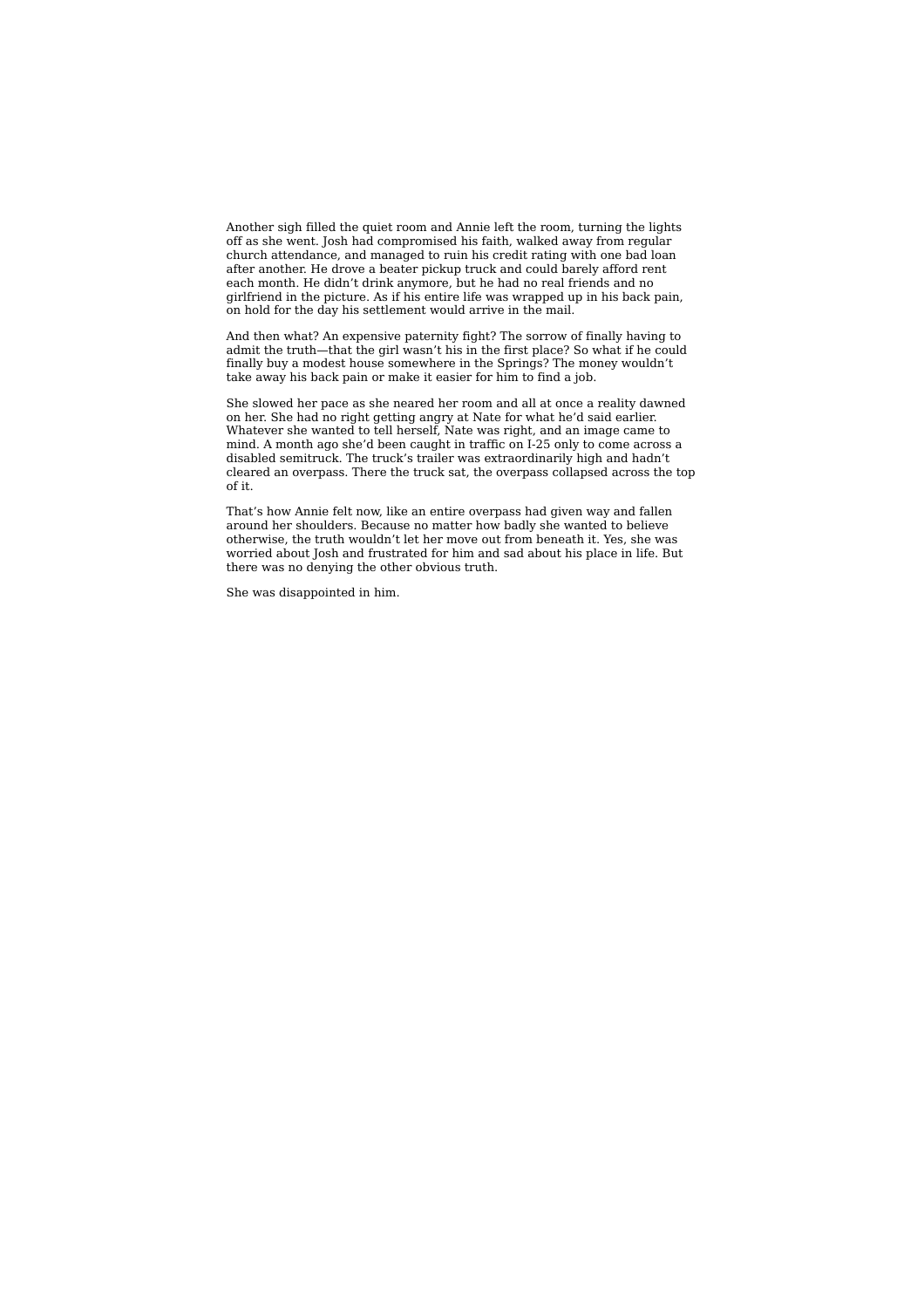## THREE

 $S_{\text{aturdays}}$  were tough because lawyers—for all the money they made didn't work weekends. Josh understood. His attorney, Thomas Flynn, was one of the good guys. If the courts were open on the weekend, Flynn would be there fighting for him—Josh had no doubt.

But since he was still days away from his next deposition and moving his case one small step closer to settlement, Josh's plans for Saturday involved other jobs that needed tackling. He slept in and took the usual ten minutes to lie in bed, savoring that half-awake phase when the pain was still a spectator. His back hurt whether he was awake or sleeping, standing or lying down. But in the bliss of sleep, at least he wasn't aware of the pain. Not until ten minutes after he woke up.

Josh opened his eyes and, in as much time as it took him to look out the window and note the blue skies of another beautiful September day, the first deep ache tugged at his middle back. He shifted and winced and a crisscross of sharp, searing pain s sliced one way and then another from his shoulder blades and hip bones across his spine.

*You can do this,* he told himself. *Please, God. . . . Help me get out of bed.* The getting out was the worst part— sometimes worse than any other pain he'd face all day. Something about moving around always made the pain lessen. He held his breath and swung his feet out over the edge of the mattress. The pain doubled and he cried out, panting, trying to find enough air to fill his lungs.

#### *Please, God. . . .*

He remembered the pain pills at his bedside. Strange that it usually took trying to move before he remembered the OxyContin, maybe because in his mind he was still the same Josh Warren he'd been for the first twenty-five years of his life, limber and mobile and athletic, able to move without giving his body a second thought. But the limitations he lived with were a quick reminder each morning that he didn't dare try a single hour of life without the help of his medication. Not until something could be done for his back.

Using all his effort, he swung his legs back onto the bed and slid himself up toward the headboard. The bottle was open, and he tried to remember. Had he taken another pill sometime in the middle of the night? Eighty milligrams every twelve hours—those were his doctor's orders. But sometimes he had to count the pills before breakfast to make sure he wasn't taking too many. And if he did, well, then sometimes he had to admit to himself that he was doing the best he could. Too many pills or not.

He took hold of the plastic bottle and his fingers felt stiff as he tapped a single pill into the palm of his other hand. The glass of water he kept by his bedside looked stale. Josh didn't care. He downed the pill and set the glass back on his nightstand. *Work,* he ordered the little round pill. *Start working.*

Ever since his music video encounter with Wynonna Judd more than a month ago, he'd used this time to pray. Talking to God took the edge off the way his whole body screamed for relief, and he couldn't do anything else, anyway. He let his head drop back on the pillow and he closed his eyes.

*Dear God, be with my parents. I know they're disappointed in me.* He exhaled and tried to sink back into the mattress. He grabbed a quick breath and held it. *The thing is, they don't understand the pain. I can't look for a job until I feel better, so help them not to worry about me. Not to be disappointed.* He grabbed at a handful of his comforter and clenched his fist. "Work . . . start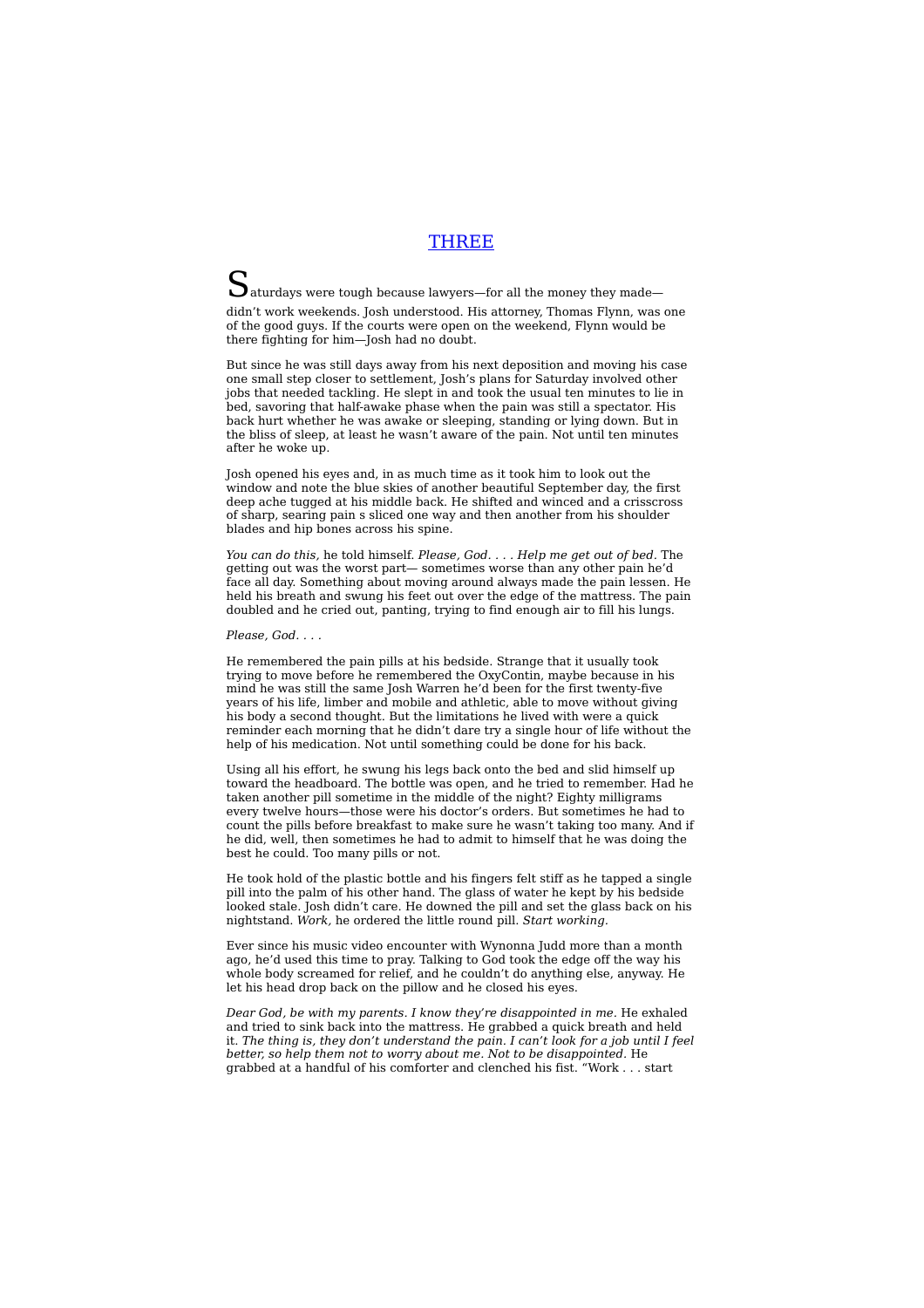working already." He remembered his prayer. *Also, God, I pray for Cara and Carl Joseph and Daisy and Cody . . . for Ethel next door and Keith in Ohio. For Becky, that she's finding the happiness she wanted. And that maybe she might be ready to love me again when I'm the person I want to be. Also for all my friends, God. Be with them and draw them close the way—* he cried out again and rolled partially onto his side—t*he way You drew me close with that music video.*

*For Lindsay and Larry, and Ben and Bella—my sister's husband and kids; Lord, keep them safe.* He felt the first wave of relief pass over him and he wiped the perspiration on his forehead. *And please, God, be with Savannah. One day I want to be healthy and whole and bring her home here where she belongs. Please, God, let her come home. I want her to know her grandparents and her aunt Lindsay and her cousins. I want her to know me.* He felt himself relax. *That's all, God. Thanks.*

He opened his eyes and swung his feet out over the edge of the bed once more. This time the pain was bearable and it didn't cause him to cry out. The pill was working. He clenched his teeth as he drew himself to a sitting position and put his feet on the floor. His head spun a little, the dizziness a regular part of his mornings—at least for the first few minutes after he sat up. A side effect from the medication, his doctor had told him.

He stared at the amber bottle of pills. One day soon he would have surgery and the doctor would fix his back, and then, with a lot of rehab and sweat, he would be his old self again. He'd seen the surgeon again last Wednesday and the report looked good.

"Another forty pounds," the doctor had told him. "You get that weight down and we'll do the operation."

He looked down at his gut, the way it hung over his sweatpants. Weight had never been a problem before, but sometime after high school the pounds piled up. He was seventy pounds overweight when the accident happened. After the accident, he ate out of frustration and boredom and added another thirty. Now he'd lost all but the last forty, but still the doctor wanted to wait.

"Some of your injury is still trying to heal itself," he explained more than once. "As you lose weight, your back is bound to work better and feel better. We can probably schedule the surgery sometime next month."

Josh rubbed the back of his neck. He grabbed a white T-shirt from his second dresser drawer and slid it over his head. At least he could fit into his old shirts now, and Cara had complimented him on a recent picture he'd sent her. "You're looking hot," she'd told him. "Now just get yourself well."

He used the bedpost to pull himself up onto his feet. That was the goal. Get himself well again. He walked slowly into the kitchen, careful to keep his knees slightly bent so he wouldn't trigger a spasm. A single spasm in his back could lay him flat in bed for a couple hours or more, pain medication or not.

Josh was making himself a bowl of instant oatmeal—maple and brown sugar, his favorite—when there was a knock at the door. A quick survey told him the apartment wasn't as neat as it could be. Magazines were strewn on the couch and coffee table, and the blanket he kept along the back of the sofa had fallen onto the floor. Two half-full glasses of water sat on one of the end tables, on either side of a stack of unopened mail. When he got his settlement, after he started his own business and placed that first call to Becky Wheaton, he would have to make a habit of keeping things neat. Becky liked life to have an order about it, and Josh did, too. He only had to make time for that order. For now, this was usually how the place looked. Whoever was at the door, they weren't paying him a visit because of his clean apartment.

He moved as quickly as he could and opened the door. Bright sunshine met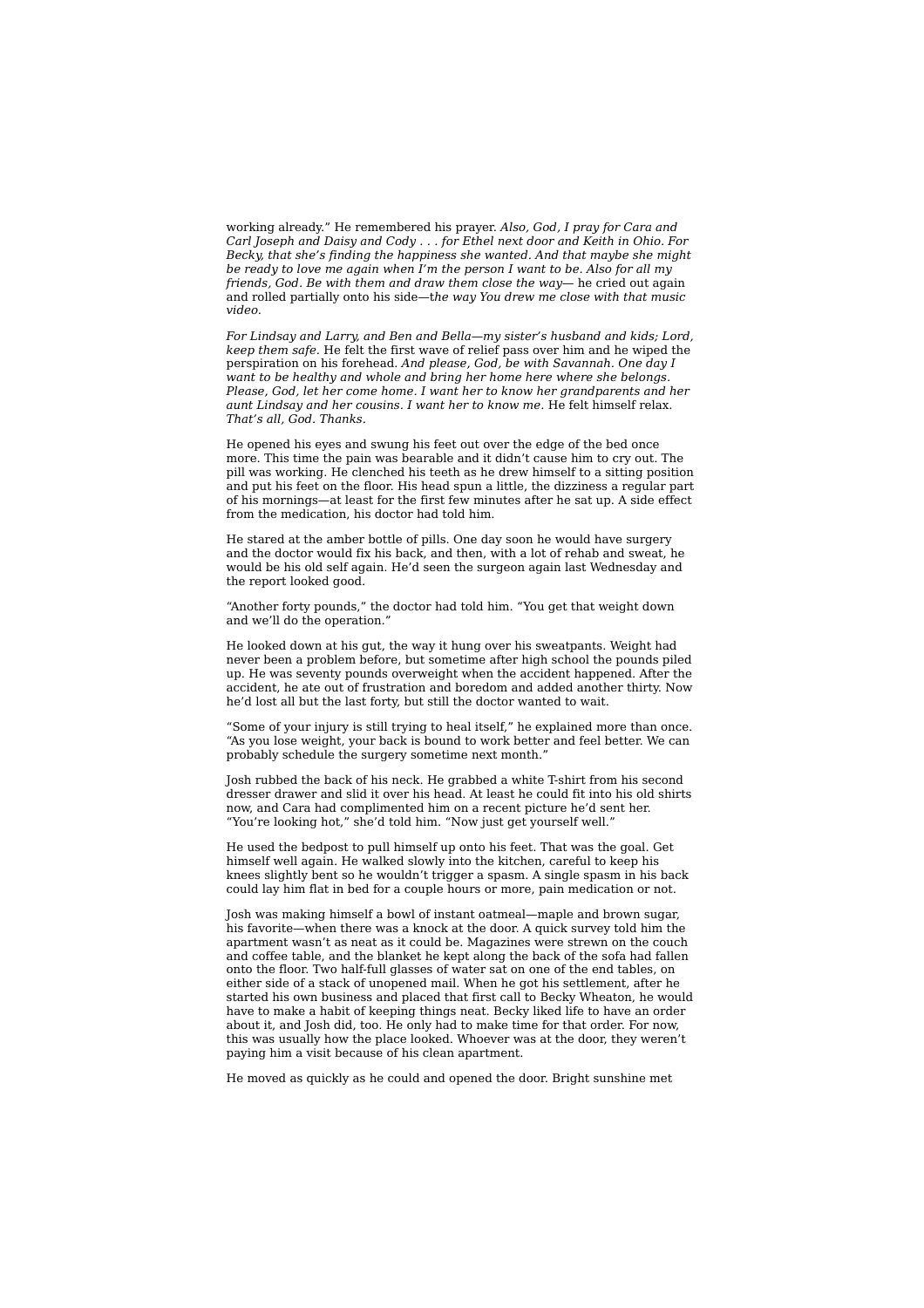him on the other side, and standing on the front porch were his neighbors— Carl Joseph Gunner and Daisy Dalton. "Howdy, neighbor!" Carl Joseph grinned and pushed his thick dark glasses a little higher up the bridge of his nose.

"Howdy." Josh used the doorknob to steady himself. "Looks like a nice day out there."

"Another beautiful day in the Springs." Daisy looped her arm through Carl Joseph's. "Today's a bus trip to the movies. Saturday date day, right, CJ?"

"Right." Carl Joseph puffed out his chest. "Me and Daisy have a date day after a late breakfast."

Josh absently wondered if the two had come for a reason or just to say hello. They stopped by often—nearly every day—for one reason or another. "A late breakfast, huh?" He smiled, and the pain in his back dimmed in light of the distraction. "What's on the menu?"

Carl Joseph exchanged a frown with Daisy. "That's the problem." He shrugged big and shot a forlorn look at Josh. "The market trip was yesterday and we forgot."

"We forgot eggs." Daisy nodded. She pointed past Josh. "Can we borrow six eggs, Josh? Six eggs should be enough."

He chuckled quietly and the sensation felt wonderful. He stepped aside and motioned for them to come inside. "You bet. I can round up six eggs."

"Because, well" —Carl Joseph furrowed his brow, as if he was thinking very hard on the matter—"we could get by with five, but then maybe we'd be hungry at the movie.'

"And hungry at the movie means too much popcorn." Daisy gave Carl Joseph a knowing look. "Not a very healthy choice.

"No." Josh patted his middle. "I know all about that."

Carl Joseph hesitated, but then he laughed out loud, as if Josh had just told the funniest joke ever. Again, Josh kept his own laughter quiet. The two were as guileless and transparent as any friends he had. He led them into the kitchen toward the refrigerator. "Let's see. We need something so you can carry them home."

"Not a basket." Daisy waved her finger, her concern genuine. "Mom says never to put all your eggs in one basket."

Carl Joseph's eyes lit up. "But maybe two baskets."

"Here." Josh pulled a square Tupperware container down from one of his cupboards. His back was loosening up, allowing him the ability to look almost normal as he moved about his kitchen. "This should hold all six eggs."

"I like that." Carl Joseph pushed his glasses up again and smiled at Daisy. "Plastic is good for eggs.

Josh placed six eggs carefully into the container and handed it to Carl Joseph. "What movie are you seeing?"

"It's an older one." A silly grin played across his face. "But Cody says what do you expect for three dollars on a Saturday."

"You expect a good time." Daisy cast a proud look at Carl Joseph. "Because that's a good use of money, CJ. It's a very good use."

The theater was an old one downtown, in a building that would have closed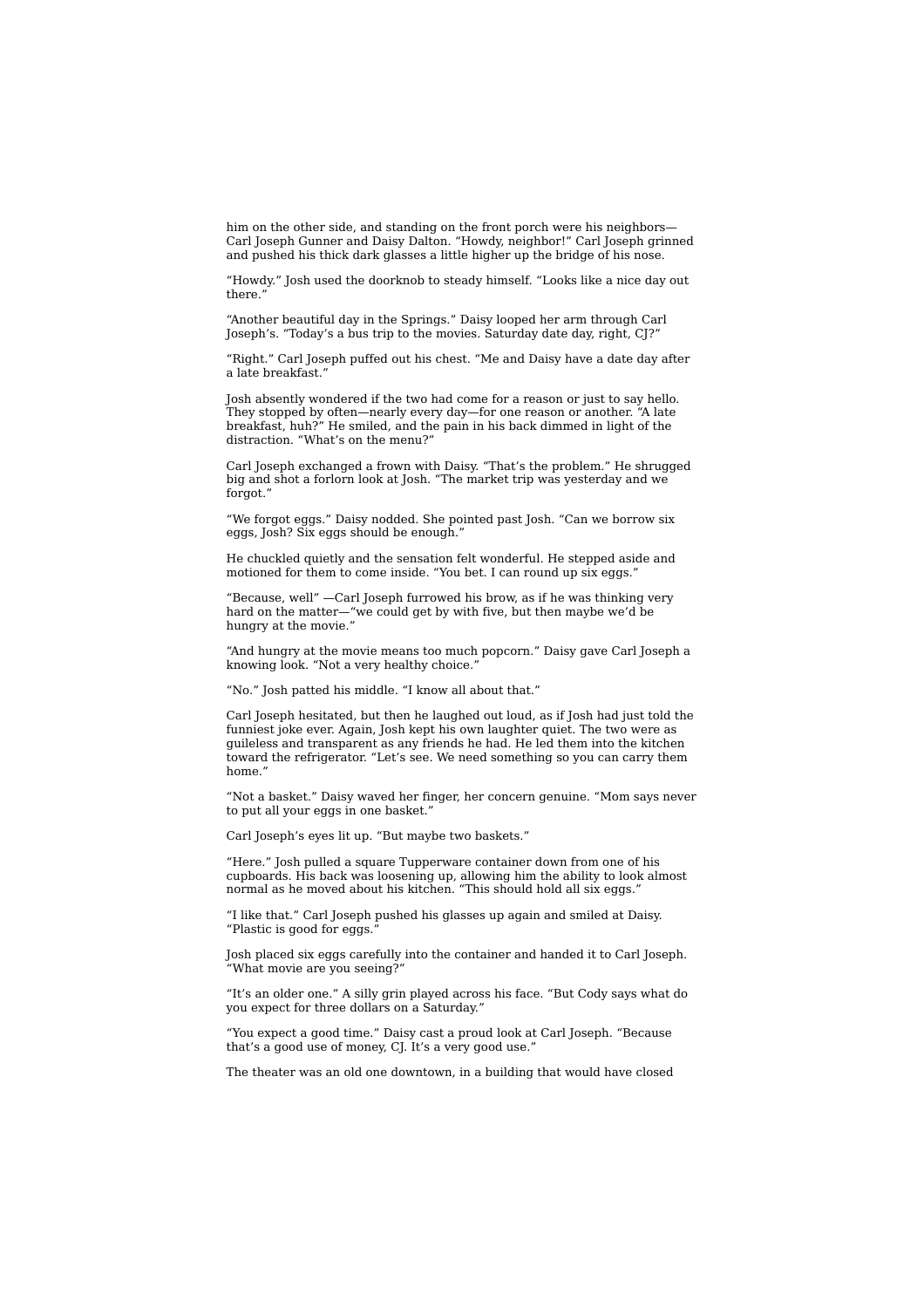except for its decision to show old movies on the weekend at discount rates. Lindsay had written a piece on the theater for the *Gazette*. Low prices were filling the place and popcorn and candy sales were keeping it in business. Carl Joseph and Daisy were regulars.

"We're seeing *Flicka*. It's a movie about a horseback rider." Daisy must have realized that neither of them had answered Josh's question.

"A horse rider like my brother." Carl Joseph couldn't keep the pride from his tone. He thought the world of Cody, and Josh understood why. The guy came around all the time and Josh liked him. Back when they first met, Cody had shared with Josh his own story of heartache and pain. Somehow Cody's story gave Josh hope that maybe he'd come out happy in the end. The way Cody had.

"You can go with us if you want." Daisy took the container of eggs and held it to herself. She raised her eyebrows at Carl Joseph and her shoulders lifted a few times. "That's okay, right, CJ?"

"Sure." He tossed his hands. "Three people can take a movie date. Three or two, it doesn't matter."

For a few seconds Josh actually considered taking them up on the idea. He'd gone two or three times before, saving them a bus trip and spending the afternoon with them. But he needed to clean his apartment. "Not today, guys. I have plans."

Carl Joseph nodded. "Plans are good. Brother says a day with plans can't be half bad."

"Well . . ." Josh smiled. He thought about Cara and the plans they'd talked about just last night. "I'd say your brother's right. Planning is always good."

Josh was walking his neighbors to the door when Carl Joseph stopped and took a detour to the fireplace mantel. He squinted at the photos lined across it and pointed to the picture of the two girls. "Tell us the story again, okay?"

"Yeah, tell us." Daisy clapped her hands. "That's a very good story."

Josh didn't mind telling the story. Other than his neighbors, no one knew what really happened with the accident. The story hadn't been even a mention in the Springs paper. Josh gripped the mantel and leaned into it, buying a little added relief for his back. "Where should I start?"

"At the beginning." Carl Joseph took the photo down and held it close so he and Daisy could see it better. "I always like the beginning."

"Okay." Josh knew how to tell the story in a couple minutes. "It happened on New Year's Eve nearly three years ago.

"In Denver, right?" Daisy's eyes were wide with anticipation.

"Right. I was towing cars away from a no-parking area along one side of a busy street."

"Which is dangerous." Carl Joseph nodded his concern.

"Definitely dangerous." Josh hesitated, thinking back. "I was hooking up my sixth car of the night when those two girls came up and asked me a question."

"They were best friends." Daisy told the detail to Carl Joseph, as if she were the owner of that part of the story. "The very best."

"Right, and at that time there weren't any cars coming, so the girls were standing in the road. They were trying to find State Street and they needed directions."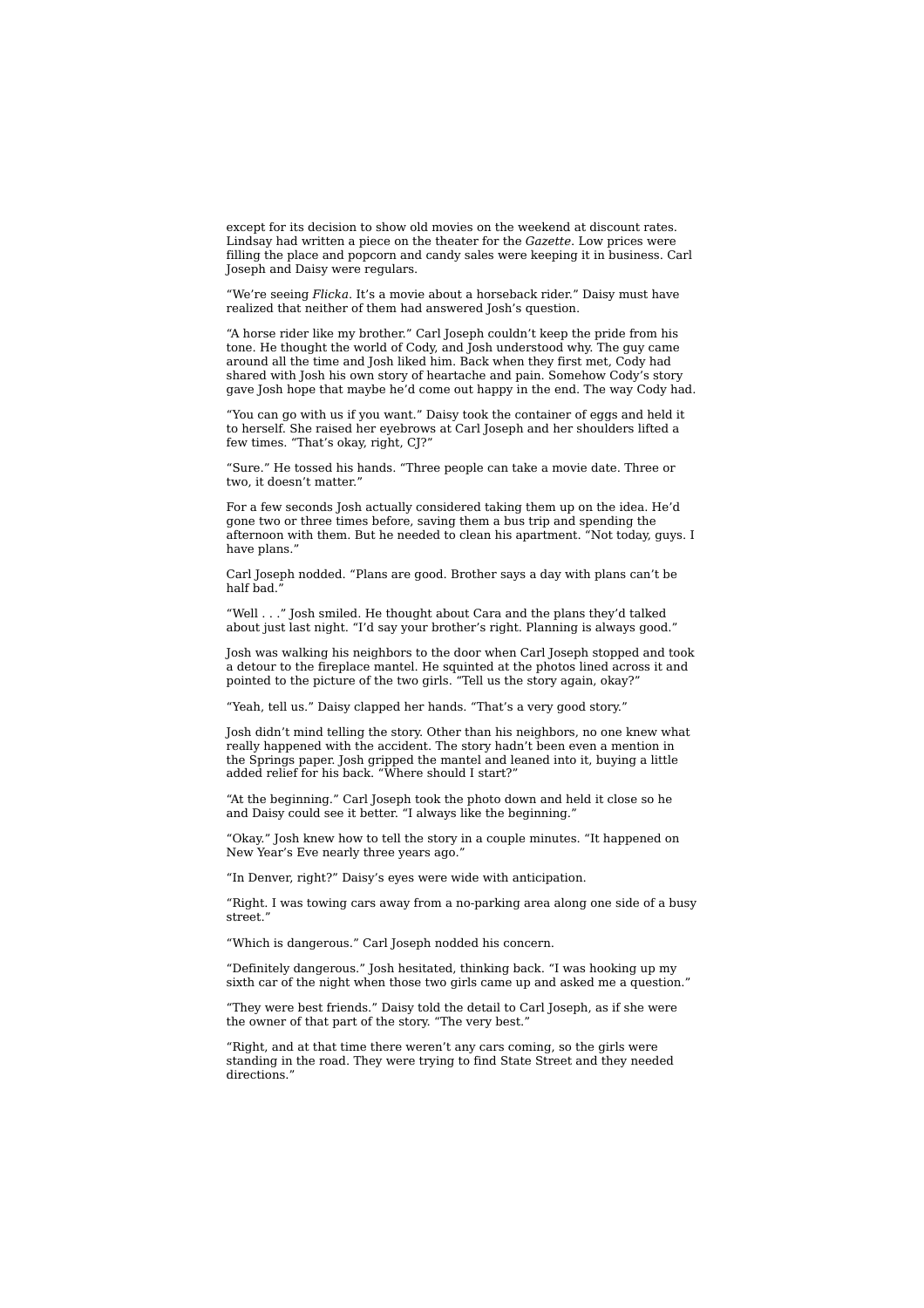"So you told them." Carl Joseph stared at the framed picture. "They seem like nice girls."

"They were. They hadn't been drinking, and they didn't want to get home too late. Too many bad drivers on the road on New Year's Eve." Josh ran his hand through his dark hair. He was feeling stronger than before so he released his hold on the mantel and crossed his arms. "I was giving them directions when I saw the drunk driver."

Fear lined Carl Joseph's forehead. "It's against the law to drive drunk."

"Yeah." Josh uttered a quietly sarcastic laugh. "I don't think the driver was very concerned about the law."

"Because he was passed out." Daisy nodded emphatically.

"He was." Josh could still picture the guy, his head slumping forward onto the steering wheel as his car veered off the road. "And he was headed straight for the girls."

"This is the scariest part." Daisy partially closed her eyes, the way a person might in anticipation of a frightening scene in a horror movie. "I hate this part."

"Me, too." Josh imagined the accident all over again. "Everything happened so fast. The girls couldn't see the drunk driver, but he was headed straight for them. I pulled one of them out of danger, and as I reached for the other one the car slammed into us."

Carl Joseph and Daisy were silent, gripped by the story. "I had time to throw the second girl onto the grass, out of harm's way, but at the same time the car hit my left shoulder and knocked me to the ground."

Daisy put her hand over her mouth. "That's terrible."

"He broke the law for sure." Carl Joseph's tone was hushed. "That was a very bad thing he did."

"Very bad." Josh felt the impact again the way he'd felt it that night, how the front grille of the Mercedes sedan had barreled into him, knocking the wind from him and leaving him in a heap on the ground. For the first few minutes he thought he was dead. He couldn't breathe, couldn't move, and as people surrounded him and sirens sounded in the distance he wanted only one more chance to tell his parents and Lindsay and Becky he loved them, to somehow get word to Savannah that he had tried to be her father, always he had tried.

Daisy allowed the hint of a smile. "The story has a happy ending, right?"

"It does." Josh had never told Carl Joseph or Daisy about his back pain. They wouldn't understand, and it would only mar their visits with unnecessary concern. There was nothing they could do to help ease his pain or heal his back, so why complain to them about the way he hurt? Better to let them focus on the girls. He drew another breath and finished. "The car didn't kill me, and the two girls weren't hurt at all." He grinned at his friends.

"A happy ending for sure." Carl Joseph raised his fist high in the air. "I love that story." He smiled at the two girls in the photo and then at Josh. "That makes you a hero."

A hero. The words cast a ray of sunshine across his cloudy heart. All the pain was worth something, even if few people thought he was a hero. The girls did, certainly. And the people who read the article, and his neighbors. But he hadn't shared the story with his parents, not yet. He remembered the way his mother had received the news of his accident when he called her late that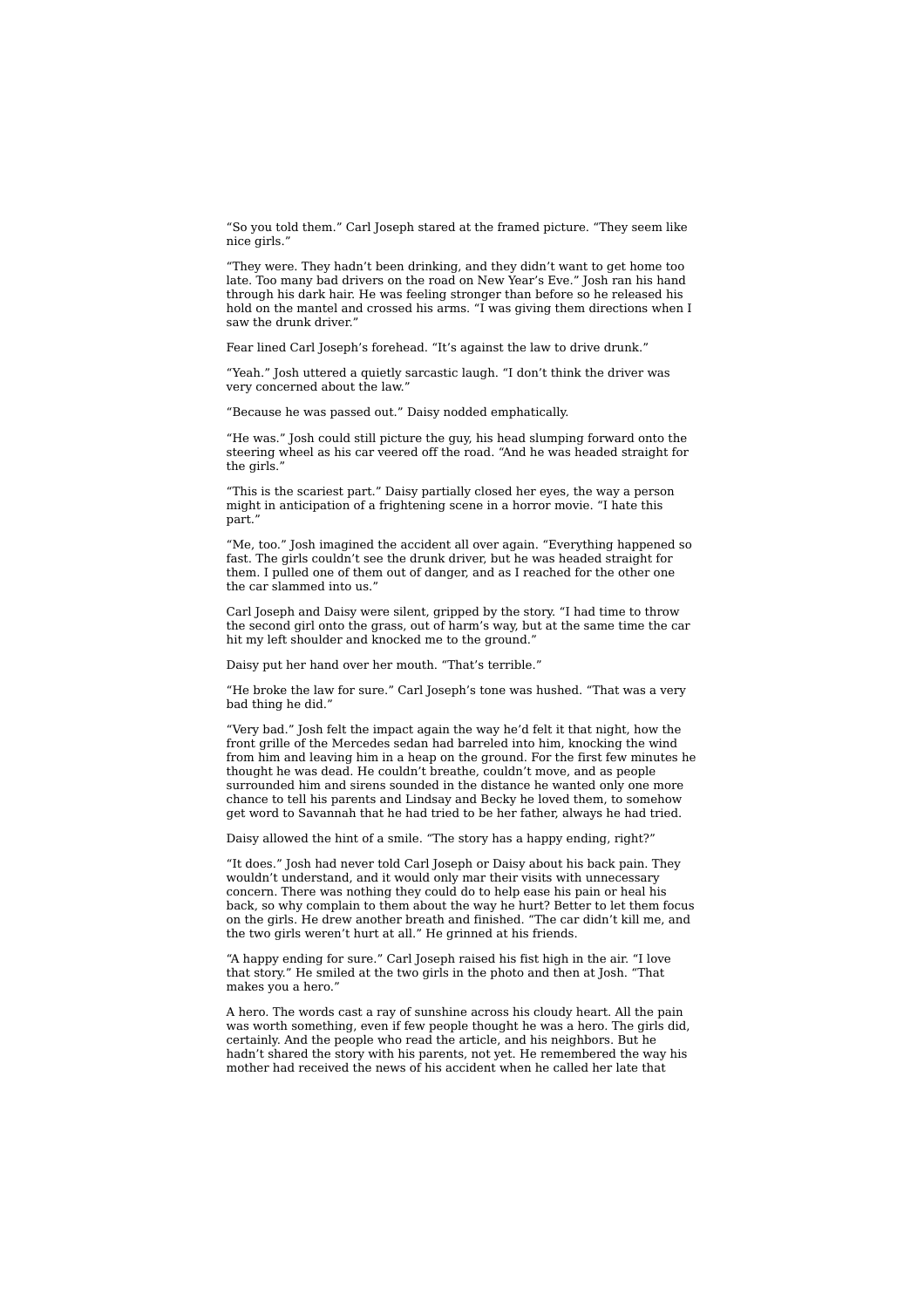#### night.

"I was hit by a car," he told her, his voice flat. "I'm in the hospital, but I'm okay." He intended to go into the details, tell her how he'd pulled the girls to safety before taking the hit, but his mother was already talking.

"Josh, what happened? Are you hurt?" Then she called for his father. "We're on our way, son. We'll be there in an hour."

"Mom, wait." Josh was already on pain medication by then, and the scope of his injuries was still being realized. "I'm fine. I'm going home tonight and I'm coming down tomorrow."

"Oh, Josh." His mother's relief came in short breathy gasps. "You scared me to death." She wasn't mad, just worried about him. Afraid because he could have been killed. But what she said next stayed with him still. "Now maybe you'll see why I want you to get your degree, do something with your brain for a change. Towing cars, Josh? Every day I worry about you, and now this. Why don't you take some time and think about getting back in school. Not one good thing comes from your work as a tow truck driver, son. Not one good thing.'

So he hadn't told her or his father or Lindsay. Not because he wasn't proud of his role in saving the lives of the girls, but because it wasn't enough. He loved his family, and they loved him—their feelings for him were all that kept him going some days. But they hadn't spent more than a rare few minutes at his apartment, and none of them had noticed the small photographs on the mantel. One day he would explain it all. He would get his settlement—half a million dollars or more—and he would open his own garage, and then, when his back was healed and life was good, he would tell them the truth about how he was hurt.

Daisy took the photograph from Carl Joseph and set it back on the mantel. "I love hero stories." Adoration made her eyes sparkle as she looked at Josh. "You and CJ and Cody are the only heroes I know." She looked at her friend. "CJ because he protects me from the rain, and Cody because he made my sister, Elle, love again. And you, Josh, because you saved the lives of those two girls."

Josh liked being a hero for these two. It seemed to give them hope about the world in general, and if it did, well, then that was another good thing that had come from the accident. No matter what his mother thought about his job as a tow truck driver.

"What about this one?" Carl Joseph picked up the photo of Savannah and studied it. He pushed his glasses back into place again. "Can you tell us this story, Josh?"

"Not today." Josh kept his tone easy, his smile in place. "That one's not a happy story."

"Oh." Daisy frowned. "Then let's not talk about it. I only like the happy ones."

"Me, too." Josh could feel the OxyContin holding his pain at bay, making it bearable for him to be on his feet this long. "You two better get home for your late breakfast."

Daisy gasped and looked down at the eggs. She'd been holding them in one hand, clutching them to her chest. "I almost forgot about late breakfast."

"Yeah, we better go." Carl Joseph took charge and grabbed hold of Daisy's free hand. "We have our movie date." He waved to Josh as they reached the door. "Thanks for telling us the happy story."

"Anytime." Josh followed them and waited until they were down the walkway. "Have fun today."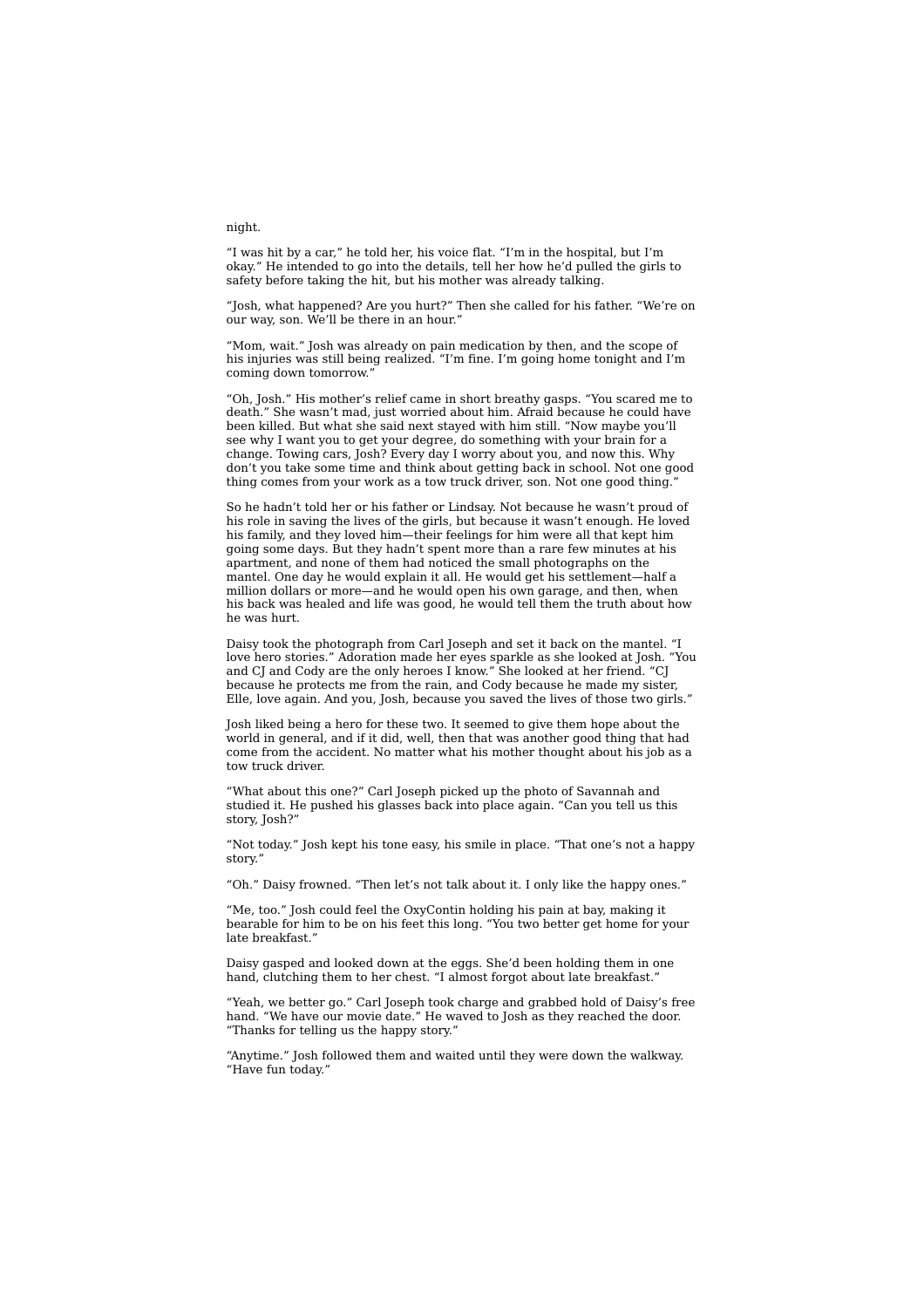They both turned around and waved one last time. When Josh closed the door and went into his living room, he took a minute to sit down and catch his breath. He hadn't stood that long at one time for a week at least. From where he sat, he looked at the photos on the mantel again and his eyes fell on the one of Savannah. Maybe one day their story would be a happy one, too. When he could finally prove that the reason her eyes looked like his was because she was his daughter. He stretched his back and tried to find a comfortable position. He agreed with Daisy. The happy stories were the best.

Even if he was the only one who knew how much the happy ending cost.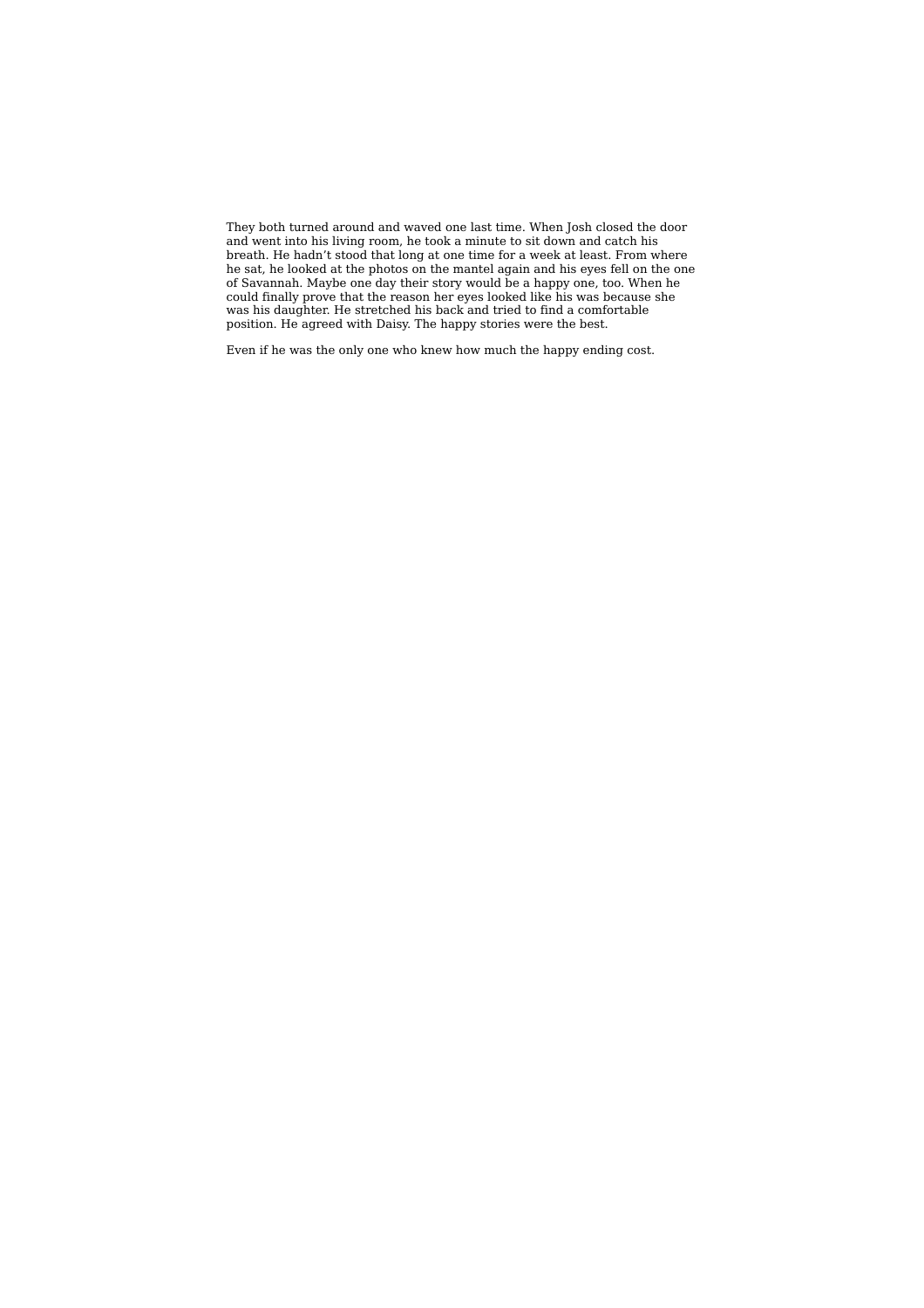### FOUR

 $\mathbf M$ aria Cameron held tight to her daughter's hand and together they trudged down the cement steps to the subway that ran beneath the streets of Manhattan. She had panhandled her way through another Sunday afternoon and now she needed the red line north along Broadway to 145th Street in Harlem. She and Savannah rented a room from a guy she'd met in the park three months ago. Freddy B, he called himself.

She paid her rent one way or another—with the money from tourists in Central Park or by spending the night in his bed when he wanted her. He lived in a one-bedroom apartment in a brownstone in the part of Harlem that had yet to experience urban renewal. But it was a home, and it would do for now.

"I'm hungry, Mama." Savannah's strawberry-blond hair was pulled back in a ponytail, and her cheeks were smudged with dirt—the way Maria had smudged them earlier that morning.

"We'll eat when we get home." She gave the girl a look intended to quiet her. She didn't need people scrutinizing them on the subway. "Keep quiet, now."

Savannah nodded and bit her lip. She pushed the sleeves of her sweater up, but as she did she exposed a series of small bruises. Maria reached over, jerked her sleeves back in place, and gave the girl a look that told her to be more careful. Strangers didn't understand bruises on a seven-year-old. But sometimes Savannah walked too slowly, and she had to be pulled along. It wasn't Maria's fault the girl's skin was fair, or that she bruised easily.

She paid the fare and led Savannah to the first two open seats. The subway always smelled the same—a faint mix o f sour milk and old urine. Maria took stock of the car. An old lady at the far end, half asleep. Otherwise they were alone. She pulled a wad of bills from her pocket and counted them. September was a good month. Lots of tourists around the zoo entrance, less heat and humidity. Everyone in a good mood. She sorted through the bills and came up with an amount that surprised her even for September. A hundred and fortytwo dollars. Not bad for a day's work.

"How much?" Savannah crossed her ankles and put her hands on her knobby knees. "Enough for rent?"

"More than enough." She eyed her daughter. "Don't ask so many questions."

Maria tucked the money into the back pocket of her baggy jeans, leaned her head back against the window, and closed her eyes. Good day or not, this wasn't how life was supposed to turn out. She was so far from those days that sometimes on the long subway ride home she forced herself to go back. Otherwise she would forget where she'd come from, and that wouldn't be good. Because if she couldn't remember the past, how was she ever going to find her way back there.

She and Raul had married ten years ago with dreams of opening their own pizza shop on the Lower East Side. Raul had business partners who were shady, but Maria didn't ask a lot of questions. It wasn't her deal where Raul got his money or how he spent his time when he came home late at night.

The trip to Vegas was his idea. "Go meet a guy with money. Get yourself knocked up and we'll be set. Regular money coming in first of the month till the kid's eighteen."

Maria hadn't liked the idea, but the fact that Raul suggested it made her just mad enough that she decided to go. Could be fun, spending a week away from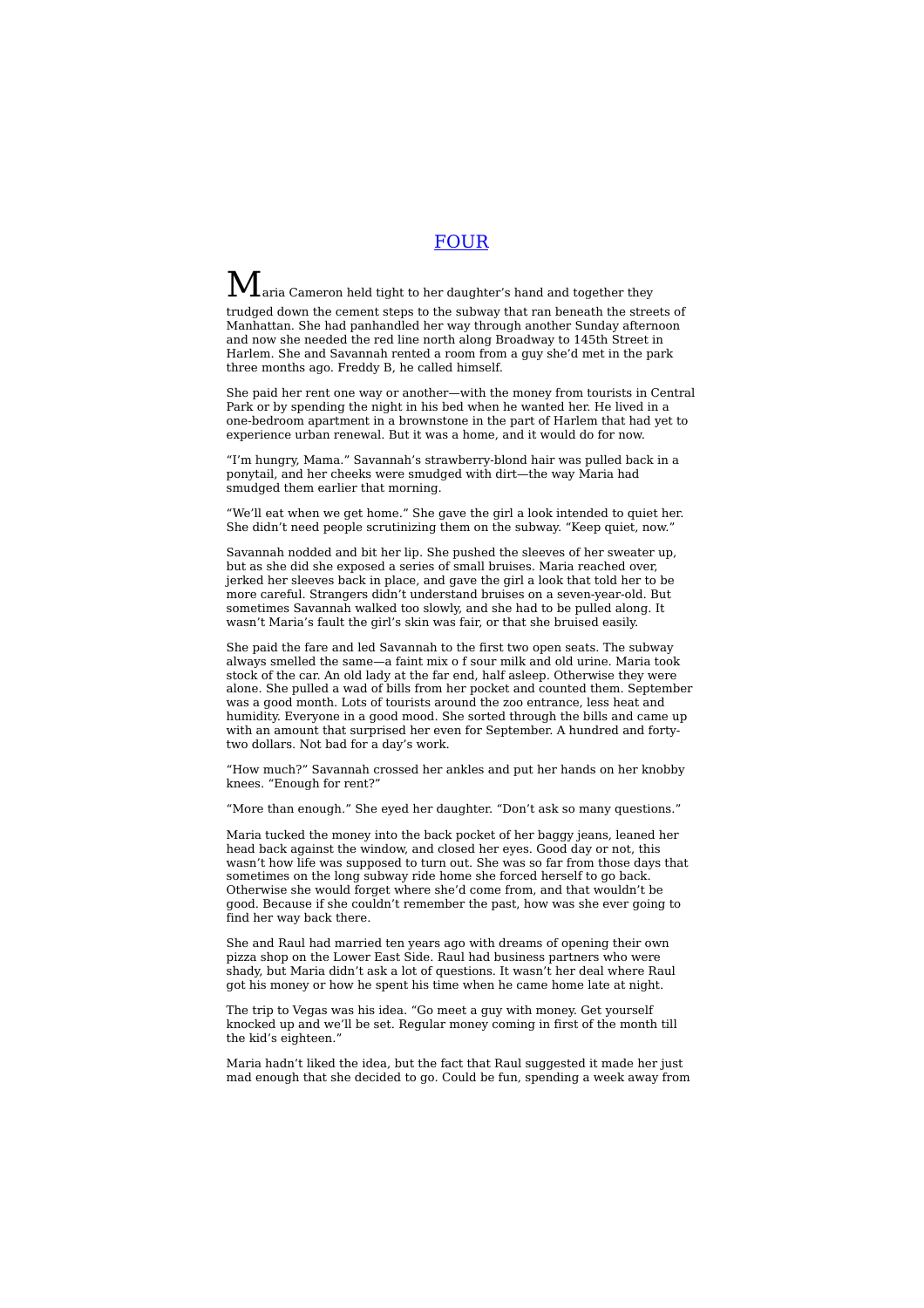Raul, playing in the bed of a new man, someone rich and mysterious. She let Raul book her plane and hotel, and she took the trip two weeks later. Josh Warren was the first guy she met, sitting at a bar in the Mandalay Bay casino. He had dark hair and fair skin and blue eyes that caught her attention across the room. She had fifty dollars in her pocket and instructions to find the highest roller in the hotel. A nearby restroom gave her the chance to freshen her red lipstick and adjust her blouse so her cleavage was more prominent. Then she ambled up to the man and took the bar stool beside him.

"Hi, there." She played with a strand of her red-blond hair. "What's a pretty boy like you doing all alone in a place like this?"

He didn't seem interested at first. He pulled a cigarette from a pack of L&M lights and offered one to her. She took it and held it out while he lit both of them. "I came alone." He took a long drag from the cigarette. "Haven't had a vacation in a year."

"Me, either." She wasn't sure the guy had money, but she was willing to take a few minutes to find out. "Buy me a drink?"

Josh studied her and exhaled a mouthful of smoke with a series of surprised laughs. "You're bold."

"Yes, sir." She crossed her legs and adjusted her short skirt in a phony show of modesty. "My mama taught me you get nothing in this world unless you ask for it."

"Touché." Josh held his cigarette up as if he were toasting her boldness. "Name's Josh Warren."

"Hello, Josh." The cigarette helped her voice sound velvety. She leaned over so he'd have a better view. "I'm Maria Cameron. Alone, same as you."

"Vacation?"

"Sort of." She willed herself to look the victim. "Old man used to beat me." She shrugged one dainty shoulder. "Finally left the jerk. Came here looking for a change in luck."

Josh didn't exactly look interested, but the glass of whiskey in front of him was half empty and he seemed pleasantly relaxed. "You a gambler, Maria Cameron?

"Sometimes." She let her eyes move slowly down his frame. "Depends on the prize."

He laughed and they finished their cigarettes, flirting and making conversation. The part that caught her attention came just as he leaned across her to kill the cigarette in a nearby ashtray. Their shoulders brushed against each other and he whispered near her ear. "I got a million reasons why you should go out with me tonight."

"A million?" Maria's heart beat harder. What was he saying? That he was a millionaire? She leaned closer. "Tell me about it."

"I got plans." He ordered another whiskey for himself and one for her. When the drinks came, he grinned at her in a way that sent chills down her arms.

"Tell me." Maybe she'd fall in love with this Josh Warren. That would serve Raul right for sending her here in search of a one-night stand.

"I work out of a garage in Denver, but in a year I'll own the place. Then I'll open a chain of garages up and down the state of Colorado. I'll be a millionaire in no time, baby." He clinked his glass against hers. "That's the plan."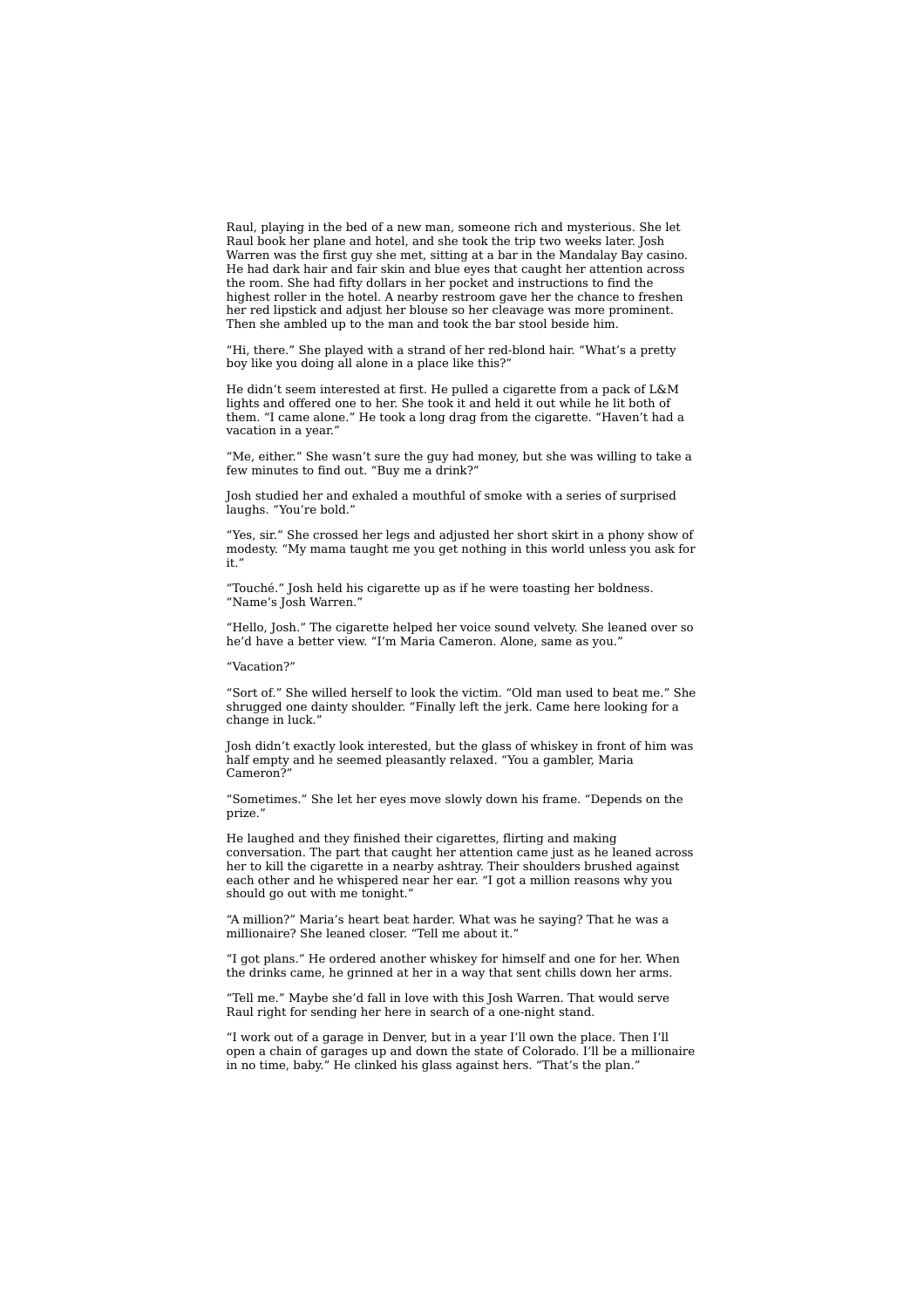Maria wasn't sure just how much money Josh had right now, but with plans like that she had to believe she'd found her guy. "I have plans, too." She looked over her shoulder and lowered her voice. "But I don't like talking about them in public." She felt the corners of her mouth curl up. "Know what I mean?"

Josh paid their tab and without asking what she meant he led her to the elevator and up sixteen floors to his room. They spent most of the next four days in bed, and she never even bothered to check in under her own name, never spent a dime. If Josh wasn't a high roller, he certainly played the role that week. He told her he was a Christian and that he'd never done anything like this, and he tried everything he could to sell her on Denver.

"We can get married and get a place together." He had stars in his eyes from the time he first brought her to his room. "We'll find a church and raise a family and I'll take care of you the rest of your life." As an afterthought he asked about her age.

She was a well-kept thirty-two, but he didn't need to know that. "I'm twentyseven." She studied him across the table at breakfast one morning. "What about you?"

"Just turned twenty-one." He was smoking again. "But that's in style. Guys with older girls.'

With every passing day Josh seemed to fall harder for her. He talked about his family, his sister, Lindsay, and how his parents wanted him to continue college. "But my plans don't need a degree," he told her. "Everything's falling into place just like I hoped it would."

Josh made her feel things Raul never made her feel, and after three days she was thinking about going home with him to Denver and never looking back. It wasn't until the last day that Maria made sense of the plans Josh had been talking about. Sure, he planned to own the garage at the end of the year, but right now he was living on a tow truck driver's salary.

They'd been in bed, and as the details fell into place, she climbed out and got dressed in a hurry. "You mean, you're not a millionaire?"

He leaned on his elbow and let out a nervous laugh. "Not yet. Not for a year, anyway."

She gathered her things. "This can't work, Josh." She was shaking by then, attracted to him but scared about Raul. He'd left her a message at the front desk asking her to call. If she left with Josh now, Raul would hunt her down. He had friends who frightened her, friends who could find her. And if Josh wasn't the high roller Raul had ordered her to find, then why would she go with him, anyway? More than that, when she got home he'd be furious with her. She shook her head. "Not yet, not now." She had his phone number and address, and she'd given him hers. She backed up until she hit the hotel room door. "Besides, I'm married, Josh. I—I should've told you." She reached for the door handle. "I'll call you. Maybe then you'll have your plans worked out and I'll be single again and  $\dots$  and  $\dots$ 

Josh sat up. "You're married?" His cheeks lost their color. "How could you do this?"

Maria left without answering, angry and in tears. He shouldn't have exaggerated the truth. If he didn't have a million dollars coming, then why say so? Pretty boys with a tow truck driver's salary were a dime a dozen. Raul was better than that, after all. Josh followed her out into the hall, but she didn't look back. Once she exited the elevator she made her way to the front desk and called Raul.

"I found the high roller." She swallowed the lie and pressed forward. "I'm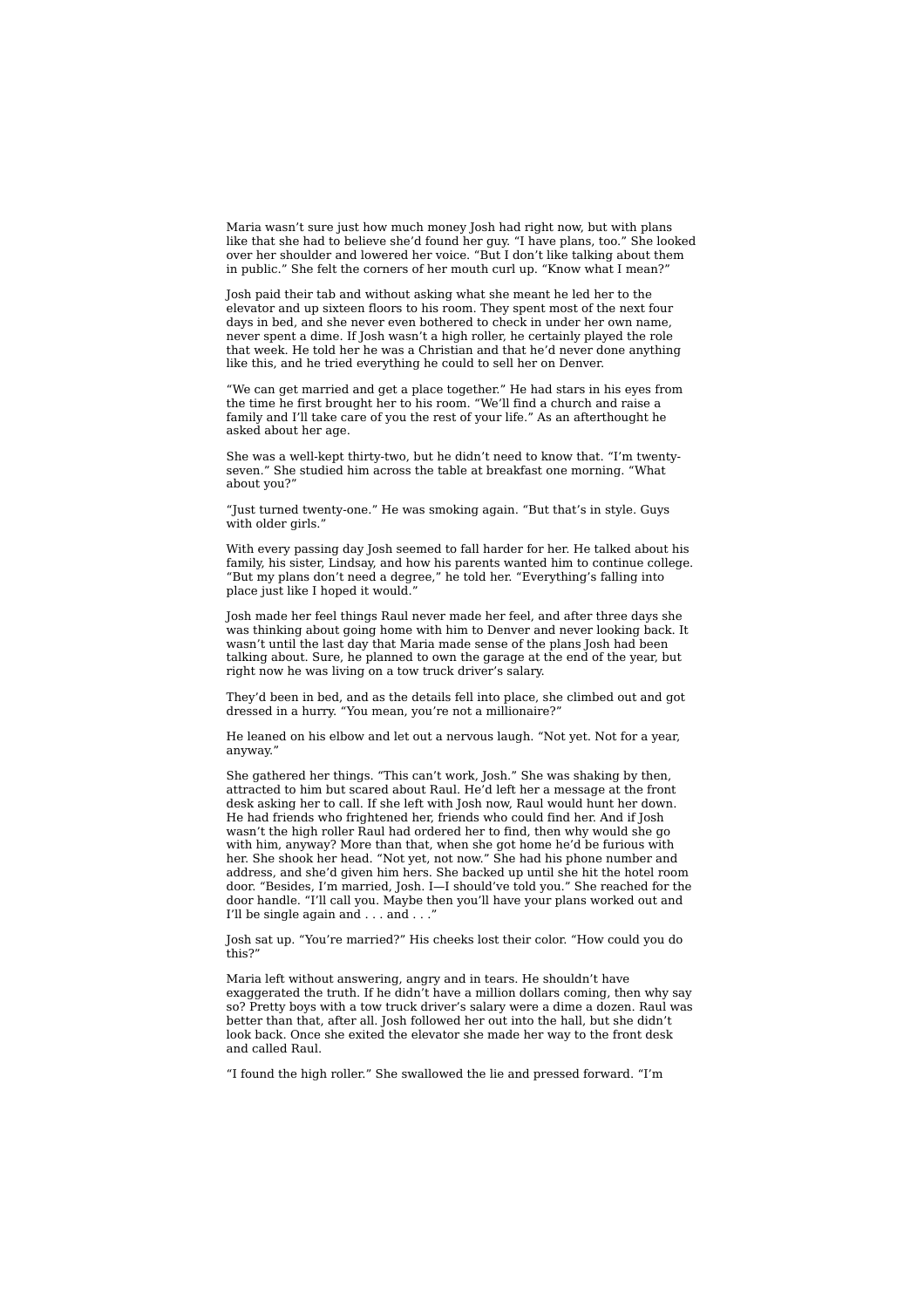ready to come home."

Raul praised her and gave her instructions for catching a flight home to New York the next day. She spent the night with a stranger from Australia and flew home a few hours later.

"Think you're knocked up?" Raul asked her when he met her at LaGuardia.

Maria wanted to spit at him, but instead she glared with piercing eyes. "I had a good time. Let's just say that."

Her answer ticked him off. He beat her bad that night, punishing her for having a good time on a trip he had forced her to take. The bruises and screaming were the beginning of the end, and by the time she found out she was pregnant, her marriage was over. She moved in with a girlfriend and began a series of bad relationships, all the while waiting until the baby was born.

One look at Savannah and she was pretty sure who the father was. The infant didn't have Raul's dark skin or the Australian's light blond hair. And by then Josh was the only person she knew who could help her financially. Raul's words came back to her.

*"Get yourself knocked up and be set for life . . . a regular paycheck every month."*

She made the call to Josh when Savannah was two months old. "How are those plans coming along?" That's how she started the conversation, and on her end she crossed her fingers. "You a millionaire, Josh Warren?"

"You gotta be kidding me." He sounded hurt, like he was still angry at her for walking out that day in his hotel room. "Listen, lady, if I were a millionaire you're the last person on earth I'd tell."

"Unless maybe I have news that might interest you." Lying on a blanket next to her, little Savannah began to cry. "You're a father, Josh. I had a baby girl and she looks just like you."

On the other end, he said nothing for half a minute. "You're serious? You had a baby?"

"I did. I want to share custody with you, Josh." She waited a deliberate amount of time. "But I'm out of money. I need monthly support."

Whatever emotion Josh had experienced with the news, he buried it quickly. "How do I know she's mine? You're married."

"Not anymore. The baby's yours. I'm positive." Josh's voice softened a little. "How can I believe anything you say?

Savannah's cry grew louder, loud enough that Maria was pretty sure Josh could hear her over the phone lines. "That's your daughter, Josh. Send us some money and you can come see her for yourself."

"You're still in New York City?"

"Yes. I'm serious. Help me out and you can call her your own."

Josh paused. "What are you looking for?"

"Three thousand, maybe four. Enough for me and Savannah to get by."

Josh breathed in so loudly she could hear it. "Three or four thousand?" He released an angry laugh. "I'm still a tow truck driver, Maria. My plans haven't come together yet." He pushed ahead. "What if I come out there and meet you.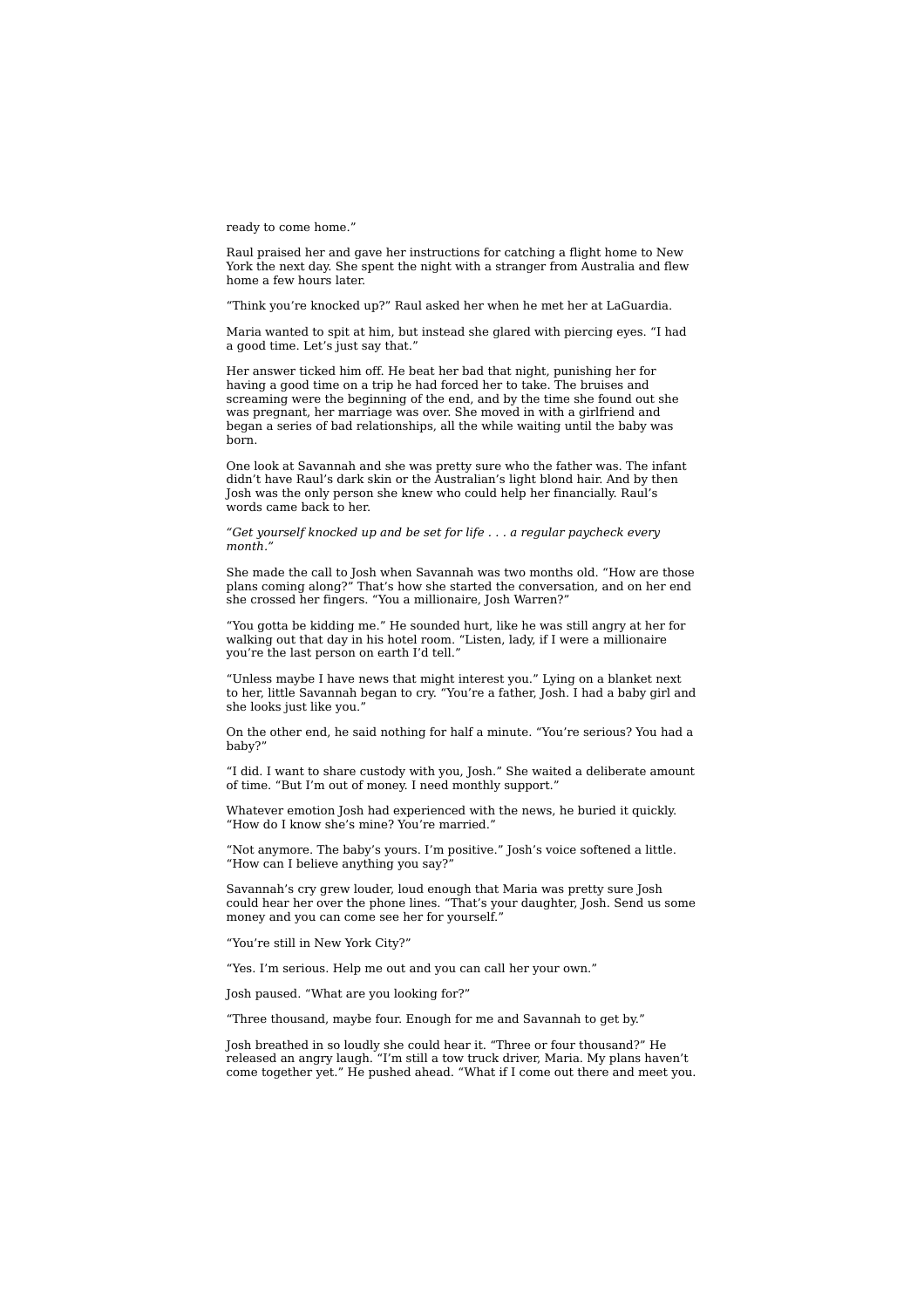For a weekend or so, something like that. If I could see her for myself then I'd know if she-

"No." Maria was furious. "What are you saying? You have no money?"

"Not right now, but . . ." He sounded angry and shocked, not sure what to say or believe. "Let me book a ticket. I'll come in a few weeks and we can talk in person."

"Forget it." Maria raised her voice. She had a baby to feed and a life to figure out. The last thing she needed was a guy without money. "Call me when your plans come through. Otherwise, I'm not interested." She hung up the phone and didn't hear from him again for a year. He called with just one question. Did she still think he was the baby's father?

"Of course." She wasn't any kinder to him than she had been the last time they talked. "Did your money come through?"

"It will. I need you to do a paternity test, okay?"

"Not without money." Again she hung up on him. Three summers passed, and he called again and this time he told her things were looking up. "My plans are working out. Tell me what you need."

Maria was still single, still trying to make things work out in the city. But she needed money more than ever. "Four thousand. Not a penny less."

"Okay." He sounded nervous. "I can do that. But I want something first."

"What?"

"A photo. I'll give you an address and you send me a picture of her. I won't write a check until then."

Maria agreed, and she kept her word. The next day she placed a picture of Savannah in the mail. She called Josh a week later. "I told you. She's your daughter."

"She—she has my eyes."

"Right, so when's the check coming?"

"As soon as I can pull the money together." Josh's tone took on a desperate quality. "I'll get you money, Maria, I will. Maybe not four thousand dollars, but something. I want to take responsibility. I want to meet her."

"Are you kidding?" Maria considered ripping the phone cord from the wall and throwing the receiver across the room. "You don't have the money? You lied to me?"

"Come on." He was pleading with her. "I needed to know. Now I only need to  $-$ "

Maria slammed the phone back on the base and cursed him for being a failure. A few weeks later she found a package from him in the mail. In it was a plastic-framed photograph of Josh, and a hundred-dollar bill. Tucked in the envelope was a note in which Josh promised to give more money, only if she would let him come for a visit. The hundred came in handy for a few days, but Maria tucked the package in a dresser drawer and when she moved a few months later she didn't give Josh her forwarding information. Since then, she hadn't talked to him, hadn't taken his phone calls. Once she could have sworn she saw him in Central Park, but she left before she had time to find out.

The subway ground to a stop and Maria opened her eyes. Savannah was still sitting beside her, still watching her with those big blue eyes. Josh's eyes.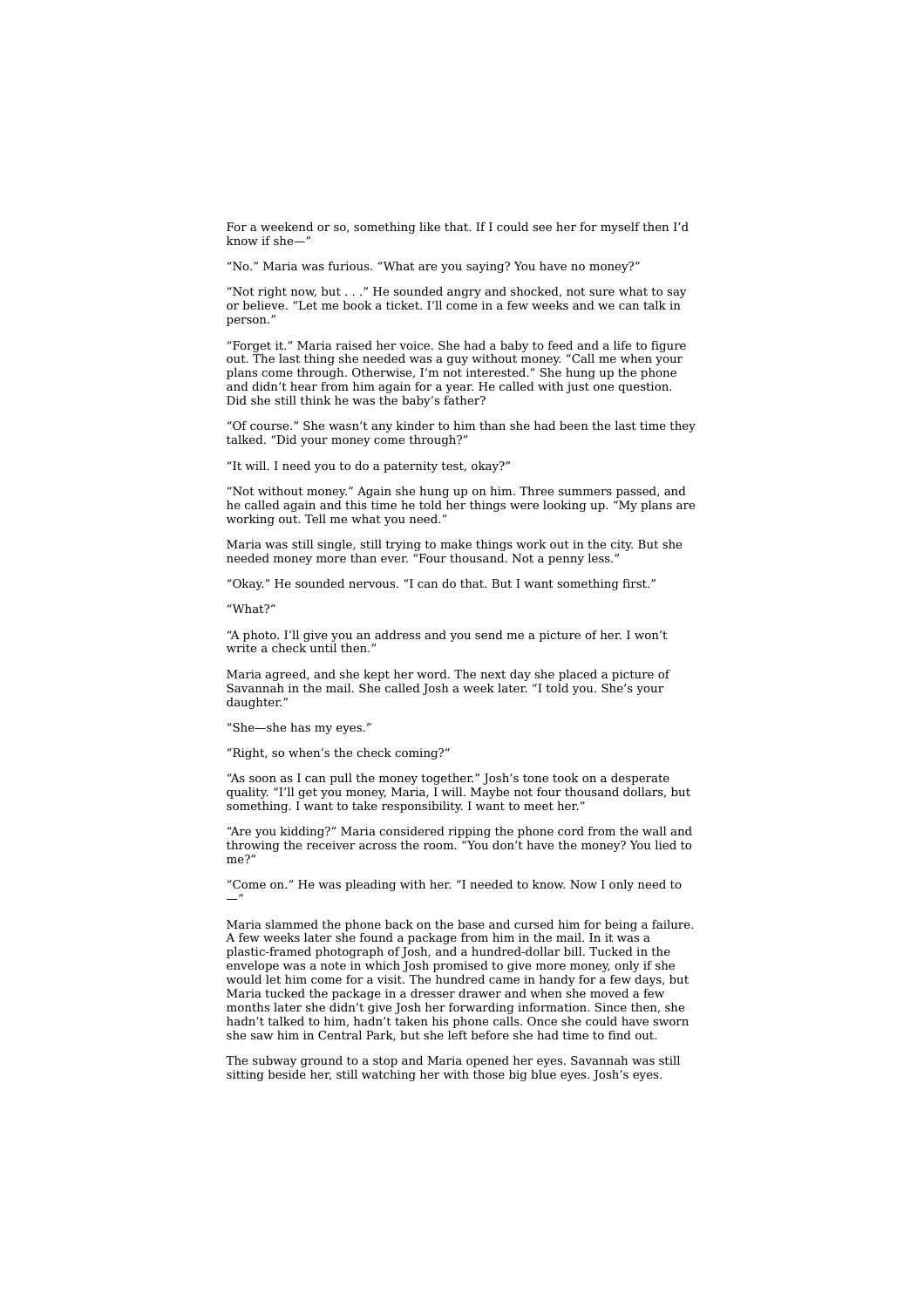## "We're almost home."

"I guess." She yawned and sat up a little straighter. Savannah's father never had any plans at all. He was like all the rest. The subway reached 145th Street and she took firm hold of Savannah's hand. They were home, and with this much money maybe she could get a good night's sleep in her own bed for a change and try to forget about the past and Savannah and a blue-eyed dreamer named Josh Warren. A guy who wasn't so much a high roller as he was like every other guy.

### Just another loser.

Savannah didn't really have her own room, just a corner halfway under a desk in the place where her mama sometimes slept. She wasn't allowed on the bed, in case her mama slept there. But even when Mama didn't, Savannah's place was on the floor. Her head beneath the desk, feet sticking out. She had a soft sleeping bag and a nice pillow, and anyway, she sort of liked sleeping beneath the desk because the little area was dark and private, like a tent or a fort.

Under the desk she kept all her treasures. There was a book called *Heidi* that some lady gave her when she was six and they were in Central Park, and a little plastic cross she got from her grandpa Ted before he died. Her grandpa told her about Jesus, but no one else ever talked about Him. It made her feel safe to think that someone like Jesus would care enough to listen.

But her favorite thing under the desk was the picture of her daddy. It wasn't very big and the black frame was cracked in two places. Savannah found it one morning in a box of things under her mother's bed. "Who's this?" She had held the picture up close to her mama's face.

Her mother smelled like beer, and her eyes didn't open very wide. "That?" She laughed, but the sound wasn't very funny. "That's your daddy. He's a real Prince Charming."

Later that day when her mama caught her looking at the photo, she grabbed it and threw it in the trash. But that night when Mama was drinking again, Savannah snuck outside and saved it. Mama didn't know she still had it, but she did. And it was her most favorite thing because someday she was going to find him and that would make everyone happy. Mama told her all the time that life would have been better if she didn't have Savannah.

### "I'm not a very good mother," she would say.

Some nights—though Savannah wouldn't have told anyone but Jesus—she had to agree with Mama. Because some nights Mama grabbed her and shoved her under the desk earlier than her usual bedtime, and sometimes there was no dinner because there was no money from the people in Central Park. But the daddy in the picture gave her a reason to believe that Grandpa was right. Jesus had good plans for her.

After all, her daddy was a real Prince Charming, if only she could find him.

And what could possibly be better than that?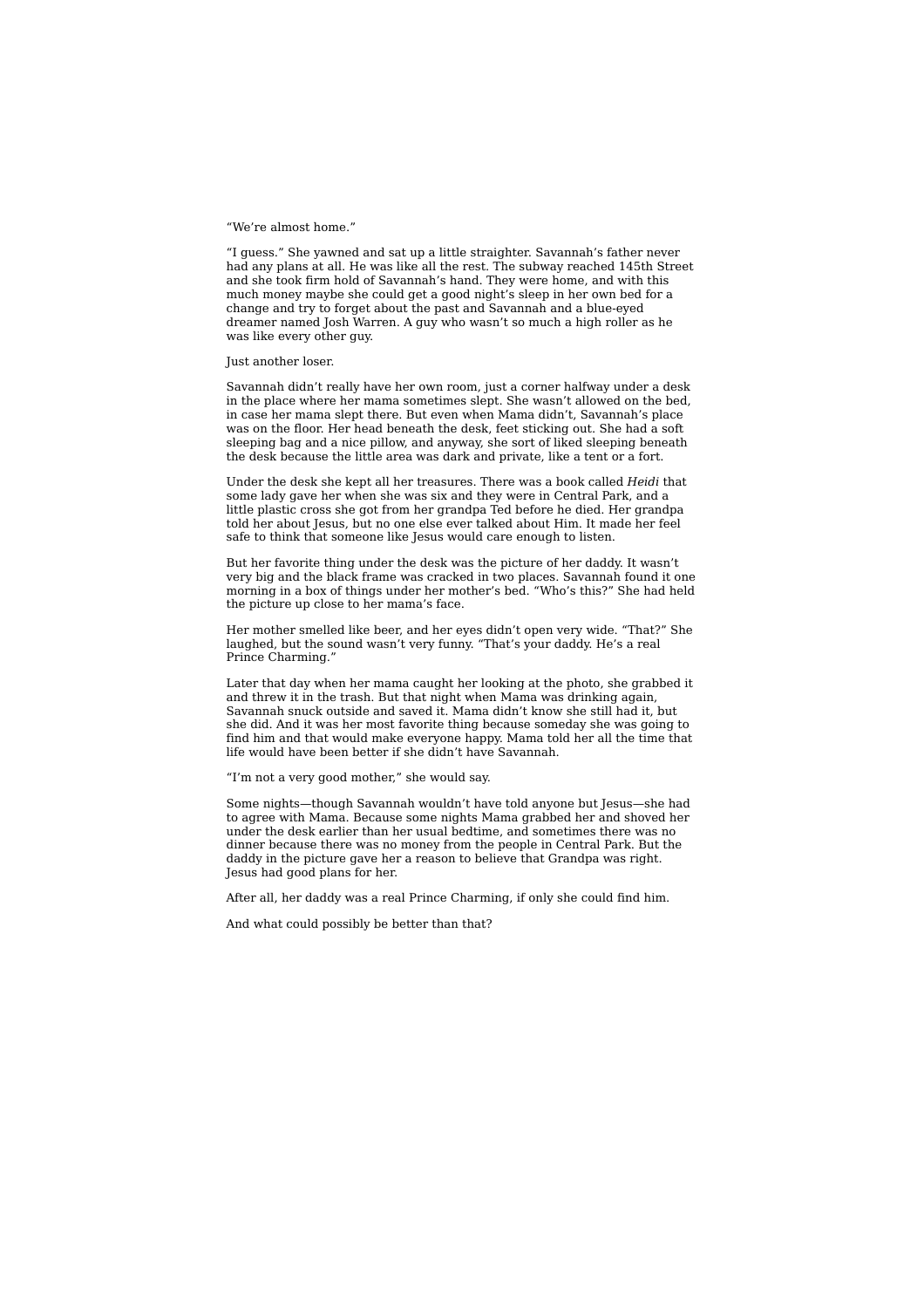## FIVE

Lindsay Warren Farrell was sorting through old magazines in <sup>a</sup> corner of her kitchen when the phone rang. The kids were at school and Larry was at work, so she didn't expect the call to be from one of them. She looked at the caller ID and smiled. Josh. She hadn't talked to him in a week, and she needed to catch up.

"Hello?"

In the background of wherever Josh was calling from, a familiar song was playing so loud Lindsay could hear it clearly. "Josh?" She could hear the words now, and she sat on the nearest kitchen bar stool. What was going on? Before she could ask whether it was really him or not, he spoke up.

"Do you hear that?"

"Yes." She managed a confused laugh. "It's loud."

"I know it is." Josh sounded happier than he had in years. "You won't believe what happened, Linds. Six weeks ago I found the greatest song. Wynonna Judd was performing something live on country videos, and—"

### "Wynonna Judd?"

"Yes! She was singing this same song, 'I Can Only Imagine.' So, I thought it was her song and I've been looking for it when I stop by the market—you know, in the CD section at the back. But then I had this idea to look online and sure enough . . .

"You found it by MercyMe?" Her smile spread down into her heart and soul.

"Just now!" He sounded amazed, almost breathless. "Today I can honestly say my back pain isn't the first thing on my mind. You know why?"

### "You're too busy singing?"

"Sort of. I mean, I've been playing it all day." He rested for a few seconds, and when he started up again his pace was more controlled. "When I watched the video, I made a decision. Right then and there I gave my life back to Jesus and told Him I was sorry for every wrong decision I'd made without Him. I've been praying since then and, well, you know, just sort of thinking about how different my life should be at this point.

Lindsay could already feel the tears in her eyes. Sometimes Larry would see Josh's name on the caller ID and walk away from it. "He's always asking for money or needing some sort of handout," Larry told her once. "He's *your* brother, you deal with him."

But now Josh was proving why people could never, ever give up on someone they love. She'd prayed for Josh all her life—especially in the decade since he graduated from high school. Neither Josh's choices nor the circumstances that came with them had ever brought him closer to God, but now maybe he was finally ready to stop running his life on his own. "Josh . . . I'm so happy."

"Me, too. It's like I finally get it about God, about Jesus going to the cross and how He opened the gates of heaven for people like you and me. If we let Him, He'll give us life here and forever. So now this is my song, you know? 'I Can Only Imagine.' "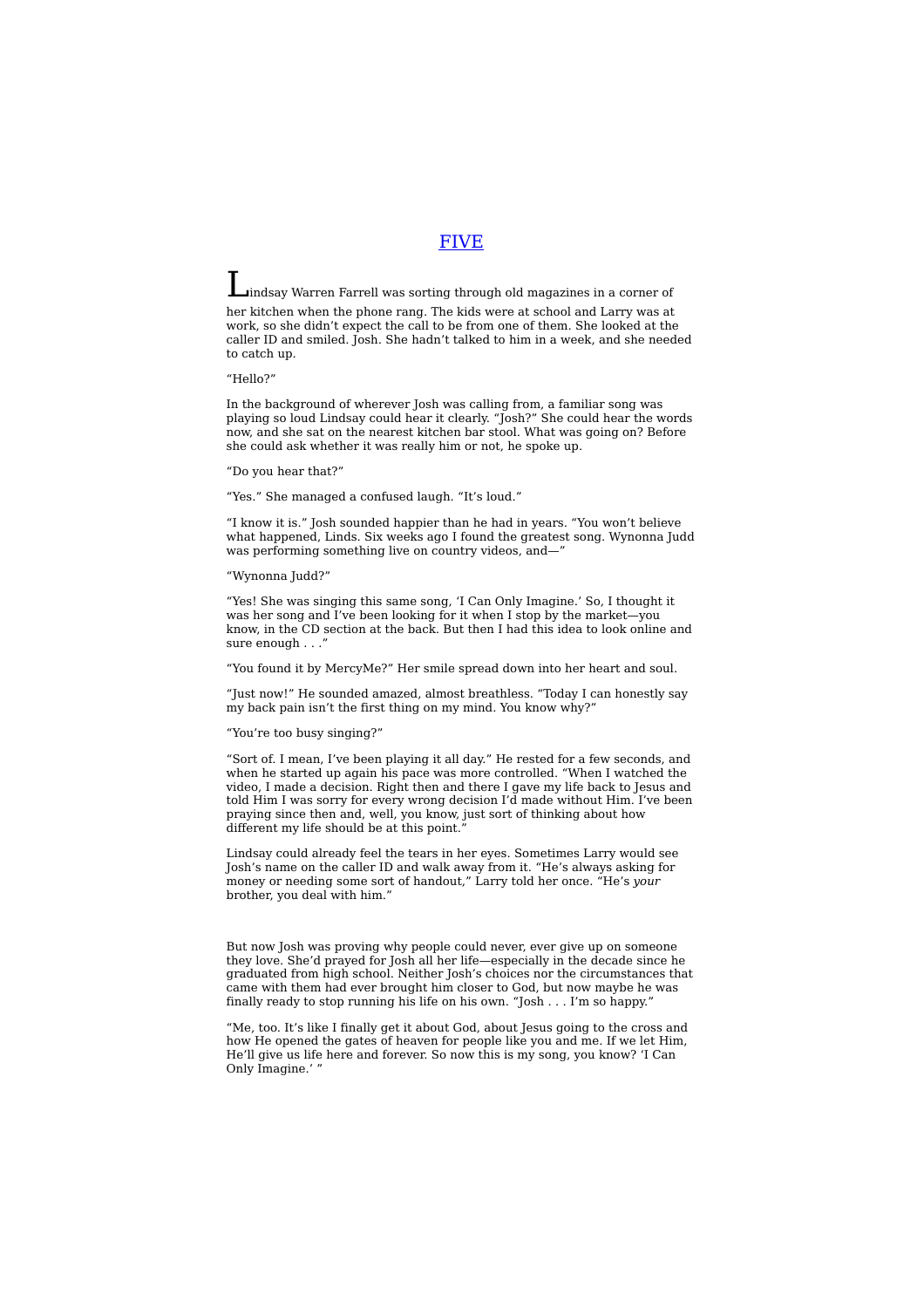Lindsay's heart was so full she couldn't speak. "Anyway, I called for a reason. Can I go with you and Larry and the kids to church this coming Saturday? Don't you go in the evening?"

"Six o'clock." Lindsay felt like one of the townspeople watching Ebenezer Scrooge run around handing out gifts on Christmas morning. "You're serious, right? You wanna go with us?"

"Definitely." He laughed and it was the laugh of a big kid, not a troubled young man in chronic pain. "Truthfully? I've been attending a Christian church with a few of my neighbors for the past five Sundays. I love it. Makes me not think about the pain so much, you know?"

"Yes." She felt hot tears on her cheeks and she dabbed at them. A picture came to mind: herself, Larry, Ben, Bella, and Josh sharing a pew near the front of their church on Saturday evening. "I'll save you a spot."

"Come on, Lindsay." He sounded like his old self, the way he was before the accident. "I know you better than that." Another laugh. "My sister, Lindsay, on time? I'll save *you* one."

The song was still blaring in the background, and Lindsay struggled to find her voice. "You know what this is, right?" She couldn't wait to tell her mom about this phone call. Her parents went to the more traditional Sunday morning service, but this was one Saturday evening they needed to attend.

"It's a miracle." Josh didn't hesitate. "I could feel God doing something in my heart, changing me. But finding this song today—it's like the whole world looks different.

A sound came from Lindsay, but she wasn't sure if it was a laugh or a cry. She put her fingers to her lips. "I've prayed for this moment for so long." She walked toward the kitchen window and stared out at Pikes Peak in the distance. "With all your pain and the accident and the struggles you've had, I knew only God could bring you relief. And now—now look at you.

"You're right. A week of days like this one and maybe my back will heal itself." He sounded beyond upbeat, like he actually believed such a thing was possible. "If not, then I'll wait for the surgery, but at least I won't be walking under a dark cloud. Not anymore. I remembered this afternoon what Mom and Dad always told us: God has great plans for His people." He laughed one more time. "Isn't that great, Lindsay, because guess what? I finally believe it.'

Lindsay told him again how happy she was for him and how she'd prayed for him and how different he sounded now that his faith was back in place. "The kids have a lot going on the rest of this week—piano, dance, football practice. Then there's parents night at the elementary school. Bella won't let me miss it. But Friday's open." Lindsay walked to the family computer and pulled up her iCalendar. "Come for dinner?"

"I'm in court that day." He didn't sound weary or defeated the way he usually did when he talked about the hearings and depositions associated with his car accident. "Dinner would be perfect."

"Then on Saturday you can come to Ben's football game. Mom and Dad will be there and we can go to church after."

"You might even be on time."

"Yeah." She laughed at that. "Now that would be a miracle." She was about to hang up when a thought hit her. "Hey, I'm running out to do a few errands. I have to take a dish by Mom's house. Care if I come by? I'm not sure I can wait until Friday to hug you."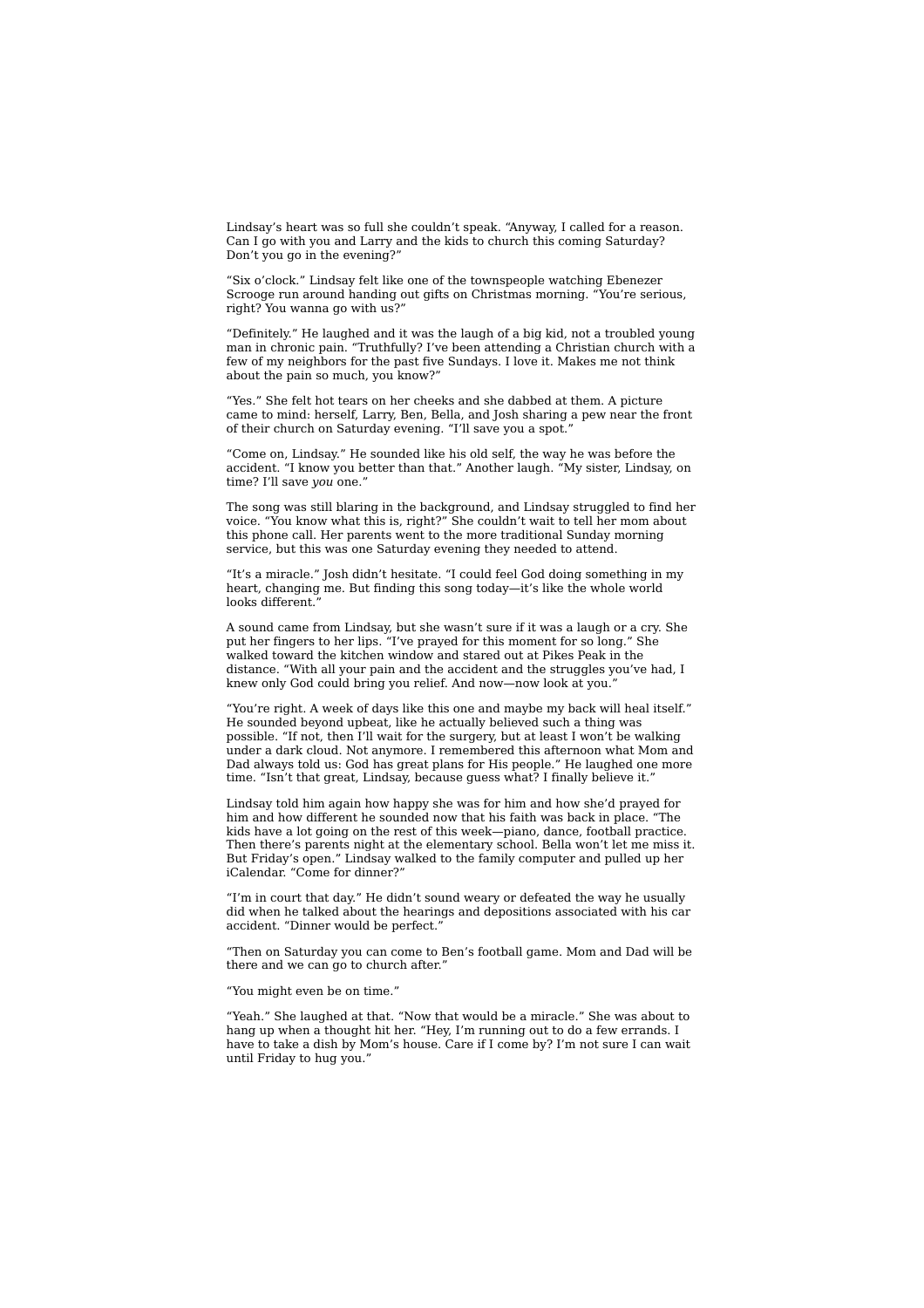## "I'll be here."

Lindsay ran a brush through her hair and checked herself in the mirror. She and Larry worked out nearly every morning, sometimes running the hills around their home. Her hours at the *Gazette* were manageable, eight to four with Sundays and Tuesdays off. If she needed more time at home, the editors were flexible, as long as her stories were in by Saturday at five. Life was good and healthy and it ran like clockwork.

Only Josh kept Lindsay awake at night, wondering how she could help her brother, and whether he would ever turn back to the faith they'd shared as kids. And now .. . She grabbed the baking dish from the kitchen, a bag of clothes for the cleaners, and a few packages for the mail and hurried to her Tahoe parked in the garage. Now Josh was finally having the turnaround they'd all wanted for him.

She stopped at his place first. She couldn't wait to see him. His eyes would tell her how deeply he was affected by this revelation that God was on his side, that He still had plans for Josh even if they'd been derailed for a season. Her brother's eyes.

The apartment complex where he lived wasn't the finest, and the few times Lindsay had been here she'd always looked over her shoulder to make sure no one was lurking in the shadows. She'd talked to one of the news reporters at the *Gazette* once about whether the Garden Terrace Apartments were involved in higher crime than usual, and she was surprised when his check came back negative. "It's in a questionable area," the guy told her. "But that complex houses some physically disadvantaged adults. Most of them have been there for years, and that kind of stability usually makes a place safer."

Lindsay walked quickly, anyway. Fresh graffiti was spray-painted on the garbage Dumpster at the center of the parking lot, and one apartment had a broken window. But whatever she thought of the complex, she would need to spend more time here. Usually Josh discouraged her from coming, complaining that he was too tired or not ready for company. He seemed to prefer their visits take place at their parents' house. But maybe that would be different now, too.

She knocked on the door and he opened it more quickly than usual. Was it her imagination or was he standing taller, straighter? "Josh . . ."

The song was still running from his stereo system, but it wasn't as loud as earlier. His eyes met hers and he held out both arms. "Everything's going to be okay, Linds." His voice was soft, full of the emotion he rarely showed. "It really is."

Her brother had been taller than her since her second year in high school, and at six foot four he had nine inches on her, easily. He'd lost a lot of weight, but he still hadn't found the svelte athletic build he'd had as a teenager. Lindsay didn't mind. She put her arms around him and pressed her head to his chest. He was a mountain of a man, and his extra padding made her feel small and safe in his arms.

When she pulled away, she let her eyes linger on his and she saw it, the sparkle that hadn't been there for three years. "You're really back, aren't you?"

He nodded. "Like I just woke up from a nightmare." He stepped aside and motioned for her to follow him into the apartment.

She had a little time. The two of them moved into his living room. She set her purse down on his cleaned and polished coffee table and as they sat on the couch facing his fireplace, he grinned. "See, Linds. Not a single dish or piece of mail." He gestured to the clean room. "Proud of me?"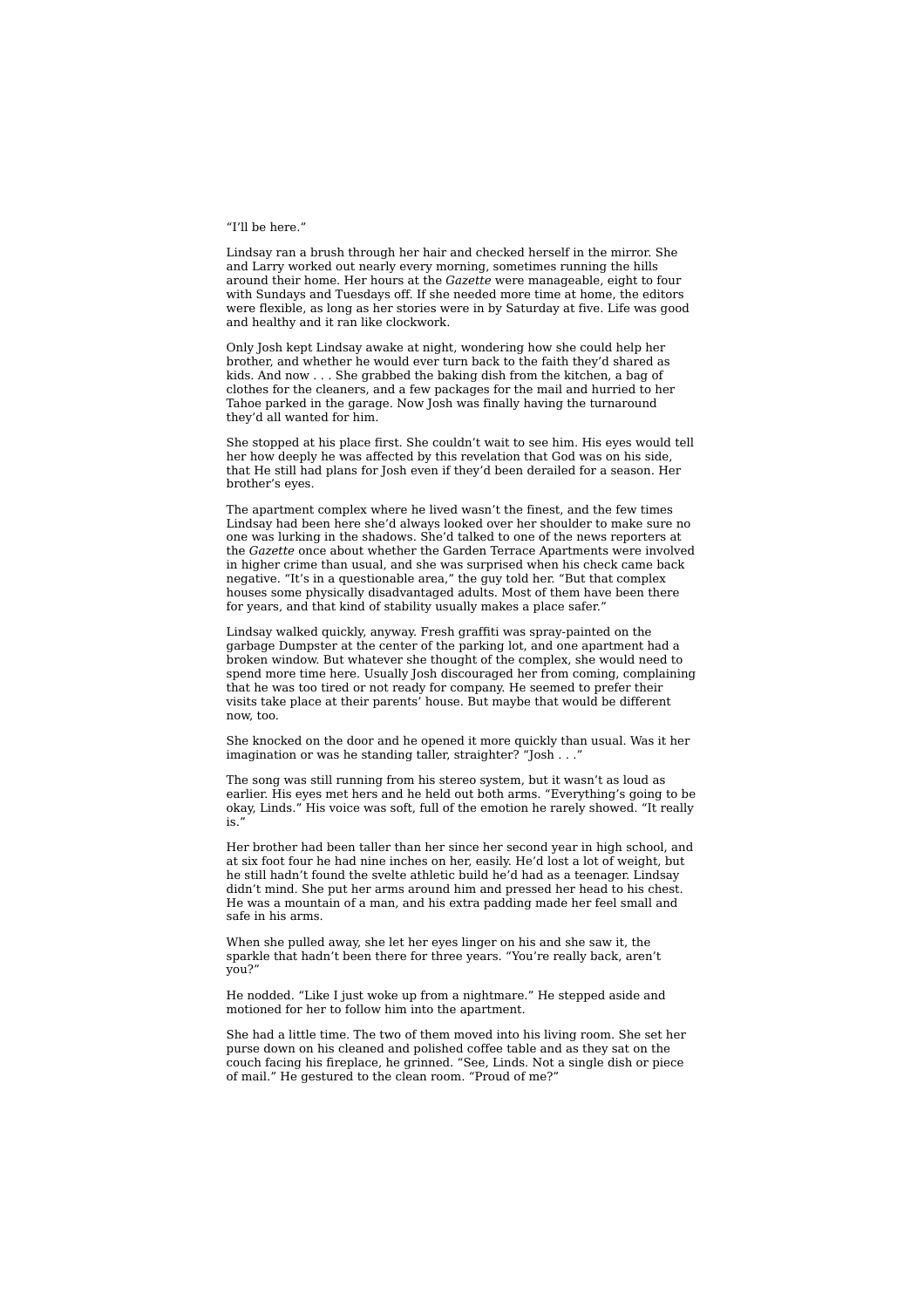"I'm trying not to pass out." She giggled. Her brother had always kept a messy run a *y*<sub>my</sub> hot is puse you. The *say compared to say*. The *nom, even when they were kids. "Life takes too much time,"* he used to say. But since his accident, the rest of the family worried that his dirty apartment was a symptom of his pain and possible depression. She surveyed the room, the way the furniture was in order, the clean windowsills, and she patted his knee. "I might have to hire you for mine."

They fell into an easy conversation and Lindsay turned the topic back to his renewed faith. "So you actually feel better today? I mean, your back doesn't hurt as much?"

Josh shifted, probably trying to find a comfortable position. "Before, I let the pain control everything I did, my entire day. Sometimes my back hurt so bad I could almost picture the pain like a living, breathing being, like the devil had me surrounded and there was no way out. You know?"

Lindsay reached for his hand. Her heart hurt to hear her brother talk about his situation that way. So what if he hadn't wanted company. If he'd been that down and discouraged, if the pain had felt that overwhelming . . . "You should've said something. I could've come by after work more often and at least brought you dinner."

"No." Josh's forehead was damp, proof that he was still hurting even now as he talked with her. But the peace in his eyes went deeper than whatever he was feeling. "Don't worry about it, Linds. I was fine." He looked at the photos lined across his fireplace mantel. "I had to reach this place by myself. Just me and God."

She stood and moved closer to the three photographs. The one of the little girl caught her attention first and she took hold of it. "Were these here last time I came by?"

"Probably." He sounded sheepish. "It's not like I usually ask you to sit with me in the living room. Anytime you've been here I'm usually in a hurry to get you out."

"Why?" She still had the picture in her hand, but she looked back at him, hurt by his admission.

"Because." His expression begged her to understand. "I didn't want you to see me like this. My back . . . it can be a challenge getting around. When I'm here alone I don't have to act like everything's okay. I can lie down on the floor or stay in bed if that's what makes me feel better." He smiled. "But, I don't know. Today's been so weird. The pain's still there, but it's distant now. Like someone shouting at me from across a football field."

Her heart broke for him, her brother who had always been so happy and easygoing. To think he hadn't wanted her to stop by because he was embarrassed by his pain. The reality was awful. Lindsay sighed and turned her attention back to the photograph. She'd seen the picture just once before. "How old was she here? Four or five?"

"Four." Josh stood and walked to the spot beside Lindsay. "I keep thinking that a year from now I could have partial custody of her. I bet she's just perfect, you know?"

Lindsay smiled at him. "I can't wait to meet her." Never mind that their parents didn't think the girl was really Josh's daughter or that years had passed without any word from the girl's mother. The child honestly did bear a resemblance to Josh, so the possibility of her being Josh's daughter was a very real one as far as Lindsay was concerned. Besides, why argue the idea? Josh believed she was his daughter, and Lindsay believed in Josh.

She set the photograph down and looked at the one beside it. The picture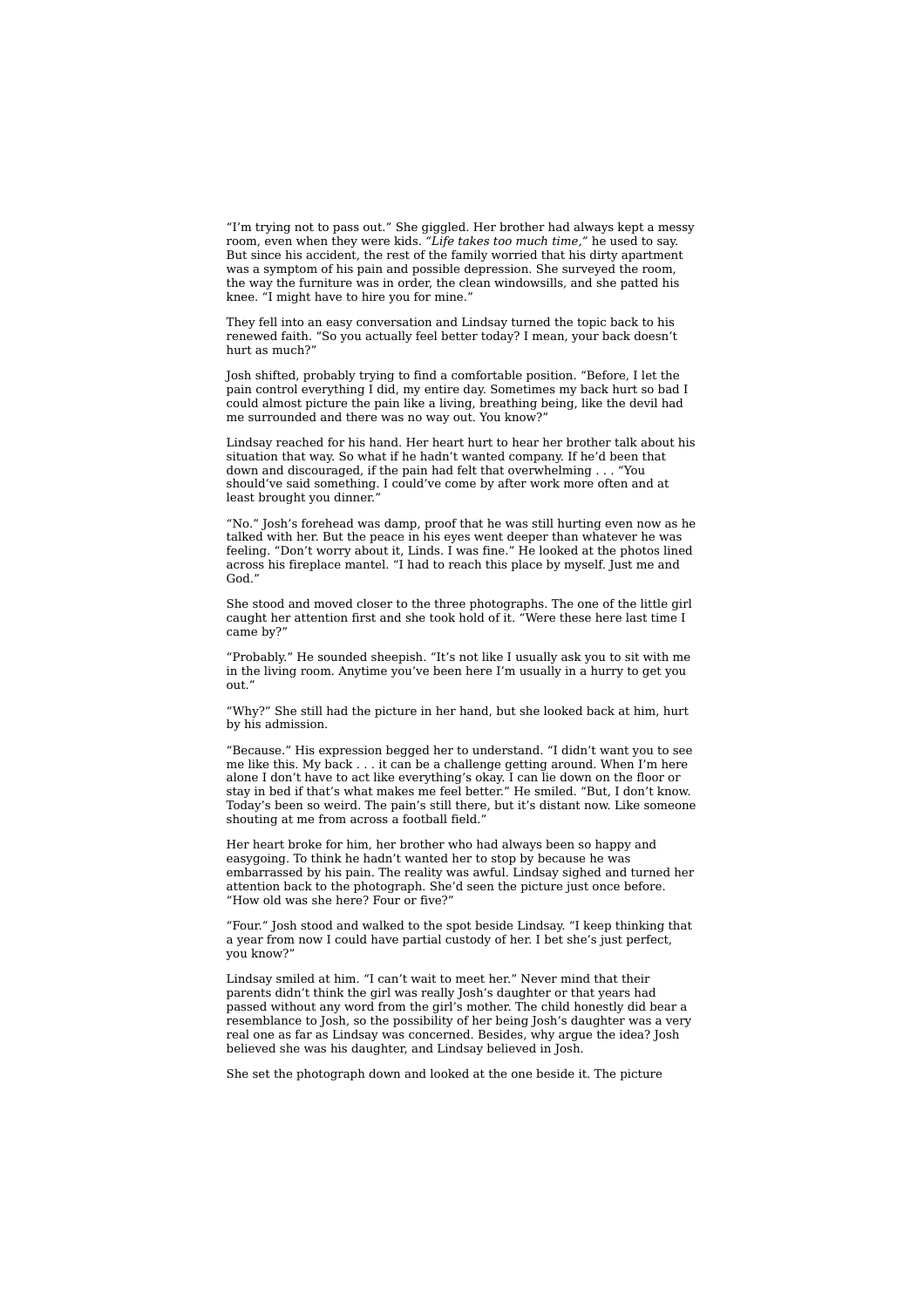showed two teenage girls dressed in jeans and sweaters, standing in front of the snow-covered front yard of a two-story home. "Who are they?"

"It's a long story." Josh's answer was quick. "They're best friends. I met them on a job."

Lindsay looked at the girls again and she knew without asking that her brother wasn't interested in either of them. They were ten years younger than him, at least. Whatever the story behind them, it must've mattered greatly to Josh for him to keep their photo where he could see it every day. "Did you take the picture?"

"No." Josh turned away and walked to the kitchen. "I'm not sure who took it." He pressed his hand to his lower back, but he didn't slow his pace. "It's no big deal, really. I just keep it there to remind me of the good that can come from towing cars." He reached for the cupboard near his sink. "Want some water?"

"Sure. Thanks." She was still thinking about the teenage girls. If Josh needed a reason to believe in his job, then whatever he had come up with. Lindsay was happy for him. Especially since his work had cost him his health, and, in the last three years, his employment.

Lindsay took a glass of water from him. "Tell me about these neighbors of yours, the ones you're going to church with."

"They're a great group. Carl Joseph and his girlfriend, Daisy, live in separate apartments in my building, and then there's Carl Joseph's brother, Cody, and his wife, Elle, who is Daisy's sister. The four of them go every week together, and ever since I told Carl Joseph about that Wynonna video and how I felt God calling me back to Him, they've included me in their group." Josh's eyes were full of light. "I really have a very rich life, Lindsay. The settlement has nothing to do with that."

She made a point to remember how he looked in that moment, sunshine streaming in through his small kitchen window, standing there in his tiny apartment, his back no doubt killing him, and believing with all his heart that no amount of money could make him any richer. Happy tears made her eyes damp. "I can't wait for Friday dinner. And Saturday, too." She hugged him one more time and held on longer than usual. When she eased back, she looked straight into his heart, the part that would always belong to her. "I think maybe you're just starting to live again."

"I am." He breathed in deep and stood straight again. "I can hardly wait to see what God has for me next."

"Me, too. I mean—I have my brother back." She took her purse from the coffee table and slipped it up onto her shoulder. Then she kissed her brother's cheek and headed for the front door. "Friday night."

"I'll be there." They were at the door and Josh leaned into the frame. "Oh, and that six hundred dollars you loaned me?" He pulled a check from his pocket and handed it to her. "You can cash it on Wednesday."

Lindsay hadn't thought about the loan since she gave him the money a few months ago when his doctor bills were too high for him to pay the rent. "Josh, you don't have to do that." She tried to hand the check back to him, but he wouldn't take it. "Consider it a gift."

"I can't." His tone was still light, but Lindsay knew he was serious about the money. "I told you I'd pay you back and I meant it. I have my bills figured out for next month." He smiled. "Thanks for being there. I didn't want to get behind, and because of you and Larry, I didn't.'

"Well . . . you could've waited for your settlement."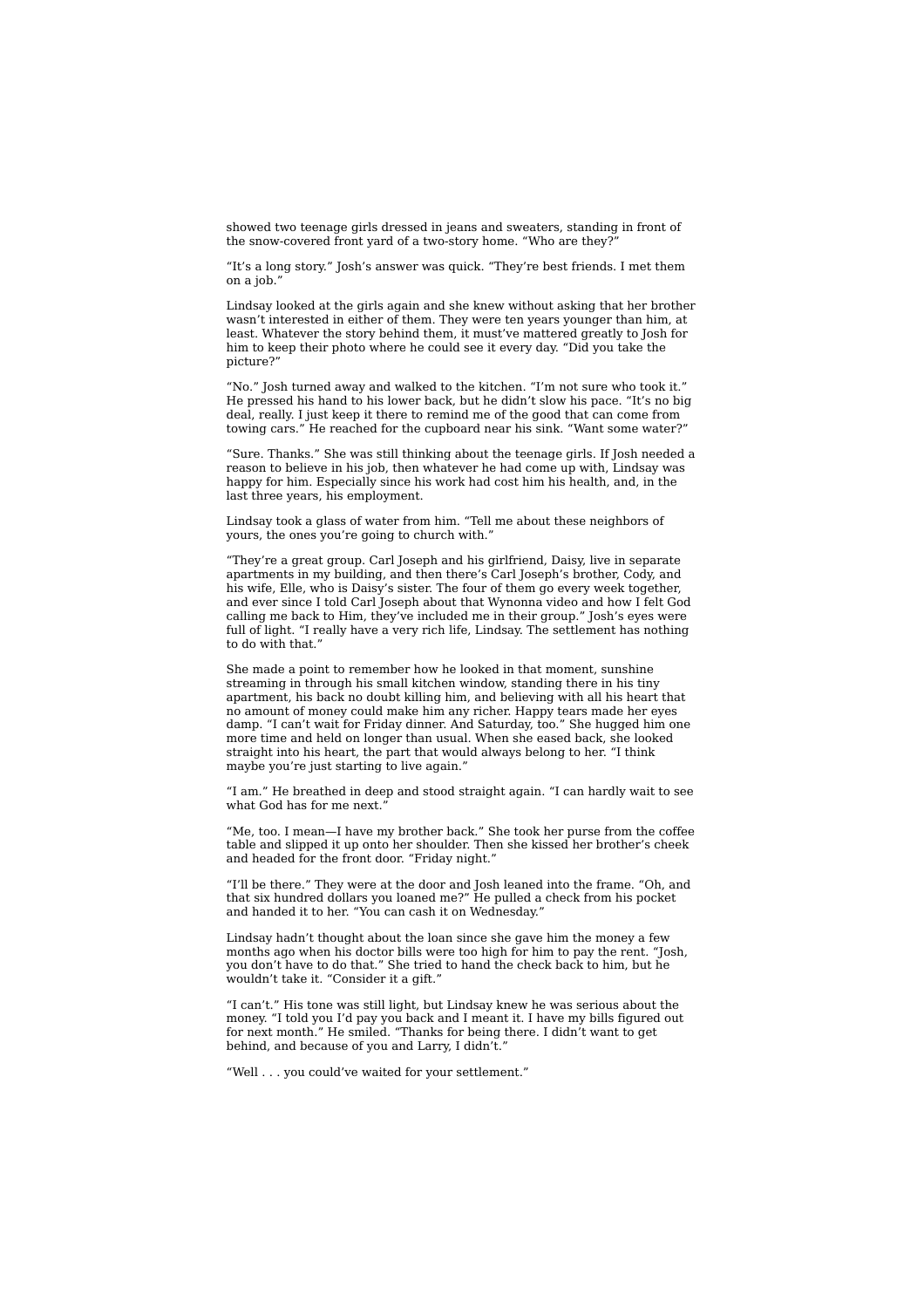"I owe Mom and Dad almost a year's wages." He gave her a funny look, the way he used to on a Saturday when they had just one afternoon to clean the entire garage. "That will definitely have to wait for the settlement." He touched her shoulder. "Yours I can repay now, so let me, okay?"

"Okay." She held his eyes a few seconds longer before she folded the check and put it in the pocket of her jeans. "I love you, Josh. I'm so happy you found your way back."

"Love you, too." His eyes danced. "Tell Ben to look for me in the stands."

With that Lindsay ran lightly to her car and as she pulled out of the complex she saw Josh standing on his porch watching her, his smile visible from across the parking lot. She waved one last time and then made a quick decision. She would do her other errands first, then go by her mother's house last. That way she wouldn't feel rushed. Today the two of them needed to talk about more than the schedule for the coming week, or who Ben's team was playing in Saturday's game.

She walked through her parents' front door an hour later and found her mother on the phone out back in the garden. Lindsay was practically bursting with the news about Josh, but her mom motioned to her to wait a minute. She had a pile of pulled weeds at her feet and a small box of gardening tools nearby. Lindsay leaned against the back wall of the house and looked beyond her mother to the acreage that made up the backyard. She and Josh used to play games out here every afternoon, and in summer their parents would set up an aboveground pool for them and their friends. So many happy memories.

"Like Nate always says, the election isn't a sure thing, so we have to be careful. We had the librarians here on Friday and this week it's another group of representatives from the teachers union. I think we're serving cheesecake again." She made a face in Lindsay's direction and drew small circles in the air with her free hand, as if to say she was trying to wrap up the call. "Right, well, maybe you should be here. You're a friend of ours and a friend of theirs. That's always good for Nate."

Lindsay worried about her mom. Before her dad ran for the Board of Education, her parents were involved with a Bible study at church and bringing meals to the home-bound. Now it seemed like nearly every hour of the day was dedicated to helping her father get reelected. Maybe the talk about Josh would help get her mind off the dinner parties and political posturing that took up so much of their time.

Another two minutes and finally her mother's call ended. She exhaled hard and made a mock show of exhaustion. "That woman is more connected than anyone in the Springs, but boy, can she talk." Her mom looked at her watch. "The garden will have to wait. We have a dinner tonight with her and three other people." She dusted her hands on her navy cotton pants and smiled at Lindsay. "You brought back the baking dish?"

"I did, but I was sort of hoping you might have a few minutes."

"Oh, honey, I'm sorry. I need to get ready." Her mother breezed past her. "Come into the kitchen for a minute. I have to wash up."

Lindsay had no choice but to follow her. "I stopped by Josh's apartment earlier. He was playing this song—"

Her mother flipped on the water, tapped a few squirts of soap into her hands, and began rubbing them together. She raised her eyebrows in Lindsay's direction as if to say she was still listening. But over the sound of the water, Lindsay knew her mother couldn't catch every word, so she waited.

After a minute, she turned off the water and reached for a paper towel. "So he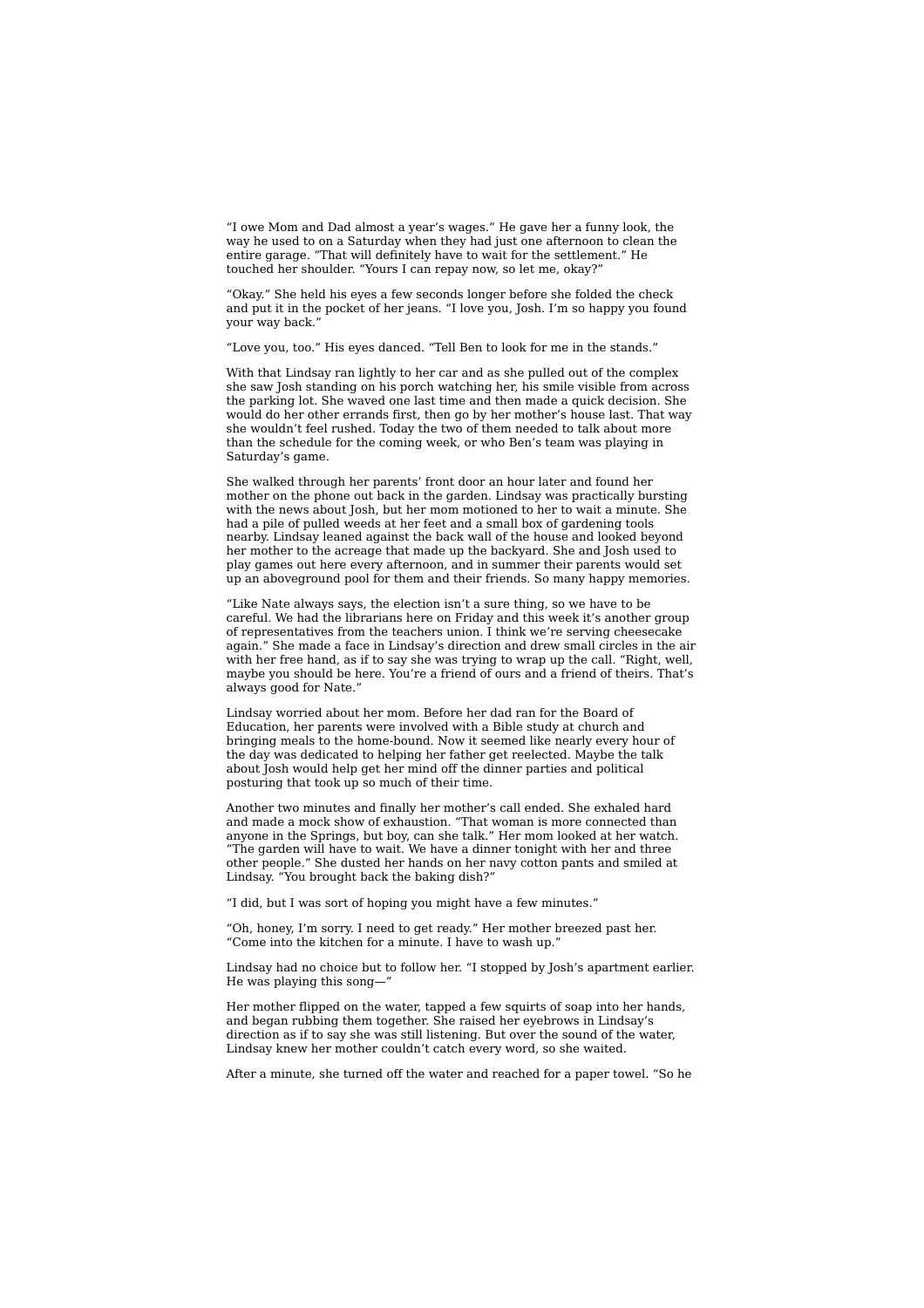was playing Christian music, is that what you're saying?" She dried her hands and tossed the damp paper into the trash compactor. The sound of the container opening and shutting added to the noise, and Lindsay waited.

Her mother seemed to understand that this conversation needed more of her attention, so she stopped short, her eyes on Lindsay. "Sorry, honey, go ahead."

"Anyway, yes. He was listening to 'I Can Only Imagine.' You know that song, right?"

"Hmmm." Her mother shook her head. "Doesn't sound familiar."

"It's a song about heaven, and when he called me this morning he was playing it so loud I could barely hear him over the phone, and he said it was like he finally-

"He has to be careful of the neighbors. It's not like he has many friends, Lindsay." She looked at her watch again, and then folded her arms. "Loud music isn't going to endear him to anyone."

Lindsay stared at her mom. Why was she doing this, making it so hard for her to share the good news about Josh? *Be patient,* she told herself. *God, please give me patience. Mom doesn't know what's coming.*

"Anyway, the point wasn't the neighbors. It's that Josh seems changed by the song, by the message in it. He was talking about God today, and how he's going back to church, and . . . even his pain didn't seem as bad as usual."

Her mother took one of the oranges from the fruit bowl, grabbed another paper towel, spread it on the counter, and dug her fingernail into the fruit's skin. "You don't mind if I eat, do you? I completely forgot lunch, and breakfast was something small left over from yesterday."

Lindsay wanted to scream at her. This was outrageous. "Did you hear what I said? About how he wants to go to church with us and how his pain seems more manageable?"

"I hate that pain medication he's on." She took a section of the orange, ripped it in half, and put one small piece into her mouth. With her free hand she dabbed at the corners of her lips and focused on her next bite. "That OxyContin can kill a person." She chewed and swallowed another piece. "I was on the Internet looking it up the other day and it actually said if you chew the tablets instead of swallowing them, the release of the drug could be strong enough to kill you." She waved another section of orange in the air. "The doctor has him on way too high a dose, and sure he might not feel any pain today, but what about when he's addicted to the stuff? Then we'll all wish he would've lived with a little more pain and not said yes every time the doctor increased his dose."

When Lindsay's frustration left her without a response, her mother continued. "And yes, dear, he talks about church and God once in a while. I'll believe something's changed when I see it. Otherwise it's just a lot of talk, and you know Josh. Always dreaming about his plans for this or that—even before the accident." She ate a few more sections of the orange, and then slipped what remained into a ziplock bag.

"Mom, are you even hearing me?" Lindsay wanted to cry. This was a big day for Josh, and their mother wasn't connecting with anything she was saying.

"Of course I'm hearing you, dear." She put the orange in the refrigerator. "It's just that if we're honest with ourselves we've heard these stories from Josh over and over again." Her look was bathed in discouragement. "I really worry about your brother. Ever since high school he's struggled to put his plans into action." She closed the distance between them and kissed Lindsay on the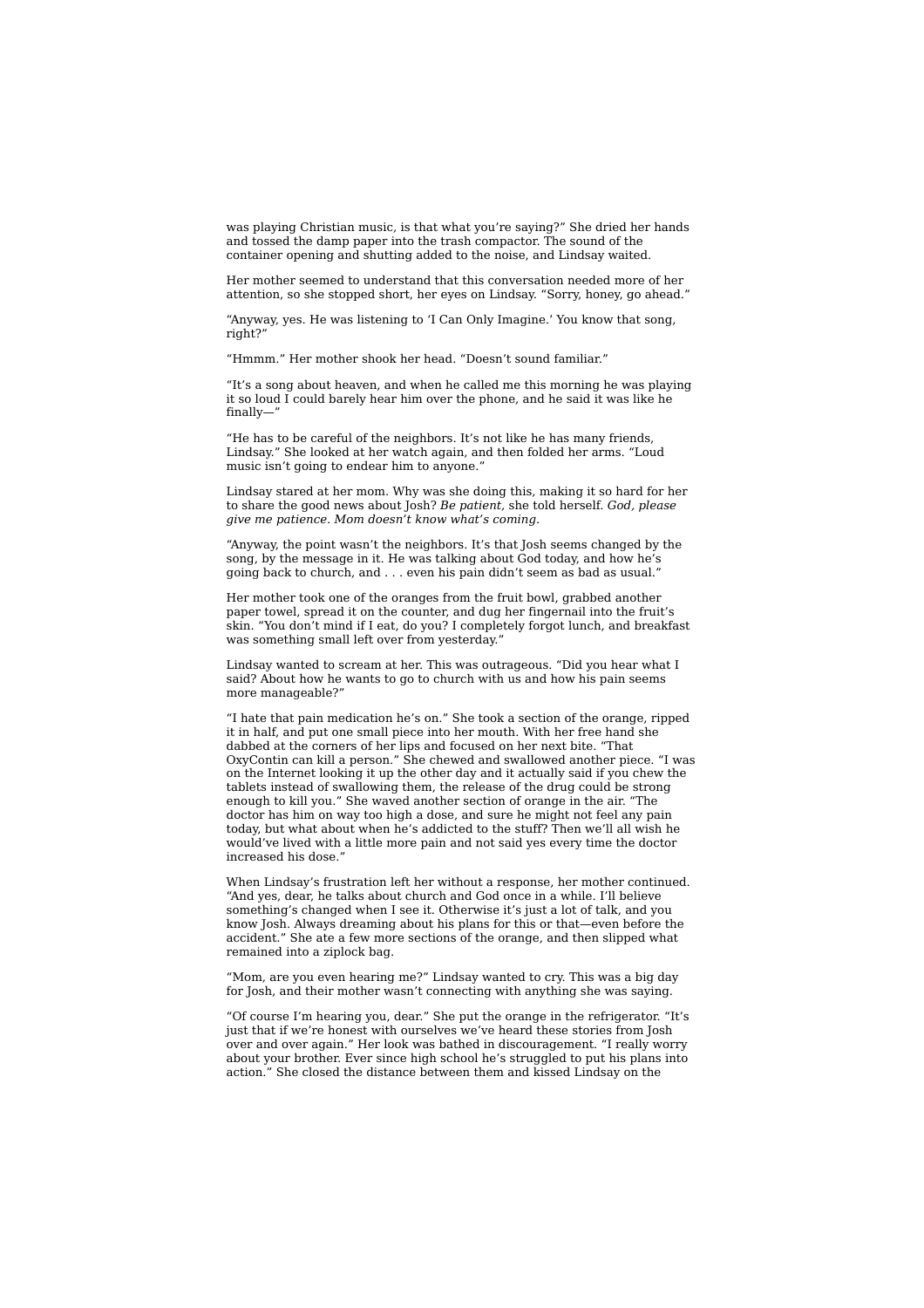forehead. "Thanks for being such a good sister to him. It's important that all of us keep encouraging him. That's especially true for you." She began walking toward the stairs and her bedroom. "I have to get ready, but we'll talk more about it later, okay?"

If Lindsay hadn't been so mad at her mother, she would have yelled at her. She would have told her no, it wasn't okay, and that no dinner party was more important than the changes she'd seen in Josh that day. But if her mom didn't care to listen, then so be it. She wouldn't ruin the good feelings in her heart by fighting with her mother.

By the time Lindsay was back in her car, her anger had faded and in its place was the pity she felt more often for her mother. Pity because her mother's focus wasn't on her faith the way it once had been, and because she wasn't only worried about Josh, she was embarrassed by him. Their mom was frustrated that Josh hadn't become an educator like his father or a writer like Lindsay. As she turned onto the main road toward home, she thought again about her brother and his renewed excitement for God and life and his determination to find his way despite the pain.

If she was honest with herself, honest about the ugliest places in her heart, there had been times when she, too, had been embarrassed by Josh's career decisions. He'd been capable of so much more than driving a tow truck. But at least her embarrassment hadn't lasted long. If towing cars was what her brother loved to do, then she would be glad for him—no matter what else he might have done with his life.

She still didn't know the story behind the photograph of the two teenage girls, but the next time they were together she would press him about it. Clearly, he kept the picture on the mantel for a reason—one that brought tears to her eyes as she pulled into her garage.

When no one in his family was proud of his work at the garage, when he couldn't find affirmation anywhere else, the photo probably gave him something that meant the world to her brother.

A reason to believe in himself.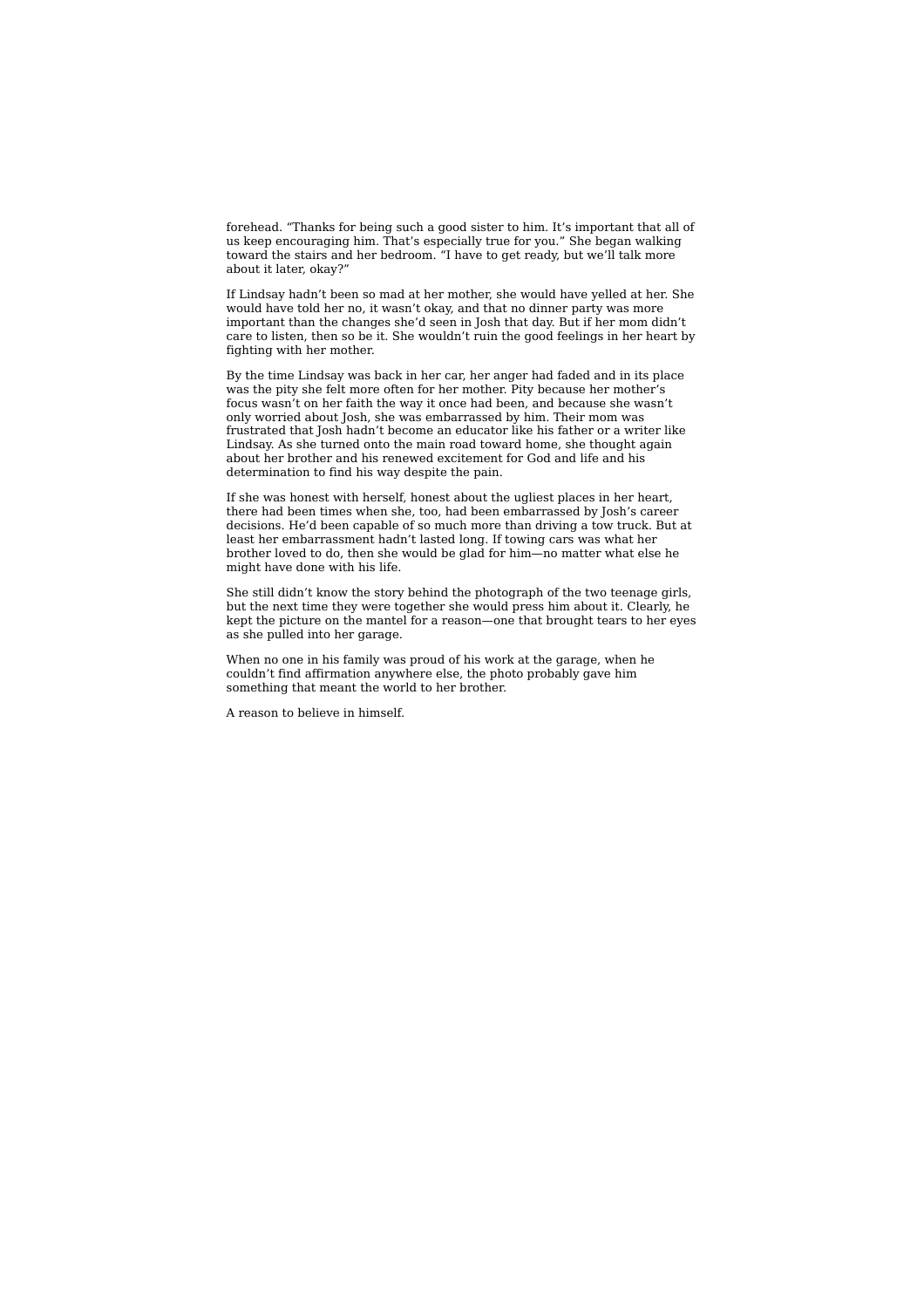osh was about to pass out from the pain. He was on the witness stand, answering questions in a calm, deliberate tone, but on the inside his body was screaming for relief. *Where are You, God? I need You here. . . . Please. . . .*

The attorney for the insurance company was taking a minute with his associates, regrouping for the next round of biting questions. Josh closed his eyes for a few seconds and tried to adjust his position, tried to find even the slightest relief from the pain. The joy and hope and faith that had marked his world three days ago was still there, but it was harder to feel. That's all. *Please, God. Are You there?*

*My child, I am with you always . . . even until the end. . . .* The answer wasn't loud, but it resonated in his soul and brought with it a peace that reminded him of the truth. This deposition wasn't the end of the story—no matter what it netted. His life was changed now, and no amount of pain could undo that. He heard the attorney clear his voice as he stepped back up to the microphone.

Josh opened his eyes and tried to look relaxed and professional. Thomas Flynn, his attorney, had told him a number of times how important this day in court would be to his final settlement. The judge could still decide on an amount anywhere between a hundred thousand dollars and a million dollars.

The lead attorney for the insurance company was William R. Worthington, of Worthington and Associates in Denver. He was in his early fifties with a head of gray-flecked hair. Everything from his dark designer suit to the way he carried himself told those in the courtroom he was a force to be reckoned with. The insurance company was hoping Worthington would save them hundreds of thousands of dollars when the battle was over.

Worthington held a half-inch-thick document, and he flipped slowly through the first three pages. His actions gave the impression that he was carefully sorting through something important—a pile of damaging evidence, perhaps and that he was putting great thought into his next question.

Josh knew differently. "Everything an attorney does is part of the act," Flynn told him. "The confidence, the appearance that they've already won the case, the pauses—all of it."

Now the attorney leaned close to the microphone. "Mr. Warren, you've had trouble with your weight, is that true?"

"Objection." Flynn was on his feet. "Question is vague, Your Honor."

"Sustained." The judge was a wiry man who seemed bored with the proceedings. "Counsel will rephrase the question."

"Very well." Worthington nodded his head slightly. "Mr. Warren, you're overweight. Is that true?"

"Actually, over the past couple years, I—"

"Yes or no answers, Mr. Warren. Are you overweight?" Josh pictured the doctor telling him he only needed to lose another forty pounds. "Yes." He pulled a tissue from a box at the corner of the witness stand and dabbed it on his forehead. "Yes, I am."

Worthington flipped through another few pages. "More than one medical doctor has told you that yo ur weight is a health risk, is that true?"

# SIX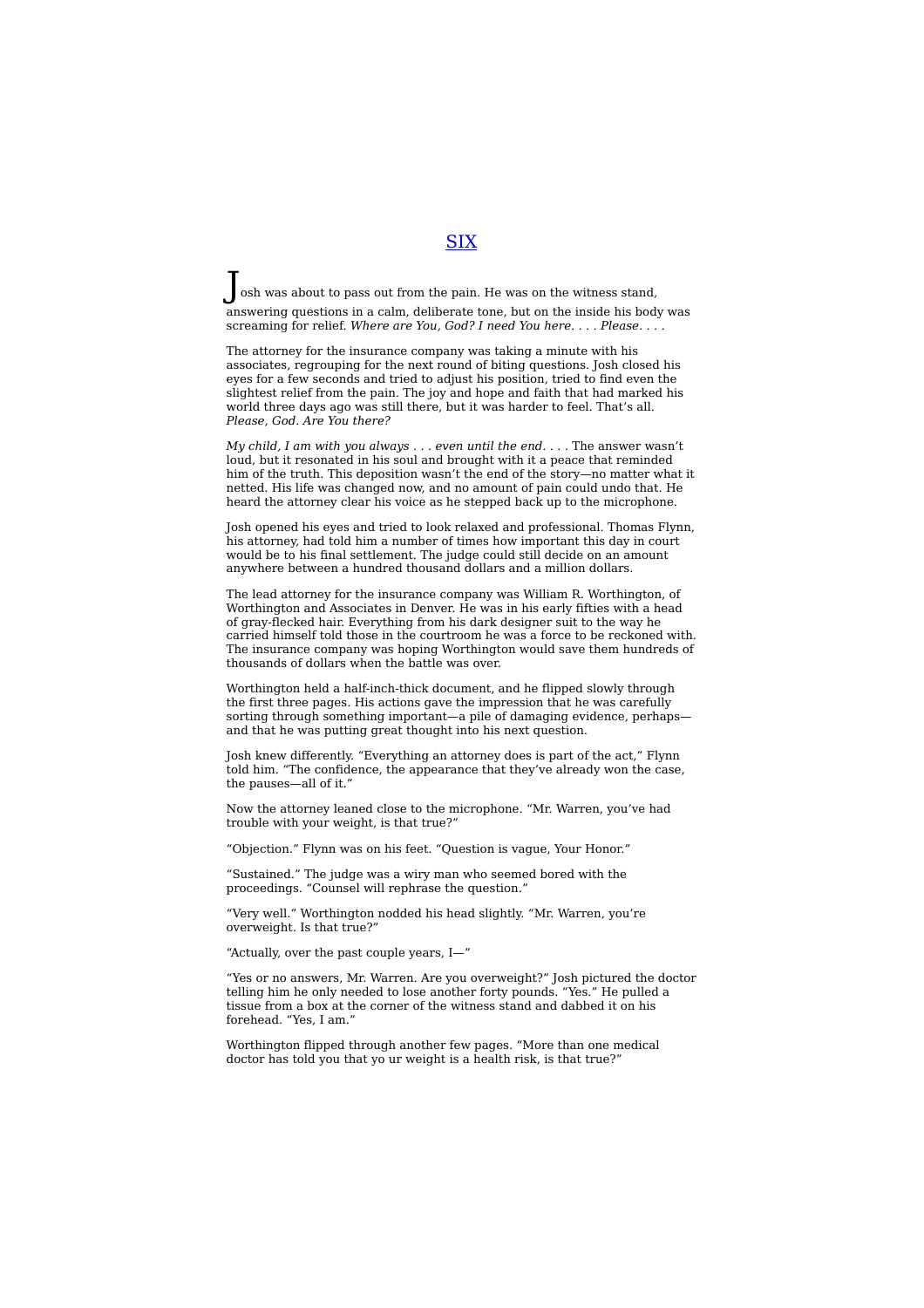More than one doctor? Josh's mind raced through the possibilities, and then he remembered. The emergency room doctor who treated him in the hours after the accident told him he needed to deal with his weight. "However bad your injuries are, they'll be worse if you don't take care of your weight." Josh winced as a wall of pain slammed into his lower back. "Yes. Two doctors. That's true."

"Mr. Warren, do you need a break?" The judge's voice held more compassion than Josh had heard from him since the deposition began. "We can take a ten minute break."

"No, thanks. My back hurts either way, and I'd like to get home. I have dinner plans with my sister tonight."

"Very well." The judge motioned to the attorney. "Carry on."

"Thank you, Your Honor." He looked at Josh. "I'm going to read a statement written by your current doctor, and you tell me if it's something you're familiar with. Do you understand?"

"Yes, sir." Josh hated how they talked to him, like he was a third-grader caught cheating on a math test. Did the guy really think Josh was making up the pain? That if he wanted to, he could drive down to the garage and start towing cars again tomorrow? He gripped the edge of the wooden desk in front of him and waited.

"Here's the statement: 'It is my opinion that my client, Josh Warren, age twenty-eight, could experience dramatic improvement in the condition of his back injury if he would lose weight.' " Worthington paused for effect. " 'It is nearly impossible to determine how much of his current pain and disability is caused by his excess weight, and how much is caused from being hit by the car."

Josh remained calm. Flynn had warned him the insurance company attorneys might take this angle, accusing him of destroying his own health and thereby calling into question whether the accident had really been that damaging. "Don't worry about it," Flynn had said to him that morning. "Even if you'd walked away without an injury, if the only reason you couldn't go back to work was an emotional one—like you're too afraid to drive a tow truck now—a settlement would still be in the works. The insurance company's client was drunk out of his mind. He drove off the road and hit you, nearly killing you. Your weight isn't going to factor into the judge's decision whatsoever.

Josh blinked. "Yes, I'm familiar with that statement." Why didn't the guy ask him about the weight he'd already lost? He was down sixty pounds from the time of the accident. He was exhausted and ready for his next pain pill. *God . . . please get me through this.*

"And is it true that you've been told by your doctor that surgery on your back isn't advisable until you lose another forty pounds?"

"Yes. I've been told that."

Worthington ran his thumb across a section of text at the middle of the page. "What was your weight when you graduated from high school, Mr. Warren?"

"One ninety."

"One hundred and ninety pounds, is that right?" He cast a knowing look at the judge.

"Yes, that's right."

"And your weight at the time of the accident?"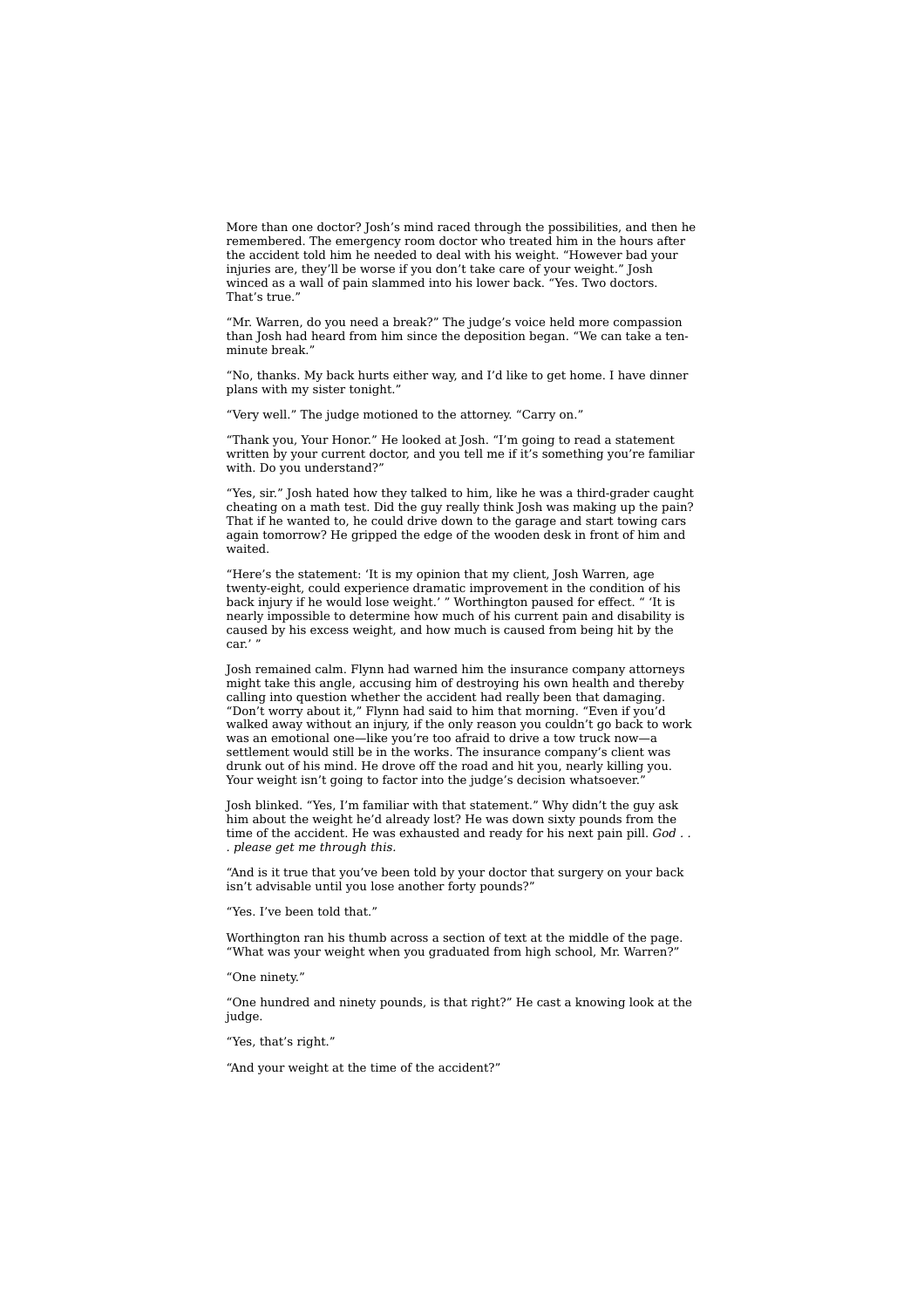"Two ninety-five." Josh could hardly believe himself as he said the number. How had he let that much weight pile up over the years? More than a hundred pounds? No question the doctor was concerned about his weight. The fact that he'd already lost sixty made him determined to stay the course and get back under two hundred again.

Worthington raised his brow. "Two hundred and ninety-five pounds? That was your weight at the time of the accident?"

"Yes, sir." Josh felt the demons behind him again, poking a hundred pointy knives into his spine. *I need You, God. Make them go away.*

*My strength is sufficient for you, My son. Trust in Me. . . .*

*I'm trying, God. . . . I'm really trying.*

Worthington turned the page and hesitated. "I have here"—he held the document up for the judge's sake—"a study done last year determining that people with morbid obesity—more than a hundred pounds over their ideal weight—are more prone to injuries on the job. I'd like to admit this document into evidence, Your Honor."

"Objection." Flynn was on his feet, his eyes blazing with indignation. "Unless that study involves my client personally, it's only hearsay and has nothing to do with my client's specific situation."

"Sustained. Relevance." He peered down at Worthington. "You should be familiar with the rules of evidence in a case like this.

"Yes, Your Honor." The attorney didn't look too upset. He probably expected the admonition, but either way, the information was out there. Heavy people were more prone to injuries.

Josh looked at his attorney, and he could almost read Flynn's eyes. The report about overweight people wasn't something he needed to worry about. Again, he didn't fall off a ladder or slip at the coffee counter. His weight had nothing to do with the fact that he'd been hit by the drunk driver. He took a few short breaths through his nose, expecting the pain to prevent him from inhaling fully. But the pain seemed slightly less intense than a few minutes ago. *Thank You, God. . . . You're holding me up. I can't do this without You.*

*I am with you. . . .*

"You have no children, is that right? No dependents at all?"

Josh paused, but only briefly. "I have a daughter."

His answer seemed to catch Worthington off guard. Like Flynn had said, the insurance company preferred Josh to be single with no children. But Worthington covered his surprise well, barely hesitating to regroup.

He leveled his stare at Josh. "Were you considering a medical disability before the accident, Mr. Warren?"

The question seemed to come out of nowhere. "I'm not sure what . . ." He glanced at Thomas Flynn. "Could you restate the question?"

"At the time of the accident, were you planning to take medical disability?" His words were fast, rapid-fire, and aimed straight at his motives for filing suit.

"No, sir. I had no such plans."

"But your weight was making it difficult to keep working, right?"

"No, sir." He kept his voice in check, but his anger was rising. Flynn had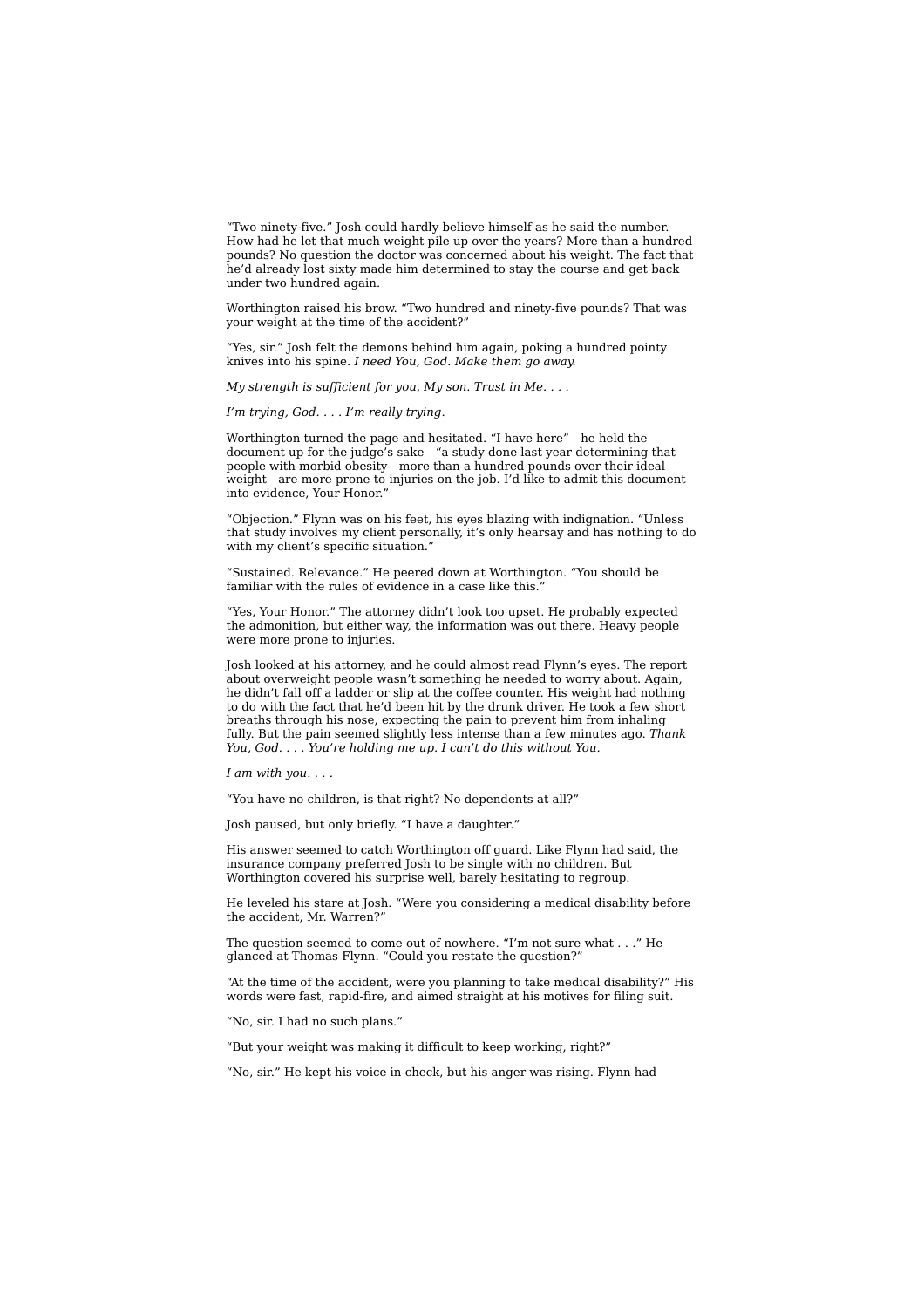warned him about this, too, and at previous depositions the insurance company's attorney had tried similar lines of questioning. Planting doubts, that's all the guy was doing. Josh steadied himself, forced himself to keep his answers free of emotion. "I had no plans for a medical disability."

"And because of your weight, you were struggling to keep up your production with the other tow truck drivers at the garage, isn't that right, Mr. Warren?"

"No, sir." He adjusted his feet, but the move brought no relief to his back. He was pretty sure if someone walked behind him they would see flames where his spine was supposed to be.

"And after the accident you were almost glad to have a reason to go out on medical disability, isn't that right?'

Josh hesitated, his eyes locked onto the attorney's. Before he could answer, Flynn was on his feet again. "Objection. Counsel is harassing the witness, Your Honor."

"Sustained." Again the judge gave Worthington a look that told him he was in danger of crossing a line. "Change your line of questioning, Counsel."

"Yes, Your Honor. I apologize."

"Carry on."

Worthington kept the questions coming for another ninety minutes. He asked Josh about his days at home and whether he was able to sit for an hour at a time, and if so was he aware that a majority of desk jobs didn't require more than an hour of sitting at a time, and had Josh considered looking for a job, or was he content to sit back and let an insurance company take care of his needs. Thomas Flynn objected a handful of times, but at the end of the questioning the damage was done. If Josh had been a prize-fighter, at the final bell he would've been bloodied and battered on the ground in the middle of the ring—victim of a knockout by decision.

One thing was sure. Whatever settlement this case netted, Josh would have earned every dollar several times over.

Flynn called a brief recess and he talked to Josh in the hallway. "You look tired."

"I am." Josh's body was screaming for another pain pill, something that would give him relief from the fire in his back. But the pills could make him loopy, and he needed to stay sharp just a little longer. "My sister's counting on me for dinner."

Flynn was a family man, an attorney dedicated to seeing justice done. He liked to gamble, but he also believed in miracles. Both made him the perfect attorney as far as Josh was concerned. Flynn looked at Josh with compassion. "I'm sorry about your pain." He put his hand on Josh's shoulder. "But I need a few minutes in cross. Something to bring a little balance back."

"I thought you said the judge wouldn't consider that stuff—my weight and whether I wanted a disability or not. Which I didn't, by the way.'

"I know, and I told you the truth. None of that should matter." He folded his arms and released a frustrated sigh. "But at the end of the day, the judge is as human as the next guy. Deciding these cases isn't based on an exact formula."

"Okay." Josh could no longer draw a full breath. He would exist on short gasps and forced exhalations, the way he had learned to do when the pain was this bad. "I can last another few minutes." He still had the hour-long drive back to the Springs, and it was almost five o'clock.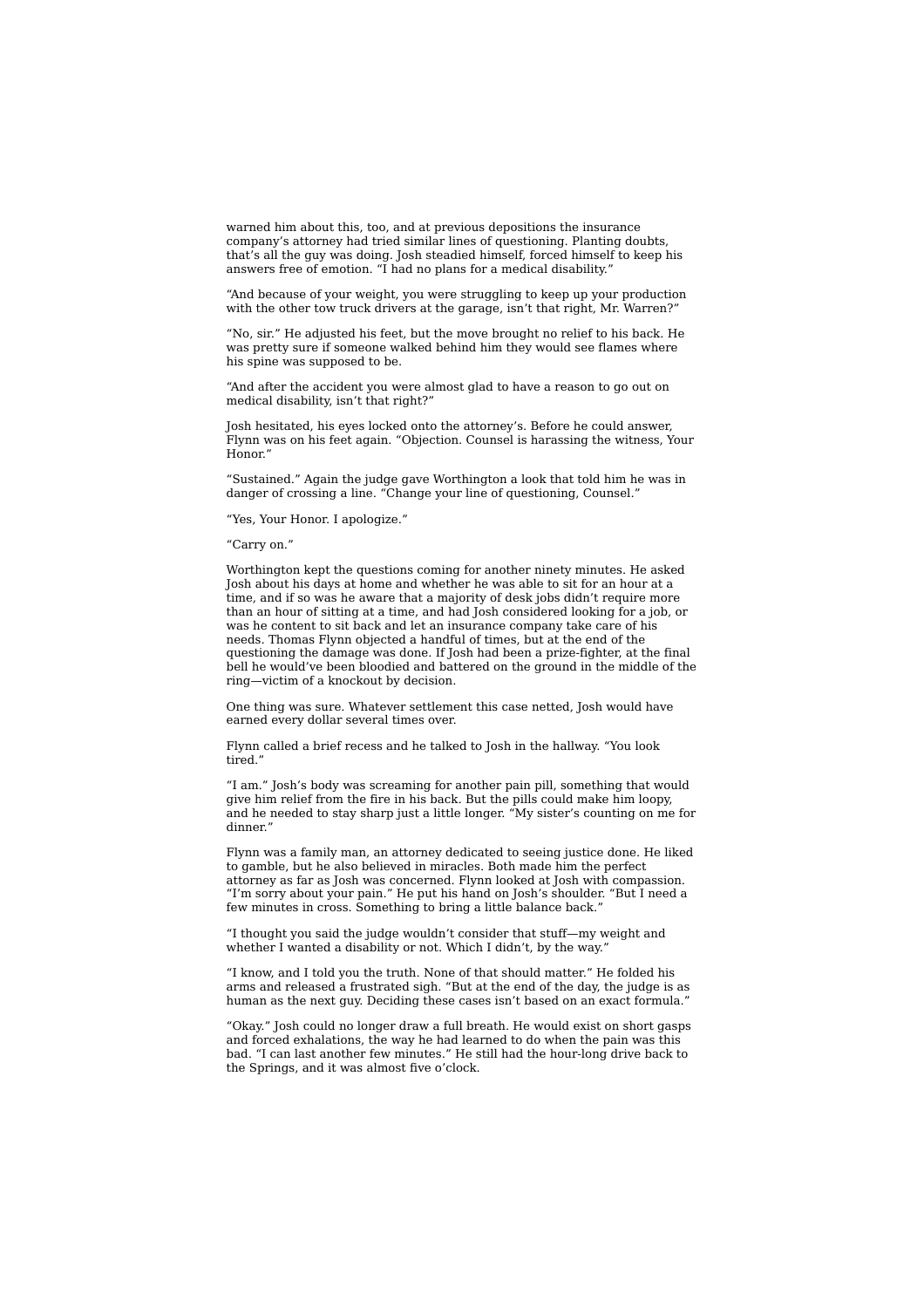The break ended and Josh took the stand again. Flynn was deeply competitive when it came to law. Josh knew that from the private conversations they held in his attorney's office. Flynn had taught him every way to win the case from the witness stand, training him with more care and detail than any of Josh's baseball coaches ever had. Now he donned a look of kindness and empathy. "You doing okay, Mr. Warren?"

Josh almost smiled. The tone of the question, the wording, was intended to make one very clear point: that Worthington had all but whipped and beaten Josh in the earlier session. "Yes, sir. I'm okay."

"Is your back hurting?"

"Yes, sir."

"On a scale of one to ten, on the pain scale used by doctors, where's your back pain right now, Mr. Warren?"

Josh didn't hesitate. "A nine, sir." A ten happened when he could barely breathe at all. He was close, but for now he was still at a nine. Flynn let that detail sink in for a few seconds.

"Okay"—he looked at his notes—"you said your weight was two hundred and ninety-five pounds at the time of the accident. Is that right?"

"Yes, sir." Josh didn't worry about where Flynn was headed. His track record left no room for doubt, no matter what the line of questioning.

"Can you tell this court how many days of work you missed in the month leading up to your accident?"

They'd been over this a number of times, analyzing the actual employment records from the garage. "None, sir."

"Very well." He glanced down at the notepad in his hand. "How many days of work did you miss in the six months leading up to your accident?"

"None, sir."

Flynn looked impressed. "Okay, Mr. Warren, how many days of work did you miss in the year leading up to your accident?"

"Not one, sir"

"You were hired by the North County Police Garage four years and three months before your car accident, is that right?"

Flynn knew it was. Josh had worked at a smaller garage for a few months leading up to that move. Working for a police garage meant he had the chance to go out on police calls and tow cars from crime scenes and accident locations. The work was much harder than what he'd done before—towing stalled cars and parking violators from private strip-mall spaces—but it was more pay and more prestige. It hit him again, how much he'd lost because of the accident. "Yes, sir. I worked for North County for more than four years."

"And during that entire time were you morbidly obese— at least a hundred pounds overweight?"

The question no longer shamed him. He could do nothing to change the past. "Yes, sir, I was."

"And how many days did you miss work the entire time you were employed by North County Police Garage?"

"No days, sir."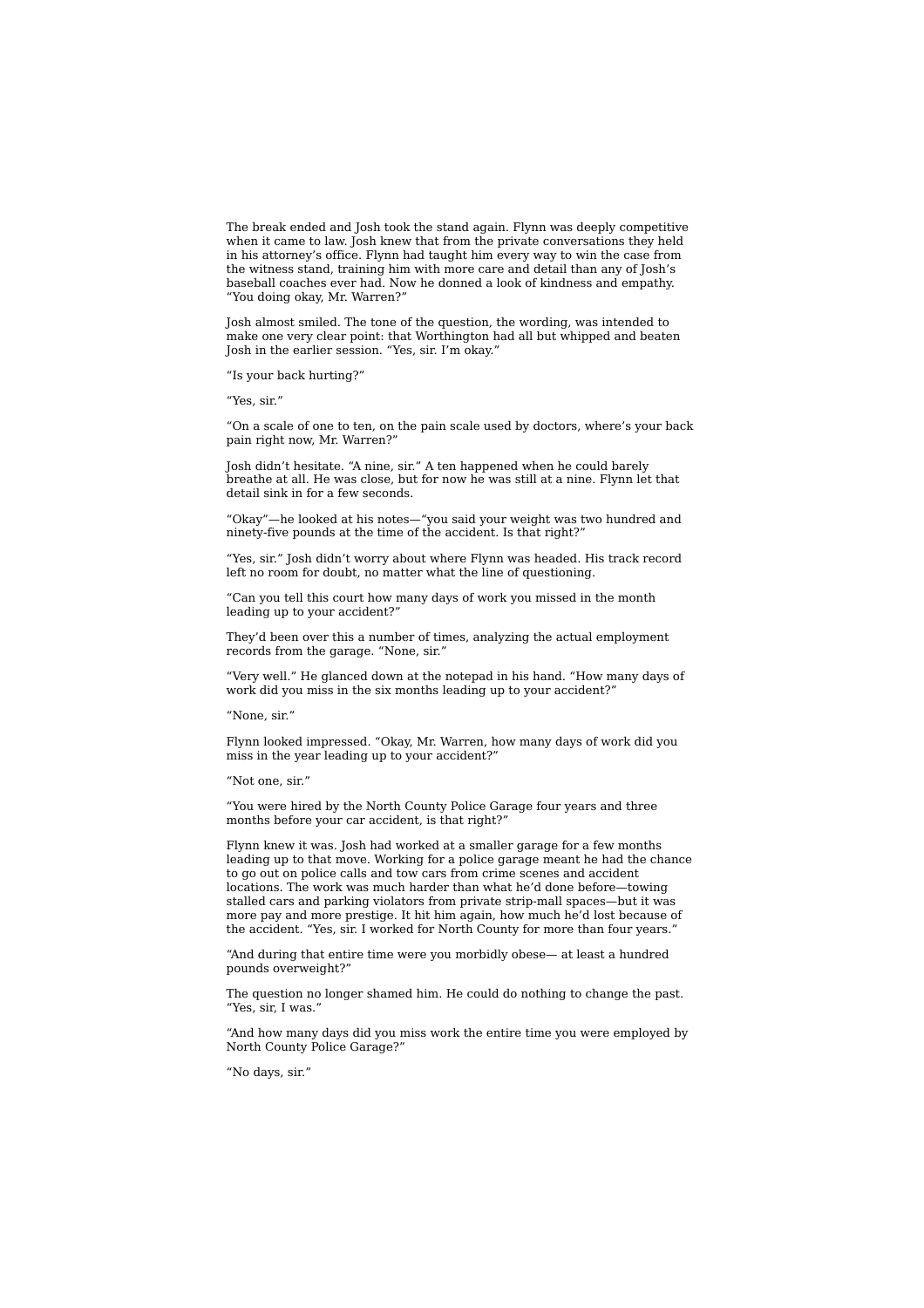"No days!" This time Flynn stepped just far enough out of his quiet, compassionate role that he could have won an Oscar for his show of surprise. Anyone in the courtroom would've guessed that this was new and shocking information to the veteran attorney. "Very well." He looked down at his notes.

Josh was ready to go. He felt his feet tense up from his effort to try to remain upright. *Help me survive this, God. . . . I need You.* He shifted again and this time he found a small pocket of reserve stamina. Enough to survive. *Thank You, Lord. This is temporary, I can feel it. I'll get through this deposition, and the next, and one day soon I'll have that surgery. You'll see me through it, I know You will.*

*I am with you always, My precious son.*

Josh felt a peace push back the demon of pain.

"Now, about your weight." Flynn lowered his notes. "You were two hundred and ninety-five pounds at the time of the accident, though you missed no days because of health issues in the more than four years you worked for the North County Police Garage. Is that correct?"

"Objection." Worthington stood sedately, adjusting his cufflinks. "We've been over this, Your Honor."

"Sustained." The judge gestured for Flynn to move forward. "Counsel is correct. You've established the information about the plaintiff's work history."

"Yes, Your Honor. Thank you." Flynn looked contrite. He paused to gather his thoughts. "What is your weight now, Mr. Warren?"

"Around two-forty."

"Two hundred and forty pounds?"

"Yes, sir."

"So you've lost a great deal of weight since your injury, is that right?"

"Yes, sir, nearly sixty pounds."

"Are you on a diet to lose weight?"

"Yes, I am."

"Would you please tell this court why you're on a diet to lose weight?"

"Because"—Josh pressed his hand into his lower back— "I need surgery on my back and the doctor thinks it'll be more successful if I'm at a normal weight."

Flynn hesitated. He lowered his notes and shot a piercing look at Josh. "Did you enjoy your job as a tow truck driver, Mr. Warren?"

"Yes, I did."

"Tell us in your words what being a tow truck driver meant to you."

Josh hadn't been expecting this question, and he was surprised at the emotion that welled up in his throat. "I think—I think my family wanted me to be a teacher or a writer, maybe a doctor. They wanted me to go to college after high school. But I've always liked the idea of driving a truck." He shrugged, and the movement sent a different pain down the length of his back. "As a tow truck driver I could help people. They might've been in an accident or the victim of a crime, and, I don't know, I liked being there for them." He worked to keep his composure. "I loved being a tow truck driver, sir."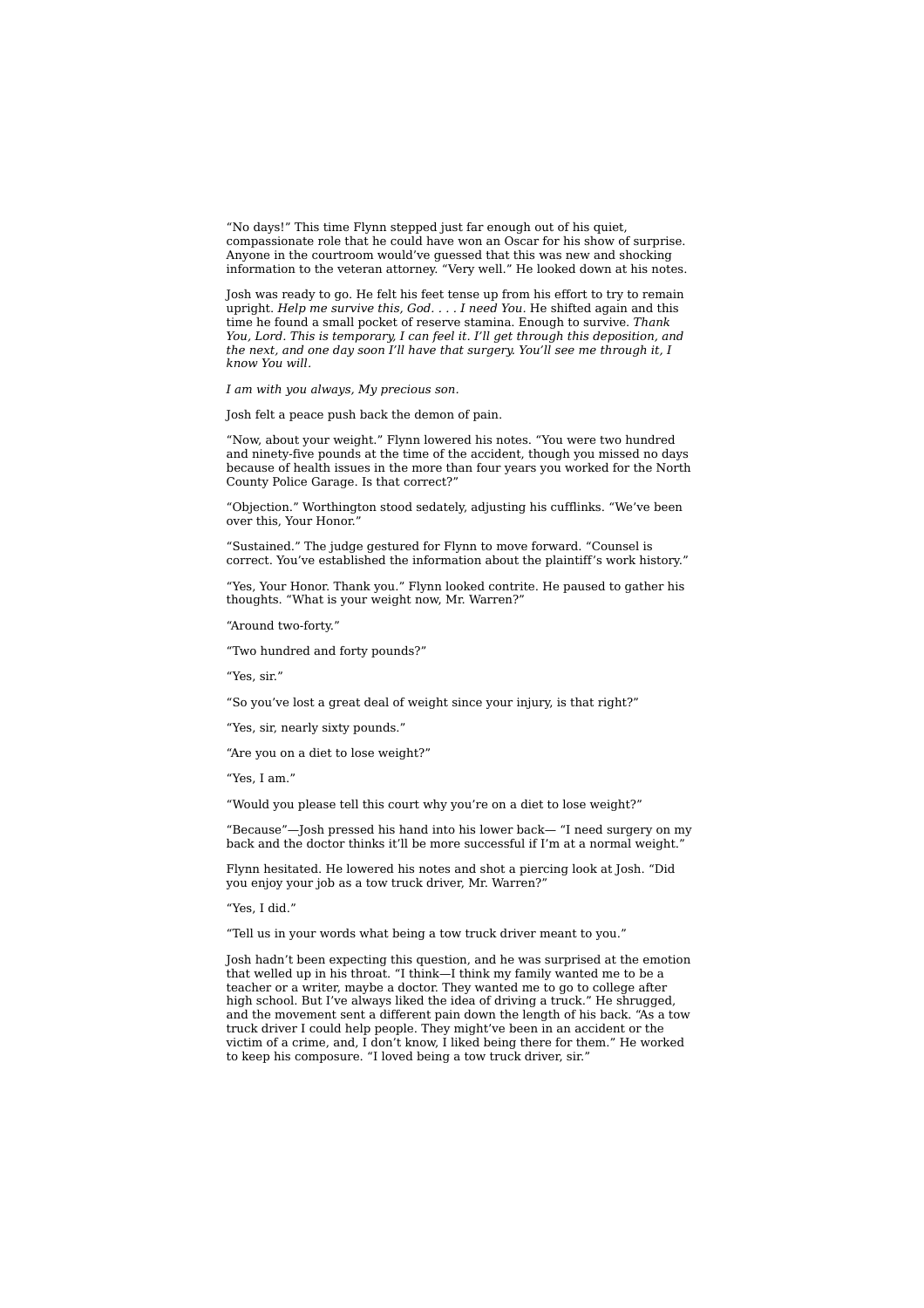"But you'll never be able to drive a tow truck again, is that right?"

The detail wasn't something he liked to think about. "Yes, sir. My back—even after surgery—will be too unsteady for that sort of work.

Flynn nodded, his eyes deep with compassion. "I have one last question for you, Mr. Warren, and remember you are under oath." He looked at his notes again, letting the drama build. "You stand to win a large sum of money in this case. Right now, if you had to decide between going back to the day before your accident and being a tow truck driver for life or winning two million dollars in this lawsuit, which would you pick, Mr. Warren?"

Josh's throat felt scratchy and his eyes stung. "I would go back . . . to the day before the accident. I would have my health and my job, which is all I ever wanted, anyway."

Flynn nodded slowly. Then he turned a grief-stricken face to the judge. "No more questions, Your Honor."

The deposition was finally over. Josh didn't know a lot about the field of law, but he had a feeling that if this were a football game, Thomas Flynn had just scored the game-winning touchdown. Out in the hallway he shook his attorney's hand. "You're good."

"You're better. Sitting up there and taking that garbage from the other side."

He needed to understand one thing before he could leave. "Two million? I thought we were asking for one."

"I filed an amendment. With all they've put you through, and with the new information from the doctor about the impossibility of you returning to your preferred line of work, I changed the amount." They started walking down the hall. "And you know what?" He stopped and gave Josh a sad smile. "I think we'll get it."

Josh was in the car five minutes later, sorting through the center console of his old Mustang for a bottle of Oxy-Contin. It was six o'clock and he wasn't due for another pill until he turned in for bed. But if he wanted to breathe on the drive home from Denver, he would have to take the medication sooner than later.

He found what he was looking for and dug around the floor of his car through a stack of legal documents and an old McDonald's bag until he found a warm bottle of water. He opened it and downed the pill before he could give the move a second thought. One day he'd have to figure out a way off the pain meds, maybe with some of that two million dollars Flynn was going to get him. He held his breath and prayed the OxyContin would work quickly. He had a court case to win, a surgery to schedule, an old girlfriend to find, and his God to fully reconnect with. Most of all he had a little girl out there who needed her daddy.

For now, an addiction to OxyContin was hardly on his list of concerns.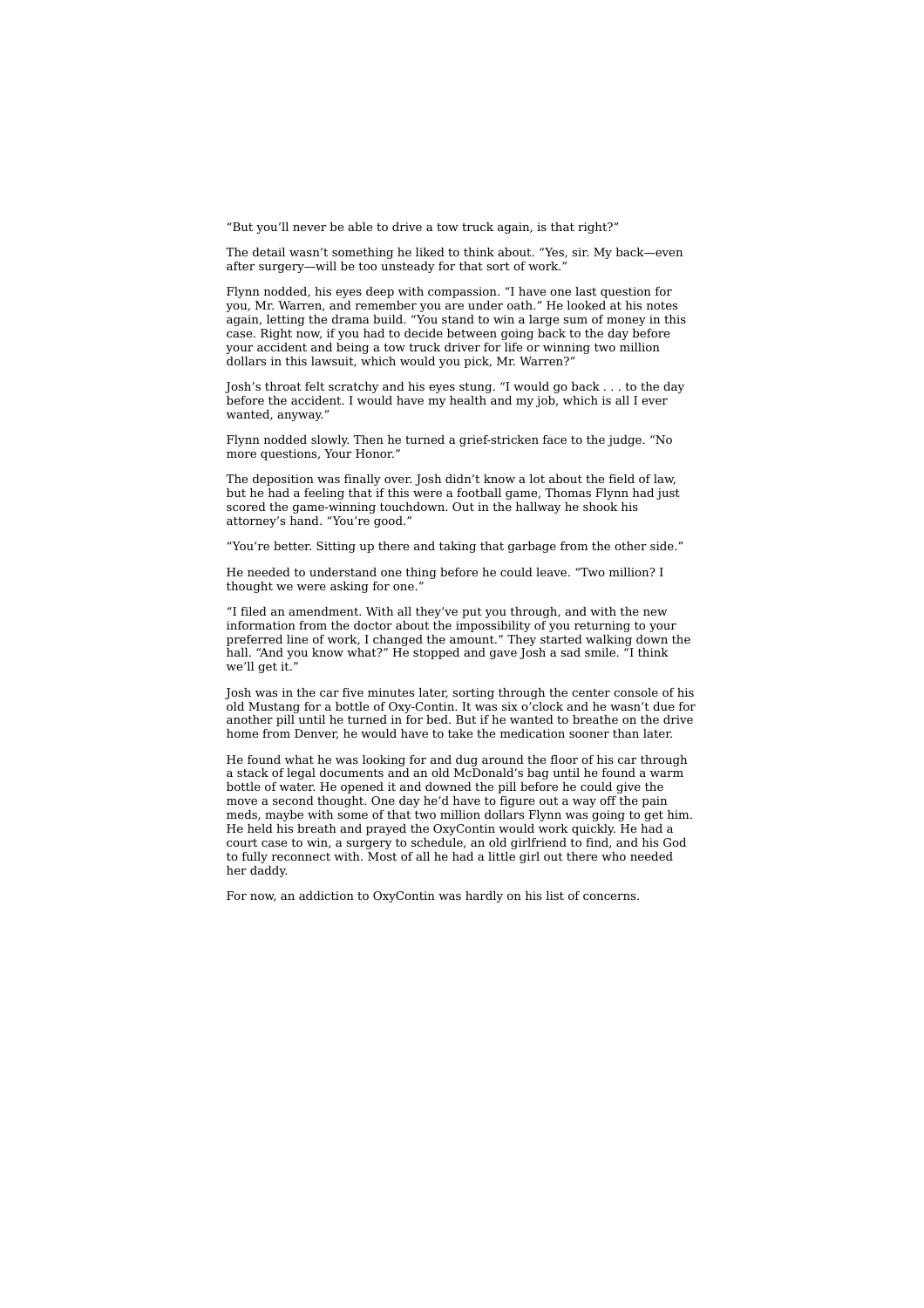# **SEVEN**

Lindsay was putting the final touches on <sup>a</sup> spaghetti dinner, watching Larry toss a ball with Ben and Bella out back and listening for the doorbell when the phone rang. She checked the caller ID. "Josh," she groaned. "You're late." She answered the phone with one hand and with the other she stirred the spoon through a pan full of noodles. "Hey, Josh—where are you?"

"I can't make it, Linds. Sorry. Maybe nex' time."

"Josh?" Lindsay's heart skipped a beat. She turned off the stove and walked to the back door, her eyes on her family. "What's wrong? You sound funny."

In painstakingly slow and slurred speech he told her that he'd been on the freeway for only ten minutes and that he'd taken a pain pill. "I had to, Linds. It's so bad today. But . . . I feel sorta funny. I can breathe better but I'm a lil' dizzy."

"Josh, that's terrible. Get off the freeway and get to a doctor."

"Linds." Josh's laugh sounded easy and untroubled. "I'm fine. I would pull over if I thought I couldn't drive."

"How would you know? You don't sound right."

"I'm tired, tha's all. I'm fine. The deposition went longer than 'spected. I'll be fine with a lil' sleep."

"I'm staying on the phone with you." The way he was slurring his words terrified her. "Keep talking to me or I'll call nine-one-one." She didn't want to be angry with him, but if he was having trouble talking then he couldn't possibly be driving well.

"Don't worry about me, Linds. I've felt this way before. I've been driving under the influence of pain medication for almost three years."

He had a point. "Okay." She still felt worried. "Don't worry about dinner. Maybe Saturday night—after Ben's game and church. Larry could barbecue."

"Yeah, Sis . . . that'd be great."

"So the deposition . . . how did it go?"

"Flynn's a' best. With him and God, we'll win this thing yet, you know?"

"Good . . . but Josh, I still don't like how you sound. Maybe you should go to the hospital and make sure you're okay."

"I'm fine. I tol' you, Linds. Jus' need a lil' sleep."

"Okay. I'm staying on the phone until you get home."

"I love you, Linds, you know? You're my best friend." She closed her eyes. What if he'd been killed in the accident? She couldn't imagine losing himespecially not now when he'd finally found his way back to the Lord. The years ahead would be their best yet. "I love you, too, Josh. Now we need to get you hetter<sup>'</sup>

"I can always count on you, Linds."

They talked about his faith and he told her about praying for God to get him through his time on the witness stand. Flynn had doubled the amount he was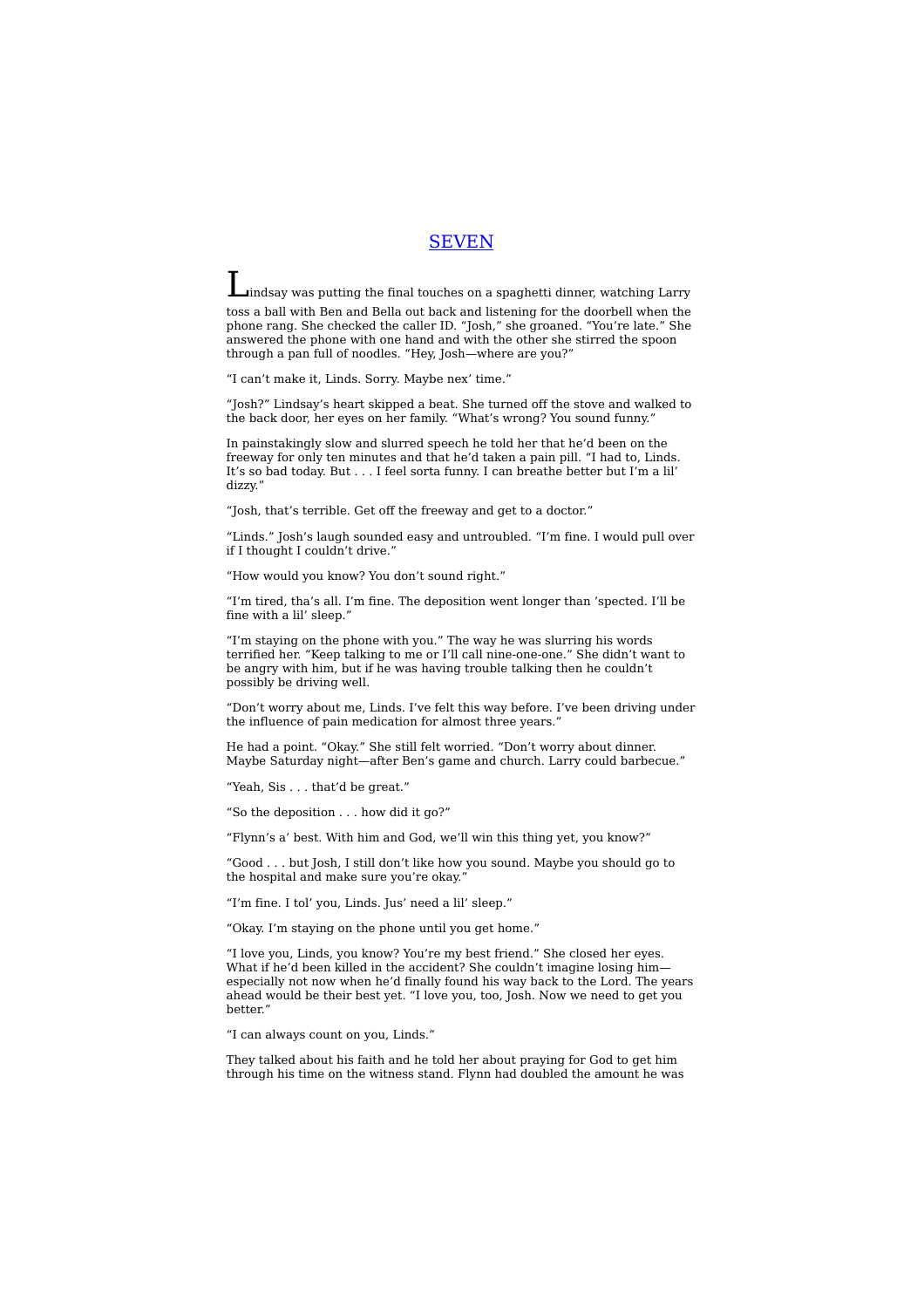asking for, but Josh didn't seem overly excited about the fact. "You know what?" He sounded a little better than he had earlier in the conversation. "I don't wanna get rich. I wanna get better."

"I know, and you will." She wished she could blink herself there, so she could take over at the wheel and get him home safely. "God has great plans for you, Josh. It's all just beginning for you."

"I'm gonna meet Savannah. That's the best part."

"Yes. You'll be able to afford a wonderful attorney."

"I already have him. Flynn can handle the custody case. It's next on his list as soon as the settlement comes through."

She stretched the call, talking about Ben's coach naming him the starting running back for tomorrow's game, and how Bella had designated herself as her brother's personal cheerleader. "She's three years older than him—just like you and me."

"I know. They're bo th lucky. Savannah will like having them as cousins."

Lindsay wasn't sure why, but tears filled her eyes. Her brother wanted so little from life, but somehow things had never quite fallen into place. Until now, anyway. If he could just get past his injury, get the surgery he needed, and be finished with the lawsuit. The best years for Josh really might be right around the corner. She was midway through telling him about a feature story on a local hiker whose hundredth birthday was next week when she heard him exhale loudly.

"I did it." He sounded relieved. "I'm home. Jus' pulled into the parking lot."

She breathed a silent prayer of thanks. "Okay, now go in and get some rest. Saturday's going to be a big day and you need to be feeling good."

"I will. Tell Ben and Bella I can't wait to see them." His voice broke, and she realized he was more emotional than he'd let on. "Thanks for talking me through that drive, Linds. I was a little scared."

"I love you. If you need anything, call. I'll be right there."

"Okay. Love you, too."

The call ended and Lindsay dabbed at her eyes. Why was she so sad now? Her brother was home safely, and after a good night's sleep he'd be the same cheerful guy he'd been a few days ago when MercyMe was blaring through his house. But she'd been looking forward to seeing him tonight, and without him her dinner plans suddenly seemed flat.

Lindsay sniffed and ordered her heart to change directions. She had no reason to be sad, nothing to be discouraged about. Josh was making his turnaround. Everything was going to be fine for him. Besides, they had Saturday to look forward to. Lindsay found her smile again as she finished dinner and called her family in to eat. That night at the table, six-year-old Ben said the blessing. He thanked God for the food and for family and for the football game tomorrow. And he asked God for a special favor.

"Please, God, be with Uncle Josh tonight. He's too tired to be here, so help him feel better. In Jesus' name, amen."

And as the meal began and the conversation shifted to Bella's fourth-grade reading assignment, Lindsay felt a peace she hadn't known since Josh's phone call. Because God had certainly heard the prayers of her little Ben and that could only mean one thing.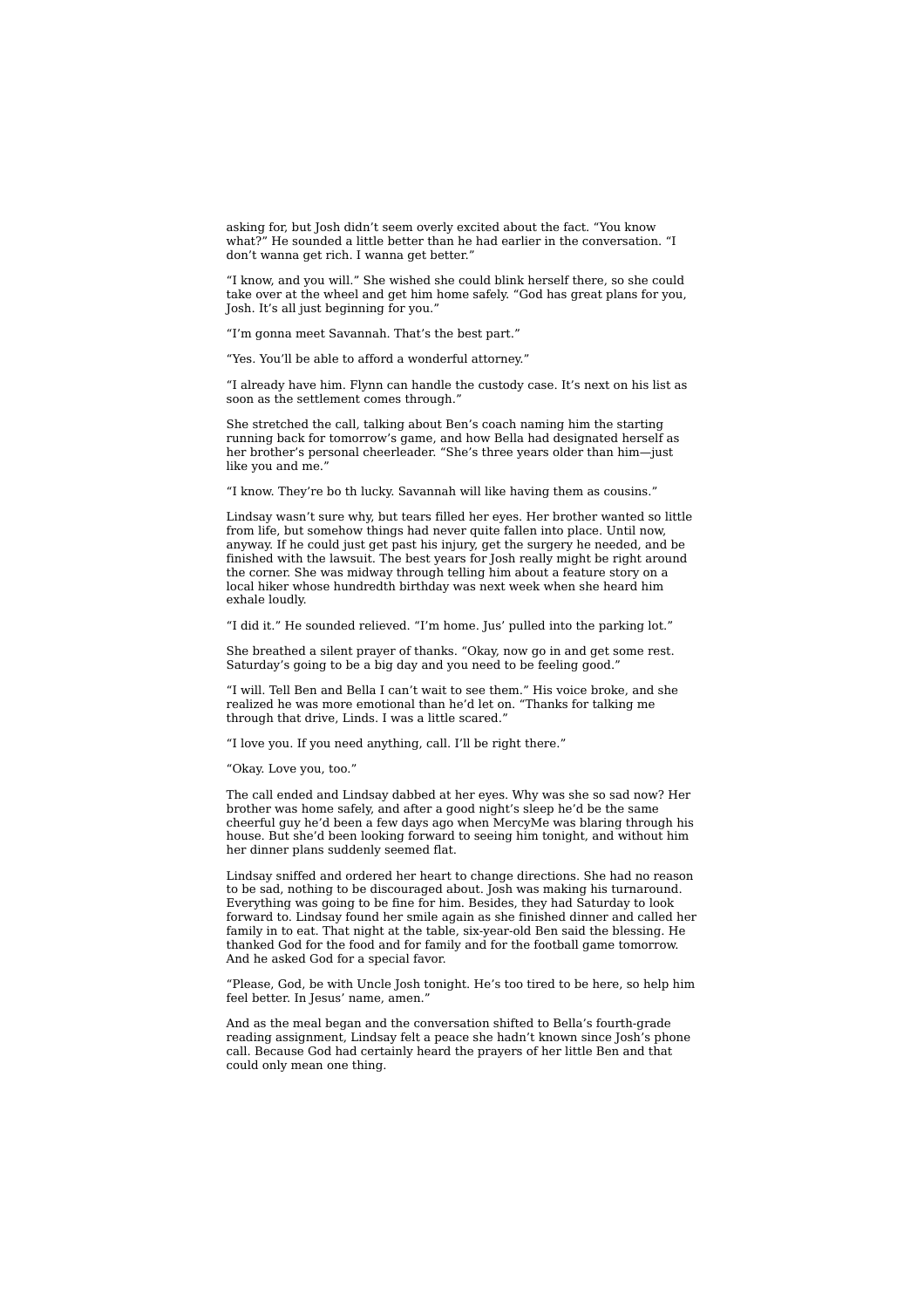Josh would feel better in the morning.

Annie called her daughter's house to find out how Josh's deposition went.

"He's not here." Lindsay was helping Larry with the dishes. "He was too tired. But he said it went well. I told him we'll do dinner Saturday night."

Too tired? Annie had talked to Josh that morning and he'd been full of energy, ready to face the attorney for the insurance company. "He was looking forward to having dinner with you." Immediately, Annie's concern turned to worry. Josh's medication was bound to have an effect on him. "Did he talk about the pain pills?"

"He said he took one before he drove home." Lindsay's voice fell. "Honestly, Mom, I was worried about him. He didn't sound right, like he was half asleep or drunk or something. I've never heard him like that."

"I have. It's not good. He has to be so careful with those drugs." Annie wrapped up the conversation quickly and immediately dialed Josh. It was just after eight o'clock, so even on a day when he was tired, he would normally still be awake. Annie stepped out onto their covered front porch and paced the length of it. The phone rang once . . . twice. . . . "Come on, Josh," she whispered. It was still in the seventies outside but a chill ran down her bare arms. "Pick up the phone, son."

He answered just after the fourth ring. "Hello?" Annie pressed her hand to her chest. "Thank God." She dropped to the glider swing and sank back in the cushion. "Your sister said you were too tired for dinner."

"I was. But I'm feeling better now." He sounded tired, but sharp. None of his words were slurred as far as she could tell. "The deposition was terrible. The worst ever."

On days like this, when some hotshot lawyer had dragged her son through a day of emotional torture, when he'd been forced to drive an hour each way to give yet another round of answers in a game designed by a big insurance corporation to avoid paying Josh his settlement, Annie could only picture one thing: a trip they'd taken to Yellowstone National Park the summer before Josh started middle school.

They were about to leave their tent when they heard a barking dog. Annie was closest to the tent flap and she peered out in time to see the drama unfolding in a field across from the campground. A baby black bear had wandered away from his mother and now the barking terrier had backed him up against a tree. The baby bear looked one way and then the next, searching for an escape route, but the dog quickly closed off his options.

In a blur of motion, and with a bellow that rang through the campground, the mother bear tore into the clearing, picking up speed. The dog never knew what hit him. He was still barking at the bear cub when the mother reached him from behind and sent him ten feet in the air with one swipe of her massive paw. The dog flipped three times and landed on his back, but injured or not, he had the sense to run for his life.

The danger to her baby behind them, the mother went to her cub and licked his face, nuzzling him and hovering over him until the two of them returned to the forest.

That's how Annie felt now, like the mother bear ready to tear into any attorney who would put her son through the rigors of demeaning questions, hearing after hearing after hearing. She thought about going to see Josh now, so she could hold him and will away his suffering.

"Mom?"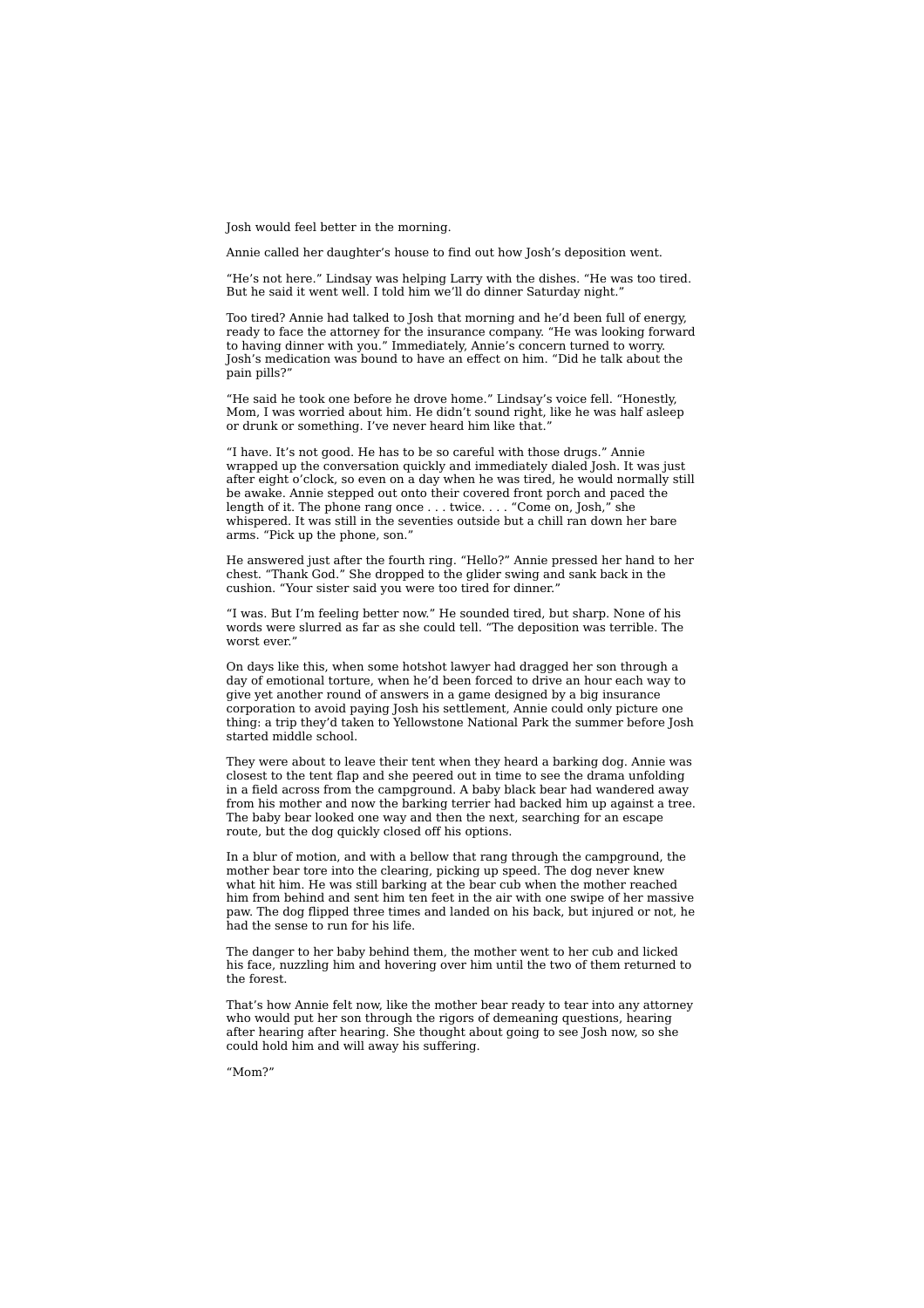"I'm sorry." She leaned against the porch railing. "You shouldn't have to go through that." She breathed in slowly. *Positive,* she told herself. *You have to stay positive for him.* She pulled herself up a little straighter. "So tell me about it. Are they any closer to settling?"

"I think so." Josh was clear-minded and deliberate as he told her about the questions. "The insurance company wants the judge to think I was on the verge of a medical disability anyway, because of my weight."

"That's ridiculous. Besides, you're almost back to your normal size already." Annie pictured her son on the stand, the insurance company's attorney embarrassing him, humiliating him. "Is it worth it, son? I mean, what does Mr. Flynn say?"

"He thinks we'll have the judge's decision in a few weeks. The insurance company is running out of reasons to delay." Josh explained how his attorney had done a brilliant job at the end of the deposition, and how Flynn was asking for twice the settlement. He was still talking when Nate stepped out onto the porch and gave her a curious look.

"Josh," she mouthed.

Her husband nodded and hesitated. He must've seen her concern because he came and stood beside her. He kept his voice low. "Is he okay?"

Annie nodded, but tempered that with a worried shrug. "So, I'm almost finished with these hearings. Maybe one more, and Flynn says we'll be finished."

The news landed in Annie's gut like a bucket of rocks. One more deposition was like knowing her son would be exposed to one more beating. "Maybe I'll go with you next time."

"That's okay." He laughed lightly. "I'll get through it. Then I can pay you and Dad back, and move on with my life."

"And you're feeling better? Now that you've been home for a while?"

"Yes." Josh rarely complained about his pain, and tonight was no exception. "Hey"—his voice grew tender— "I talked to Flynn about helping me find Savannah. Once we have the settlement, you know?'

Annie opened her mouth to shoot down the idea. There were a hundred more important things Josh should take care of once he got his settlement including his back surgery and figuring out whether he should go to college now or, if not, what line of work he was going to get into since driving a tow truck was no longer an option. Chasing after the child of a woman he'd spent a week with in Las Vegas couldn't possibly be good for him. Just another deadend road.

But whether it was the concern in her husband's eyes or the whisper of God, she felt suddenly compelled to agree with him. "I'm sure Mr. Flynn would be a big help in whatever you need after the settlement comes."

"Yes." Josh seemed like he wanted to push the issue, talk more about Savannah, but he exhaled instead and he sounded more tired than he had before. "You still don't believe she's mine, do you?"

*Of course not*, she wanted to say. "There's no proof. The woman—she wasn't reputable, Josh. The photo could've been of someone else's child for all you know."

Another slow sigh filtered across the lines. "I understand that. But when I look at her eyes I see my own. I have to find out the truth. At least pray for me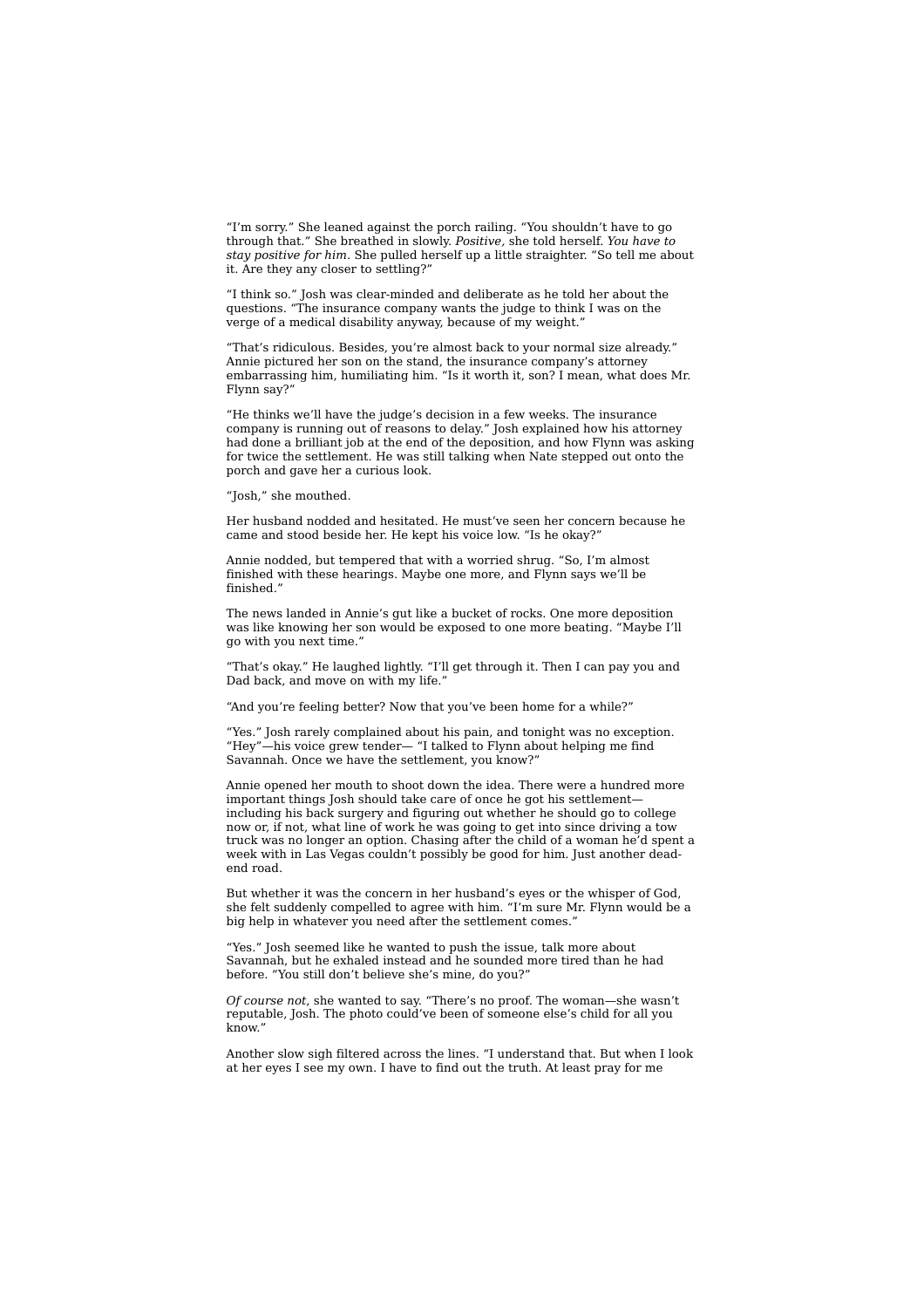about that."

"I will." She was grateful to have something they could agree on. She nodded at her husband. "Your father and I will both pray that when the time is right, you'll find your answers, okay?"

"Good enough." He must've been at his computer because she could hear the rapid click of his fingers on a keyboard. "Listen, I'm online but I'm going to turn in early. I'll see you tomorrow at Ben's game."

"All right." Annie couldn't explain it but she was almost desperate to keep the conversation going, to reassure Josh that she cared about him more than he could ever know.

Nate tapped Annie's hand. "Tell him I love him," he mouthed.

"Your father loves you. And I love you. You'll get through this."

"I know. I love you both."

She could hear the smile in his voice and it made her feel better. "Good night."

" 'Night."

Annie clicked the off button and set the receiver on the porch railing. What was the ache in her heart, the longing to drive across town and hold her son the way she'd done when he was a little boy? She went to Nate, leaned into him, and listened to the steady thud of his heartbeat. "I just want the whole court thing to be over."

"Long day?" Nate led her to the glider and they sat down together.

"I guess the deposition was very difficult. Intense questions from the insurance company's attorney. More harassment." She lifted her eyes to his. "I'd like to drive down to that man's office and tell him a thing or two."

"It won't be long now, right? A few more weeks?"

"I hope so. After three years it's hard to believe the case will ever be settled."

"It will." He kissed the top of her head and set the swing into a soft, subtle motion. "Josh will land on his feet and he'll find his way. I believe in him."

"I do, too." Her answer was quick, and she remembered her thoughts from last week, how she could do nothing but admit her disappointment where their son was concerned. She leaned her head on Nate's shoulder. "It was so much easier when he was little, when his bike was stolen from school or he didn't get a part in the middle school musical. I could hug him and pray with him and make him a plate of cookies." She blinked back the beginning of tears. "The world would always look brighter in the morning.'

"He's still young, Annie. The accident was a big setback." Nate's voice was calm, full of the confidence Annie only wished she had when it came to their son. "Tell you what." He angled himself so he could see her better. "Let's pray for him right now. While he's so heavy on your heart."

Nate started and Annie finished, and after ten minutes of talking to God about her son, Annie felt better. Enough that she went inside and found the flour and sugar and chocolate chips and made Josh a plate of cookies. As she took them out of the oven, she smiled thinking about how happy he would be when she gave him the gift at Ben's game, and how good it would feel to hug him, to remind him he was loved, no matter what his circumstances. As she cleaned the kitchen that night she wanted to believe that hugging him, and praying for him, and baking him a plate of chocolate chip cookies could only mean one thing.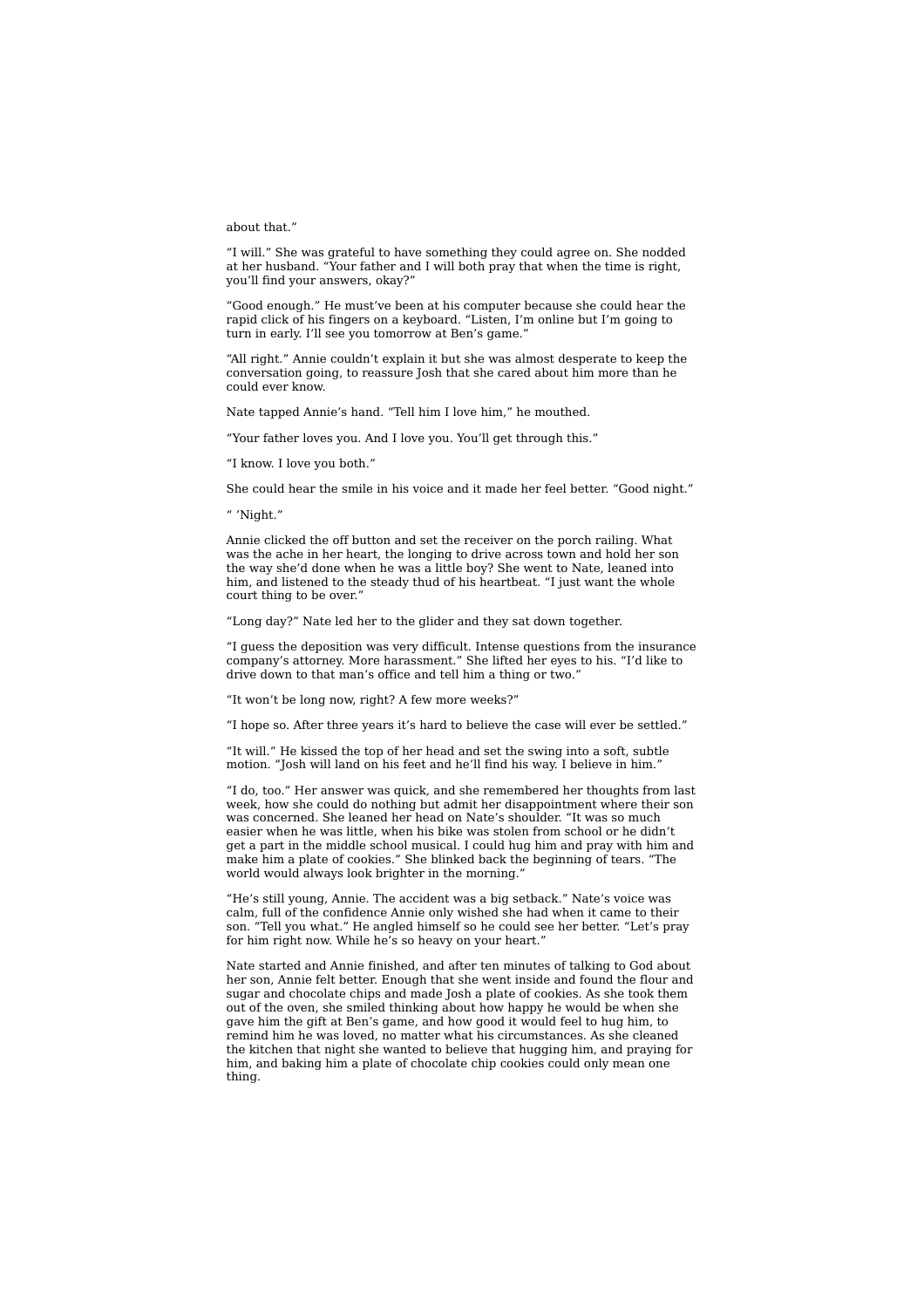Tomorrow, the world would look brighter.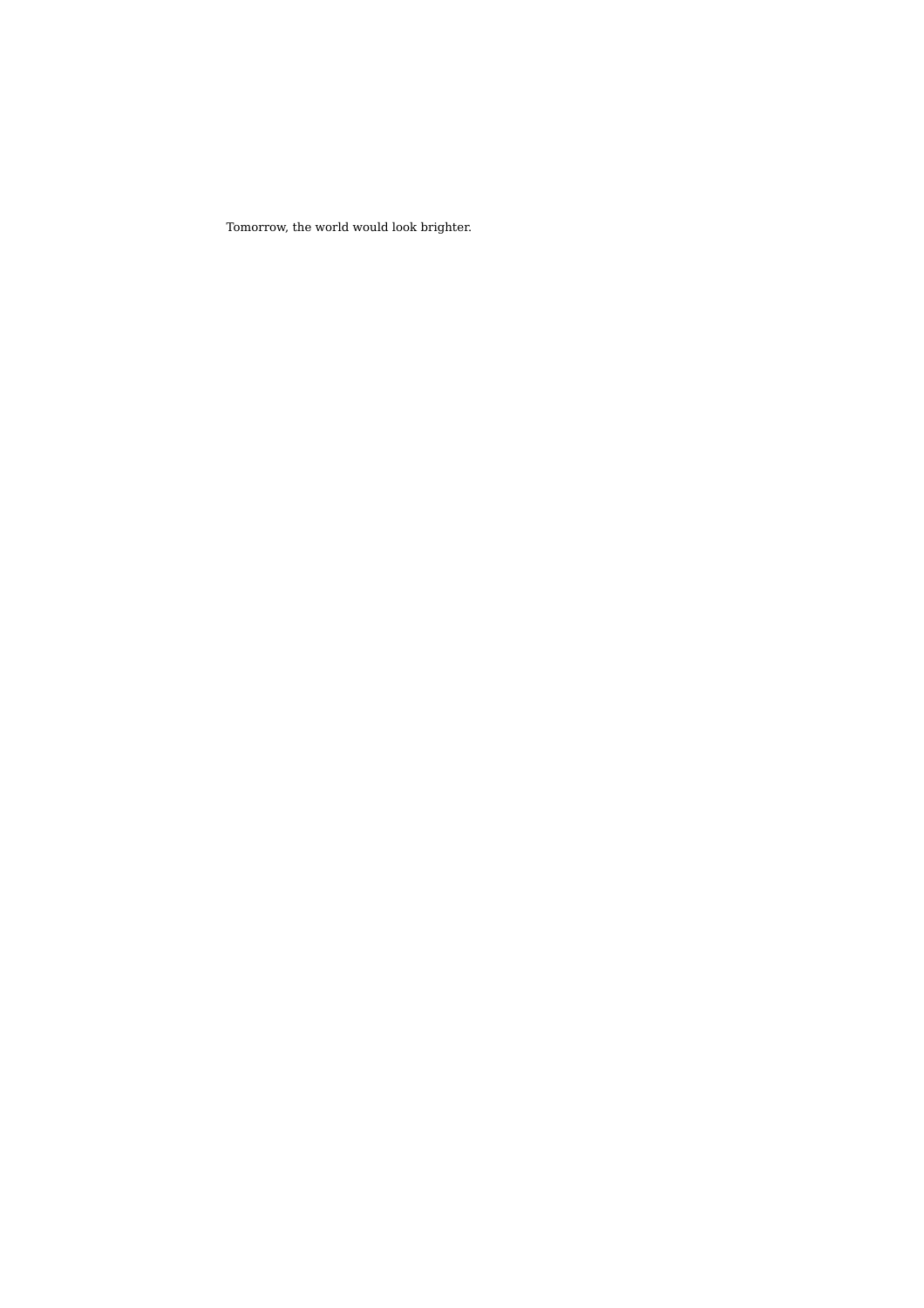# EIGHT

osh had only been online with Cara for ten minutes and already he felt himself rebounding from the ugliness of the deposition. He was still exhausted and a little dizzy, but his pain was tolerable, at least. He leaned against the desktop and waited for Cara's next message. As he did, he remembered the strange way he'd felt in the car earlier. The trip home from Denver had been a little hairy, and Lindsay was right. He should've pulled over. But if he fell asleep in his car in some parking lot or on the side of the road, then what? The OxyContin could knock him out for eight hours or more and he would have been a target for anyone who happened by. Instead, he prayed constantly and took Lindsay up on her offer. Their conversation helped him stay focused and alert.

*So . . . didn't you have a court thing today?* Cara's message flashed in the box at the bottom of his screen.

Cara didn't know how much he stood to win in the settlement. Money had no place in their friendship, which was good. Especially after the mistakes he'd made with Savannah's mother. He clicked open his iTunes library and pulled up his list with the MercyMe songs. His fingers flew across the keyboard. *Yes.It's not worth talking about. . . . I came home, had dinner, and went back out to the grocery store.* He didn't tell her the part about picking up a bag of groceries for Ethel, the old widow in the apartment above his. It wasn't something he talked about, just a regular part of his week. Ethel was ninetytwo and her hips hurt. No surgery would ever help at her age, so Josh saved her the trip to the market. It was the least he could do. He added to his last message, *Did I tell you my latest plan?*

Cara's answer was immediate. *Tell me*.

*With all this healthy eating I've been doing, next summer I want to play football again.*

*Uh . . . on a real team, you mean?*

*No. LOL. At the park with my sister's son. The boy loves to play catch and since the accident I haven't touched a ball. All that's gonna change. And you know what else?*

*What?*

*I'm gonna play with my shirt off. I'll have my surgery and hit the gym the way I used to do, you know?*

There was a slight pause before her next message. *If anyone can make that happen it's you, J. I mean, come on . . . you've lost almost sixty pounds. What's your secret, by the way? You never talk about it.*

*No secret.* Josh leaned back in his chair as a sudden searing pain shot through his lower spine. He winced and kept typing. *I cut out the junk, sugar and stuff. That's it. No more three-a-day root beer Big Gulps.*

## *LOL . . . good for you, J.*

He yawned and wondered again whether Becky would ever want him back or if he should push things with Cara, talk to her about the future. The answers would come eventually, he had no doubt. He would call Becky and if she wasn't interested, he could fly out to see Cara once his health was right. He could stay at a nearby hotel and they'd have a few days to find out if what they shared online could translate into real life. *I have other plans,* he typed. *But if I*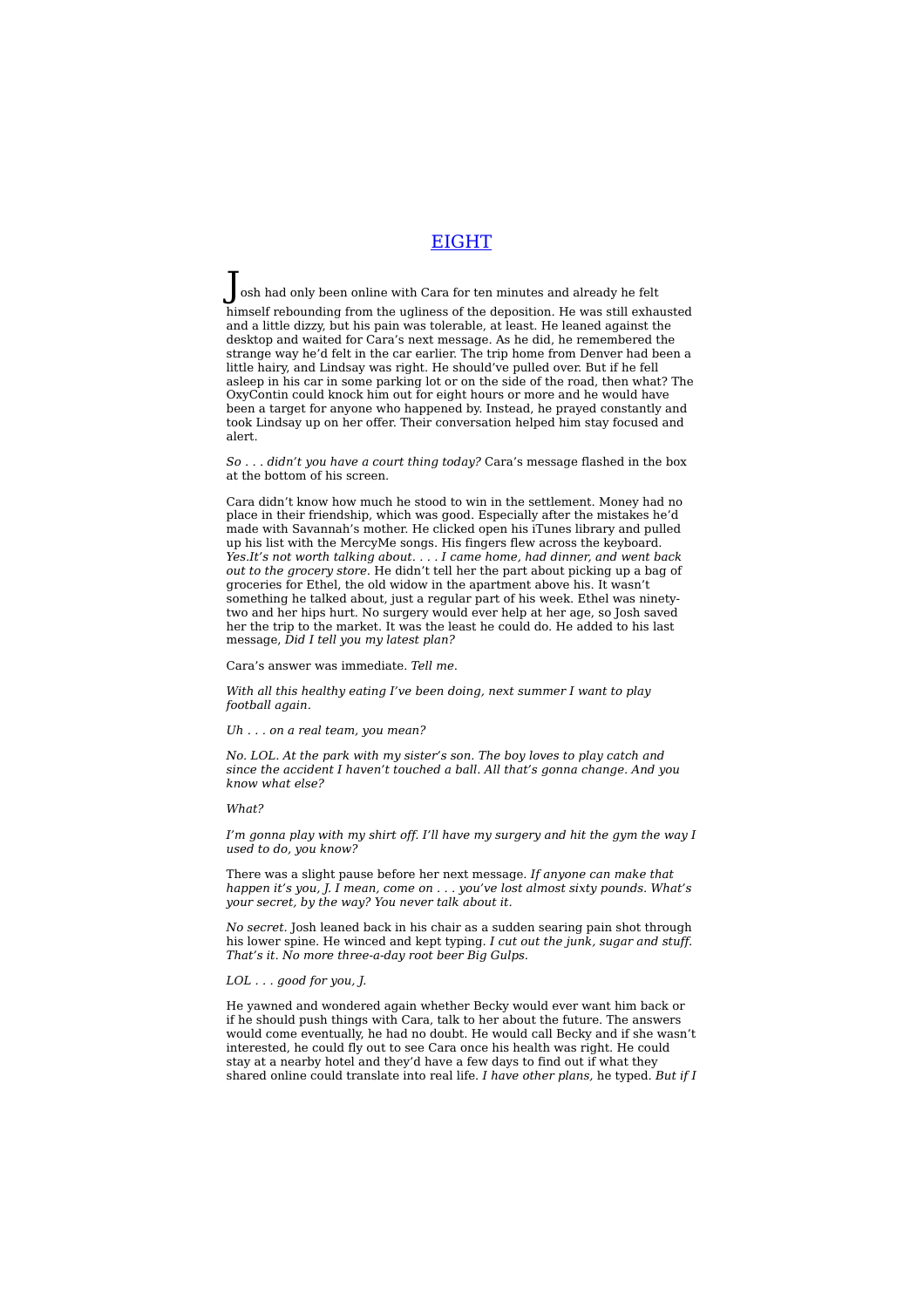*tell you it'll spoil everything, so . . . they'll have to wait till later*.



*Now you've really got my interest.*

*Let's just say I plan to keep it, you know? Your interest.*

*Ah . . . you're my best friend, J.*

*And you're mine.* The pain in his back was intensifying. *Oh, and pray for Savannah, okay? I feel like she's not doing that great.*

*I will, I'll pray. . . . Hey, listen to me! A month ago the word "pray" wouldn't have been in my vocabulary. But you, J, you've changed me.*

He had an answer as soon as he read her message. *God changed you. He changed me, too—isn't it great?*

*Anyway . . . why do you feel funny about Savannah?*

*I don't know.* He moved his mouse back to iTunes and double clicked the song that started him on the path back to God. The words filled the small spaces around him and he sang along. Cara must've been waiting for more of an explanation. He centered his hands on the keyboard and tried to get in touch with his feelings. Slowly, his fingers began to move. *Maybe it's because I haven't seen a photo of her in so l ong. . . . Sometimes I wonder if she's still alive or if she knows about me at all.*

Cara's answer came slowly, one sentence at a time. *That's*

*sad. And it's wrong. You've got to get your lawyer to help you find her.*

*I will. And she's out there, I know it. I just feel like I'm supposed to pray for her. Until I meet her, it's the only thing I can actually do for her, you know?*

*The first time you meet that little girl, I want a front-row seat, J. It's like a movie or something. That's the kind of happy ending it'll be.*

Josh thought about his conversation with Carl Joseph and Daisy last week, how the best stories were the ones with happy endings. He began typing. *That's what I'm asking God for . . . a happy ending for me and Savannah.* He moved forward in his chair and waited a few seconds, but the pain was gaining ground on him. At this rate he wouldn't last another few minutes at the computer. The song was ending and he started it over again. One more time through and he'd turn in for the night. *I need to turn in soon*, he typed. *Sorry.*

*That's okay. I'm tired, too.*

*I might sleep a little longer tonight. I want to feel good for Ben's game tomorrow. We're all going to church after, and then to Lindsay's house for dinner.*

*Sounds wonderful. Wish I were there.*

He smiled. *Me, too . . . you'd really like Lindsay.*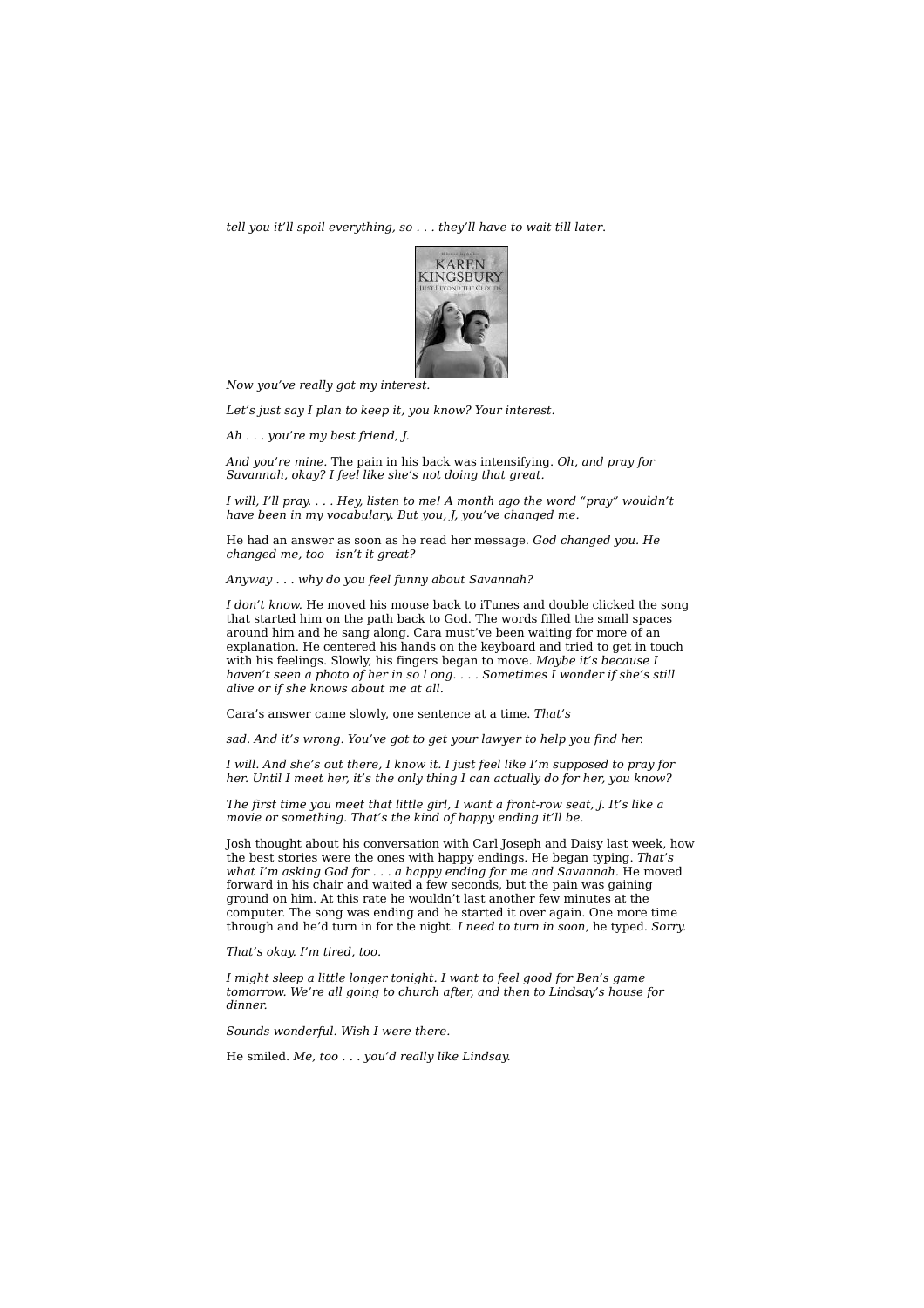They talked about their siblings for a few minutes, but the fire in Josh's back was relentless. *Hey, gotta go. I'll check in with you tomorrow, okay?*

## *I'll be waiting. Sleep well, J.*

*Thanks.* He flinched at another shot of pain. *Don't forget about Savannah.*

Josh powered down his computer and opened the top desk drawer. Inside was a picture of him and Becky from their senior prom. Was it all just a dream, the idea of contacting her after so many years, maybe asking her out for coffee, and seeing if there were still feelings there for both of them? Sometimes Becky seemed more like a fantasy, the perfect girl waiting for him to become the perfect guy.

But on nights like this he could still smell the shampoo in her hair, still feel her in his arms as he waltzed her across the prom dance floor. He could hear her laugh and feel the way his heart connected with hers. He doubled his determination as he set the picture back in his desk drawer. He would make something of himself and he would call her. God could take care of the rest.

## Until then, he was grateful for Cara.

He yawned, and even that small action hurt his back. He wanted to head straight for bed, but lately he'd added a brief side trip to his bedtime routine. He pushed back from the desk, struggled to his feet, and then walked to his fireplace. Every step hurt worse than the last, and by the time he reached the mantel with the photographs, sweat was dripping down his forehead. *Dear Lord . . . I can't get through this without You. Please. . . .* He closed his eyes and held his breath, looking for even a small window of relief. Two pain pills a day, those were the doctor's orders. But sometimes—when he'd been to Denver for another hearing, especially—he would take three. The increase wasn't much, not compared with the stories he'd seen online of some out-ofcontrol people. Three was more than he liked to take, but it wouldn't kill him.

He exhaled and opened his eyes, opened them to the picture of Savannah. *I don't know where she is, Lord, but*

*I know she's mine. I know it with everything inside me.* He grabbed another excruciating breath and steadied himself against the mantel. *You can see her right this minute, so please . . . be with her and comfort her. Keep her safe, God, so that when I'm better I can have a chance to be her daddy. She's all that keeps me going sometimes.*

*I am with her, My son . . . and I am with you . . . always.*

The holy reminder seemed to come whenever he was at his lowest. Josh released his hold on the mantel, kissed his fingertips, and pressed them to Savannah's picture. *Thank You, God. . . . Now, if You could please help me get some sleep.*

He gave his daughter a final look, turned, and shuffled to his room. The pain had become a spasm ricocheting from his shoulders to his lower back. He'd have the rest of the weight off by the end of February and then he could finally have the surgery.

He brushed his teeth, washed his face, and fell into bed. The haze of pain was making him nauseous, so he moved quickly for the bottle of pills on his nightstand and took one in the palm of his hand. His water glass wasn't even half full, but he didn't have the energy to get out of bed again. He'd have to down it quickly, making the best use of the water he did have.

For a moment he let himself imagine a life like the one he used to lead. Heavy or not, he could flop into bed and find instant sleep without so much as a thought of pain medication. He put the pill in his mouth and swigged the rest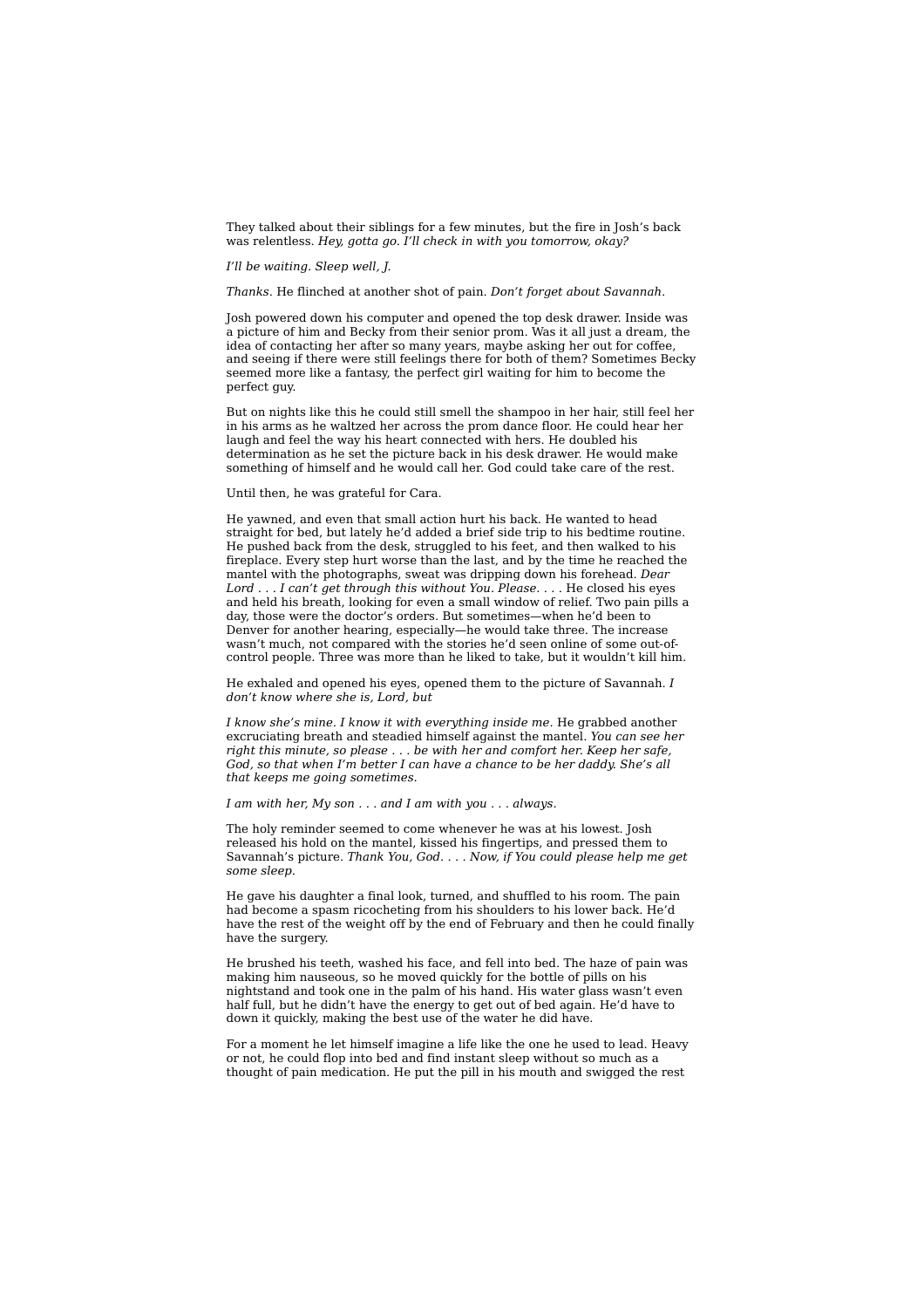of the water, but the liquid slid down his throat leaving the pill behind. On impulse, he chewed the pill and swallowed it.

Not until he set the glass back on his nightstand did a thought flash in his mind. The doctor had said something about chewing the pills, right? How he had to be careful because a chewed pill could release the medication too quickly into his system or his bloodstream, or something like that. Panic flooded his veins and made him sit straight up despite the pain. His heart pounded hard, faster than usual. What if chewing the pill would hurt him? Maybe he should call 911, or at least contact his mother to ask for her advice.

But even as he sat upright sorting through his options, sleep came over him. Thick and heavy and sweet, the pain in his back faded and he felt his body relax. Slowly, he slid down until his head was partially on his pillow. In the farthest corner of his mind a nearly silent alarm was still sounding. He was okay, right? He had to be okay because God had great plans for him. *Lord . . . help me.* The sensation of sleep intensified and for the first time since the accident, Josh's pain all but subsided.

The relief felt wonderful, intoxicating. *Everything was going to be okay. You're with me, right, God?*

## *Until the end of the ages, My son . . .*

*Good.* Josh smiled and let himself be dragged under, pulled into a sleep deeper and sweeter than any he'd ever known, even before the accident. God had great plans for him and for Savannah, so there was no reason to be afraid. And as he let the darkness close in around him, he released every care, every pain. The sensation of relief was so strong he felt like he was sleeping in the palm of the Lord's hand. The last thing Josh experienced was something he hadn't known for a very long time. Maybe not forever.

### Complete and utter peace.

Savannah didn't know the big man talking to her mama, but his dark eyes made little chill bumps up and down her arms. They were in Central Park begging money, that's what Mama called it—begging money—and a big man in nice clothes stopped and talked to them. Well, not to them, but to her mama. He had bushy dark hair and a little gold cross on a skinny chain and three big gold rings. At first her mama and the man laughed and talked loud about having a good time and what about plans for the night. But then Savannah saw the man show her mama some money. A lot of money, because there were zeroes on the dollar bills and Mama said zeroes were good.

That's when Mama told Savannah to sit on the bench and wait and she and the man walked toward the pond and their talking changed to quiet indoor voices. Savannah felt a little scared sitting there by herself, but she swung her feet and kept her eyes looking at the ground. Mama said it was always better to keep her eyes pointed to the ground so people wouldn't get the wrong idea. Savannah didn't know what that meant, but it sounded serious so she looked at the ground. Also she talked to Jesus, whom her grandpa Ted taught her about when she was five and they met for the first time in his hospital room. Grandpa Ted was her mama's daddy, but Mama said she didn't get along with him. She told Savannah they had to go to the hospital because Grandpa Ted was dying. That's the only reason.

"I don't have long, Savannah," he told her. Then he talked to her about Jesus how He was God, but you couldn't see Him, and how He made all things and even how He wanted to be in her very own heart. Grandpa Ted took her hand that day and smiled the nicest smile anyone had ever given her. "If you love Jesus, if you talk to Him and trust Him, then one day we'll be together forever."

"Where is that place?" Savannah liked Grandpa Ted. She wished her mama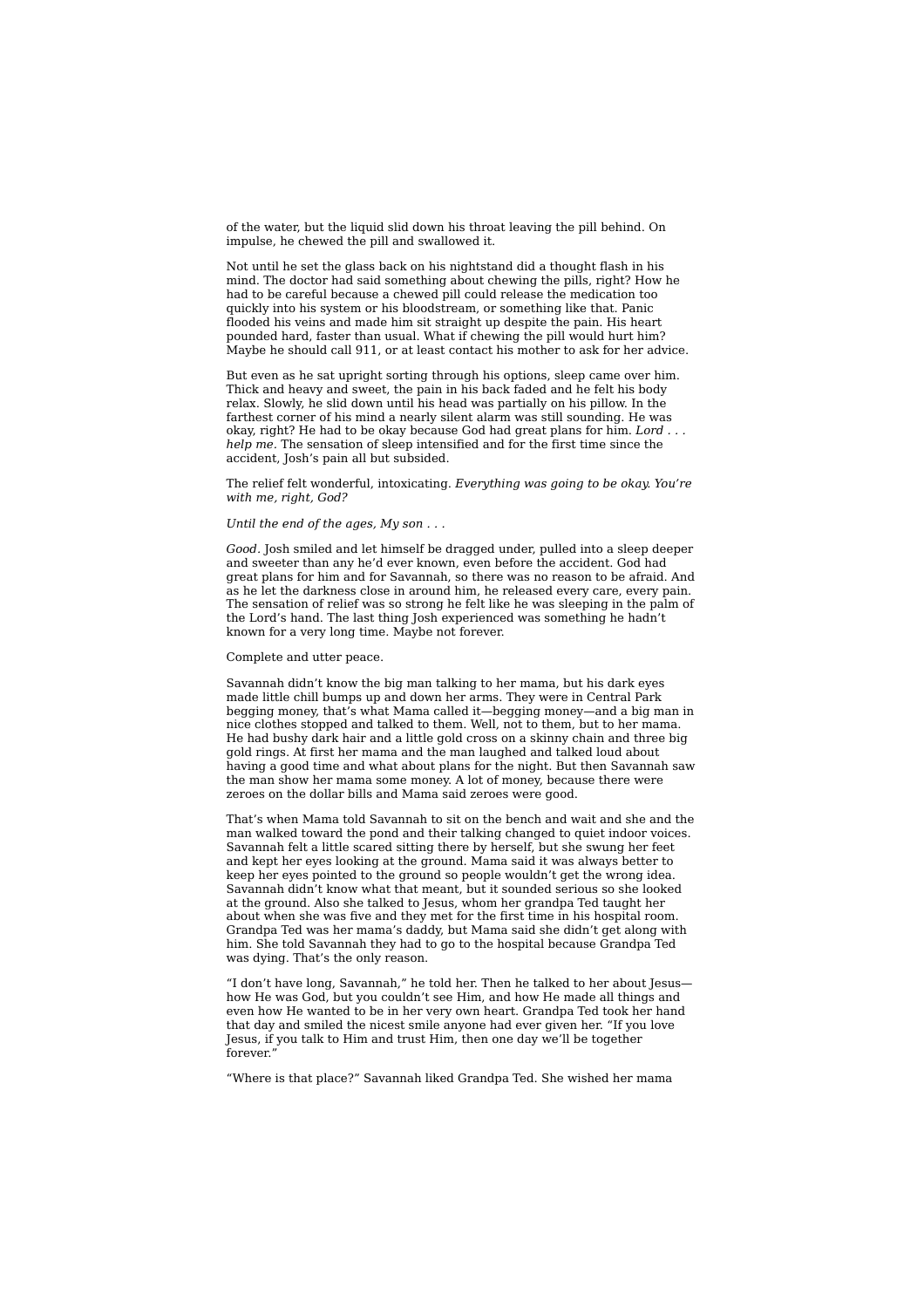had taken her to meet him before he got so sick.

"It's called heaven, sweetie." Grandpa coughed a lot and it took him a few ticks of the clock before he could talk again. "Sometimes life isn't so good this side of heaven. But, ah"—his eyes lit up and got a little bit of tears in them —"heaven will be absolutely perfect, Savannah. Like a birthday party that never, ever ends."

### *"A birthday party that never, ever ends."*

Those words made the most beautiful picture in Savannah's head and that picture made her smile. She thought about it again and again, especially after her grandpa Ted went there a few days later. There were a lot of scary days with Mama, so what Grandpa Ted told her sounded like a good idea. Trusting in Jesus. Yes, it was a much better idea than anything her mama had thought of.

*Jesus, I'm looking at the ground so no one gets the wrong idea.* She held on to the edge of the bench, but it was sticky, so she let go and folded her hands in her lap. *I'm glad You're in my heart because I feel a little scared about that man Mama's talking to. Maybe she knows him from our room in Harlem. Or maybe not, and that means he would be a stranger, so Mama shouldn't talk to him.*

She lifted her eyes for just a quick look, and finally her mama and the man were coming back. They were laughing and whispering and the man had his arm around her shoulders. Savannah felt a sick feeling in her stomach, because she didn't think her mama knew the man, which meant she was letting a stranger put his arm around her. Anytime that happened, her mama ended up hurt or crying or angry at the stranger.

Savannah sighed and looked at the ground again. Where was her daddy right now? *Do You know, Jesus? 'Cause if You do then could You tell me, please? He's a Prince Charming and he loves me, I just know it. So if You find out where he is, please . . . tell me, okay?*

"Savannah?" Mama's voice was different, all sweet, like there was a song inside her. Not the way she usually sounded, which was sad and mostly angry and frustrated.

She looked up. "Yes?"

"This is Victor." She smiled at the man and blinked a few extra times. "He's going to take us to his house by the park today."

"For a sleepover." The man winked at Savannah's mama. Then he raised his hairy eyebrows at her. "Sound like fun?"

Savannah's heart beat harder, faster. Jesus didn't like lying, that's what Grandpa Ted told her. But just then her mama's look told her, *Listen, young lady, you better tell the stranger yes or else trouble for you!* She gulped at the man and answered him in her most quiet voice. "Yes, sir. But I like my own spot on the floor, thank you."

"That right?" The man laughed hard from deep in his round belly. "Don't worry, little one. We'll have a good time. All of us." He elbowed Savannah's mama. "I hope you have half her spunk."

"Spunk." People used words like that to talk about her.

Spunky. Feisty. Spirited. Mama said it was because her hair was red and she had freckles. They all three started walking toward the pretty buildings on the edge of the park. Savannah couldn't read yet, because her mama said school could wait. But the building where the man took them had the letters R-I-T-Z,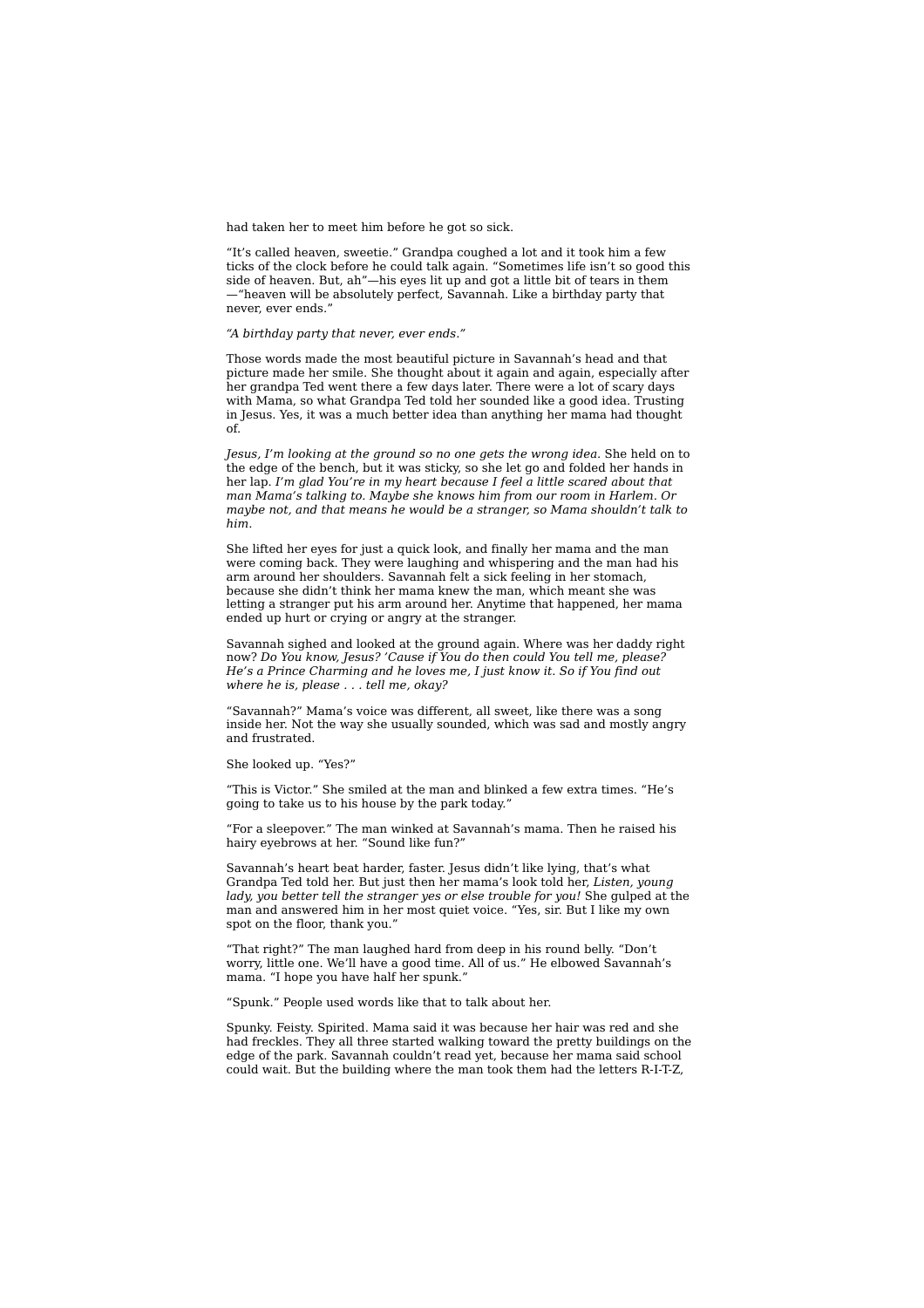and a man in a fancy costume was waiting for them out front.

Victor took them through a pretty room to a restaurant and they ate dinner at a table with a white sheet over it and pretty glasses and plates and forks. Savannah didn't dare say anything, but she couldn't stop looking around. The people and the furniture and the carpet and the ceilings— none of it looked anything like their room back in Harlem. More like something from a movie. *This*, she thought, *is a place where my daddy would live*. She knew exactly what he looked like so she started checking to see if he was one of the people who walked by.

Victor talked mostly to Mama. They ordered steak and potatoes and Savannah got a hamburger and French fries with a tiny little bottle of ketchup. Savannah kept looking for her daddy while they ate, which took a long time because her mama and Victor had two bottles of wine.

After that Victor took them into an elevator up to his house. "His room," he called it. Savannah's mama and Victor were laughing loud and walking very crooked. But when they reached Victor's door, inside was a whole house with a living room and two TVs and big giant windows that showed the park across the street. Savannah had never seen anything so beautiful in all her life. Victor turned the TV on for Savannah and he found a show with kids singing. "Wait here, little one. Your turn will come later." He grinned at her, but the way his eyes looked made her feel scared.

Then he and Mama went into another room and Savannah heard the click of a lock. They stayed in there a long time until it was almost night. Savannah got tired of watching TV. She walked to the window and stared at the park and the sidewalks that went along the edge. So many people. Sometimes she wondered if she would ever find her Prince Charming daddy.

A thought, or maybe a wish, filled her heart. That maybe right this minute, wherever he was, her daddy was thinking about her, too. That made her feel safe and sleepy inside. She went back to the couch and stretched out.

### "Savannah?"

The voice belonged to a man and Savannah sucked in a quick breath as she blinked her eyes open. She pushed herself into the corner of the couch. She must've fallen asleep. This wasn't her place on the floor in their room in Harlem, so where was she? From the window she could hear pouring-down rain and a little bit of thunder. She blinked fast and then she saw him. That strange man, standing close by her. Light came into the room from the street outside and she could see his grin. The same grin as before.

"No," she whispered. She tried to move farther into the corner of the couch.

### *Please, Jesus. . . . Please keep me safe.*

The man took a step closer, but just then Savannah's mama stepped out of the room. "Victor, come back. . . ." She still sounded funny from the wine. "I wanna show you something."

Victor looked once more at Savannah and touched a piece of her hair. "No loss." He spit a little when he said the word "loss."

"I don't care for redheads, anyway." He did that belly laugh again. Then he winked at her and went back into the other room with Mama.

Once the door closed, Savannah breathed hard and fast, and her heart pounded like the rain against the windowsill. She wasn't sure what the man wanted or why he had come to her, but deep inside her she knew that God had heard her prayer, and that He had just rescued her from something very bad. *Thank You for my red hair,* she told Jesus before she fell asleep again. Because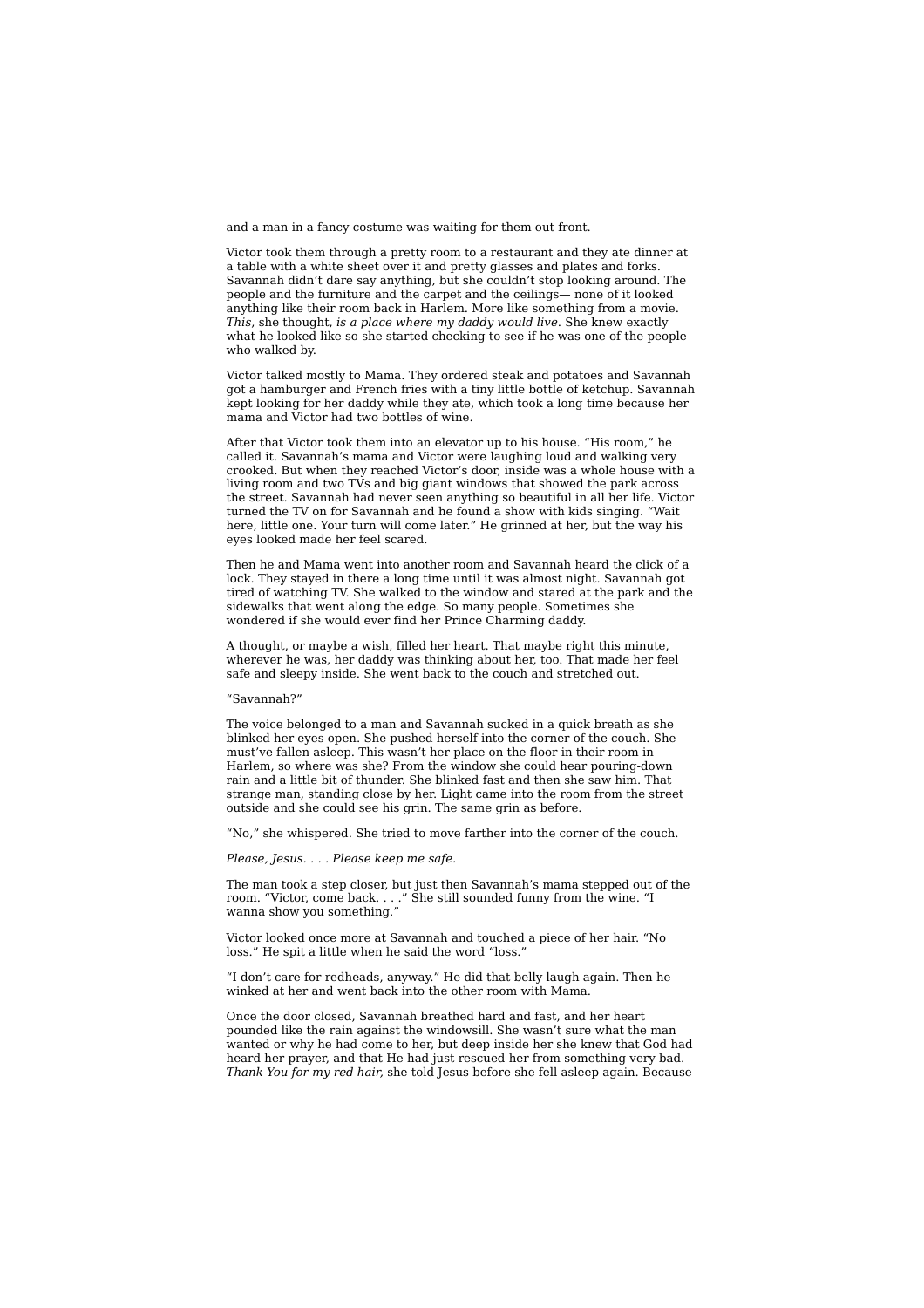maybe that helped her be safe.

Two days later her mama and Victor got in a fight. He yelled and she yelled and then Savannah saw him slap her mama across the face. Savannah ran for the door and covered her face, but before Victor could do anything else bad, Savannah's mama took her by the hand and they left. In the elevator, Mama touched her hand to her cheek and she started crying.

Savannah thought it was because her cheek was red, and because Victor didn't want to be her friend anymore.

"Men are pigs." She closed her eyes. "How could I believe him?" She sniffed and then she rolled her eyes. "I'm a terrible mother, Savannah. I don't even like children. I should take you to CPS and drop you off. We'd probably both be better off."

"Is that where my daddy lives?"

Her mama looked at her with the strangest look. "Is that what you want? To live with your father?"

Savannah opened her eyes wide. "Yes, please. At least for a little while."

Her mama cried harder then. "Fine, Savannah. You'd be happier with him, anyway. And I could do whatever I wanted."

Mama said that all the time, that both of them would be better off if Savannah went to CPS or to live with her daddy and that then she could do what she wanted. But her mama never took her there. Savannah figured that was because her mama loved her, even though she said she didn't like children a lot. She probably just didn't know how to act around children. That's what Grandpa Ted whispered to her when they talked that time in his hospital room.

Savannah stayed quiet while they walked to the subway and climbed down the stairs. She wasn't sure where CPS was, or if her daddy was there, but she had a feeling that this time maybe her mama would really do it—take her to be with her daddy. Until then she would keep praying for that to happen, since her mama thought it would be better for both of them. As they got onto the subway and found two seats, Savannah pictured her daddy one more time. God had kept her safe and now God was going to let her find her wonderful Prince Charming daddy. She could feel it. And that must mean her daddy was doing more than just thinking about her. He must've been talking to Jesus about her, too.

And that thought made Savannah smile for the first time in two days.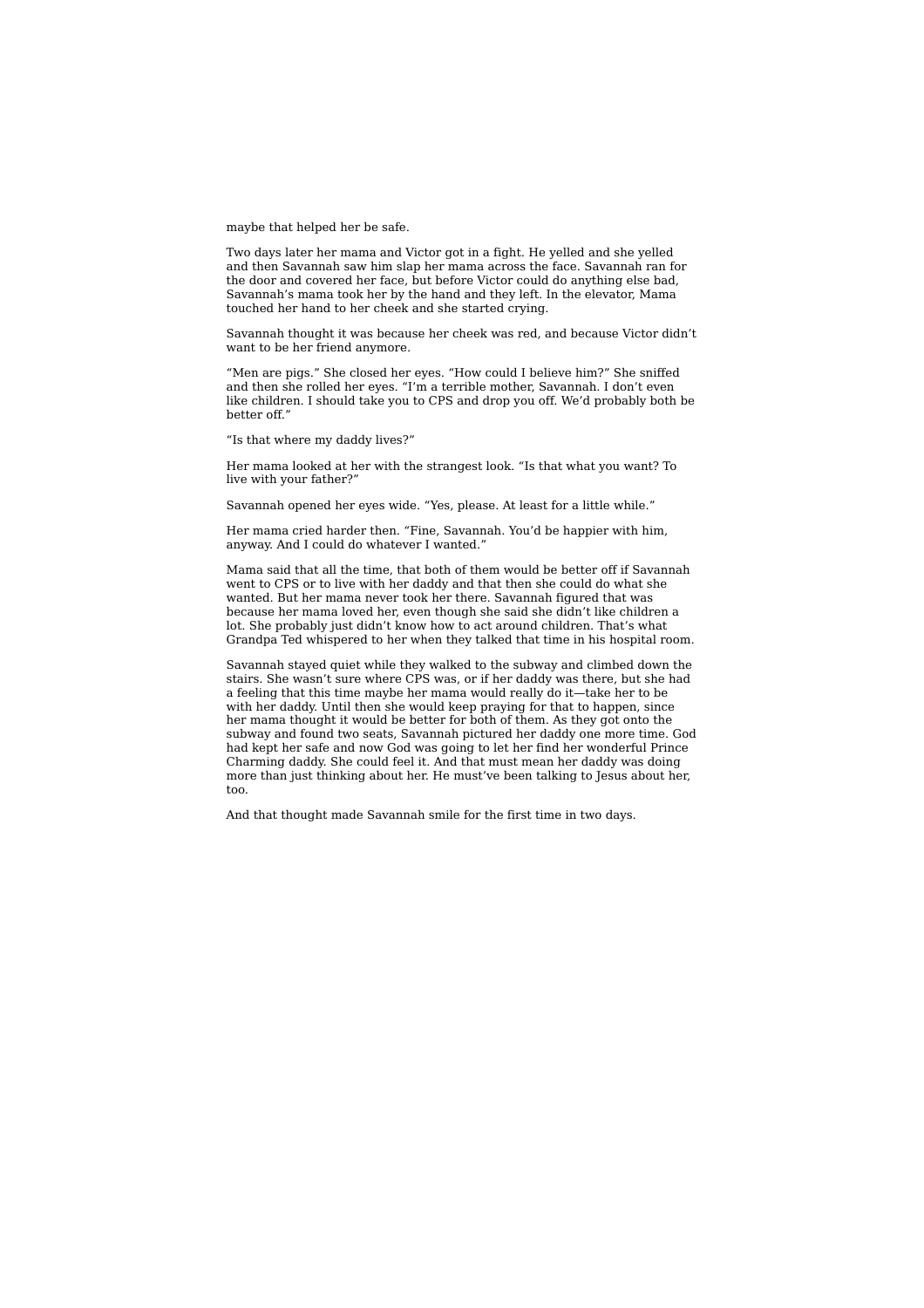# NINE

arl Joseph took one egg at a time from his new carton in the fridge and set them carefully in the same plastic container Josh had given them. Along the way he lost track of how many, so he counted them twice. When he was sure he had six eggs, he closed the fridge.

"A good neighbor returns things they borrow," he said out loud. "And so I'm a good neighbor." He held the eggs tight against his body, put his apartment key in his pocket, because an independent person always has his key in his pocket, and then he locked the door behind him and walked down to Daisy's apartment.

He knocked on the door two times fast, then two times slow. That was his special knock just for Daisy and only he used that knock, no one else. Not even Brother or Elle. He looked up at the sky and smiled. Blue skies meant Daisy would be happy all day long. He whistled a song about somewhere over the rainbow, and after the "dreams come true" part, Daisy opened the door.

"Hi, Daisy." He held the eggs with one hand and pointed to the sky. "Blue means dry, and dry means good."

Daisy smiled at him and her eyes were sparkly like sunshine on a lake. "Thank you, CJ. I love blue skies."

"Well." Carl Joseph pushed his toe around in a few shy circles. "Actually God gave 'em to you." He laughed at that joke. "But you already know that."

"Of course." She tapped him once lightly on the shoulder. "Silly, CJ. Of course I know blue skies are from God." She looked at the eggs in the plastic container and her eyebrows went up. "Good idea, CJ. We have to take the eggs back to Josh."

"Because that's what a good neighbor does."

"Right." She pointed her number one finger into the air, which she liked to do whenever Carl Joseph had a good idea. "Good job, CJ." She linked her arm through his, grabbed her big blue purse, and they walked across the parking lot toward Josh's apartment. "Remember Disneyland, CJ, and how I pretended to be Minnie Mouse?"

Carl Joseph pushed his glasses a little higher up on his nose. "And remember I bought you a pair of Minnie Mouse ears for that day?"

"Right." She walked a few steps without saying anything, which meant she was thinking. "I have an idea, CJ. How 'bout I wear my Minnie Mouse ears next time we have a date day?"

"We could go to the mall!" Carl Joseph could picture what a fun time that would be.

"To the Disney Store." Daisy pointed at Josh's apartment just ahead. "We could ask if Josh wants to come, too. Because maybe he could buy a Minnie Mouse dress to go with this. . . ." She reached into her purse and pulled out a brandnew pair of Minnie Mouse ears. "Tammy and I stopped at the mall on the way home from work yesterday. I bought these for that little girl in the picture on his fireplace."

"That's very nice, Daisy." Carl Joseph smiled, but only halfway. "Except Josh said that story doesn't have a happy ending."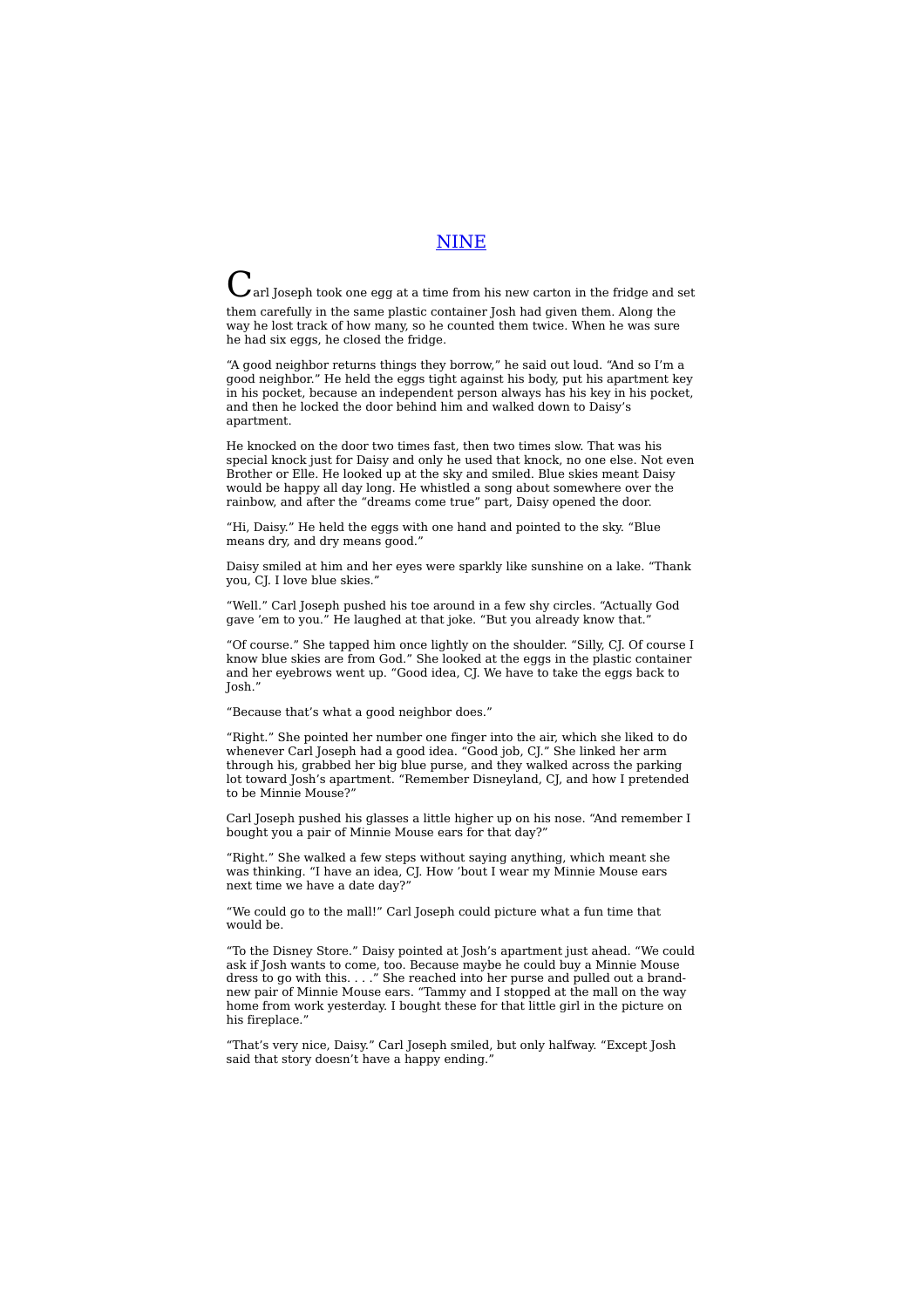"But God gave us a happy ending at Disneyland, remember?"

He thought about that. "And Disneyland is the happiest place on earth. . . ."

"Right." She pointed with her number one finger again. "So let's give these Minnie ears to Josh and ask if he should come with us next time and get that little girl a Minnie dress." Her smile got softer. "Maybe with these Minnie Mouse ears that story will have a happy ending, too."

"Yeah . . . maybe that, Daisy. Maybe that." They reached Josh's apartment. He had Daisy on one arm and the eggs in the other, so he used the tip of his foot to knock on Josh's door.

They looked at Josh's door, but Josh didn't come to open it. "Maybe your tennis shoe didn't knock loud enough."

The sunshine felt warm on Carl Joseph's shoulders. "Yeah, maybe." He put the eggs down carefully on the ground, because all his eggs were in one plastic container. Then he knocked real hard with his hand, the right way. He put his lips up close to the door. "Hi, Josh. It's your favorite neighbors!"

Daisy giggled beside him, and she twirled the new Minnie ears and they waited some more. A car pulled into the parking lot and dropped off two girls. A mom in the car told them good-bye and then she pulled away, and still ... still Josh hadn't opened the apartment door.

"You think maybe he's sleeping?" Carl Joseph looked over his shoulder at Daisy.

"If he is, we should probably wake him up."

"Yeah, right." Carl Joseph pushed his glasses up on his nose again and tried the door handle. It wasn't locked, so the door opened right up. A nervous feeling came over him, but he tried to smile, anyway. "I guess he was expecting us."

Suddenly, Daisy's smile was gone and she shivered a little. "What if he isn't here? It might be breaking the law to go inside if he isn't here."

"He's here." Carl Joseph turned halfway around and pointed to the old Mustang in the parking lot. "See that, Daisy? That's his car, so he's here."

"Okay." Daisy didn't sound that sure of herself. "Let's go in together."

Carl Joseph picked up the eggs and went inside a few steps. He faced toward where Josh's bedroom was. "Josh . . . it's your favorite neighbors. Are you awake?"

"Josh?" Daisy put her hands around her mouth so her voice would be louder. "Josh, wake up, okay?"

The sounds in Josh's apartment were his refrigerator and his clock on the kitchen wall, and a buzzing fly near the sliding patio door. But not Josh's voice. A strange feeling started to grow in Carl Joseph's stomach. It was the same feeling he had when he took the bus one time before he graduated from Elle's class on independent living. That day he took the wrong bus and he almost got lost forever, except Brother and Elle found him. How he felt that day was how he was starting to feel now.

"Come on, Daisy." He walked into Josh's kitchen and Daisy followed him.

"I'm scared, CJ. Where is he?"

"I don't know." He thought about opening the fridge and putting the eggs away but then he remembered his manners. It wasn't his fridge, so probably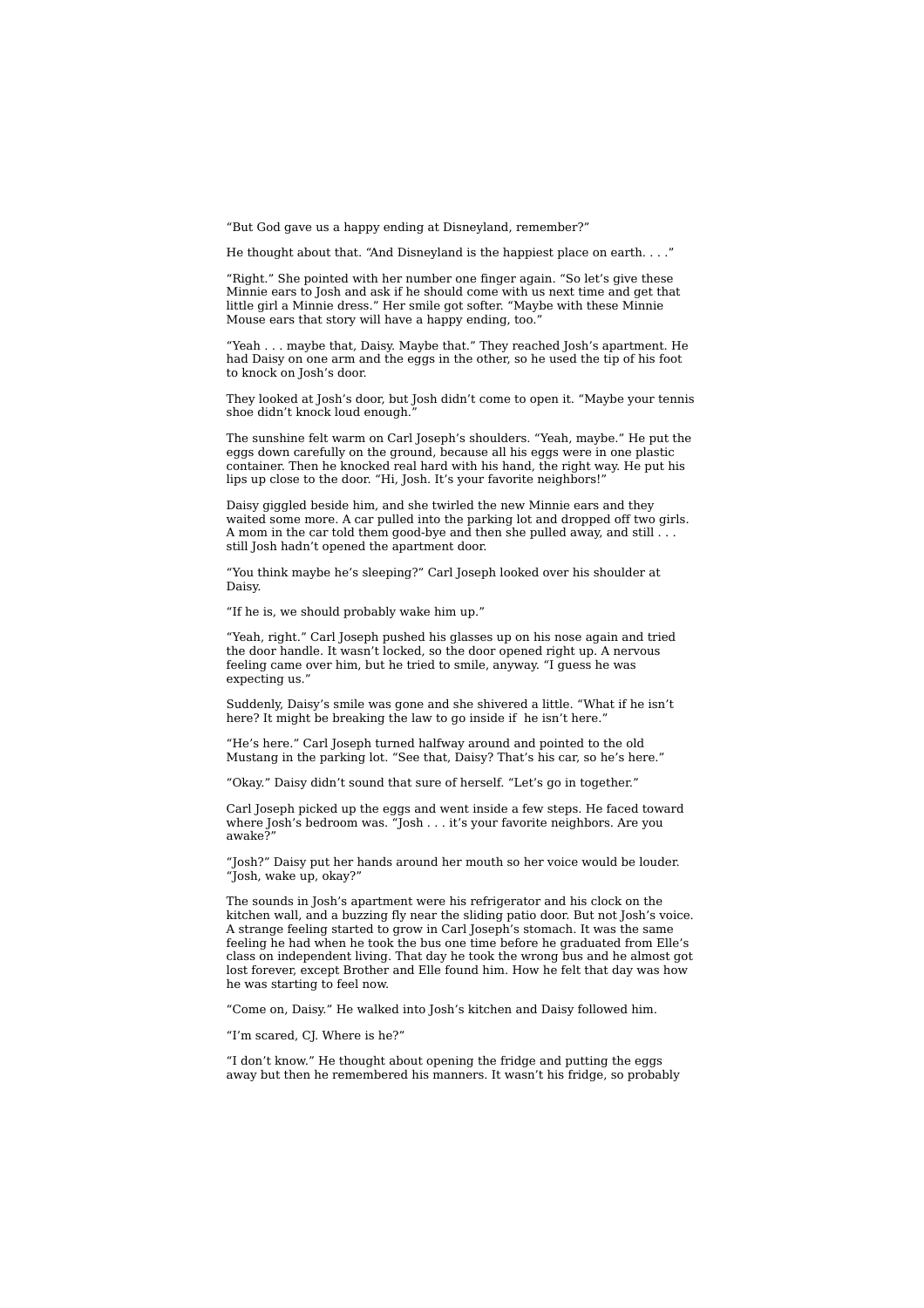only Josh should put the eggs away. He left them on the counter in their plastic container. "Daisy"—he put his hands on both her shoulders—"don't be afraid. Let's just go to his room and wake him up. Because that's what good neighbors should do."

Her eyebrows were all scrunched together. "Are you sure?"

"Yes." Carl Joseph didn't listen to the scared feeling inside him. He held out his hand to Daisy. "Come on."

Together they walked down the small hallway to Josh's room and Carl Joseph knocked again. Still no answer. "Josh?"

"He's asleep," Daisy whispered. "Go on, CJ . . . go in." Carl Joseph opened the bedroom door and there was Josh, lying on his bed. "Josh?" He used a regular inside voice because he thought Josh would wake up if he heard his bedroom door open. "Wake up, Josh."

They walked up to his bed slowly, and halfway there Daisy stopped. "He—he doesn't look right, CJ."

"He's very sleepy." Carl Joseph didn't want Daisy to say that, because what if . . . He walked right up to the side of the bed and gave Josh's shoulder a little shake. "Josh!" This time he used his loudest voice because maybe that's what it would take to wake him. "Josh, wake up."

"CJ, I'm scared again."

"It's okay. Let's say his name at the same time really loud. Maybe that'll wake him up."

"All right." She was shaking very much, but at the same time they said the numbers.

"One . . . two . . . three." Then, they both yelled Josh's name and Carl Joseph gave his shoulder another shake. But Josh didn't blink or move or anything. He just lay there, frozen still.

That's when Carl Joseph thought that maybe Daisy was right. Maybe something was wrong with Josh, and he needed emergency help. On the wall of his apartment and Daisy's, too, there was an instruction sheet of paper that told about how to get emergency help. Carl Joseph pushed up his glasses and swallowed hard. "Daisy?" He took a step back and turned to her. "Maybe we should get emergency help for Josh. Maybe emergency help could wake him up."

"Oh, no!" Daisy put her hand with the Minnie ears to her mouth. "Emergency help is for very bad problems.

"But if he can't wake up"—Carl Joseph looked back at Josh—"then this is a very bad problem, right?"

"Right." Tears came to her eyes. "Hurry, CJ, call for emergency help!"

Carl Joseph felt his heart pumping hard against his chest because this was more scary than being lost on a bus. He picked up the phone next to Josh's bed and tried to remember the numbers. It was nine something—nine-nine-nine, was that it? He put the phone back down and closed his hands very tight. *Please, God. . . . Help me remember the emergency help number. Please. . . .*

"What are you doing?" Daisy was crying. "CJ, call emergency help!"

"I'm praying. Because that's the first emergency help for me." He didn't yell at her, but he said it in a certain way so she'd understand.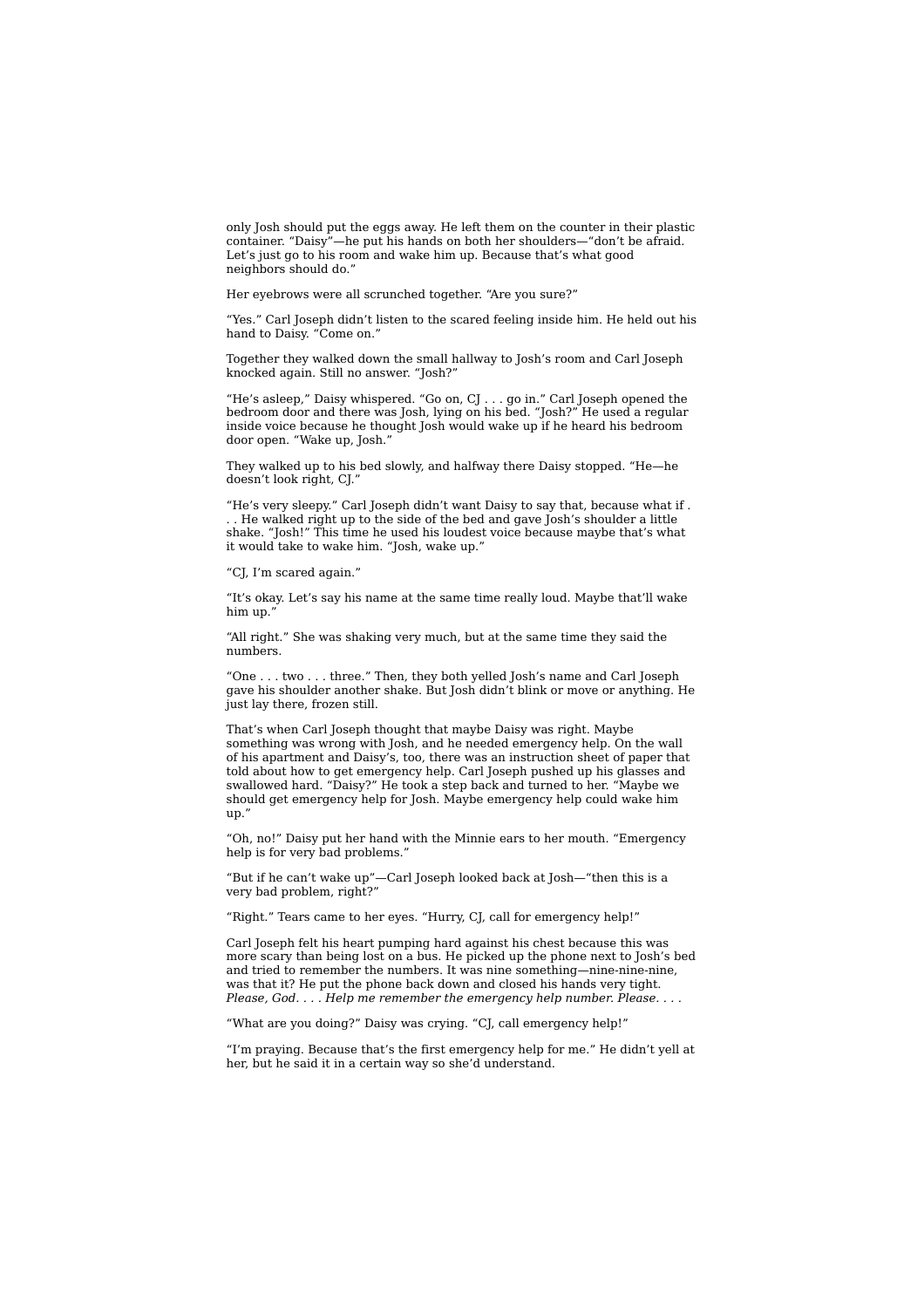He saw in the corner of his eye that she was walking a few steps away from Josh and then back again, nervous and scared. "Hurry, CJ."

Just then God gave him the right number, because he could see it in his head. He picked up the phone and dialed just like he saw it. "Nine-one-one, that's how to get emergency help."

In no time a woman said, "Nine-one-one, what's your emergency?"

Carl Joseph looked at his favorite neighbor. "Josh won't wake up."

"Excuse me, sir?"

"Josh!" *Stay calm,* he told himself. Because he wasn't really feeling very calm. *Stay calm. Help me, Jesus. I need You.* The first rule in emergency situations was to stay calm and pray. "He lives in the apartment across the parking lot. He's our favorite neighbor and he won't wake up."

#### "Is he breathing?"

Was he breathing? Carl Joseph hadn't thought about that. His heart was running fast inside him now. "How can I tell?"

"Sir." The woman sounded a little impatient. "You check if his chest is moving and if air is coming out of his nose or mouth."

"Okay . . . okay, I'll check." Carl Joseph put the phone on the edge of the table next to the bed and he stared real hard at Josh's chest. But no matter how hard he stared Josh's chest wasn't moving anywhere. Then he put his hand up in front of Josh's nose, but no air was coming out. Behind him Daisy was crying harder, so when Carl Joseph picked the phone back up he had to talk loud so the lady could hear him. "His chest isn't moving and no air is coming out." He began to take fast breaths because that couldn't be good. No chest moves and no air. "Help us, please!"

"An ambulance is on the way, sir. Are you the only one there?"

"Me and my girlfriend, Daisy. We live in the independent living apartments, but we were here because good neighbors return things they borrow."

"Yes, sir. Wait there until the paramedics come, okay?"

"Yes, ma'am." He hung up and he looked at Josh. Maybe a person could stop having his chest move and air come out if he was very, very sleepy. So he tried one more time to wake him up. "Josh!" he yelled. "Wake up right now!"

Still nothing. "He isn't okay, CJ. Let's go." Daisy sounded very scared now, like when the rain came and she was afraid she would melt. "Let's go outside."

"We have to wait for the paramedics." He put his arms around Daisy and rocked her one way and the other. "That's what emergency help told me."

So Daisy pressed her head against his chest and they waited that way until they heard sirens. *Please help us, God. . . . Please help our neighbor.* Carl Joseph said the same prayer over and over and over again until he heard someone knock at the door.

"Paramedics. Anyone inside?"

"Carl Joseph and Daisy," he shouted. "We're back here in the bedroom."

Two men in blue uniforms hurried down the hall and into Josh's room. The first one looked at Josh and then at Carl Joseph. He was in a very big hurry. "Step out of the room, please." Then he yelled something to the other man about a cart and paddles.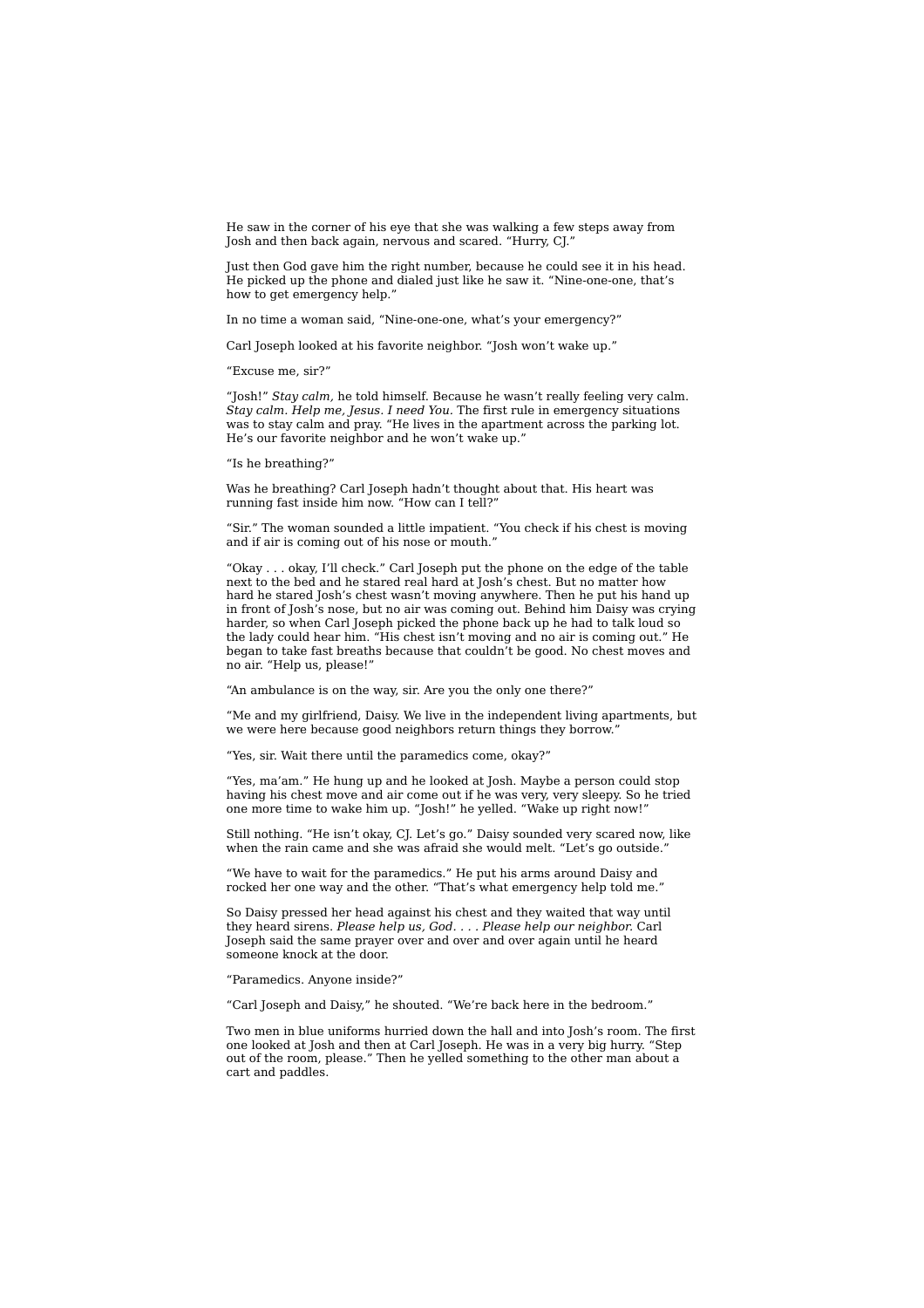Carl Joseph took one more look at Josh and then, together with Daisy, he left the room. He wasn't sure how far to step out, but he could hear more sirens, so he decided they should step all the way out to the sidewalk. He took the plastic container of eggs on the way, because he wanted to be sure Josh got them. Then he remembered that anytime he needed emergency help he was supposed to call Brother. He could hear loud sounds coming from Josh's apartment, and a horrible thought came to him.

What if Josh—what if he was dead? "CJ, what's happening?" Daisy was still crying and some of her tears were falling on the new Minnie ears. She needed to be somewhere else, somewhere away from the sirens and police cars and the fire truck coming into the parking lot.

"Come on, Daisy. Let's go to my house." He took her there, and then he called Brother.

"Carl Joseph, how are you?" Brother sounded happy. "We're still on for dinner later, right?

"Brother, something's very wrong with our favorite neighbor, Josh."

His brother's happy sound left right away. "What is it?"

"He won't wake up. We went there to take back six eggs because a good neighbor returns what he borrows, and Josh won't wake up." His words all ran together the way his breaths did. "He won't wake up and so I called emergency help and now paramedics and an ambulance and firemen and police are all here."

"Okay, buddy . . . don't worry. I'm on my way."

"Thank you, Brother." Carl Joseph held on to Daisy until Brother came through the front door. "Buddy, I'm going over to Josh's apartment. Do you want to come or stay here?"

"Come." Carl Joseph was still breathing too fast and he still felt sick, but he had to go back to Josh. Josh was his favorite neighbor. He released Daisy. "You, too? You wanna come?"

"No . . . yes." She held on tight to his arm. "Yes, if—if you stay with me."

"I will." They hurried out the door with Brother and by then there were other people in the parking lot looking at Josh's apartment, old Ethel from right upstairs over where Josh lived and the two teenage girls who had gotten out of the car earlier and some other people, too. No one was laughing or talking or doing anything but waiting and watching.

When they got as close as the police cars, Brother stopped and turned to him. "I'll be right back."

Carl Joseph felt like he might stop breathing. His face was wet across his forehead and his heart was still running hard inside him. "Brother," he tried to whisper so Daisy wouldn't hear him. "I'm very scared for Josh."

"Listen, buddy." His brother put his hands on either side of Carl Joseph's face. "Everything's going to be okay, no matter what happens to Josh." Brother sounded serious, but calm. "Josh loves Jesus, remember?"

"Yeah, I remember that now." Carl Joseph nodded a lot of times. "Josh loves Jesus." And for people who love Jesus, everything would be okay in the end. That was always true. His heart slowed down just a little. "Thanks for that, Brother."

Daisy was still holding the Minnie ears, but Brother's words seemed to make her feel better, too. He jogged from them to the front of Josh's apartment just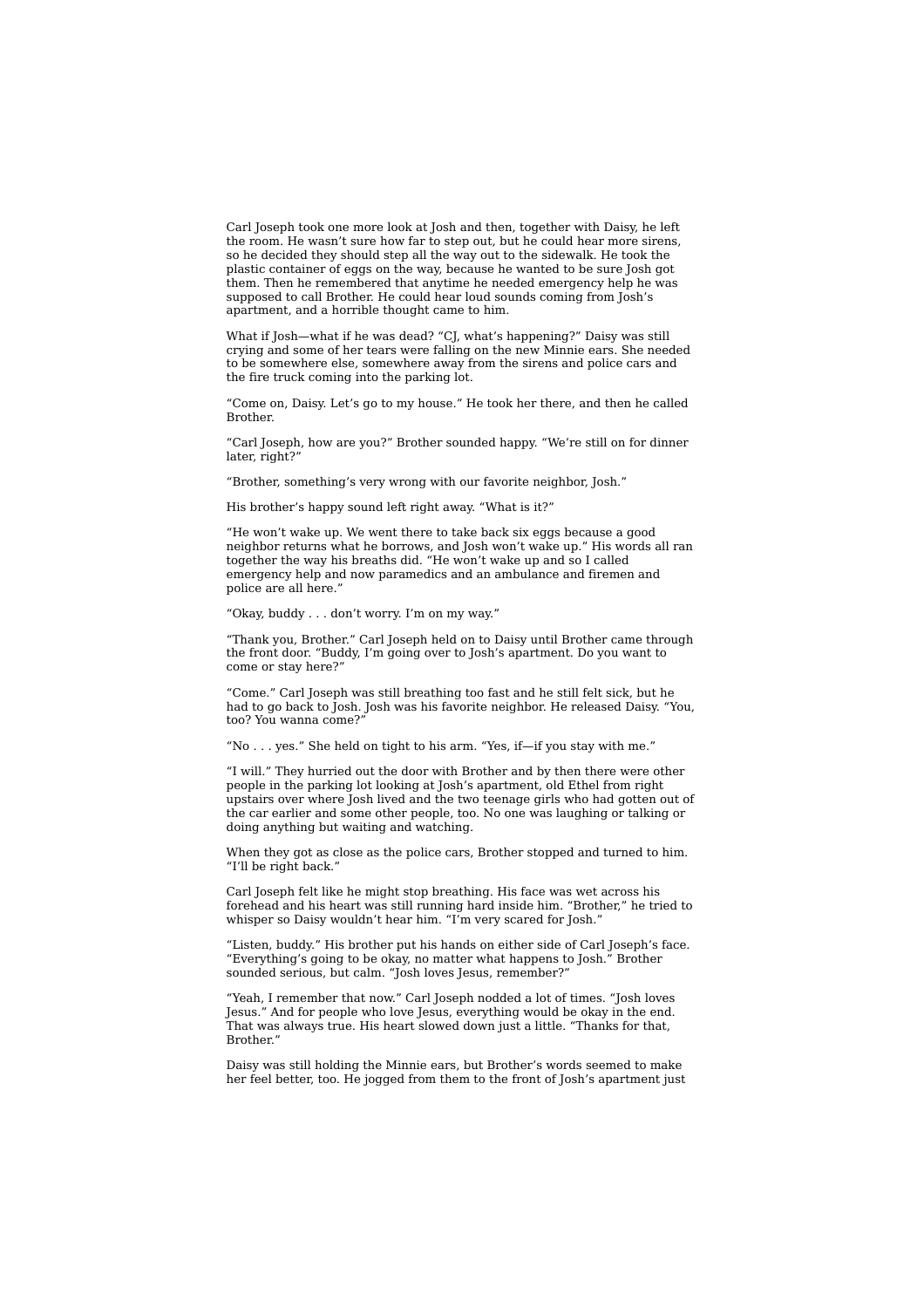as a police officer was coming out. Brother said something to the policeman and they talked back and forth for a minute. Then he looked down at the ground and rubbed the back of his neck and that made Carl Joseph feel bad all over again.

Because Brother only did that when something was very, very wrong.

Cody had no idea how he was going to go back to his brother and Daisy and tell them the truth about their favorite neighbor.

Josh Warren was dead.

The officer stopped him at the door and told him the news. "How? What happened to him?" Cody could hardly believe it. Josh was only in his late twenties, healthy but for a few pounds and his injured back.

"Died in his sleep. . . . I'm sure they'll do an autopsy." The officer had a cell phone in his hand. "This was in his room. Do you know the names of any of his family?"

"Not the names." Cody tried to think what Josh had told him. "His parents are in Black Forest, I think."

The officer was scrolling through the contact list in Josh's phone. "Mom and Dad." He sighed and gave Cody a sad glance. "If you'll excuse me."

Cody took a step back and then walked slowly toward his brother and Daisy. Somewhere across town Josh's parents were about to get the news no mother or father ever wants to hear. He stopped for a few seconds and stared into the blue sky. Death was never easy, but especially not the death of a young person. *I know You're in charge, God. . . . But I don't get it. Josh Warren? What did he ever have? What good ever happened to him?*

His thoughts weren't irreverent, just honest. The way he always was with God. When Ali had died, her loss shook him to his core, almost made him give up on living. But by some miracle, God had brought Elle into his life, and with her he'd found a way to live again, a way to believe.

But Josh? He hadn't found love or the settlement he was waiting for. And most of all he hadn't found his daughter. A heartsick feeling dragged at Cody's heart. That little girl would never know her dad, or what a nice guy he was. He swallowed hard against the lump in his throat.

Carl Joseph was waiting.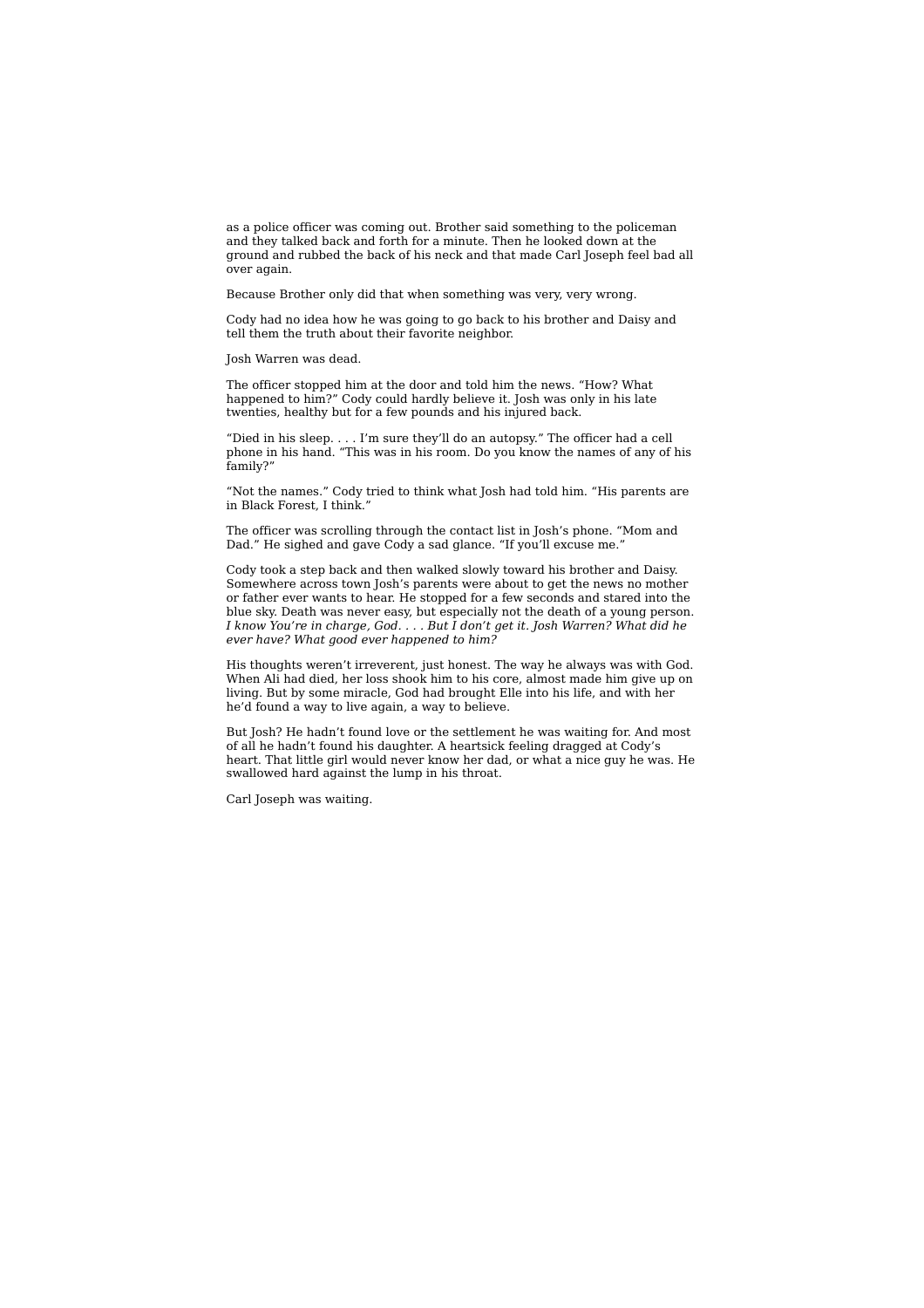${\mathbf A}$ nnie was eating breakfast with Nate on the back porch, watching a pair of deer maneuver through a grove of pine trees when the phone rang. Lindsay, she figured, telling her exactly where they were supposed to meet for the football game and how excited Ben was that everyone was coming. Lindsay called often—at least once a day—so she smiled at Nate, excused herself from the patio table, and went inside.

Some people talk about having a premonition, how in the minutes or hours or days before a car accident or a drowning or before getting that certain report from a grim-faced doctor, there was a nudging, a small, slight certainty that something very bad was about to happen. Later, no matter how long the road of years or how many summers separated that event from current-day living, the premonition would remain. "I had a feeling," people would say as they looked back. "I just knew."

That wasn't the case for Annie.

As she walked into the house she noted that the sky was spilling rays of blue sunshine between the trees and the house smelled like the fresh, hot cinnamon rolls she'd just taken from the oven. Her only thought about the coming day was that God must have been happy with her for Him to allow a Saturday in early fall to feel this perfect. Her whole family was going to be together. A football game, a church service filling up nearly an entire pew, and dinner at Lindsay's. This would be the sort of day, she told herself, they would look back on years from now and relive over and over.

A smile was already on her lips as she answered the phone. "Hello?"

"Mrs. Warren?" The voice wasn't familiar. "Yes?" A slight frustration buzzed at her. She glanced back out at the porch, at Nate eating by himself. The deer had moved on, and she had missed them. For a sales call.

"Mrs. Warren, this is Sergeant Daniel White with the Police Department."

He hesitated, and in that single hesitation, Annie felt her world turn upside down. Because why—why would a police officer call her at home on a Saturday morning? And at the same time, his tone of voice told her the answer. She braced herself against the kitchen counter.

"Ma'am, do you have a son named Joshua David Warren?"

"Yes." *Get on with it,* she wanted to yell. *Tell me why you're calling.* "Is something wrong?"

"Please come to his apartment as quickly as you can, ma'am. There's been a problem."

*"There's been a problem?"* Adrenaline screamed into her veins and her heart responded by trying to burst from her chest. "A problem?"

"We'll be here waiting for you, Mrs. Warren. Please hurry."

She hung up the phone and her feet somehow took her back through the house toward the porch. She hadn't said good-bye to the officer, or thank you, or any of the usual polite things. She hoped the police officer wouldn't think her rude, or assign the impolite behavior to her husband where it might hurt his reelection bid. She allowed the crazy, irrational thoughts because they held back the avalanche waiting to crash in around her.

# **TEN**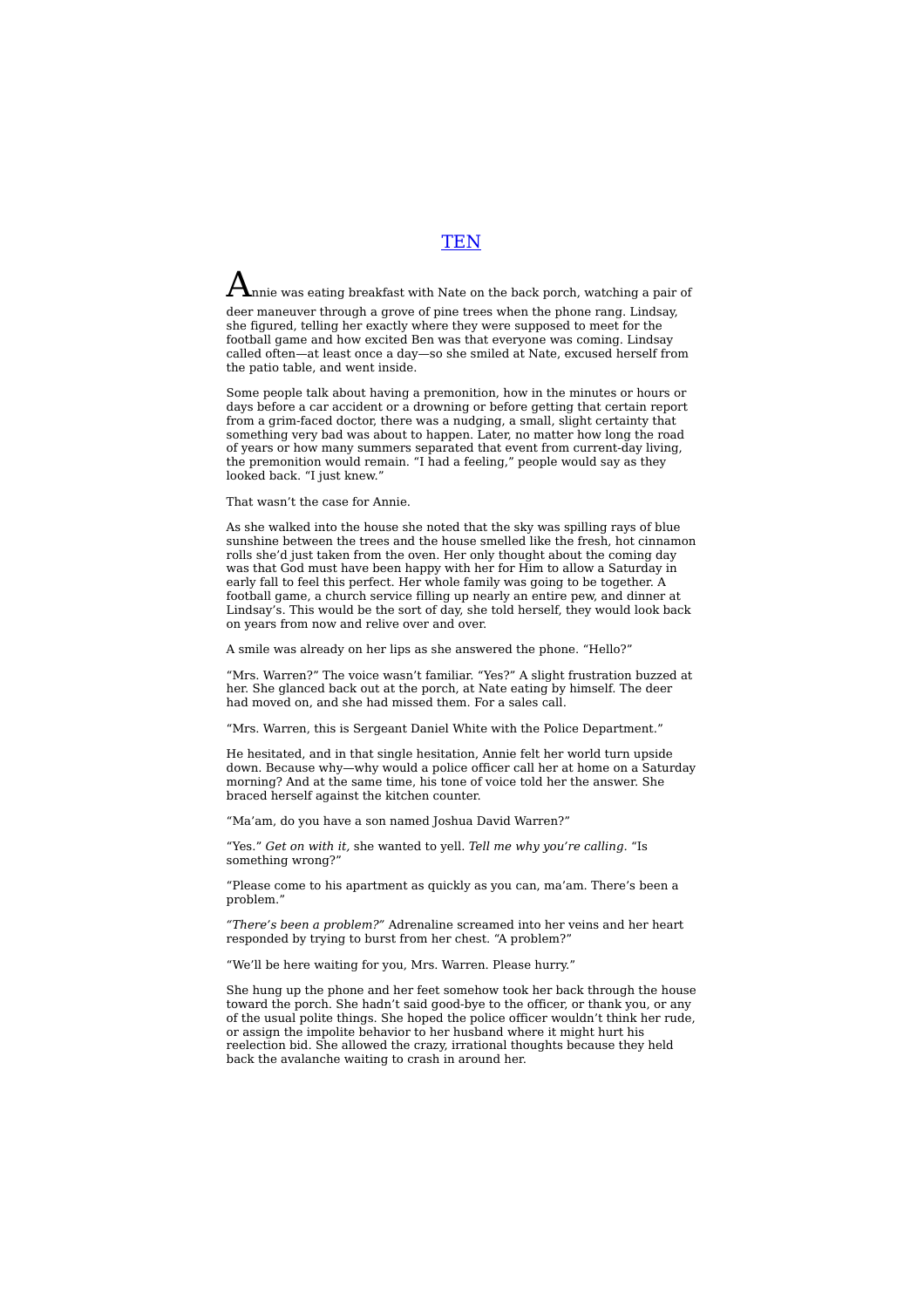"Nate." Her tone was flat. She stood in the doorway gripping the frame. "We have to go.'

Immediate concern lowered his eyebrows. He pushed back from the table, his eyes locked on hers, still chewing his cinnamon roll. "Annie . . . you're white as a sheet." He came to her, put his hand on her shoulder. "What is it?"

The police officer wouldn't blame Nate. Not when he had the chance to meet them in person and see for himself that she wasn't rude or ungrateful or impolite. Not really. "The officer said to hurry." She turned and walked back into the house, grabbed her keys from the drawer near the refrigerator, and held them out to Nate.

"Annie . . . talk to me." He was following her, his face still frozen in alarm. "What officer? Who was on the phone?"

She blinked and her strange trance cracked just enough to let her say, "Something's wrong with Josh." The adrenaline kicked into another gear and she dropped the keys. Before they hit the floor she was in Nate's arms. "Dear God, no." Her words were wrapped in panic. "Not Josh . . . not my son."

Nate allowed the embrace for only a second or two, then he took firm hold of her arms. "A police officer called about Josh? Is that it?"

"Yes." Annie couldn't allow the first few rocks to tumble down the hillside of her heart, couldn't let her mind go where the events of the last minute wanted to take her. She locked eyes with her husband and implored him with her eyes. "He's fine. He has to be fine."

Nate grabbed the keys from the floor and took her hand. "I'll drive."

"Thank you." There. She'd remembered her manners. "We need to pray."

"I am. I won't stop." But he did three times along the ten-minute drive to ask the same question each time. "The officer didn't say what was wrong?"

"No." She took her eyes off the road only for a second or so each time. "Just keep praying." But each time she let her tongue hand out that answer, a voice in her soul shouted at her that maybe it was too late to pray. All of existence as she knew it was about to change, because this was how other people's lives changed. A phone call or a knock at the door, the mile marker of a life that would forever more be divided into two parts. Before that single moment and after it.

Her prayer was a cry for help and she silently uttered it with every few breaths. *Lord, be with Josh. . . . Comfort him and give him peace. Whatever' s happened to him, don't leave his side, please, God. . . . I can't do this without You.*

*Daughter, I am with you always. . . .*

The answer anchored itself within her and allowed her to draw her next breath. *Lord, be with Josh. . . . Comfort him and give him peace. Whatever's happened . . .*

Not until Josh's apartment parking lot came into view did Annie know for certain the gravity of the situation. An ambulance was parked at an angle not far from Josh's front door, and next to it a fire truck and two police cars. People stood in small groups and Annie wanted to yell at them. *Don't just stand there. Do something. . . . Help my son.*

"Please, God. . . ." Nate spoke the words out loud as he slammed the car into park. This time there was no confusion or question mark in his voice because the answer was obvious. The emergency vehicles told them what the officer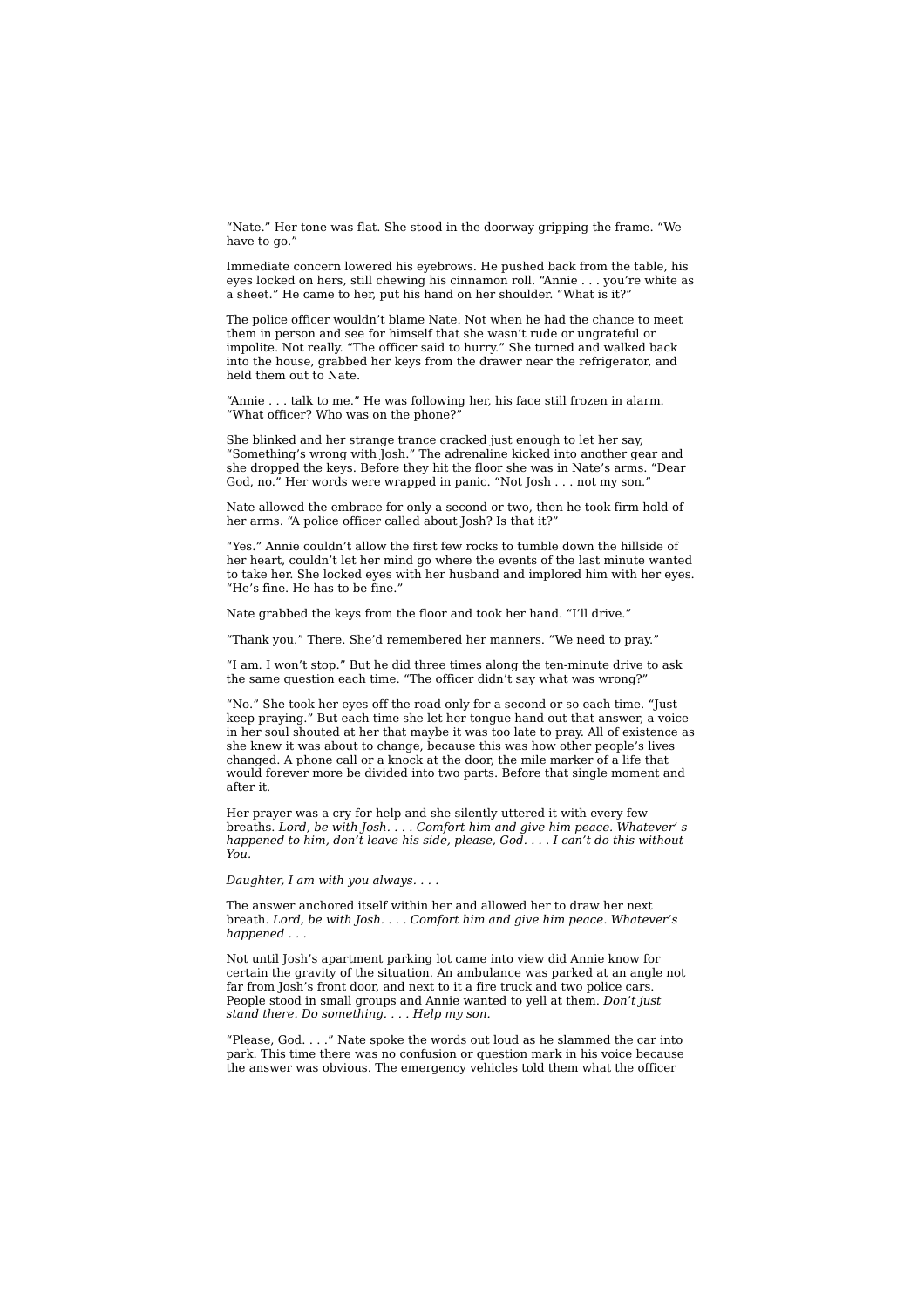### had not.

They climbed out of the car and then suddenly Annie had the most desperate feeling to be with her son, with her youngest. Her baby. She began to run toward his front door and she kept running, even when she tripped over the sprinkler head. A police officer appeared in the entryway, and he stopped and waited for her. But why wasn't he in a hurry? Why wasn't he helping her son?

She picked up her pace and behind her she could hear Nate running, too. Josh was in trouble, but they were there, so everything would be okay. *Please, God, let it be okay.* Josh had been through enough without this, but if she could reach him and take him in her arms and cradle him close the way she'd done when he was little, then he would be okay, because her love was that strong. Strong enough to change this trouble around.

"Excuse me." She motioned with her hand for the officer to step aside, but he moved right into her path. "I need to see my son!" Her voice was so filled with terror, she didn't recognize it.

"Ma'am, I'm Officer White."

"Thank you for calling." Her mouth was dry. "We need to see him."

Nate was a step ahead of her now, talking at the same time. "Is he inside?" He was breathing fast, and he barely glanced at the officer. "What happened to him?"

"Sir, I need you to stop." The officer held out both hands, partially blocking the doorway. "Please. . . . You can't go inside."

Annie opened her mouth to say something or scream or cry, but she felt suddenly paralyzed. Nate put his arm around her, and the officer's words mixed with the sound of a radio coming from one of the emergency vehicles behind her, and the traffic on Elm Street that ran alongside the apartments, and the fast, relentless beating of her heart. Every noise intensified so it was hard to hear what he was saying. Something about not knowing the cause of death and finding the open bottle of pain medication beside her son's bed and wondering if Josh ever took more Oxy Contin than the regular dose. And Nate was asking how long Josh had been dead and . . .

Annie's knees buckled and she grabbed on to her husband. Her son was dead? Her youngest child was gone and she hadn't said good-bye? It wasn't possible. She held her hand straight out, as if maybe she could touch him or reach him somehow. "Josh!" The cry that came from her was like that of a crazy person, a scream that begged God to turn back the clock, to give her a chance to come here and hold him the way she'd wanted to yesterday after his deposition. "Josh, no!" She screamed his name again and Nate pulled her into his arms.

"Please." He was shaking as he stared at the officer, his voice shrouded in fear and disbelief. "We need to see him."

The policeman hesitated. "You don't want to go in there." He looked back into the apartment and then at Annie. "Remember him the way he was."

The way he was? This wasn't happening. She was just talking to him on the phone, telling him he should get some rest and making plans to see him at today's football game. If she could only go inside and see him, maybe the paramedics hadn't done a thorough check, maybe he was only sleeping hard, the way he sometimes did when he took an extra pain pill.

A paramedic came out, stopped at the doorway, and spoke in a low voice to Officer White. "The coroner is on his way."

And just like that, the avalanche gave. It caved in around her and buried her,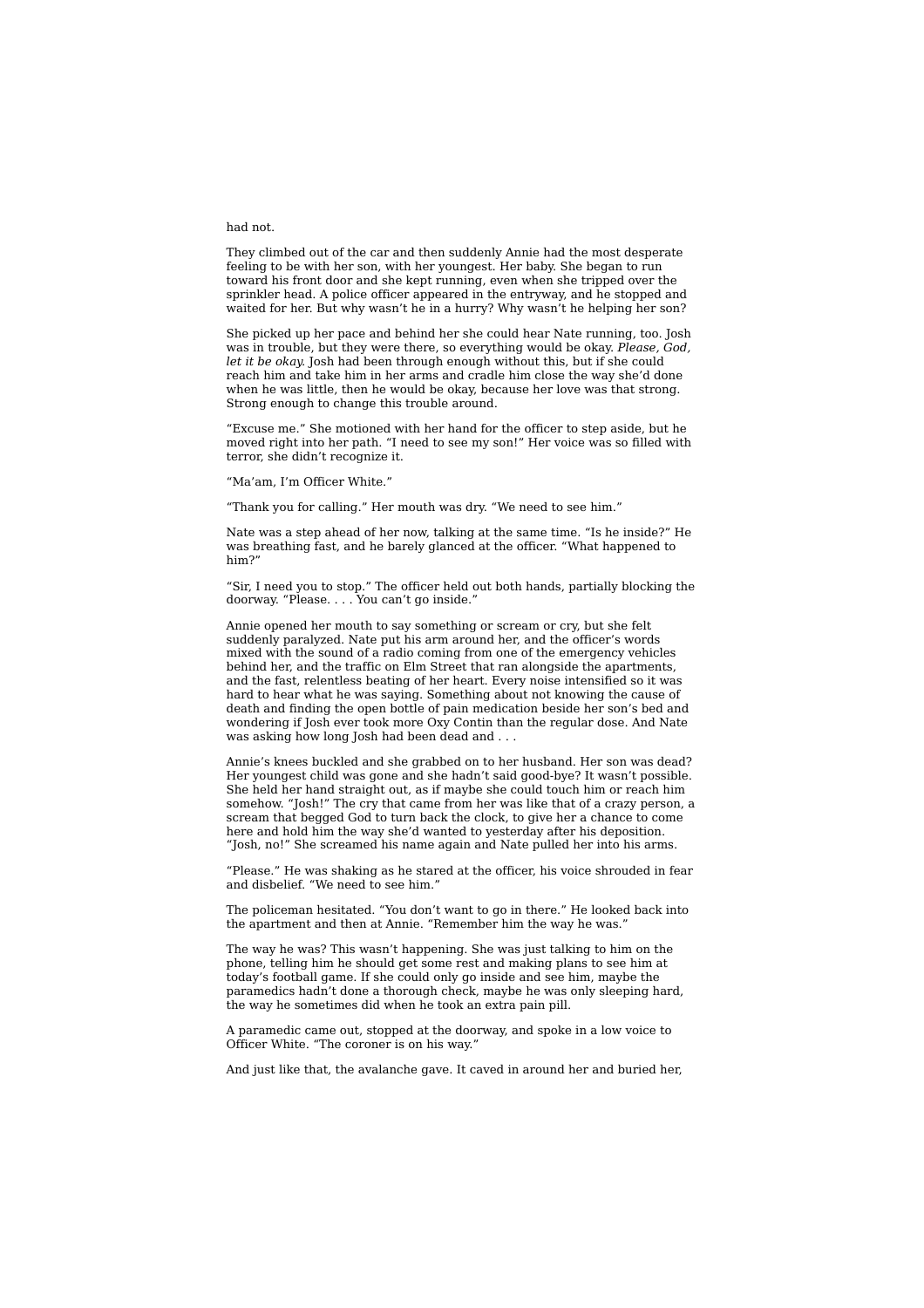in suffocating layers of pain and grief. "Not Josh, please, God!" The scream wasn't as loud as before but it was heavy with a fear Annie had never known.

Nate drew her close again and soothed his hand over her arm. "Shhhh, baby . . . it's okay. Hold on to me."

Annie wasn't sure how they walked from the front door back ten feet to a spot near the end of the sidewalk, or how long they stood there. But at about the same time, a white van pulled up and two men with a stretcher walked quietly past them. Annie stared at the ground, at a crack in the asphalt near her feet. She wanted to run back to the car and tell Nate to drive as fast and as far from here as possible, so the scene playing out before her wouldn't be real.

If she looked down long enough, she could convince herself she wasn't here in Josh's parking lot, but at the football game. Standing outside her car, walking to the bleachers, a blanket under one arm, a bag of water bottles on the other. None of this was real. She was at the football game and Ben was warming up on the field, and Lindsay and Josh and Nate were saving her a place in the bleachers. And she was thinking how just yesterday Josh was the one in the uniform, the one waving to them from the forty-yard line, and she and Nate were saying how with Josh's height and strength, maybe he'd play football in high school and even college. She blinked and she could see all of Josh, each first day of school, each long, endless summer, and every rushed morning trying to make it to the bus on time

Nate leaned his head against hers and a quiet groan came from some broken place inside him. "Not Josh," he muttered, and his grip on her grew tighter, more desperate.

She kept her eyes down, glued to the crack in the asphalt, until she felt something wet on the side of her neck. *Don't look up*, she told herself. The stretcher would have to come out eventually. *Don't look up*. But she wanted to see whether the tears on her neck were hers, so she lifted her gaze just enough to find Nate's. His anguished face a twist of sorrow and disbelief, tears streaming down his face. "He's gone, Annie . . . our boy is gone."

Annie shook her head. He wasn't gone. He was twenty-eight years old. He had his whole life ahead of him. She noticed the crowd of people. A handsome dark-eyed man standing next to a young couple with Down syndrome. A woman with two teenagers huddled close on either side of her. An old woman standing a few feet away by herself, arms crossed in front of her chest, squinting at Josh's front door.

Annie wondered if they were her son's friends, and a realization hit her at once. She didn't know any of Josh's neighbors. She wasn't sure if Josh knew them, for that matter. But since they were here and they cared enough to watch, she thought about introducing herself and thanking them for coming. The way she would if this were one of Nate's dessert parties.

#### *But this wasn't . . . this wasn't . . .*

She squeezed her eyes shut and pressed her cheek against Nate's. The police officer's voice was saying something about clearing the way for the stretcher, and all Annie could think was that someone was hurt. Josh. Yes, that was it. Josh was hurt and he was coming out of the apartment on a stretcher, and the people had to make way because he needed a doctor.

But for every ounce of effort she put into convincing herself of this, the real details screamed at her from all sides. The sound of wheels against concrete came from his front door and she did what she never should've done. She opened her eyes and looked straight at the sound, and that's when she saw it.

A memory flashed in her mind, of her and Nate reading the paper one morning a decade ago, and Nate sharing the story of a family hiking Pikes Peak when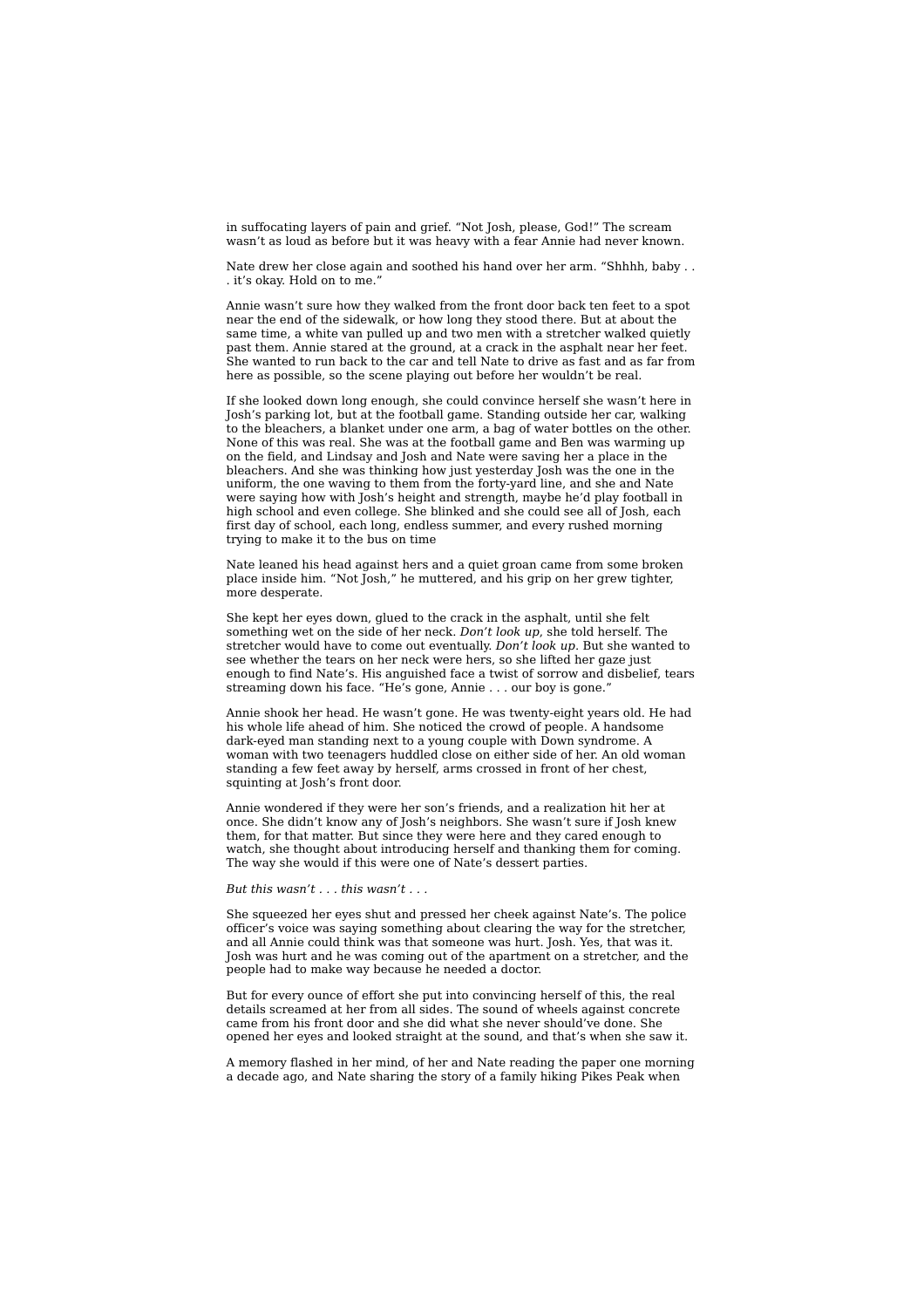their teenage son slipped off the path and tumbled to his death. Paramedics were summoned, but they could do nothing to help, and the boy's parents and sisters were forced to watch while his body was retrieved and carried away.

"What a horrible thing," Annie had told Nate. "No mother should have to watch her son's dead body being taken away. I'm not sure I could bear it."

## And now she was that mother.

With the two men from the coroner's office at either end, the stretcher came into view. The body was covered with a white sheet, and Annie knew without a doubt that the form on the stretcher was Josh. First, the feet nearly hung off the stretcher, the way Josh's feet could sometimes hang over the edge when he came for a visit and he stretched out on the living room sofa.

And second, because the sheet was part of a set Annie and Nate had given Josh last Christmas. White with a thin brown stripe near the top.

"Josh!" Her voice could barely be heard. "God, help him. . . . Please help him." She gripped Nate's arm tighter. "He can't breathe." She moved to take a step toward him, but Nate held her back.

## "Annie, don't. . . . We need to call Lindsay."

*Don't?* She wanted to scream at them to stop, because Josh could hardly get medical help with a sheet over his face. But then someone was crying, and Annie looked over her shoulder. It was the young woman with Down syndrome. She was covering her eyes and sobbing, and her friend had his arm around her and he was saying, "Josh is in heaven now, Daisy. Heaven's a good place, remember?"

#### The reality hit her full force.

The phone call . . . the police officer . . . the coroner's van . . . the quietly grieving neighbors. All of it provided a truth that she could no longer deny. This wasn't a dinner party for Josh's neighbors, and no, her son wasn't sick or asleep or struggling to breathe beneath the Christmas bedsheets.

He was dead. Her baby was dead, and she hadn't had the chance to tell him good-bye. She remembered something Josh had told her after his accident, how he was glad he hadn't died that night because he would have been without family.

"Whatever happens to me, I don't want to die alone," he'd told her. "There's nothing more awful than that."

But that's just what had happened. Her only son had died without any family at his side. "Josh . . . no! Not Josh, God . . . please. . . ." Annie started to cry again, and her cry became a wail. Her Josh was gone, and she would never draw another breath without feeling his loss, brushing against her ribs and hurting her insides like a permanent injury. The suffocating avalanche of pain shut out any glimmer of light, and beneath the weight of it, Annie closed her eyes and felt herself begin to fall.

Nate caught her. It had to be Nate. But she couldn't stop the dizzy swirling in her brain or the way her arms and legs and even her hands hurt from the loss. Josh was leaving and she couldn't will herself to stand up and go to him, to tell him a proper good-bye. Black spots mixed with the blurred images in her mind, and around her the sounds began to dim. *Josh . . . not Josh, God.*

She was fainting, and she couldn't stop herself no matter how badly she wanted to move, to take the walk from where she was standing to wherever Josh was. But he wasn't here at all, because he was in heaven. She couldn't breathe right, couldn't open her eyes. She had just witnessed two men wheel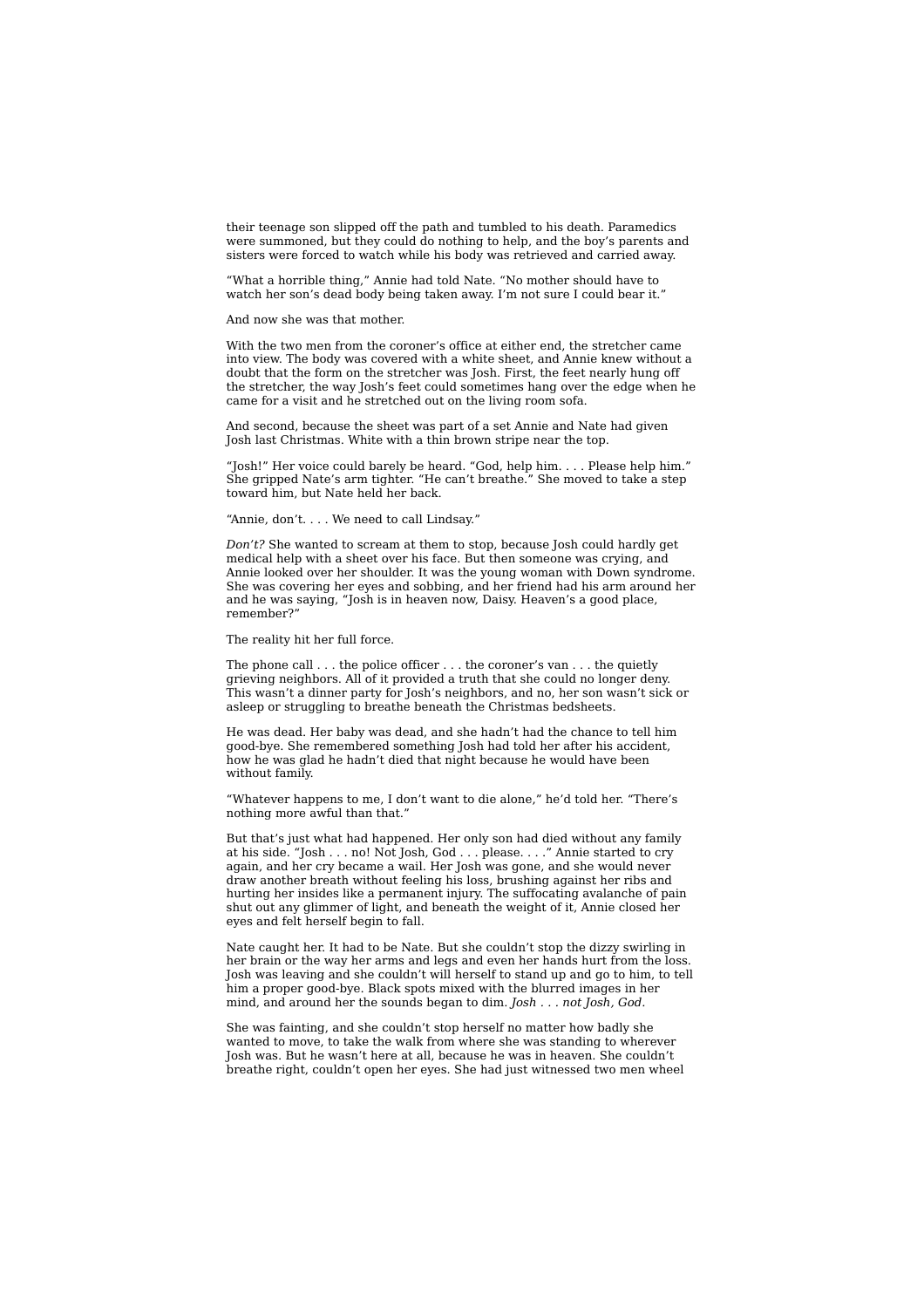her son's dead body out of his apartment and toward a coroner's van. Nate was holding her, but she was falling harder, losing control. The last thing she remembered was the terrifying truth that Josh was dead, and the certainty that she would be next. She'd been right that day when Nate read her the article about the family on Pikes Peak. This was a pain she could never, ever bear.

Even if God Himself held her up.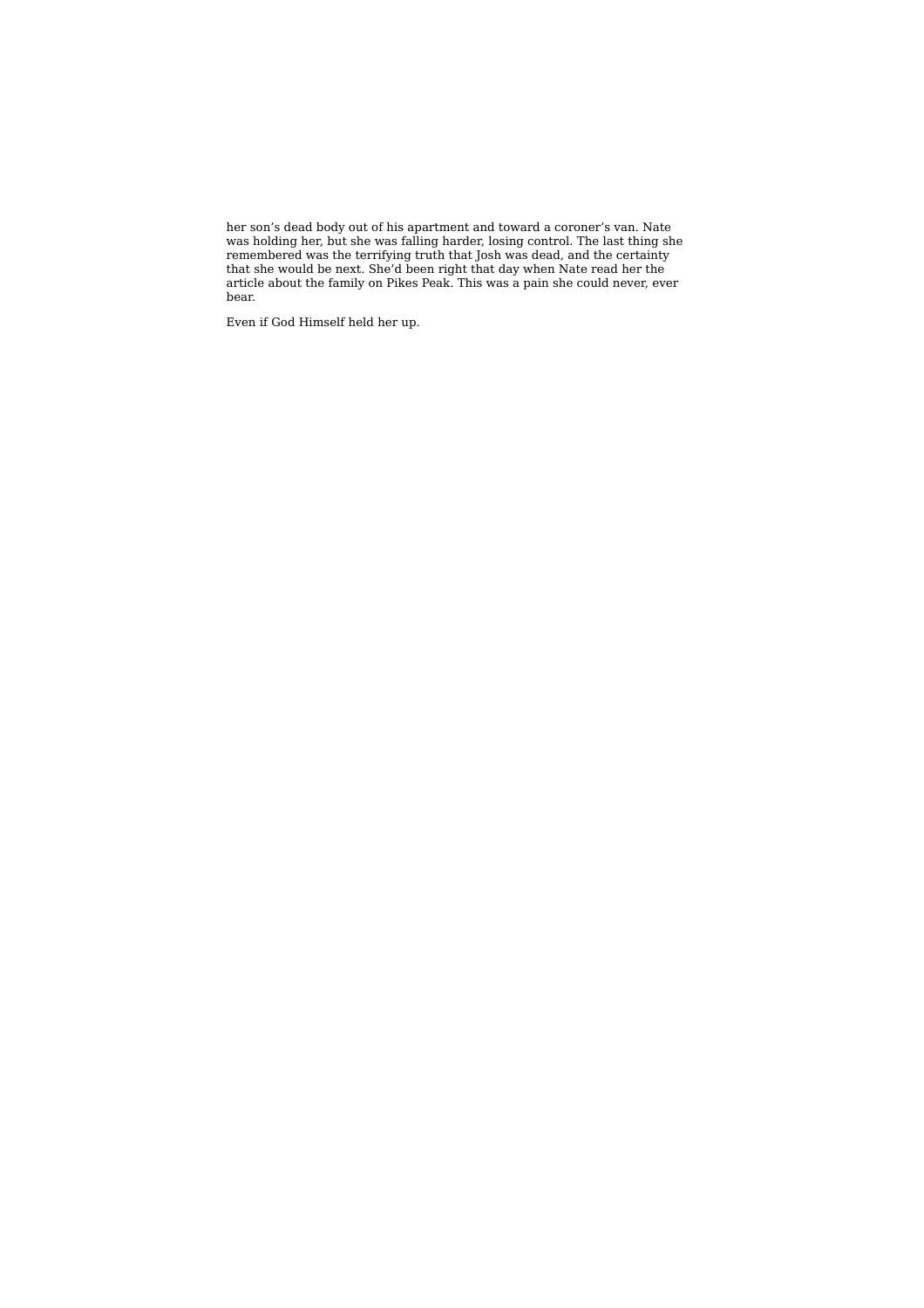## ELEVEN

 $\perp$  homas Flynn hung up the phone, pushed his chair back from his mahogany desk, and paced slowly to the oversize window in his office on the twenty-third floor of the Markham Professional Building. He stared out at downtown Denver and let the futility of the situation wash over him. Josh Warren was dead.

The message was waiting for him when he came in this morning. An urgent call from Josh's mother, Annie Warren. Somehow Thomas knew even before he placed the call that something was very wrong. Josh hadn't been himself at the deposition. His skin had paled to a sickly shade of gray and he shook from the pain. At the time, Thomas thought his client's appearance could actually be good for the case. Anyone in the room could see the damage the accident had caused him, because he wore it like a second set of skin, tight around his body without the possibility of ever taking it off.

He'd told Josh the truth—they were close to a settlement. A month, maybe two. Three at the absolute most. The judge was tired of the defense's attorneys, a trio of three overpaid suits who apparently made billing the insurance company something of a sport.

There were requests for delays due to scheduling conflicts and corporate meetings and the attorneys' inability to gather proper evidence. More delay requests came with the revelation of even the slightest new detail in the case —usually provided by Josh during a deposition. The idea that his doctor had asked him to lose weight before he could have back surgery, for instance. Something like that single detail could send the defense into a tailspin after which it would take four weeks to right itself.

The judge knew how the game was played. Deny a motion and the case could get thrown out on appeal. So he'd been patient, narrowing the window of extension as much as possible. If the defense asked for six weeks to examine and prepare for a response to some new detail, the judge would generally grant them three.

But the game was winding to a close—all parties could feel it, and Thomas had been through enough of these to know the signs. Already the defense had agreed that there was liability on the part of its client, the insurance company. The admission meant the judge would decide the settlement amount, which was far better for the defense than the alternative. No culpable deep-pocket client wanted a jury trial. Not when its insured was a drunk driver who hit a guy in the act of being a hero.

The determination that there would be no jury was, in theory, intended to make the process simpler. For that reason, the defense could only push the process so far without making a mockery of it and angering the judge. And the defense definitely didn't want an angry judge when it came time to determine the settlement amount.

Even so, on this Monday morning Thomas had expected to find a copy of yet another motion on his desk. After all, Josh had revealed something fairly dramatic in Friday's deposition.

Josh had an heir, a daughter.

He raised his right arm over his head and leaned it against the cool glass window. Annie Warren didn't know how her son had died, just that he'd gone to sleep Friday night and never woken up. Some of his colleagues could hear this sort of news about one of their clients and be laughing over coffee and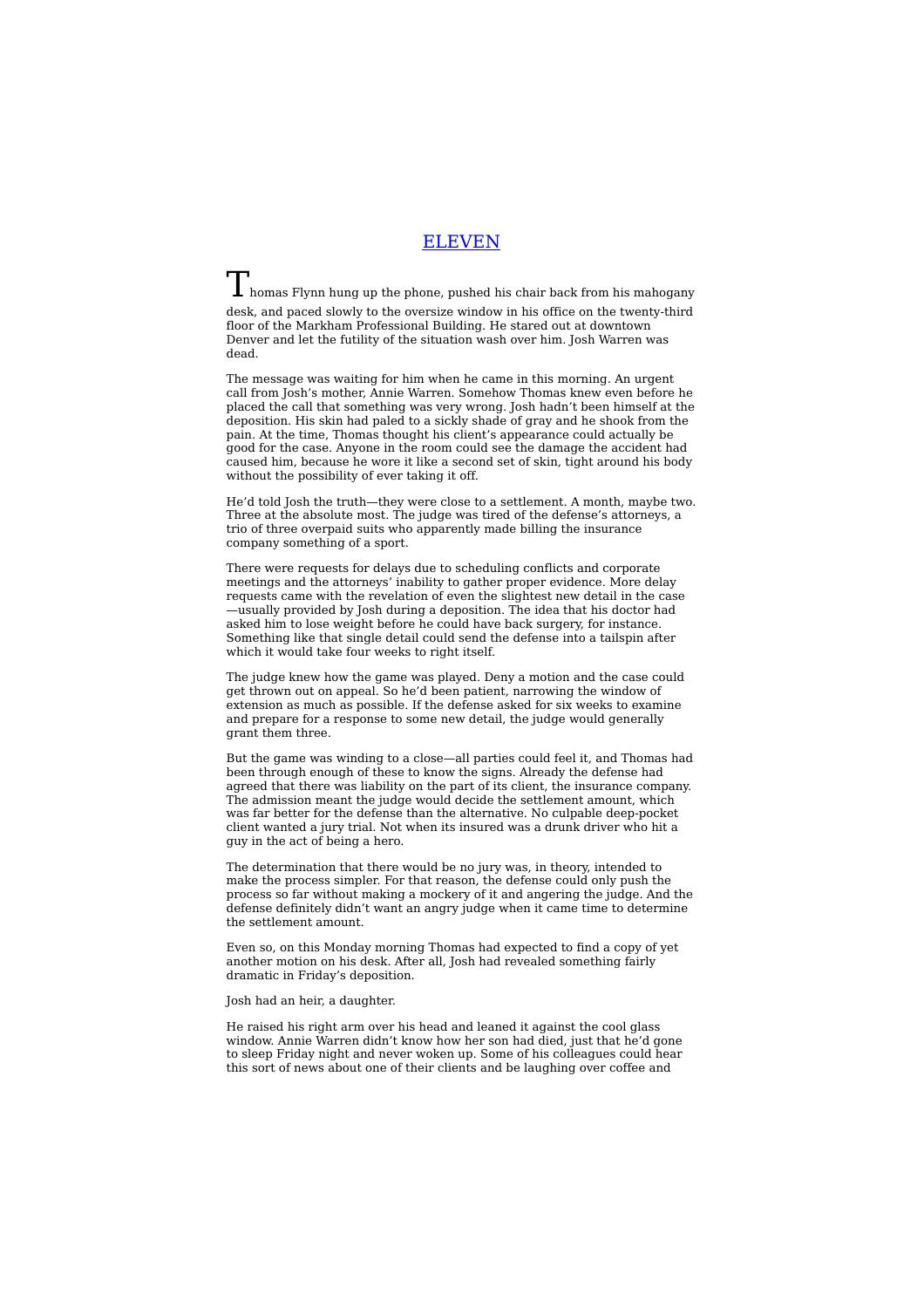doughnuts in the break room ten minutes later.

### Not Thomas.

Josh mattered to him, same as every client he ever represented. He handled personal injury cases because he enjoyed breaking stereotypes. Not all attorneys who looked for victim settlements were ambulance chasers. Some, like him, took on clients who really had been hurt by the misdeeds of someone else. Thomas liked to think of himself as a modern-day Robin Hood of sorts, taking money from the rich and guilty and putting it in the hands of the poor and damaged.

But now that would never happen for Josh, and Thomas asked his secretary to hold all calls. He would need a day to regroup, to figure out what to do next in Josh's case. Thomas squinted against the glare of the late September morning. If he'd known something was this wrong with Josh, he would have driven home with him or taken him to a hospital.

*What happened to him, God?* Josh's weight was down, and mentally he seemed more able to handle the deposition than on past trips to Denver. So how did he die in his sleep? Thomas turned and leaned against the windowsill. As he did, his eyes fell on a small plaque that stood on his desk. His wife had given it to him because it contained one of his favorite Bible verses.

#### *In all things God works for the good of those who love him, who have been called according to his purpose. Romans 8:28.*

He read the words three times over, but still he wasn't sure. All things? He had loved God all his life, and Josh had come into a stronger faith in the last month or so. But how could his death now work to the good for anyone? Especially Josh's parents. Thomas sighed and the action slumped his shoulders some.

He returned to his desk and stared at the documents spread out before him. Josh's deposition from Friday's hearing. The page that troubled him in light of the news was toward the end, the place where Josh was asked whether he had an heir. The question wasn't a surprise to Thomas, of course. He had prepped his client that the topic was bound to come up the way it always did in a settlement case.

"You don't know the girl, and you can't be sure she's your daughter," Thomas had advised Josh every time the subject arose. "If they ask you about having an heir, I'm suggesting you tell them the truth—that as far as you know, you have none."

"But that isn't the truth." Josh had always seemed genuinely baffled by the recommendation. "I *have* a daughter, and most likely she lives somewhere in New York City."

"Just because you sleep with a woman and she has a baby doesn't make the baby yours." Thomas never wanted to sound cruel, only factual. "The woman wasn't trustworthy. She was married and she was looking for an affair. Now, because there's a child invol ved, it's become an emotional issue for you. Take your feelings out of it and see the situation for what it is.'

The reason Thomas was concerned, and he'd explained this to Josh, was because of his parents. Josh owed them just over twenty-five thousand dollars, and since the accident they had taken responsibility for him, sometimes driving him to appointments when he was in too much pain to move, following up with Thomas after a hearing or decision by the judge on one or another motion by the defense, and being his sole emotional support system.

If by some terrible series of events Josh were to die before the settlement came through, his parents deserved the money. Thomas even spelled that out for Josh, but he was still adamant. "If one of their attorneys asks me on the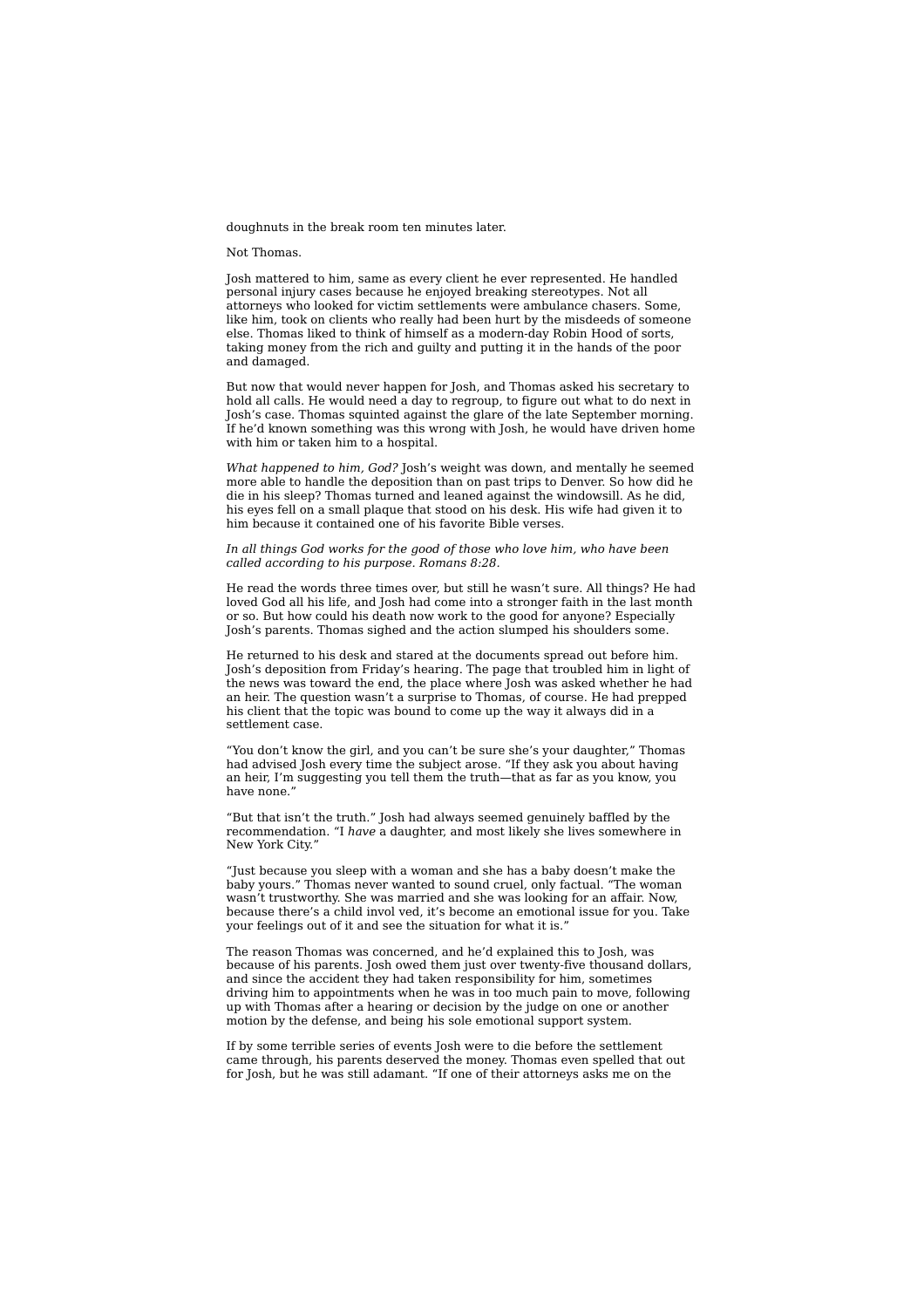witness stand if I have a daughter, I'll tell them what Maria Cameron told me. Savannah is mine. That's what I believe, and so that's the only truth I can give."

Thomas read over that part of Josh's deposition again and the beginning of a headache started near his temples. He had no choice but to find the woman, to let her know about Josh's death and the pending settlement. If the search panned out, and if Savannah really did belong to Josh, then his parents would be repaid everything he owed them but not a penny more. The rest of what could be a two-million-dollar settlement would go to Savannah, by way of her mother.

Thomas pictured his client, the sincerity in his eyes. Kind, loyal Josh. For him, giving an answer in favor of Savannah was never about losing his settlement money to the girl's mother. Rather his testimony was a public validation of his love for the child, his determination to find her one day and share custody of her. In Josh's mind, he was Savannah's father. Period. He would do anything for her.

But what about Annie and Nate Warren?

The scenario raised the temperature in the room and made Thomas anxious to find out the truth. He stared at the deposition and shook his head slowly. The odds of Josh being the girl's father had to be slim. A woman like Maria Cameron could have slept with ten men that week and her husband, too. She wanted money, nothing more. That's why she'd called Josh looking for child support when the baby was a few months old. But she'd given up too easily, in Thomas's opinion. If Josh were really the girl's father, Maria would have checked in at least once a year to see if Josh had come into a better financial picture.

Thomas turned his chair so he was facing his computer. Josh's parents didn't know about this twist in the case yet, but eventually Thomas would have to tell them. Especially if somehow Josh's suspicions turned out to be true. Thomas remembered something Josh had told him about his parents and their opinion of Maria Cameron. "They don't believe I'm Savannah's father." Josh's disappointment had sounded with every word. "They'd like to forget I ever went to Las Vegas."

Thomas felt the same way. He signed in to an online service his law firm subscribed to, one that allowed access to information that could help locate a person of interest. In the search line he typed Maria Cameron, and for city and state he entered New York, NY. In almost no time the search turned up six women by that name. But the one that interested him was several years older than Josh, with a criminal record.

He double clicked that entry and a host of information appeared. Thomas scrolled through it slowly. The photo was taken during a booking for prostitution, and it showed a woman who might have been attractive at one time. Strawberry-blond overprocessed hair, pronounced cheekbones, and sunken eyes.

According to the file, she'd been arrested six times over the last several years for charges ranging from drugs to bad-check writing and sex for sale. He pulled up the most recent report, from over a year ago. At the bottom it showed the details of the woman's arrest.

> Suspect is female Caucasian, age 38. She was booked for suspicion of offering sex for sale, and at the time of arrest it was discovered that she had a minor child with her, a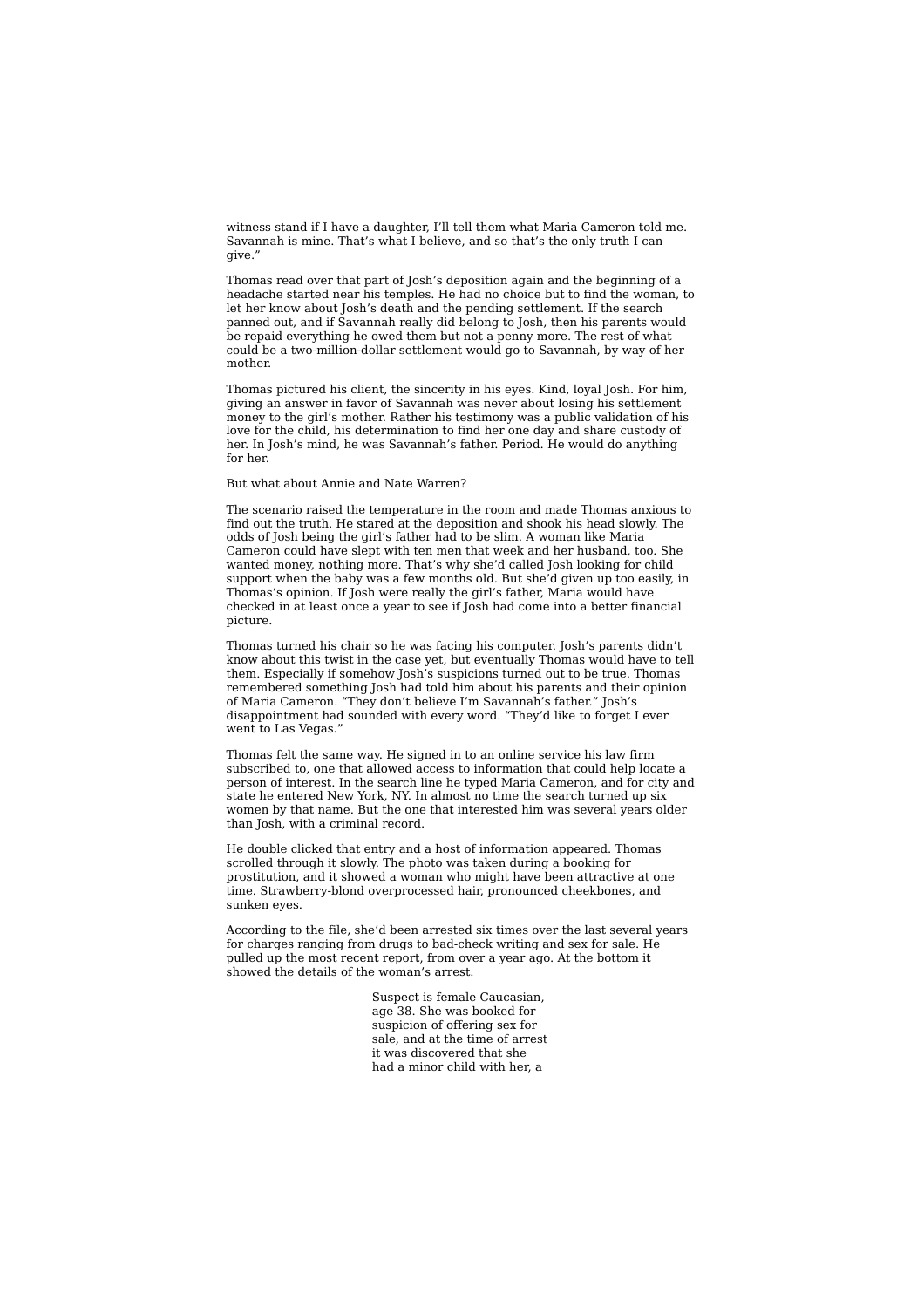six-year-old daughter. Suspect was brought to the precinct, booked and fingerprinted, and held overnight pending formal charges. Minor female child was turned over to suspect's roommate, Freddy B. Johnson.

Below that the document listed Johnson's address and phone number—the only phone number the suspect gave, according to another paragraph written by the arresting officer. Thomas jotted down the number and did a quick check on the other five women named Maria Cameron. Each of them was married and without any sort of police record. Thomas had a strong hunch he'd found the right Maria Cameron with his first guess.

With everything in him he wanted to rip up the piece of paper with Freddy Johnson's phone number and explain that he'd tried to find the so-called heir of Josh Warren, with no luck. But all his life God had dictated his decisions, and that was especially true in his law practice. Josh claimed to have an heir, and it was the responsibility of Thomas and his staff to see that the claim was checked out, one way or another. Even if the news would be crushing to Josh's parents.

He picked up the receiver, dialed the number, and leaned on his elbows. After four rings an answering machine picked up. "Leave a message at the beep," was all the gruff voice said. The beep came quickly and Thomas hesitated. "Uh . . . This is Thomas Flynn, attorney for Josh Warren. I'm looking for a Maria Cameron and need her to call me back. Her daughter may be the sole heir and recipient of a settlement from a pending lawsuit." He rattled off his office and cell numbers twice, and then hung up. He'd done what he needed to do.

Now he could only pray that what happened next would fall in line with the Scripture on his desk, and that all things really would work out to the good of those who loved God.

Especially for the grieving parents of Josh Warren.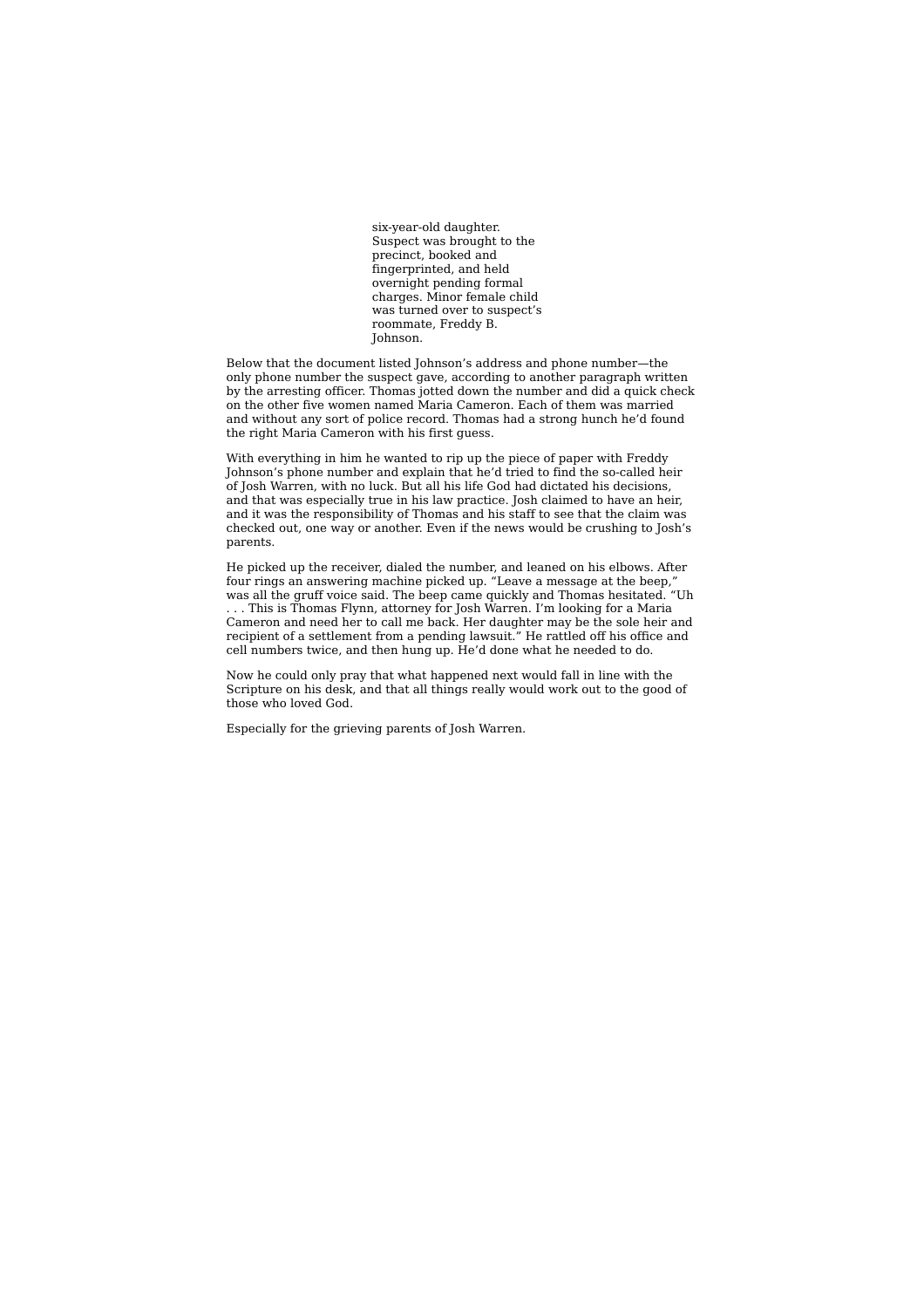# TWELVE

 $\mathbf 1$ t was a perfect day for a wedding, a beautiful fall Saturday bathed in cool blue sunshine and framed in green leaves with a hint of orange and yellow. That was the only thing Annie could think as she slipped into her dress and applied a second coat of mascara. Thoughts like that helped her stay sane, made it possible for her to get through the day without breaking down and never getting up again.

She repositioned a few loose strands of hair and lifted her gaze to the bathroom window and the blue skies far beyond. Back when Josh and Becky were serious, they had sometimes talked about wanting an early fall wedding. Annie could hear her son now, the timbre of his voice, the sparkle in his eyes when Becky was near.

"October," they used to say. "That's the perfect time for a wedding."

Annie had to agree. The dry heat was behind them and snow was still a month or more away. Resorts and cruises gave great deals in October and beaches were warm and empty, with schoolkids back in class. Annie spritzed hair spray on her long bangs. Becky Wheaton had arrived yesterday, still single and lovely, and she was staying in their downstairs quest room. Family had flown in from Maine and San Diego and Atlanta, and everyone was meeting at the church in an hour. Only this wasn't the wedding Josh had looked forward to.

It was his funeral.

Annie had survived the last week on God's strength alone, she had no doubt. But she did her part by keeping busy. Josh was her baby, her only son. She wasn't going to tell him good-bye without creating a movie of his life and a printed program that people could take home to remember him by. The program was first, and Annie got it off to the printer on Tuesday. The movie took longer.

Annie used the iMovie program on her Mac and mixed short video clips of Josh's life with still photos and occasional titles or bits of text until she had a seamless production nearly an hour long. Then she dubbed in music where it applied, using songs that spoke of a life gone too soon and the sadness of saying good-bye.

Late last night, Annie and Nate had previewed the movie through teary eyes and Annie found herself thinking of Babette and the others who had the nerve to look down on Josh. Whatever his situation at the time of his death, the movie had enough highlights to leave a stunning, poignant picture of Josh's life. His blue medal in the fifth-grade all-area track meet, the trophy for his Pinewood Derby car the year he was a Boy Scout, the time he emceed the talent show for the eighth-grade graduation party.

One memory after another combined to tell a story other people might've forgotten: that Josh had been a success at one time. Never mind the fact that there were only a few photos and no video after he began working as a tow truck driver. This was how Annie wanted to remember him, and it was how she hoped everyone at the funeral today remembered him. The way he was before he lost sight of his dreams.

Nate found her in the bathroom still messing with her hair. "You ready?"

She took a last look at herself in the mirror. Wasn't this how it felt when Lindsay got married, everyone in town for the occasion and the rush of getting ready for a meeting at the church? She swallowed back her tears. "I don't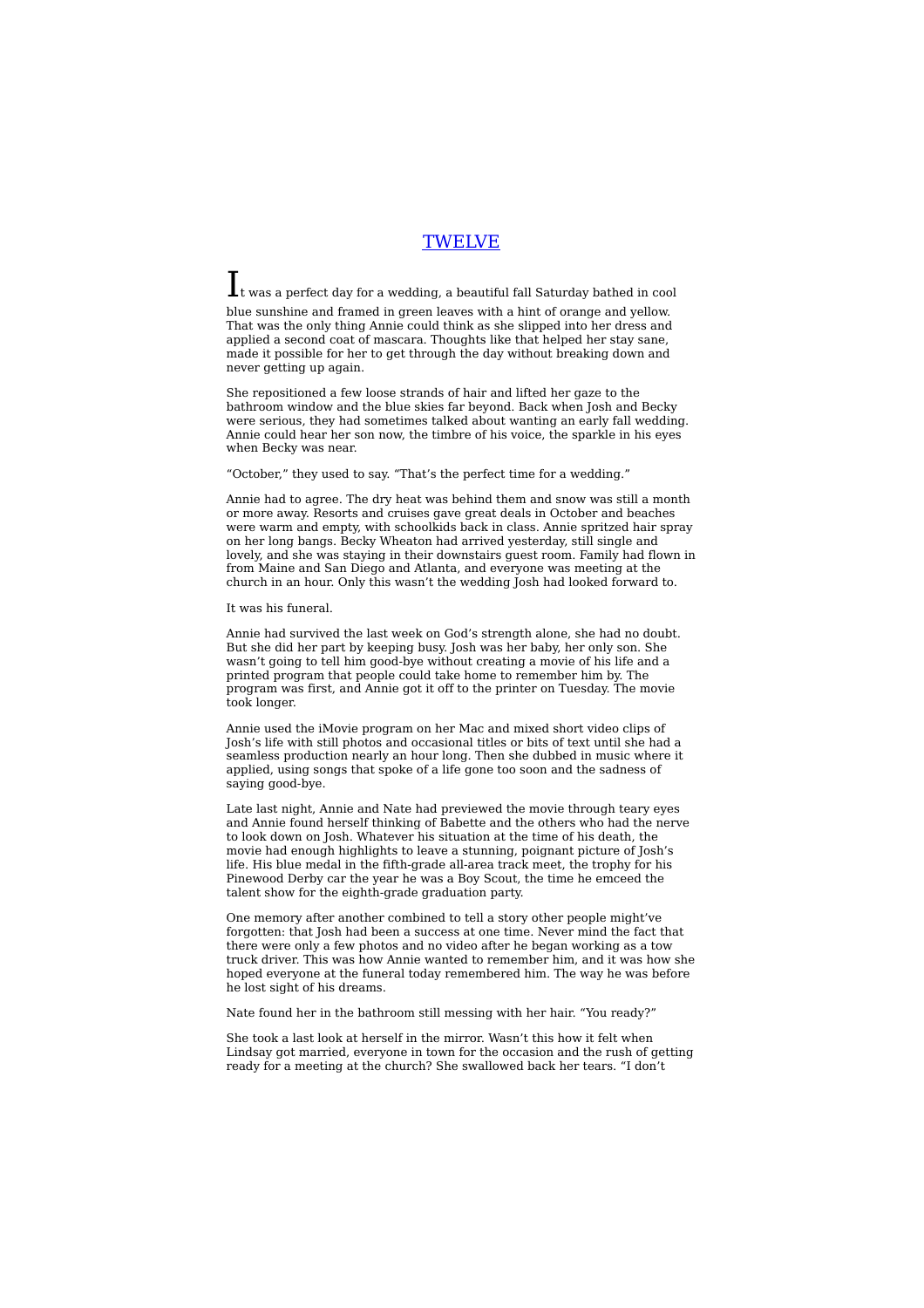want to do this."

"Me, either." He put his arms around her. "I can't believe he's gone."

It was the sort of thing they'd been saying all week, even as they met with the funeral director and purchased a casket and made plans to bury Josh in a cemetery at the base of his favorite mountain. How could he be gone? What was this crazy chain of events they were caught up in, and why did it still feel like they could pick up the phone and call him or hear a knock at the door and find him standing there, looking for time with his family?

The walk to the car, the trip to the church—all of it passed in a blur. The service was set to start at eleven o'clock, and in the minutes before, Annie looked around and felt pierced with disappointment. The church was barely a quarter full, forty-five, maybe fifty people in attendance. Mostly family and a few of Josh's friends—Becky, Keith and his wife, and a handful of people Annie vaguely recognized from the horrific minutes spent in Josh's parking lot a week ago. Two more were signing the guest book at the back of the church.

Keith was a pallbearer as were Nate and Annie's two nephews, Josh's cousins from Maine. Again there was that uncanny similarity. The flowers marking the front of the church, the candles, the guest book. The dark suits for the pallbearers and the boutonnieres for the lapels of the men's jackets. It was the party Josh always hoped to have one day, with everything but the bride and groom.

Annie glanced over her shoulder again. There should have been more people than this, more lives touched by her only son. Where were the people they entertained? The ones whose kids had gone to school with Josh? Were they too busy to come, or had time created that much of a chasm between their lives and Josh's?

Tears stung Annie's eyes and she leaned closer to Nate. *I loved you, son. Your father and I loved you. Lindsay, too. That's all that matters. And God, You loved him, too, right? You loved Josh?* Annie suppressed a wave of panic, because what if Josh didn't love the Lord? He'd loved Him as a child and even as a high schooler. But lately? Annie wasn't so sure.

She dismissed the picture of Josh missing church and seeming distant from God in recent years. That wasn't the Josh she remembered, and now she had to believe with every breath that he wasn't the Josh God remembered, either. *Please, God. . . . Remember him the way he was. No one can snatch Your people from Your hand, right? Let that be true for Josh, please. . . .*

Her eyes fell on the casket at the front of the church. It was covered with a spray of red carnations and next to it, propped up on an easel, was a framed photo of Josh in hiking shorts and a white T-shirt, a picture taken by Lind-say when the two of them climbed lower Pikes Peak a year before the accident.

The sound of quiet sobbing came from Lindsay, who was sitting on Annie's other side. Lindsay had her head on her husband's shoulder, and next to him, Ben and Bella sat quietly, with their eyes downcast. Lindsay tried to talk to her a few times this past week, something about a music video and Wynonna Judd, but the distraction of phone calls and the movie Annie had been making and the details of the service always stopped them from finishing the conversation.

Annie made a point to get the details later. For now she could only stare at her daughter. Her brother had been her best friend all her life. She would never be the same without him.

Music started, the haunting refrains of a pipe organ playing "Great Is Thy Faithfulness," and Annie tried to believe it. With everything inside her, she tried. But all she could think was if God was faithful, if there was no shadow of turning with Him, then how come Josh was in the wooden box and not in the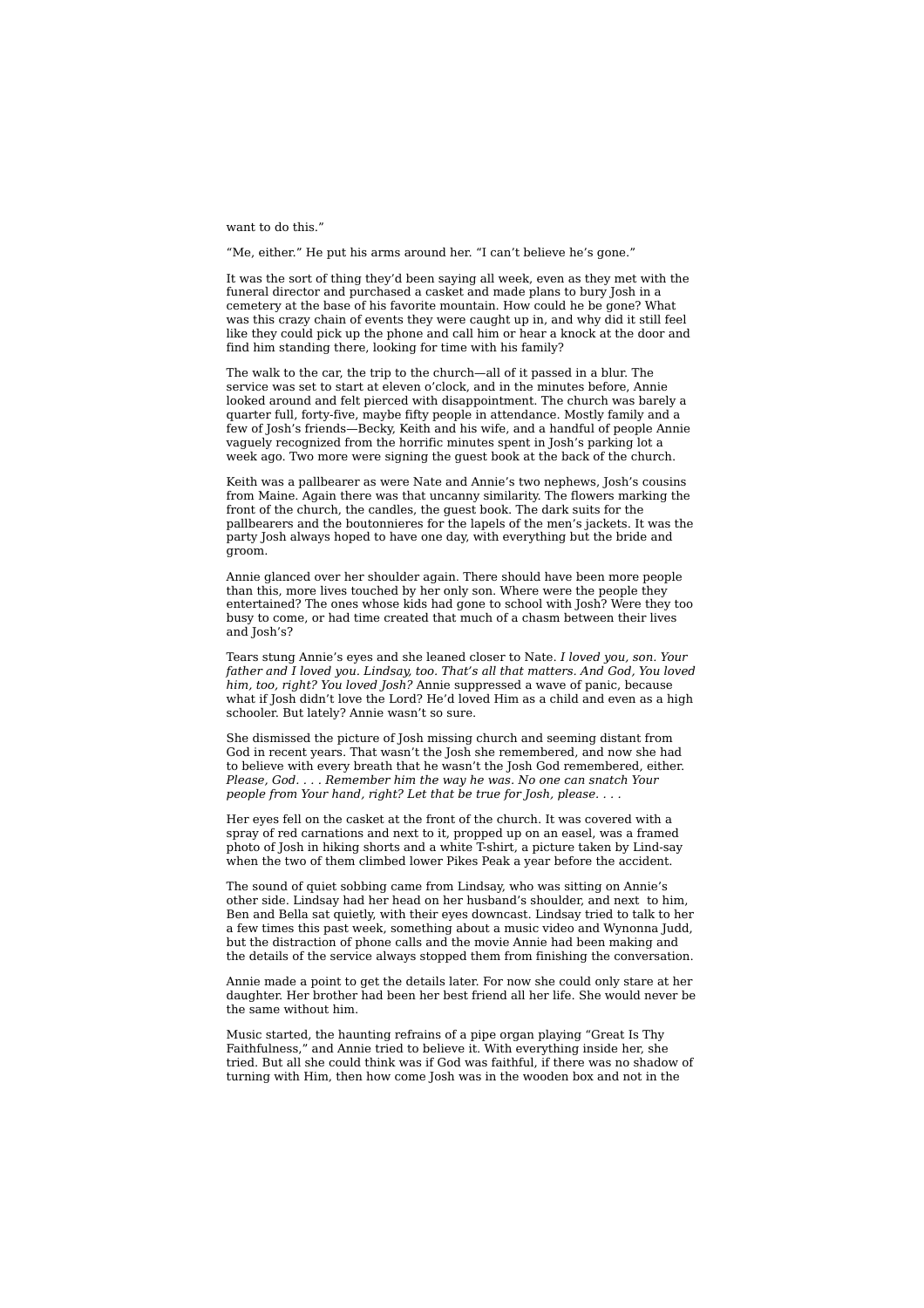pew with the rest of the family?

She closed her eyes and tried to imagine new mercies every morning, when every day for the rest of her life she would wake up and experience the same realization. Her only son was dead. *God . . . I can't do this. I can't live without him. Please, take me home so I can hug him one more time.*

The service was over quickly. A pastor from the college ministry shared a brief message because he was the last person Josh ever connected with at the church, back when it looked like he might finish college and become an educator and go the path of his parents.

"It's never easy when someone leaves us in the prime of their life," the pastor was saying. "At times like this we must lean on God more than ever before."

Annie leaned harder into Nate. She couldn't remember the pastor's name. Aaron or Andy . . . She opened the program and scanned the list of names at the front. The survived-by list and the pallbearers and there it was, Pastor Allen Reynolds. Of course. Pastor Allen had met with Josh several times the fall after he graduated from high school, trying to convince him to give higher education a chance and get more involved with the college group. But even during his two years of junior college, Josh had followed through on very little of what Pastor Allen suggested.

"God's ways are not our own." The pastor hesitated as he looked out over the congregation. "If they were, then what sort of God would we be serving?"

Annie blinked and two tears slid down her cheeks. *Good question,* she told herself. *What sort of God would take my only son before his life even had a chance to begin?* And why hadn't things worked out with Becky? The girl had spent all of high school in love with Josh, and the two of them talked about going to college together. So why didn't they? How come, like everything else about Josh's life, those plans had fallen apart?

One of her brothers read a section of Scripture from 1 Corinthians, but Annie wasn't really listening. She locked eyes on the casket and all she could think was that her baby was trapped inside that box. The newborn she had held in her arms in the hospital twenty-eight years ago, the one who at three months old smiled at her and captured her heart all in the same breath. The boy who toddled across the room in his daddy's shoes and who caught her a toad for her birthday the year he was four.

The child she had adored and dreamed about and planned a future for was in the casket and he wasn't ever coming out. Her body made a sudden move to stand, to cross the front of the church and close the distance between her and the wooden box. She might not be able to open it, but she could at least put her hand on it so Josh would know she was close by. But even as her legs tightened and she tried to stand, she ordered herself to stay seated. Pastor Allen was still talking. People didn't stand up in the middle of a funeral service, even if their only boy was trapped in a casket ten yards away.

After the Scripture reading there was another song. Finally, the pastor explained that people were welcome to follow the hearse to the cemetery and then back to the Warren house. His voice and the voices around her as the pastor dismissed the congregation sounded distant and small, like someone had turned down the volume on a distorted pair of speakers.

Somehow, she and Nate found their way back to the car, and Lindsay hugged her before she climbed inside. "It isn't fair." Lindsay was still crying just as hard as earlier. "I miss him so much."

Annie could hear the music coming from the church, another round of "Great Is Thy Faithfulness." She blocked it out and kissed her daughter on her cheek. "I miss him, too."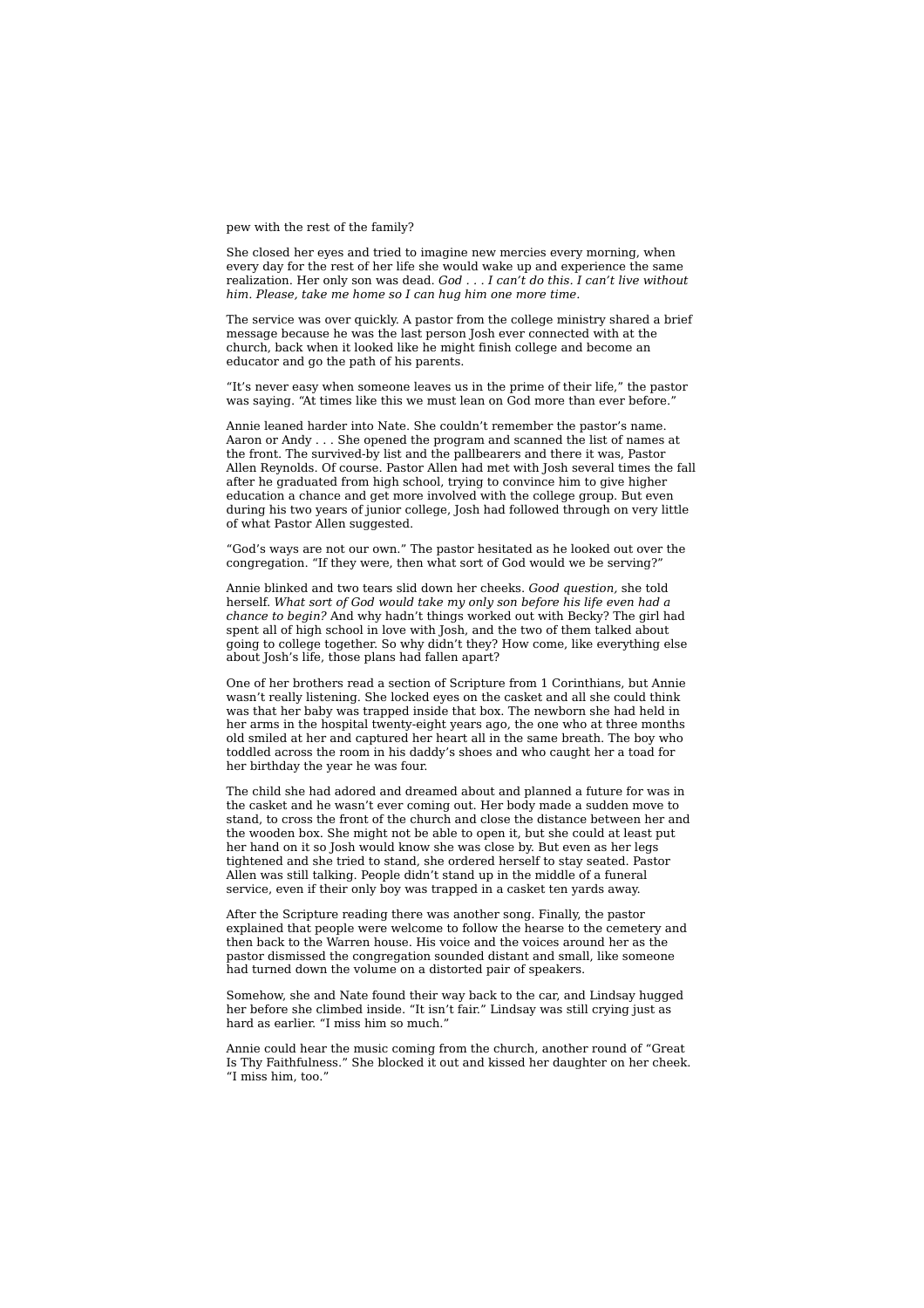Nate hugged Lindsay. Then, they got into their separate cars and lined up behind the hearse. Again Annie was struck by the strangest, saddest thought. Since Josh stopped running track his junior year of high school, he hadn't been first at anything he did. Someone was always a little faster, a little stronger, a little more equipped for the right job or right break or right opportunity. But not here. Here he was in first place once again, the hearse leading the way in a procession that would cross town and end up at the cemetery.

When they arrived, Nate said a few words to the family and friends who followed them there. "We grieve the loss of our youngest child, our son, Josh. But we know we will see him again in heaven." The sincerity in Nate's expression was matched only by that in his voice. "Thank you for coming. We hope you'll come to the house when we're finished here.'

There was little conversation as people quietly paid their respects and then made their way back to their cars parked along the private road that ran through the center of the cemetery. Becky was one of the last to leave. She walked up to the casket and touched her fingers to the wood. For what seemed like a long time, she stood there, her eyes closed, cheeks wet from her tears.

*Maybe if you had stayed with him*, Annie thought. . . . But she couldn't harbor bad feelings, not toward the girl who had been the love of her son's life. Instead, all she felt was a great ocean of loss and sorrow. Because if they'd stayed together, this day could've been so very different.

After Becky left for their house, a finality settled over the moment because they were alone—just Annie, Nate, Lindsay, and her family. One at a time they took a few moments beside Josh's casket, until it was Annie's turn. She barely moved her feet through the fresh-cut grass until she was at his side. There she was struck by a sudden and profound thought. So many times when Josh was growing up, he'd brought her flowers. Her son was quick with a hug or a kind word, but often when he wanted to show his love he'd give her flowers. She could see him running through the door during the spring of his fourth-grade year, a handful of dandelions clutched in his fist. "Here, Mom. I picked these for you."

And she could remember holding them and smelling them and smiling at him and thinking, *I hope no one ever tells him they're weeds.*

There were flowers for her birthday each year and on the last few Mother's Days, a wild bouquet picked from a field not far from his apartment. She stared at the spray of carnations on top of the casket. Carefully, she eased three from the display and brought them close to her nose. They smelled of late summer and sweet sunshine, and Annie thought about where she'd dry them and how she'd save them forever.

Because these were the last flowers she would ever get from him.

Only twenty people showed up back at the house for the late lunch spread Annie put together. The conversation was peppered with happy stories from Josh's childhood and wistful projections of what might have been if he hadn't had the accident. Becky stayed until the end, not saying much and keeping to herself. Before she left, she pulled Annie aside and hugged her, really held on to her.

"I never stopped loving him." She whispered the words in a voice thick with tears. After another quick hug she was gone.

Annie still wasn't clear about what happened to end things between Josh and Becky years ago, but this wasn't the time to talk about it. Besides, it was too late to matter now. Josh had missed out on a life with Becky, and he'd missed out on the settlement he so badly deserved. He'd missed out on being a dad and having the life he dreamed about. His entire life seemed like one big missed opportunity.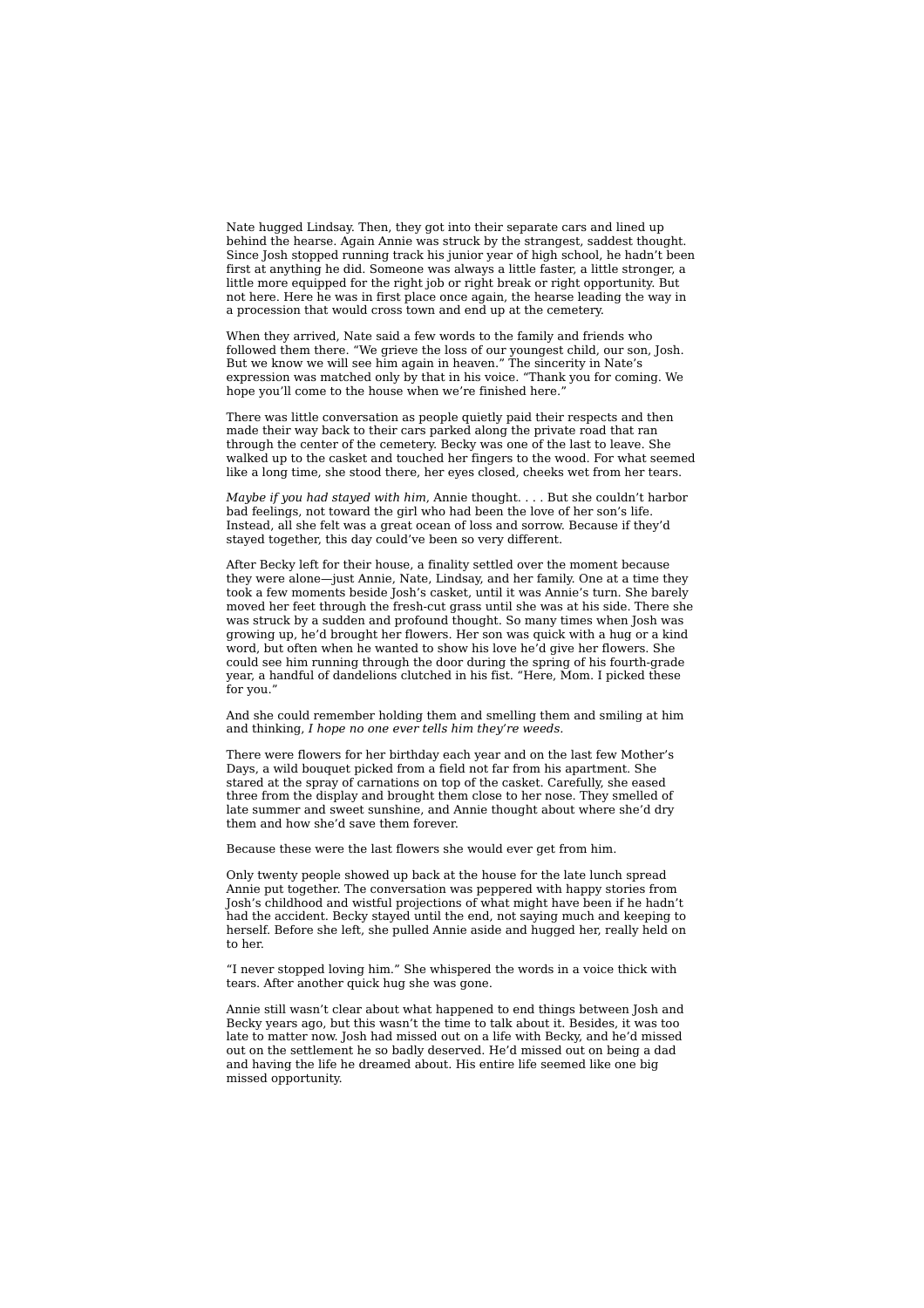When the last guest left, and after Nate turned in for the night, Annie went outside on the front porch and stared through the evergreen tops to the distant stars. Josh's funeral service had been like his life—small and insignificant. Just as well that Babette stayed away. The service would've given her one more way she could compare Josh with her son and find Josh lacking.

A breeze blew against Annie's brow and she thought of one more sad detail. The daughter Josh talked about, the one he was sure was his own, was also not at the funeral. She wasn't his daughter, definitely not. But still, something hurt deep inside her because the girl he'd thought about and prayed for and longed for didn't know he had died. But there was something even sadder than that. Whoever she belonged to, the girl hadn't only missed Josh's death.

She'd missed his life.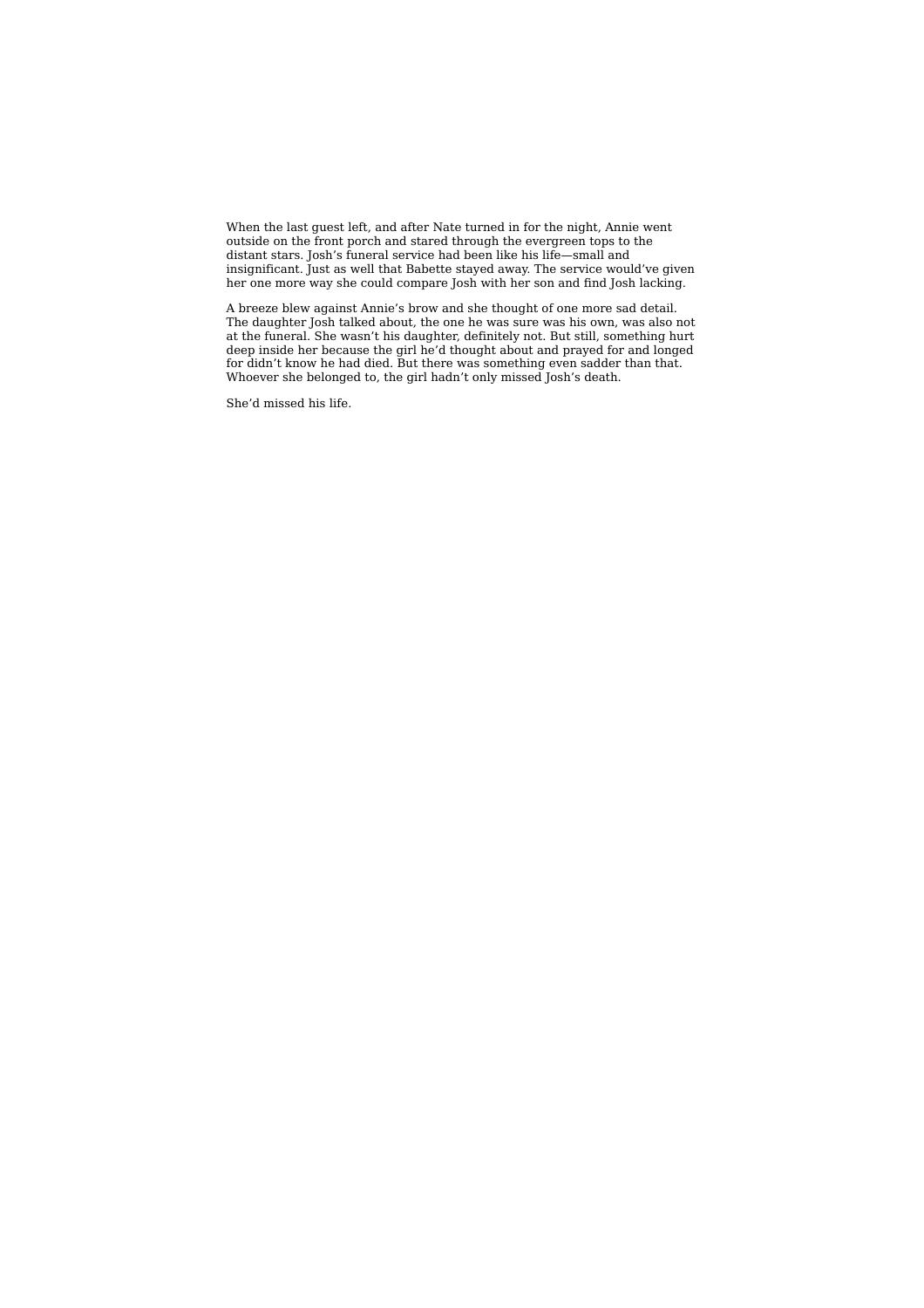# **THIRTEEN**

Freddy had saved the message for her, and by Sunday morning Maria had listened to it four times. Each time, the lawyer's words held a deeper reservoir of hope and potential. A settlement? From a big-time lawyer? So, maybe she *had* picked the right guy that night in Las Vegas. Josh hadn't been worth anything last time they'd talked, but he must have come into some kind of fortune, because now there was a settlement at stake.

And her Savannah was the guy's only heir. What kind of great luck was that?

The thought made her giddy with possibility. She had Savannah dress in her best jeans and T-shirt, the one with the flowers on it, and she took her downtown on the subway to Central Park. But this time Maria had no intention of begging money off people. Today was the turnaround Maria had been waiting for. They would walk the path through the park and talk about motherdaughter things, the way they always should have. And Maria would dream about all the ways she could spend the money.

Strange about the timing. On Friday night Maria had placed an anonymous call to Child Protective Services asking whether it was possible to turn a kid in if you couldn't handle raising her any longer. She wouldn't give her name, but the lady she talked to said it was definitely possible. First, they'd give the overwhelmed parent a class on child rearing and then they required the parent to take several counseling sessions and blah-blah-blah. But the bottom line was yes, CPS would take her. Maria was seriously thinking about taking Savannah this week and dropping her off for good.

Freddy was tired of sleeping with her, and a couple opportunities had come up with a pimp in the financial district. High rollers with big money and no one to spend it on. She could see herself in a penthouse suite, the kept woman of some bank manager or investment millionaire. But not with Savannah in tow, definitely not.

Late Friday she'd even told Savannah her plans. "My days as your mama might be just about over." She'd talked real nice, giving Savannah her most kind smile. "I care about you too much to let you live like this any longer. Plus, some big opportunities are showing up for your mama." Maria had drunk nearly a bottle of Freddy's burgundy wine, so she probably said more than she should've. "You understand, right?"

Savannah shook her head. "No, Mama. I don't wanna leave you."

But the girl had to know that her life was about to change. "Don't worry, Savannah. There's someone out there who wants you a whole lot more than me. Someone better for you."

#### "My daddy, you mean?"

Maria had only laughed. "Yeah, sure, baby. Maybe it'll be your daddy." What mattered wasn't who took Savannah in, but that Maria could finally be free of her. At least that's how she felt Friday and Saturday. But all that changed the minute Maria listened to the message from the lawyer.

"Today's a celebration," she told Savannah when they stepped off the subway. She reached for her daughter's hand and realized how good it felt to connect with her this way. "Mama's ship has finally come in."

"What ship?" Savannah seemed confused, like she didn't know what to make of her mother's new attitude.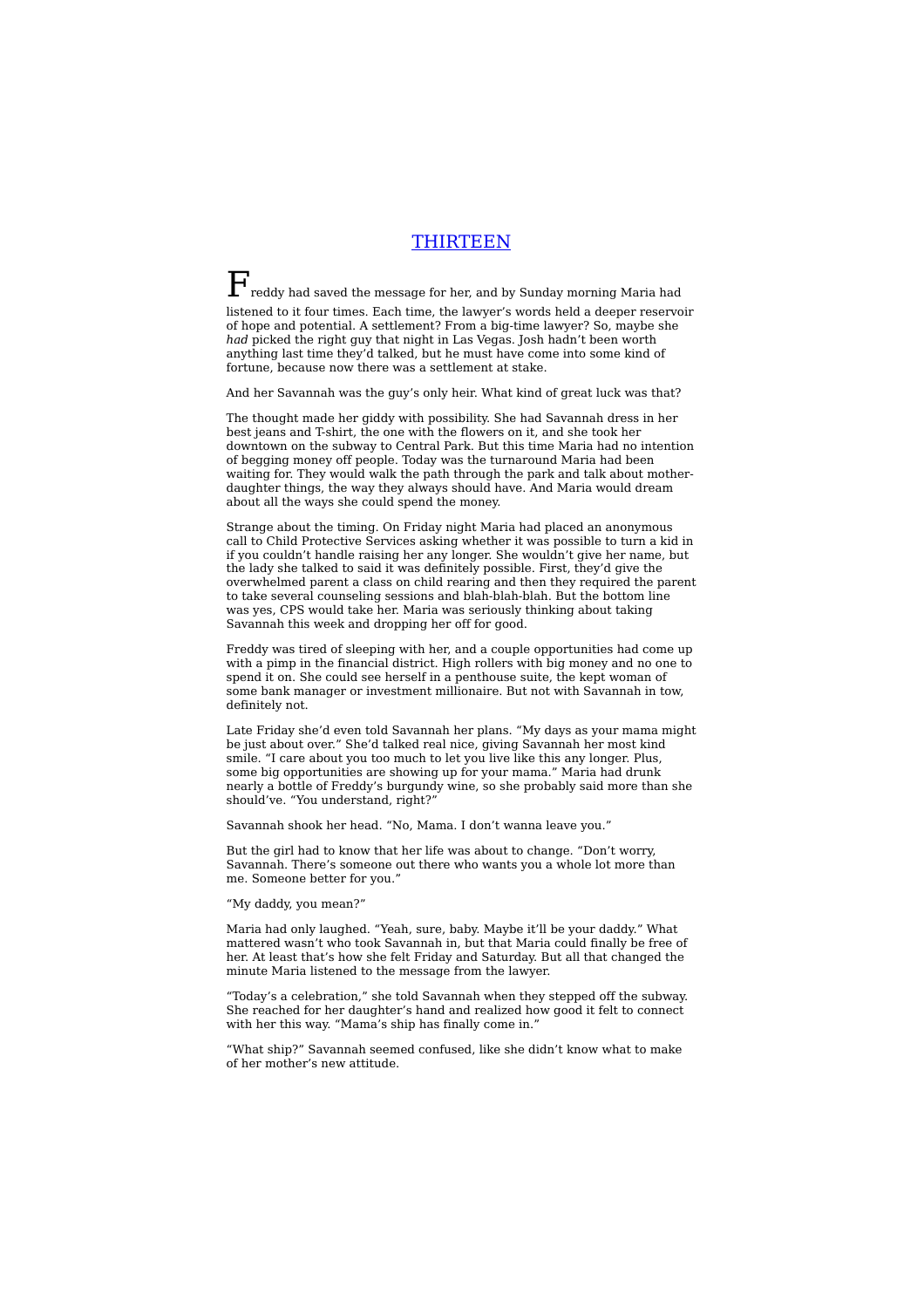### "The ship of good fortune."

### "Is it in the harbor?"

"No." Maria laughed and she felt like other mothers for the first time, the ones she saw near the zoo and the playground and the fountain. The ones who were always walking and talking and laughing with their daughters. She smiled at Savannah. "This ship used to belong to your daddy, but now—now it belongs to me."

### "To you?"

Maria suddenly worried about that answer. What if the attorney arranged a talk with Savannah and heard that Maria thought the money was her own? She cleared her throat and slowed her pace. "Actually, the ship belongs to—to both of us." She found her smile again. "Isn't that wonderful?"

Savannah shrugged one shoulder, but her eyes looked happier than they had in a long time. Maria could've burst into song. She still had a little money from her time with the high roller in Central Park, the one with the gold chains. At the hot dog cart, she pulled a ten from her pocket, bought chili dogs and pop for both of them, and together they sat on the nearest empty bench.

Maria savored every bite of her dinner and breathed in deep the air of change around her. She had been looking forward to the next chapter in her life, finishing her role as a mother and moving into the world of people with lots of money. But she could get used to this, being a mother without having to sleep with anyone just to survive. If the settlement was large enough, she wouldn't need to work her way into the world of the wealthy.

She was about to become one of them.

On Monday morning, Maria paced, checked her watch, and counted down hours until finally it was nine o'clock on the West Coast. At one minute after nine she placed the call to Thomas Flynn, attorney.

A woman answered on the first ring. "Flynn and Associates, how can I help you?"

Maria felt a little breathless. She stood straighter and leaned against the kitchen wall in Freddy's apartment. "This is Maria Cameron. I'm returning a phone call from Thomas Flynn."

#### "Just a moment, please."

Her heart beat hard, and she hoped this Flynn guy wouldn't hear it over the phone lines. Savannah was watching something on MTV, and Maria had turned the sound down so she could hear every detail of whatever good had come their way.

There was a click on the line. "Thomas Flynn here."

"Hello." Maria wasn't sure how formal she should be. "Mr. Flynn, my name is Maria Cameron. You left me a message on Friday."

"Yes." There was a pause and something changed in the man's voice. "I called about a client of mine—Josh Warren. Are you familiar with that name?"

"Yes, of course. We were—we were very close." Maria silently congratulated herself on her acting job. Besides, for those few days in Vegas, she and Josh truly were close. She would have moved in with him if he'd been honest about his financial status. She turned up the concern in her tone. "Has—has something happened to him?" Maria was pretty sure about the answer, otherwise there wouldn't be a need to discuss the fact th at Savannah was his heir.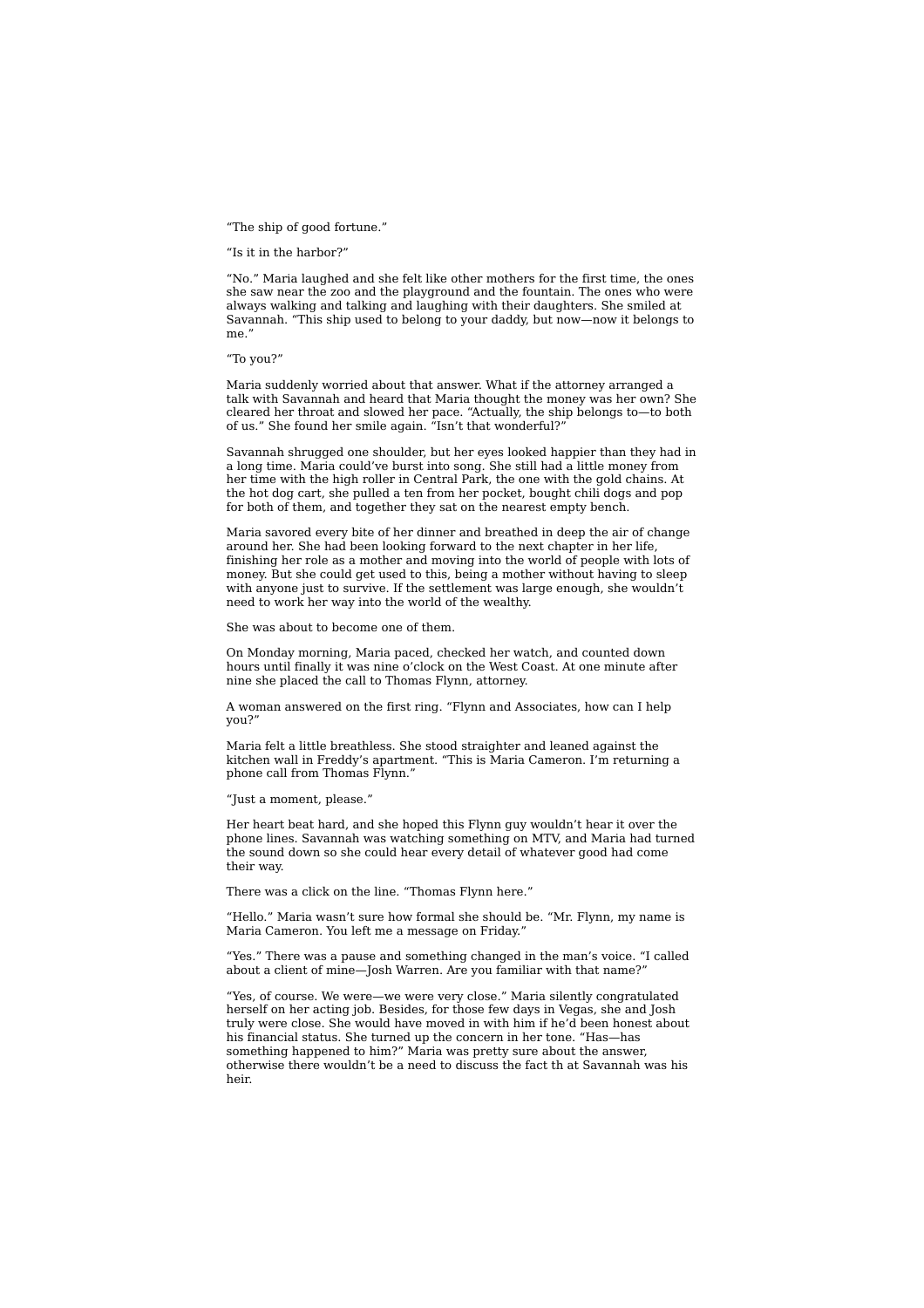"Yes." The attorney let out a breath, as if the news was still difficult for him. "Mr. Warren passed away a week ago."

Maria allowed a soft gasp. "That's terrible. Was it an accident?"

"We aren't sure what happened. He died in his sleep."

"No." She pictured the virile young man who had shared a bed with her some eight years ago. His death truly was a shame. If he'd lived long enough to win the money coming to him, he would've been a great catch. She softened her voice. "That's just awful."

"Yes, well . . ." The attorney sounded disturbed by the fact, and maybe a little suspicious. "The reason I'm calling, Ms. Cameron, is because Mr. Warren was at the end of a major lawsuit when he died." He asked if Maria had a sevenyear-old daughter named Savannah, and when Maria assured him that yes, she did, he went on. "His estate stands to receive a major settlement, and, well, he told the court that your daughter was his sole heir."

"That's true, at least as far as I know." Her contrite tone hid the excitement starting to build within her. "Do you mind if I ask—how much is the settlement for?"

"That hasn't been determined." This time there was no doubt about Mr. Flynn's disgust toward her. "The point is, paternity needs to be determined before we can consider your daughter a rightful heir to Mr. Warren's estate. Would you be willing to subject your daughter to a paternity test?"

From the beginning Maria had known Savannah belonged to Josh. Her husband at the time rarely slept with her, and Maria suspected he was sterile because he'd never managed to get her pregnant. Not that she really wanted kids. She wanted the child support, and she'd figured a child wouldn't be too bad. Better than getting a job, anyway. When Savannah was born, she'd seen Josh in her from the beginning. The girl had his eyes and the shape of his face, and after a few months she was sure. Regardless of what people thought about her, she hadn't slept with more than a few men in the time frame when she'd gotten pregnant, and Savannah looked more like Josh than any of the others. She glanced at her daughter, sitting cross-legged in front of the TV. "Yes, sir, for sure. I don't have medical insurance, but if you set it up, I'll take her wherever you want for a paternity test.'

"Very well." The man sounded tired. "I'll take care of the details and get back to you.

"Thank you, Mr. Flynn." She was still sounding the part of the grieving friend. "I'll share the news with Savannah."

"Let's wait. I think we should have test results first."

"Okay." Maria sounded hurt. "But I can assure you with my whole being that Savannah is Josh Warren's daughter. If you want us to wait for the test to talk about it, I can do that."

"Thank you. I think it's the least we can do."

Maria hung up the phone and for a brief moment she felt sorry for Josh. He'd been a nice guy, a little heavy but good-looking. And in the few days they'd known each other he had fallen hard for her. There was something sad about the fact that he was dead—especially since he really was Savannah's father. But on the other hand . .

For the first time in her life something good had come her way and she wasn't going to do a single thing to mess it up. Not this time. Once they had the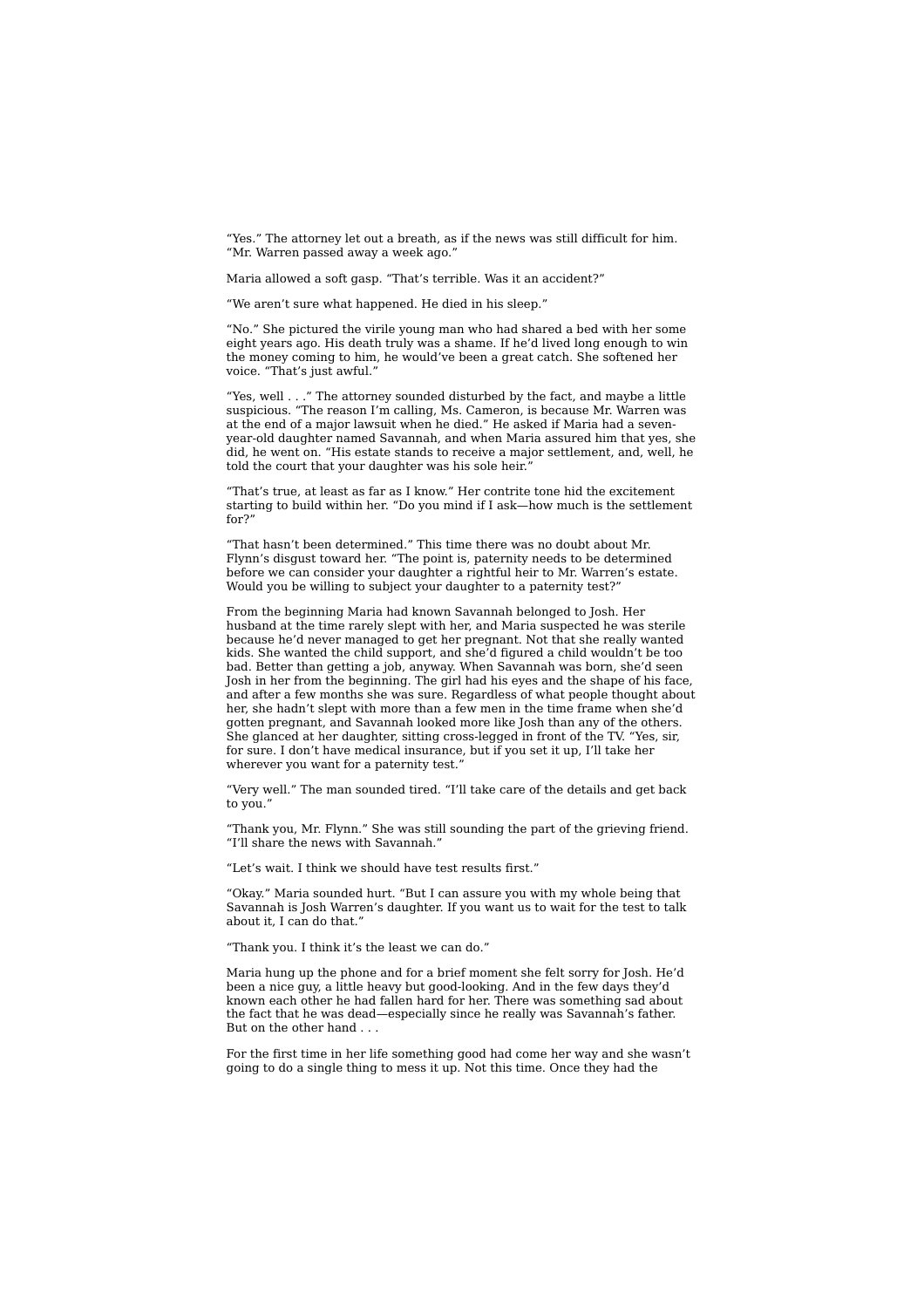results of the paternity test, she and Savannah would take the money and make the kind of life for themselves Maria had only dreamed about. The thought made her smile as she found a box of macaroni and cheese in Freddy's cupboard.

Poor Josh. He was just like any other guy until now. But once they had the paternity test, she and Savannah would ride this all the way to the bank, and in some ways that would mean Josh's death wasn't in vain.

All of which made Maria feel better about herself than she'd felt in a very long time.

Thomas felt like he needed to take a shower after just five minutes on the phone with the woman. From the tone in her voice and her hurry to find out the amount of the settlement, he could sense that Maria Cameron was just like he'd imagined her to be. She couldn't care less about

Josh Warren—only that by some good twist of fate she'd managed to trick him into fathering her child. If she was right, anyway, and Josh really was the girl's dad.

The paternity test would be the deciding factor, and he would set it up through a clinic in New York City. She had no insurance, so clearly Josh's estate would be footing the bill. He allowed a heavy sigh. With the certainty in the woman's voice, he had no choice but to give Josh's parents a warning.

He dialed Annie's cell phone, and when she answered, he heard the same thing he'd heard each time he'd talked to her since Josh's death: the hollow emptiness of someone whose heart had broken, someone who would never be the same again. "Hello, Thomas. How are you?"

"Hi, Annie. I'm fine." He wished he could tell her he was just checking in with her, and that he had no news on the lawsuit. He wished he could tell her anything but the truth. "There's, uh, there's some new information that's come to light in the court case."

She uttered a sad laugh. "It's been three years. How could there be anything new?"

"It's nothing for sure yet, but I wanted you to know I'm working on the case and I've come across a few speed bumps." His stomach churned with the possibilities. "When I have more information I'll call or come see you."

"Is this about the settlement?" The word "settlement" sounded bitter on her tongue.

"Well . . ." He was still standing at the window, still looking out over downtown Denver and wondering how he could find some good news for the woman. "It's more about Josh's estate, how the settlement will be disbursed."

Thomas hated being evasive, but he had no choice. He had to raise the possibility of a problem, but there was nothing to tell her, not until the paternity test results were in.

"His estate?" Annie was a smart woman. Her voice told him that she suspected the news might not be good, even if she had no idea what the details involved.

"Yes." Thomas stood and paced to his window. How much heartache could the woman take? "I'll tell you when I know more, Annie. I promise."

There was a slight pause on the other end. "Can I tell you something?"

"Of course."

"My husband and I don't care about Josh's money, not in the way some people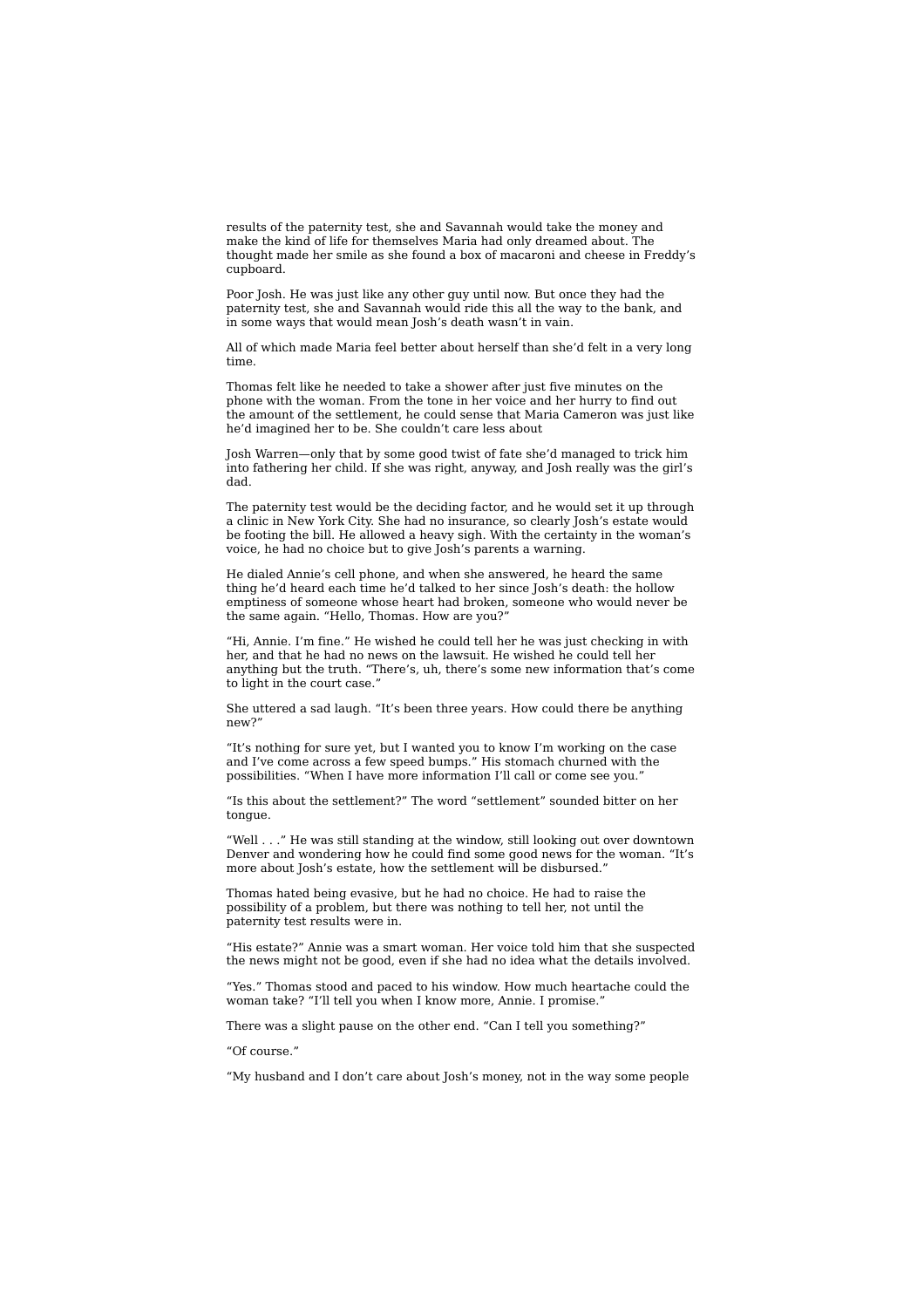might care about a large settlement." Her voice sounded strained, like she was on the verge of crying. Each word was deliberate as she continued. "But my son lost his life because of that accident, because that driver drank himself into a stupor and got behind the wheel. Whatever this new information is, whatever's happening with Josh's estate, we're trusting you, Thomas, to see that justice is done." She hesitated. "The same way Josh trusted you."

Her words were like so many weights on his shoulders. "I appreciate that." He tried to imagine how she'd feel if the paternity test came back positive, and he put the possibility out of his mind. "Every day I ask God to give me the wisdom to do what's right by Josh's memory."

"Thank you." She sniffed softly. "Nate and I are doing the same, praying for you. No settlement will bring Josh back, but we have ideas about how to use the money he has coming to him. Charities and family members who can benefit from his legacy. A college fund for Josh's niece and nephew. That sort  $of$  thing.

"Right." Thomas swallowed hard. "Good. Well, like I said, I'll be in touch when I know more."

The call ended and Thomas lowered the phone to his side. He didn't know Maria Cameron but he could picture her, a single mom raising a lonely girl in New York City. What sort of married woman would go to Vegas alone and trap a man into sleeping with her? That's what she'd done, no question. He lifted his eyes to the hazy sky. He'd heard it said that when the haze didn't quite burn off over the city there was always sunshine just beyond the clouds.

But today he had to wonder.

*Dear God . . . You know all things and I believe in You even when life doesn't make sense. But just know I'm struggling with this one. If the paternity test comes back positive, then everyone loses—even the little girl. She'll never see any of the money if her mother gets her hands on it.* His head hurt again and he willed himself to trust. *If all things really work to the good of those who love You, then please work in this situation and let the right thing happen for Josh's family. Please.* As he finished the prayer, he didn't hear an answer or sense a Bible verse come to mind. But he had the undeniable assurance that he'd been heard by God Almighty—whatever lay ahead.

For now, that would have to be enough.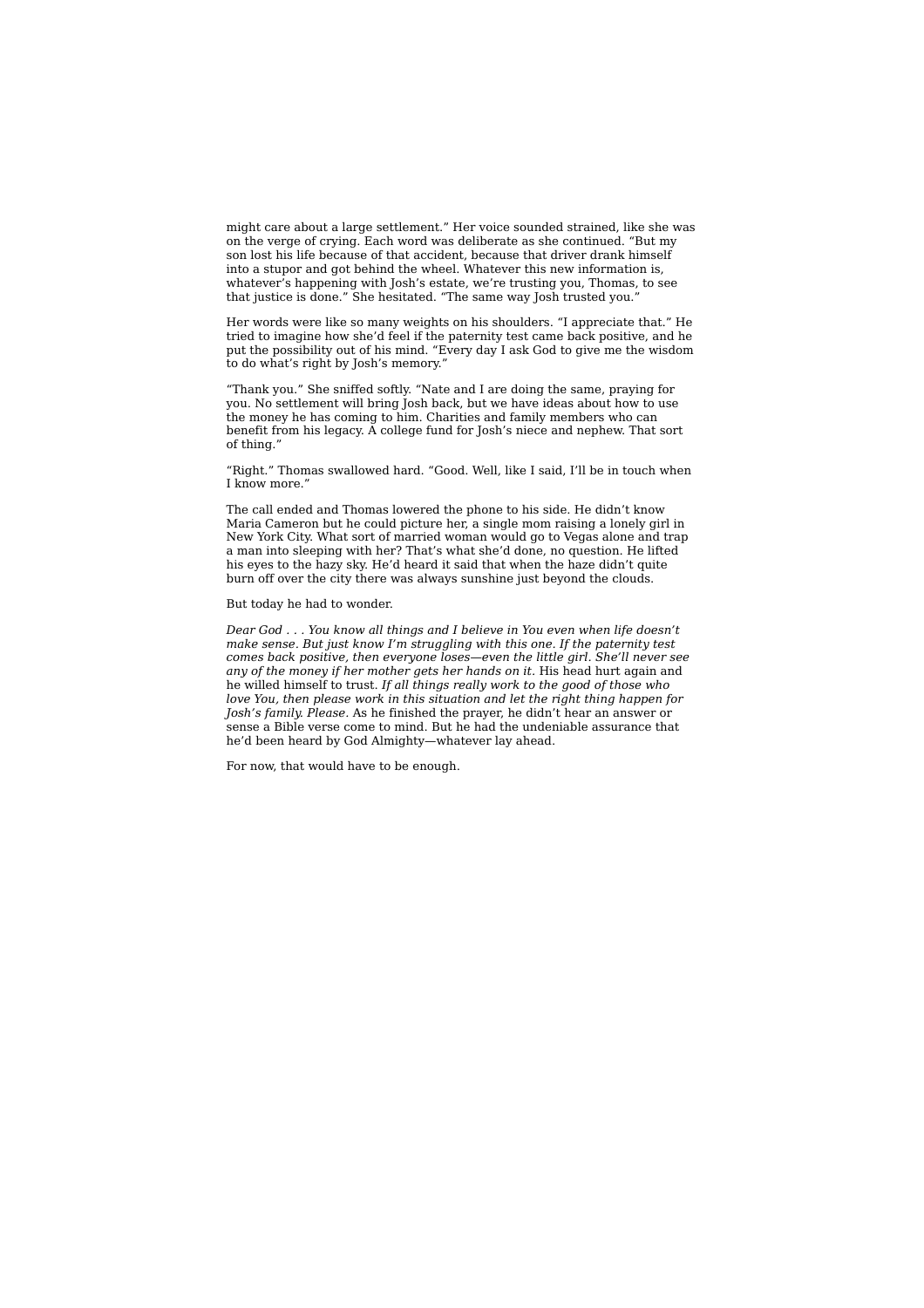## FOURTEEN

 $\mu$ indsay was on her way to Josh's apartment and she couldn't shake the sick feeling surrounding her. She'd been in a fog since getting the news about her brother. Every hour of each day since his death, she'd walked through life like she was in some sort of trance, doing the next thing, breathing in and out and in again, but not sure whether she could make it through another day.

Her husband was being wonderful, taking care of the kids and giving her time to plan Josh's funeral with her parents. Now, this week, it was time to go through her brother's apartment and box up his things. Even the idea of such an action felt ludicrous. Her brother's life reduced to a few boxes of personal items?

Lindsay pulled into the apartment parking lot and took the spot closest to his front door. Her mother had given her one of the keys, and the apartment manager had told them to take the rest of the month to go through Josh's things. He'd already paid rent through the end of October. Lindsay wore jeans and a sweatshirt, and from the back of her Highlander she took out a stack of boxes and a dozen black Hefty bags.

She had no idea what she was about to encounter, but she had a feeling that over the next few weeks, they would learn more about Josh than they'd known before. The walk up to his front door felt strange, as though she were violating his privacy. Yes, she'd been here before—even recently—but to come here this way without him here . . . the whole trip made her uncomfortable.

Once she was inside, she was overcome by a rush of emotion. His cologne still filled the room, and there by the front door were his dress shoes, the ones he'd probably worn to Denver for his deposition. She had the saddest urge to call out to him, just in case everyone was wrong and he was still here, still sleeping off the effects of the pain medication.

Her mom was meeting her here, and Lindsay hoped she'd be here soon. This wasn't a job Lindsay wanted to do by herself. She picked up her brother's shoes and brushed off a light layer of dust before setting them back down. His kitchen was neat, the way he'd left it, and his mantel still held the three photos —the family shot, the one of the little girl who might or might not have been his daughter, and the other of the two teenagers. A heavy coat of pain fell across her shoulders as she stepped closer to that third photograph. She had asked Josh about it last time she was here, but he hadn't gone into detail. Something about how the photo gave him a reason to believe that good could come from driving a tow truck.

Lindsay had told herself she'd get more details about the story later, when she wasn't in such a hurry. Only now that conversation would never take place. She gripped the mantel and hung her head. *Lord . . . I want to know why these girls mattered to my brother. Please help me find the reason.*

#### *I am with you, My daughter.*

The response whispered to the hurting places inside her, and Lindsay took them as a promise. Somehow she would know the story of the girls. She moved across the room to Josh's computer desk. Two oversize file drawers made up the right side of the place where the chair sat. Lindsay took the chair and opened the top drawer.

At first, the files showed little promise of being anything more than old utility bills and auto loan statements. One file showed Josh's bank records, and Lindsay pulled them out and studied them, feeling guilty. She still hadn't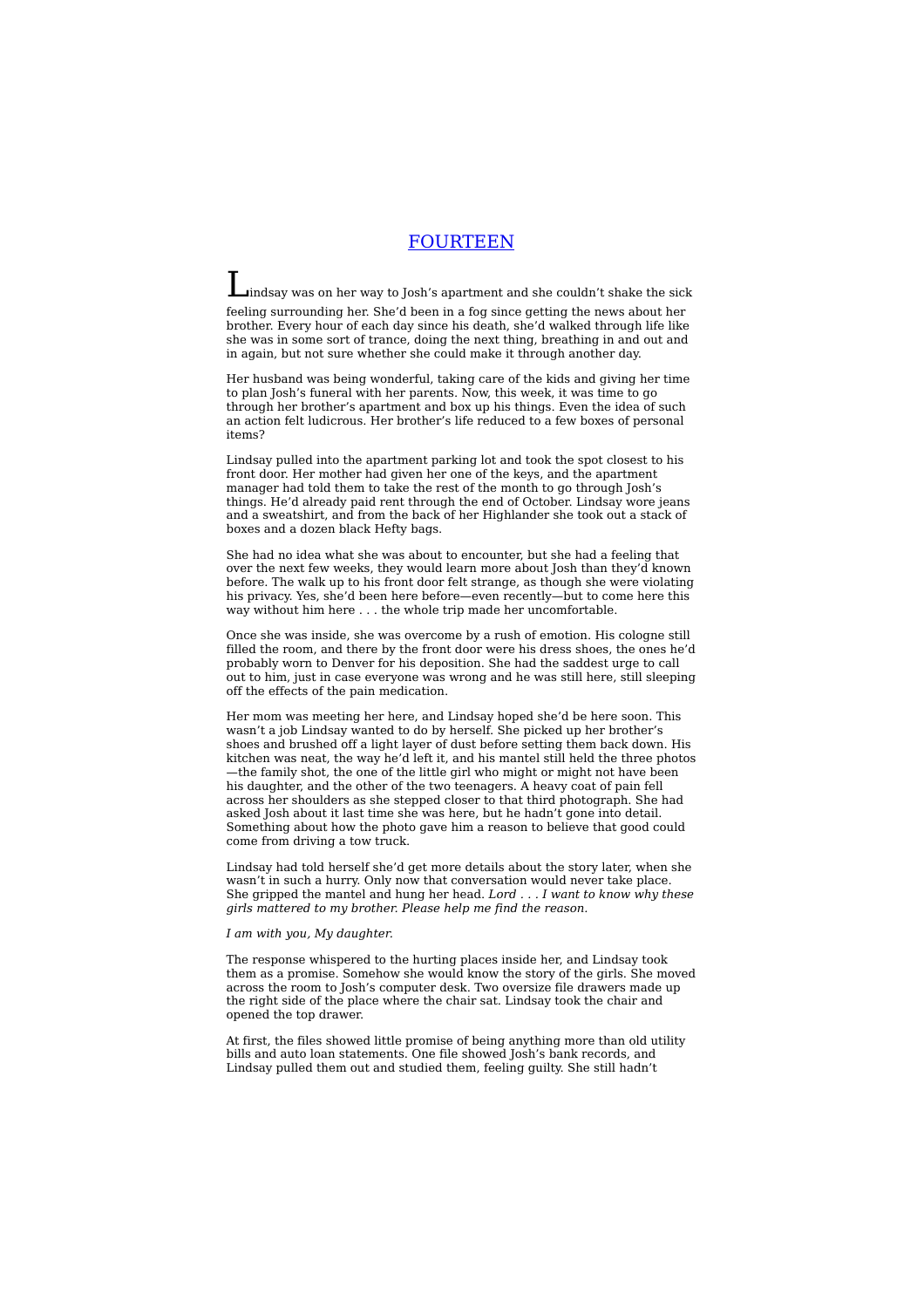deposited the six-hundred-dollar check from him. Even then, what the statements showed stunned her—Josh was living on barely any money at all, averaging a balance sometimes less than a couple hundred dollars through an entire month. All this time she thought he'd been bringing home his same salary through workmen's comp, but apparently not. The amount going into his account every month was less than a thousand dollars. He had a balance of just over seven hundred now—barely enough to cover the check he'd written her.

No wonder he'd borrowed money from their parents once in a while.

She returned the bank records to the file, and there at the back of the drawer was a thick envelope marked with a single word: Accident. Lindsay picked it up and pulled it onto her lap. The details inside this envelope told about the event that changed everything for Josh. The event that killed him. Her eyes blurred with tears as she opened the envelope.

Inside was a set of letters paper-clipped together that looked like his initial correspondence with Thomas Flynn, his attorney. Beyond that were notices of hearings and details of his lawsuit against the drunk driver's insurance company. At the back of the envelope was a clipped-together file of letters and a newspaper article.

She carefully slid the bundle free from the envelope and studied the last page of a three-page letter. It was handwritten to Josh by a woman named Karla Fields. Before stopping to read the letter, Lindsay thumbed through the next letter and saw that it was from a man named Bill Sedwick. The newspaper article was at the back of the stack. Lindsay carefully pulled it free from the others and set it on top.

It was printed from an online newspaper, and Lindsay felt her pulse quicken as she stared at the photos that anchored the article. One was of her brother, a head shot, probably the one on his work badge. But what caught her attention was the other photo. It was a staff photo taken at what appeared to be the scene of Josh's accident.

The faces in the picture were the same as those in the photograph on Josh's mantel.

Lindsay knit her brow and read the headline above the story. *Tow Truck Driver Hailed as Local Hero.* Her hands began to tremble. Local hero? What was this, and why hadn't she and their parents ever seen the article? She began reading.

> **A local tow truck driver pulled two teenage girls out of the path of a drunk driver Saturday night, flinging himself in harm's way and taking the hit instead, according to police.**

> **Josh Warren, 25, was giving the girls directions when he saw the drunk driver careen out of control and head straight for them.**

The article named the drunk driver, and the fact that he'd been convicted three previous times for driving under the influence.

**"No question that the**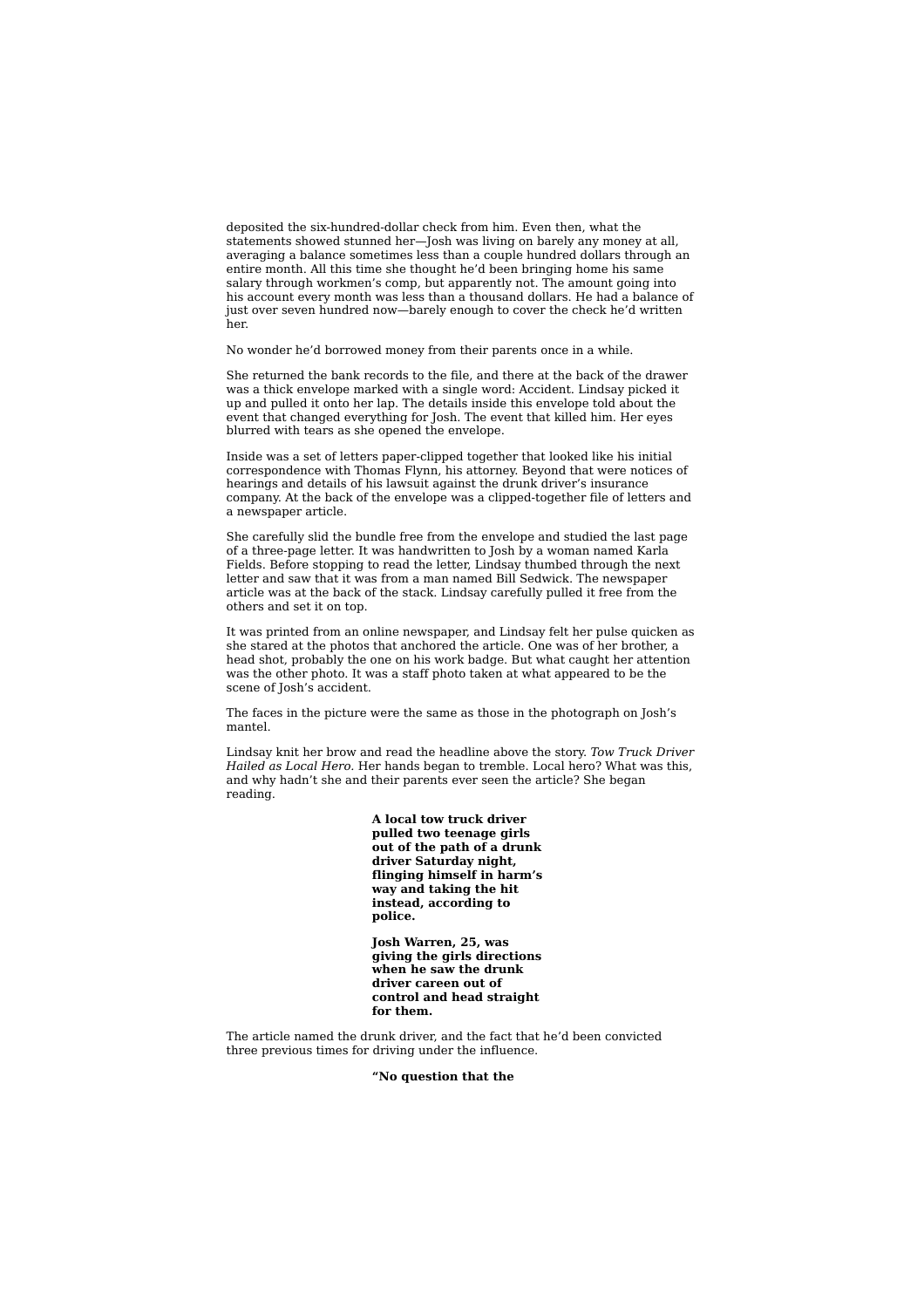**quick-thinking brave actions of Mr. Warren saved the lives of those two girls," one officer at the scene reported. "Josh Warren is a hero by every definition of the word."**

**The girls, Sarah Fields and Susie Sedwick, both se venteen, were unharmed in the incident, but Warren was unable to get completely out of the path of the vehicle. The blow knocked him to the ground and caused severe damage to his back and neck. He remains in the hospital in serious condition.**

Lindsay stared at the words and tried to imagine again why her brother hadn't told them these details. They knew he'd been hit by a drunk driver, but not that he'd saved the lives of two girls in the process. Why in the world would he keep a thing like that from them? The story hadn't made the Springs newspaper, and so without hearing about it from Josh, there had been no way any of them might have found out.

She found her place and kept reading.

**Witnesses at the scene said that the driver was slumped completely over the wheel when his car veered off course and hit Warren. Police at the scene determined that the driver's blood alcohol level was nearly three times the legal limit. Charges are pending against the driver, who could stand to serve up to five years in prison because of his previous convictions.**

Lindsay blinked and studied the photos once more. So that explained the picture on his fireplace mantel. He'd lost his health, his mobility, his career, and his ability to earn a living, but two girls were alive and well because of his actions. The drunk driver had been sentenced to four years, but Thomas Flynn thought he could be out anytime. No wonder the picture of the girls was a reminder. Lindsay could imagine that even on the most painful days, the photo gave Josh a reason to feel good about himself, about his actions.

Tears fell down the bridge of her nose onto the article and she set it on Josh's computer desk so it wouldn't get any wetter. The clipping was the first thing she was going to show her mother. She picked up the letter from Karla Fields. It was long and drawn out, but Lindsay read every word.

*She wouldn't be alive today if it weren't for you,* the woman wrote. *I pray God blesses you mightily for your sacrifice. I will continue to thank Him for your act of service all the days of my life.*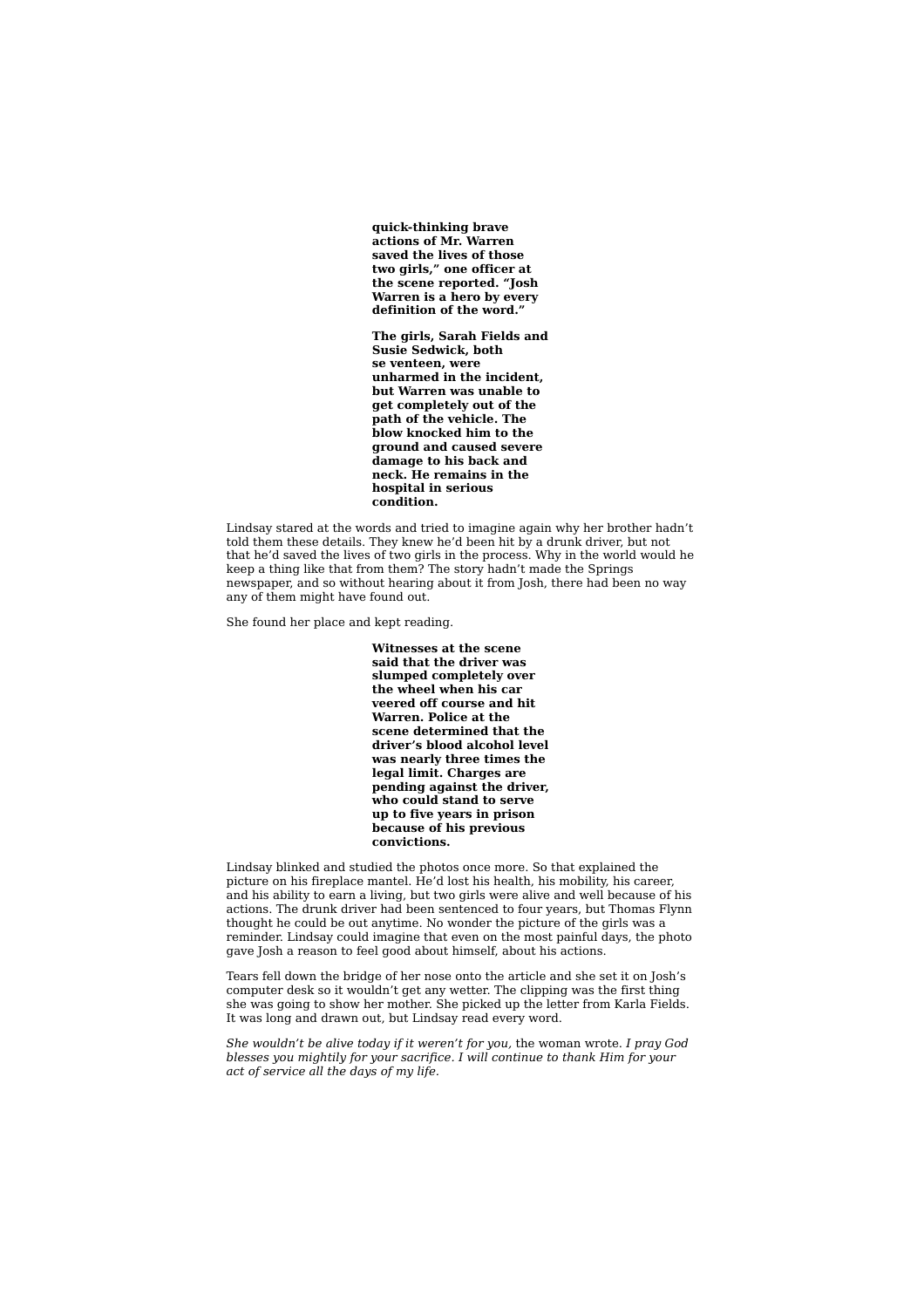The letter from the other girl's father was very similar. One paragraph read, *In our culture of self-serving, self-seeking young people, you give me reason to hope for our future. I've enclosed a photograph of the girls so you'll always remember what your act of heroism meant to all of us. Thank you will never be enough.*

Lindsay cried through the reading of both letters, touched to the core and yet not surprised that her brother would do such a thing. Hadn't he looked out for her through high school and the years afterward, even though she was older? He was always putting more care into the lives of the people around him than worrying about himself.

Of course he kept the girls' photo on his mantel.

She sat back in his computer chair and remembered a few conversations she'd had with her brother—especially the year after he started working as a tow truck driver.

"Mom and Dad aren't happy about it," he'd told her once when they met in Denver for dinner. "They want me to finish college and teach somewhere."

Lindsay had wanted to stick up for him, help him so he didn't walk away from the conversation feeling lesser because of his job. "They think you're going through a phase. You'll get back to school eventually."

#### "What if I don't?"

"Then they'll live with it." Lindsay covered his hand with hers. "Besides, you look great in a tow truck."

But the conversation came up a number of times, and always Josh couldn't be convinced that his parents were proud of his work towing cars, even for one of Denver's official police garages. His concern for what they thought only grew after the accident. Not only had the job failed to become something lucrative or successful, it had cost him his health.

Something else he'd said came back to her. It was after the accident, maybe six months or so. "After the settlement comes through I'll open my own business, something Mom and Dad can get behind.

Lindsay always felt sorry for him when the topic of his job came up, so she agreed with him, even tried to get excited for him. But it hurt her that Josh lived in the shadow of his parents' silent disapproval. Now the reason he hadn't shared about rescuing the girls seemed obvious. The act of pulling the girls from the path of the drunk driver wouldn't be enough to gain their respect for his job. That would have to wait until he found another line of work —at least by Josh's estimation.

The possibility that Josh was too embarrassed to tell his family about his rescue brought with it a fresh wave of tears. Her poor brother, suffering every day with his back pain and not feeling good enough about his heroism to share the details. Before she could look at the bottom file drawer, her mom walked in. She held on to the door frame and looked like she was being hit by a wave of the same emotions that had hit Lindsay half an hour ago.

"It's wrong, being here without him." Lindsay stacked the article and the two letters together and held them on her lap.

"I had the strangest thought that if I walked into his apartment he'd still be here." Her mother came in and took the seat closest to the computer. "Like it wasn't possible to be here without him.'

"Exactly." Lindsay was about to hand her the information about Josh's rescue when there was a strong knock at the door. Lindsay set the stack of documents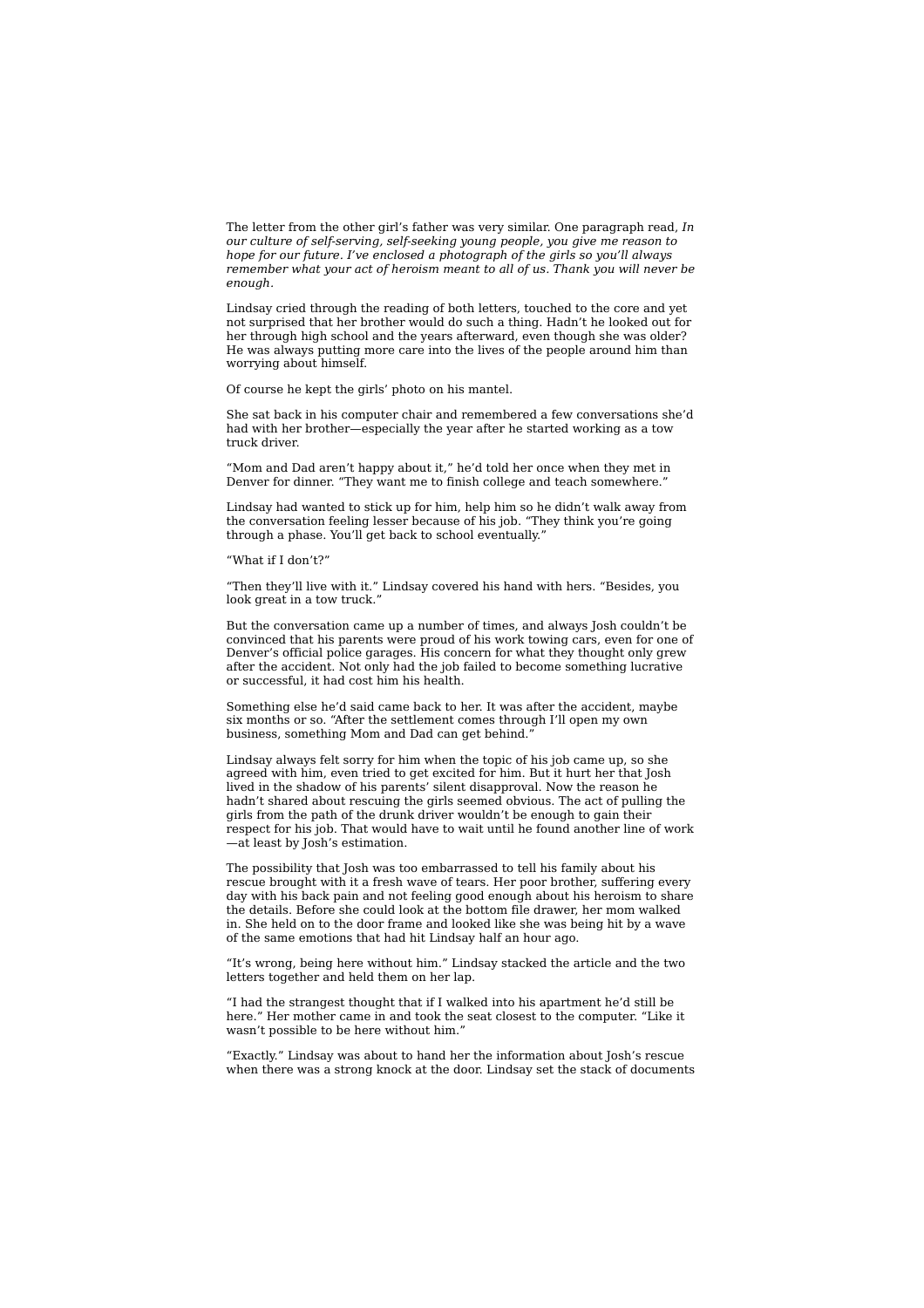on the desk and answered it. Standing on the front step were Josh's neighbors, the couple with Down syndrome.

"Hi." The young man pushed his glasses up on the bridge of his nose. He had a plastic bowl of eggs and he held them out to Lindsay. "I saw your car." He leaned in and looked at Lindsay's mother. "Yours, too." He did a half bow. "I'm Carl Joseph. This is Daisy."

"Hello." Lindsay took a step back and welcomed the pair into the apartment. "You knew Josh?"

"He was our very best neighbor." Carl Joseph's eyes teared up.

Lindsay could see that her mother wasn't sure what to say, so she took the lead. "Carl Joseph . . . Daisy . . . I'm Lindsay, Josh's sister."

"Yes." Daisy had a bright orange beach bag over one arm. She looped the other through Carl Joseph's. "Josh said you were his best friend."

The ache in Lindsay's heart doubled. "He was my best friend, too." She pointed to the plastic container. "You brought some eggs?"

"Josh loaned them to us before"—he looked at Daisy, his chin quivering —"before he died."

"We wanted to be good neighbors, and good neighbors return what they borrow." Daisy took the eggs from Carl Joseph and handed them over. "You're Josh's family, so you can have them."

"Okay." Lindsay wanted to keep from crying, but she was losing the struggle. She set the eggs on the kitchen counter. "Thank you."

Daisy rocked back and forth on her feet a few times, and she looked at Carl Joseph, then at Lindsay. "You know the story about the little girl?"

"The little girl?"

"On the fireplace." Carl Joseph pointed past them to Josh's living room. "That little girl."

"When we came over here"—Daisy thought for a second—"because good neighbors visit each other"—she nodded at Carl Joseph—"every time, Josh would tell us a story about the two older girls."

"Because he's a hero." Carl Joseph was emphatic about the point.

"And I only know three heroes altogether." Daisy looked at Lindsay's mother. "Your son is one of them."

Lindsay shot a look at her mother and saw her confusion softened by a new tenderness in her expression. Her mom blinked twice. "He was a hero?"

"Because of the two girls and the dangerous story." Admiration filled Daisy's tone.

"Josh only told us the story when we asked." Carl Joseph stepped cautiously past Lindsay and her mother and over to the fireplace. He picked up the photo of the teenage girls. "That was our best Saturday morning story, right, Daisy?"

"Yeah, because of the happy ending."

Lindsay was starting to understand. These two must've come over on occasional Saturday mornings, and when they did, they would ask Josh to tell the story about the two girls—a story Lindsay only found out about a few minutes ago.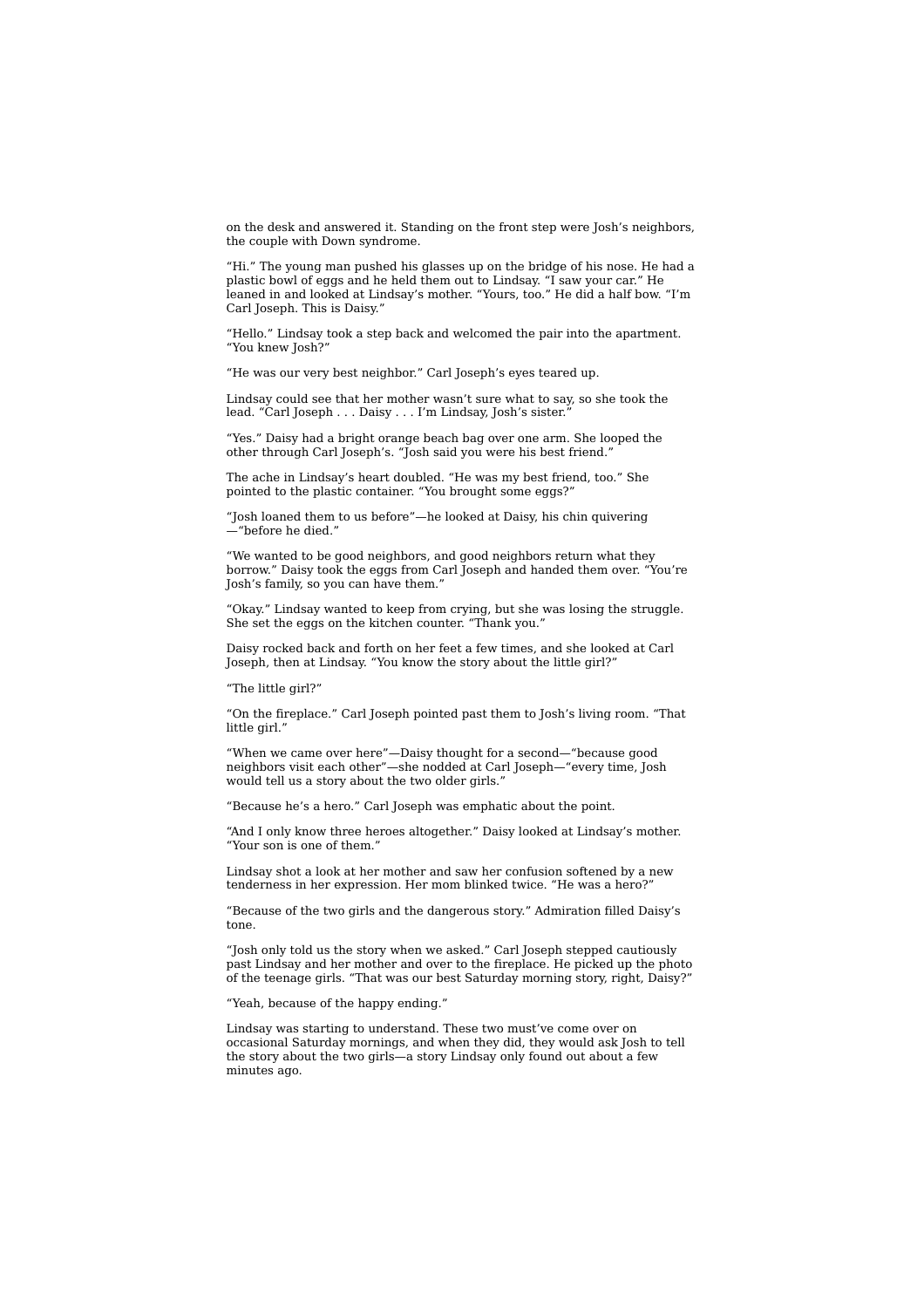"What . . . story did he tell you?" Her mom followed Carl Joseph and stood beside him. Daisy and Lindsay came, too, and filled in the places on his other side.

"It happened on New Year's Eve three years ago." Carl Joseph pushed his glasses higher up on his nose again.

"In Denver." Daisy gave a definitive nod. "Josh was towing cars and two girls had a question. They were two best friends."

"Yeah, they were nice girls and they were trying to find the United States, I think, right, Daisy?" Carl Joseph cocked his head. "I think it was the United States."

"No." Daisy smiled and patted Carl Joseph on the shoulder. "Not the United States. They were trying to find State Street." She looked at Lindsay. "Definitely State Street."

"So it's against the law to drive drunk but that's what the other guy was doing." He thought for a few beats. "And he had his head down, which is not the best way to drive."

"Passed out." Daisy shook her head. "Yeah, passed out. And Josh pulled the girls out of the way so they were safe."

"And Josh got hit on the shoulder, but he wasn't too hurt and the girls were safe." Daisy's smile was wistful as she remembered these last details. "So there's a happy ending." She raised her eyebrows at Lindsay's mother. "That's one reason why Josh was a hero. Because God used him to make a happy ending."

Lindsay spotted a box of tissues on a nearby table. She gave one to her mom, who was holding the photo now, tears streaming down her face. "Why didn't he tell us?" she whispered. The words were meant for Lindsay, not Josh's neighbors.

But Daisy answered, anyway. "He only told us because we asked."

Lindsay pressed her tissue first to one eye and then the other. These two kind strangers had asked Josh about the picture of the teenage girls, but no one in his family had taken the time to learn about his heroism or the deeper details surrounding the accident. She held the tissue to her nose and closed her eyes. Inside her chest she could literally feel her heart breaking for her kindhearted brother. At the same time, she didn't want Josh's neighbors to feel they'd done something to upset her and her mother. She opened her eyes and managed a teary smile. "Thank you for sharing that story with us."

"I like the happy ending." Daisy seemed a little nervous in light of the sadness in the room. "Right, CJ? It's a happy ending."

"Very happy."

A happy ending? Lindsay stifled a series of sobs that threatened to drop her to the floor. Her brother had saved the lives of two teenage girls, yes, but he had suffered a life-changing injury that eventually killed him.

"See the little girl?" Carl Joseph carefully took hold of one of the other framed photos on Josh's mantel. "Our good neighbor never told us that story."

Daisy wrinkled her nose. "Not a happy ending, that's what Josh said."

"So . . . do you know that story? About the little girl?" Carl Joseph raised curious eyes to Lindsay's mother, and then to Lindsay.

"Josh was right." Lindsay took the photo gently from Carl Joseph. "That story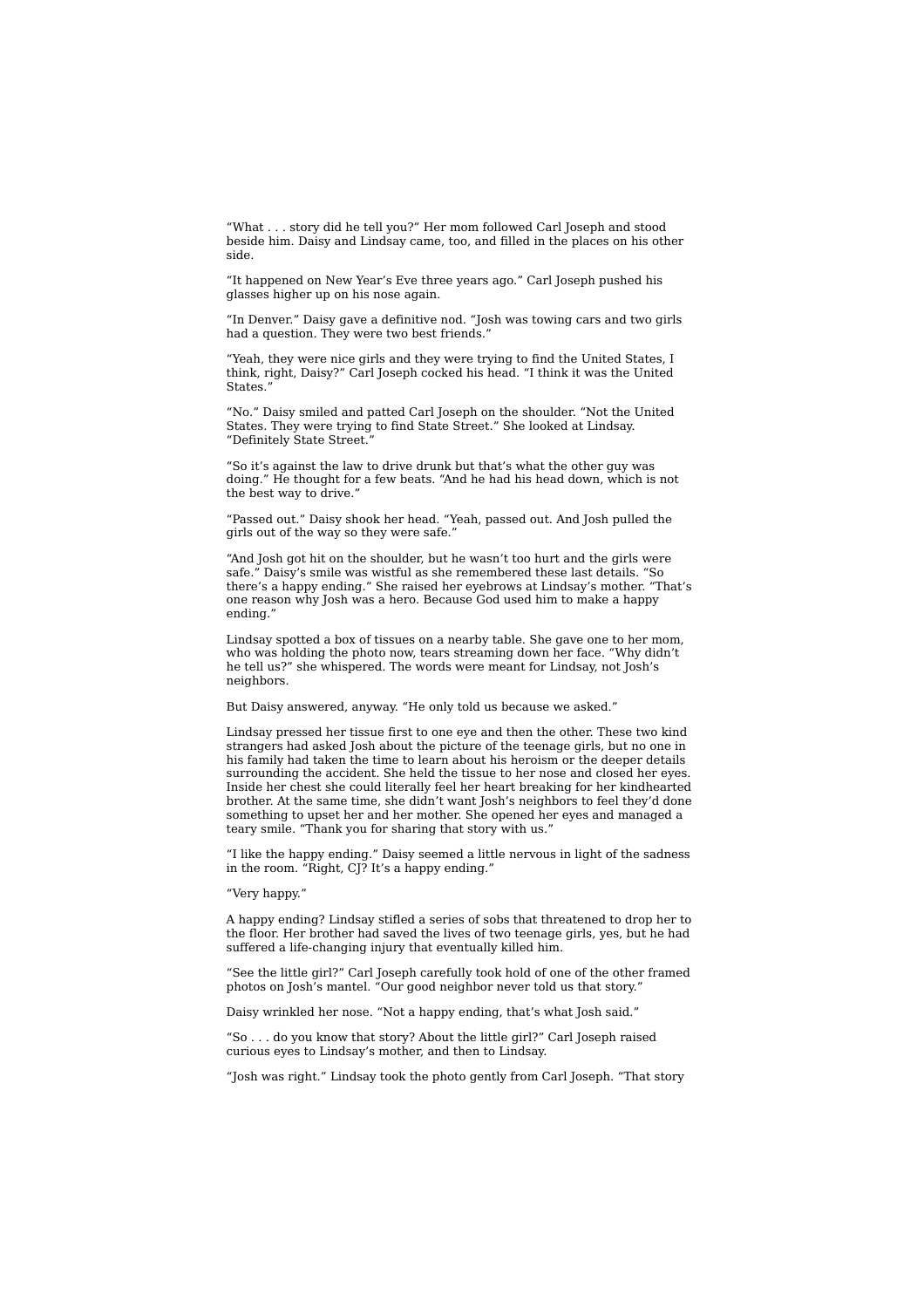doesn't have a very happy ending."

"I bought her a present." Daisy looked slightly uncertain about her gift. She took the beach bag off her shoulder, rummaged through it, and pulled out a new Minnie Mouse headband. She looked to Carl Joseph for help. "You tell it, CI.

He looked at the mouse ears and then at Lindsay and her mother and once more he pushed his glasses up on the bridge of his nose. "Me and Daisy went to Disneyland."

"Our favorite place." Daisy smiled. "And we wore our ears. I had Mickey Mouse and Daisy had Minnie."

Daisy set her beach bag down and held the ears up in front of her face. "With these ears, me and CJ had the happiest day of all."

"A real-life happy ending."

"So, I was at the store and I saw this new pair of Minnie ears." Daisy's shyness wore off as she got caught up in her story. "And I thought if I buy these ears for the little girl in Josh's picture then maybe a happy ending would happen for her, too."

Lindsay kept the tissue pressed to her face. This couple had clearly loved Josh. Everything about him mattered deeply to them. "So . . . you bought the Minnie ears for the little girl in the picture?" Lindsay lightly touched Daisy's arm. "You know who the little girl is, right?"

"No." Carl Joseph's answer was quick. "Because Josh said that story could wait because it doesn't have a happy ending."

But Daisy looked at the picture a little longer and her eyes filled with a gradual understanding. "Well . . . she looks a lot like our good neighbor."

"Yes." Lindsay sniffed, struggling to speak. "That little girl is Josh's daughter. Her name is Savannah."

"Savannah?" Carl Joseph seemed stunned by the revelation. "He never said she was Savannah."

"That's a pretty name for a pretty girl." Daisy's eyes glistened with tears as she turned her face to Lindsay. "Why didn't she live here with Josh?"

"Yeah, why only a picture?" Carl Joseph put his arm around Daisy. "Because that's why no happy ending if she didn't live here."

Lindsay saw her mother look away from the photo and turn toward the patio door. Her shoulders shook from the quiet sobs washing over her. Lindsay dabbed beneath her eyes again and she cleared her throat. "That's the sad part. Savannah lives somewhere else."

"Oh." Daisy let the Minnie ears fall to her side. But after a moment, she held them out to Lindsay. "Well . . . when you see her I still think she'd like these. Because if she has the Minnie ears she'll have a happy ending, like me and CJ."

Lindsay took the headband and held it to her chest. "Thank you, Daisy. I think she'll like these very much."

"It's not Disneyland." Carl Joseph shrugged. "But it's close."

"Also . . ." Daisy looked at her friend. "We'll pray for Savannah. That she'll come out of the picture and into your arms."

Lindsay stared in awe at the young woman. Out of the picture and into their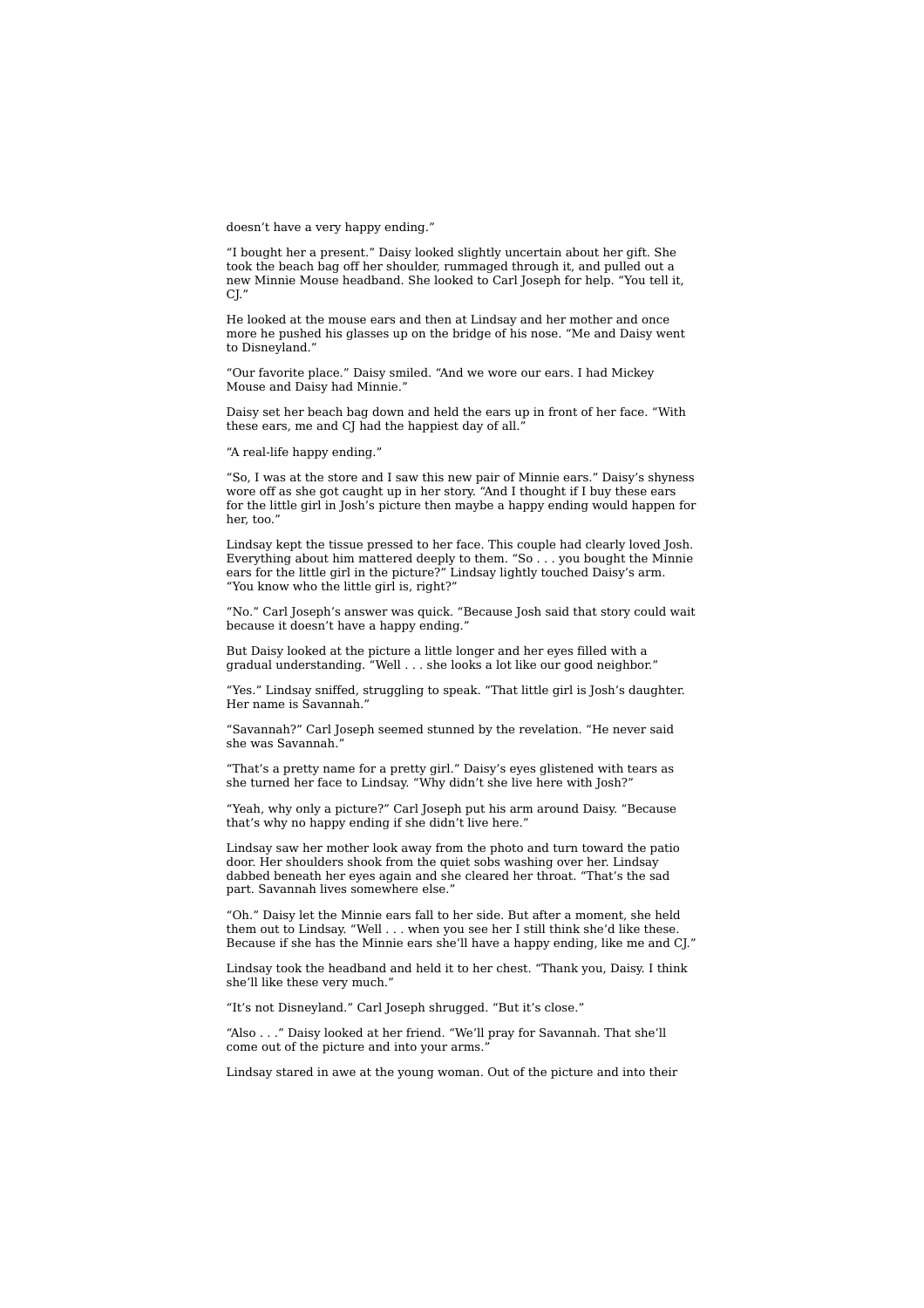arms? What a beautiful way to pray for Savannah. She thanked Carl Joseph and Daisy once more and before they left she told them they could stop by any time in the next two weeks while she and her mother were cleaning out Josh's apartment.

"And let us know if you need anything." Lindsay's mother was still crying, but she was more composed than before. "Thank you . . . for being Josh's friends."

Carl Joseph's eyes filled with fresh tears. He crossed his arms firmly in front of his chest and stared at his feet for a few seconds. "Josh—Josh was a hero and a very good neighbor."

Daisy nodded. "We miss him a lot. We tell God all the time, right, CJ?"

"Right." He gave both Lindsay and her mother a quick hug, and Daisy did the same. The two of them left arm in arm, their heads hung, tears on their cheeks.

Lindsay watched them go and she fell into her mother's arms. They stayed that way a long time, holding on to each other so they wouldn't drown in the sea of sorrow churning around them. And they thanked God for the gift of Carl Joseph and Daisy—a couple of handicapped adults who knew more about Josh than his own family did.

All because they'd taken the time to listen.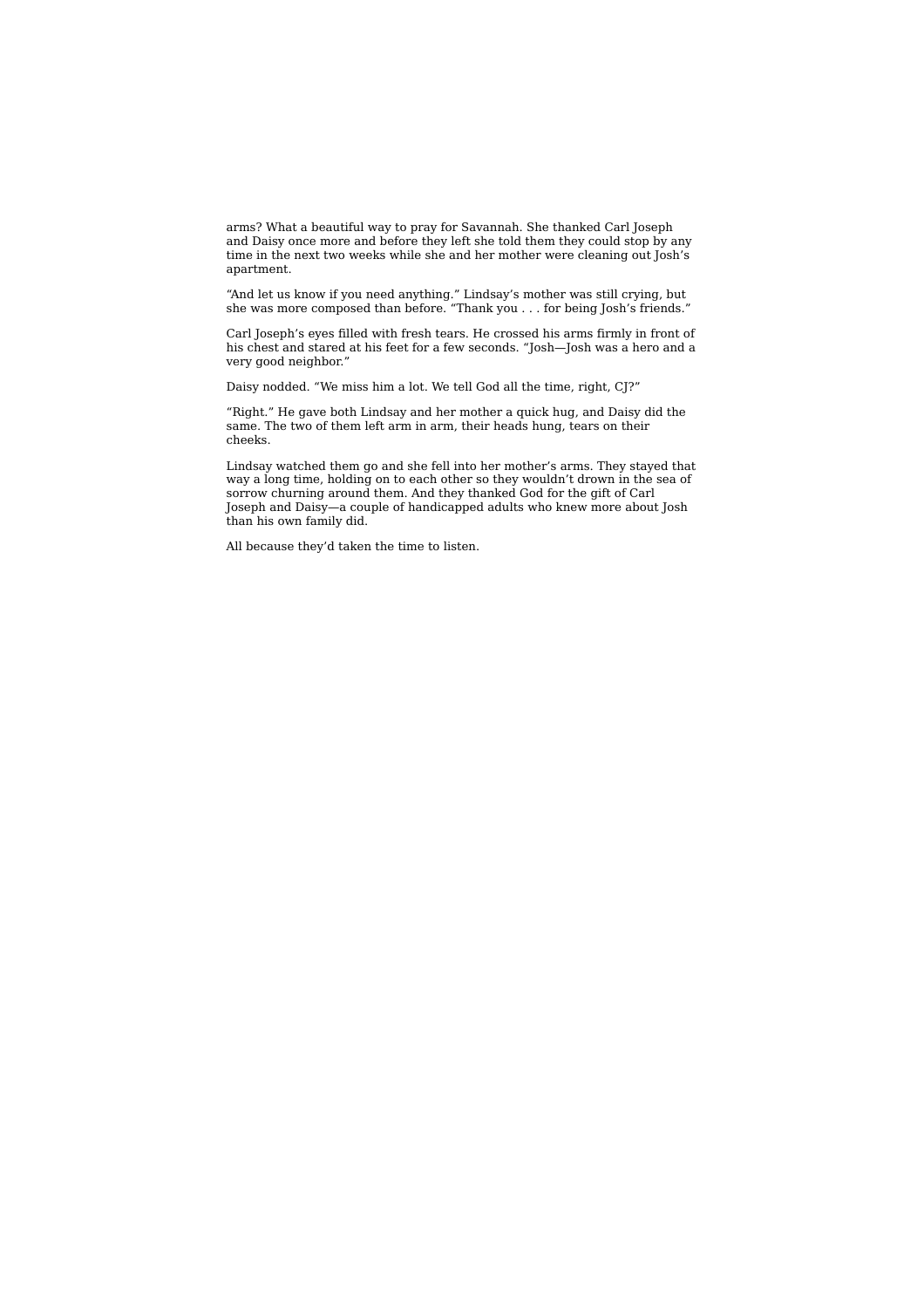# FIFTEEN

Annie was still reeling from the visit, but she needed answers. She pulled back from her daughter and searched her eyes. "The story about the girls? Is it true?"

"It is." Lindsay walked to Josh's computer desk and picked up a stack of papers. "I found these just before you got here. A newspaper article about the accident, and a couple of letters from the girls' parents." Lindsay's voice was still thick with sorrow. "The story calls him a hero."

"And we never knew?" Annie wrestled with a mix of emotions. She was proud of Josh but her pride was tempered by pangs of anger and hurt. She motioned toward the door. "He told strangers what happened, and he didn't tell us?"

Lindsay's answer was quiet. "They asked." She handed the documents over. "Every Saturday, apparently."

Annie hated the way she felt, like she'd missed some great and marvelous opportunity to connect with her son over something good in his life. And in his last years there had been little good. She looked at the headline spread across a page that included Josh's picture and a photo of the two girls. *Tow Truck Driver Hailed as Local Hero*.

"He knew you didn't like his job." Lindsay didn't sound accusing, just honest. "He probably didn't think it would matter how he was hit that day or why. He was doing his job and it cost him his health. That made the job seem like a mistake, however the accident happened."

Annie sank into the nearest chair, the clipping and the letters still in her hands, and she stared at her son's face in print. *Dear God . . . I need one more chance, just one more chance. Please. . . .* If only she had the last three years to do over again. She would have asked more questions about the accident or come by his apartment and noticed the photograph on his mantel. *Tell me about the girls,* she would have asked him. And—as he'd done for his neighbors—he would tell her how he'd pulled the girls out of harm's way and taken the hit instead.

But none of those closest to him heard about his act of courage.

Annie felt like bits of herself were breaking off and scattering around the room and she couldn't do anything to bring them back together. She'd missed the chance to celebrate Josh within the family and among their friends, to share his act of courage and give him the credit he deserved. *God . . . why am I finding out now, when there's nothing I can do about it?*

Ten more minutes, that's all she wanted. Ten minutes to hug him and look into his eyes and tell him that she knew the truth about the accident, about what he'd done. Ten minutes to tell him she was proud of him and not disappointed, no matter how she'd acted in the past. Just ten minutes.

Lindsay seemed to understand that her mother needed time to compose herself. She touched her mom's shoulder. "I'm going to finish going through his file cabinet."

Annie nodded, but she didn't look up. And as Lindsay set about the job of sorting through Josh's things, a thought occurred to her. What else didn't she know about her son? He'd been a hero, and she hadn't known that. So what else? Suddenly, she knew how she was going to spend these next two weeks. Not in a fog of sorrow, boxing up what remained of Josh's life. But in a quest to learn all she'd missed along the way.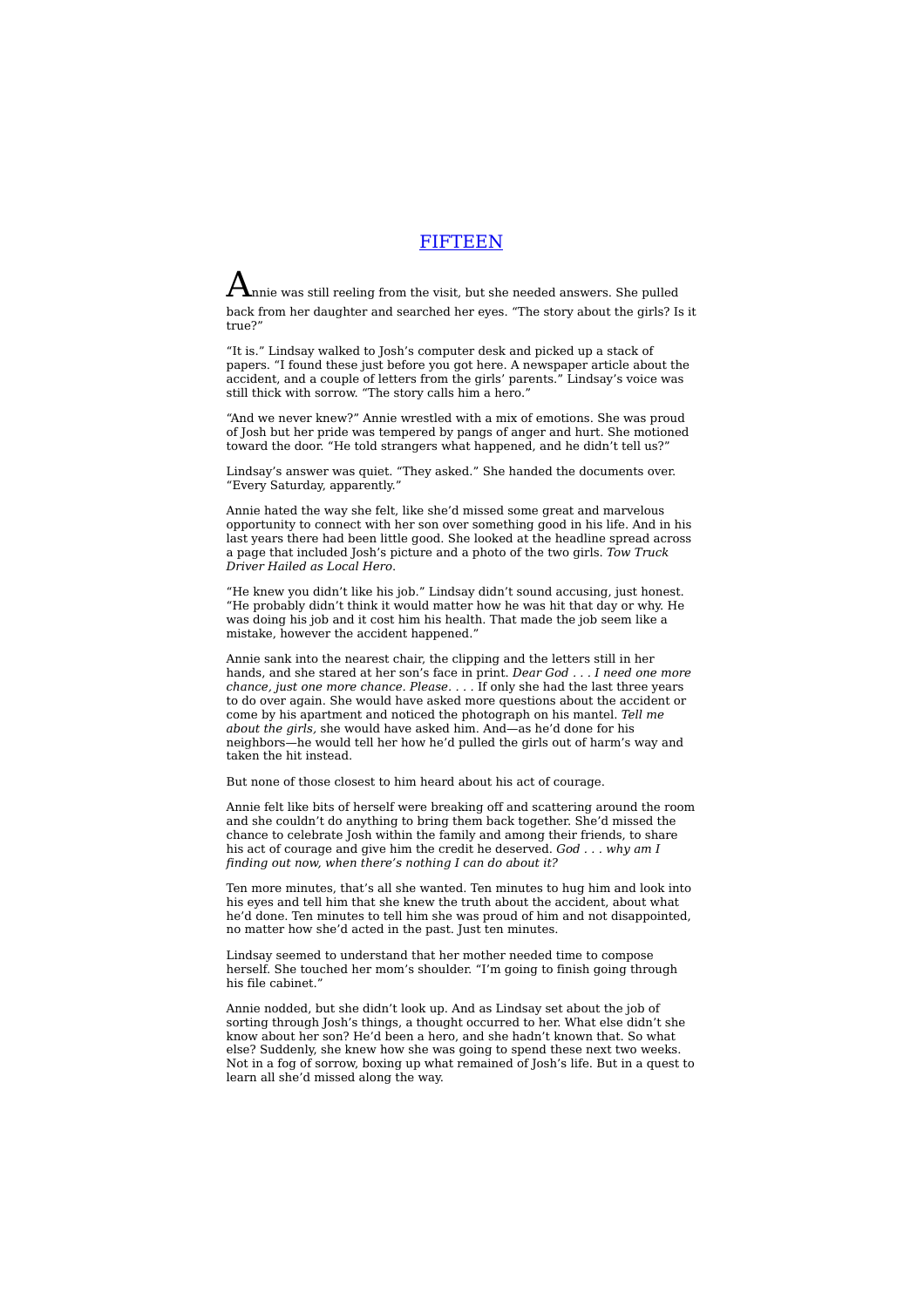*My Lord . . . how could I have missed the fact that Josh saved the lives of those girls? What sort of mother am I?* She squeezed her eyes shut and willed herself to pull the pieces together, to collect herself so she could set about her quest. *Help me find out everything about him, Father. He was my only son. . . . I love him so much, but—but if I didn't really know him, please let me know about him now.* She covered her face with a fresh tissue and let the tears come. *And could You do one more thing? Could You tell him I'm proud of him, God, please.*

"Mom, look at this." Lindsay walked over and handed her a full-page note in Josh's handwriting. "It's dated ten years ago, the summer after Josh graduated from high school."

And with that, her tears slowed and she embraced the task at hand. She took the page and saw it was a photocopy of a letter Josh had written to Becky Wheaton. Annie looked at Lindsay. "Did you read it?"

"I did." She sat back against the edge of the computer desk. "It's heartbreaking."

Annie stood and walked with the letter to Josh's patio door. Leaning against the cool metal frame, she started at the beginning.

#### *Dear Becky,*

*It's been two weeks since you broke up with me, and I still don't blame you. I need to get my act together, you're right about that. Last night you called and told me you loved me and that you're praying for me to figure things out. Well, I stayed up all night thinking about what you said, and I've decided to make you a promise.*

*I, Josh Warren, promise you, my first and forever love, that I will stop smoking cigarettes. I watched my uncle die of lung cancer, and I won't be like that—dead before I'm forty, wasting my life on some terrible addiction. I also promise to stop drinking and get serious about my life. Whatever else happens, I want my college degree. I want to be successful so that one day I can marry you and support you and have a family with you.*

*Believe me, Becky, you deserve someone successful, and that someone is going to be me. I promise you here and now.*

*This summer will be hard, because I know you need*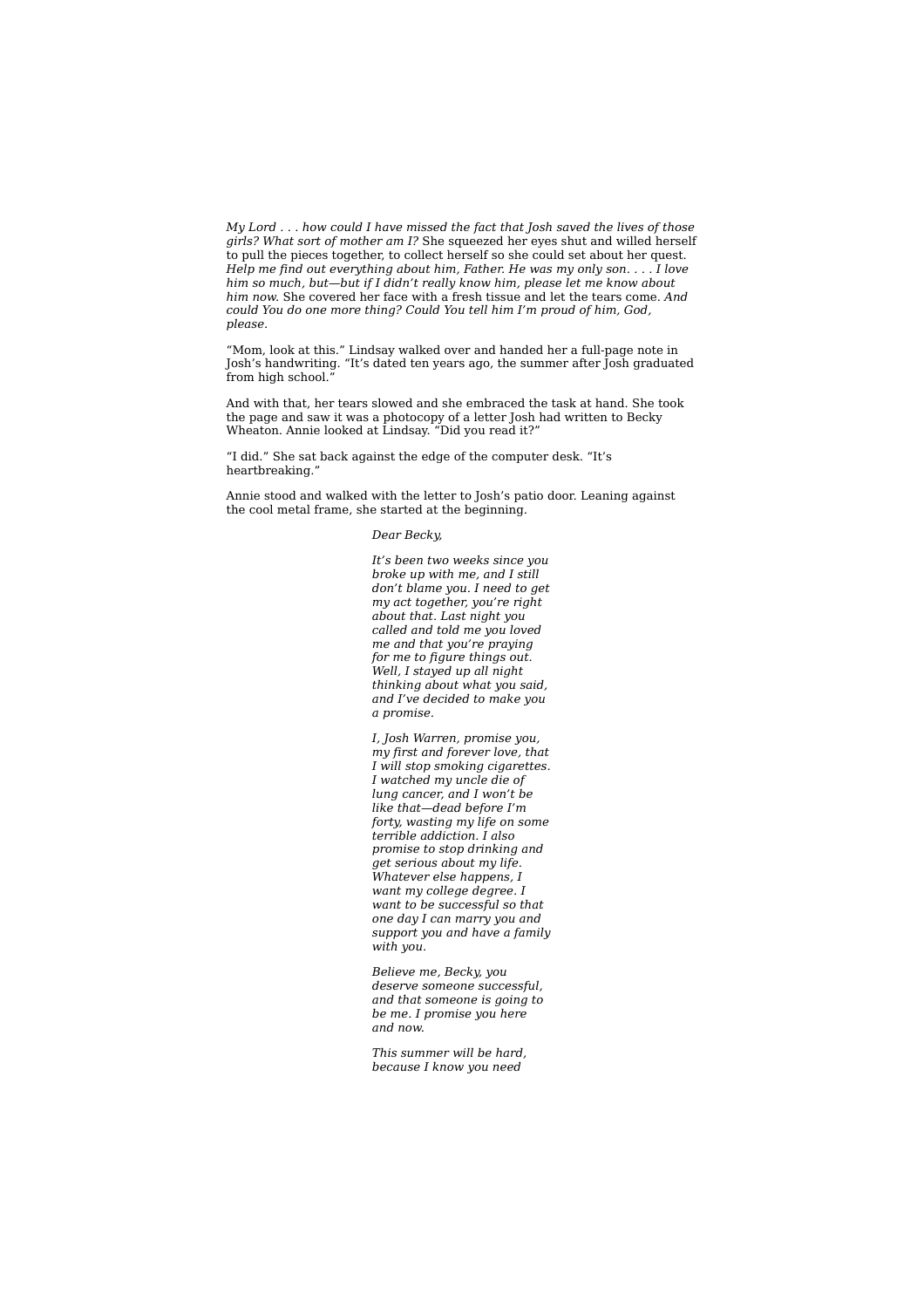*some space. Maybe I do, too. Space so I can have the time I need to figure out these changes. But the changes will come, you'll see. And one day you and I will have the life we've both dreamed about.*

*I'll never love anyone like I love you, Becky. Pray for me, that I can be the man you need me to be.*

> *Love forever, Josh*

Annie read the letter over again, racked by the sincerity of Josh's great intentions, the tragedy of all he'd failed to accomplish. He had wanted to stop smoking, but that didn't happen until four years later. The drinking with his buddies continued through that summer and the next. He tried college, but only because he wanted to impress Becky and Annie and Nate. His grades were weak his first year and dismal his second, and by then Becky was seeing someone else. Josh moved to Denver and took a job at the garage, and the years began to pile up.

"I need to meet with her, show her this letter." Annie said the words more to herself than to Lindsay.

"You should." Her daughter was sitting at the desk again, going through Josh's files. She loo ked up and blew at a loose strand of hair. "I wonder what would've happened if Becky had been more patient."

"Or if Josh had taken life more seriously." Annie folded the letter and put it in a stack with the newspaper clipping and the letters from the girls' parents. Nate would want to see everything she found today.

As the day wore on, Annie kept her resolve, that these two weeks would be about learning whatever she could about her son, everything she hadn't known, good or bad. She especially wanted to find whatever she could about the woman Josh had been with in Vegas. Maria Cameron. And any documents or proof that would explain why Josh felt so strongly that the child was his daughter.

She and Lindsay found photos of Becky and Josh, and stacks of deposition documents related to the court case. The testimony ripped at Annie's soul for the way the insurance company's lawyers tormented Josh on the witness stand. After ninety minutes of reading through the transcripts, Annie was ready to call Thomas Flynn and ask him to file a second lawsuit—this one against the attorneys for harassment of her son.

She moved on to a broken-down box on the top shelf of Josh's bedroom closet. There were old yearbooks and awards from his participation in football and baseball, and at the top she found a thank-you card from Keith, Josh's best guy friend from high school.

Annie read the note written inside:

*Hey, man . . . thanks for getting me those miles. You gave me something I would've missed otherwise—a chance to tell my dad I loved him before he died. You're*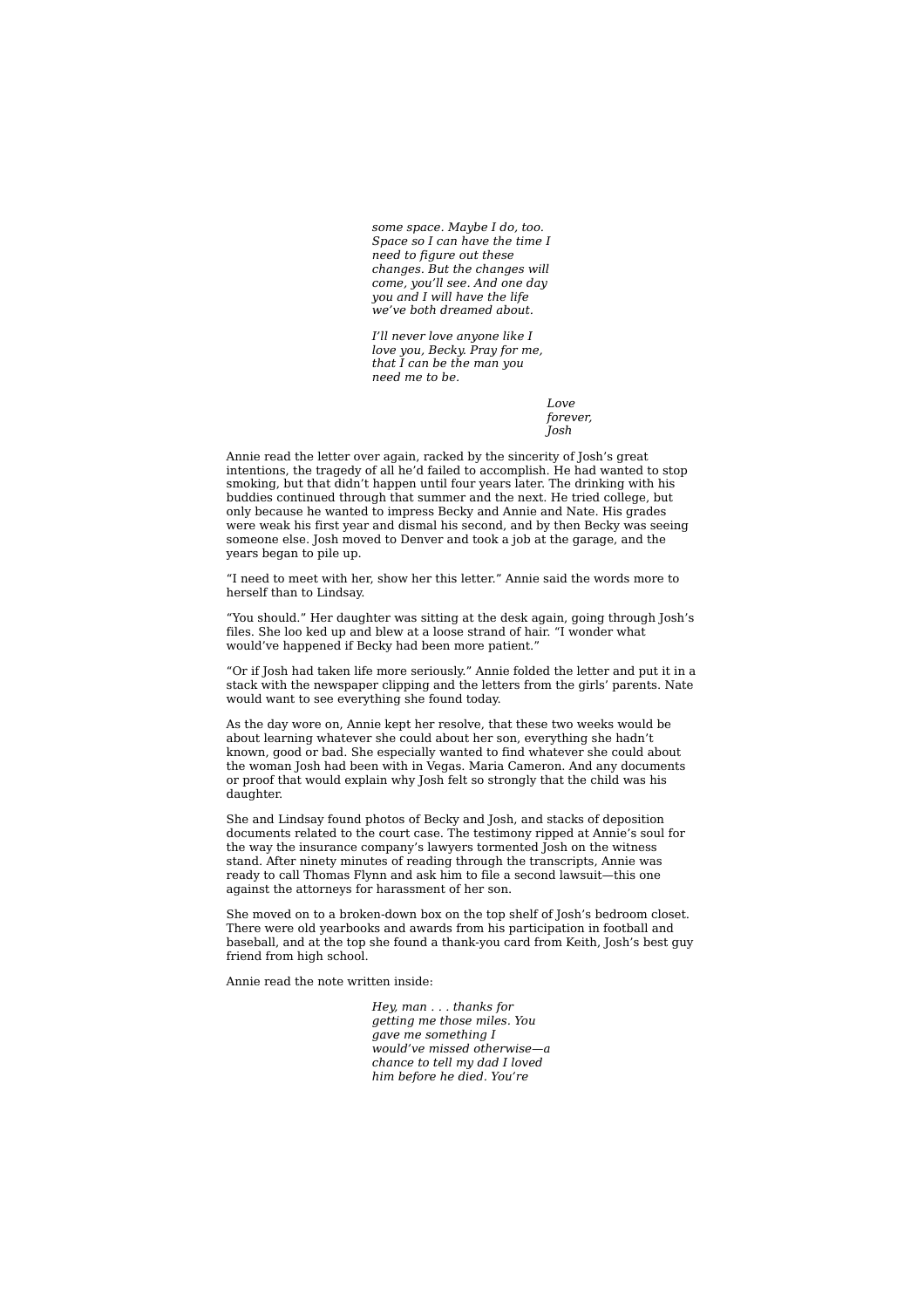*the best, Josh . . . no one like you anywhere.*

### *Keith*

Again, Annie felt she was learning about a young man she'd never known. She remembered Keith's father dying a couple years back, and she knew Keith and his dad weren't close. The man rode Keith relentlessly about his sports, yelling at him in front of the other parents if he struck out. That sort of thing. When Keith was a teenager, he spent a lot of time at the Warren house, confiding in them that he was sure his father didn't love him.

Though she and Nate made a few attempts to help Keith and his father reconcile, the efforts never seemed to amount to anything.

What she didn't know, until now, was that Josh helped his friend with airline miles. Josh didn't fly, so how in the world did he come up with enough miles to get Keith back home from Ohio before his father died? However it had happened, somehow Josh had found a way to help his friend, and because of his efforts, Keith had gotten a priceless chance to reconcile with his father.

*You were a hero two times over, my precious son. And I never got the chance to know that about you. Never got to tell you how proud that makes me.* She held the card to her heart and for a priceless moment she had the distinct feeling she was holding Josh instead, holding him close against her the way she had when he was a little boy, when his future was still one long trail of endless possibilities.

The search continued until Annie was too emotionally exhausted to look through another envelope or file or dusty cardboard box. They would pick up the job again later, and maybe then they would find some sign that Josh was right about the girl being his daughter. But Annie doubted anything would come of the matter. If she was his child, Josh would have found out definitively by now.

In light of all Josh had hoped for his future, the child probably gave him what Becky Wheaton gave him: a reason to believe that someday the pain and torment from his accident would end. He would find a new career and financial freedom and the life he'd always wanted. That's all the little girl in the photograph really was. A reason for Josh to believe that tomorrow would be better than today.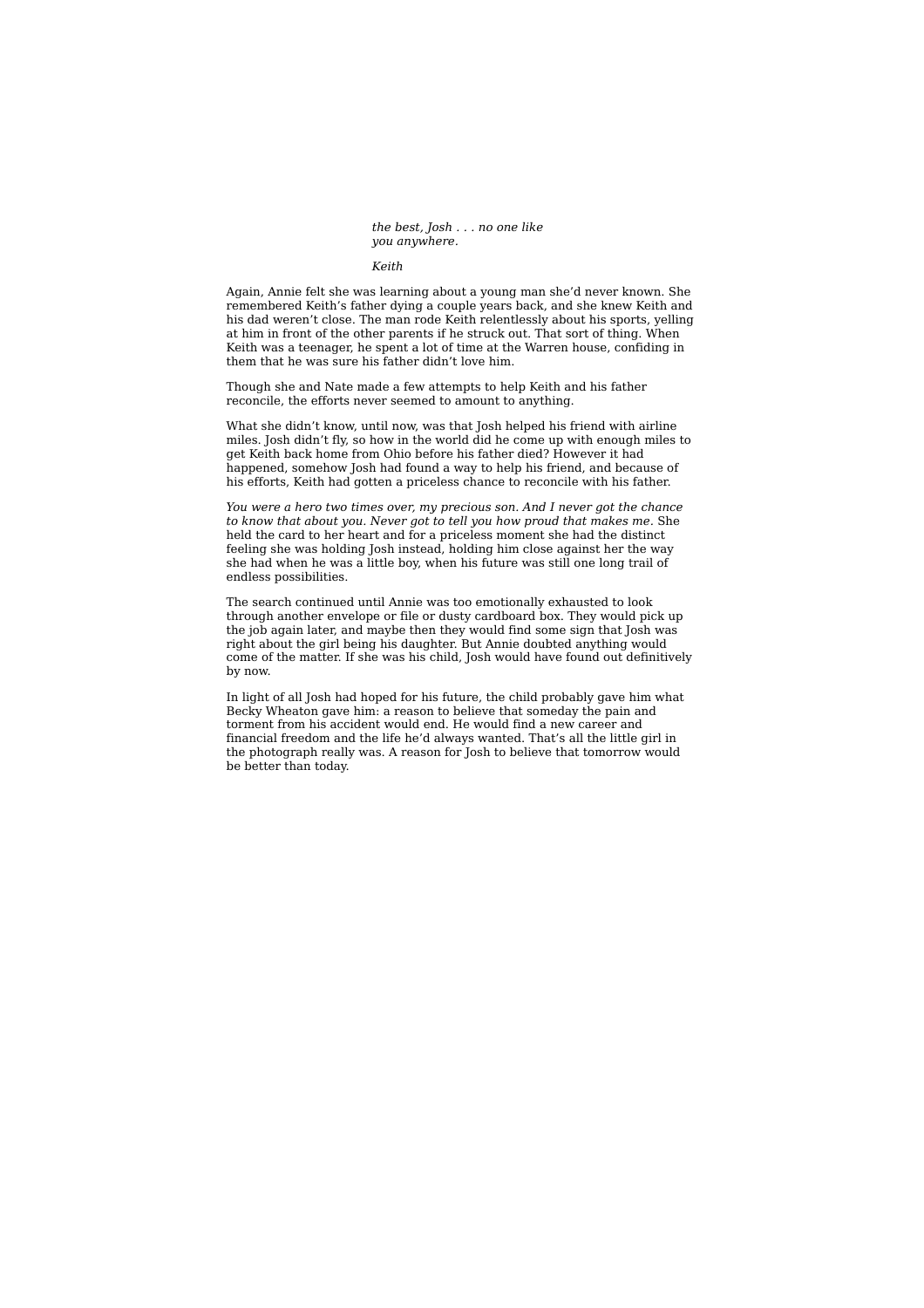## **SIXTEEN**

Savannah wasn't sure what happened, or how come her life seemed so different now, but she believed the change had something to do with her daddy. Her mama didn't grab her arm like before, and twice she even let Savannah sleep in the big bed with her instead of under the desk.

"The good times are just beginning, Savannah," her mama told her this morning on their way to a place called the clinic. "A few more weeks and we'll have a big house and a maid and the best food and clothes and cars."

Savannah listened with wide eyes, and sometimes she wondered if her mama was crazy or just kidding about all that. But one thing she wasn't kidding about was the clinic. They walked from the subway to the small building, where her mama filled out a piece of paper. The place smelled like the bathrooms in Central Park, and Savannah's tummy felt topsy-turvy. Why were they here, anyway? Was this where her daddy was going to find her?

She had her little plastic cross from Grandpa Ted in her pocket and she felt it through her jeans, just to be sure it was there. Her mama finished writing on the piece of paper, and together they sat in a little room full of people who looked sad or hurt or sick. An old man sitting next to them had a cut across his arm and blood was coming through his Band-Aid. Savannah tried not to look. She leaned up to her mama's ear. "Why are we here again?"

"For the test." Her mama seemed a little nervous. Not as happy as she was when they had their hot dogs in the park or when they went to the zoo yesterday.

"What sort of test?" Savannah crossed her ankles and swung her feet. She was thirsty, but she didn't want to drink too much water. Her mama said she didn't have time for the bathroom until after the test.

"A blood test." Her mama picked up a magazine from a table next to her and she started flipping the pages.

*A blood test?* Savannah's stomach felt sick, because what sort of test was that? She glanced next to her at the man's reddish Band-Aid. Was he here for a blood test, too? Because she didn't want to look like that when she left. She remembered the cross in her pocket and Jesus, who was always with her. *Jesus, it's me, Savannah. I'm sort of scared about the blood test, so can You stay with me, please?*

She was waiting for an answer in her heart when a big lady in a tight white dress stepped into the little room. "Savannah Cameron?"

"Here." Her mother stood and smoothed the wrinkles in her short skirt. She reached for Savannah's hand and pulled her to her feet. "This is Savannah."

The woman looked at her notes. "Follow me." Savannah tried not to think about the man and his bloody arm. She stayed close to her mama and the big lady took them to a room the size of a closet. "Sit here," she said. The woman and Mama talked about how " 'rangements" had been made and some other words Savannah didn't understand. Then the woman rolled up the sleeve of Savannah's sweatshirt and rubbed a wet little ball of white fur over her arm. "This won't hurt much." She opened a small white bag and took out a sharp needle and a plastic tube the size of a pencil. "Hold still."

"Very still." Her mama raised one eyebrow the way she did when Savannah had better listen, or else.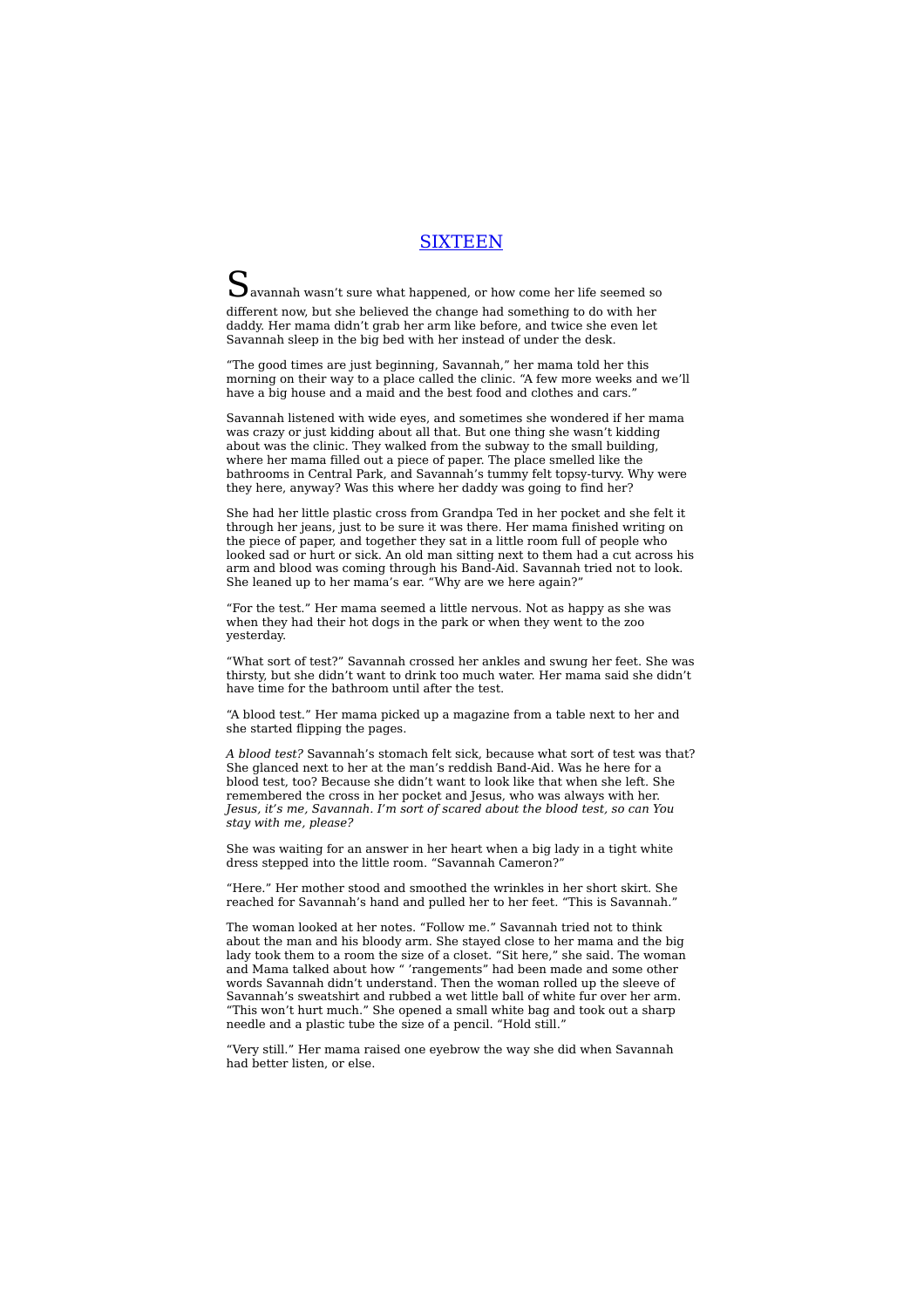The big lady stuck the needle into Savannah's arm and held it there. "You don't have to watch, sweetie.'

But Savannah did watch, because little by little her blood came from her arm into the tube. The lady was right, the needle didn't hurt too bad once it was in her. When the tube was filled, the woman pulled out the needle and put a Band-Aid on her arm—a smaller one than on the man in the room full of people. "There you go."

"The blood test is finished?" Savannah felt her stomach settle down a little.

"All done." The lady ripped a few smiley stickers from a roll on the wall. "These are for you."

"You did good, sweetheart." Her mama smiled at her. Savannah wasn't sure what to do with the stickers. "Thank you, ma'am." She peeled off one and then the other and stuck them to the backs of her hands. She could see them there and remember that she'd done a good job on her blood test. The big lady was telling her mama that something would be sent to her in a few days.

When they were back outside in the sunshine, her mama gave her a happy squeeze. "Savannah, I have a feeling about that blood test. I think this is the beginning of a very happy time for us."

Savannah felt a little shy of her mama, this new way her mama acted around her. She nodded her head and smiled. Then she looked back down at her happy face stickers.

"Here, baby"—her mama reached for her—"take my hand."

Savannah did as she was told, and together they started walking. "Are we going to the park?"

"Yes. It'll be a beautiful day in the park, don't you think?"

"Are we gonna beg money?"

"We are." Her mama seemed less happy for a few seconds. But then she smiled big again. "Not for long, though. Your daddy is going to take care of us real good. Then we'll never beg for money again."

Savannah's heart felt suddenly light and free, like she was one of the birds over Central Park, the ones that landed on the top of the fountain and flew away whenever they wanted to. Her daddy was going to take care of them! Ever since the changes in her mama she had hoped in secret that it had to do with her daddy. She breathed in a very big breath and held her head high. The good things were finally going to happen! She was going to meet her daddy and he was going to take care of them. After so much waiting and talking to Jesus and hoping, all her dreams were finally going to come true.

Her mama stayed happy that day, even while they begged money. She waited until they were on the subway on the way home, then she decided this was the right time to ask a few questions. "The good things that are going to happen are because of my daddy, right?"

A little laugh came from her mama. "Yes, sweetie. All because of your daddy."

Savannah felt a little shiver of excitement. "So when will I meet him? Today or tomorrow? Or later this week?"

Her mama's smile fell back to a straight line. "Well . . . you're not exactly going to meet him." She had a worried look in her eyes, but then she smiled again. "He's going to send us a gift instead. A very, very nice gift."

Savannah didn't want a gift. She already had the plastic cross from Grandpa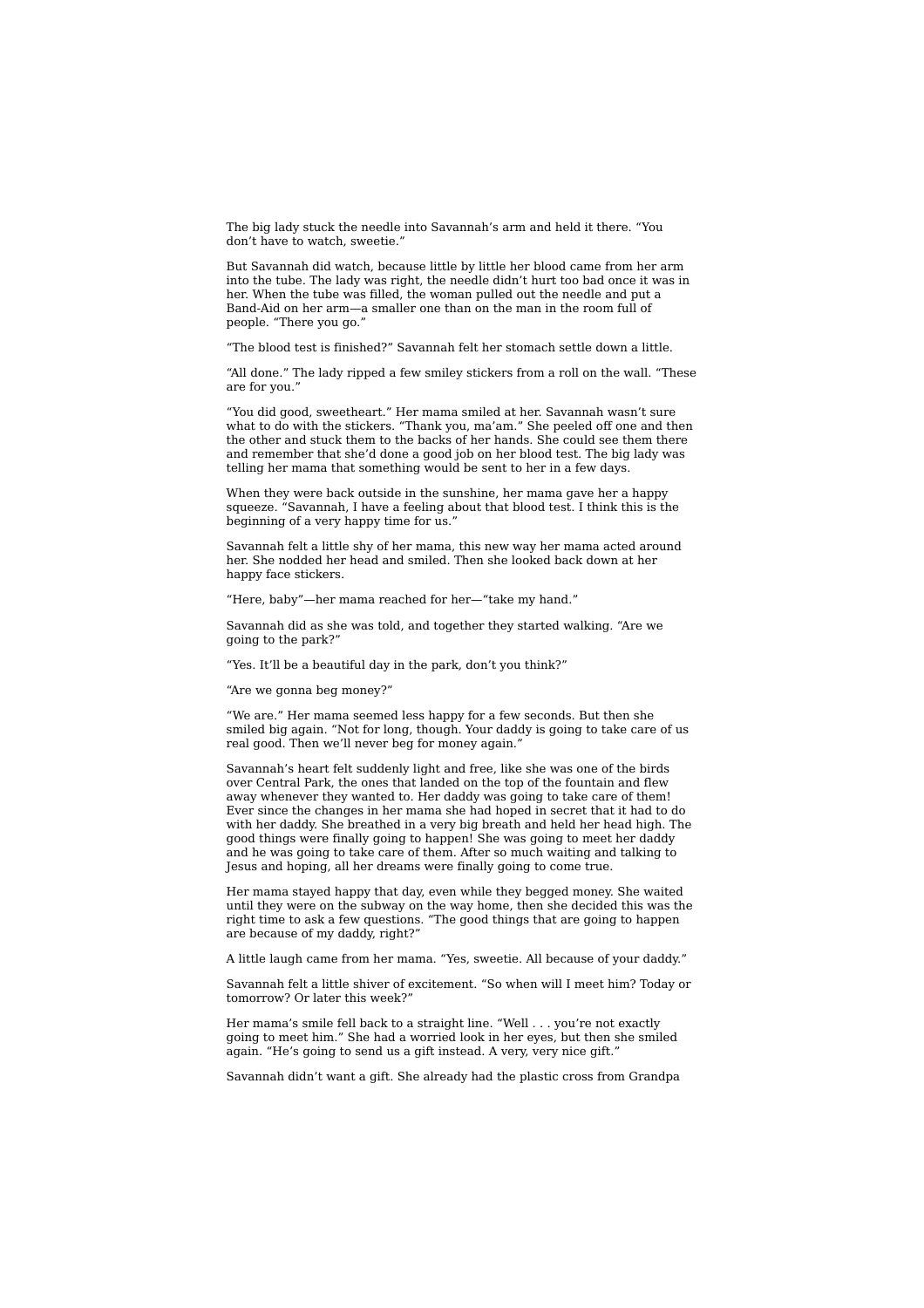Ted and the framed picture of her daddy, which was all she needed. What she wanted was her daddy, not a present from him. She felt tears in her eyes and she wiped at them real fast so her mama wouldn't think she was ungrateful. "Will—will I meet him later, then?"

"Much later." Her mama patted her on the head. "Don't worry, Savannah. Your daddy's gift will be enough for now."

She didn't ask any more questions on the ride home. For now? She settled back against the hard, cracked seat and stared out the window at the walls rushing past. All day she'd been happy because sometime very soon she might meet her daddy. She was still going to meet him, but "much later" was a long time away. A whole week or a month, maybe. She was puzzled about her daddy because his eyes and his smile were very kind, and he wanted to send her a gift—which was also very kind. But didn't he know that all she wanted was him? A daddy to hold her and swing her around and take care of her so her mama could have the break she always talked about. Her very own Prince Charming daddy.

What could be a better gift than that?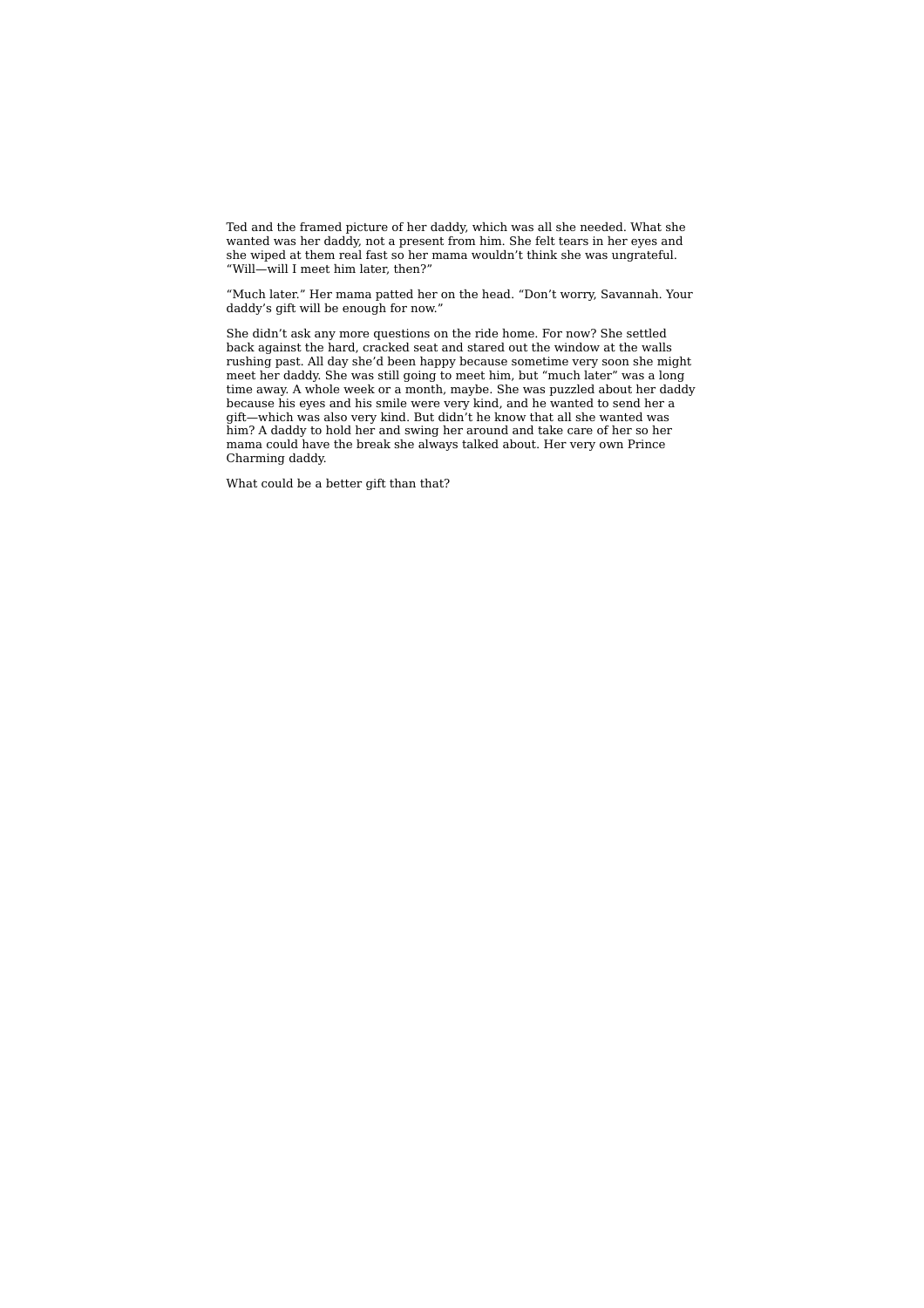# SEVENTEEN

 ${\mathbf A}$ fter one week of sorting through the pieces of Josh's life, Annie had learned much about her son, and she had a strong feeling her quest wasn't yet complete. She talked to Thomas Flynn and learned that Josh had contacted him about his friend Keith's need for airfare.

"I had a million extra miles," Thomas told her. "It was no problem donating some to Josh's friend so he could get home to see his sick father."

But the trip never would have happened if Josh hadn't made the phone call, if he hadn't cared enough to put his own pride on the line for the sake of his friend's great need.

On Annie's second day of searching through Josh's apartment, Ethel, the old woman who lived in the apartment above his, made her way downstairs and sat with Annie and Lindsay for an hour.

"I have no family," the woman explained. "Josh was like the grandson I never had. It's hard for me to get out, so one week a few years ago he asked if he could pick up a few groceries for me." She had tears in her eyes as she talked. "After that it became a routine. Every Saturday he picked up just what I needed to get through the next seven days, and sometimes he brought me an extra little surprise—a box of fresh cookies from the bakery or a small bouquet of flowers for my kitchen table."

Annie hung on every word, sometimes jealous that Josh had lavished his attention on this stranger when he might have brought the flowers to her instead. But she quickly corrected her attitude and became overwhelmed with pride over her son's decision to help a neighbor. "And you would pay him when he dropped off the food, is that how it worked?"

"Never." She touched her fingertips beneath her eyes, wiping at her tears. "Josh never let me pay for anything."

The woman's story filled Annie's heart with wonder. Her son was on an extremely tight budget, so tight that regularly he had to call her and Nate for an advance toward his settlement. Yet with what little he had, he made a point of buying the old woman's groceries every week.

Annie thought about the people who ran in their circles, the socialites and political types. Not long ago, the superintendent of Nate's school district donated five thousand dollars of his own money to the local PTA. In doing so, he threw a party for the entire PTA, complete with a free barbecue dinner for the community and a speech midway through the night. The man himself contacted the media, and Lindsay had been assigned to the story, "Local Educator Gives Gift to PTA."

No one seemed to think anything of the man's efforts to be noticed, but at the time Annie mentioned to Nate that the man's gift seemed awfully self-serving. "The Bible says when a person gives something, the right hand shouldn't know what the left hand's doing."

Nate laughed. "Every hand in the PTA knew about this one."

But not so with Josh's gift to his elderly neighbor. It was as though Josh inherently knew that the only way to feel good about a gift was to give it in such a way that no one else knew. It was a lesson Josh had no doubt heard again and again in Sunday school through the years, but until now Annie would have sworn her son had forgotten every valuable bit of Scripture from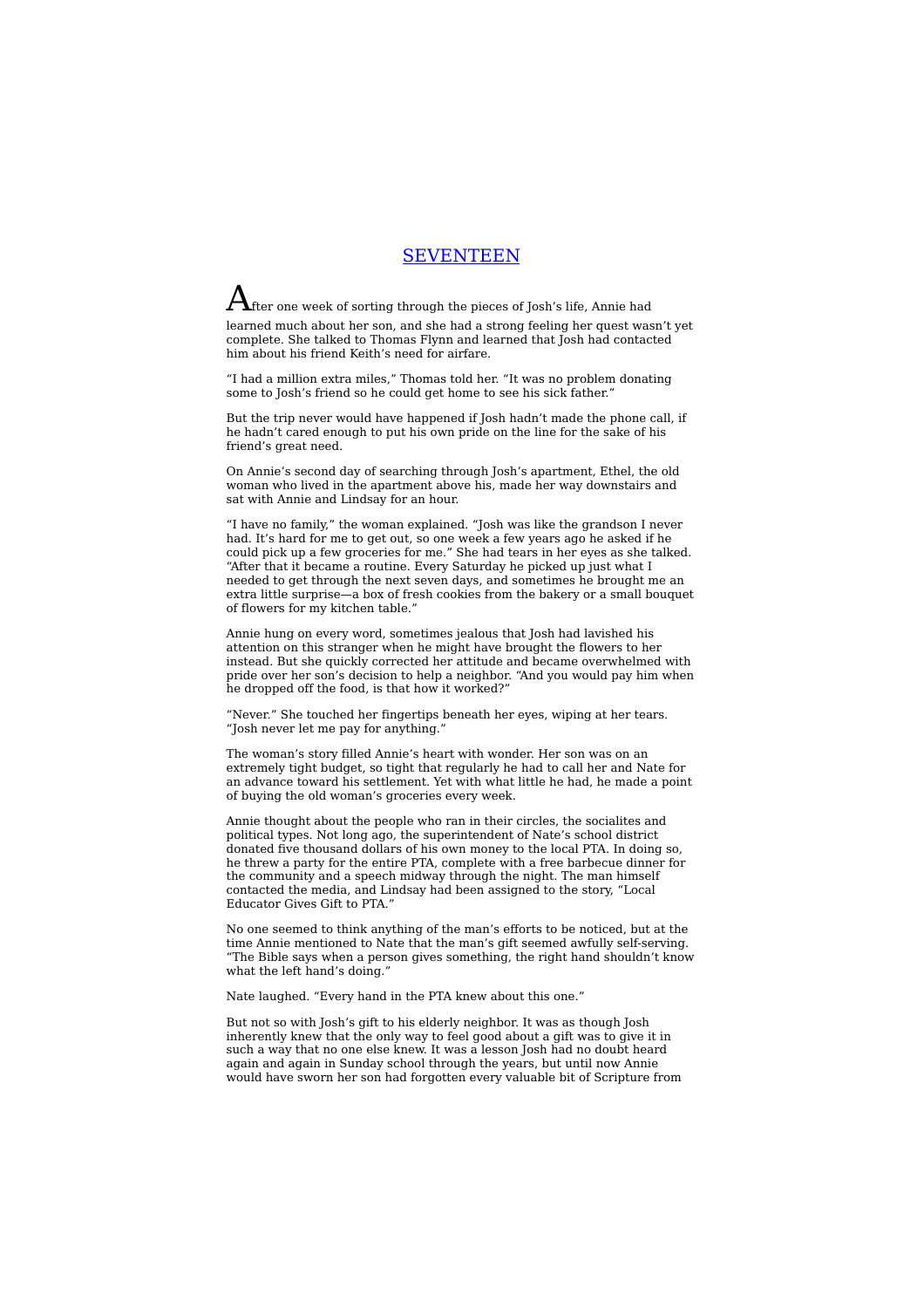his childhood days.

Now she knew differently.

Everything she found she shared with Nate. Last night, when they were talking about the miles for Keith's flight back home, Nate's eyes welled with tears and, for a long while, he didn't say anything. When he could talk, he took hold of her hand. "Like I told you, not everyone is an all-star in sports or in life. But that doesn't mean Josh was a failure." His chin quivered and he scrunched his face, fighting the breakdown. "I always believed in Josh, that he was a good boy, a good son." He shook his head, getting a grasp on his emotions. "I appreciate these details, but they don't surprise me, Annie. Not like they surprise you.'

She wanted to argue with him, but she couldn't. He was right, and rather than deny the light her discoveries were shedding on the memory of their son, she embraced it. Even the more painful pieces of information, like the letter she'd found from Maria Cameron stating that Josh couldn't have visitation or any other rights to Savannah until he figured out a way to send her four thousand dollars a month.

*Your hundred dollars will never cut it,* the woman wrote. *I'll keep Savannah from you until you figure out your finances. Savannah needs money, not some sentimental father figure. You won't hear another word from us until you get the money. Otherwise I'll tell her you're a loser like every other guy.*

The letter was bathed in venom. Annie felt sick to her stomach just touching the paper, as if the woman's filth might still be on the edges of the page. After reading it, she set it aside for the attorney. Her belief that the woman was nothing more than a gold digger looking for any man to bail her out doubled after finding the letter. The girl wasn't Josh's child. At the same time, she grieved the fact that her son had ever been tricked into sleeping with a woman like Maria Cameron. Josh knew better. The lessons about purity had come right along with the lessons about helping others.

For two hours after reading Maria's letter, she allowed herself to wonder where she and Nate had gone wrong that their son would go to Las Vegas, of all places, and spend the night with such a woman. But then gradually her heart softened, and she caught herself creating scenarios that might've explained Josh's poor decision that weekend.

He'd lost Becky Wheaton by then. She was tired of waiting for Josh to quit smoking and drinking, for him to get serious about life, and so she'd taken up with a young man in law school. Josh couldn't compete with that, and after moving to Denver and taking the job at the garage, he must have been very lonely. The weekend in Vegas had probably been an impulsive decision, some way to forget about the emptiness in his heart created by Becky's absence.

Who knew what Maria had told Josh? She might've had some sad story about being lonely, like him. If she needed a friend or an ear or a place to stay, Josh would have helped her. She thought about the couple with Down syndrome, and Ethel from the apartment upstairs. Yes, certainly Josh would've helped her. He wasn't wise enough in the ways of the world to recognize a trap like the one the woman had clearly set.

The entire situation was too sad to dwell on, so Annie had moved on to other boxes of belongings, other memories that made up her son's past.

Now it was Tuesday, and she was at the apartment by herself. Nate and Lindsay were coming by later that day with more empty bags for Josh's bedding. They were moving most of his furniture into an empty room at the back of their house in Black Forest. The room would be a guest suite now, a place where Josh's memory could live on.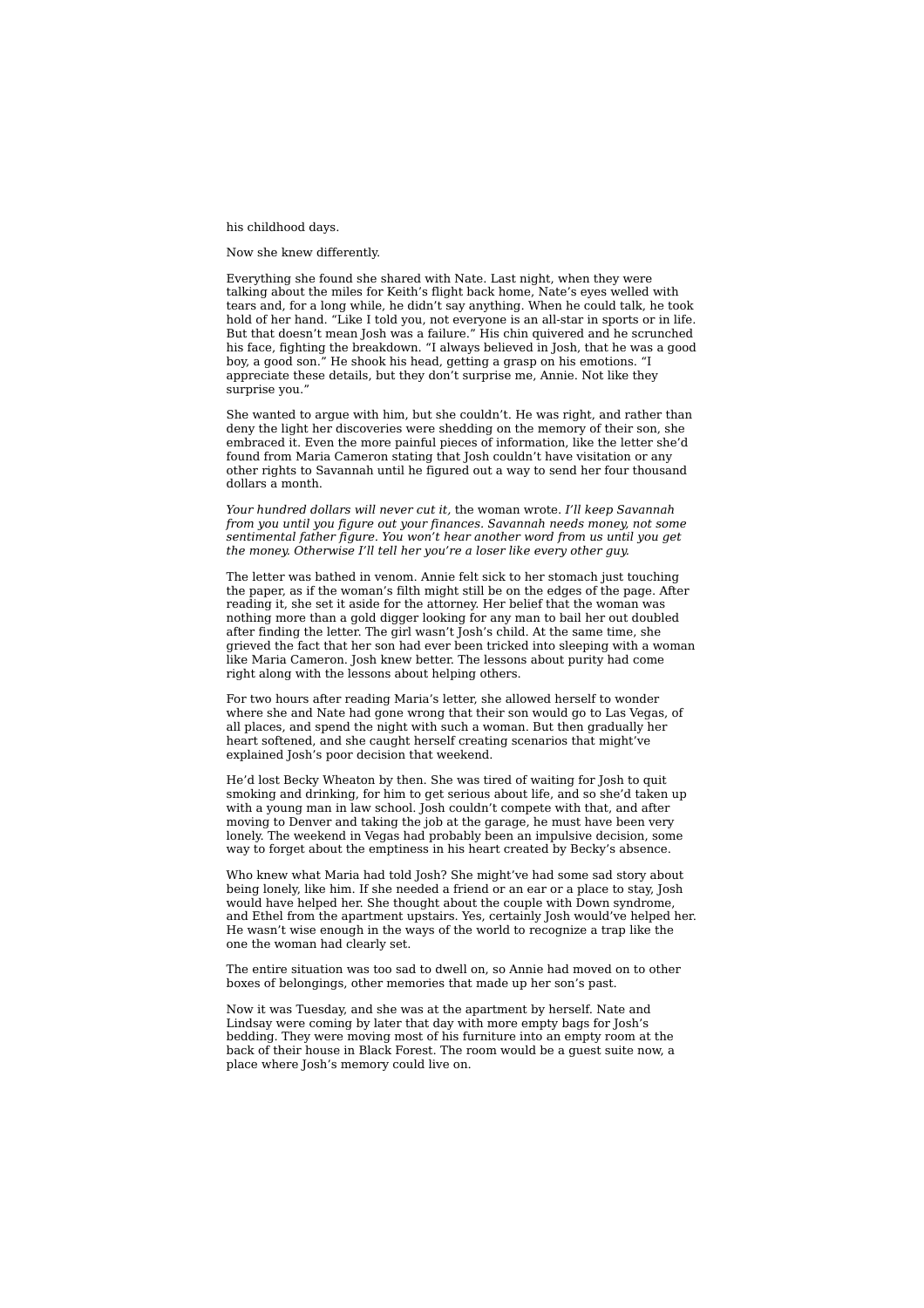Annie slid two more boxes into the entryway of Josh's apartment and then stood to catch her breath. As she did, she looked at her son's computer and she realized this was one area they hadn't looked at yet. She sat in his chair and reached down to hit the power button. A minute later, the screen came to life and Annie wondered where to begin. She opened Microsoft Word and checked his list of documents.

One of them read simply, "Savannah."

Annie's heart missed a beat, and she felt the blood leave her face. Was he that certain about the little girl that he'd created a document about her? How sad that he believed someone like the Cameron woman enough to care this much. She double clicked the document and it appeared on the screen. The font was small, and the text was single-spaced.

*Dear Savannah,* the last entry read. *It's been three days since I've written to you, so I thought I better catch up. . . .*

Annie's stomach dropped to her feet. Her son had kept an ongoing journal for the girl? As if she really were his daughter, and someday she'd actually read everything he'd written to her? Annie checked the bottom descriptor, the line that contained the information about the document. What she read took her breath away. Fifty-three pages? Her son must have been keeping the journal ever since he found out about the girl.

Everything in this document was what he might've said if he'd lived long enough to be a father. The photo on the mantel, the document tucked away in his Microsoft Word program, all of it allowed him to think and act and feel the way he might have if he'd been blessed with children. And since he never had that chance, Annie was sure every word would speak straight to her soul, to the place that would always belong to Josh.

She checked the paper supply in Josh's printer, and after a few clicks the machine came to life and the pages of his journal began falling gently onto the paper tray. But even as the document was printing, Annie finished reading the last entry:

*Dear Savannah,*

*It's been three days since I've written to you, so I thought I better catch up. I know I've told you this a lot lately, but I'm really feeling closer to God these days. He's getting me through this trial, this stage in my life, and somewhere I know He's getting you through something, too.*

*I found a Bible verse I want to share with you, sweetheart. It's from Psalm 119:50, and it says, "My comfort in my suffering is this: Your promise preserves my life." You know about my accident, and how I've been in a lot of pain. But lately I've been reading from the Bible more and I find that this promise is true. Beyond true,*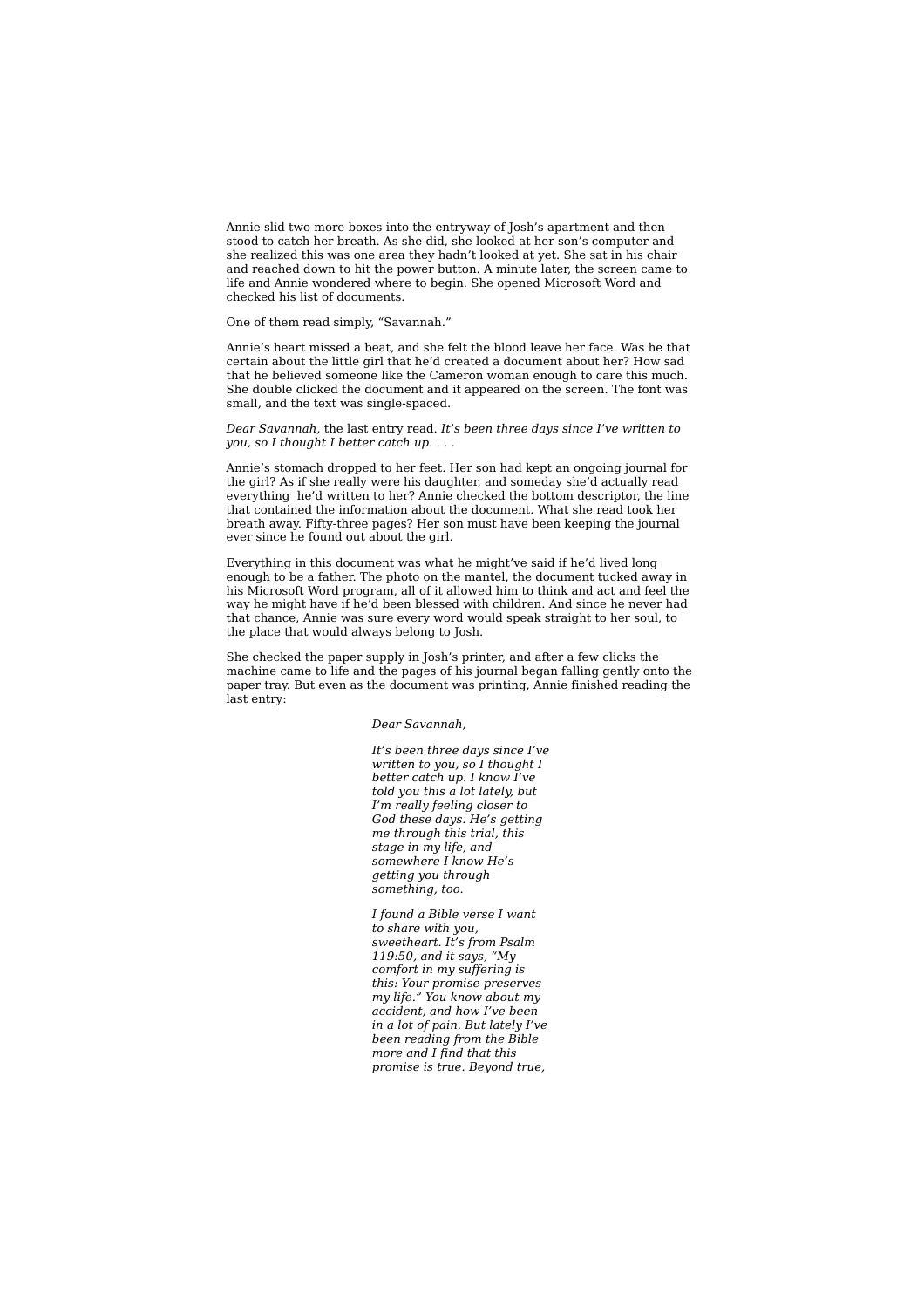*even. God's Word is reviving me, Savannah, and one day soon when I get my settlement, I'll come find you. Together we can learn about Jesus and the promises in His Word.*

Annie felt tears on her cheeks, and she reached for a tissue. Lately, she kept the box within reach. The journal to a child who probably wasn't his daughter was one thing. But when had her son gotten closer to God? And how come she and Nate hadn't heard about this? She scanned the next few pages and saw that many times over the weeks that led up to his death, Josh talked about Jesus.

She found an entry from two months earlier, and her eyes fell on a paragraph halfway down the page.

> *I was watching country videos one night and Wynonna Judd came on, singing a song about heaven. "I Can Only Imagine," it was called. Savannah, I can only tell you that in those next few minutes I realized I'd been running from God for too long. It was like I finally got it about having a relationship with Him, and how He wanted me to rely completely on His strength. I've been going to church every week since then, and I can feel God changing me. I love Him more than life, Savannah. One day you will, too.*

Annie sat back and a scene came to life in her mind. It was the week before Josh died, and Lindsay had stopped by to talk. But Annie was busy on a phone call, and then in a rush to get ready for another dinner, another event to help Nate get reelected to the school board. Lindsay had said something about Josh finding a song about heaven, and how he was going to church again and he was changed. The memory of Annie's response hit her like a sucker punch. She'd dismissed everything Lindsay was trying to tell her, refusing to hear the news as anything other than one more empty promise by Josh.

But here was proof that Lindsay had been right, that Josh really had found a closer relationship with God in the weeks before his death. That explained something Carl Joseph had said on his second visit this past week. He said Josh had gone to church with him and Daisy and his family. Again Annie had dismissed the idea, thinking Carl Joseph was confusing intent with action. She looked at the journal entry again. Apparently not.

Her heart warmed with the reality of what Josh had found in his renewed faith, but at the same time the guilt of her disbelief all but smothered her. What would it have taken for her to listen a little more carefully, to call Josh and congratulate him or ask for details about the change in his heart? Since Josh's death, Annie had been burdened by all her son had missed out on. But now the loss was hers alone.

She thought again about having ten more minutes with him. On top of everything else, she could talk to him about his faith and what led to his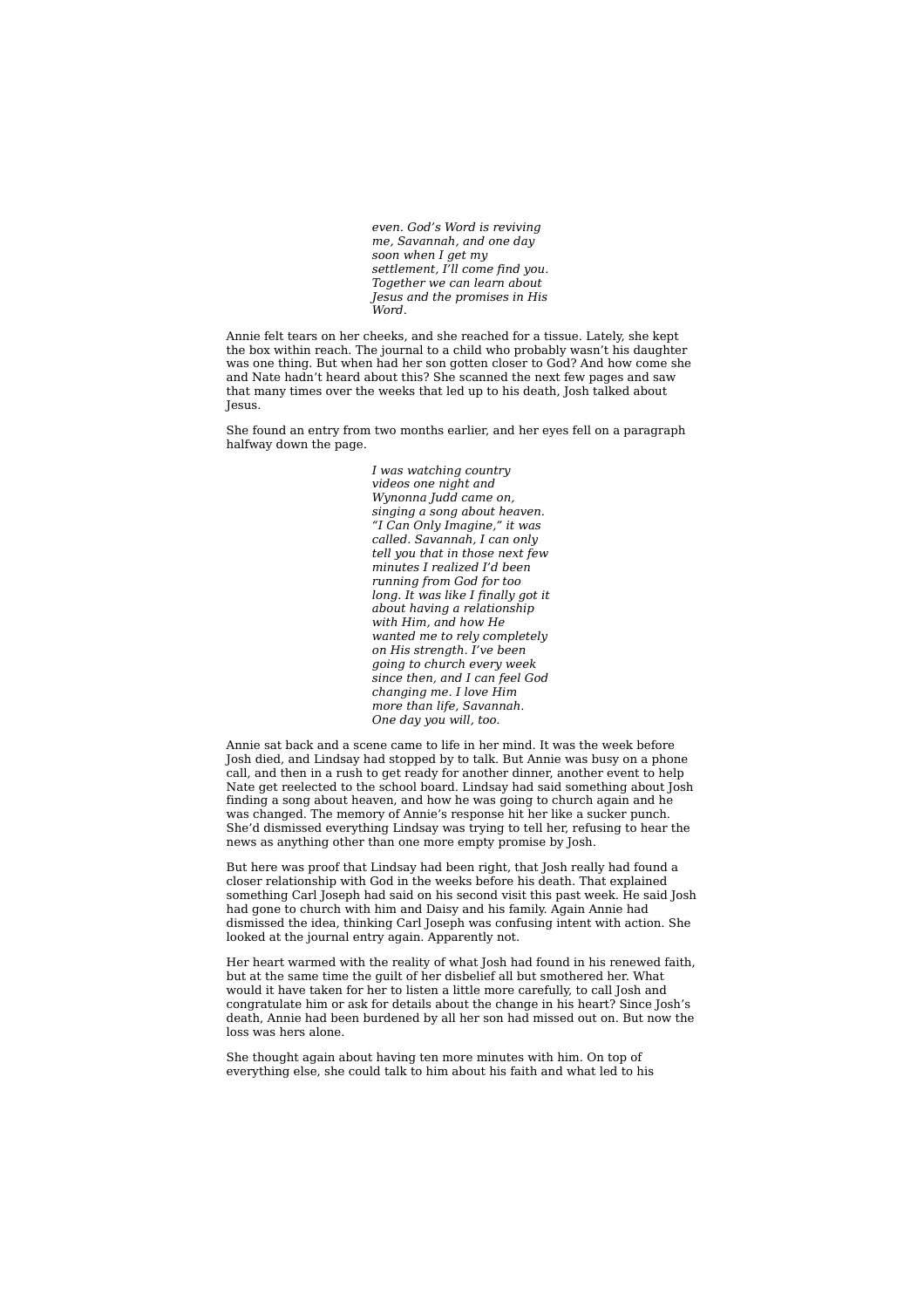changed attitude. What a joy to have shared such a moment with him, in light of all the pain he'd been through. But Annie had missed her chance, and the reality was sadder than anything so far. *Josh, my son . . . I'm sorry.* She hung her head. *Dear God, I missed so much. What sort of mother misses moments like that?*

The only answer she had was the one that Josh had written in the last journal entry: *My comfort in my suffering is this: Your promise preserves my life.* God's Word. Yes, that's where she would find healing and comfort in the weeks and months and years ahead, in the lifetime ahead when missing Josh would be a part of every day. She would spend more time in God's Word, picking up the journey Josh had begun in the weeks before his death and finding comfort in the truth of Scripture.

Her sorrow subsided enough so she could breathe again. Josh's journal was finished printing, so she scanned the rest of the list of documents. Every one of them needed to be looked at in case somewhere in the middle of one of them there might be another detail about her son's life. For now, she wanted to check the Internet.

She opened the Safari browser at the bottom of his screen and looked at the list of bookmarks across the top of the page. Facebook was first, and Annie clicked it open. Instantly she was on Josh's personal Web site, a page with more information than she could take in at a single glance. Almost at the same time a box appeared in the lower right part of the screen. In it was a series of messages from someone named Miss Independent. The last one read, *J, I'm serious. What's wrong with you? I haven't heard from you in a week! It's like you cut me out of your life or something. Please! Write to me now!*

Annie had the strangest feeling as she scrolled down through the messages. This was a friend she knew nothing of, someone who clearly was in daily contact with her son. Was she another Maria Cameron, or even maybe someone worse? Annie felt dizzy, but as she read through the messages she discovered a beautiful and innocent friendship. The woman's name was Cara Truman, and she was a single mother who lived in Arizona.

According to the messages, Cara had given her life to the Lord because of what she'd seen God doing in Josh's life. Here and there Annie saw a hint of romance in the messages, but nothing overt, no plans in the making. Again she felt the weight of losing Josh. This was one more detail she hadn't known about his life, one more aspect of her son she hadn't been aware of. He wasn't only a great neighbor, a giving young man, a hero, and a rededicated follower of Christ. He was a true friend as well.

In all the messages Annie saw, there was no phone number listed. Annie positioned her fingers over the keyboard. *Hello*, she typed. *This is Josh's mother, Annie. Please call me as soon as possible.* Then she typed her cell phone number and hit the send button.

An hour later she was sorting through more of Josh's computer files when her phone rang. The number on the caller ID was one she didn't recognize. "Hello, this is Annie."

"Hi. This is Cara Truman. You left me a message." There was fear in her voice, and a breathy hesitation.

"Cara, I'm afraid I have bad news about Josh." Annie expected the conversation to be quick and to the point, the way it had been when she called other old friends of Josh's or acquaintances listed in his cell phone. But Cara Truman was different. She took the news hard, as though losing Josh was one of the greatest tragedies in her life.

"He—he was the best friend I ever had," she said in a voice broken with grief. "No one ever cared about me like he did."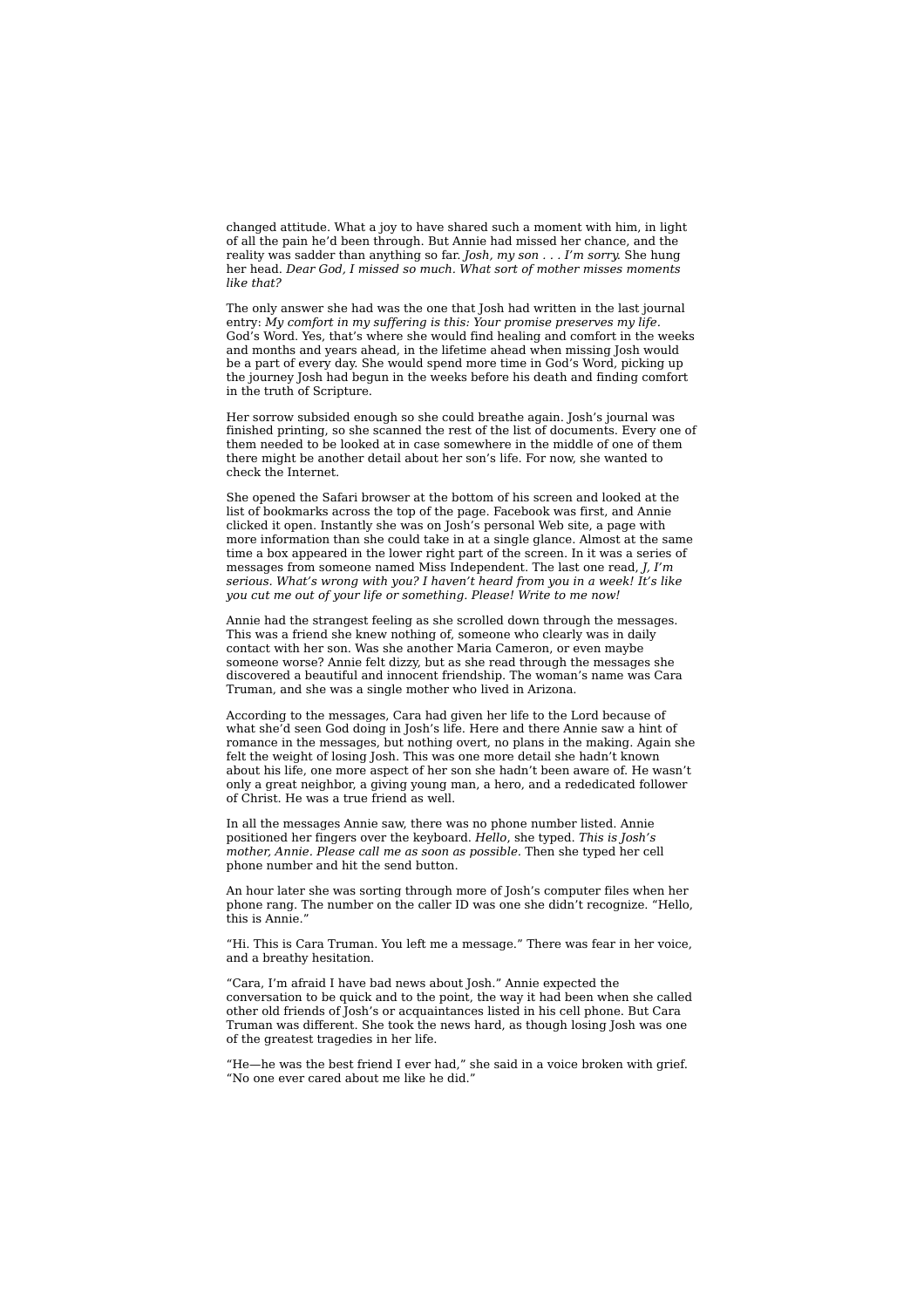The young woman spilled her heart about finding Josh during an online poker game, and then connecting with him when the game was over. "He wasn't like other guys. He wasn't looking for anything from me."

"That sounds like Josh." She closed her eyes, picturing her son and all she'd learned about him. "I'm—I'm very proud of him."

By the end of the conversation, Annie had promised to stay in touch with Cara. They both agreed that was what Josh would have wanted. Before she hung up, Cara had one question. "What about his daughter?"

Annie felt her heart lurch forward. "His daughter?" What had Josh told Cara about the girl?

"Savannah. He talked about her constantly." Cara's voice filled with fresh tears. "That's all he wanted, to get his settlement and find his little girl so he could buy a house and make a home for her—however much time he could get with her." She sniffed. "Is someone going to contact her?"

For the first time since Annie had become aware of the little girl, she felt ashamed of her attitude. However wrong it had been for Josh to go to Vegas and connect with Maria Cameron, his actions did not negate the fact that somewhere a little girl existed who possibly might be Josh's daughter. Her head spun with the admission of this new possibility. "We, uh, we aren't sure the girl is his." But even as she said the words they felt lame and rife with excuse.

"Oh." Cara's tone became kindly adamant. "Well . . . Josh was sure. I can promise you that. It seems someone should look into it, because Josh lived for that girl. Some days all that got him through was the hope that he could be her daddy."

The heartbreak surrounding her son's death seemed to know no limits. Annie sighed in a way that gave a window to the pain inside her, pain that had reached flood level. "We'll keep that in mind," she finally said. "Thank you, Cara, for being his friend."

"It's the other way around." A few stifled sobs sounded over the phone line. "Thank you for having such an amazing son."

The call ended and Annie stood and walked to the fireplace mantel. How often must her son have stood in this very spot, looking at the picture of the two teenage girls and knowing without a doubt that no matter how much pain he was in, he'd saved two lives. And how much time did he also spend looking at the family photo and yearning for the time when his parents would be proud of him? And then turning his eyes to the picture of the child. Savannah. She didn't want to see it before, but there was something in her face that reminded her of Josh. Or maybe Annie was just too overwhelmed with guilt to deny for one more day the possibility that the girl was Josh's. She picked up the picture and studied it.

### Savannah Cameron.

If she was Josh's daughter, then she would be Annie's granddaughter. It was more than she could take in, and with heavy hands and a heavier heart she returned the photo to the mantel. Cara was right about one thing. They needed to finish going through Josh's things in case somewhere there was information that might lead to the whereabouts of the girl's mother.

Annie returned to her son's bedroom. So much loss made her unsure if she could survive another day of this quest, this discovery process. She comforted herself by remembering the one shining bit of information that today's search had brought to light, the fact that Josh had reconnected with the faith he'd had as a child. The joy of that was enough to help Annie draw one more breath,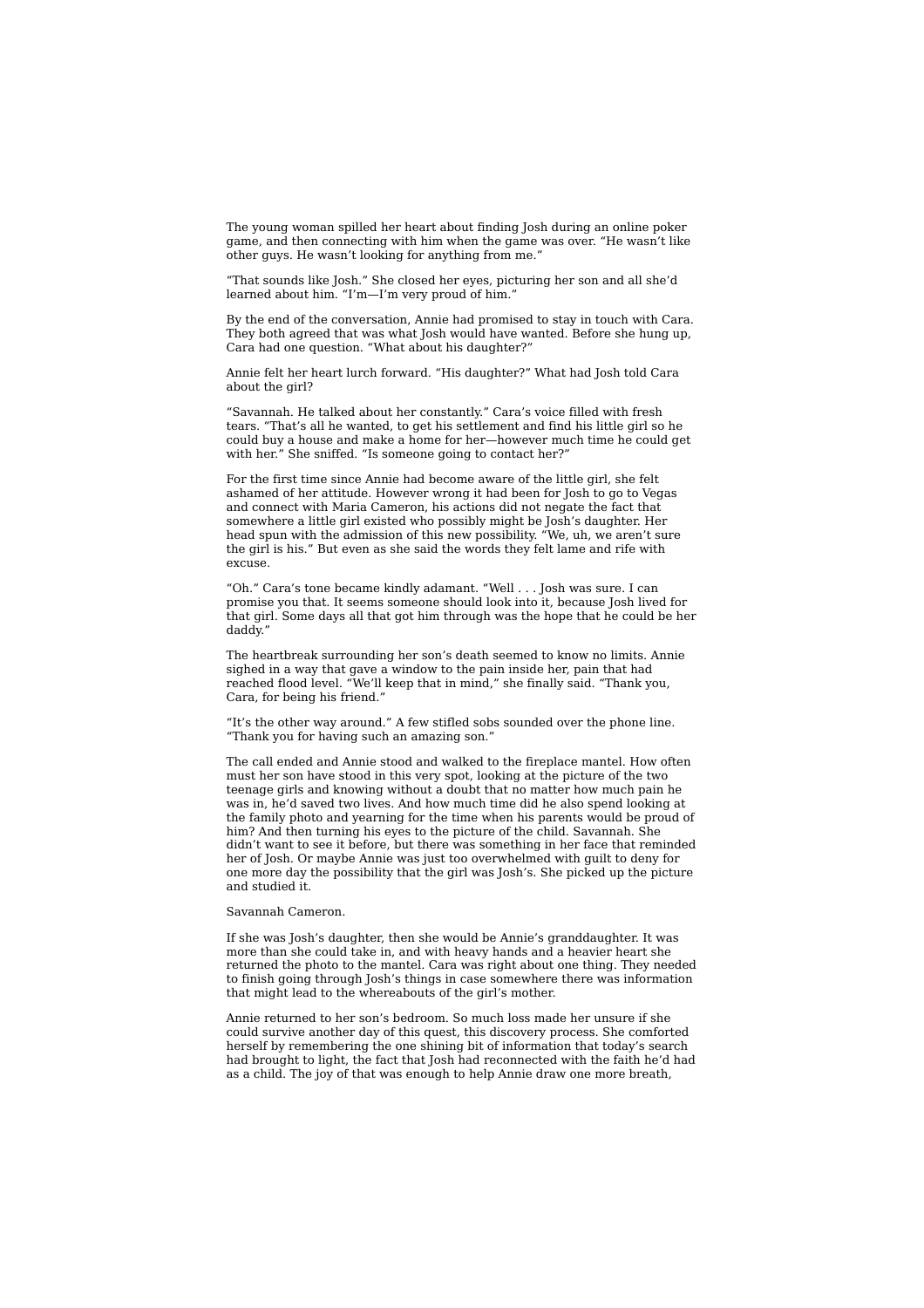take one more look into a box of her son's belongings. He had missed out on his settlement and the success he hoped to have. He'd missed out on a deeper friendship with his friend Cara and on being the father he wanted to be.

But he hadn't missed out on heaven.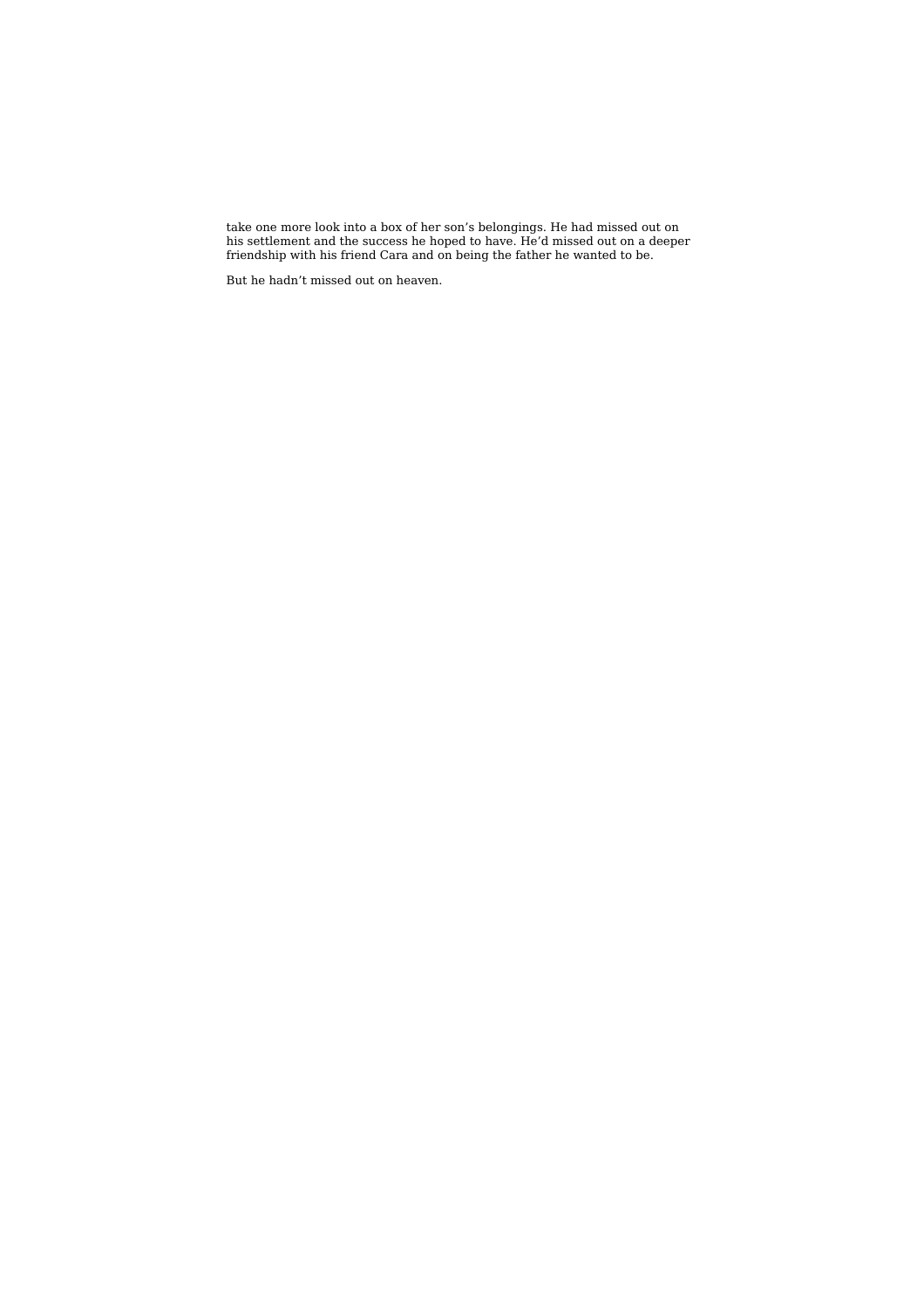## EIGHTEEN

 $\perp$  homas hung up the phone and sent a message to his secretary to hold his calls. He needed a few minutes to process what had just happened. The notice came to him through e-mail, but just to be sure he'd called the clinic himself. He probably shouldn't have been surprised by the news, but the finality of it knocked the wind from him. The test had come back positive.

Josh was Savannah's father. There was no debating the fact now.

He covered his face with his hands and pictured Josh, the earnest way he'd looked sitting in the chair opposite his in this very office, talking about Savannah as if he'd already seen the test results. She was his daughter, he never had any doubts. It was why he'd talked about her from the witness stand, why he had gone to his grave desiring mainly one thing—the chance to be Savannah's father.

Thomas drew a long breath and leaned back in his chair. If only this news had come when Josh was still alive, when he still filled the spot across from him. His pain would've taken a backseat to the thrill of knowing Thomas had found the girl, and that she was officially his.

Instead, so much about the news was unfair. Josh had been denied the chance to know her, and now Maria Cameron was going to walk away with the settlement money. The money Josh had given his life for. He stood, but he could barely straighten his shoulders under the burden of the news. He needed to tell Annie and Nate now, before another hour passed.

He called Annie's cell phone and wasn't surprised to learn that she and Lindsay were at Josh's apartment. It was Tuesday, the third week after Josh's death, and Annie had spent nearly every waking minute looking through her son's things. Annie sounded like a different person in light of all she was learning about Josh. Like the revelation was from God alone, and day by day it was changing her, making her softhearted and kinder. Less ambitious about things that didn't really matter now that Josh was gone.

"I found out more today," she told him. "I met a friend of his I found on his computer and we talked for an hour. She says Josh taught her about Jesus. Isn't that something?"

Thomas leaned his elbows on the desk. "That is."

"And she told me that she was a single mom and Josh had given her the courage to be a better mother, to put her kids first, and—"

"I'm sorry." Her words reminded Thomas that he wanted to make it to his son's piano recital that night. Josh had made the same impression upon him. "I don't mean to cut you off, Annie. But we need to talk. Is it okay if I head over?"

Annie paused, and her tone filled with a fresh sense of alarm. "Is this good news, Thomas?"

"Let's talk about it in person."

"Okay. I'll look for you."

Thomas gathered his briefcase and his car keys and told his secretary he was leaving for the day. He would have liked Nate to be there, too, but Annie could pass on the information. The important thing was that they get the news as soon as possible.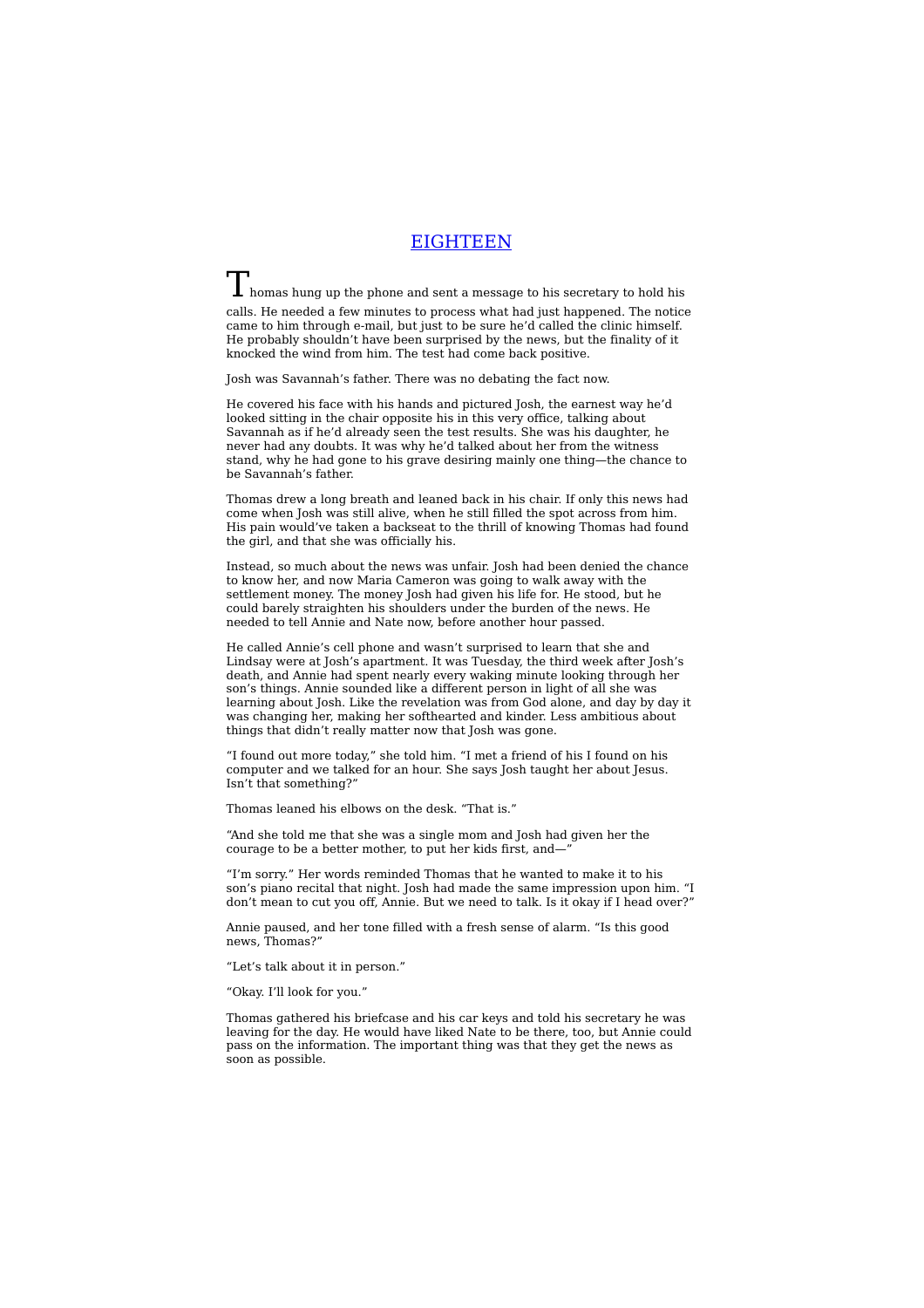Even if their lives would never be the same afterward.

Something in his voice told Annie there'd been a dramatic and maybe terrible development in Josh's lawsuit against the insurance company. The moment they were off the phone, she called Nate and asked him to leave work, to get to Josh's apartment as soon as possible. Whatever the news, she didn't want to process it without him.

Lindsay came to her side midway through her quick conversation with Nate, and when Annie hung up, her daughter's questions came immediately. "What's wrong?"

"That was Thomas Flynn. He's on his way over." Her heart felt numb. "Some sort of news."

"Something bad?"

"He didn't say." But her tone told Lindsay what Thomas hadn't come right out and said. The news couldn't be good.

"Maybe they've reached a settlement, or an offer, at least." Lindsay took the chair closest to her mother and tucked her legs beneath her. "It's supposed to come sometime soon, right?"

"Thomas would've said so, he would've said a decision was reached. Even if he didn't want to talk about it on the phone."

"And he didn't say that?"

"No." They talked another few minutes about the possibilities. "A week ago he said a speed bump had come up regarding Josh's estate, a question of some kind."

Neither of them could make sense of that, so they waited, talking instead about Cara Truman and Keith and Ethel, and what a good guy Josh had been. Nate arrived at the apartment first. He came in, his eyes wide, face paler than usual.

Again the small talk continued, nervous and empty, anything to fill the time. In a few minutes there was a knock at the door. Lindsay opened it, and Thomas's face assured Annie that whatever was coming wasn't good. They repositioned themselves so Annie and Nate were on Josh's sofa, and Lindsay was in the matching armchair. Thomas pulled up the computer chair and for a long moment he only looked at them. In his hands was a folder, but he didn't open it.

Thomas turned to Nate. "Annie tells me you've learned a lot about Josh these last ten days."

"Yes." Nate's voice was patient, even though everyone in the room wanted to ask the obvious. What had happened that the attorney would drop what he was doing and head straight for Josh's apartment? Nate clasped his fingers and leaned over his knees. "God has been . . . very good to us, letting us see a picture of our son that we might've missed otherwise."

Thomas nodded slowly and let his eyes fall to his hands for a few seconds. When he looked up, his eyes glistened with a deeper sorrow Annie hadn't seen in the man until now. "I'm afraid I have more information about Josh."

The three of them were silent, unblinking, waiting. The only sound was the whir of Josh's refrigerator and the subtle tick of the second hand on the clock that hung in the kitchen. That, and Annie's pounding heart. Surely everyone in the room could hear that.

Thomas released a long sigh. "In the last deposition, the one Josh gave the day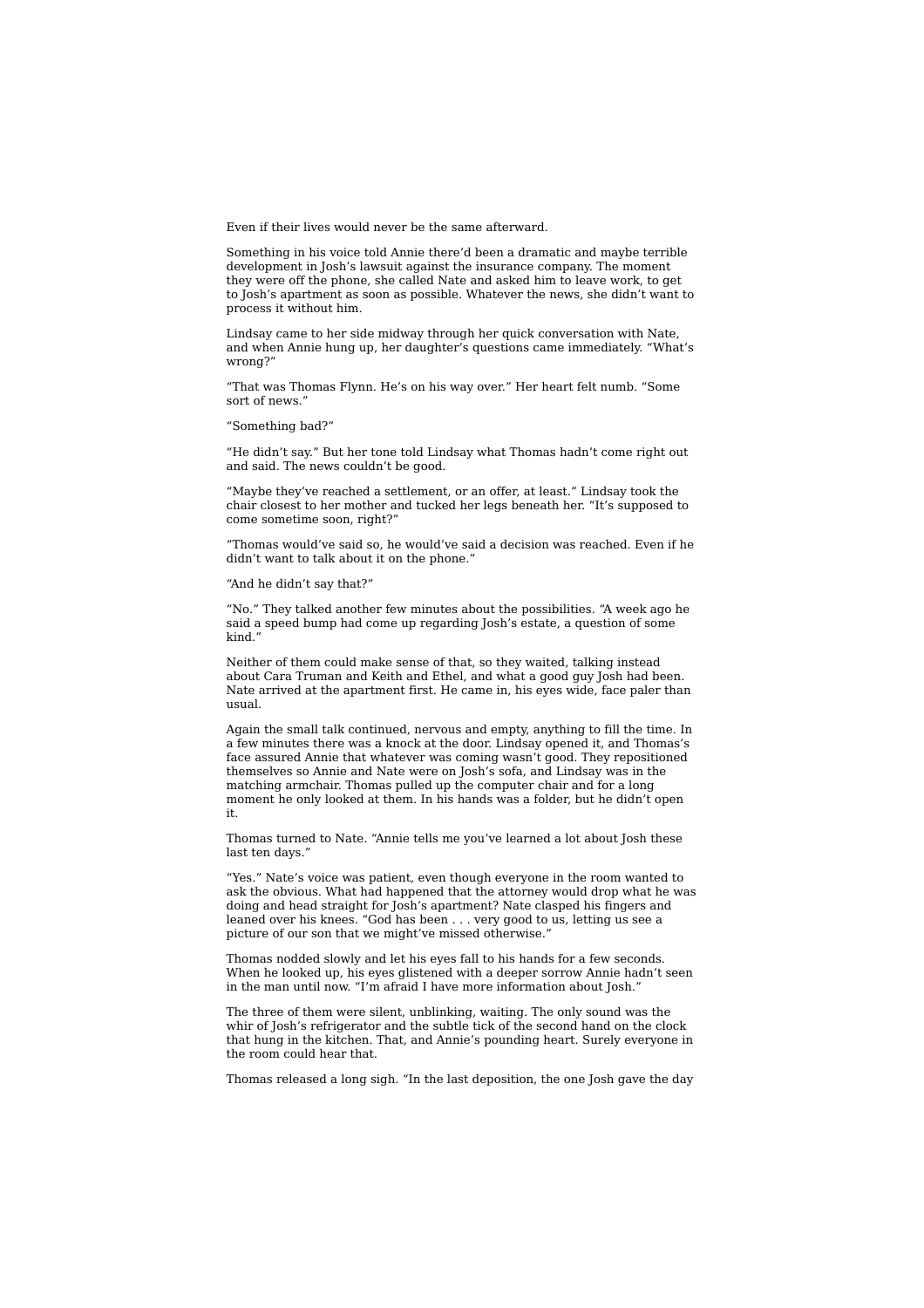before he died, he told the court that he had a daughter. That would make her his only heir."

Annie felt the room begin to spin. She slid closer to Nate and leaned on his arm, so she wouldn't slide off the sofa and pass out on Josh's beige-carpeted floor. Still, none of them said anything.

"Because of Josh's testimony, I was obligated to do my best to find the girl's mother, Maria Cameron of New York City." He pursed his lips. "I found her the Friday after Josh's death, and left her a message later that day. By law I was required to tell her that the girl could be the heir to a settlement." His disdain sounded in his tone. "Needless to say, she contacted me first thing the following week."

"Why . . . didn't you tell us all this?" Nate didn't sound angry, just baffled.

"I wanted to believe the search would lead to nothing." Thomas breathed in through his nose. "I didn't want to worry you over nothing."

"But . . ." Nate didn't need to ask, really. Everyone in the room could see where the conversation was headed.

"I ordered that the girl be subjected to a paternity test. We had Josh's results already. Standard in a case like this where he suspected he was the father of a child and where paternity hadn't been established."

His words ran together, and Annie felt her world slipping off its axis.

"The woman was very compliant, of course, and very sure that Josh was her daughter's father." He lifted the file in his hand and let it fall again. "The results came in right before I called you." He made eye contact with each of them one at a time. "Without question, the girl is Josh's daughter."

Annie grabbed on to Nate with one arm and the edge of the sofa with the other. No—no, it wasn't possible. All this time Josh had been right? He'd had a daughter and he'd been denied the chance of seeing her or holding her or knowing her? She sucked in her next few breaths and then stood and paced to the patio door and back. "You're sure?"

"The test is conclusive." Thomas handed the folder to her. "The details are all there."

She dropped the folder on the sofa and crossed her arms. The results must have had a million implications, but the first one, the one that stabbed straight through her heart, was this one: Josh had a daughter, but he'd missed out on being a father.

Thomas was going on, saying something about the settlement, and the girl being Josh's only heir, and how the entire amount minus any debt Josh had incurred would now go to Josh's daughter, and—

"Wait." The room stopped spinning. Annie drilled her eyes into those of the attorney. "Are you saying that we won't have control over Josh's settlement?"

"That's right."

"The entire amount will go to this—this child?" Nate's voice was incredulous.

"Yes. But her mother will be in control of it until she turns eighteen."

"But my parents are the executors of my brother's estate. Can't they determine whether the girl should really be an heir in this situation?" Lindsay was on her feet, her voice slightly raised. "I've written stories about things like this." She turned to Annie and then to Nate. "We can fight it."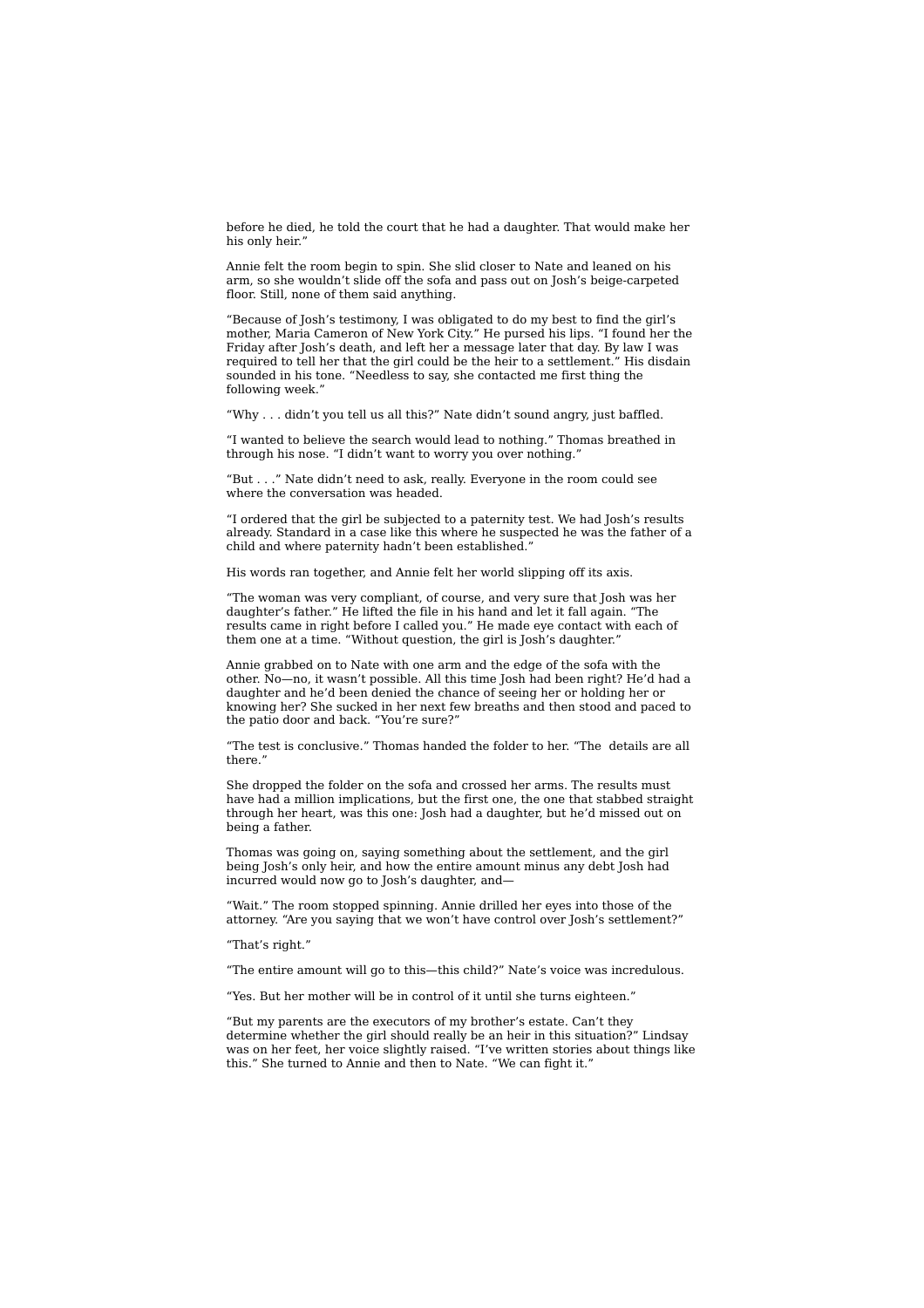"You can certainly try." Thomas sat a little straighter. He nodded, still in the game, not quite ready to throw in the cards. "Your case would be better if Josh hadn't said on the witness stand that he had a daughter, if he hadn't acknowledged her."

Annie remembered something. She hurried to Josh's bedroom and returned with the letter from Maria Cameron, the one where she threatened never to let Josh see the girl unless he paid her thousands of dollars per month. "Listen to this." She read a few choice paragraphs from the meanest sections of the letter. "The woman blackmailed Josh. She refused to even let him meet the girl. There's no way his accident money can go to her and a daughter he never met '

"Actually," Thomas said, sounding more tired than hopeful, "the law is pretty clear in this situation. In the case of estate law, any money belonging to the deceased automatically goes to the heir of the estate unless the deceased stated in writing before a witness that he or she did not want any or all of the estate to be given to that heir."

"In other words, if Josh had put in writing that he didn't want his money going to this girl, or rather her mother, then there wouldn't be an issue." Nate was still sitting on the sofa, but he'd slid to the edge, his back straight, clearly doing his best to understand the situation they were suddenly in.

"Exactly." Thomas looked like he wasn't sure how to say this next part. "The thing is, I had this talk with Josh a number of times. I advised him not to mention the girl on the witness stand, since there had never been a paternity test and since he had no idea where she was or any other details about her.

Annie knew where Thomas was headed with this. She closed her eyes and she could hear him still, hear the pleading in her son's voice as he tried to convince her and Nate that the child was his daughter.

"Josh wouldn't hear of it. He told me that Savannah was his daughter and he would never deny the fact, not in court or anywhere else."

Her eyes opened and she looked at the photo over the fireplace. For the first time in all these years she saw the resemblance as clearly as if she were looking into the face of her son at that age. They had the same eyes. Annie must've seen it all along, seen it and denied it all at the same time so that her brain wouldn't allow her heart to acknowledge the obvious. That this little girl was Josh's daughter, their granddaughter.

"I'll look into case law on the matter first thing tomorrow." Thomas pursed his lips.

"I can check on the story I wrote, the one about a case like this," Lindsay said. "The woman already tricked Josh once." She looked at Annie and Nate. "I don't think any of us can stand back and let her trick Josh again. Not when that settlement meant so much to him."

The conversation continued another five minutes, then Thomas left with promises to call sometime around lunch tomorrow. If they were going to contest the idea that the child was Josh's rightful heir, they needed to form a battle plan as soon as possible.

After Thomas was gone, Nate pulled Annie into his arms. "I have a few more hours left at the office." He nuzzled his face against hers. "Don't worry about this. We'll get everyone at church praying and God will help us. The right thing will happen, I have no doubt whatsoever.

Annie nodded, too weary to speak. The news had knocked the wind from her, and after the initial burst of indignation, she was unable to feel anything but one very clear emotion: doubt.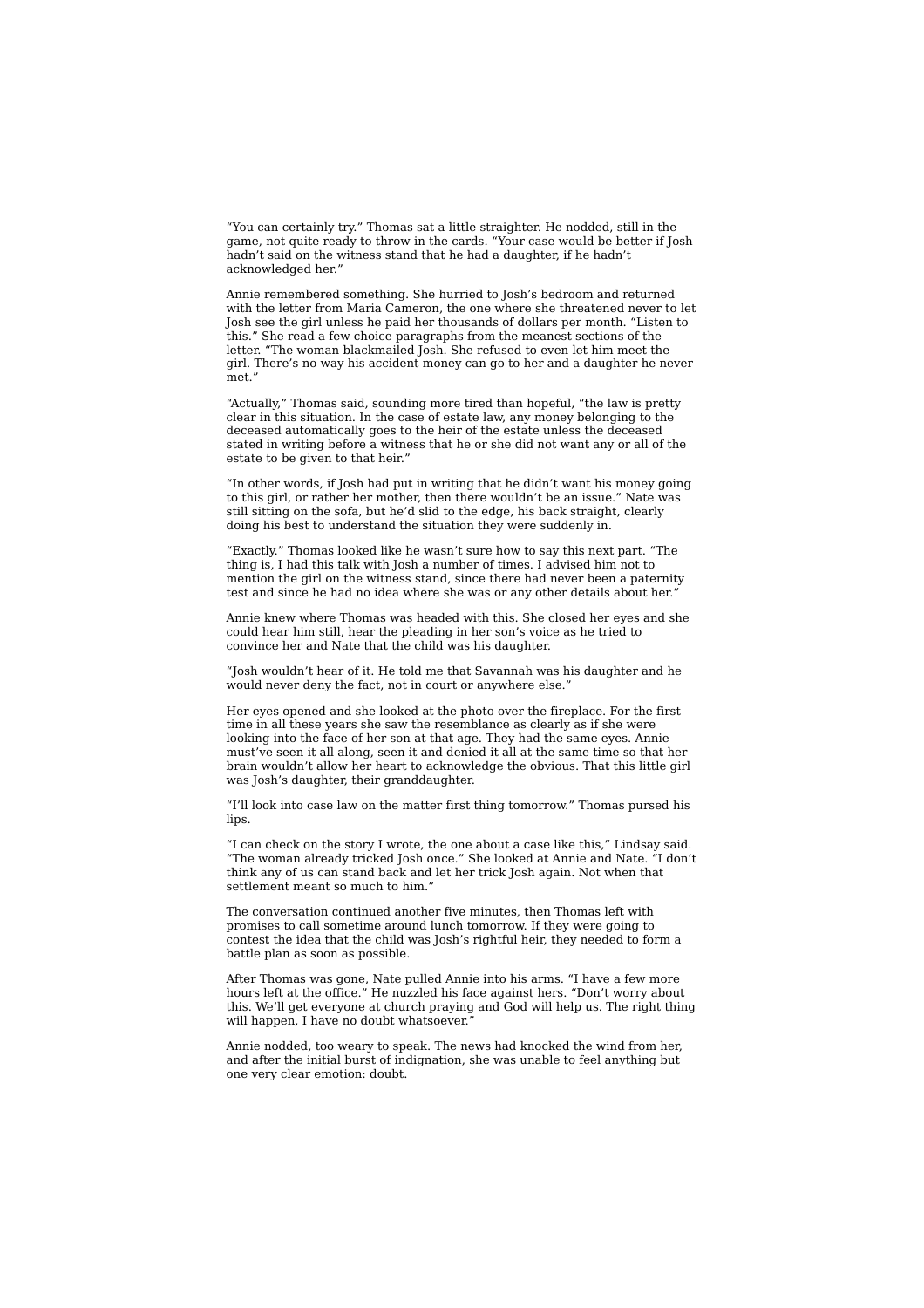Lindsay needed to go, too, and she asked Annie to join her. "Come to my house, Mom. We'll pick up a few salads on the way and you can spend a little time with Ben and Bella." Lindsay leaned in and kissed her forehead. "They miss you."

"I'm not hungry." Annie looked past her daughter to the boxes that still hadn't been sorted through. "I'll come over later. In an hour or so."

Reluctantly, Lindsay left, but only after Annie promised she wouldn't stay more than an hour longer. Annie understood her daughter's concern, but being here among Josh's things, his words and music, his greatest treasures, had become almost enjoyable, a routine that made Josh a part of her life again.

When she was alone, Annie returned once more to the picture on the mantel. Savannah was Josh's daughter, and neither she nor Nate had ever wanted to admit that fact. But what if they had? What if they'd taken the time to hire an investigator and search out Maria Cameron? They might have forced a paternity test based on Maria's own admission that the girl belonged to Josh. And then with the results in hand. Maria would've had no choice but to allow Josh a role in the girl's life.

Which meant Josh might have had his daughter after all. If only she and Nate had once, just once, believed him.

Her tears came in convulsive spasms, taking over her heart and soul, her lungs, and her ability to think clearly. What had they done? So what if the woman had slept around? Did it really matter that she'd been married at the time of her Vegas tryst with Josh? Even if she'd been with a hundred men that month, there was a chance Josh was the father. A single chance, and that chance was worth exploring, wasn't it? Didn't Josh deserve at least that? He didn't have any resources to wage that sort of search, that type of custody battle. The only way would have been if he'd received help.

Help that Annie and Nate had unequivocally denied him.

*Dear God, what have we done?* She took hold of the photo and slowly, painfully, she dropped to her knees. The little girl in the picture had never known her daddy, and now it was too late.

Josh had never gotten to cradle his newborn daughter, never spoken to her in the quiet coos and gentle whispers that existed between a father and his child. He had been robbed of the chance to hold her hand while she toddled across the room, and he'd missed the drive to school on her first day of kindergarten.

She had never known her father's hugs, his strong arms. Never had she run to him down the hall of her home when strange noises made her frightened in the middle of the night. She'd never walked hand in hand with him to the park or giggled out loud while he pushed her high on a swing until her feet brushed against the sky.

Josh had known she was his little girl, and there'd been nothing he could do about it. So he'd kept the journal and fought the lawsuit, knowing that the moment he had the settlement he would do what he'd longed to do since he first heard about the girl. He would fight Maria Cameron for custody. Annie remembered one time when the subject came up, the earnest look in Josh's eyes, the passion with which he talked about the child.

*"Even if I get only one week a year, I want her to know me. I want her to know she has a dad who loves her."*

Annie swallowed another sob. What had she done when Josh said that? Change the subject? Ask Josh if he wanted a second helping of spaghetti? Nothing about the child seemed even a little real. People didn't go off to Vegas, have a one-night stand with a married woman, and wind up the father of her child.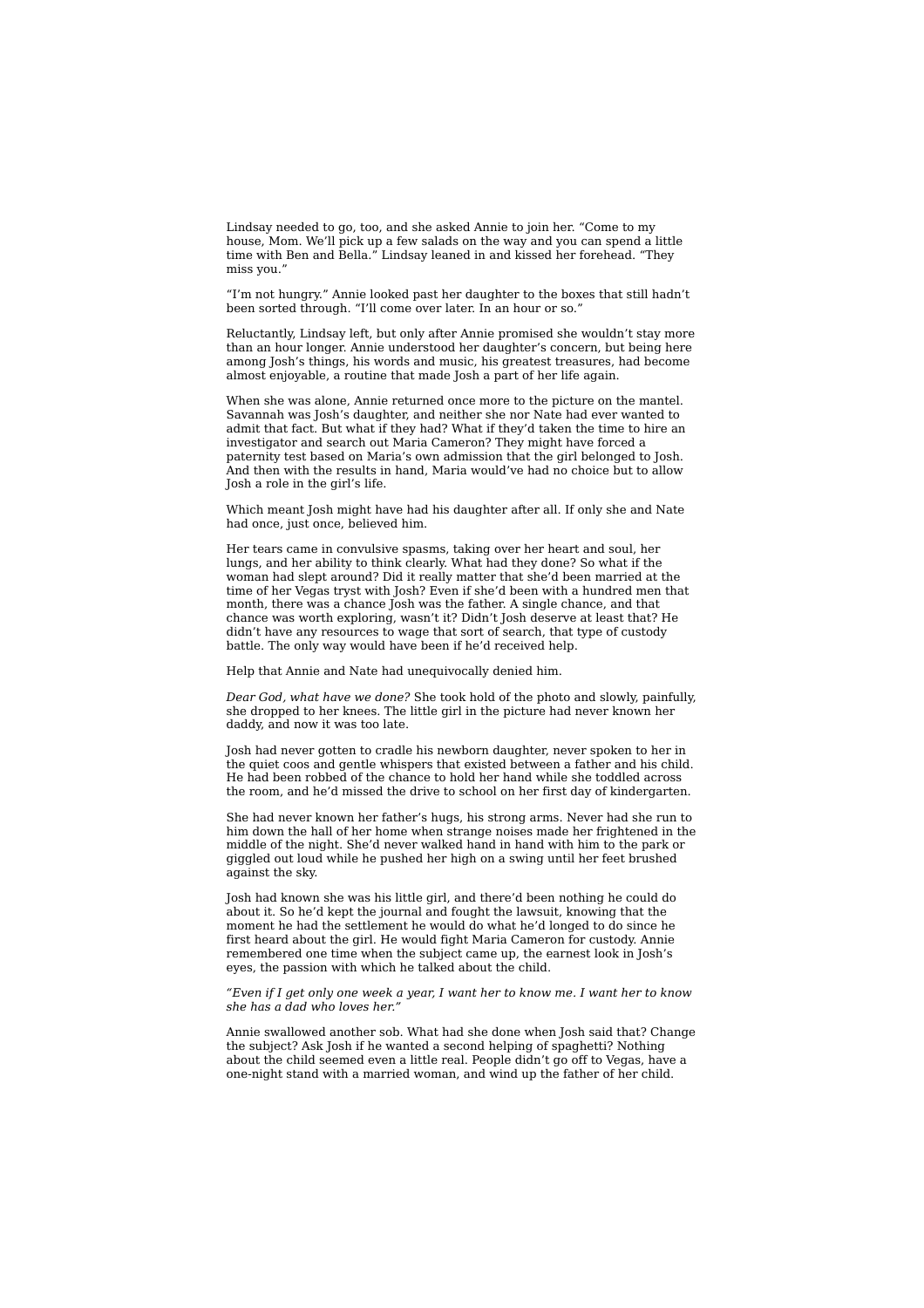Annie couldn't bring herself to acknowledge the possibility.

And now it was too late.

She held the photo close to her heart. "I'm sorry, Josh. I didn't know."

The conversation from earlier played in her thoughts again—the news from Thomas and her reaction, the way she was instantly sure she wanted to fight the girl's mother. Nate's comments, too, about how nothing had meant more to Josh than receiving this settlement.

That's where she stopped. She struggled to her feet, her eyes never leaving those of the girl's. No wonder she'd been feeling overwhelmed with doubt, both then and now. She'd denied the truth for seven years, denied that even a possibility existed that this child was Josh's daughter. She caught herself, forced herself to rethink the way she viewed the little girl in the photograph. She wasn't *that girl*, or *that child*. She was Savannah, Josh's daughter. *From now on I'll think of her by her name,* Annie told herself. *I owe Josh at least that much.*

If Annie was sure the settlement would go to Savannah, then there would be no war to wage, no battle to fight. Josh loved her, even if he never met her, and he would have wanted her taken care of. But that wouldn't happen. Thomas said so himself. The money would go to Maria Cameron as Savannah's guardian. By the time Savannah turned eighteen, the money would be gone, the insurance money wasted in the hands of a woman who had done everything in her power to ruin Josh's life.

That was something worth fighting against.

But even so, Annie asked God for wisdom and understanding greater than herself. *Please, Lord, lead the way in this legal nightmare. I've spent the last seven years denying even the slightest chance that Savannah was Josh's daughter, and I was wrong. I don't want to be wrong again. Please, God, lead us.*

"Josh, I promise I'll never forget that you're Savannah's father. Not ever again." She whispered the words through a fog of agony and she silently prayed at the same time that somehow God would let Josh hear them.

Especially after so many years of denying Savannah's relationship to Josh.

She and Nate and Lindsay could form a team and fight for Josh's settlement, and even now she was convinced that was the right thing to do, the only way to keep his money from falling into the hands of a woman who did nothing but hurt him. But they couldn't tell themselves that nothing mattered more to Josh than the settlement. That was hardly true.

Josh cared about the settlement, certainly, and the decision that the drunk driver's insurance company should pay for the losses he'd incurred. He cared about getting the money and buying a house and building a future for himself. But his top concern wasn't the settlement. That spot belonged to one person and one alone. Cara Truman had confirmed the fact again in their conversation earlier today. The answer was obvious to everyone who knew and loved Josh. What mattered most wasn't the lawsuit but his daughter, Savannah Cameron.

And now, one way or another, Savannah would have to matter to the rest of them, too.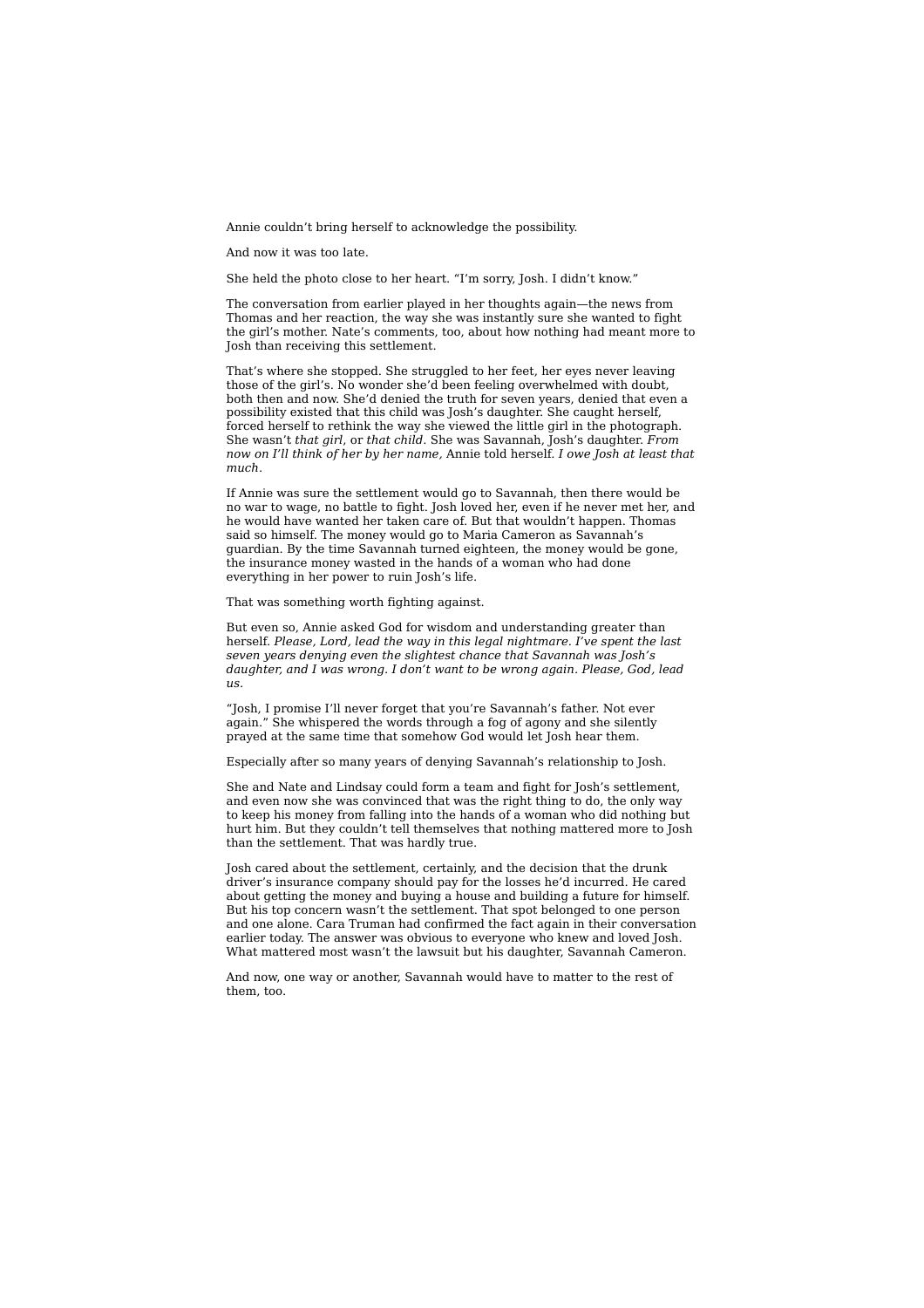### NINETEEN

ody Gunner couldn't shake the feeling that he needed to contact Josh Warren's parents. It was Wednesday, more than three weeks after Josh's death, and every day since then the thought had all but consumed him. He hadn't slept well once since hearing the news, because he knew a truth that maybe Josh's parents should know, too. On the other hand, the situation really wasn't his business. He waffled between whether to say something or not, and the inner conflict left him a little more worn out each day.

Now he sat on the front porch of the ranch home he shared with his wife, Elle, and once more he voiced his feelings. "I keep telling myself it's none of my business." He reached for Elle's hand and stared out across their property. "I mean, what if his family doesn't even know about the little girl?"

"What did Josh say, exactly?"

"It was a talk we had on the way home from church, the last time he went with us. You were in back with Carl Joseph and Daisy, and Josh looked like he had the weight of the world on his shoulders."

"That's right. I thought something was wrong with him."

"I saw it, too, so I asked him. I told him he looked like he had a lot on his mind." Cody remembered the conversation perfectly. He could hear Josh's voice, see the lines on his forehead all over again.

"My lawyer keeps asking me about Savannah," he had said.

"Your little girl?" Cody knew her name because Josh had talked about her before.

"Yeah. He thinks the subject might come up in court soon. If the other lawyers ask about her, he wants me to say that as far as I know I don't have any children." Josh's eyes narrowed with his concern over the issue. "You know, because there's never been a paternity test or anything."

Cody remembered how his heart went out to Josh. He and Elle had been married for just over two years and she was expecting their first baby—a boy, if the ultrasound was right. Already the protective feeling he had for their firstborn surpassed any emotion he'd ever known. He could only imagine what it would feel like to be Josh, to be sure that the child was his and then advised by his own attorney to deny his relationship to her in a court of law. Cody had pushed the issue a little further, curious about the intentions of Josh's lawyer. "Why wouldn't he want you to tell it like you believe it to be, that as far as you know you're Savannah's father?"

"Because of the settlement." Josh had squinted against the glare of the sun in his eyes. "If I tell the court I have a daughter, and if something happens to me, then Savannah will get all the money."

"All of it?" The thought had concerned Cody, especially since there was no real proof of Savannah being Josh's daughter.

"My debts would be repaid first, so my parents and my sister would be taken care of for everything they ever loaned me. And they'd do a paternity test before Savannah would get a dime, that sort of thing." He shrugged one shoulder. "But yeah, after all that she would get the rest."

"Is that what you want?"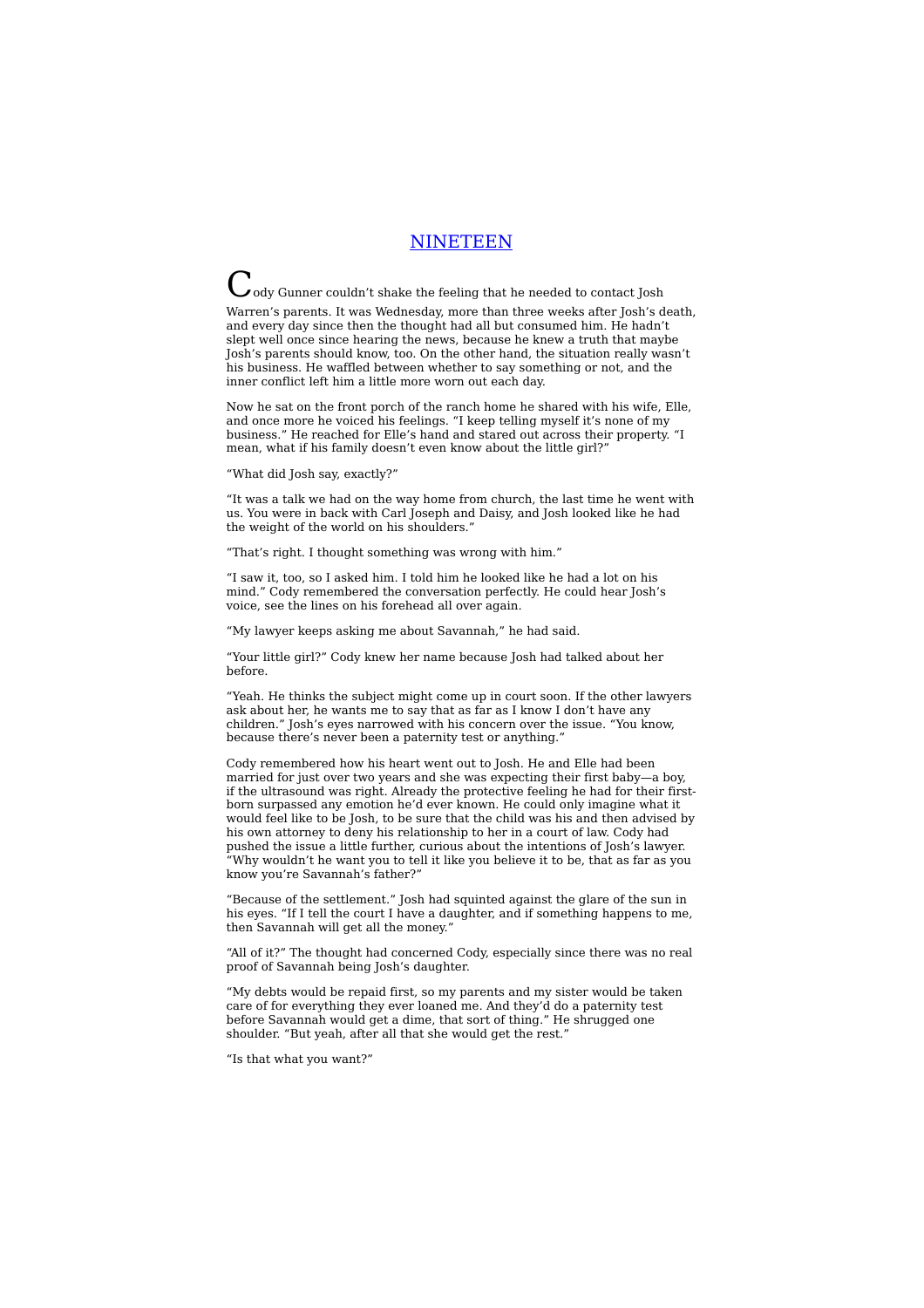"If I die before I get the settlement? Yeah, it's what I want." He had never sounded so sure about anything since Cody had met him. "That little girl hasn't had her daddy all these years. If something happens to me, I at least want her taken care of financially. So she can grow up knowing I cared that much about her. You know?"

Cody understood better now that he was about to be a father. Coming back from the memory, he looked deep into Elle's eyes. "At the time, I let the conversation end without giving it another thought. I mean, Josh was in a lot of pain, but I didn't think he was about to die."

"Of course not." Elle's expression told him she understood his dilemma. She put her hand on her stomach. "The baby's kicking a lot tonight."

"Is he?" It was the third week in October and temperatures were cooling down at night. He put his arm around Elle's shoulders.

"I think he's gonna ride horses like his daddy."

"Bulls, you mean?"

"Horses." Elle raised her eyebrows at him. "We have a deal."

"I know." Cody smiled. He moved closer and kissed her slowly, enough that it left them both breathless. "No bulls for this baby. I promise."

They kissed again, and Elle drew back first. "What are you going to do?"

"About the conversation with Josh?"

Elle nodded. "His parents need to know their son's wishes."

"You're right. I'll call them tomorrow." He thought about Carl Joseph. "My brother's having a hard time with this."

"Daisy, too."

"Yesterday he called and asked me about heaven." Cody drifted as the conversation came to life again.

"Heaven's where Ali is, right, Brother?" There'd been uncertainty in Carl Joseph's voice.

"Right. Ali's been there almost five years."

"That's a long time."

"It is." Cody rarely hurt over the loss of Ali anymore, but in that moment the pain was as fresh as the day his first wife had succumbed to cystic fibrosis. He swallowed his sorrow. "A very long time."

"You think maybe my good neighbor is getting to know Ali in heaven?"

Cody had smiled at the picture. "That would be nice, wouldn't it?"

"Yeah, because Josh was a really good neighbor, Brother. And if Ali needed a good neighbor in heaven, I wish God would put their houses right next to each other."

"Me, too."

"But I really wish Josh still lived across the parking lot in Apartment J-8, because we can't exactly stop by on Saturdays and visit him in heaven."

"Not yet."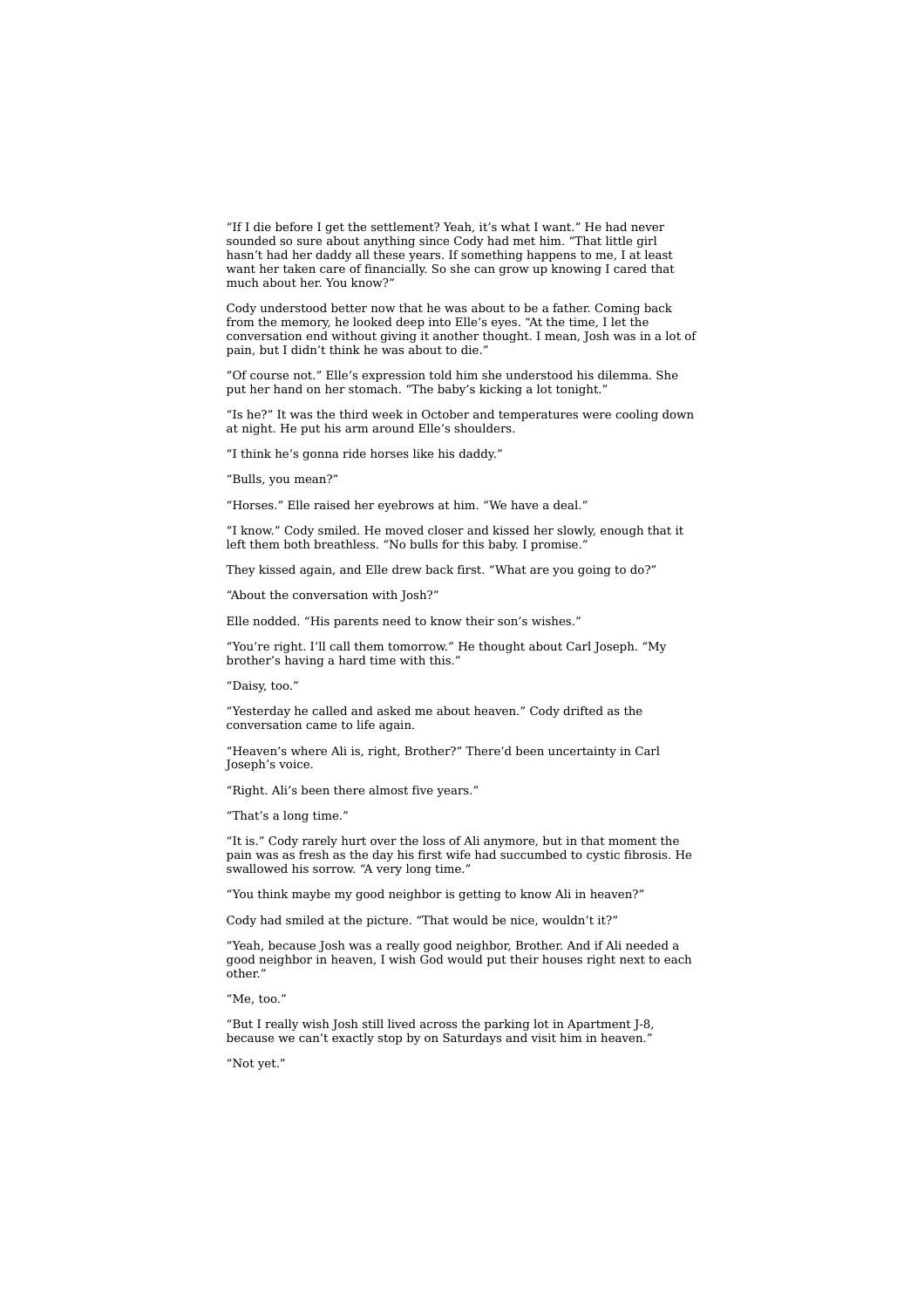"One day?" Carl Joseph let a little hope creep back into his voice.

"Yes. One day when we're all in heaven together I'm sure Josh will be your neighbor again."

"I hope so, Brother." Carl Joseph sighed. "He was a very good neighbor, and he gave us eggs for late breakfast and he didn't even put them all in one basket. He used a plastic container instead."

Cody's heart had been touched by his brother's description. "Josh was a good guy."

"Yeah, so the people in heaven are lucky to have him." Cody pulled Elle close against his side. "That brother of mine has a good heart. He was the one at Ali's funeral who told me he hoped God would give Ali a horse in heaven. Because she was a good horse rider. Now he's hoping that Josh can be a good neighbor in heaven the way he was here."

"I love that guy." Elle pressed her cheek against his. "Daisy has called me three times in the past week, crying. She tells me she's worried Carl Joseph will die, because maybe dying is contagious." Elle sighed. "Other than when our father died, Josh is one of the only people Daisy has ever lost. It's been hard on her."

Cody could only imagine how hard the past few weeks had been on Josh's family. And if his family did, indeed, include Savannah, then somewhere a little girl had lost her daddy. Whether she knew it or not. There was nothing he could do about the pain Josh's loss was causing the people around him, but he could do something about the conversation he'd had with Josh on the way home from church. He'd make the call first thing in the morning tomorrow.

Maybe after that he'd be able to get a good night's sleep.

Annie and Nate were at home that night going over the paperwork from the lawyer's office. Thomas had gone over the documents contesting Savannah's position as Josh's heir, and now it was up to them to sign the papers. When they signed and returned the papers to Thomas tomorrow morning, the battle would officially begin.

A hearing would take place, and evidence would be presented. Annie found another letter from Maria, this one stating in more specific terms that it would cost Josh dearly if he wanted even an afternoon with his daughter. That correspondence would be presented, as would a number of witnesses who could state Josh's determination to find Savannah and accept her as a daughter, all to no avail because of Maria's decision to keep that from ever happening.

Unless and until Josh could come up with the money. Beyond that, they would hire a private investigator who would show the judge the sort of person Maria was, how she'd tricked Josh into sleeping with her even though she was married. When it was all said and done, the investigator would know exactly how many men Maria had been with, lending credence to the fact that Savannah's father could have been any of the men her mother had bedded, the point being that Maria Cameron hadn't been interested in establishing Josh's paternity until there was money at stake. And since at the same time she refused Josh access to his daughter, Thomas thought they had a chance of winning the case.

If the situation had been different, if Maria had been in contact with Josh and if she'd been a more fit mother, Annie and Nate wouldn't mind letting the money go to Savannah. But the woman's greed and character had already been established. Now Annie and Nate sat across from each other at their kitchen table and talked about the battle ahead.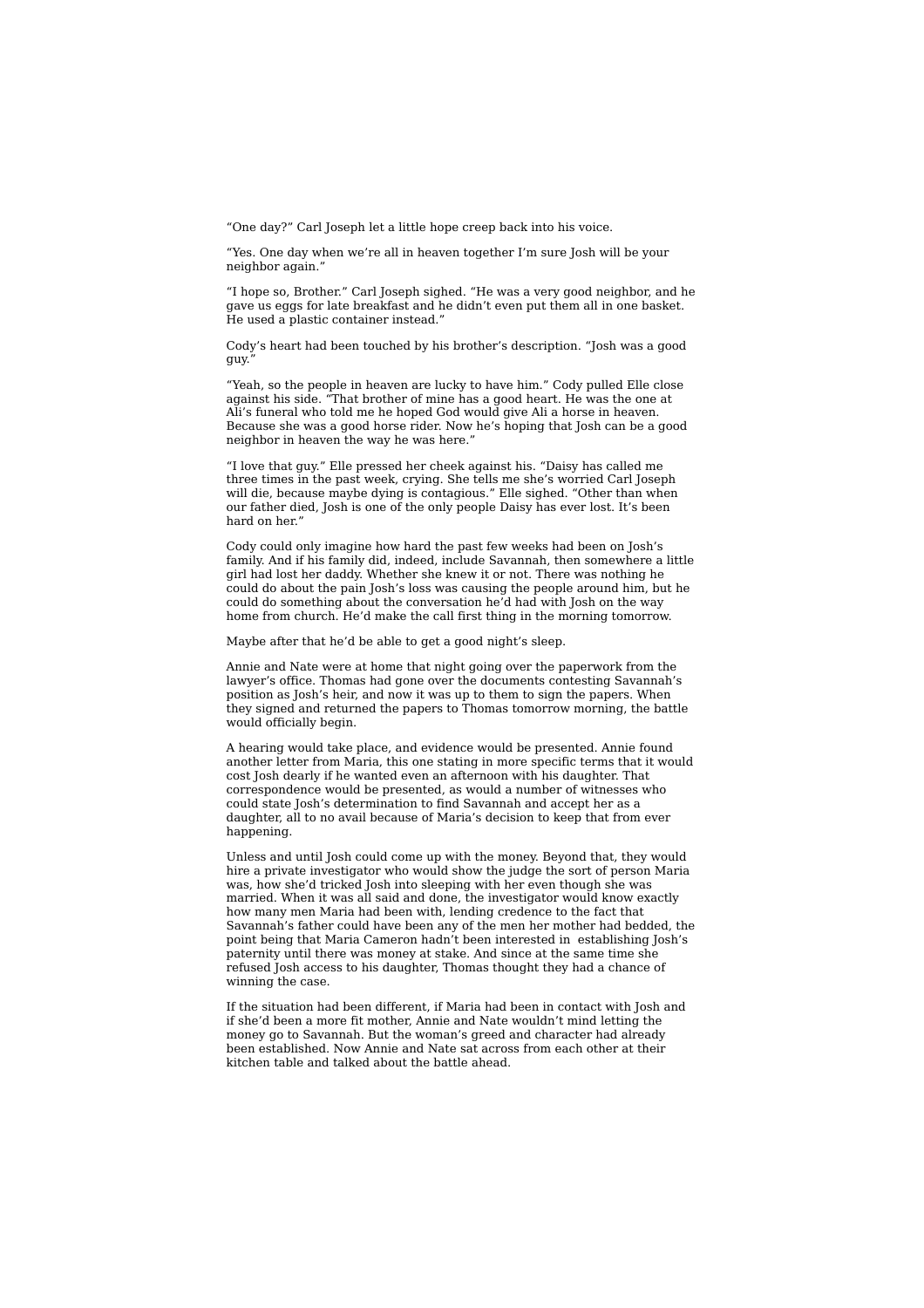"What did Thomas say about setting up a college fund?" Annie's head was swimming with the legalities of taking on the system. In the meantime, the attorneys for the insurance company were nearer every day to a settlement. Thomas would have to make his case about Savannah not being a legitimate heir quickly. Otherwise, the money would go to Maria Cameron without a fight. Once she took hold of it, the chances of winning it back from her were almost nonexistent.

Nate locked his fingers behind his head and leaned back in his chair. "It's possible. We can tell the judge we'd like to put an amount, a hundred thousand dollars, say, in a trust fund for Savannah's college years. Two hundred thousand, even. Her mother couldn't touch it because the money wouldn't be for Savannah's care and support. It would be only for her college expenses."

"Then that's what we'll do. That way everyone wins." She thought about that. "Besides, the judge will be more likely to see things our way if he knows we're willing to help Savannah. It's her mother we're trying to avoid."

They'd been home for several hours, but not until Nate stood for a glass of water did he notice the blinking light on their home phone answering machine. He pressed a series of buttons and a tiny voice filled the room. "This is Mary beth Elmer, manager of your son's apartment buiding. We've spoken before. I need to tell you that a Cody Gunner is looking to talk to you. He left his phone number." The woman went over the number twice slowly. "Maybe you can give him a call and see what he wants. His brother is one of our tenants."

Nate played the message again and wrote down the phone number of Cody Gunner. Annie had never heard of the guy, but if he was the brother of one of the tenants, maybe he knew something about Josh—another detail that would add to the new way they'd come to see and know their only son.

"It's too late to call him tonight." Nate set the piece of paper with Cody's number on the counter next to the phone.

"Remind me to call him in the morning."

"Okay." Nate sat back at the table and pulled the paperwork close. He flipped through the top five pages and took a little longer with the sixth and final page. "I think we should sign it. We're doing the right thing, Annie."

"There's no way Josh would've wanted that woman taking his settlement."

"Absolutely not."

In the distant rooms of her heart, Annie remembered her prayer, her promise that she would let God show her if at any point in the battle for Josh's settlement they were doing something that went against the Lord's plan in all this. But today there had been no voice advising them not to move ahead with their motion. Maria Cameron had used Josh one too many times already, without her walking off with his money.

After all, the accident cost him his life, his chance for a future with Becky Wheaton, his dreams of making a new career for himself, and saddest of all, his opportunity to be a father to Savannah. It belonged to Josh's family to decide where Josh would have wanted the settlement money to go—not to a stranger like Maria Cameron.

For a slight moment, Annie wondered what it would be like to meet Savannah, to look into her eyes and see a part of her son looking back at her. If they lost the battle, Annie had every intention of asking for visitation rights. If the courts deemed Savannah to be Josh's rightful heir, then the privilege would have to come with a responsibility on the part of Maria Cameron—to connect her daughter with Josh's family.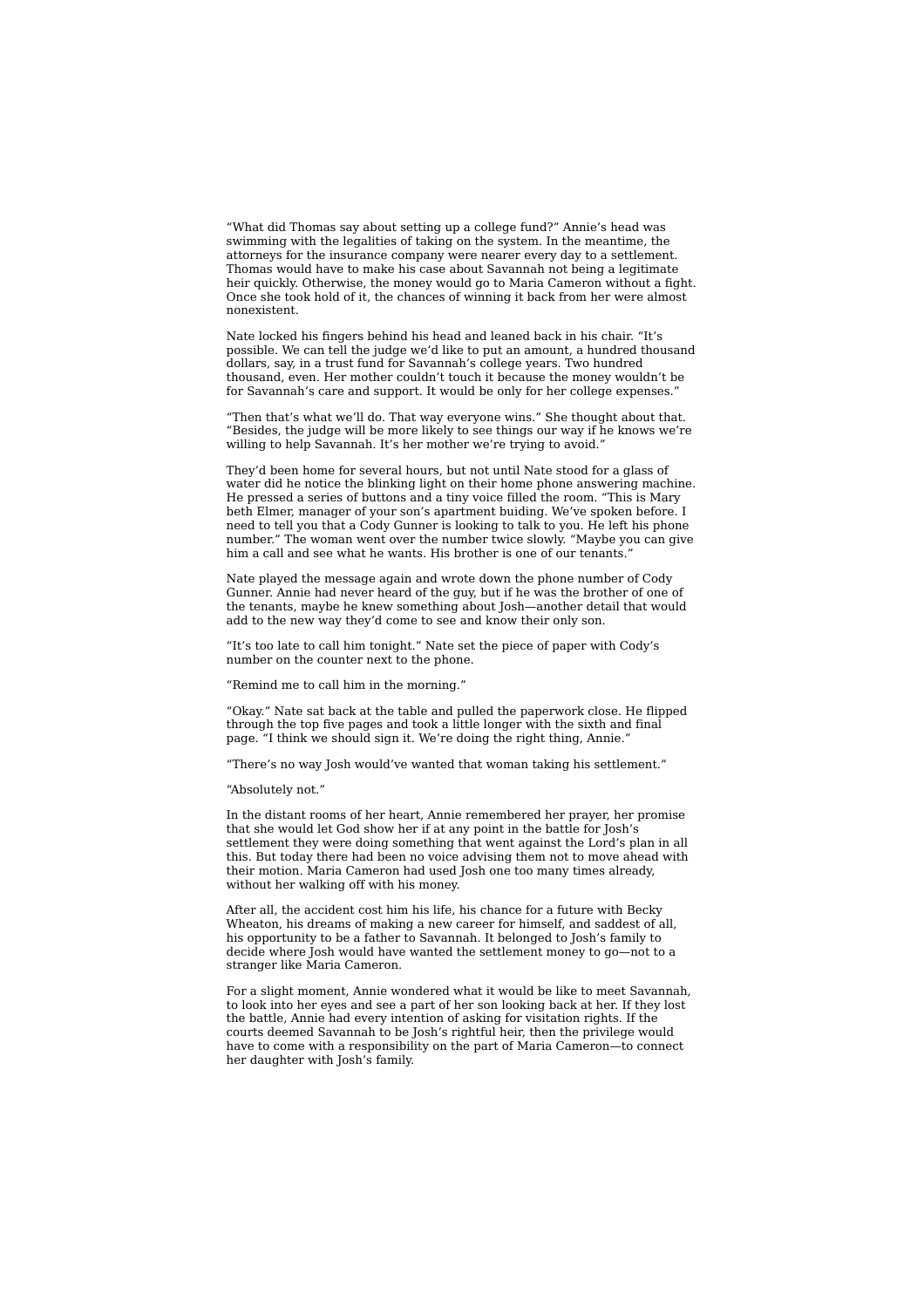At least Annie hoped that would happen if they lost. But what if they won? Would that mean they'd never have the opportunity to meet the child, to hug her even one time the way Josh had never been able to? Annie didn't like the way that felt, as if winning the legal battle was more important than meeting Savannah. But maybe somehow God would allow both—their rightful victory in court, and a meeting with Josh's little girl.

She wasn't sure about much of anything except that they needed to sign the papers. Nate went first, and then it was her turn. But as she signed her name on the line clearly marked by their attorney, it took everything Annie had to remind herself that this battle was against Maria Cameron.

And not against Josh's precious Savannah.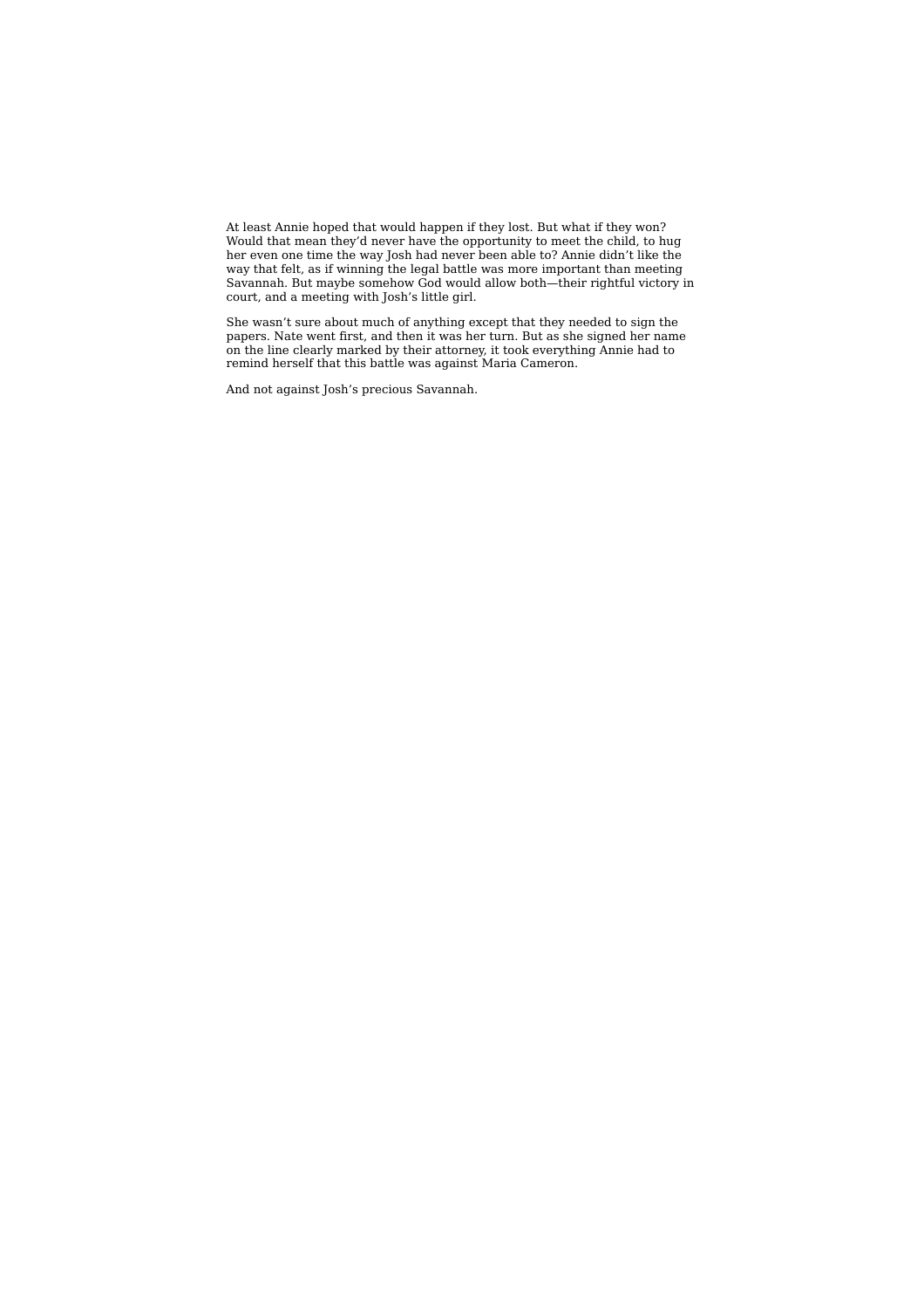### TWENTY

 $\mathsf{L}\,$  he twitches and rapid heartbeats were happening more often, constant fleshly reminders that she had to play it straight. Very straight. At least until the settlement came. Maria looked at the glowing red numbers on the table next to her bed. Seven-fifteen. She sat on the edge of her bed and stretched her arms over her head. Life had become crazy and she had no idea how to handle the pressure. At least not sober.

Maria had an attorney now, someone Freddy had recommended. The attorney was his idea after a call from Thomas Flynn last Thursday telling her that Josh's family was fighting for the money. Of all the nerve. Savannah was Josh's only kid, his only heir, as Josh's lawyer liked to say. The case should be openand-shut, and three months from now she and Savannah should be sitting in the lap of luxury. That's what her attorney said. He'd found out the numbers Thomas wouldn't tell her during that first phone call: a cool two million dollars. That's what she and her baby girl stood to win if things went right. Two million. Josh had finally reached the big time. He'd gotten himself hit by a rich drunk driver, and now the payout was weeks away.

Maria picked up the business card on the table next to the alarm clock. "Harry Dreskin, Attorney-at-Law," the card read. Harry was a good guy. He worked out of a tiny office on the Upper West Side. Maria had met with him twice already and as far as she could tell Harry was beside himself to be working on a respectable case like hers. Helping his client rope in a settlement for a kid without a father? What could be more honest and good than that?

Harry didn't want money up front, which made him the perfect lawyer. But he'd hinted around that a little bedroom action could cut his fees quite a bit once the settlement came. Maria was mildly interested, but she turned him down because mothers—real mothers like the ones she saw playing with their kids in the park—didn't sleep with men as a way of bringing down the cost of legal fees, or rent, or blow, or anything else.

Maria thought about the day ahead. She and Savannah couldn't sit around Freddy's place. Not today. They had to clean it and get lost. Freddy had a business deal with a group of characters who scared even Maria. After that, more scary was the trip she had to take to Denver tomorrow. First time she'd flown anywhere since the junket to Vegas eight years ago.

The trip was part of this new fight for the money, naturally. Her attorney said it would take some time since they couldn't afford the airfare and would have to borrow a car and drive to Colorado, so Josh's attorney bought tickets for her and Savannah. He was even going to put them up in a fancy hotel—a Holiday Inn with a free breakfast. The trip wasn't the scary part. The reason she was going, that's what made her afraid. Some judge in Denver said she had to come and testify about Savannah being Josh's daughter, and how come she never let Josh visit her.

She'd come up with one lie after another since she got news of the trip. The attorney would ask her why she hadn't let Savannah see Josh, and she would smile sweetly and say, "I gave Josh the chance to see his daughter, but he wasn't interested." Maria's heart picked up speed. No, maybe that lie wouldn't work. Josh's family probably knew how hard he'd tried to see Savannah.

She bit her lip. There was the other lie. "I gave Josh the chance to spend time with his daughter, but he could never afford to make the trip." Again, she would give the attorney her sweetest smile. "I kept hoping he'd find a way to visit us, to connect with Savannah, but it never happened."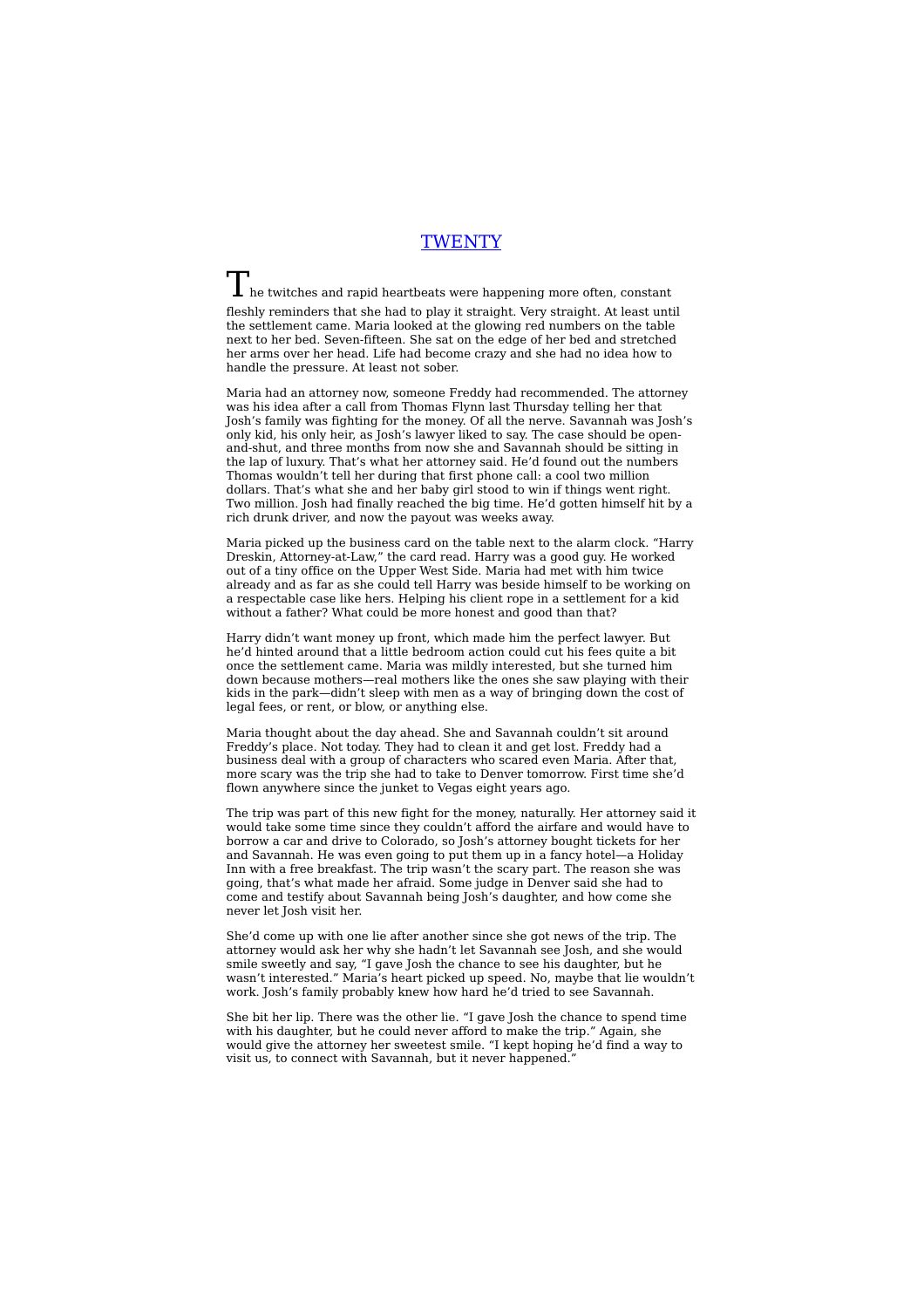Somehow between today and Wednesday—two days from now—she would have to come up with something solid, a believable story that would prove she hadn't intentionally kept Savannah from her father. Otherwise, there could be some question as to whether Savannah should be his rightful heir.

She reached out her toe and nudged Savannah's foot. "Wake up, sleepy. It's a new day." Maria's heart was still racing, her right eye still twitching just beneath her lower lashes. Every part of her body screamed for a drink or a hit —anything to dull the anxiety closing in around her. But even so, she silently congratulated herself at the way she talked to Savannah just now. She almost sounded like a real mother.

Savannah sat up and moved her blankets to the corner of the room, far enough beneath the desk that they were out of sight. " 'Morning, Mama." She yawned and blinked a few times. "Is there breakfast today?"

The question frustrated Maria. "When have we missed breakfast? Not for two weeks now, right?" Maria started to roll her eyes but she caught herself. Harry told her that the attorneys for Josh's family would probably put everyone breathing on the witness stand. That meant some stranger could come sniffing around asking Savannah what sort of mother she had, and whether Savannah was happy living with Maria.

If she was going to be in charge of the girl's two million dollars, then Maria didn't want a single doubt about whether her daughter would tell the lawyers she was happy. Happy and well fed. Maria led the way out of the bedroom. They needed to clean the place today. Freddy's orders. Keep Savannah happy, keep enough food in the kitchen, pay the rent, clean the place. So much to worry about. Maria walked to the cupboard and pulled out a box of Cap'n Crunch. The pressure would be a lot easier to handle if she could drink just a little. A swig of whiskey now and then.

They were finished with breakfast and halfway through the cleaning job when the phone rang. Normally, Maria avoided Freddy's phone, but since the whole settlement thing had come up, she didn't miss a call. She picked it up on the second ring and reminded herself to use her best motherly voice. "Hello?"

"Maria, it's Harry."

"Hey." She relaxed. "I got Flynn's package in the mail. I'm all set for tomorrow's trip to Denver."

"Right, well, that's why I'm calling. I filed a motion with the court and the judge thinks he can resolve the case without your testimony."

Maria's eye stopped twitching. "What does that mean?"

"It means you don't have to fly to Denver." He allowed only a quick break in between sentences. "That's not saying you won't have to fly out some other time to testify, but for now you can stay home. We'll be talking to the judge and I'll call you later this week.

The thrill of victory rushed through Maria's veins like a drug. "Well, that's the best news of the day."

"I'm sure it is. I'll be in touch." When he hung up, she eyed the whiskey bottle tucked back in the corner of the kitchen counter. "Savannah?"

"Yes, Mama?" Her voice came from the bathroom upstairs. "Do you need something?"

"Are you almost finished up there?"

"No." Her voice sounded closer and there was the sound of her feet on the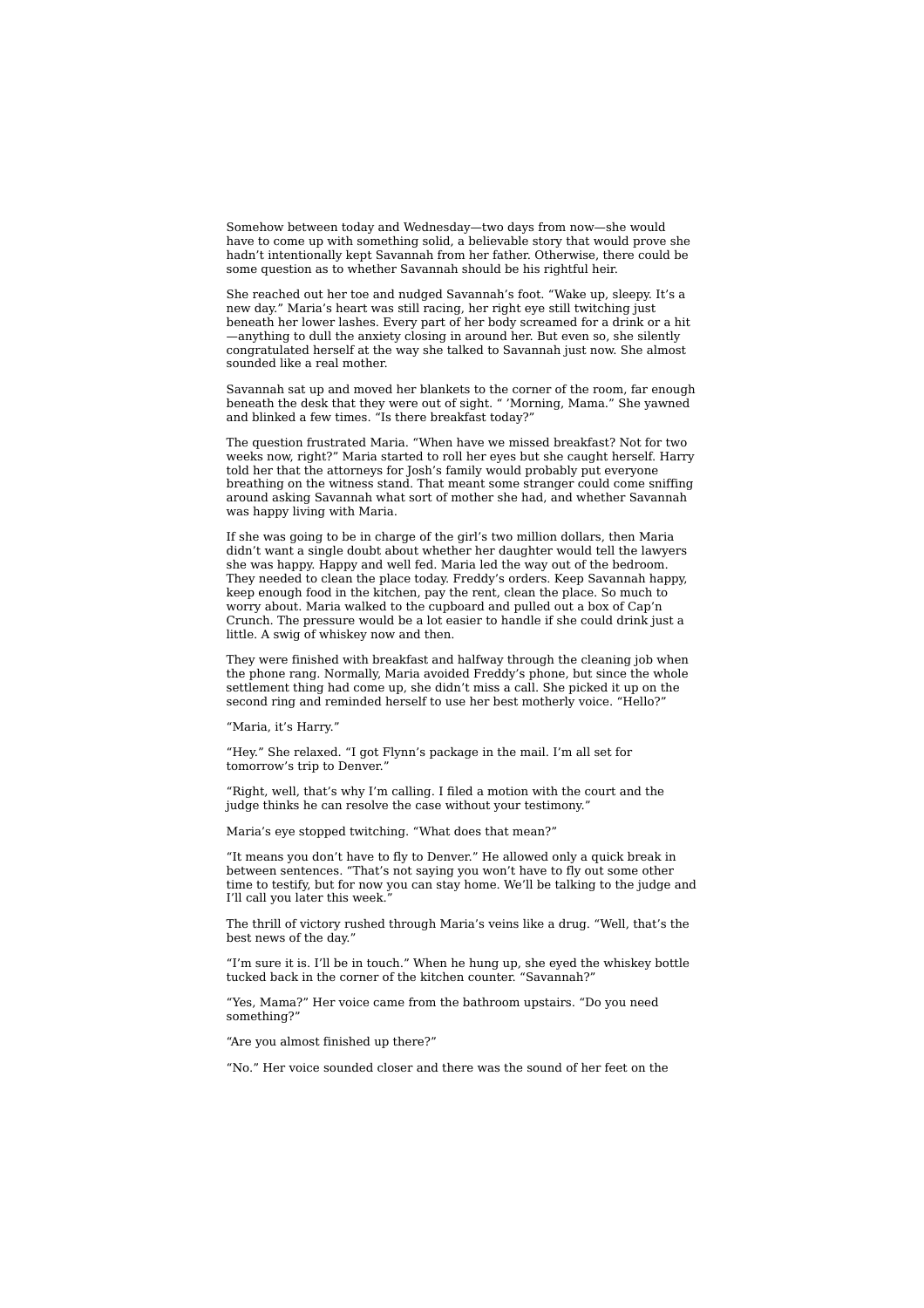stairs. When she was in sight, she gave Maria a nervous look. "I still have to wash the windows and the sink."

"Okay." Maria gave a lighthearted laugh. "Just checking. I want to make sure we have plenty of time in the park later. Plus Freddy has that meeting here."

"I'll hurry." Savannah's eyes were wide with concern as she hurried back up the stairs.

Maria waited until she heard the girl working in the bathroom again, then she grabbed the whiskey bottle and jerked the top from the glass neck. Being sober was one thing, but no one would know if she took a small drink. How else could she celebrate the attorney's great news? Whatever had happened between the two lawyers, Harry Dreskin had clearly won this first battle. She didn't need to fly to Denver, which meant she didn't need to lie about letting Josh see Savannah.

This legal thing was a breeze, and one day soon she'd get a check in the mail for two million dollars. She held the bottle of golden liquid to her nose and breathed deep. The whiskey smelled wonderful. She could feel herself relaxing just from the intoxicating scent of it. She glanced up at the stairs one more time and reminded herself to hurry. She couldn't have Savannah find out she'd been drinking again. Even Harry Dreskin told her to stay clean if she wanted the money.

This was different, though. She had a reason to celebrate, and besides, no one would ever know. She put the bottle to her lips and took a small sip. The liquid felt smooth and seductive on her tongue, and it burned deliciously as it slid down her throat. She took another sip and another. Already the alcohol was spreading through her, warming her and slowing her heart rate. She needed this—she deserved it. But if she was going to soothe her cravings she needed more than a few quick gulps. Who knew when she'd have the chance to drink again?

Once more she looked for Savannah, listened for her footsteps. When she was sure the girl wasn't going to catch her, she turned the bottle bottom side up and guzzled several long swigs. Enough so that she'd really feel it. Then she quick twisted the top back on and slid the bottle back to its place on the counter. The dizzying euphoria flooded through her, over her. This was the life, filling herself with warm, welcoming whiskey and having all day ahead to enjoy the feeling.

She finished tidying the kitchen, cleaning the counters and sweeping the floors. She wasn't quite steady on her feet, but that part would wear o ff before they left the apartment. Maria remembered the routine, even if it had been a while.

Savannah came down after a while and for a long moment she studied Maria. Finally, a nervous laugh came from Maria's lips, a laugh that was probably too loud. "What ya lookin' at?"

"Mama? Are you—are you okay?"

"Jus' tired, baby girl." She laughed again, quieter this time. "All this work has me tuckered out.

Savannah looked doubtful. She looked around the kitchen until her eyes seemed to fall on the place where the whiskey bottle sat. "Did you drink, Mama? Is that what you did?"

"Of course not." Maria turned her attention back to the broom in her hand. How could a seven-year-old be so smart, anyway?

"Did you drink Freddy's whiskey?"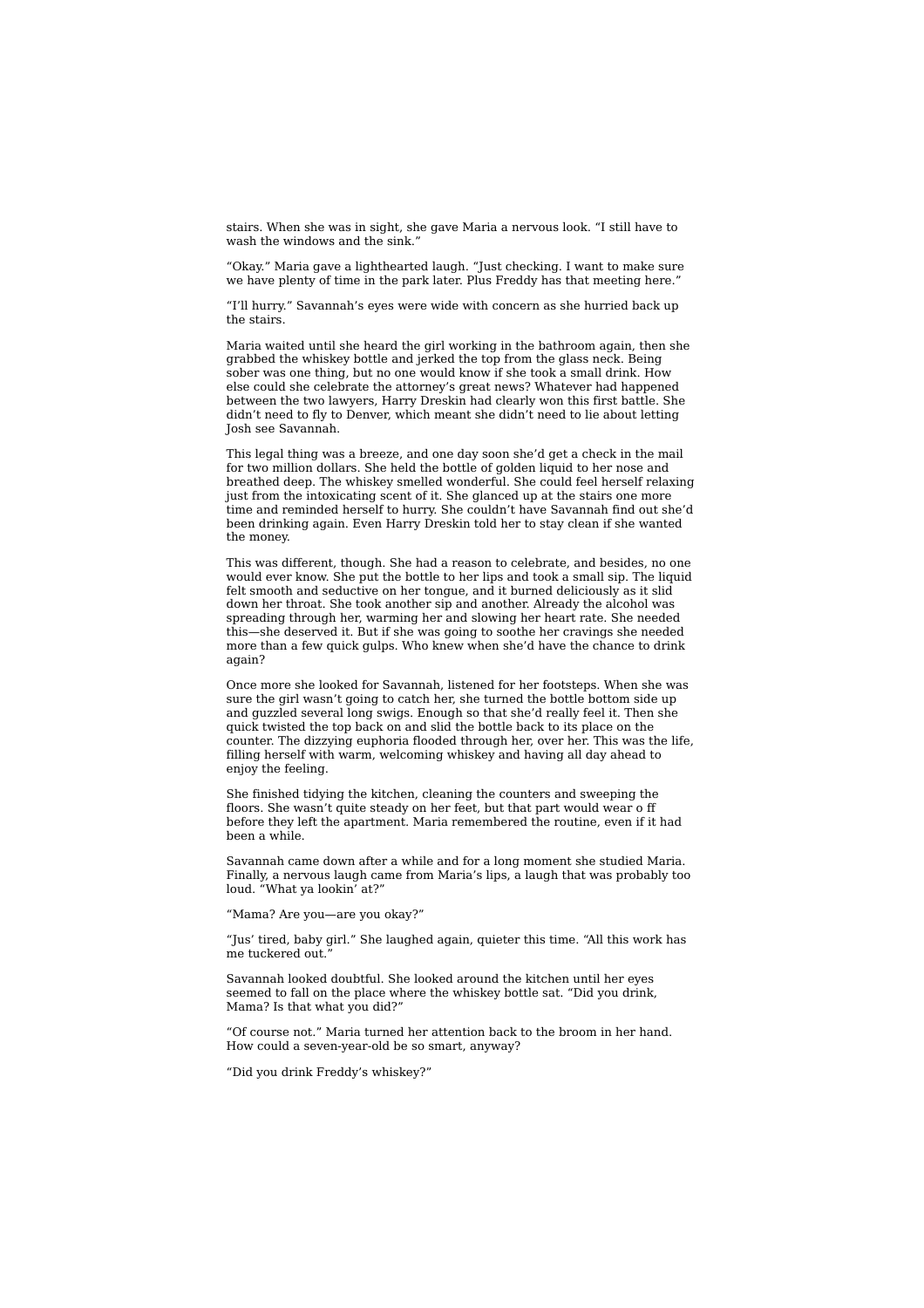"Listen!" Maria spun around and glared at her daughter. "Are you callin' me a liar?"

"No, Mama." Savannah took a step back.

Maria hated this, when Savannah acted afraid of her. She closed the distance between them and grabbed Savannah's arm. "Don't call me a liar, you un'erstand?"

"Sorry. Sorry, Mama." Savannah started to cry. "You told me you weren't gonna drink."

"And I didn't drink. You never saw me drink, okay?"

"Okay." Savannah jerked her arm free and rubbed the place where a line of red marks stood out. "I'm sorry."

"You better be." Maria gave her daughter a shove for good measure. Brat. Trying to ruin a perfectly good day. She was about to say so when she remembered she was supposed to be treating Savannah differently. Better than before. She swept the other half of the kitchen floor, and she was almost done when she realized how dizzy she was. The whiskey was making the room tilt, and Maria was angry at herself for drinking so much. She could have done with half of what she'd gulped down. The floor felt wobbly beneath her, and suddenly she leaned wrong on the broom and wound up flat on the floor. Quickly, she lifted herself to her hands and knees and cursed softly.

"Mama." Savannah rushed to her side. "Are you hurt?"

"No." She used her daughter's shoulder to stand up and then she smiled her nicest smile. "Mama's sorry about earlier. I'm jus' tired, like I said." She messed her fingers through Savannah's reddish-blond hair. "Let's get ready for the day, okay?"

Savannah still looked nervous, but she nodded. They got dressed and took the subway to Central Park, same as always. Halfway to their spot, Maria grabbed a fistful of dirt and rubbed it on her face and Savannah's.

"I hate this, Mama. No more dirt, please!"

"Shhh." Maria put her hand against her daughter's mouth. The effects of the whiskey were already wearing off, her body already craving one more swig, one more rush. "We won't beg much longer, baby girl. We have to have the dirt or people won't give us anything."

She had made a sign last week that read "Please help me feed my daughter." She carried it in a grocery bag and when they found their spot on a bench across from the zoo entrance, Maria pulled it out. It seemed to work. People tossed fives and tens their way without thinking twice. Yesterday they'd brought home more than a hundred dollars, most of which she gave to Freddy for rent. She was paying her way now. It was more respectable that way, more like a mother should be. But today the money would be hers, and she could take Savannah out for pizza later or maybe to a movie. That would keep the kid happy, and keeping Savannah happy was very important now.

That's what mothers were supposed to do, keep their kids happy. But Maria had to be honest with herself, trying to be a good mother had to account for at least some of her twitches and racing heart. They begged for five hours without a break. After that, they went out for pizza, and when Savannah took a trip to the bathroom, Maria ordered herself a pitcher of beer.

When Savannah returned she noticed right away. "You said you weren't gonna drink alcohol."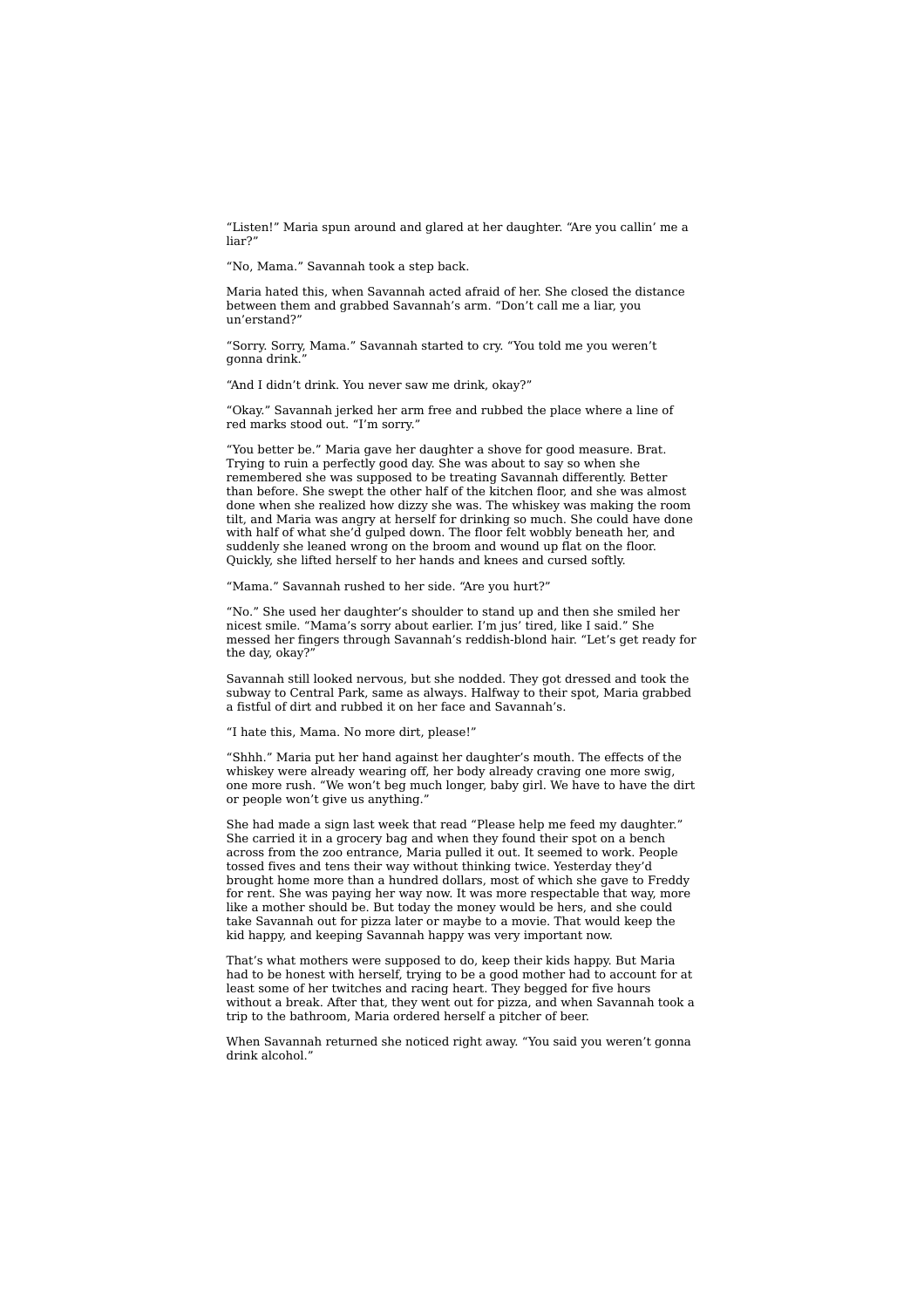"This is a party." Maria kept her tone happy, but under the table she dug her fingers into Savannah's arm, to warn her against saying anything else. "We made a hundred and twenty-two dollars today, baby girl. I'll drink what I want."

One pitcher became two and then three and the room was spinning hard. A waitress told her it was time to leave, but Maria didn't want to go. She was having a party with her daughter, and what was wrong with that? But then the waitress had two people with her, two big ol' guys, and they told her she needed to pay for her tab and be on her way.

"Listen!" She stood and pushed the nearest guy in the shoulder. "No one tells me what to do!" She was yelling, but she didn't care. "I'm a millionaire. I do what I want!"

Savannah shrank down in her seat and covered her face.

"Ma'am, if you don't pay your tab and leave, we'll have to call the police."

"Mama!" Savannah shrieked at her. "Please just pay him."

"Shut up." Maria was sick of the girl, sick of playing the role of perfect mother. She slapped Savannah hard across the face. "I hate being your mama, can't you see that?"

The man from the restaurant grabbed her arm. "That's enough," he hissed at her. Then he turned to the other guy. "Call nine-one-one."

Nine-one-one? The police couldn't come or everything would be ruined. They wouldn't give two million dollars to a drunk who slapped her daughter. And if the guy called the police then everyone would know that's what she'd done. "No, you don't!" Maria screamed right in the man's face. Then she reeled back and took a swing at him, but she missed. Somehow the action sent her spiraling to the floor, and on the way down she hit her head on something sharp and hard. The table, maybe.

When she next opened her eyes, a roomful of policemen stood around her. They pulled her to her feet and put handcuffs on her. Maria cussed and kicked at them, but they took her anyway, threw her into a police car, and drove off with her. Not until they pulled into the precinct parking lot did she remember Savannah.

"My little girl!" she screamed. She leaned as far forward as she could. "Where's my little girl?"

"We took care of her." The policeman behind the wheel glared at her. "Sit back and shut your mouth."

Maria realized how badly she'd blown it. She would have to work harder than ever to make the lawyers and the judge believe she was a good mother now. Her head hurt as she pressed herself into the back of the cruiser. On the good side, she was getting a break from Savannah, from the girl's constant questions and scrutiny. The kid was more a spy than a daughter. But she'd have to find a way to make the girl happy, to keep herself sober and in line, or Maria knew she'd lose everything.

After they booked and printed her, they pushed her into a stinky cell and slammed the door shut. Maria felt afraid and alone, drunk, and depressed over the mistakes she'd made that night. She curled up on a wooden bench along one wall of the cell and hoped she hadn't blown it. Because for the first time in her life, she had reasons to believe things would be good again, reasons to believe she would have the house and the car and the future she'd always wanted. With or without Savannah. If she could get herself out of this mess, she had reasons to believe in tomorrow.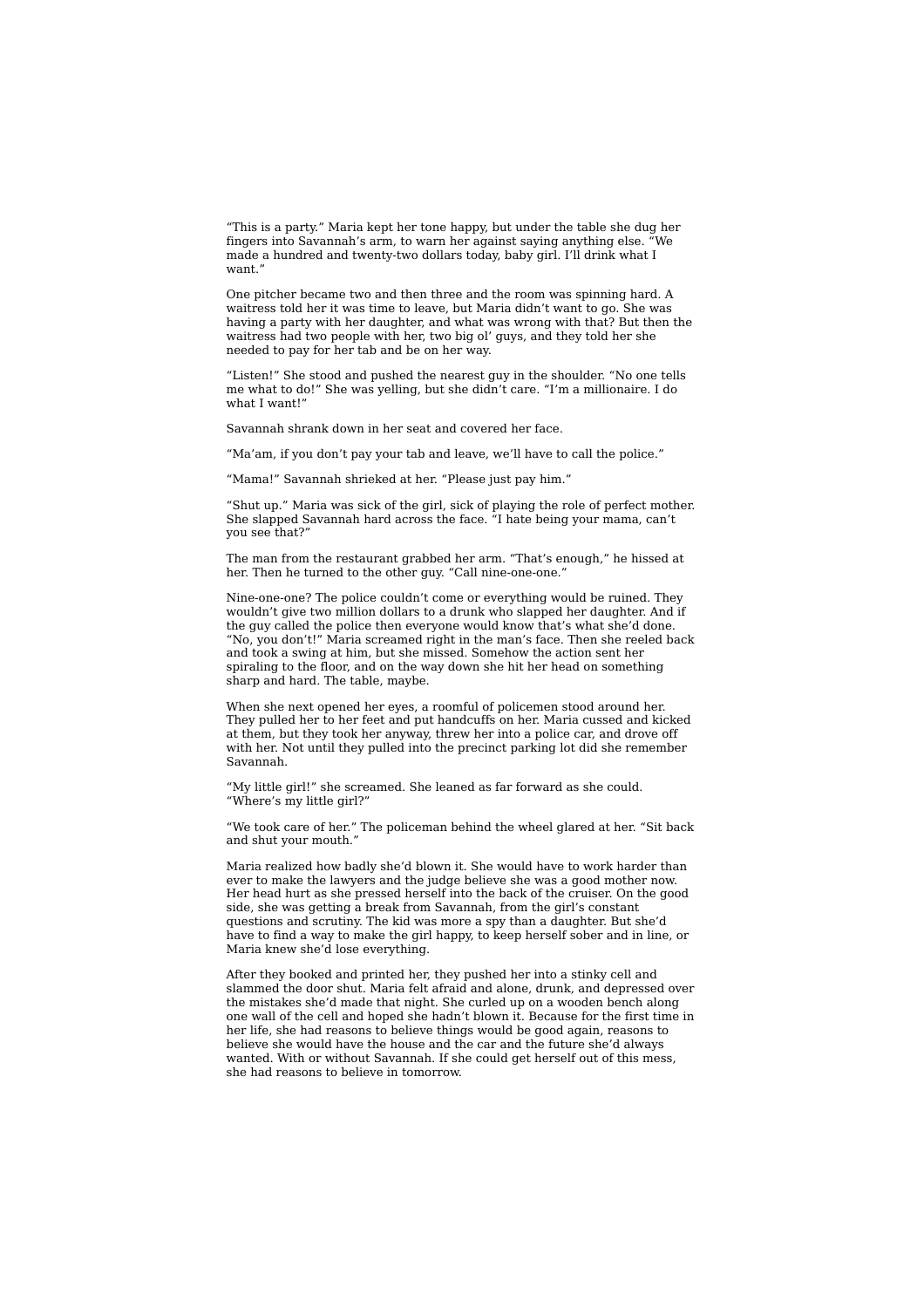Two million wonderful reasons.

Savannah lay in the dark in the strange bed and held tight to the only thing that mattered. The photograph of her daddy. After the trouble at the restaurant, a nice policeman had taken her to Freddy's house. Savannah wasn't sure how they knew where to go, but they looked through her mama's wallet and maybe something in there told them the directions.

At Freddy's, the lights were out and the nice policeman took her hand and walked her inside so she could get her things. He turned on the bedroom light when they reached the room Savannah shared with her mama. Savannah got down on the floor and crawled under the desk. One at a time she pulled out her pillow and her blanket and her pile of clothes.

"Is this your bed?" The policeman pointed to where Mama slept.

"No." She felt shy about not having a bed, because maybe other kids her age didn't sleep on the floor. She pointed to the spot beneath the desk. "I sleep down there.

The nice man's face said that he wasn't happy with that news. Savannah was scooping her things into one pile, but the officer said she didn't need her blanket or pillow. "Your foster parents will have all that, sweetie."

*Foster parents.* Wasn't that what Mama had always said might happen? If Savannah complained too much, then the police would take her to foster parents? She was suddenly very afraid about that news. "Who are the foster parents?" Her voice sounded quiet and little and scared.

"They're very nice people." He patted her on the arm. "Don't worry, Savannah. It'll be okay."

"I want Mama." She wasn't sure why she said that, because her mama didn't want her. She even said so out loud in the restaurant. But Mama was all she had until the day her daddy came to get her.

The policeman looked closer at her arm. "What's this?" He ran his finger over the marks on Savannah, the ones her mama had put there.

She tried to be brave, but she moved a little because the spots hurt. "Nothing."

"Your mother did this, didn't she?"

"She didn't mean to."

The officer shook his head and said, "I'll bet." Then he took Savannah's things from her so she didn't have anything to carry except her small bag with the plastic cross and the picture of her daddy.

They drove for a long time and crossed two bridges before they pulled up in front of a nice house, nicer than anything Savannah had ever been inside. She heard the officer tell someone on the radio that the foster family lived in Queens, so that's where they must be. Together they went inside. An old man and lady lived there. They showed her to a room upstairs with a bed that was just the right size for Savannah, gave her a new toothbrush and some toothpaste, and said it was time to brush. Then they gave her a new nightgown and told her it was bedtime.

"Do you believe in Jesus?" the old woman asked her. She had nice eyes.

"Yes." Savannah remembered Grandpa Ted. "Are we going to talk to Him?"

"We are." The old couple sat together on the edge of her bed and talked to Jesus for a long time. "We know You have plans for Savannah. We pray that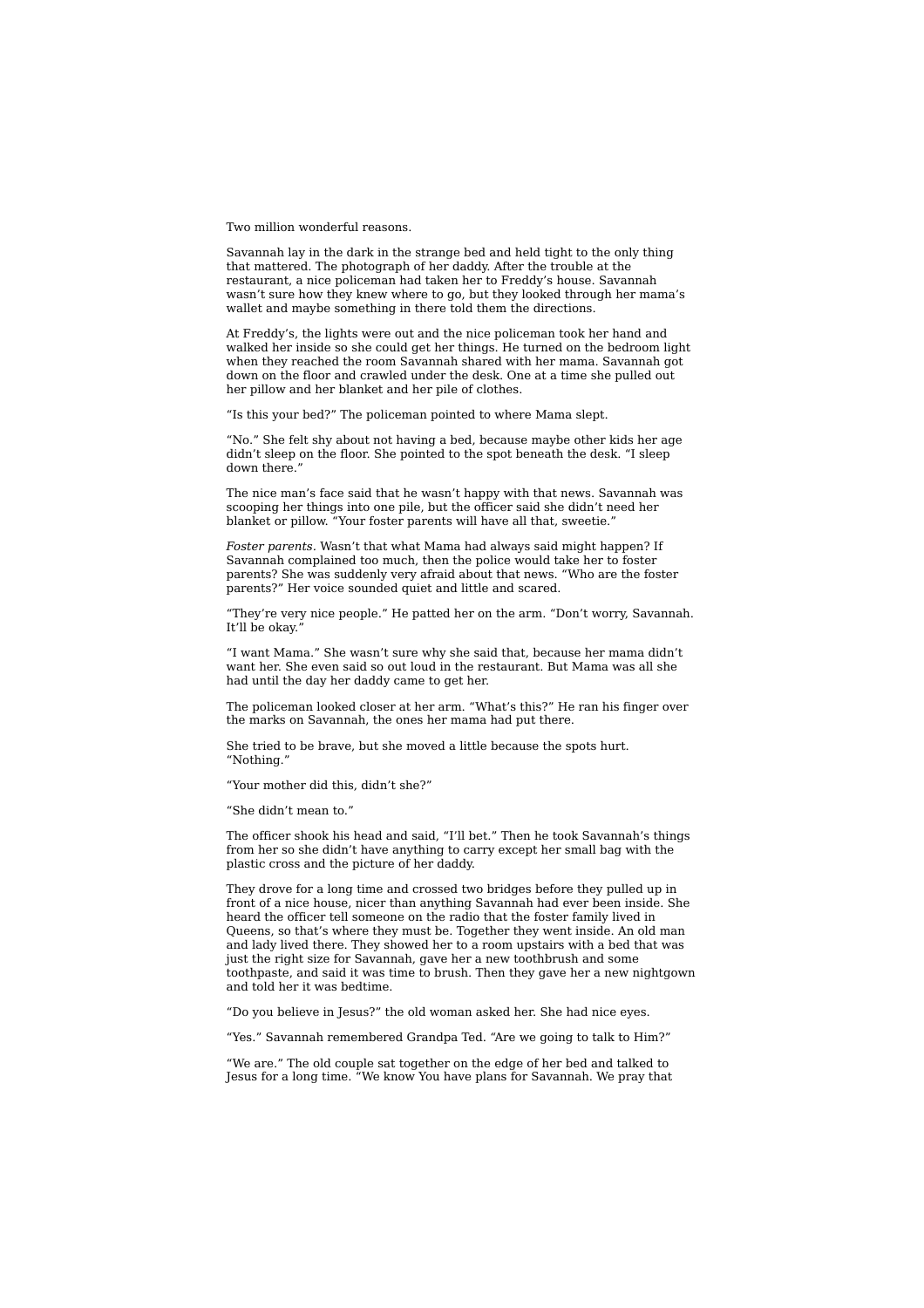You protect her and help her find those plans. Please be with her mother and let her know that with You she can find true and lasting change."

After that they said good night and sweet dreams and they left her alone. But they kept one small light on. "Just in case you're afraid," the old woman told her.

As soon as she was alone, she snuck out of bed and pulled the picture of her daddy out of her bag. She had Jesus in her heart, but when she was really afraid she would sleep better if she had Daddy in her hands. She looked at his smile and his friendly eyes. *Daddy, where are you? Why aren't you coming for me?* She felt little stinging feelings in her eyes and she blinked back some wetness. *Dear Jesus, it's me, Savannah. Can You tell my daddy that I'm waiting for him?* She sniffed real quiet, so the nice people wouldn't come back in the room. *Tell him I'm at the foster house and Mama doesn't want me anymore. So now would be a good time to come find me.*

She talked a bit more to Jesus, and then she yawned two times and looked at the picture again. Her daddy was so handsome, so strong. He never would have let anyone put marks on Savannah's arms. She yawned once more, and her eyes started to close. The picture was rough around the edges, but Savannah didn't care. She hugged it close to her heart and pushed her face deeper into the pillow. Her mama's voice came in all around her, all the mean things she'd said at the restaurant.

#### *Shut up! I hate being your mama!*

The words lined up again and again in her mind, until finally she thought about Jesus again. Because Grandpa Ted said Jesus loved her, and that meant it was up to Jesus to bring her daddy to her. As she fell asleep, she begged Jesus to love her enough to make that happen. Because she needed to be with her daddy right away, before the foster people gave her back to Mama and something really bad happened. Her daddy better hurry and get here, because she needed her Prince Charming to rescue her.

Even if she had to find him herself.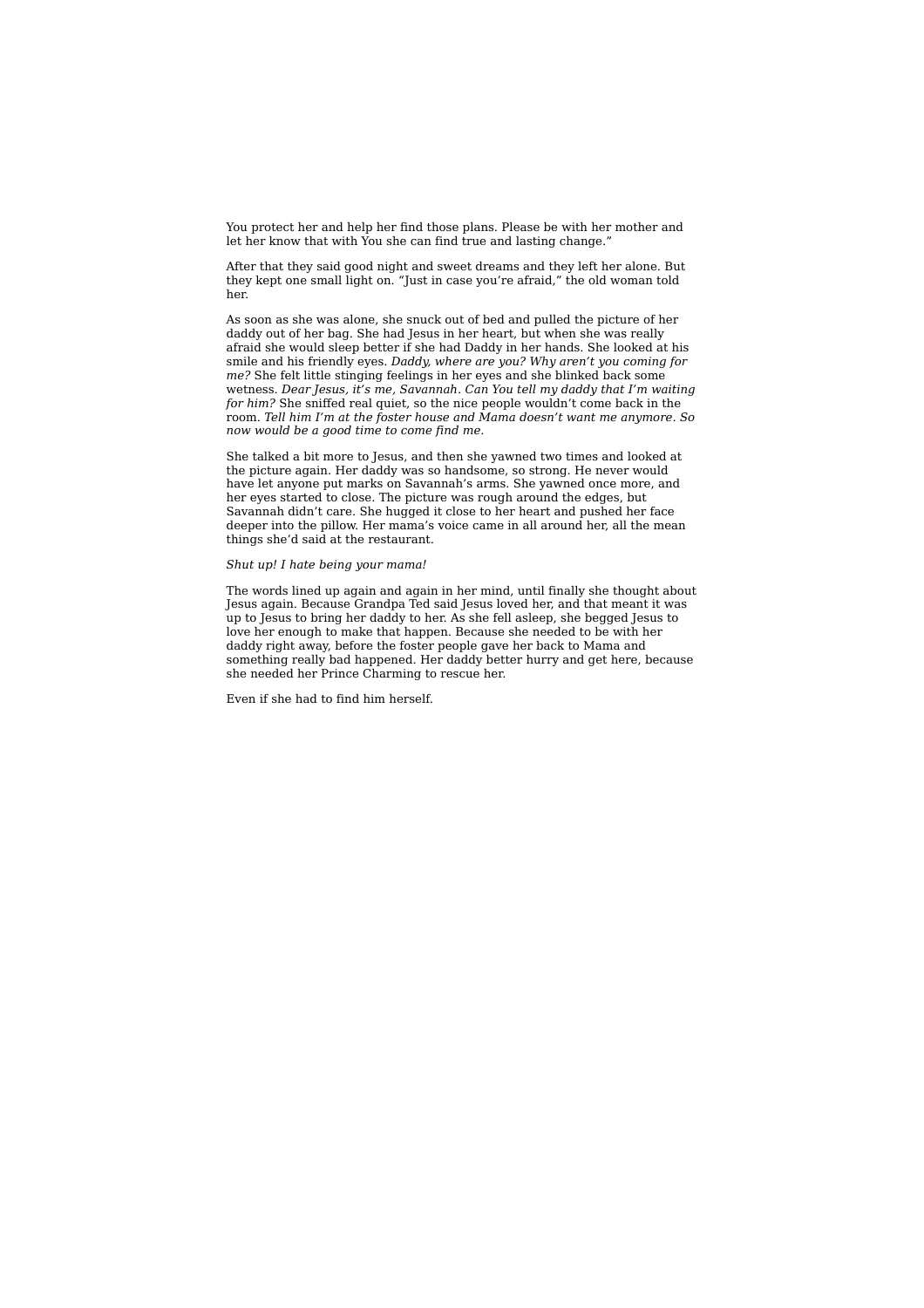### TWENTY-ONE

 ${\mathbf A}$ nnie was aware that she'd lost the first round. Maria's attorney was some creep from Manhattan, and he'd insisted that Maria was a single mother whose routine couldn't be disrupted simply because some jilted family members didn't want their son's settlement money going to his own daughter. At least that's the way Thomas had depicted the scenario to them. Apparently, the judge was convinced, because he ruled that more evidence would need to be presented, enough to make a decent argument that Savannah wasn't Josh's daughter in any way other than by blood.

If they could make that argument strong enough, then the judge would consider ordering Maria out to Denver for a hearing.

Annie was reading through the documents on Josh's computer, and her determination had never been stronger. How dare the woman get an attorney and battle for Josh's money? Could she honestly sleep at night knowing she was fighting for money that should never be hers? She rubbed her eyes and looked around the apartment. They'd moved Josh's furniture out this past weekend. Nate rented a U-Haul and took his bedroom set to what would now be the guest room in their house in Black Forest. The rest—the sofa and chair, his pots and pans and dishes and linens—all had been donated to Goodwill.

When the place was empty except for Josh's computer and desk and several boxes of things they'd already gone through, she and Lindsay and Nate spent a day cleaning. It was important that they leave the place the way it had been given to Josh. He would have wanted them to do that much for the manager.

Now, with only a few days left in October, Annie was glad they were nearly finished. She still had to decide which boxes of his personal belongings they should keep, and which— like the box of hiking magazines—should be dropped off at the recycling center. When she needed a break from the paperwork, she spent time on Josh's computer, opening one document at a time and either printing or deleting it.

She opened Josh's iTunes library, selected his Favorites playlist, and hit the play button. The heartrending, haunting sounds of Josh's favorite song filled the space around her. The plink of the piano chimed in, and then the words that Josh loved.

"I can only imagine, what it will be like . . . when I walk by Your side. . . ."

Sorrow, like an old friend, put its arms around her, and for the hundredth time since her son's death, she felt tears in her eyes. *You don't have to imagine anymore, Josh . . . never again.* She pictured her baby, her son, walking alongside Jesus, looking long into His face. Was he hurt that his own parents hadn't really known him? Was he angry, disappointed in her the way she had once, a lifetime ago, been disappointed in him?

She knew him so much better now. Her discoveries made her want to have Lindsay write a story about his life for the *Gazette*. That way the busybodies with the public library and the teachers union and the PTA could know that Josh Warren had been a success in all the ways that mattered. No matter how his life looked to people who didn't know him.

Shallow people, like Annie had been.

She breathed in deep and let the words of the song fill her soul. A ray of light warmed the cold, dark sadness inside her. Josh wasn't angry with her or disappointed, he had no regrets. His only concern now was whether to dance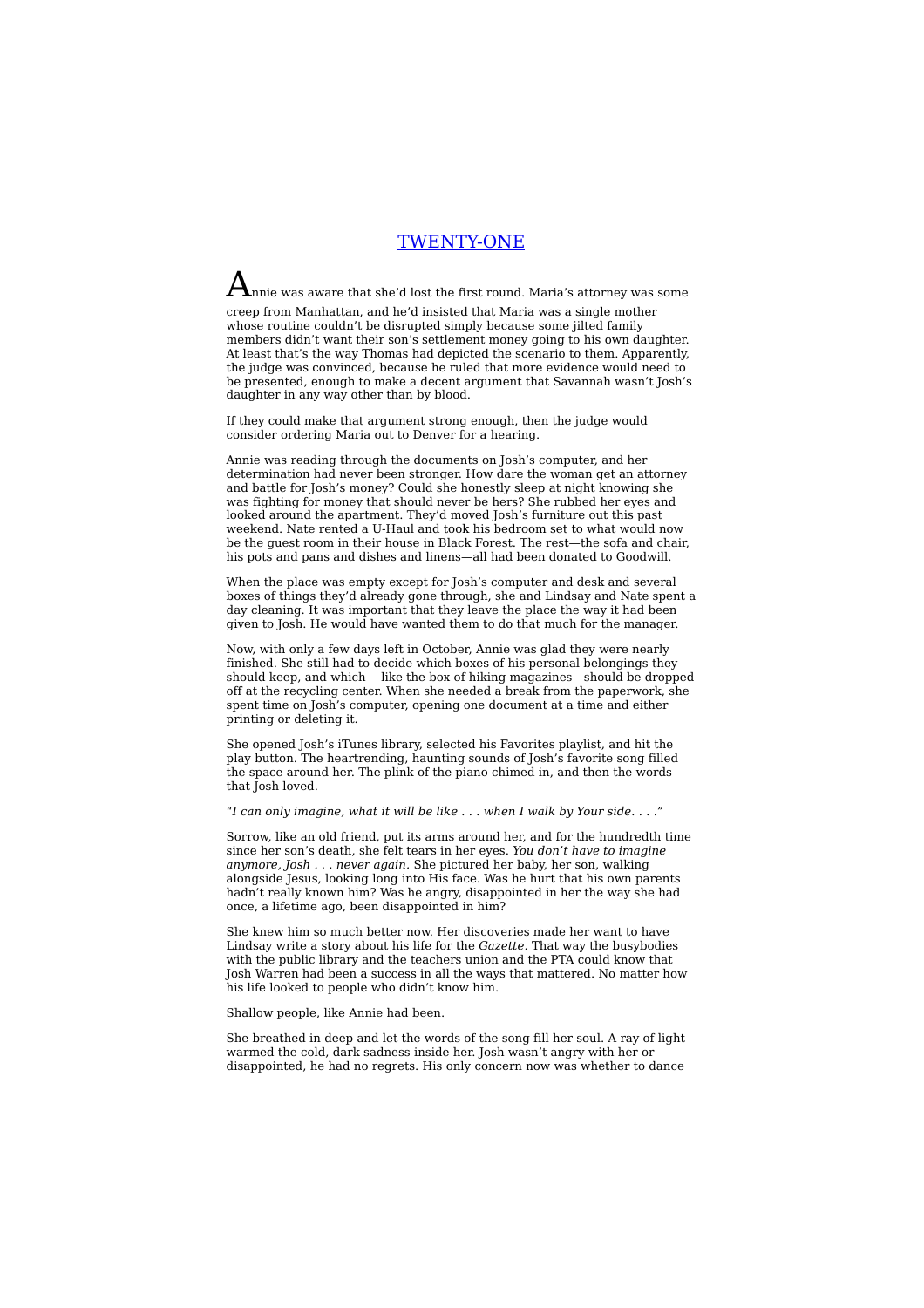for Jesus or fall to his knees in awe of a God so merciful, so loving. Josh was okay, and one day she'd have the chance to hold him in her arms and tell him what she hoped he already knew.

That she couldn't possibly be prouder of him.

The music kept playing, but she returned her attention to the files on Josh's computer. The next one was marked Hours. She opened it and saw a spreadsheet with Josh's assigned hours for the month. Next to each calendar date, Josh had added a check mark—designating, it seemed, that he had completed the shift in question.

Thomas had told her to print anything dealing with his work as a tow truck driver, so she hit the print button and waited. As she did, someone knocked at the door. Carl Joseph and Daisy had been by several times now, once with a plate of cookies and most recently with a seedling pine tree. "Because when you see it you'll remember Josh," Daisy had told her.

"And Josh was too good to forget." Carl Joseph's earnestness was refreshing.

She figured they were probably back again, maybe to check if she'd enjoyed the cookies or to bring her a pitcher of iced tea. Daisy had asked last time if she liked iced tea on hot days. Annie smiled to herself as she turned the knob and opened the door. But standing there instead was a striking dark-haired young man with high cheekbones and eyes deep enough to fall into. "Mrs. Warren?"

"Yes." She stepped aside. "How can I help you?"

"I'm Cody Gunner, Carl Joseph's brother."

"Ah. Your brother speaks very highly of you." Annie made the connection immediately. "Come in." She motioned to a couple of bar stools that remained along Josh's short kitchen counter. "I'm afraid there aren't many places to sit."

"That's fine. I won't be long." He gave her a polite smile and moved to the closest seat. He waited until she was seated opposite him before he began. "My wife and I were talking recently about a conversation I had with Josh a couple of weeks before he died." The grief in Cody's eyes told Annie that he, too, had cared about her son. "I left a message for you. I'm not sure if you got it."

Annie didn't remember the message from the apartment manager until just then. She frowned. "We got the message. I meant to call you the next morning, but . . ." She looked around.

"I know, you've been distracted." He gave her a sad smile. "I was at my brother's and I saw your car. I decided to take a chance."

"I'm glad you did." Annie was no longer surprised by anything she might learn about Josh. Whatever piece of Josh's life story Cody was bringing with him now, Annie didn't fear it. She craved it the way women in wartime craved the next letters from their sons on the battlefield. "Can I get you some water?"

"No, thanks." Cody put his hands on his knees and looked at the mantel over Josh's fireplace. The photos were still there, where they would stay until they closed his door behind them for the last time. Cody turned his eyes to her. "What do you know about the little girl in the photo?"

"Much." Annie sighed. She turned her attention to the picture of her granddaughter. "Our attorney had a paternity test done, and it was conclusive. She's Josh's daughter, Savannah."

They were quiet for a few moments. "That's what Josh believed—that she was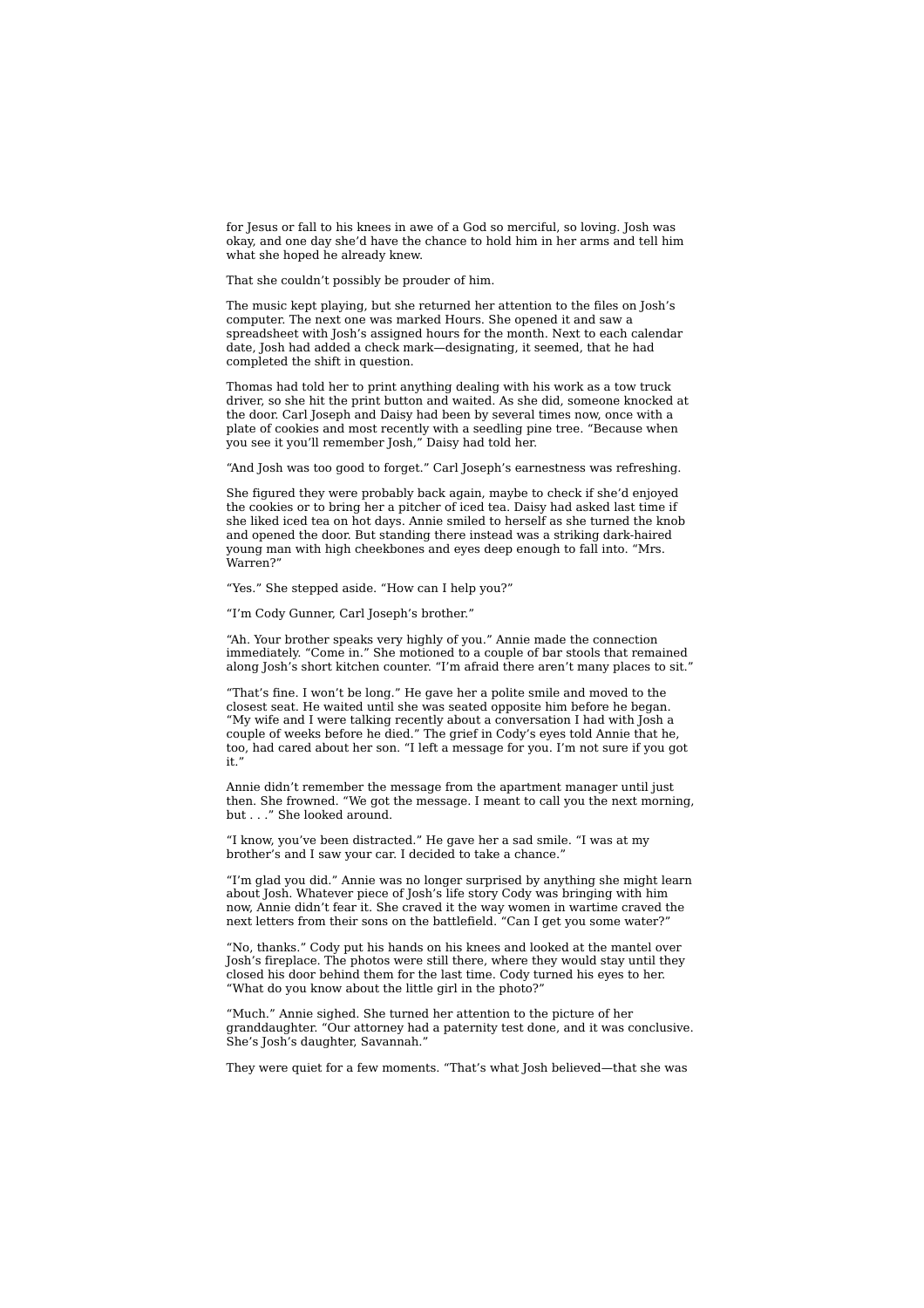his." Cody seemed uncomfortable with whatever he was about to say. "This is none of my business, Mrs. Warren, but Josh's settlement . . . Has there been a determination about where the money will go?"

Annie was surprised by Cody's question. He was right, the topic was none of his business, but if this had something to do with a conversation he'd had with Josh, then . . . Her insides tightened sharply. "Actually, we're working with Josh's attorney on that. The money will automatically go to Savannah by way of her mother unless our lawyer can convince the judge otherwise." She felt the strange need to defend herself. "Obviously, we're contesting the fact that Savannah is a rightful heir to the settlement. We're trying to set up a college fund for her, anything to keep the money out of the hands of her mother. We don't think she'll use it for Savannah at all."

"Yes, well, that's what Josh and I talked about that day. We were on our way home from church."

Again Annie felt the loss of all she'd missed out on. She never believed Josh had found his way back to God, and so her son had spent his last two months attending services with people who were virtually strangers. She hid her heartache and forced herself to listen.

"We were talking about Savannah, how Josh's attorney didn't want him to mention her if the subject came up during one of his depositions. That was before anyone knew for sure whether she was his daughter."

Annie wondered if they might have avoided all this if Josh had only taken his lawyer's advice.

"Josh said he knew why his attorney wanted him to deny having any children. It was because of the settlement, so the money would go to his family if something happened to him before the case was settled."

Annie felt for her son, troubled by the conflict between his certainty that Savannah was his daughter and the urging of his lawyer to publicly say otherwise for the sake of a pile of money. She could almost sense where Cody's story was headed. "Did he—did he tell you his wishes?"

Cody hesitated. "Yes, ma'am. That's why I'm here."

"Hold on." Air, that's what she needed. She stood and slid the patio door open and breathed in until her lungs were full. Then she returned to the seat opposite Cody. She had prayed for God's wisdom, His leading. Now she needed to listen very carefully, no matter how she thought things should go. She searched Cody's eyes. "Tell me. Please."

"He wanted you and your family to be repaid. Everything you ever loaned him." Cody narrowed his eyes, empathy flooding his voice. "But after that, he wanted the money to go to Savannah."

"All of it?" Annie felt suddenly light-headed, as if the moment were something from a dream or a nightmare. She had ideas for how to use the settlement, once Josh's debts were repaid. She pictured setting up a college fund for Ben and Bella, and of course for Savannah, and then maybe they would use the money to help Nate get reelected one more time. There would be money for their church and several of their charities, and something for Carl Joseph and Daisy, so they might never have to pay for bus fare again. She and Nate would pay off their house, because Josh h ad worried about their retirement when he'd had to borrow so much from them, often bringing up the financial concerns that plagued some retired people. That sort of thing. She asked the question again in a tortured whisper. "The entire settlement?"

Cody nodded. "I'm sorry. I figured this would be hard for you. I was surprised, too."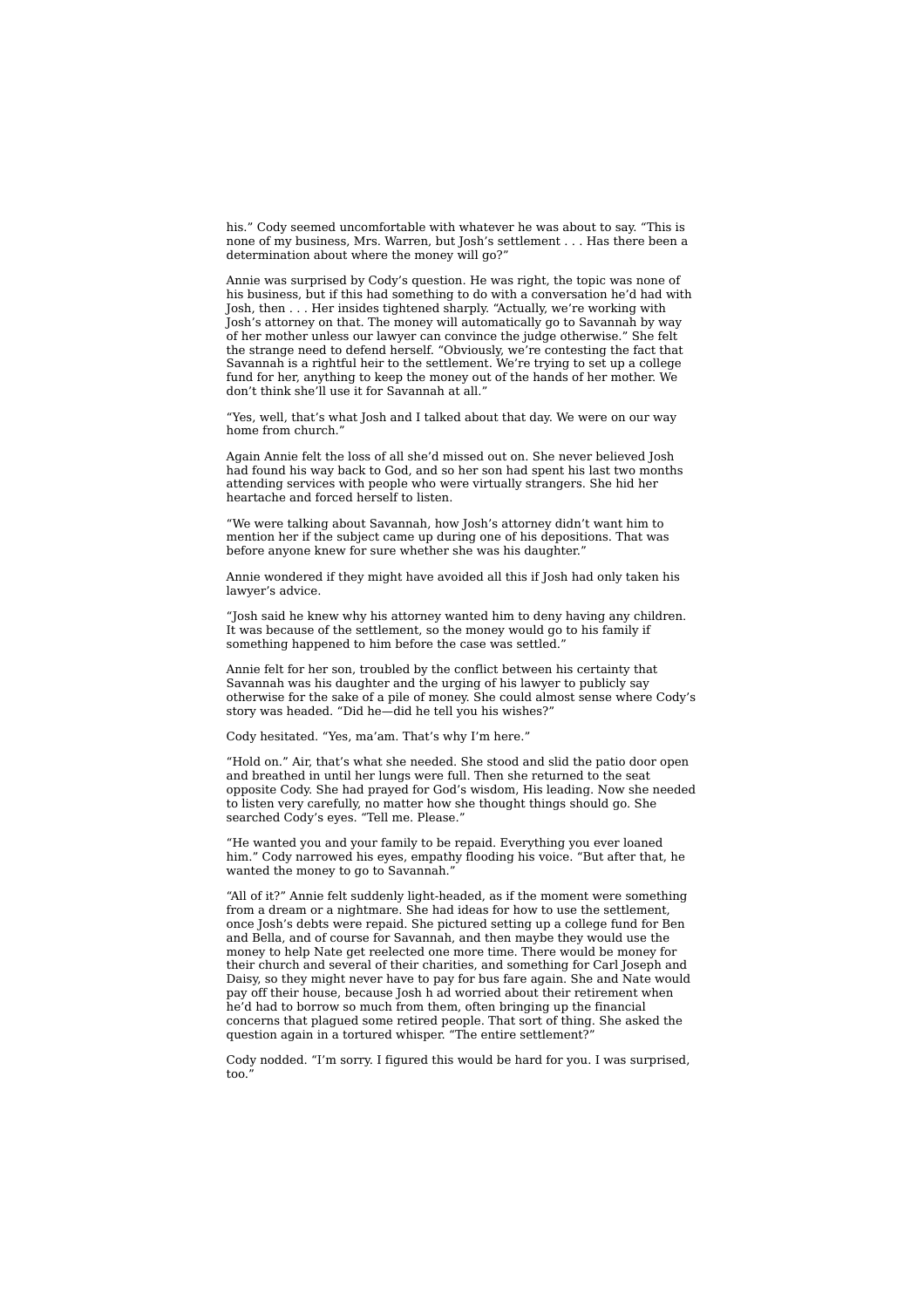Annie wondered if Josh was upset with them, if that was why he could fathom giving his entire settlement to a child he'd never met—whether she was his own daughter or not. "Did he say . . . I mean, was he angry with us? Was that why?

"It wasn't like he actually thought it would happen. He was in a lot of pain, but he didn't think he had weeks to live." Cody's tone told her that he'd thought all of this through a number of times already. "Like I said, he wanted his debts repaid. But I think he just loved that little girl with all his heart."

Annie could almost hear the Lord telling her to pay attention. "Did he say anything else?"

"He told me Savannah hadn't had her daddy all these years. If something happened to him, at least he wanted her taken care of financially." Cody sat up a little straighter. "He said he wanted her to grow up knowing how much he cared for her—whether he was alive or not."

Just like that, Annie felt everything change, felt the fight drain from her body like water from a sink. She'd asked God to show her the right thing, and now through Cody's words He had. She kept her thoughts to herself as she and Cody talked a few more minutes about Josh's renewed faith, how he loved singing along during the worship part of the service, and how he hung on every word the pastor said. "My wife and I had the feeling Josh was just starting to live." Cody gave a sad shake of his head. "I'm sorry, Mrs. Warren, for your loss."

She saw him to the door and thanked him for his honesty. After he was gone she stood unmoving in the silence of the empty living room. The settlement belonged to Josh. Until now they could tell themselves that Josh would have wanted Savannah's college education taken care of, but not her current needs, not if they had to go through Maria first. Until now they could have made themselves believe that he wouldn't have wanted a dime going to Maria Cameron, not after what she'd put him through.

But now . . .

The conversation with Cody was all the proof Annie needed. When Nate heard what their son had said about Savannah and the money, Annie was sure her husband would see things the same way. God might as well have come through the door and told her the news Himself. The message was that clear.

She started the song over again and closed her eyes, picturing Josh walking the streets of heaven free from pain and worry over when the lawsuit would be settled and how he was going to connect with his daughter. He'd left them to sort through what remained of his life, and they would remember him differently because of that. But he'd also left behind a daughter, and his wishes that she receive his settlement money. Even if her mother spent every dollar before Savannah's eighteenth birthday.

Annie wandered to the photograph on the mantel one more time. She picked up the wooden frame and stared into the eyes of her granddaughter. If Josh wanted her to have all the money, then so be it. She would call Nate, and then call Thomas Flynn, and the fight against Maria Cameron would be officially dropped. But she would demand one thing before walking away from the matter forever. Something that was almost worth two million dollars all by itself

A visit with Josh's little girl.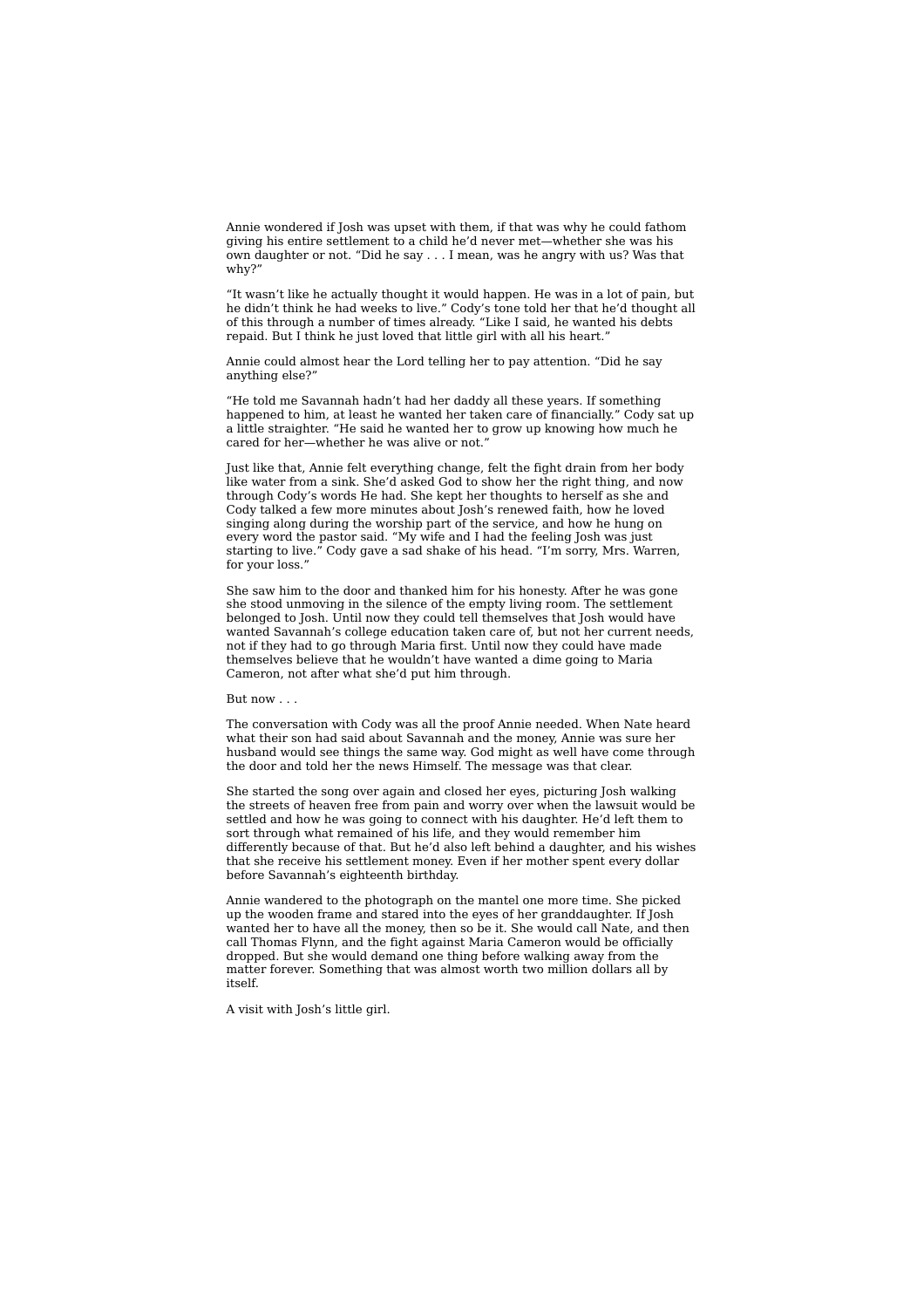# TWENTY-TWO

 $\blacksquare$  he call to Josh's lawyer was merely a routine favor Lindsay was doing for her mother. Her parents had been through so much in the past month that, even with her workload at the newspaper, she tried to do everything she could to help.

Lindsay dialed Thomas Flynn's number and waited while the line began to ring. Already this morning they'd all met at Josh's apartment to load the rest of his things in the back of her father's pickup truck. The last things her mother packed were the three photographs that had sat over Josh's fireplace. She wrapped them in a pillowcase and set them on the front seat of the truck.

Before they left for the last time, she and her parents stood in the doorway and her father had prayed. "Lord, You showed us so much about our son this past month." His voice was strained as he continued. "Thank You for giving us this time and place so we could learn what we didn't know about our son.

Lindsay and her mother both had tears on their cheeks as Nate continued, thanking God for the neighbors who had known Josh and for the ways in which they'd come forward to fill in the memory of all Josh had meant to this world. "A person doesn't have to have a college degree or an investment portfolio or a big house to be successful, Lord. You showed us that this past month, and in the process You gave us a season of grieving and discovering that none of us will ever forget."

When they finally closed the door and locked it, they took Josh's keys to the apartment manager and returned to their separate cars. Lindsay's parents looked emotionally exhausted. They took Josh's final belongings back to their house, and Lindsay returned to her home to make a few phone calls. This was one of them, to see if there'd been any response from Maria Cameron since she'd gotten the news that Josh's settlement money was hers.

A secretary patched Lindsay through to Mr. Flynn, and Lindsay kept her question short and to the point. But even before she could finish, Josh's lawyer cut her off. "I was just going to call your parents." His words came fast and colored with concern. "I got news from Maria Cameron's attorney. She's been arrested and put in jail for two weeks. Apparently, she got drunk and put on some public display." His tone fell. "She tried to hit a waiter, and she slapped Savannah with a whole restaurant full of people watching."

Lindsay was on her feet, pacing from the kitchen to her dining room and back again. "So where's Savannah if her mom's in jail?"

"In foster care. Her lawyer says the district attorney is sorting through a stack of warrants trying to figure out what to charge her with." Mr. Flynn barely broke for a quick breath. "This could change things. Here's what I'm thinking."

For the next fifteen minutes, Lindsay listened, and when the call ended, she picked up the phone and dialed her parents. Her mom answered almost immediately. "Lindsay? Did he have any news?"

Lindsay steadied herself against the doorway in her dining room. "In fact, he did. How soon can you meet me?"

"I was headed to the cemetery." Her mom still sounded tired, drained. "I bought flowers for Josh's grave."

None of them had spent time at the graveside. They'd been too busy sorting through Josh's life to spend much time dwelling on his death. "Meet you there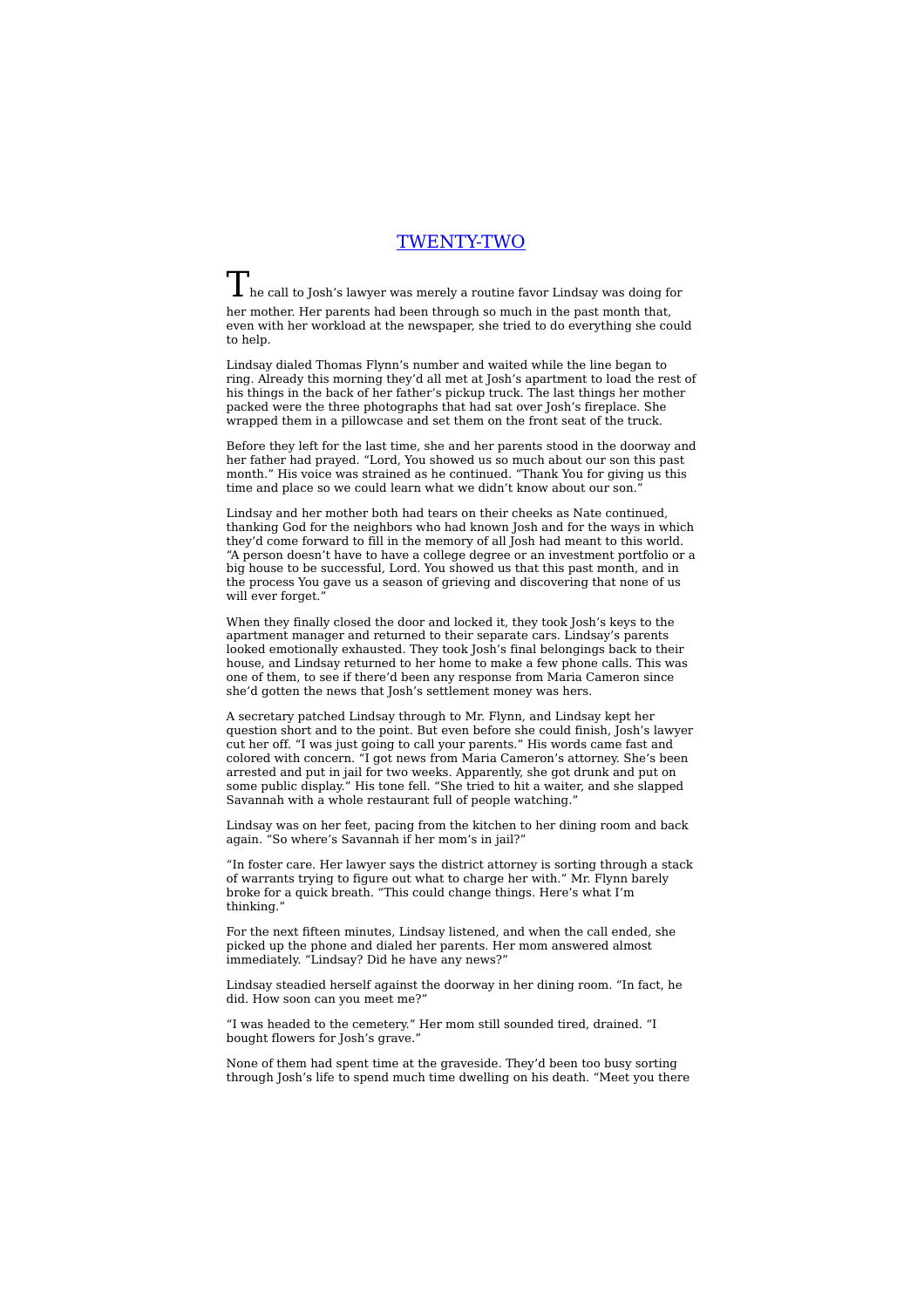### in an hour."

Her mind raced with the details Thomas Flynn had shared with her. With Savannah in foster care, Lindsay was still trying to absorb the fact that her mother's prayers might be answered sooner than any of them thought.

If Mr. Flynn was right, a visit with Josh's daughter might be only an airline ticket away.

Annie reached Josh's grave first. She didn't bring a chair or a blanket, because this wasn't a long visit, more just a chance to pay her respects. Josh's stone should be marked by flowers at least, so that people who passed by would know he was missed and that he mattered. If there was one thing Annie knew now, it was that single truth.

Josh's life did matter.

She studied the temporary marker. Nate had ordered a permanent stone and an inground container to hold flowers, but they wouldn't be ready to install until Thanksgiving time. For now there was only the simple piece of cement with Josh's name engraved across the top: *Joshua David Warren*.

"I miss you, son . . . so much." She closed her eyes and lifted her face to the breeze drifting down from the mountains. Sometimes on days like this the light wind felt like Josh's presence beside her, like she could reach out and touch him, his memory was so close. If she could—if she could have just one more time with him she wasn't sure she would even know what to say. Carl Joseph had said it all, really. Josh was a hero, but as wonderful as that was, Annie had missed the fact. Tragically and completely, she'd missed it.

"Mom."

For a fraction of a second, the voice belonged to Josh. Not Josh the way he'd sounded the last time she talked to him, but Josh the way he'd sounded when he was ten or eleven and he had a frog or a flower to show her. But before the thought had time to root itself, Lindsay's voice was soft beside her. "Sorry . . . I didn't want to frighten you."

Annie opened her eyes. "Sometimes I can feel him." She smiled—that painful sort of drenched-in-sadness smile. The one that would be her trademark whenever she thought about Josh for the rest of her days. "As close as wind against my skin."

"Hmmm." Lindsay folded her hands and stared down at Josh's marker. "I feel it, too. But it's not the same."

"No." She breathed in slowly through her nose, savoring the smell of evergreen on the breeze. "Thomas had news for us?"

"You're sure you don't want to sit down? We could talk about it in the car."

Annie cocked her head and took another look at her son's name on the temporary stone. "I'm okay. I need this time, the serenity of it."

Lindsay looked like she wasn't sure where to begin. "He got news about Maria Cameron. Mom . . . she's in jail. Public intoxication, and she has a list of warrants for her arrest. I guess she hit Savannah."

The details kept coming, but Annie couldn't get past that one. She felt something fierce and protective come to life within her, and in the middle of Lindsay's story she held up her hand. "She hit Savannah?"

"With everyone watching." Lindsay bit her lip. "Mr. Flynn says Savannah has bruises on her arms. She's in a foster home for now."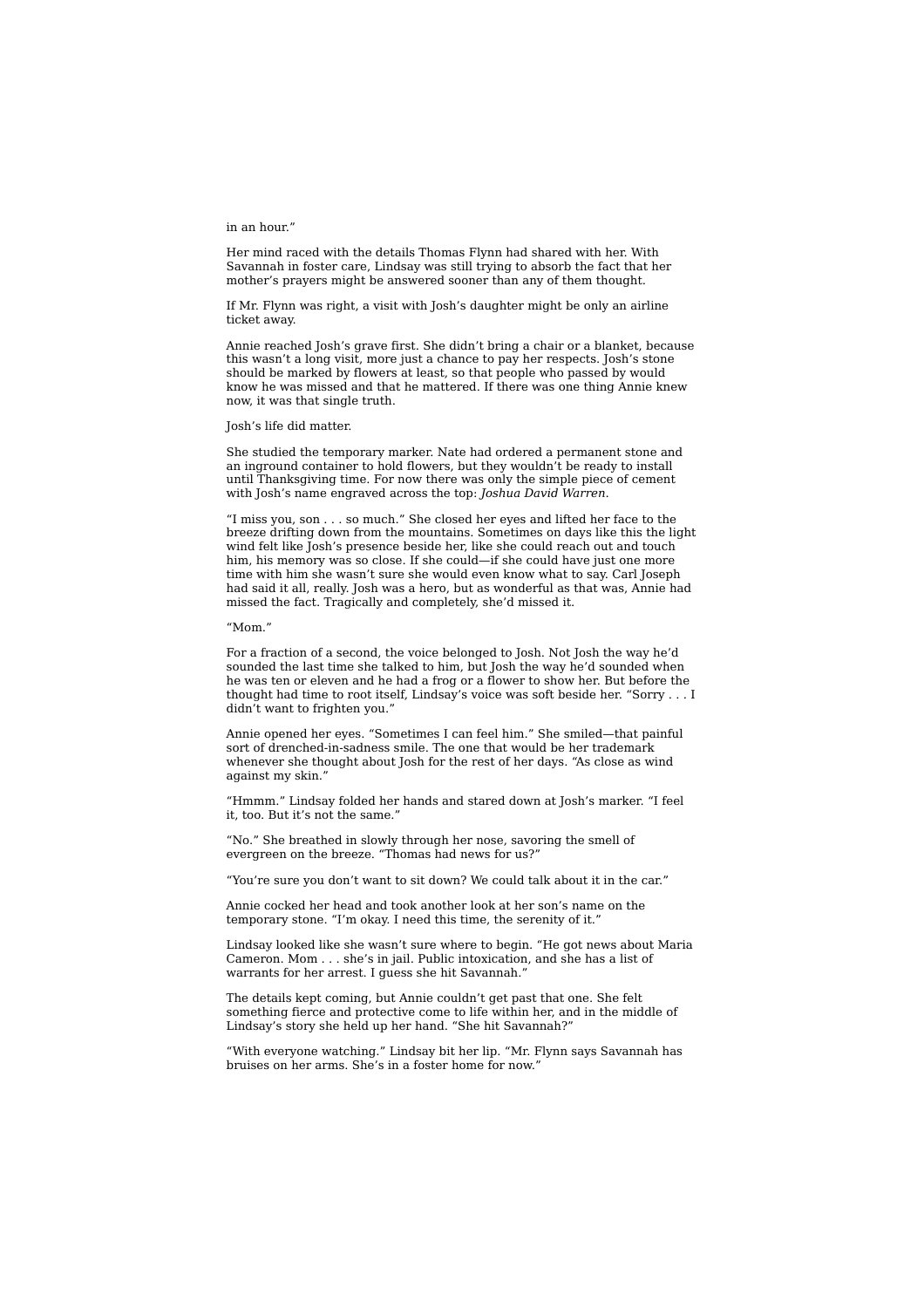Annie wasn't sure whether to scream or break down in light of this latest sad development. All this time she'd had nothing but disdain for Maria Cameron, but only because of the way she'd treated Josh. Until now she hadn't thought for a minute about how she'd treated Josh's daughter.

The truth nearly dropped her to her knees. What sort of life had Savannah lived? As Lindsay shared the rest of what the lawyer had told her, a frightening picture came into focus. Savannah and her mother lived with a known drug dealer, and Savannah slept on the floor beneath a desk—which was an improvement from the three times when police had picked the pair up in Central Park where they sometimes slept beneath a bridge near the pond.

Annie wasn't sure how much more of the story she could take. If Josh had known these details, he would have found a way to reach Savannah if he had to walk across the country. Again she was hit by the truth that if she and Nate had paid more credence to Josh's insistence that Savannah was his daughter, then together they might have found out about her situation sooner, gotten the paternity test, and figured out some way to rescue her.

Annie's determination to find and help her granddaughter grew like a wildfire within her. Maria Cameron would never hurt Savannah again, not if Annie had anything to do about it. "If her mother isn't fit, then Savannah should come live with us. What did Thomas say about that?"

"Well, that's the worst part." Lindsay folded her arms. Her voice blended with the wind, every word washing over Annie whether she wanted to hear it or not. "Mr. Flynn says that Maria hasn't been arrested in more than a year, and her landlord says that she's usually a model mother."

"Which is clearly a lie."

"But the system is bound to pay attention to that. If her attorney can get the warrants dismissed, then she'll probably get Savannah back. That's what he said." She took her mother's hand. "But he also said that if you act fast, you can meet Savannah while she's still in foster care."

"What?" Annie couldn't explain the sense of joy that burst through her pain in that single moment. She was going to get to meet her granddaughter. Her dream of looking into the eyes that were so like Josh's was going to come true. God had heard her prayers, and now in a matter of days she would meet the girl Josh had loved for the past seven years.

She called Nate while she and Lindsay walked back to their cars. Once she had his okay, she called Thomas and then the airline. Lindsay and Nate wanted to go, too, so she booked three flights to LaGuardia. Thomas recommended that all of them go, because there was no telling what Maria would do once she had custody of Savannah again, once she had the money. The woman was under no obligation to stay in contact with the Warren family, despite the fact that they had willingly dropped the fight for Josh's settlement.

Thomas felt strongly that once Maria had the money, she and the girl would disappear, move to another state or another country, and that would be that. Which meant this might be their only chance to meet the girl Josh had longed to hold, the one he had planned to love and care for as soon as he had the chance to meet her. Annie tried to imagine what might have happened if Josh and Becky had gotten back together, if he'd finished college and if they'd married. Her grandchild would've had a different mother and a different life, and Josh would never have been working for the garage that night. Never would have had a reason to find himself suddenly in the path of a drunk driver.

Annie drove home from the cemetery lost in a maze of questions. What would the girl be like? If she'd been abused or neglected, would she be quiet and withdrawn? Would meeting Annie scare her or confuse her? Did she love her mother despite the life she'd lived? Was she being treated kindly in the foster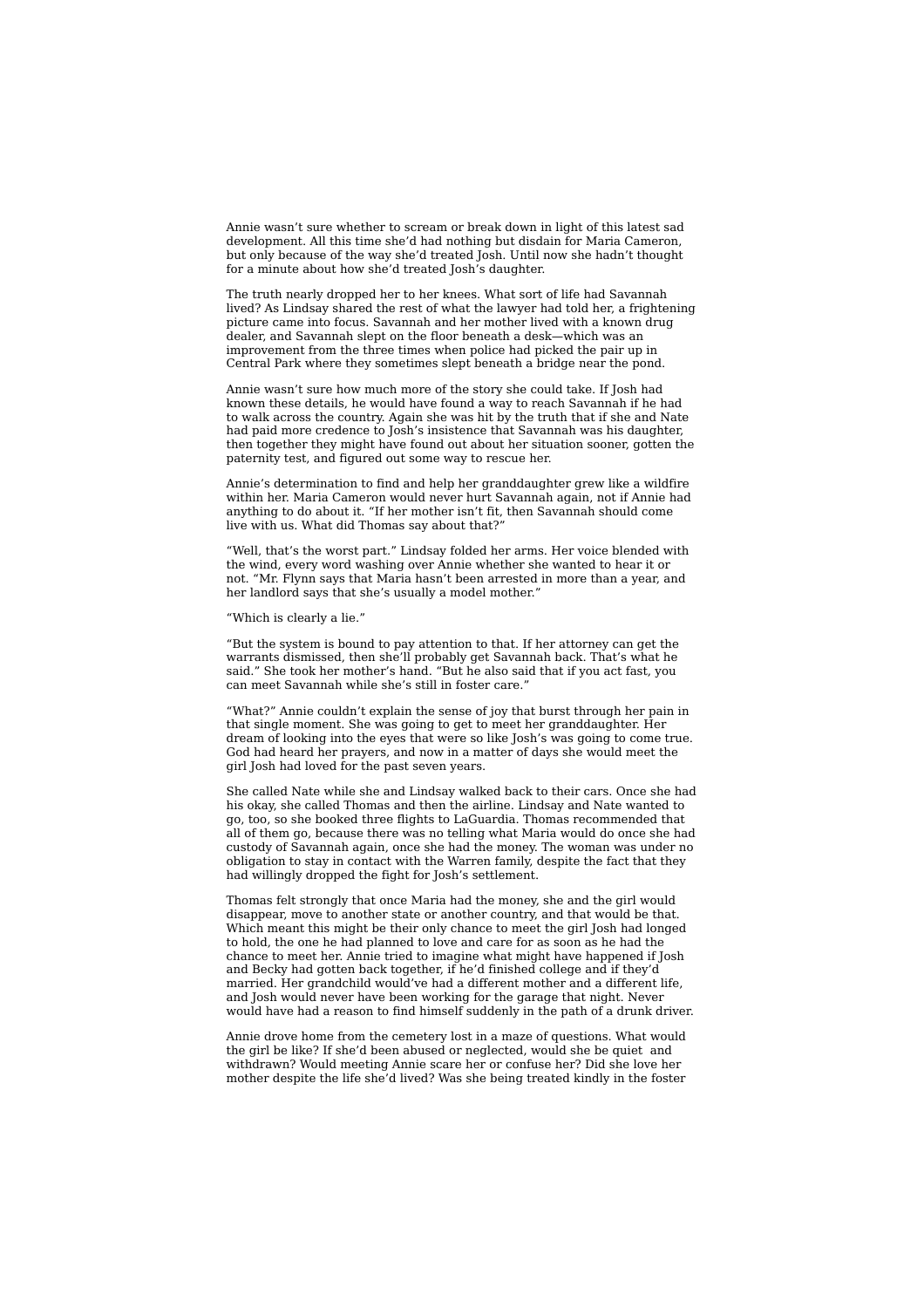home where she'd been placed? But the question most pressing on Annie's heart was the obvious one, the one she had thought about ever since the results of the paternity test came in.

Did Savannah know about Josh?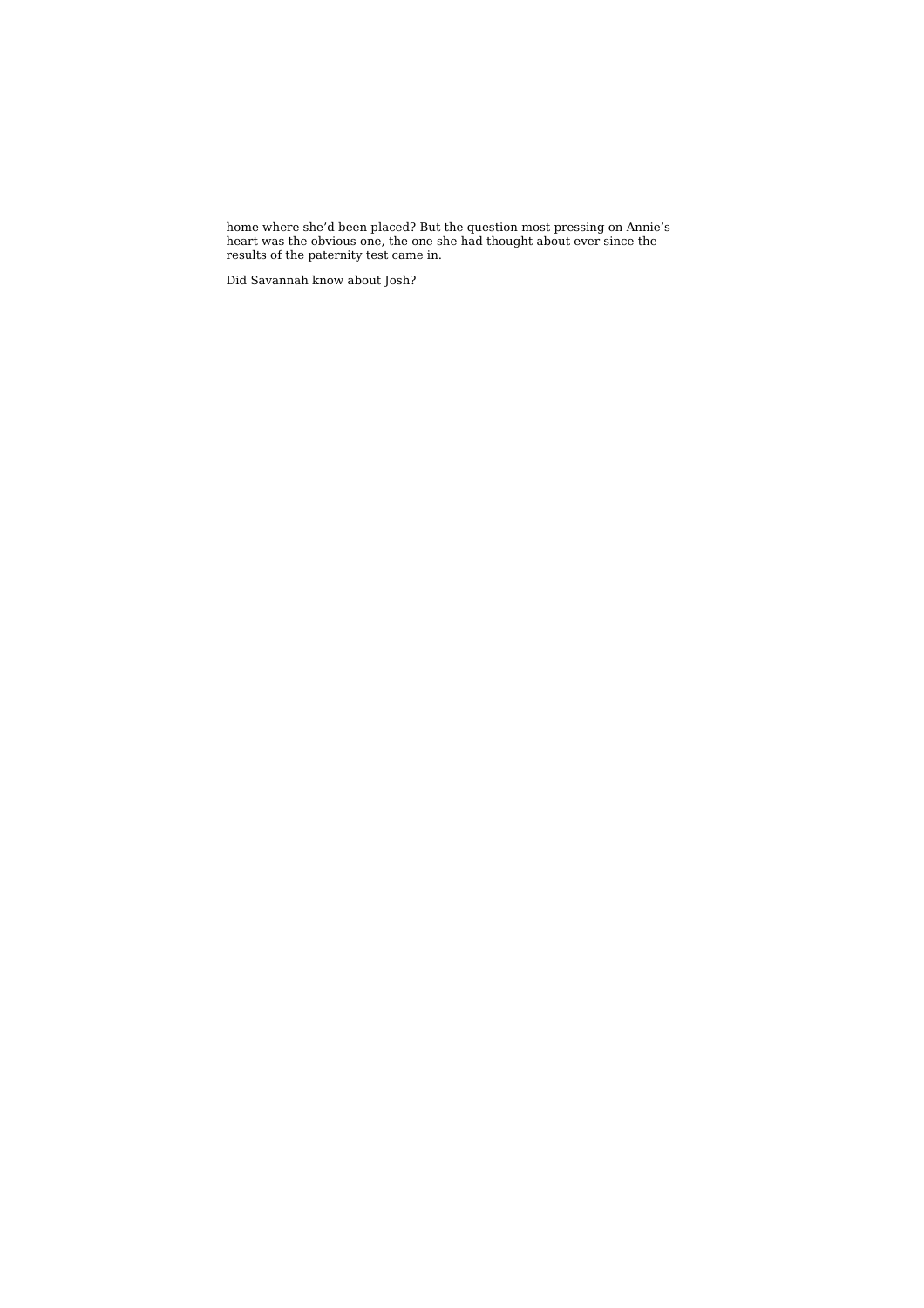## TWENTY-THREE

Some nice people were coming to see her today, that's all Savannah knew. Her foster parents bought her new clothes—a sundress, they called it, and a sweater. The sweater was white, and the dress . . . the dress was white with little purple and green flowers across it, and best of all, the sundress was brand-new!

"Who are these people?" she asked her foster mother. "They're very nice from what I understand, and they love Jesus.'

That part made Savannah less scared about the meeting. But still it didn't answer her question. "How do they know me?"

"They'll explain it to you, sweetheart." That's all her foster mother would say. The people would explain it when they showed up after lunchtime.

It was after lunch right now, so Savannah sat on her knees on the sofa next to the front window and studied every car that passed by. There would be three of them. That's what her foster parents said.

Savannah had wondered something ever since she knew the nice people were coming. What if one of them was her daddy? He was out there somewhere, and her mama said she was going to meet him later. Much later, but still . . . this was much later than then. Maybe her daddy had a family and he was bringing them along. That's what other people did, because when she and her mama were in Central Park and other people walked along with their kids sometimes there was a whole group all together.

She had always wondered what it would be like to be part of a whole group.

"You okay in there?" Her foster mother poked her head into the room. "You need anything, Savannah?"

*Just my daddy,* she wanted to say. But she gave the old woman a nice smile. "No, thank you." Then she thought about kneeling on the sofa and maybe that wasn't allowed, so she covered her mouth real quick and felt her eyes get big. "Want me to get off the sofa?"

The woman laughed real soft. "No, sweetie. You go right ahead and kneel on the sofa. The thing's old as time anyway."

Savannah smiled. "Thank you." She felt better now. Her foster mother was nice. At first Savannah thought about running away and finding her daddy, because that was all she really needed. Then she wouldn't be a trouble to her mama, and she wouldn't take up the time of the foster parents. But her foster mother was very nice, and she probably would've been sad if Savannah ran away. So she stayed and asked Jesus every day to bring her daddy very soon.

Her foster mother walked back into the kitchen and Savannah looked out the window again. Just then, a blue car stopped in front of the house, and after a few loud heartbeats, a man got out from the driver's side. Savannah made her eyes squinty and looked at him real hard. He sort of looked like her daddy, but not really because he had gray hair. Mostly gray.

Next came a woman from the other front seat, and a younger woman from the backseat. Savannah sucked in a little gasp, because the first woman, the one from the front seat, was very pretty. Like the queen in *Sleeping Beauty*, but with hair down to her shoulders. The three of them talked for a minute by themselves and then they started up the walk.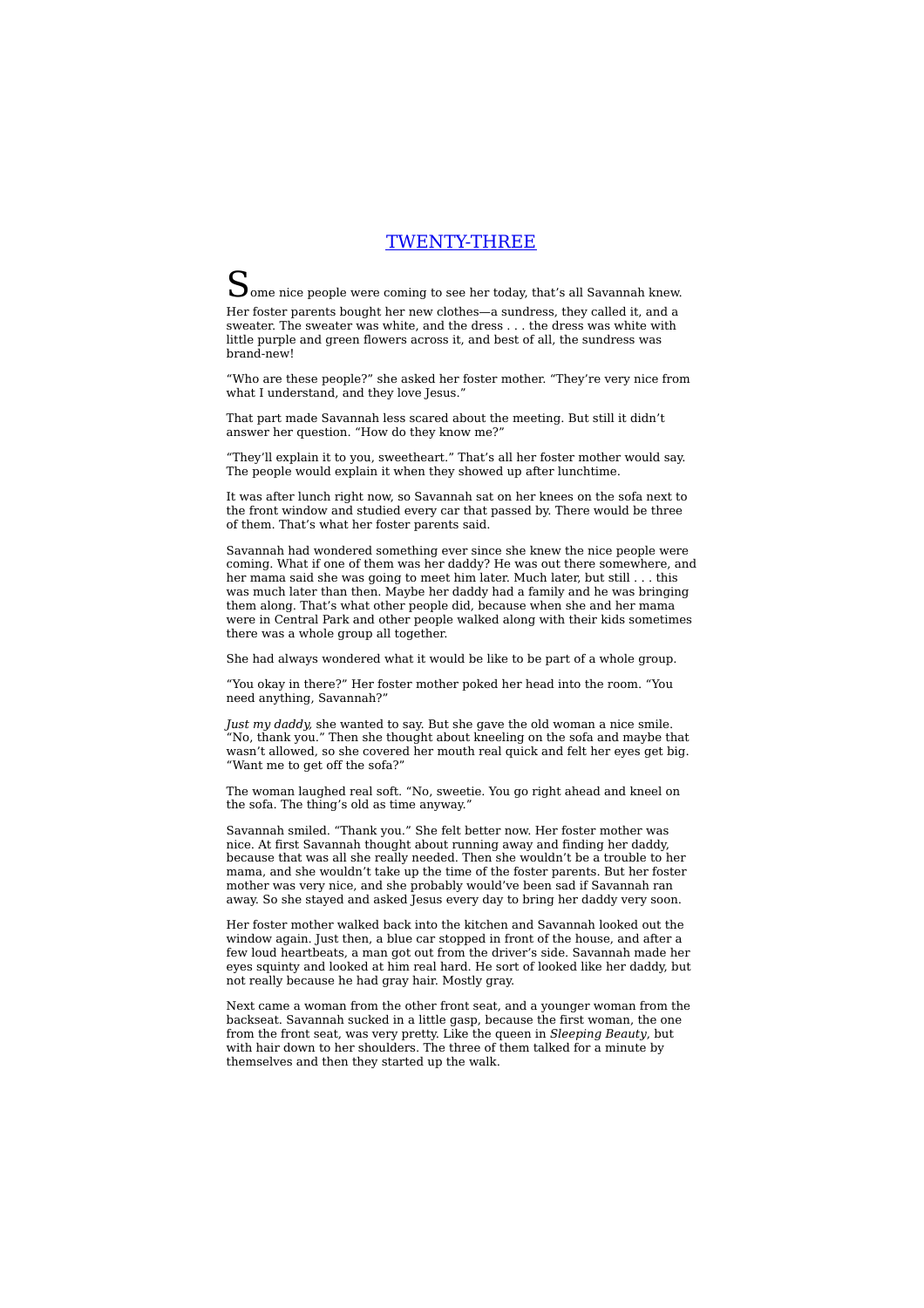Savannah quick ducked down beneath the windowsill. Why were people who didn't know her coming for a visit? Were they friends of her mama's? Or maybe friends of Freddy's? Savanna poked her head up just enough to see them. No. They weren't friends of either her mama or Freddy because they dressed in nice clothes and their eyes looked different. More like the people who gave them money when they begged in the park.

"They're here!" She shouted the news because she wanted her foster mother to answer the door. That was the right way of things for regular people, and Savannah wanted these nice people to think she was regular. When her mama drank too much whiskey or stayed up too late, she was the one who answered Freddy's door. But that wasn't regular at all.

Her foster mother came into the room wiping her hands on a towel. She moved to the door and all of a sudden Savannah had a warm feeling inside her. So many times when she and her mama begged money, she wondered what it would be like to spend time with the people who

*gave* the fives and tens, instead of always being on the taking side.

And now, even though she still didn't understand, she was about to find out.

Annie had never been so quiet in all her life.

The whole way here—on the trip to the Denver airport, during the flight through O'Hare to LaGuardia, while they waited at the rental car counter, and during the drive here to Queens—she had no interest in making small talk. All she could think was that this should have been Josh's trip. Now that they'd found Savannah, now that they knew for sure she was Josh's daughter, the chance to meet her and get to know her even for a short time belonged to Josh.

So she spent the time wondering what he would have been thinking, and anticipating the moment when she would first see Savannah the way Josh would have looked forward to it. This was the single goal through all of his pain and suffering, the one moment that mattered more to him than any other.

Annie linked hands with Nate, and a few steps behind them came Lindsay. That moment was finally here, and Annie wondered if she'd remember to breathe. It was the first Wednesday in November, but the afternoon was still warm, the leaves every shade of orange and yellow and red. Twenty years from now Annie knew without a doubt she would remember everything about this minute. The way Nate's hand felt in hers, the clutter on the front porch of the foster family, the colors in the leaves, and the feel of fall in the air. Her heart beat so hard she wondered if it would burst through her chest. Nate went to knock on the front door, but before he could reach it, an older woman opened it and smiled at them. "You must be the Warrens."

"Yes." Nate fell back beside Annie. "Thank you for making this possible."

"Anytime I can be part of something good for these kids, it makes my day." She held out her hand. "I'm Marti." The three of them introduced themselves, and Marti explained that Savannah didn't know who they were or how they were connected. "I figured I'd let you take care of that part."

The questions came again in a wild rush. What if she didn't understand? What if she had no idea who Josh was or that he was her father? How could they erase seven years of having no relationship in a single afternoon? Nate must have seen her anxiety, because he squeezed her hand and gave her a look that said not to worry. Everything would be okay.

Marti welcomed them in and moved aside. There, standing at the far end of the room, was Savannah, the girl from the picture. She was older now, her eyes more guarded than they'd been when she was four. But they were Josh's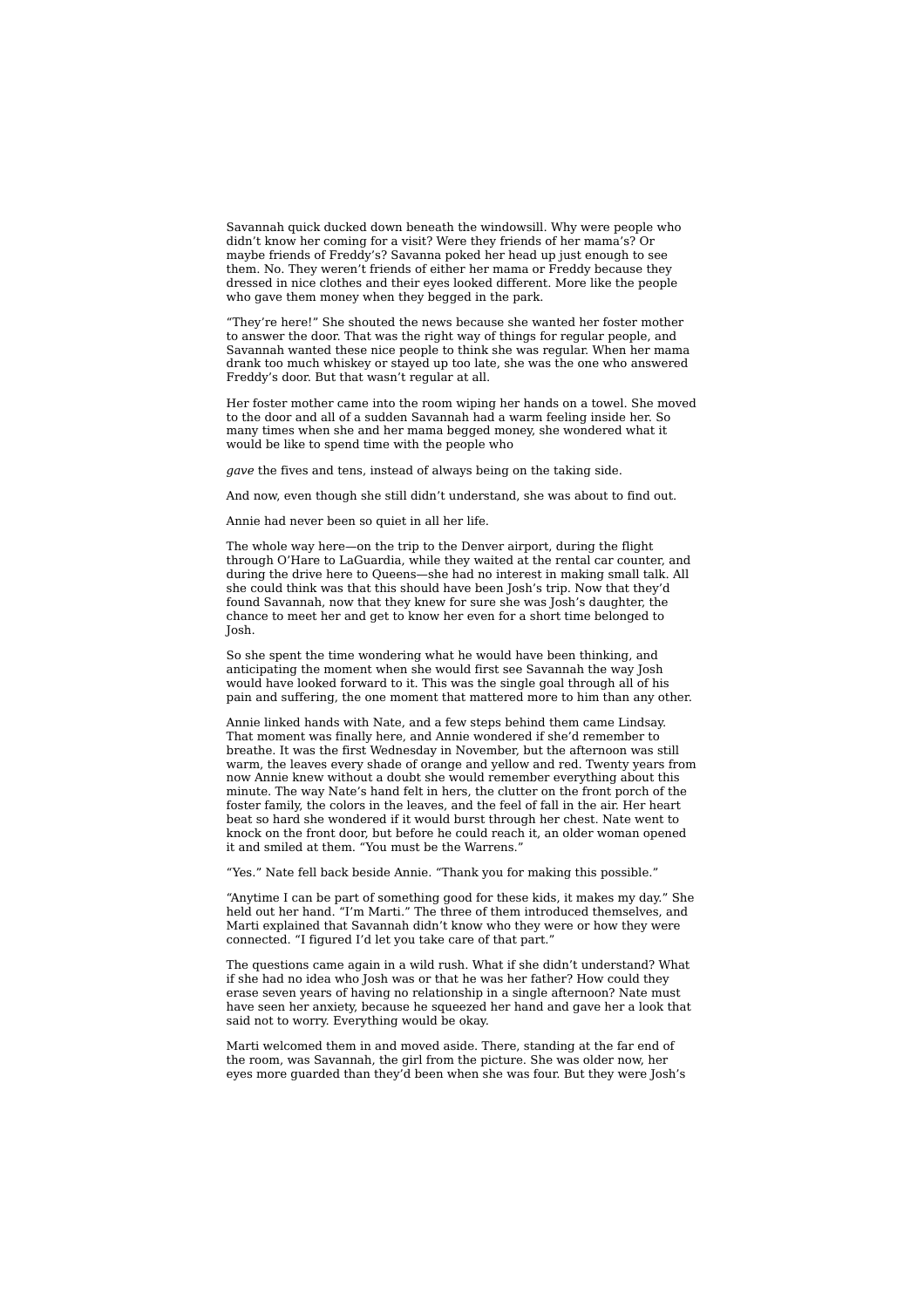eyes. Annie was sure that Nate and Lindsay could see that as easily as she could. Marti stepped into another room, saying something about leaving them alone so they could get to know each other.

Annie couldn't focus on anything but the little girl, Josh's daughter. "Hi, honey." Annie took a few steps closer to the girl and then stooped down so she was at eye level with her. "I'm Annie."

"Hi." Savannah gave a little wave of her hand, but she kept her chin tucked down, too shy to make a move in their direction. "I'm Savannah."

How often had Josh longed to hear those simple words? Annie pressed her finger to her upper lip, refusing the tears lining up along the back side of her soul. "Nice to meet you, Savannah."

Nate and Lindsay took turns introducing themselves, and then Annie motioned for the three of them to take seats around the room. Savannah stayed standing in the far corner. Nate coughed a few times, and Annie could tell he was fighting tears. "Would you like to sit for a minute?"

"No, thank you." Savannah did a half twirl one way and then the other, and though she still had shy eyes for them, a smile tugged at her lips. "I got a new sundress and a new sweater."

Annie wanted to take her to FAO Schwarz and let her buy whatever she wanted. She dismissed the thought. If this was their only chance to meet Savannah, her attention couldn't be on all the girl didn't have. Nate nodded at her, silently asking her to take the lead in the conversation that needed to happen before they could spend the afternoon with her.

Annie slid forward a few inches and looked at her granddaughter, at the eyes that were so familiar. "Honey, you don't know who we are, right?"

Savannah shrugged one dainty shoulder. "You're nice people, that's what my foster mother said. And you love Jesus.'

"Right." Annie appreciated the woman's comments. They needed all the help they could get to make this little girl understand who they were and why they were here. She exhaled, silently begging God for the right words. "What do you know about your daddy, Savannah?"

As soon as the question was out of her mouth, Annie saw the child respond. Her eyes began to dance and she clasped her hands the way young children do on Christmas morning when they wake to find the rocking horse or doll or train set they'd always wanted. That's how Savannah looked, and she moved her gaze from Annie to Nate to Lindsay, and back to Annie again. "Can you wait a minute?"

"Sure, honey." Annie glanced at the others while Savannah ran off down the hall toward the back of the house.

"At least she knows who he is." Nate dabbed his knuckle beneath one eye and then the other. "Did you see her light up? I think she knows, don't you?"

"Definitely," Lindsay whispered. "I can't believe how much she looks like Josh."

"She looks like you, too." Annie had realized it as the girl reacted to the mention of her father. Her excitement changed something in her face, and suddenly Annie felt like she was looking at a mix of Josh and Lindsay at that age.

They heard Savannah's feet coming down the hall, running as fast as she could by the sounds of it. *Breathe,* Annie ordered herself. *Breathe so you don't pass out on the living room floor. Please, God, help me breathe.*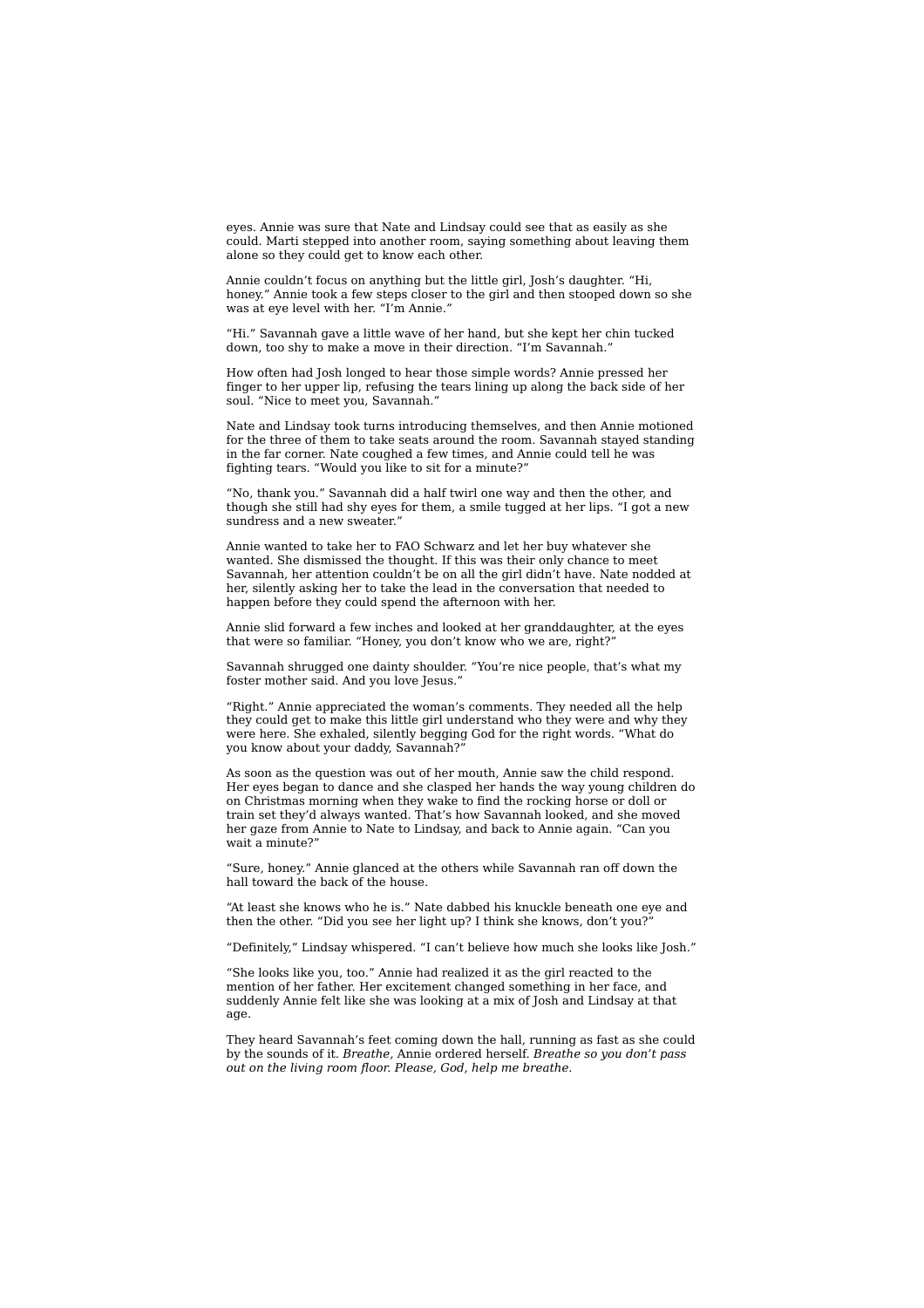Savannah rounded the corner and stopped short. In her hands was a framed photo—a five-by-seven. She held it out in front of her and with a look that was pure adoration, she studied the picture. Then she turned it so they could see the photo.

Annie gasped softly and put her fin gers over her lips. The picture was Josh a few years ago, before the accident. Savannah's eyes shone as she looked from the picture back to Annie. "This is my daddy." She smiled with a pride that knew no limits. "He's a Prince Charming."

Across the room, Lindsay looked away, probably so Savannah wouldn't see her tears. Annie felt Nate put his arm across her shoulders. She hadn't counted on this; none of them had. The idea that Savannah might not only know who her dad was, but that she'd have a picture of him, that she'd so completely adore him.

Annie could barely force any words from her mouth, let alone her heart. The image of Josh's daughter holding his picture and calling him a Prince Charming would stay with her forever. She locked eyes with her granddaughter. "How do you know about him, Savannah? Who told you?"

A ribbon of fear wove its way through Savannah's smile. "My mama." She squirmed as if maybe that part wasn't quite true. "I think she knew him a long time ago, because she had this picture. She put it in the trash one day when she was cleaning out our room, way back when I was a little girl. She said once it was my daddy." Savannah swallowed hard and her eyes found Josh's in the picture again. "She told me he was a real Prince Charming. Since she didn't want the picture, I took it." She held it close to her chest. "Mama doesn't know, but . . . I've kept it ever since then."

A few seconds passed while Annie processed what her granddaughter was saying. Basically, Maria had tried to end Josh's presence in Savannah's life, but she'd found the picture and asked about it. All Annie could figure about the Prince Charming bit was the obvious—Maria had meant the comment sarcastically. But Savannah had been too young to understand sarcasm, so she'd taken her mother's comment to heart. She'd also taken the photo and kept it in hiding every day since then.

Annie wanted to take the little girl in her arms and tell her the truth about Josh—that he really was a Prince Charming. That he had lived for the chance to meet her, but that he'd lost that chance forever. And the worst part of all that her daddy from the photograph was dead.

Nate leaned closer to Savannah. "Your mother doesn't know you have the photograph?"

A worried look darkened Savannah's countenance. "You're not going to tell her, are you?"

"No, dear." Nate's answer was quick. "Definitely not."

"Mama told me I would meet my daddy later. Much later." She looked out the window to the street beyond. "I thought maybe you were going to bring him to me."

"Well, that's why we asked you about him." Annie slid over and patted the spot on the sofa between her and Nate. "Want to sit here with us?"

Savannah hesitated, but then she tucked the framed picture beneath her arm and slowly crossed the room. She sat on the slightest edge, half standing, and she studied the picture. "He looks like a Prince Charming, don't you think?"

Annie could hardly believe they were sitting here with Josh's daughter. "I can tell you this, honey. Your daddy was definitely a Prince Charming. We just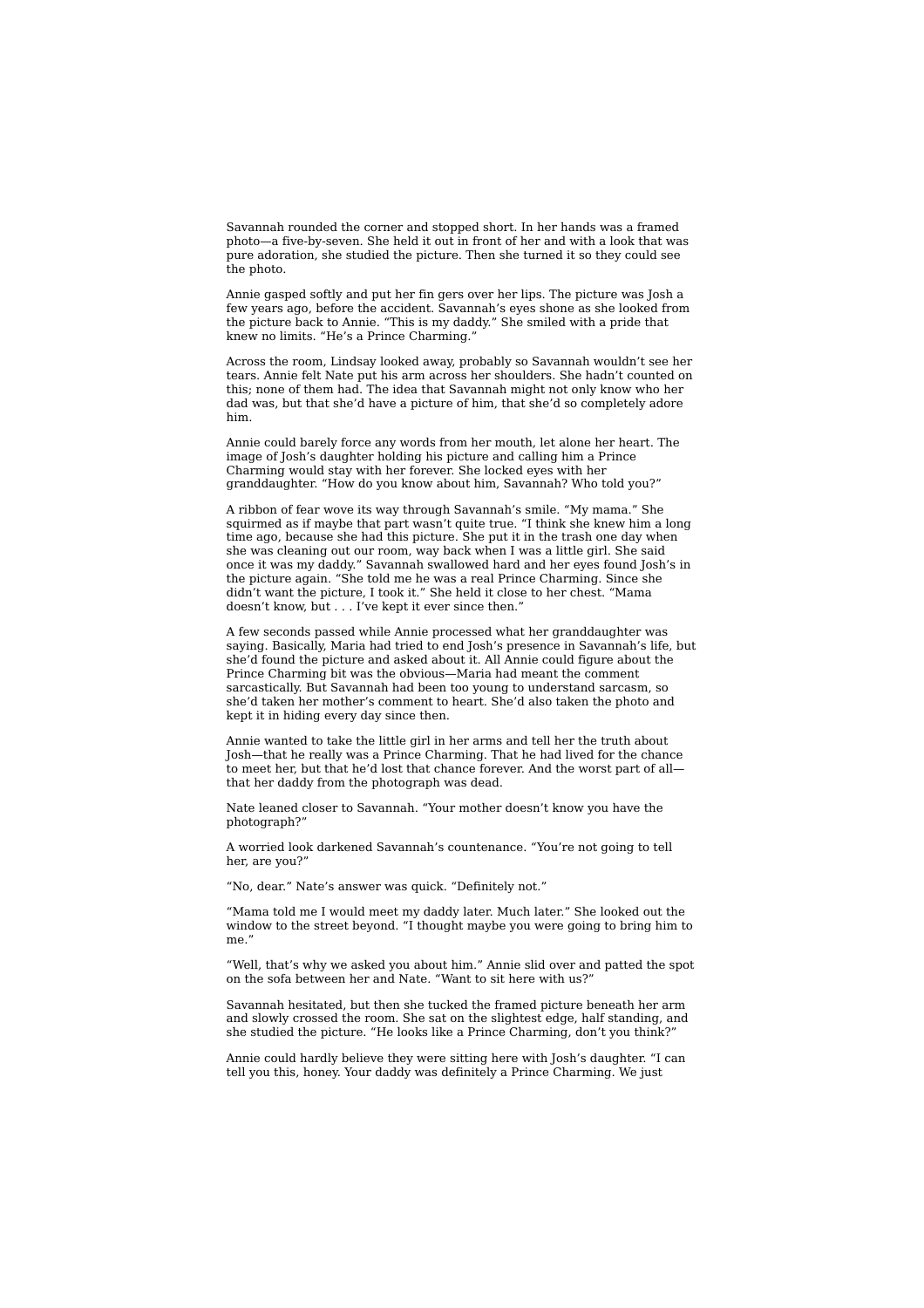learned that about him."

Savannah's eyes lit up again and she turned fully toward Annie. "You know him? My daddy?"

Annie wondered how many times a person's heart could break. How could they be the first real connection to her daddy the child had ever known, and in the same breath tell her that he was no longer alive? *Tell me what to say, God. . . . Help us get through this time with Savannah.*

*I am with you, daughter. . . . I will give you the words.*

The peace of God's promises gave Annie the strength she needed.

Even if it was only enough to survive a few minutes at a time.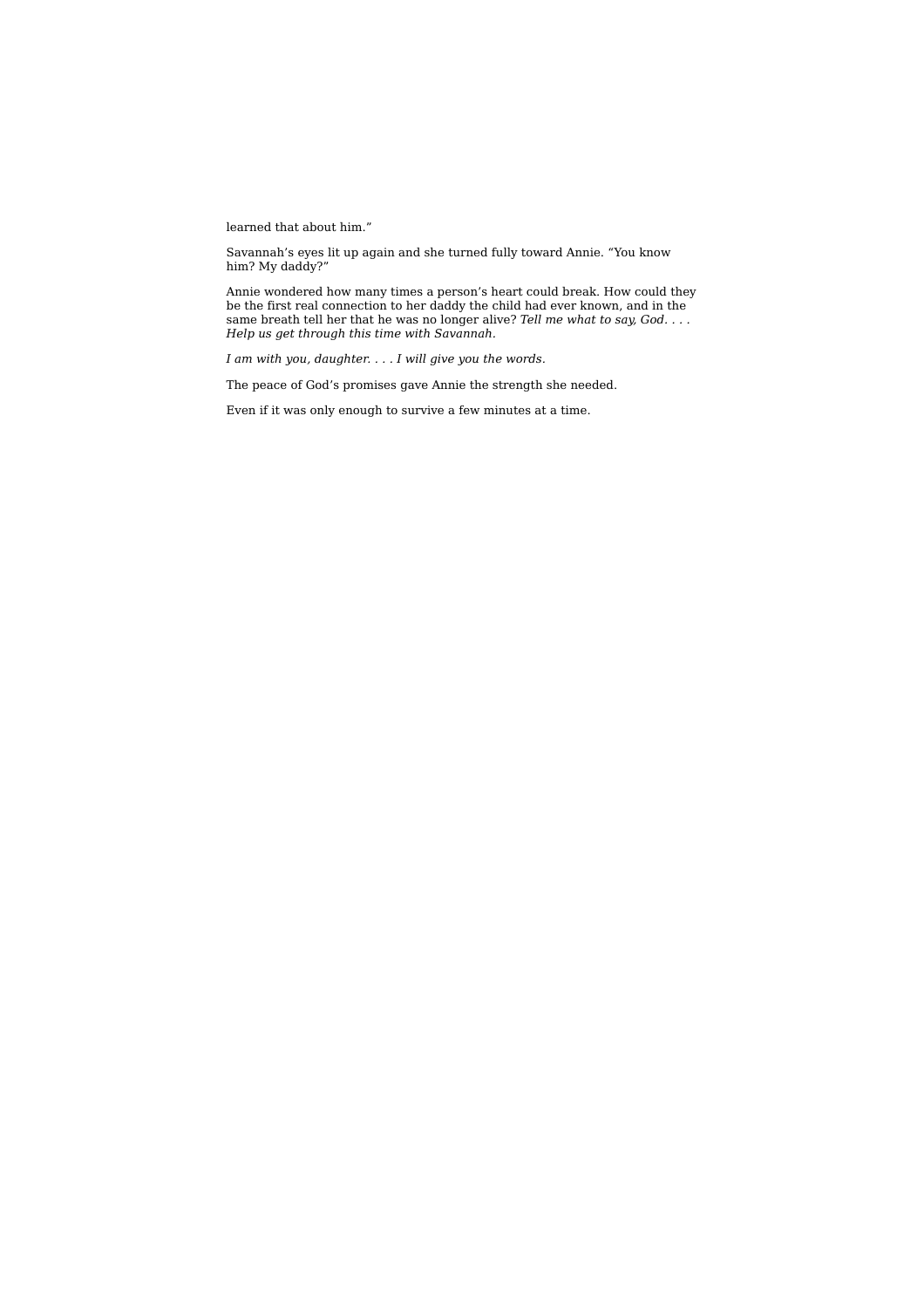# TWENTY-FOUR

 $\blacksquare$  he time had come to tell Savannah the truth about who they were. Annie wanted to take hold of her granddaughter's hand, but it was too soon, so she stayed in her spot. On the other side of their granddaughter, Nate did the same. Lindsay was still crying softly across the room, taking in the scene.

Savannah was waiting for an answer. "Yes, honey, we know him." She could feel herself being led along by the Holy Spirit, feel God leading her in what to say and when to say it. "Your daddy is our son—mine and Nate's."

"And he's my brother." Lindsay touched her fingers to the place above her heart. "We all love him very, very much."

Savannah was on her feet. Her smile took up her whole face and she ran to Lindsay, putting her small hands on Lindsay's knees. "You're his sister?"

"Yes. He's always been my best friend."

"Really?" She raised her eyebrows high up into her forehead. "Mine, too!" She darted back to Nate. "And you're his daddy?"

"Yes, honey." Nate touched the girl's shoulder. "You know what that makes me?

She looked like she might have an idea, but she wasn't sure enough to voice it. Instead, she shook her head.

"It makes me your grandpa, Savannah."

"Like Grandpa Ted!" Savannah gasped and put both her hands over her mouth. When she dropped them she rushed into Nate's arms and flung her hands around his neck. "Grandpa Ted's in heaven, but you're right here. I didn't even know I had another grandpa, so now you can be my grandpa Nate, okay?"

Nate's chin was quivering. He had one hand on Savannah's back, and with the other he squeezed the bridge of his nose. He nodded, and Annie knew it was because he couldn't say anything. After another big hug, Savannah turned to her. "Then . . . are you my grandma?"

Annie wanted to freeze the moment. She held out her arms toward Josh's daughter. "Yes, honey. I'm your grandma."

Savannah didn't rush into a big hug the way she had with Nate. Instead, she seemed mesmerized by Annie, by the idea of having a grandmother. "I never had a grandma before."

"You do now." Annie couldn't fight the tears another minute. They came despite her smile. "I'll always be your grandma, because your daddy is my  $\frac{1}{2}$ 

Savannah nodded slowly. "You're"—she reached up and gingerly touched her little girl fingers to Annie's dark hair—"you're very beautiful, Grandma Annie."

A small sob escaped from Annie and she tenderly took the girl into her arms. "You're beautiful, too, Savannah. I see your daddy in your eyes." They hugged for a long time, and Annie wanted the moment to end right there, without the admission of anything so sad as Josh's death. The ending was all wrong. She sniffed and ran her hand along Savannah's small back. "Would it be okay if we took you to the park?"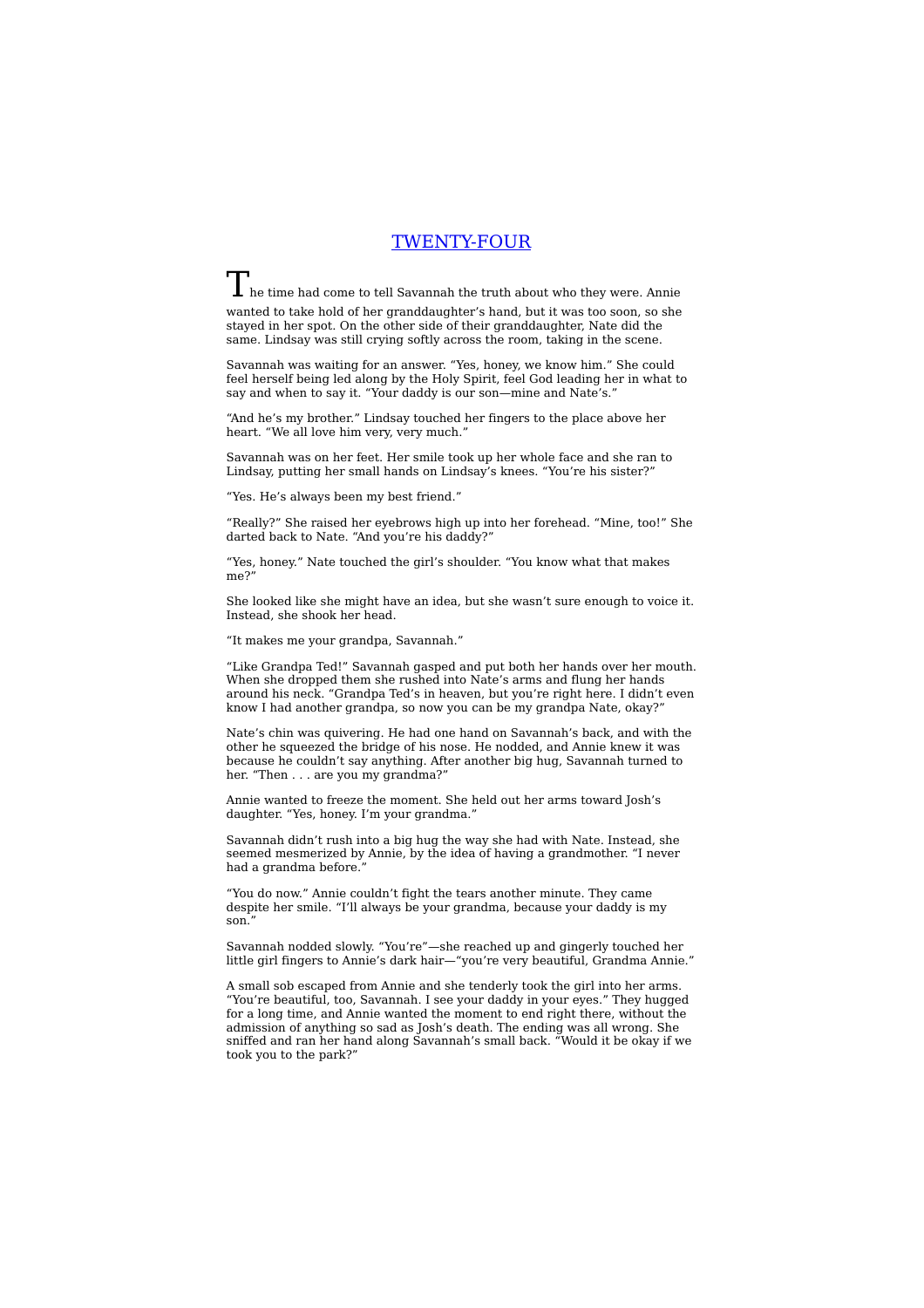"Central Park?" Savannah looked suddenly afraid. "You mean, to beg for money?"

Annie was horrified. "No, honey. The park at the end of the street. So we can play on the swings and talk about your daddy."

Again the girl's smile was as wide and innocent as a sunrise. "I'd like that very much<sup>"</sup>

They told Marti they were leaving, and the four of them climbed into the blue rental car. A few minutes later they pulled into the lot of Maple Leaf Park, and once they were outside they headed for the swings. Annie whispered quietly to Nate and Lindsay. Sometime in the next hour she wanted a few minutes alone with Savannah, so she could tell her the truth about Josh in a way that wouldn't seem overwhelming. It was what they'd agreed to before the trip, and Nate and Lindsay both whispered their agreement.

Annie wanted to delay the news as long as possible. Savannah held her hand as they walked to the playground and when they were ten yards from the swings, she broke free and ran to the closest one. "Can I ride one, please?"

"Of course." Despite so much that was sad about the visit, Annie couldn't help but be filled with happiness at the sight of Josh's daughter begging for a ride on a swing. Like their time together was as normal as that of any other grandparents spending an afternoon with their granddaughter. "Go ahead." Annie laughed. "Climb on and I'll push you."

Savannah grabbed hold of the metal chains and sat down awkwardly, as though she wasn't sure the swing would hold her up. "Not too high, okay? I've never been on swings before."

The news shifted Annie's emotions one more time, and hit her hard. Her granddaughter had never been on swings? "I thought you said you and your mother spent a lot of time in Central Park."

"We beg money there." Savannah looked embarrassed at the fact. "Mama always said that people wouldn't give money if we looked like we were at the park for fun. So no swings for us.

Annie was glad she wasn't meeting Maria Cameron on this trip. She wasn't sure she would be responsible for her actions if she had a chance to address the woman in person. She let go of her anger and frustration, so that Savannah wouldn't think for a second it was directed at her. "Here." Annie put her hands around Savannah's smaller ones. "Hold tight to the chains and I'll push you really slowly. Just tell me if you feel like you're going too high."

She moved around behind her granddaughter and gave her the most delicate pushes. "Don't let go."

"I won't." Savannah was clearly petrified, but as the ride continued she relaxed and began to giggle. "I like this, Grandma Annie. It's like I'm flying."

"Tell me if you want to go higher."

"Okay." Savannah's giggle became a full-fledged laugh. "Higher, please."

Annie did as she was asked. This was how all of life might have been for Savannah, only Josh should have been the one pushing her, and Annie should have been on the park bench next to Nate and Lindsay. She was a delightful child, and if Josh had known her these past seven years, no doubt the five of them would have shared countless happy times like this one.

They moved from the swings to the monkey bars, and then to the double slides. Annie even climbed up and rode down next to her granddaughter until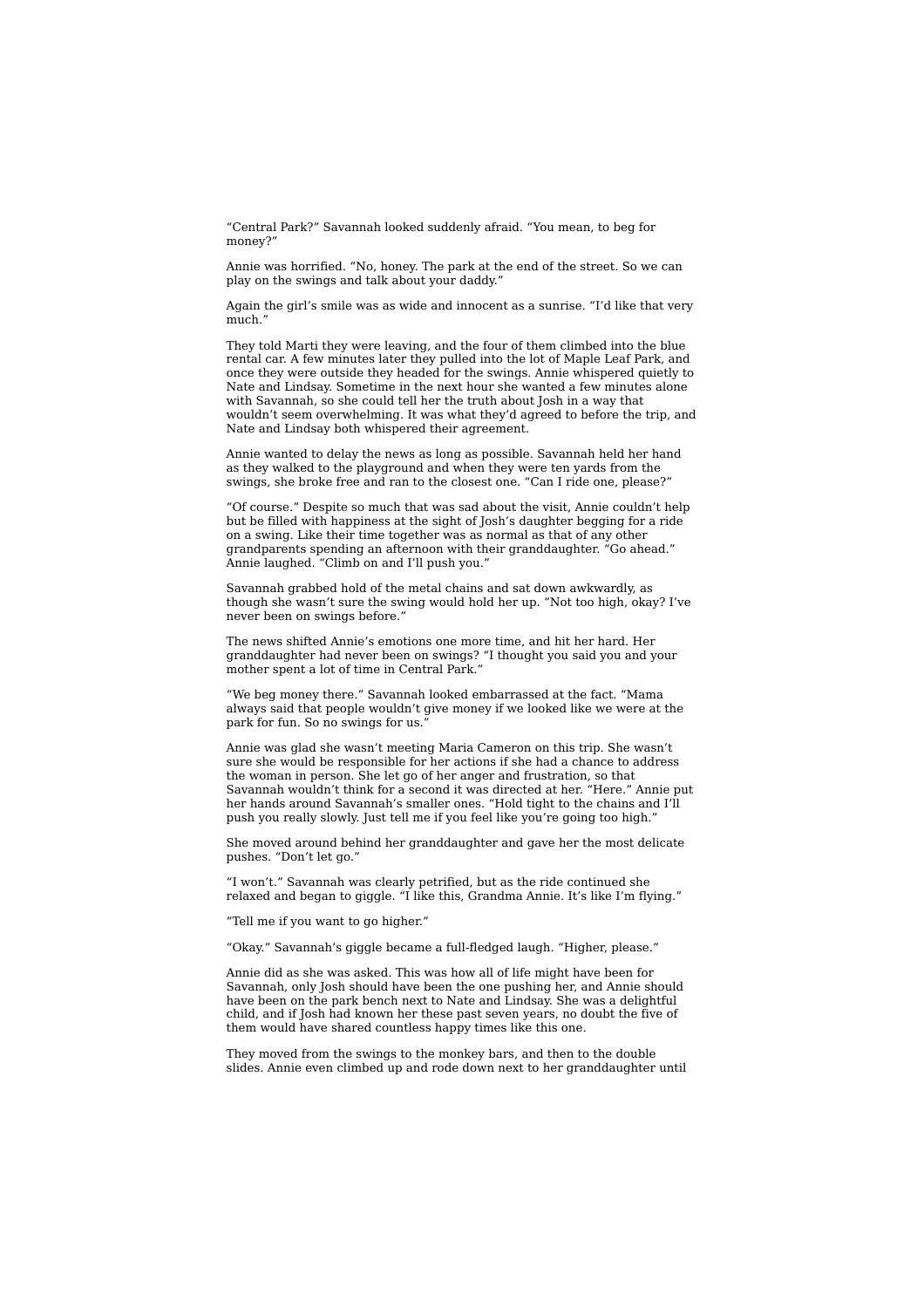she felt brave enough to tackle the slide on her own. After her fifth time down, Savannah set her feet in the sand and caught her breath, her narrow sides heaving with the exertion, her cheeks red and full of life.

She angled her pretty face at Annie. "Did my daddy like going to the park when he was a little boy?

"Yes." Annie sat on the end of the second slide. She pictured the free spirit Josh had been at Savannah's age. "He would run from the swings to the slide and back again until he could barely take another step."

Savannah giggled. "I can't wait to meet him." She put her hand on Annie's knee. "Do you think he could push me on the swings when he comes here?"

For a crazy instant Annie thought about keeping the charade going. What was the difference whether Savannah knew about Josh's death? Could any harm come from her holding on to the image in the photograph, believing her Prince Charming daddy was going to come for her one of these days? The answer was as obvious as daylight. Annie reached for Savannah's hand. *God, please. . . . I can't do this without You.*

"And hey"—Savannah grinned at her—"if you know my daddy, could you tell him to hurry? I don't want to meet him much later, but right now. Today, if that's okay with him."

"Savannah"—Annie felt God giving her the ability to speak the words that had to be said—"honey, your daddy isn't coming for you."

The news seemed to hit her slowly, like a gradual rain, the kind where it took several drops of wetness before the reality of the storm sank in. Her thin shoulders slumped forward a little and her eyes held a mix of shock and betrayal. "Why not?" Her mouth hung open, and the beginning of tears sprang to her eyes. "I've been waiting for him a very long time."

"I know." Annie wondered how much her heart could take. "You see, honey, a month ago your daddy went to sleep and he never woke up. He went to heaven instead."

"To heaven?" Savannah stood and stared at Annie. "My daddy is in heaven? Like Grandpa Ted?"

"Yes, baby." Annie reached for Savannah's hand.

But the child took a step back and shook her head. "No." She scrunched up her face and began to cry. "No, he can't be in heaven. That's too far away." She shook her head harder, faster. "He's my Prince Charming, and he was going to come for me and . . . and . . ." She turned around and ran across the sand to the swings. She flung herself onto the farthest one, grabbed the chains hard, and hung her head halfway to her lap.

Annie caught a look of pity from Nate and Lindsay. The two of them stood and started walking along a path in the other direction. They could hear the details later. These next few minutes were for Annie and Savannah alone. Annie stood, and as she trudged through the sand toward her granddaughter she wore her son's loss like a heavy coat.

He should have been here right now, to take Savannah in his arms and soothe away her hurt and sadness. Annie stopped a few feet from the girl, and again she knew she'd remember the sight of Savannah—sitting on the swing weeping, her heart breaking—for as long as she lived. Although she was only seven years old, the child understood the significance of Josh being in heaven.

Annie took the swing beside her and waited several minutes until Savannah's angry sobs eventually subsided. Finally, she sniffed and turned her red eyes to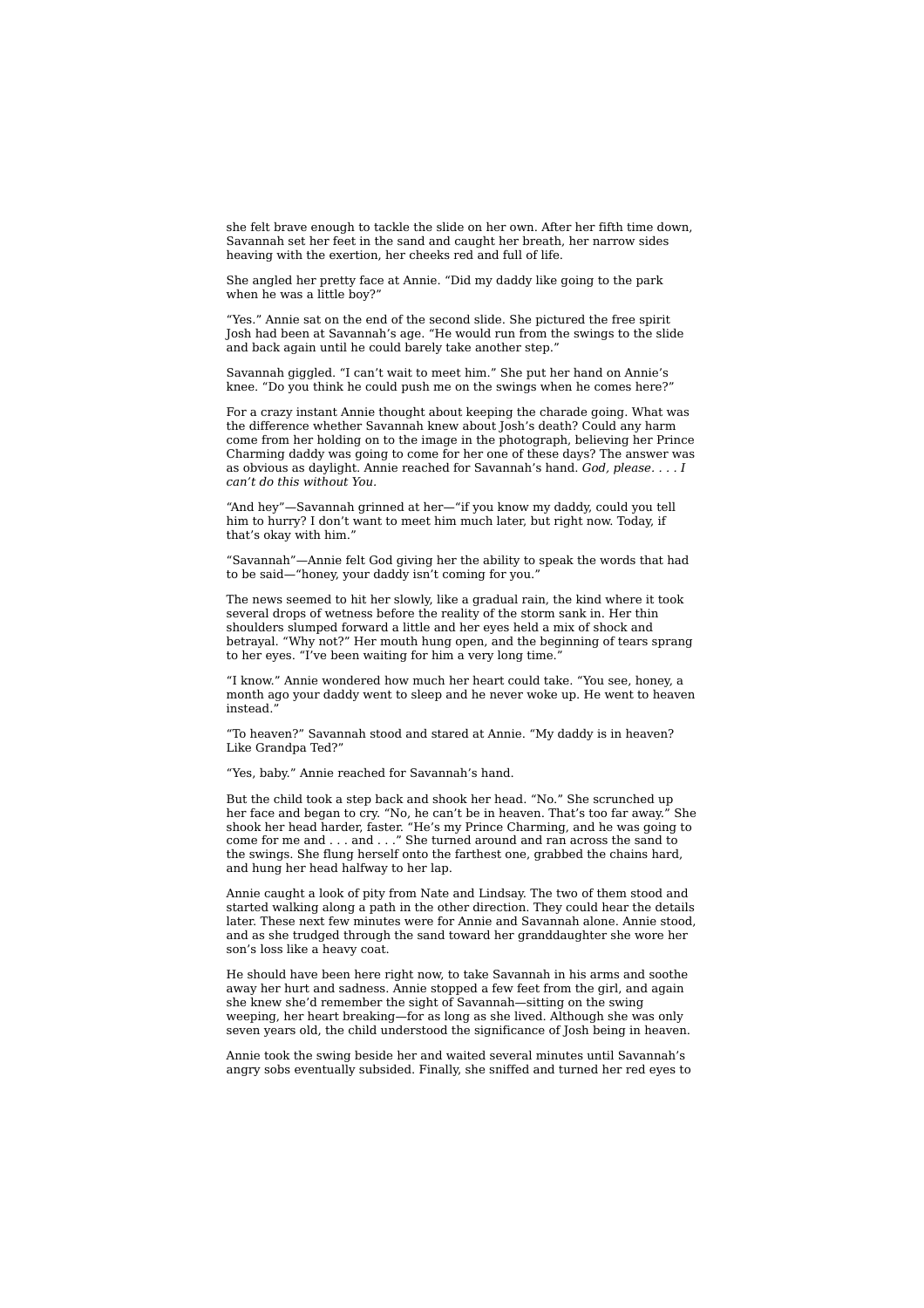Annie. "Grandpa Ted told me sometimes things don't go the way we want this side of heaven."

"That's true." Annie wasn't sure who Grandpa Ted was, but she had a feeling he had been Maria's father. "This side of heaven can be pretty sad sometimes."

"So here's what I want to know." She sniffed again. "How do I get to *that* side of heaven? So I can be with my daddy?"

Annie couldn't talk through her tears. *That side of heaven.* If she could take Savannah there now she would. "Ah, Savannah, baby. If only there were a way to make that happen."

"Grandpa Ted said there was." She had fresh tears on her cheeks, but her anger was gone now. In its place was a sad desperation, a last-ditch hope that she might somehow find a way around the terrible news. She wiped her nose. "He told me if I loved Jesus, then one day I'd go to heaven, too. So then I'd be on that side with my daddy."

"Your grandpa Ted was right." Annie brushed her wrists across her cheeks. "One day you'll be on that side of heaven with your daddy and your grandpa Ted and— and all of us who love Jesus. Just not until you're much, much ol der."

"But"—her voice broke and she looked smaller than she had an hour ago—"my daddy wasn't old. So how come he's on that side of heaven and I'm here on this side?"

Annie swallowed a sob before it could consume her. "I don't know. I've wondered that same thing."

When Savannah saw that Annie didn't have any more of an answer than that, she squeezed her eyes shut and lowered her head again. "I was going to live with him, and he was going to give me hugs, and . . . and . . . " Her tears came harder, and it was difficult to understand her. "He was going to take me to his house and bring me to school and push me on the swings and race me down the slide. And everything was going to be happily ever after." She lifted the saddest eyes and looked deep into Annie's face. "What about that?"

"I'm sorry, Savannah." Annie reached out her hand once more, and this time Savannah stood, and after a few seconds of inner struggle she came to Annie and flung her arms tight around her neck.

"I wanted to meet him so bad, Grandma Annie." Savannah nuzzled her face in close against Annie's neck. "Now I have to wait for heaven."

"Yes." Annie let her tears come. "We both have to."

They hugged for a long time, until finally Savannah pulled back. She searched Annie's face. "That's why you came, isn't it? To tell me my daddy was in heaven?"

"Yes, honey." Annie didn't want to mention the rest. "And because we wanted to meet you and tell you about your daddy. He loved you very much." Annie had made a copy of Josh's journal. It was in an envelope in the car. "Before we go I have something for you. Lots and lots of letters your daddy wrote to you from the time you were a baby until the day before he died."

"Why—why didn't he come see me before he went to heaven? Before it was too late?

The afternoon sun was slipping behind the trees that lined the playground, and the temperature was falling. Annie wasn't sure how much to say. "He wanted to, baby. Every day he wanted to."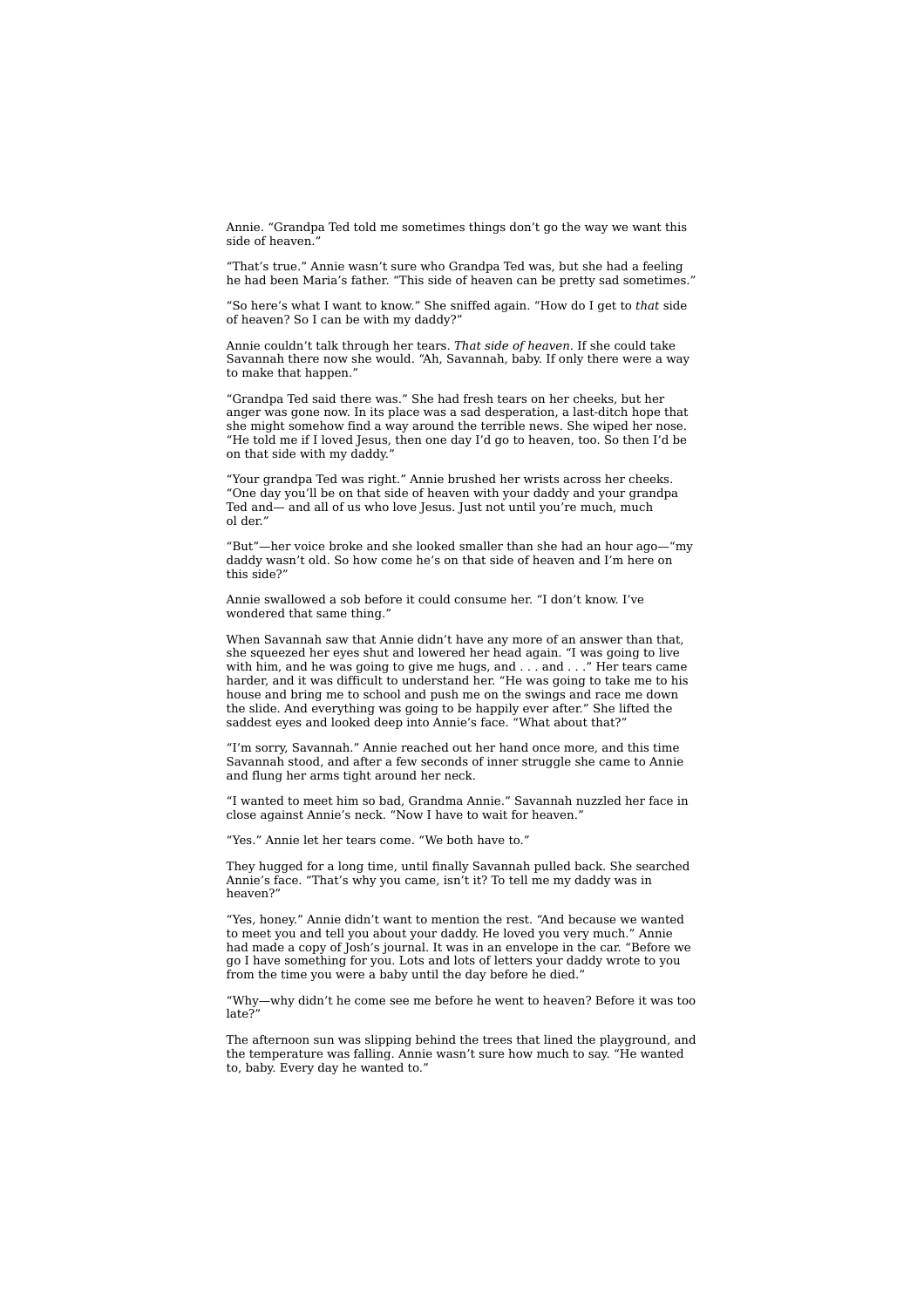The pieces seemed to come together slowly but surely in Savannah's mind. She thought for a long time, and then she bit her lip. "It was 'cause of my mama, right? She didn't let him come, because she threw his picture in the garbage."

"That's right, Savannah." She didn't want to turn the girl against her mother, especially when the woman was most likely all she would ever have in the years ahead. But the truth needed to be spoken. "Your mother didn't want Josh to be a part of your life."

"Josh?"

"That was your daddy's name. Joshua David Warren." Savannah repeated his name slowly. "I like Prince Charming Daddy better."

Annie smiled. Her tears were drying in the late afternoon breeze. "I like that, too."

"My mama shouldn't have kept him away from me."

"No." Annie ran her hand along the back of Savannah's head. "But she can't keep him away in heaven. So you'll always have that to look forward to."

They talked a few more minutes about heaven and how Josh had loved Jesus very much. Then they met up with Nate and Lindsay, and Savannah hugged each of them. "Grandma Annie told me about my daddy. I'm sorry he went to heaven so soon."

"Us, too." Nate held her hand as they walked to the car. "We miss him every day."

When they got back to the foster home, Savannah found Josh's picture on the sofa where she'd left it. "Is it okay if I still keep this picture? So I can think about my daddy and what it's like on that side of heaven?"

"Yes, sweetie." Lindsay hadn't said much, but now she knelt near Savannah and touched the girl's strawberry-blond hair. "My brother wanted to be your daddy so much. I want you to know that."

"He is my daddy. It doesn't matter if it takes a long time to meet him." Savannah was accepting the situation a little better now. "Plus, I have my picture, so he'll always be close by, even if he's in heaven."

"Right." Lindsay kissed Savannah's cheek. "We have to go now. But I want you to remember us, okay?"

Savannah moved on to Nate and hugged him, too. But as she pulled away she looked confused by the good-byes. She turned to Annie. "Are you leaving, too?"

"I have to, honey. We live in Colorado, on the other side of the country."

Her eves lit up, but not like they'd done earlier in the afternoon. "How 'bout I go with you? My mama doesn't want me." She glanced at Nate. "She told me in the restaurant. She doesn't want to be a mama anymore."

The admission ripped at Annie and made her want to pack up the girl's things and take her home. Let the courts figure out a way to make the arrangement legal. If Maria didn't want her daughter, then Annie and Nate would be happy to step in. But Maria definitely wanted her daughter. As soon as she was sober, she would certainly come back to her senses. There could be no settlement money if she gave up Savannah. Thomas figured Maria and her attorney would pull out all the stops so that Maria could regain custody and get her hands on the money.

Annie gave her granddaughter one more long hug. What she was about to say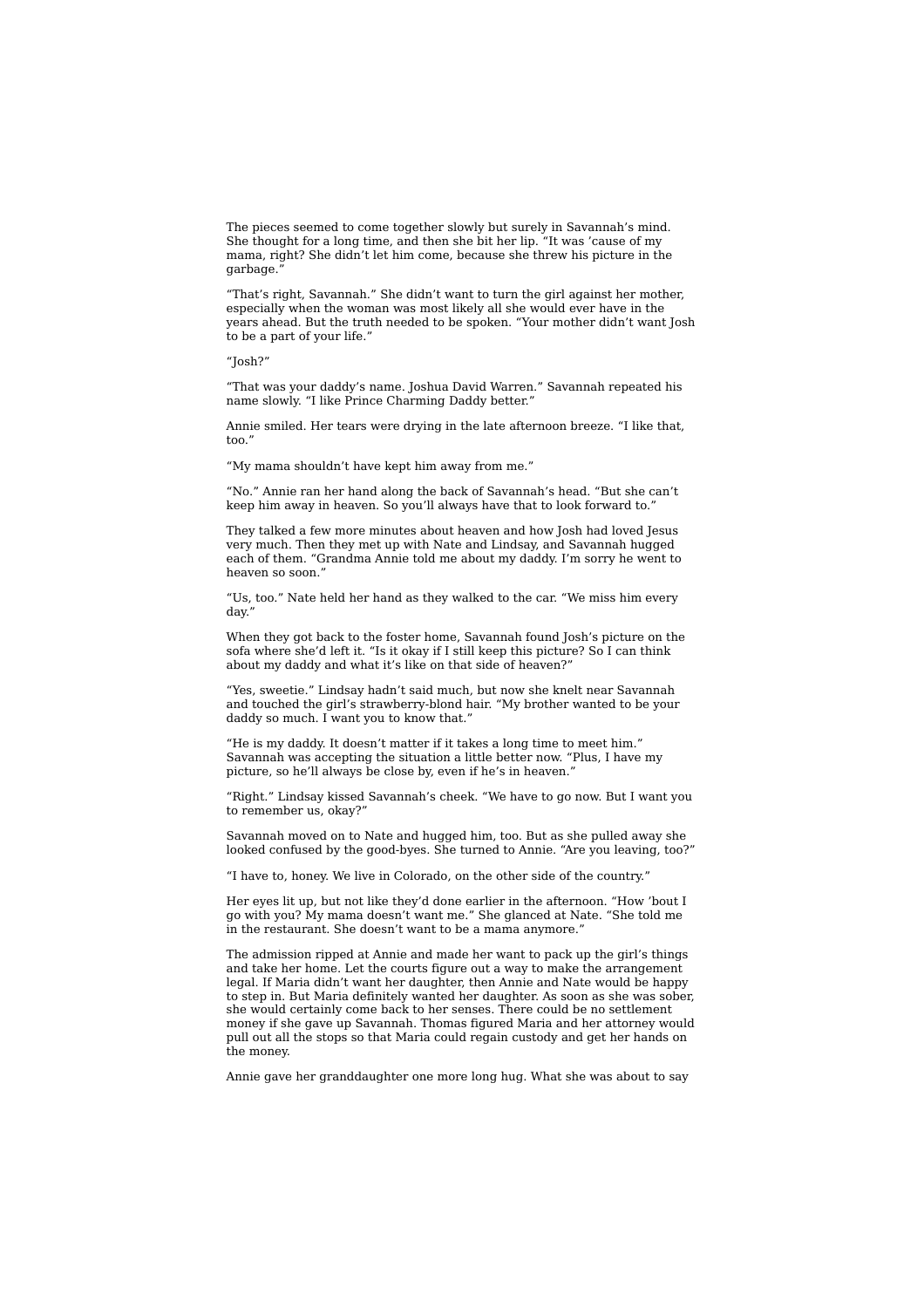next was only what she had to say, so that Savannah wouldn't fear the life that lay ahead of her. "Listen to me, honey." She searched Savannah's eyes, the eyes that were so like Josh's. "Your mother didn't mean what she said. She's sick right now, but when she gets better she'll make things right with you."

"Know something?" Savannah's voice was too soft to hear across the room.

"What?" Annie touched her finger to the tip of her granddaughter's nose.

"My mama doesn't love Jesus. She told me she doesn't believe like Grandpa Ted."

Another blow, not that Annie was surprised. "Well, honey, maybe one day you'll help her believe." They needed to go. One afternoon was all Child Protective Services would allow given that Savannah was in emergency foster care. And now their plane was set to leave in just three hours. Annie cradled her hand around the back of Savannah's head. "I'm going to ask Jesus every day that we have the chance to see you again. Okay?"

Savannah nodded. She looked shy again, her expression a mix of hurt and disappointment and a sorrow that seemed all too familiar. "I'll ask Him, too." She took a step back and gave each of them a little wave—Annie last. Then she hugged the picture of Josh to her chest. "Thank you for telling me about my daddy."

Annie had brought the envelope from the car and now she handed it to Savannah. "Can you read, sweetie?"

"Not yet." Again there was shame in her voice. "Mama said I could learn later. Right now we have to beg for money."

Anger threatened to taint the moment. Annie gritted her teeth and made a mental note to talk to Thomas about Savannah's living conditions. If the courts returned the child to her mother then the entire system was flawed. She put the thought out of her head for now. "Inside that envelope are the letters I told you about." Her face softened and she squeezed Savannah's hand once more. "The letters from your daddy. Keep them with your picture of him, so that one day you can read for yourself how much he loved you."

"How much he still loves me." Savannah held the photo tighter to herself. "People can love all the way from heaven."

"Of course." Annie kissed the top of Savannah's head. "Inside the envelope is our phone number. In case you ever need anything.

Savannah nodded, but the confusion in her eyes told them she didn't really understand. She couldn't possibly have understood how far away Colorado was, or why her daddy's family was leaving so soon after finding her. When Annie couldn't take another moment of the good-bye, she turned, left the house, and walked to the car. Nate and Lindsay followed, and the last image they saw as they pulled away for the airport was Savannah's sweet pixie face in the front window of the foster parents' house. Marti was beside her and Savannah wasn't somber or pouting or indifferent.

She had one hand raised to the glass and she was sobbing.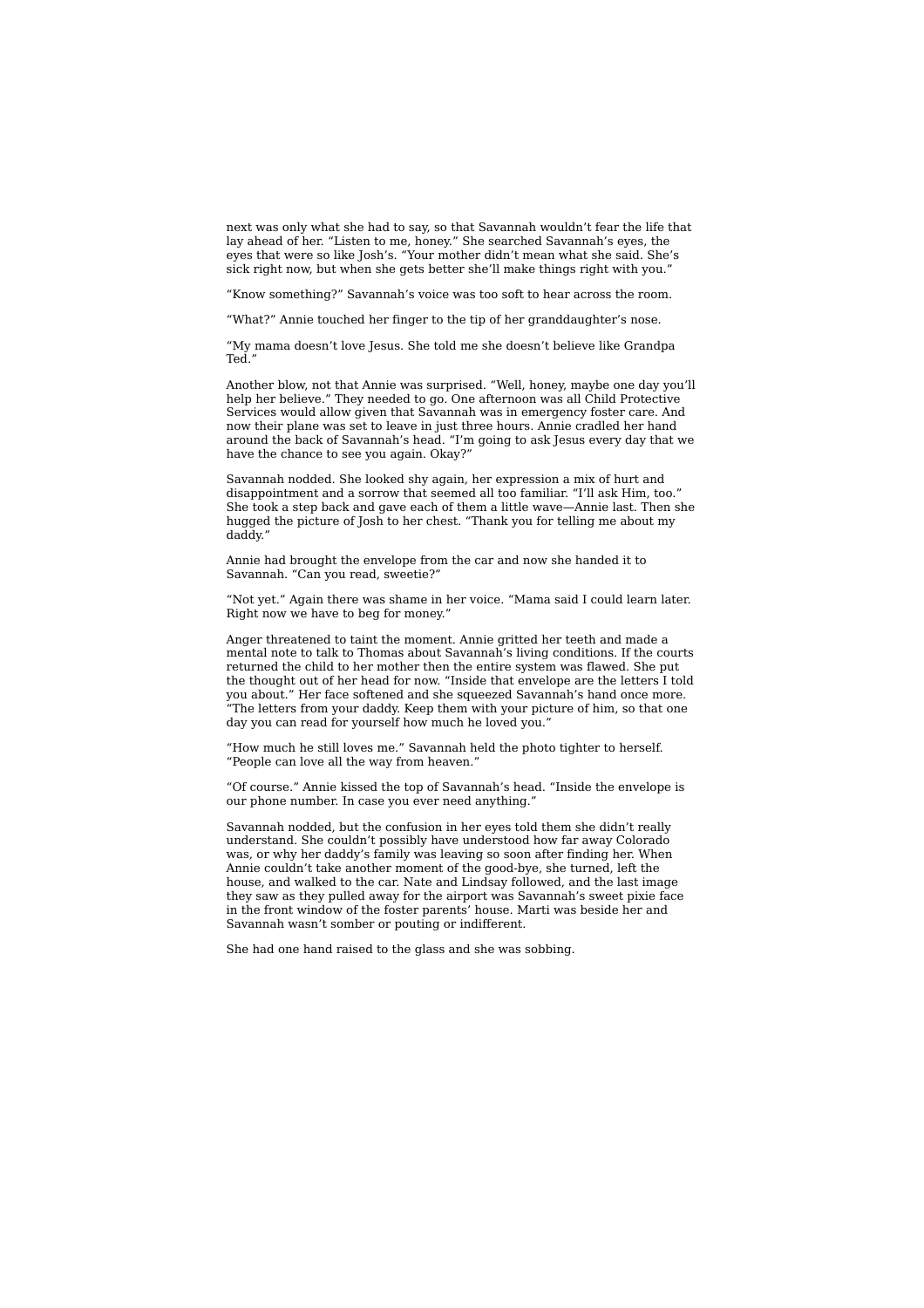## TWENTY-FIVE

 $\mathbf{B}_{\text{ack}}$  in the Springs the days passed slowly, each one drenched in the sadness of Josh's absence. Every few afternoons, Annie called Thomas for an update, and one week after their return home from the quick visit to see Savannah, Thomas passed on word that a local judge had ruled Maria fit to regain custody of the child. No surprise, Annie knew. But when she read in Scripture that week about God's faithfulness, she remembered the song at her son's funeral service and the little girl on the other side of the country praying for a happy ending, and she had to wonder.

God had a plan, no doubt, but in this case she was better off not trying to make sense of it.

Annie debated the situation with Thomas, because she needed to talk to someone about the insanity of it. "The woman told Savannah she didn't want to be a mother anymore."

"I know."

"She hit her on the face in front of a crowd of people."

"The judge was aware of that."

"So how, Thomas . . . how can they overlook her warrants and the fact that she begs for money and return Savannah to that environment?"

Thomas could only release a sigh that sounded drenched in futility. "I wish I could explain it, Annie. I'm sorry."

The outcome for Savannah was exactly as they feared it might be, and as the day of the settlement neared, Annie was sure that Maria would do just what they expected— flee the city and any ties to the court or to the Warren family, most likely in case she might have to share the money if she kept in touch.

Now, with each day that passed, she not only missed Josh, but his little Savannah, too. She would always be glad for the few hours they'd had with the child, but it made the grief she and Nate and Lindsay shared even stronger than before. Annie kept her word and prayed every day that Jesus would allow them the chance to meet again, to know each other. But Jesus hadn't let Savannah see her daddy, and now it didn't look like the rest of them would ever get to see Savannah again, either.

The settlement came in late November. After three years of updates, depositions, hearings, and meetings, Thomas called with the news they'd been waiting for. The decision had been made. The judge had analyzed the accident, the damage caused by the insurance company's client, and the fact that Josh's need for pain medication had ultimately led to his death. Instead of the two million dollars Thomas asked for, the judge ruled that the insurance company pay out \$2.3 million.

The case was a landslide victory for Josh's estate, and one of Lindsay's colleagues at the *Gazette* covered the story.

A few days after the article appeared, Annie spent an afternoon in what had become a new kind of routine. She brought two Starbucks soy lattes to Carl Joseph's apartment and talked for an hour with him and Daisy.

"We saw the story about Josh." Carl Joseph pointed to the bulletin board on his kitchen wall. "Daisy cut it out for me."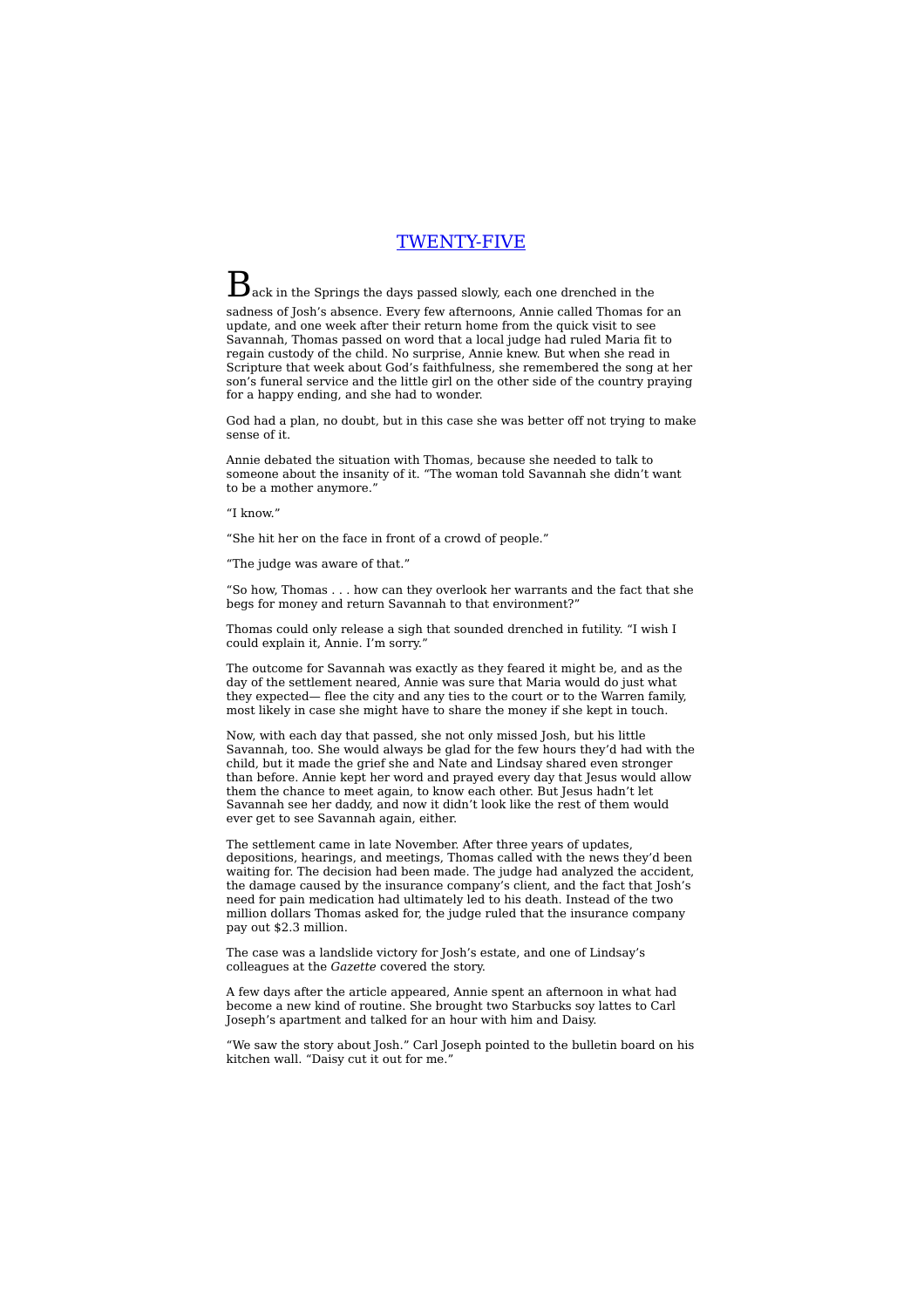"Yeah, but"—Daisy wrinkled her nose—"it wasn't long enough. It didn't say that Josh was a hero, and Cody says that's bad journalism."

"Because bad journalism isn't good." Carl Joseph shook his head. "You should've written the story, Annie."

She wished she could have. But what she knew now about Josh would have never fit in a single newspaper feature. She could have written a book about her son's life, and once in a while she almost convinced herself she should do just that, even if their family and Josh's friends were the only ones who ever read it. She could always use the book as a reason to find Savannah again, years from now.

After her visit with Carl Joseph and Daisy, Annie went to the local Whole Foods and picked up the same items she'd been buying every week since the end of October: a half gallon of milk, a loaf of bread, two small containers of strawberry yogurt, a bag of frozen salmon fillets, a bag of rice, and an assortment of fruit and vegetables. The food fit neatly into two grocery bags, and Annie carried them easily up the steps to Ethel's apartment.

"Hello, dear." The woman smiled as she opened the door. She took the groceries, clucking her tongue about how Annie didn't need to do this and how she'd be happy to pay for the food if only Annie would let her. "Have I ever told you," Ethel said as Annie set the groceries down on the small kitchen table, "every time I open the door and see you standing on the porch with my groceries, for just a short minute I can see Josh again. The two of you have the same eyes."

Ethel said the same thing each time Annie came, and always Annie left with a promise to be back the next week. Not on Saturday, but on Monday—the day she'd set aside to keep in touch with the people she'd met because of Josh. Today she had more than her usual stops to make. She drove across town to a small café at the foot of Black Forest. The meeting was set to take place at one of the tables near the window. It was the first week in December, and snow was forecast for that night.

Annie parked and thought about all she wanted to say, all she never would have had the chance to say if the person she was meeting hadn't pursued this private, early dinner, hadn't been willing to drive in from Denver. Annie spotted the young woman as soon as she entered the restaurant.

Becky Wheaton raised her hand so Annie would see her. As she reached the booth, Becky stood and gave her a quick hug. "Thanks for coming. I—I felt bad asking."

Annie took her seat opposite Becky and once she was situated she reached across the table and briefly took hold of Becky's hands. "That's why I wanted to come here today. I think we have a few things to talk about."

"I thought you'd think it was awkward, sitting down with me after all these years."

A sad smile tugged at Annie's lips. "That's one of the things Josh taught me. The only awkward thing between people who care about each other is missing out on the chance to sit down and talk things out."

"Yeah." Becky was wearing her blond hair shorter these days. She was already sipping a cup of coffee. "I see what you mean."

They ordered dinner, and then Becky got to the point. "Ever since Josh's death, I've been buried under, I don't know, a sense of guilt. Like maybe if I'd stayed with Josh none of this ever would've happened."

They were the same thoughts Annie had experienced at first, but not in a long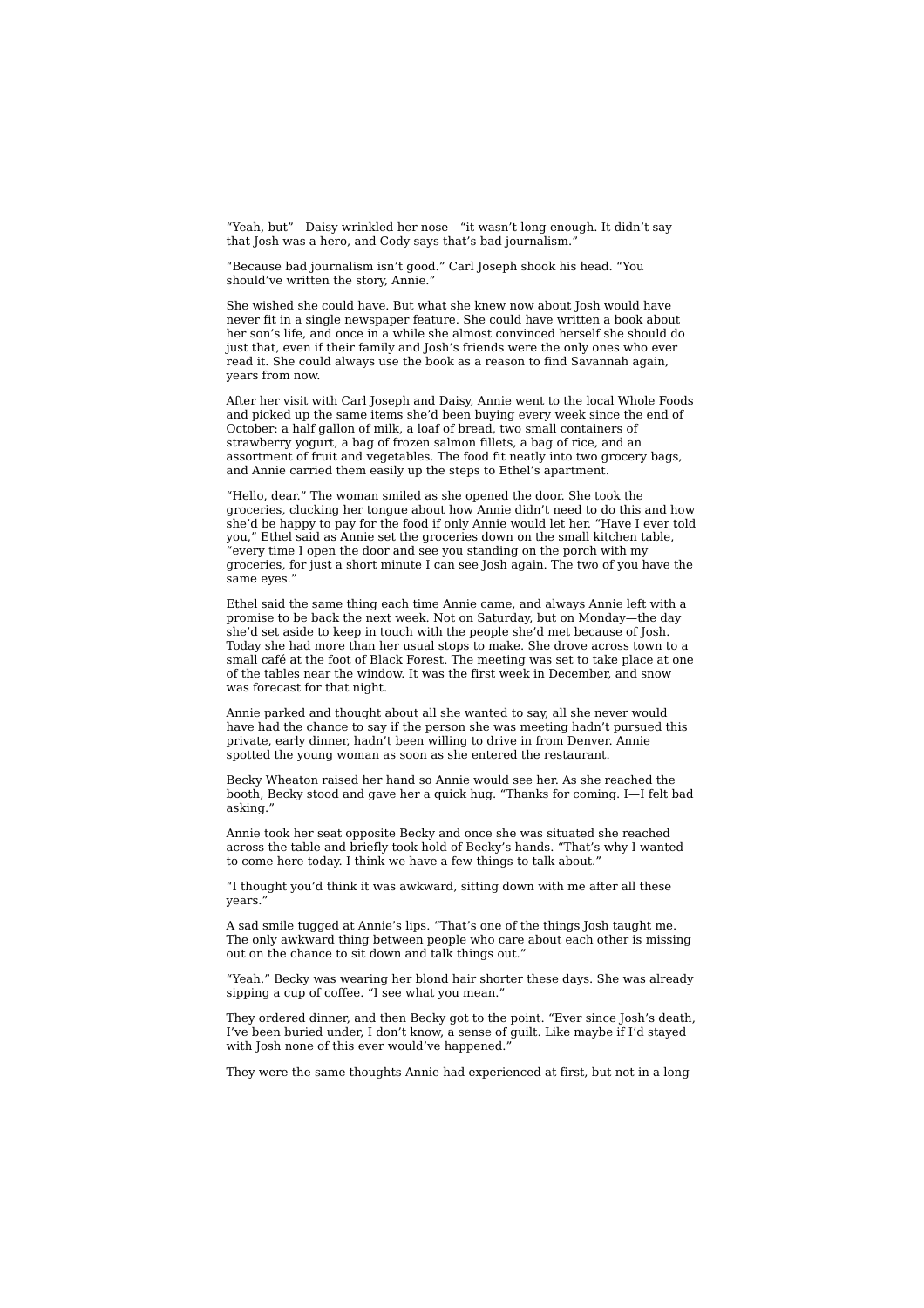time. "You did what you had to do, Becky. No one faults you for that. Josh certainly didn't blame you." Annie had come today with one goal in mind—to give Becky the freedom to move on with her life. But first they had to talk through the things Becky was feeling.

"I asked him to stop smoking and stay in college." She set her coffee cup down and leaned on her forearms. "But every night I fall asleep thinking I never should've expected that of him." Her eyes glistened. "I loved him so much. I still haven't ever felt that way about anyone else."

Annie had wondered whether she should share with Becky just how much Josh had still cared for her. As long as Becky was being painfully honest, Annie figured she might as well tell the whole story, too. She settled back into the booth. "Josh didn't blame you, Becky. He respected all you wanted from him. He stopped smoking a few years after he moved to Denver. I wasn't sure you knew that."

Her eyes showed her surprise. "I had no idea."

"He heard your engagement fell through, and he was hoping to get his settlement and open a business. He needed back surgery and he was trying to lose the last forty pounds he'd gained. But once he had all that figured out, he was planning to call you." She studied the young woman across from her. If things had been different, she might have been her daughter-in-law.

"I—I didn't know any of that."

"Josh loved you. He had a lot to work through, and he wanted to find his daughter. But he always saw you as part of his future plans. At least he prayed you might be."

Becky dropped her gaze to her hands. "That only makes it worse."

Annie understood what she meant. All along the process of discovering who Josh had really been, she'd experienced that same feeling: that the depth of Josh's loss grew the more good she found out about him. But that's not the way God wanted either of them to feel about Josh, and now it was Annie's responsibility to help relieve Becky of the burden she was carrying.

"You need to understand something." Again Annie put her hand over that of the young woman across from her. "You'll keep Josh in your heart, the same way I'll keep him. But you need to let your guilt and regrets go." Annie hoped she sounded sincere. "Josh made his own decisions, and it took him a little longer to understand the sort of life you wanted.

"I didn't want any sort of life, though." She looked up and there were tears on her cheeks. "I wanted Josh. That's all."

"I want him, too. Just for ten more minutes so I can tell him how proud I am of all he was, all I didn't know about him." Annie gave a slow shake of her head. "But that isn't going to happen for either of us." She thought about Savannah. "Not this side of heaven, anyway."

"I feel like I missed out on a kind of love I'll never know again."

"But you will." Annie wanted the young woman to believe that. Otherwise she would be paralyzed by her past. "You'll love again, but first you need to let go of Josh and everything you're feeling about him."

"How?" Her question seemed trapped in a heart that had never rebounded from a love she'd found when she was only fifteen years old. "How do I move on?"

"You tell yourself that you can only keep those times you and Josh *did* have.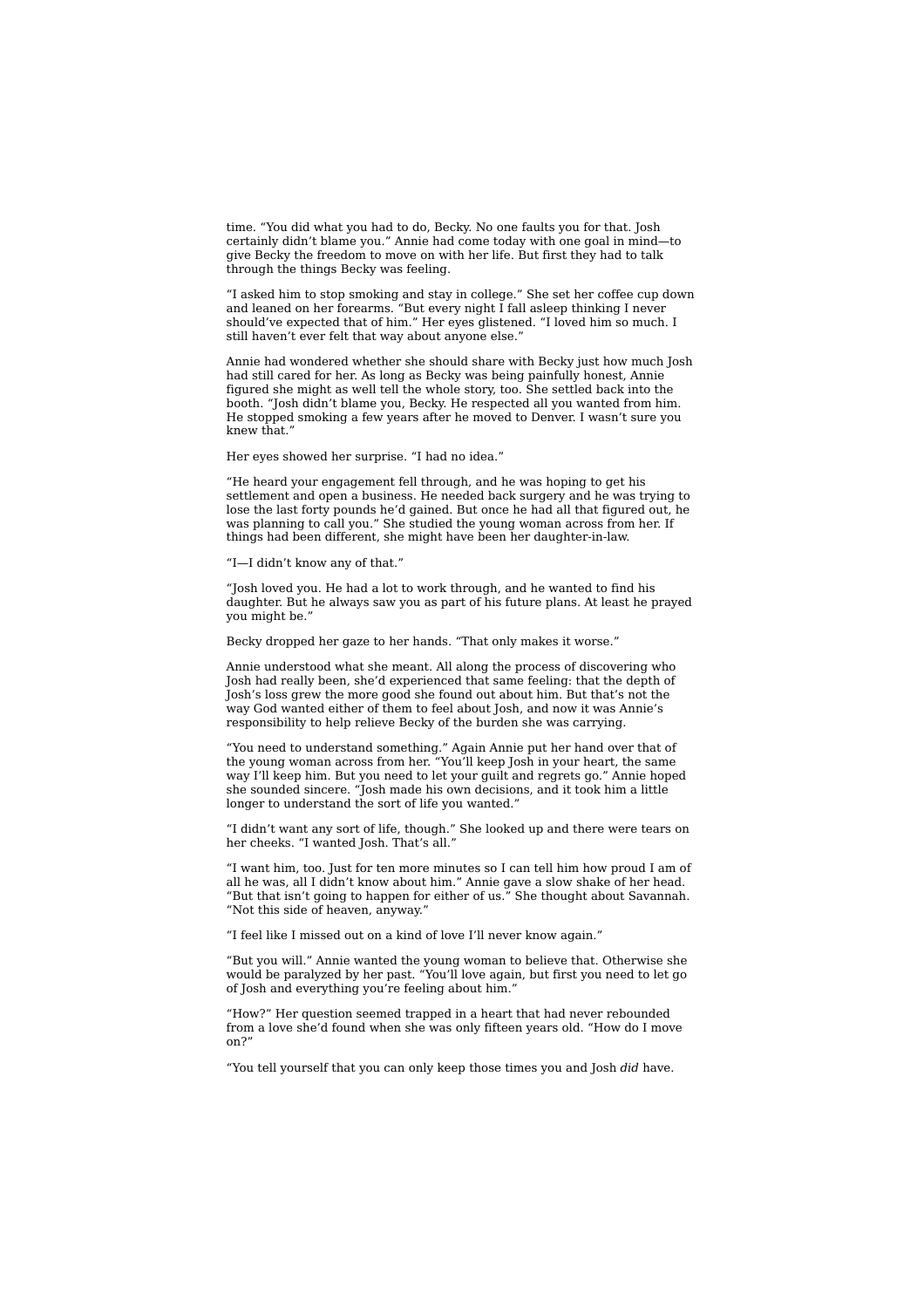Beyond that, you can't grasp at days that never existed. For all you know, you and Josh might've been too different to make another go at things."

Becky seemed to ponder that for a few seconds. "Maybe. Still, I don't know if I can go a day without wondering."

"Wondering is part of life. As long as it doesn't keep you from living."

Their dinners came and they talked about Becky's job as a therapist, and a young man at the practice who'd asked her out to dinner twice in the past month. Josh didn't come up again until the end of the conversation, after the meal was over. "I still see him, this dark-haired gorgeous guy sitting in the stands at the first football game our sophomore year." Becky's eyes grew distant, the memory clearly alive again. "Everyone was talking about him, but after the game he came and found me. He said it'd been a long time." She laughed.

"Let me guess—the two of you had never met until then." Annie would always remember her son's sense of humor.

"Not once." She lifted her hands and let them fall back to her lap. "He was making the whole thing up, pretending that we'd met at a game the previous year, when he attended the school across town. By the time I figured out he was only teasing me, it was too late. I'd already fallen for him."

"And he for you." Annie remembered. "He came home after one of the football games that fall and told me he'd met the girl he was going to marry. She had blond hair the color of sunshine and her name was Becky.

A wistfulness clouded Becky's eyes. "I guess we'll never know."

"Which is why you can't spend today wondering about yesterday, my dear. Josh is gone." The words would always hurt to voice them. "He's gone and you have to le t him go. It's what he would've wanted for you."

She still didn't look sure. "You believe in God, right?"

"Of course. I talk to Jesus all the time." Becky's cheeks grew slightly red in anticipation of what was coming. "I ask Him to tell Josh how sorry I am, and that I never stopped loving him."

"Okay, then . . . I want to give you something." She pulled a small greeting card from her purse and handed it over. "Read it."

Becky opened the envelope and read the inside of the card. Besides restating everything Annie had already said, the card contained the Bible verse that had meant so much to Josh in his final days. Psalm 119:50.

*" 'My comfort in my suffering is this: Your promise preserves my life,' "* Becky read the verse out loud. "Really? That verse meant a lot to Josh?"

"Right up until his death." Annie crossed her arms, warding off the sadness that threatened to consume her. "I think Josh would want you to take that verse to heart. Stay grounded in God's Word, Becky. Let the Lord's truth revive you so that you can date that young man from your work, and so you can let Josh take his rightful place in your life. As a part of your past, a very fond part."

For the first time since Annie had spotted Becky sitting at the booth, the young woman's eyes looked less troubled, as if a cloud had lifted from her heart. The process of letting Josh go wouldn't happen in an instant or overnight. But this was a beginning, and Annie felt sure she'd done the right thing by meeting with her. They said their goodbyes and agreed to stay in touch. Annie had a feeling that someday in the not too distant future, she and Nate would be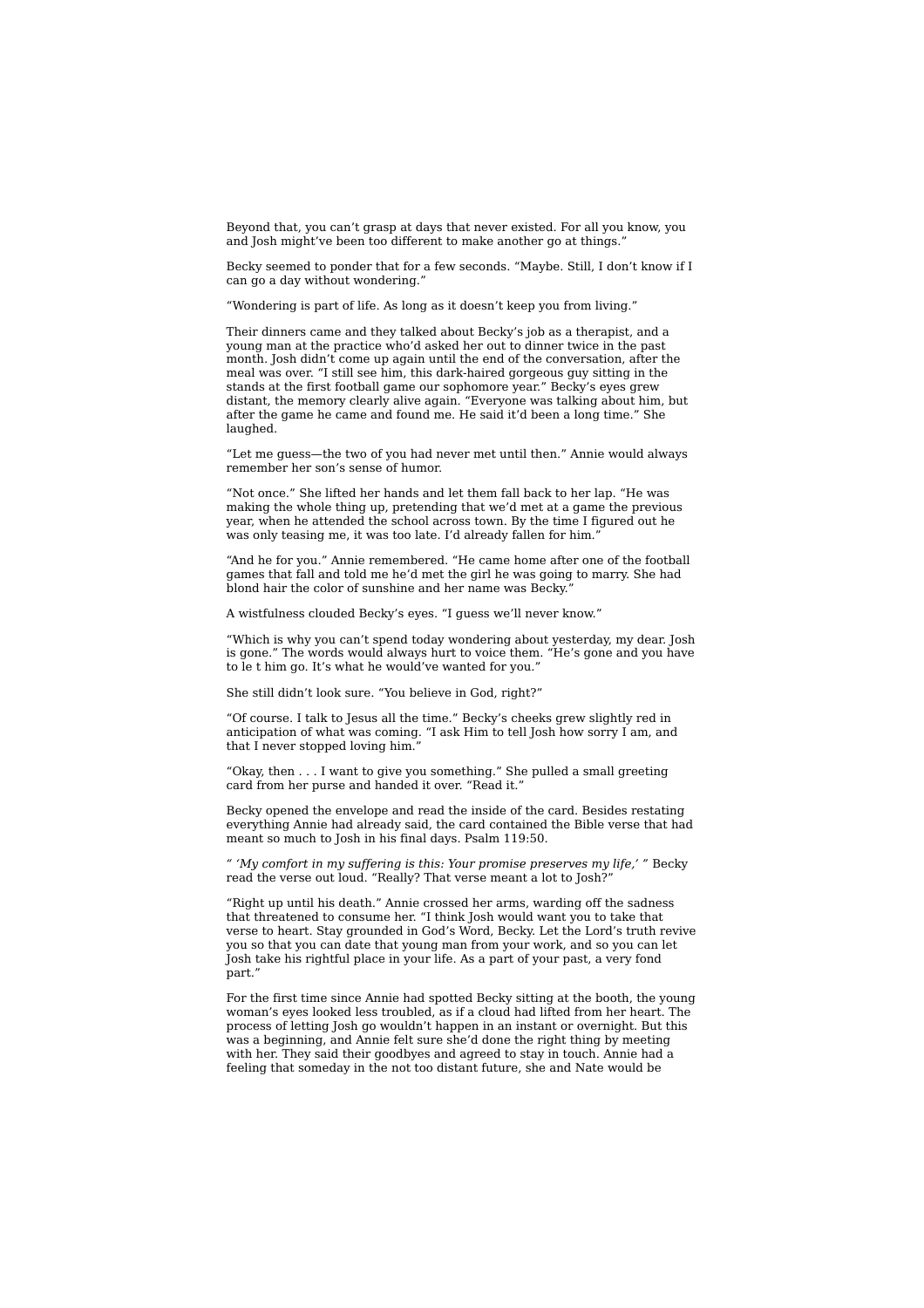invited to Becky Wheaton's wedding.

Night had fallen as she drove home to Nate. They had plans to watch *Monday Night Football* that evening and go over the last phase of Nate's reelection plans. The election had taken a backseat in their lives since Josh's death, and neither of them felt driven to return to the frenzy for votes that had defined their lives prior to losing their son. They were involved in their church's Bible study again and were planning to take meals to the homebound starting in January.

The settlement funds had been transferred to Savannah in care of her mother, and at any time she expected to hear from Thomas that Maria had changed her phone number or moved without any forwarding address. Thomas explained how at the last minute he'd worked out the settlement so that Maria couldn't have access to all of it right away. But the details no longer mattered. The money was gone, and very soon Savannah would be gone, too.

In the meantime, she comforted herself with something Cody Gunner had told her that afternoon in Josh's apartment. In light of Josh's faith, Cody and his wife had figured Josh was just starting to live. Annie understood now how true that was.

He really had just started to live. Just not the way she and Nate and Lindsay and the others had expected.

The beautiful thing was this: She hadn't only discovered what her son meant to other people, the sort of true success he'd been while he was alive, but she'd discovered something about herself, as well. In taking over the love and friendships Josh had begun, Annie had become a better person in the process. More of the person God had intended her to be.

If only she could have forced Maria Cameron into a shared custody arrangement with Savannah. Then she could be absolutely sure that not only would she spend the rest of her days proud that Josh was her son, but that he would spend eternity proud that she was his mother. She pulled into the driveway, parked her car in the garage, and found Nate waiting for her inside.

"How was dinner?" He pulled her into his embrace and rocked her slowly.

"Good. I told her she needs to move on. Let Josh go because that's what Josh would've wanted for her."

Nate nodded. "The game's already started."

"I figured." She set her purse down. "Any score?"

"Not yet." Nate moved to sit down, but then he stopped himself. "I almost forgot. There was a message for you on the machine when I got home. Thomas Flynn. He wants you to call him first thing in the morning.'

Annie nodded absently as she took her place beside her husband. Thomas was good about giving her updates on the case, even now, after it was long since settled and the funds dispersed. She stretched out her legs and focused her attention on the football game. When it came to the lawsuit or the painful time after Josh's accident, Annie believed God wanted her to take the same advice she'd given Becky. Let it go and move on.

No matter what bit of information Thomas had for her this time.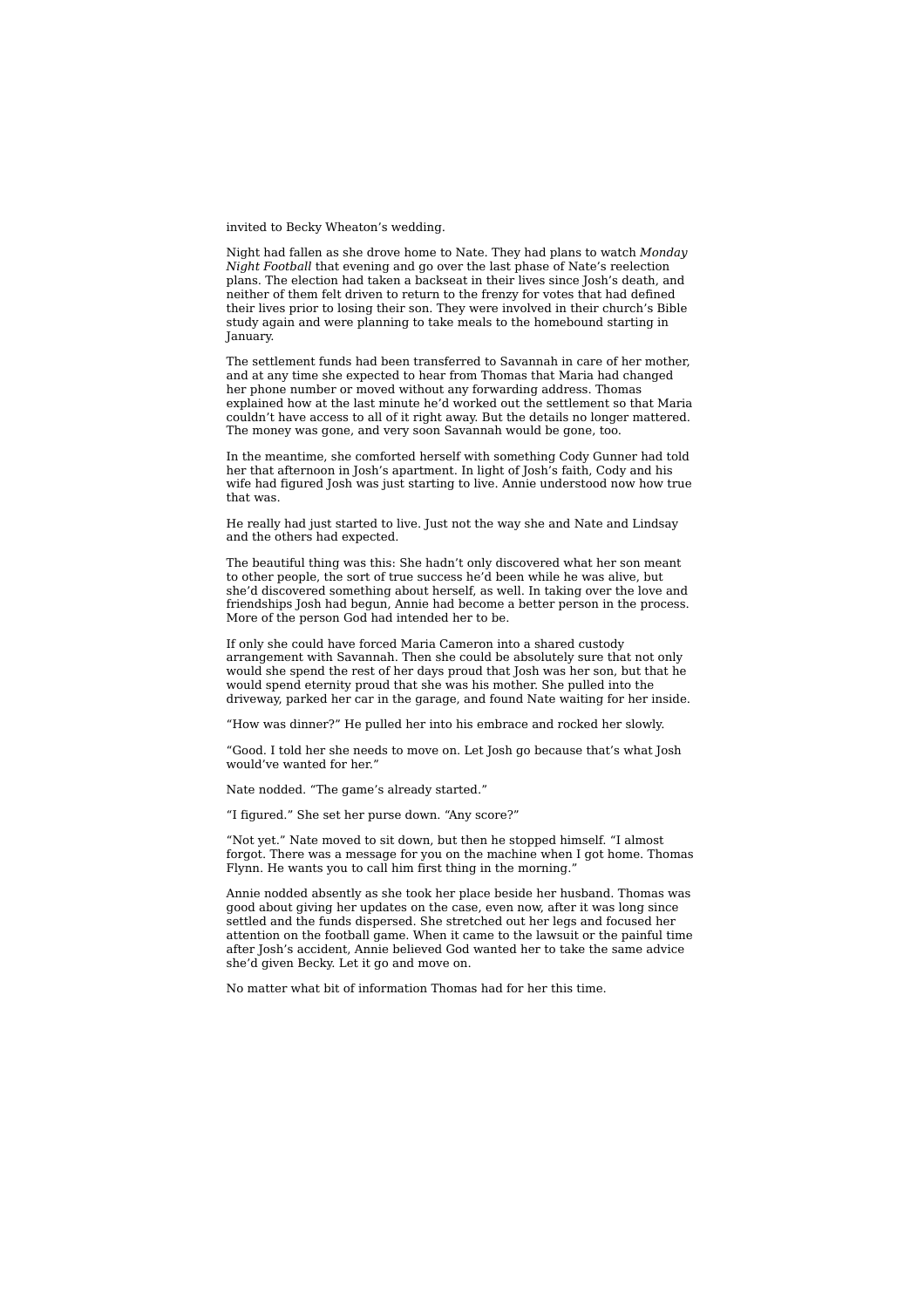# TWENTY-SIX

 $\mathbf M$ aria didn't want to admit to herself that she was worried. Harry Dreskin would take care of the mess she was in. Ever since she met him, Harry always took care of her messes, right? She gripped the bars of her jail cell and shouted at an officer as he walked by. "Where's my attorney? He should've been here an hour ago."

The officer scowled at her. "When he shows up, we'll tell you."

"That's not good enough." She cursed at the man and stormed to the opposite side of the boxy cell. She'd been sitting here for nearly three days, and she hadn't talked to Harry Dreskin since she was arrested. How was she supposed to get out of here if he didn't make more of an effort?

Two men were fighting in a cell across the hall, yelling at each other, getting on Maria's nerves. "Shut up!" she screamed. "Officer, get back here and tell them to shut up!"

They turned on her instead, shouting vile things at her. Maria didn't care. She tuned them out and sat on the wooden bunk bed in the corner of the cell. Ever since her arrest she'd done everything in her power to get her attorney back to the jail, back into a conversation about what might happen next.

What worried Maria was Harry's attitude. Normally, her lawyer was as cocky and full of himself as any man she'd ever met. Harry prided himself on finding ways around the system. Creative representation, he called it. Caught writing a bad check? Harry could make it look like a mistake. Public intoxication? A case of depression gone bad. The slap across Savannah's face? An exaggeration on the part of the restaurant employees. Harry hated judges, all judges. If he thought he had even the slimmest chance of winning a case, he made promises and predictions and he bragged about his abilities until the victory was his.

But this time Harry had promised her nothing.

An hour after her arrest, he'd met her at the jail. They sat in a windowless conference room for thirty minutes. Harry had spent half the time poring over the booking sheet, stopping only to ask a snappy question or two. "You kiddin' me, Maria? You stole two grand from a pawnshop in Harlem?"

"I needed start-up money." Maria was indignant. "I told the guy I'd pay him back in a week. So what?

"You tried to buy a bag of coke from a cop?"

"He wasn't exactly wearing a uniform, okay?"

He read a little more and his eyes opened wider. "With your kid standing there watching?"

Savannah was a sore subject right now. "Keep her out of it." Maria had wanted to kick the guy in the leg. "Come on, Harry. Give me a pep talk. That's what I need, because you're the best, right? Isn't that why I hired you?"

Harry didn't respond. He read the details on the booking sheet again, pointing at a line here and there and shaking his head. "This is bad stuff. Real bad."

"Quit it, Harry. You're scaring me." She gave him a light shove in his shoulder. "This is just like the other times. No big deal, right?"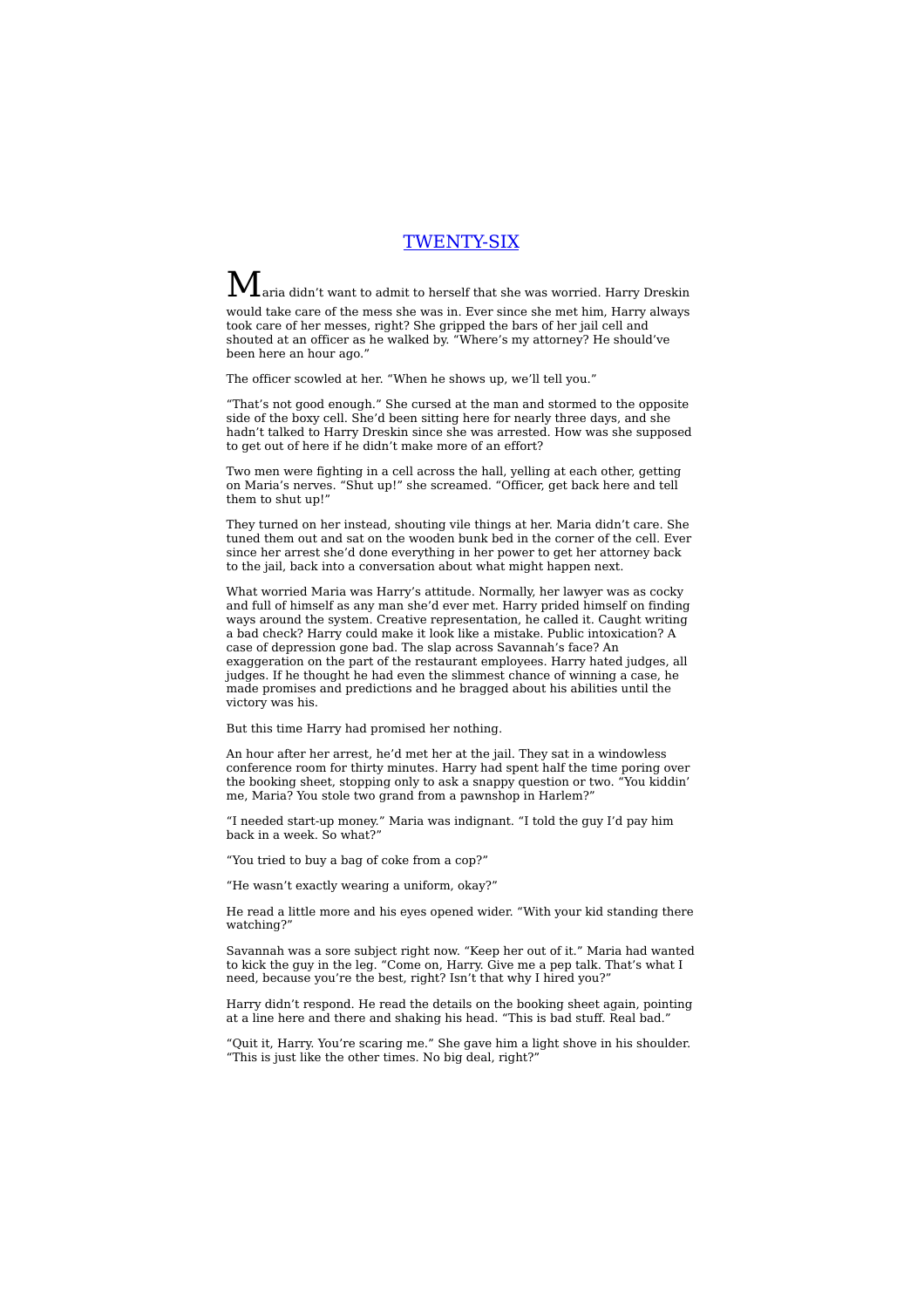"First"—Harry's tone changed—"don't shove me." He straightened his coat sleeve. "Second, hittin' up a pawnshop and dealing to a cop's a very big deal. Especially with your rap sheet. You could lose your kid for good this time, Maria. I mean it." He raised a wary eyebrow at her. "What kinda down payment you got?"

Maria had been stumped by the question. "I just paid you thirty grand. What do you mean down payment?"

"That was my cut a' the settlement." He thumped his chest. "I earned that. This"—he flicked the booking sheet—"is a new case. I don't work for free, got it?"

"Okay." Maria thought about the money. "I can afford you. So get on it, already."

"I need up-front money. When I come back I want two g's to get started on this mess.

Their thirty minutes was up, and Harry told her he'd be back in the next day or two. Only she hadn't heard a word from him since then and it was going on the end of the third day. She dropped her head in her hands and tried once more to shut out the shouting from across the hall. What had she gotten herself into? This was supposed to be the beginning of the big time, the best days of her life.

She went over the series of events again and tried to figure out where things had gone wrong. The answer was easy.

Josh Warren.

The guy had been bad news from the beginning, talking about his plans for success and then failing to see a single one of them come to pass. He'd gone and knocked her up, and once her old man ditched her she was nothing but a single lady with a kid on her hip. Savannah was a nice girl, but she'd cramped Maria's style long enough. What sort of big time was she going to find trying to make a living for the two of them?

She'd believed Josh Warren, thought he'd be good for eighteen years of monthly payments, but he'd let her down. And since she couldn't count on him for child support when Savannah was a baby, what was she thinking to count on him for the settlement money? Maria rubbed her thumbs into her temples. Her head pounded, her body screaming for a drink. Sure, the settlement seemed like the answer to all her cares. Like she'd hit the lottery without buying a single ticket. But when the money finally came there were more strings on it than a frayed sofa.

Thomas Flynn saw to that.

Right off the money went into an account with Savannah's name—not hers—on it. Maria told Harry to fix the problem, but he told her his hands were tied. The money belonged to Savannah, not Maria. Then she found out about some guy called an administrator who had the job of giving Maria a couple thousand dollars a month. Pennies, really.

"The stipend is intended so that Savannah is taken care of. The rest of the money can only be withdrawn by Savannah, and only on or after her eighteenth birthday," Harry told her.

"How 'bout if I'm the administrator?"

"Flynn said you can't be because you have a criminal record. I checked it out, and he's right. Nothing I can do about it."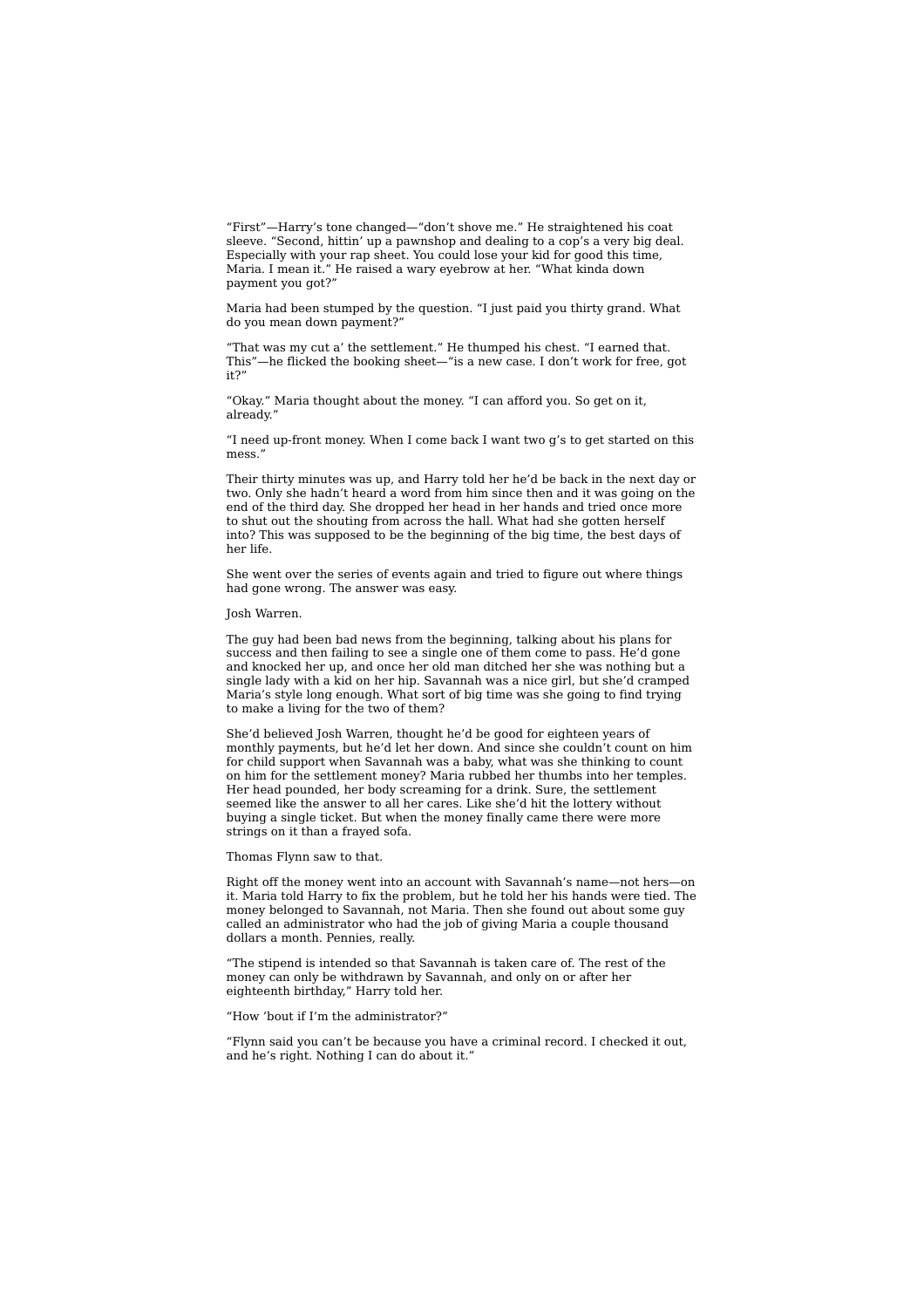Thomas Flynn had a lot of nerve, rubbing that in her face. Everyone had a past. With two million dollars she had every intention of being a respectable mother. But on two grand a month? What did the system expect, that she'd get a job waiting tables to supplement the money?

Harry suggested she draw up an expense sheet, prove to the judge that she needed more money to keep Savannah comfortable. Five g's or maybe seven a month. But Maria never got around to writing up the details. She ran into one of Freddy's guys first. Big Pete was his name, and he gave her an idea for making money all on her own, without Savannah's help or the administrator's permission. A career only she could take credit for. "It's a business venture," he told her. "But you'll need start-up cash."

The venture turned out to be dealing drugs to high rollers, guys who took the subway each morning to Manhattan's financial district. "We got no one running drugs for that crowd." Big Pete winked at her. "With your looks, shouldn't take no time to get clientele."

It was Big Pete's idea that Maria hit the pawnshop. "I know the guy who runs it." Pete shrugged. "Go in on a Friday night. Make like you got a gun in your pocket and when he gives you the cash, tell him you're good for it. You'll pay him back in a few days.'

Big Pete set up the buy. Maria would take the money and meet secretly with one of the biggest drug dealers in the city. She'd buy a half-gallon bag of coke and break it into smaller bags. "You'll triple your investment in a week," Big Pete said. "Oh, and I'll get twenty percent of everything you make—since you're using my contacts."

Maria wasn't sure what went wrong. She got the money without a hitch, wore the ski mask, kept her identity a secret, the whole nine yards. The day of the big buy, she went to the right corner, looked for the guy with the right description, and used the right code words. Only instead of some big-time drug dealer the guy she tried to buy from was an undercover cop.

A frustrated sigh slid through her teeth. Figures. And now even Harry was worried. Maria stood and walked from one side of the cell to the other. Harry was wrong. She'd get through this and find the big time on the other side. Big Pete had given her an idea. If the high rollers from the financial district took the subway every morning, then she could do the same thing. She could take some of the monthly stipend money and fix herself up real nice. A better haircut, better clothes. And then some morning soon she would hit on the right guy and all her problems would be solved.

All except two.

When was she going to get out of jail, and what was she going to do with Savannah?

Two weeks had passed since Thomas learned of Maria Cameron's arrest, and as he hung up the phone with the social worker, he could hardly believe how quickly the system was working. Especially less than a week before Christmas. The way things were happening, it was like God was moving heaven and earth to help Savannah find her way home for the holidays.

Thomas stared out the window at the rainy Denver sky and reminded himself of all that had transpired in the past fourteen days. After Maria's arrest, the investigating officer found evidence on more than just the crimes in question. Maria was now being charged with enough to send her to prison for at least twenty years. She'd confessed to using a gun in the robbery and, on top of that, the investigating officers were able to connect her with a bad-check writing ring. All that combined with her attempt to buy from an undercover officer, and no one thought Maria would see the light of day before Savannah turned eighteen.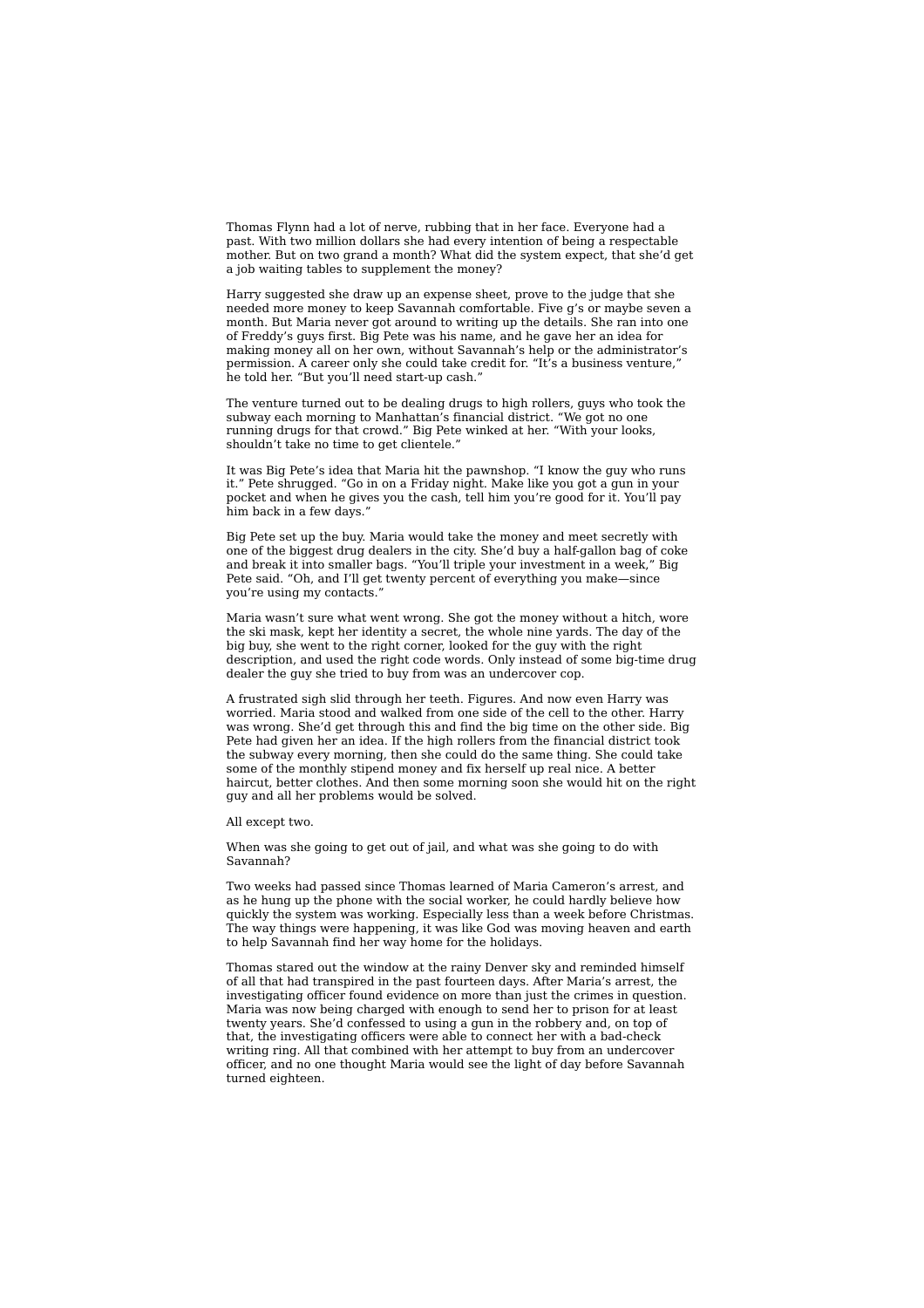Thomas even called Harry Dreskin, Maria's less than reputable attorney, and the man had been straight about his client. "She's got no money. I'm repping her as a favor." He sounded weary of the case. "I'm gonna try to cop a plea for five years, but I'll be happy with ten."

Harry said he'd shared the information with Child Protective Services for two reasons. "First, the kid deserves a family if she can get one. Second, Maria doesn't want to be a mother. Not in prison or out. She's tired of pretending."

Under other circumstances, Thomas would have been heartbroken for the little girl—living with a new set of short-term foster parents and without a mom or dad to love and care for her. But Savannah wasn't any other child. She was heir to a multimillion-dollar estate, and her very existence came with a stipend for care that would put to shame the typical monthly amount given to foster parents. It was a detail Thomas wanted CPS to keep secret from any potential long-term foster or adoptive parents.

But mostly Thomas wanted CPS to keep quiet about the money because he had a different plan for Savannah, a plan he hoped God was orchestrating. Before he could say anything to Annie or Nate Warren, he wanted to make sure Maria's case couldn't slip through the cracks, that Maria wouldn't wind up Savannah's guardian again in a few weeks or a month.

Now that problem had been solved for good.

The phone call he just ended was from the social worker, with the best news Thomas Flynn had heard in a very long time. "Savannah Cameron is officially a ward of the court," the woman said. "I thought you'd like to know."

"So"—he pushed back from his desk, adrenaline flooding his veins—"her mother's rights have been severed?

"Forever."

Thomas closed his eyes. *Thank You, God. . . . You're doing this; I can sense Your presence opening the right doors.* He drew a steadying breath. "So you're saying Savannah Cameron is legally available for adoption?"

"Yes." The woman's voice held an undeniable smile. "Let me guess. You have someone in mind?"

Thomas grinned at the memory of the recent conversation. He picked up the phone and dialed Annie Warren— first her home number, and then her cell. Both times he left her the same message. "I have an update on the situation with Savannah. Call me as soon as you can."

It was lunchtime, and Thomas ordered chicken salad to be delivered to his office. Otherwise he might miss Annie's call, and this was one connection that couldn't wait. His eyes found the plaque on his desk and he was struck by the faithfulness of the promise. For indeed, all things had worked to the good for the people who loved God—Annie, Nate, Lindsay, and Savannah. Even for Josh, who was safe in heaven.

Thomas was halfway through a slice of sourdough bread when his secretary alerted him, "I have Annie Warren on the phone."

"Thank you." His throat was suddenly thick, and as he reached for the receiver, he thanked the Lord again for all that lay ahead, all the good that would happen now because of these recent developments. Most of all, he thanked God for hearing the prayers of sweet Savannah, a fatherless little girl Thomas would meet one day soon.

And for loving her enough to give her a second chance.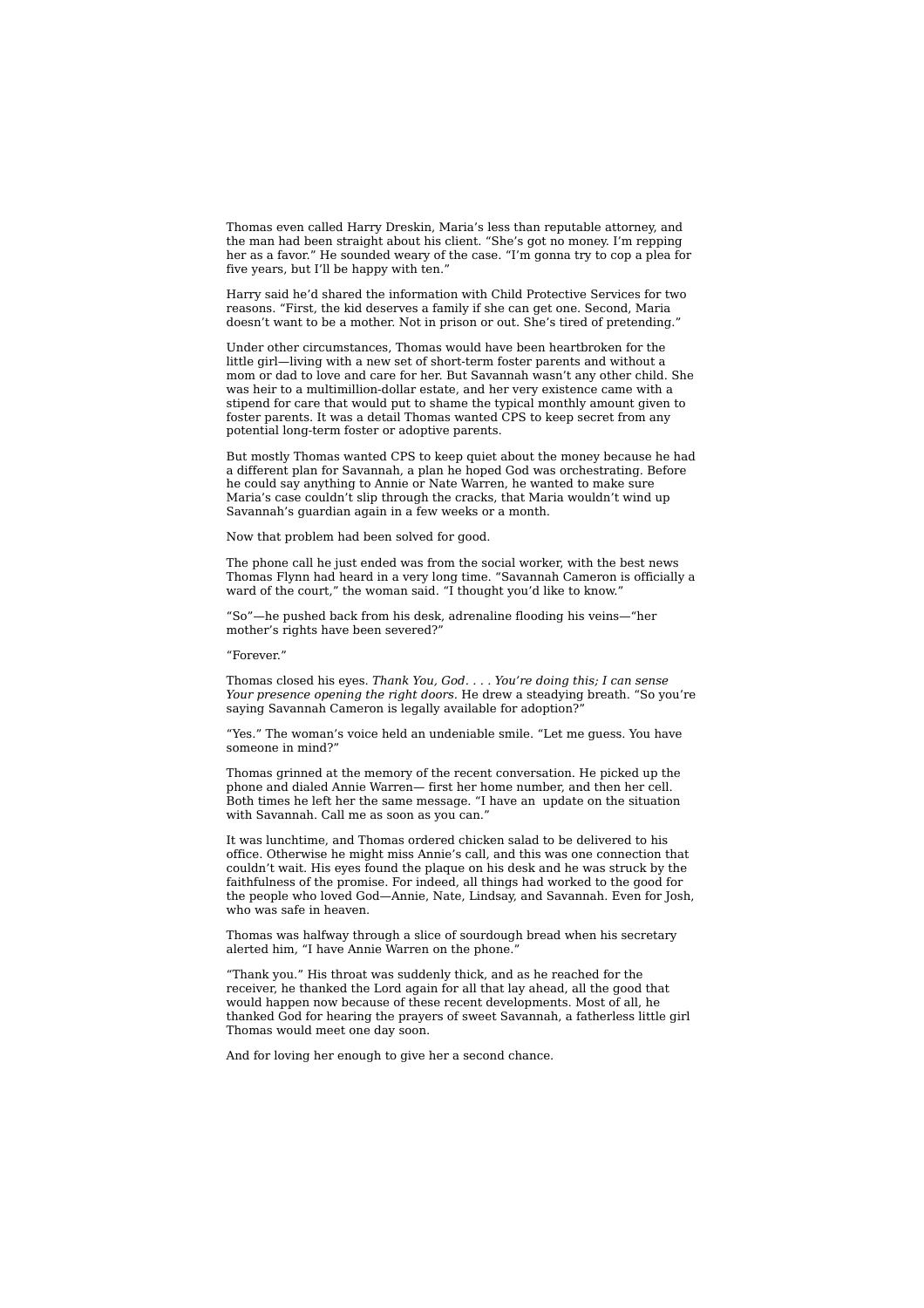## TWENTY-SEVEN

 ${\mathbf A}$ nnie and Nate were by themselves this time. They'd arrived in New York late yesterday, and after lying awake most of the night, they were sitting in the waiting room at the Manhattan office of Child Protective Services trying to believe this wasn't all some wonderful dream. Especially three days before Christmas.

"I can't believe she's going to be ours." Nate could hardly sit still. "I prayed for this, but still . . . Josh would be so happy, Annie."

"I keep picturing him, all those years wishing Savannah could be a part of his life and ours, a part of her cousins' lives." She couldn't stop smiling. "Everything he wanted is going to happen."

She didn't state the sad obvious—that Josh was the only one who would miss out. All that mattered now was Savannah. Annie leaned against her husband and remembered Thomas's phone call. His question was a simple one. "Would you and Nate be interested in adopting Savannah?"

Annie would always remember what she did next. Nate was sitting across from her at their dining room table, and

Annie let out a happy cry as she placed the call on speakerphone. "Say it again. Please, Thomas."

And Josh's wonderful attorney had laughed. "I said, would you and Nate be interested in adopting Savannah?"

The question was a rhetorical one, of course. Annie had talked about pursuing a custody battle for Savannah from the moment Josh's wishes became clear, after the conversation with Cody Gunner. But always the answer was the same —if the local Child Protective Services didn't deem Maria an unfit mother, then no one could force her to let Annie have custody even one day a year.

Ironically, when it came to establishing paternity, the courts didn't care if Josh had been denied access to his daughter. Savannah was his heir and with the exception of only the rarest cases, nothing would change the court's mind. But when Annie talked about seeking visitation rights or custody, those same facts worked against them. Thomas had explained that since the girl had no prior relationship with Annie and Nate, no one could force her to have one now.

Up until the call from Thomas, it looked like their family wouldn't see Savannah again, at least not until she was an adult. Even then there would be the matter of finding her. Annie folded her hands in her lap and tried to keep from giggling out loud. Those days were behind them now. Thomas had worked quickly, filing the right paperwork and requesting a rushed adoption.

Even Thomas was surprised when the judge overseeing the adoption agreed, under the circumstances, to sign paperwork on Monday afternoon. There would be a home study conducted and other paperwork to complete in the months ahead, but the documents she and Nate would sign later today would give them temporary custody until then.

Annie remembered Josh's funeral service and the words of the song played at the beginning and the end. *Great is Thy faithfulness . . . Oh, God my Father . . . there is no shadow of turning with Thee. . . .*

The words were true, after all. His mercies really were new every morning. Today was tangible proof. And no matter what happened from here, Annie would never doubt them again. God's good plans for Josh, His faithfulness to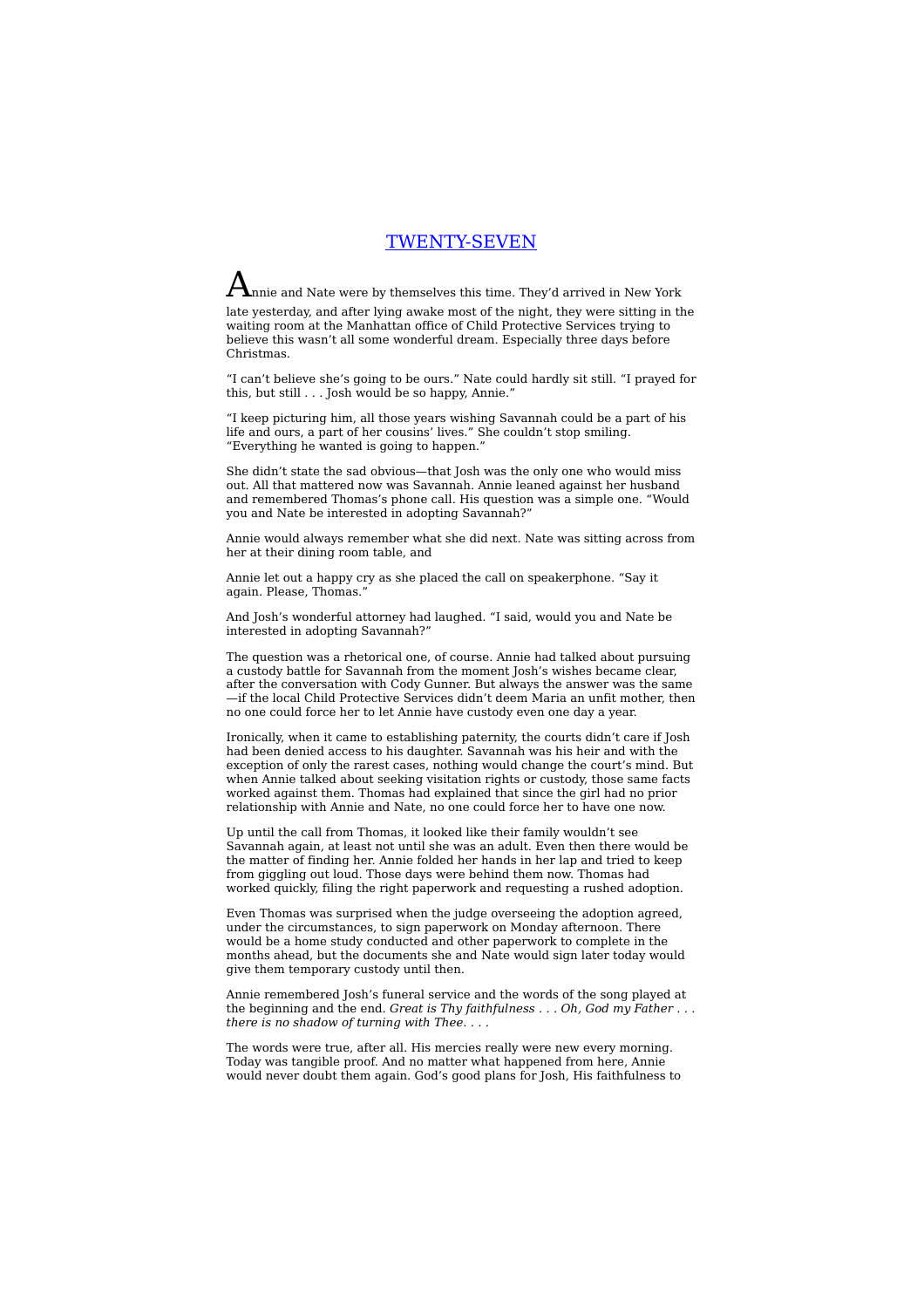her youngest child, had taken him straight to heaven, to a better life than this one. And now Annie and Nate would care for his daughter all the days of their lives.

Annie tapped one toe on the dingy carpet that covered the waiting room floor. She wished the social worker would hurry. It was hard to think of Savannah in a room behind the closed door. After all she'd been through in the past few months, she needed the love of her grandparents more than ever. She thought about the other details Thomas had shared with them. He expected that sometime before the end of the year, Annie and Nate would be named coadminstrators of Savannah's settlement. In light of all they now knew, they told Thomas they would only take the monthly stipend if Savannah needed it for clothing or a car when she was a teenager. Otherwise, the money would wait for her—the way Josh intended.

Annie stared at the brand-new pair of Minnie Mouse ears sticking out of her purse. She hadn't brought them the first time they'd come here to see Savannah because she couldn't have faced Daisy with the sad ending. Daisy, who had prayed every day that Savannah would come out of the picture and into Annie's arms.

But now . . .

Annie heard the sound of a door handle, and she and Nate looked up at the same time. The social worker opened the door and smiled at them. "Mrs. and Mr. Warren?"

"Yes?" Nate was on his feet.

Annie stood at his side. "Is Savannah ready?"

"She is." The woman motioned to someone in the other room, and after a few seconds Savannah appeared in the doorway holding a small worn plastic Little Mermaid suitcase. The zipper was broken on one side.

She set the bag down and put her fingers to her mouth, her chin tucked against her chest. In her eyes was the same shy uncertainty she'd had the last time they met—nearly two months ago. This time Savannah wore jeans that were an inch too short and her rumpled white sweater hung on her skinny frame. Someone had placed a blue bow in her hair, and the effect made her look closer to six years old than almost eight. "Savannah"—the social worker put her hand on the child's shoulder—"you remember your grandparents?"

"Hi, honey." Annie gave her a little wave. "It's Grandma Annie and Grandpa Nate. Remember us?" Only then did Annie realize that the look in Savannah's eyes wasn't shyness or uncertainty. It was a hurt, borne from feelings of abandonment and betrayal. With her eyes, Savannah seemed to ask, "How can I trust you again? You left and look what happened."

Nate must have recognized the look, too, because he got down on one knee and held out his arms. "We're very sorry, Savannah. About what's happened to you."

She searched his face, and then she lifted her eyes—the eyes so familiar to Annie. Gradually, like the break of day, a sparkle came to life in her eyes, and when she couldn't hold back another moment, she ran to them, ran for all she was worth, and flung herself into their arms. They circled her, holding her close and giving her the security she'd never had for a single day in all her life.

Sobs came over their granddaughter, the same heart-rending sobs that had marked her when they'd said goodbye back in early November. Annie pressed her face in close to Savannah's. "Oh, honey. We're never going to leave you again." Annie felt tears in her eyes, but she couldn't cry—not with the joy consuming her. Still, for all the good ahead of them, Savannah needed to cry,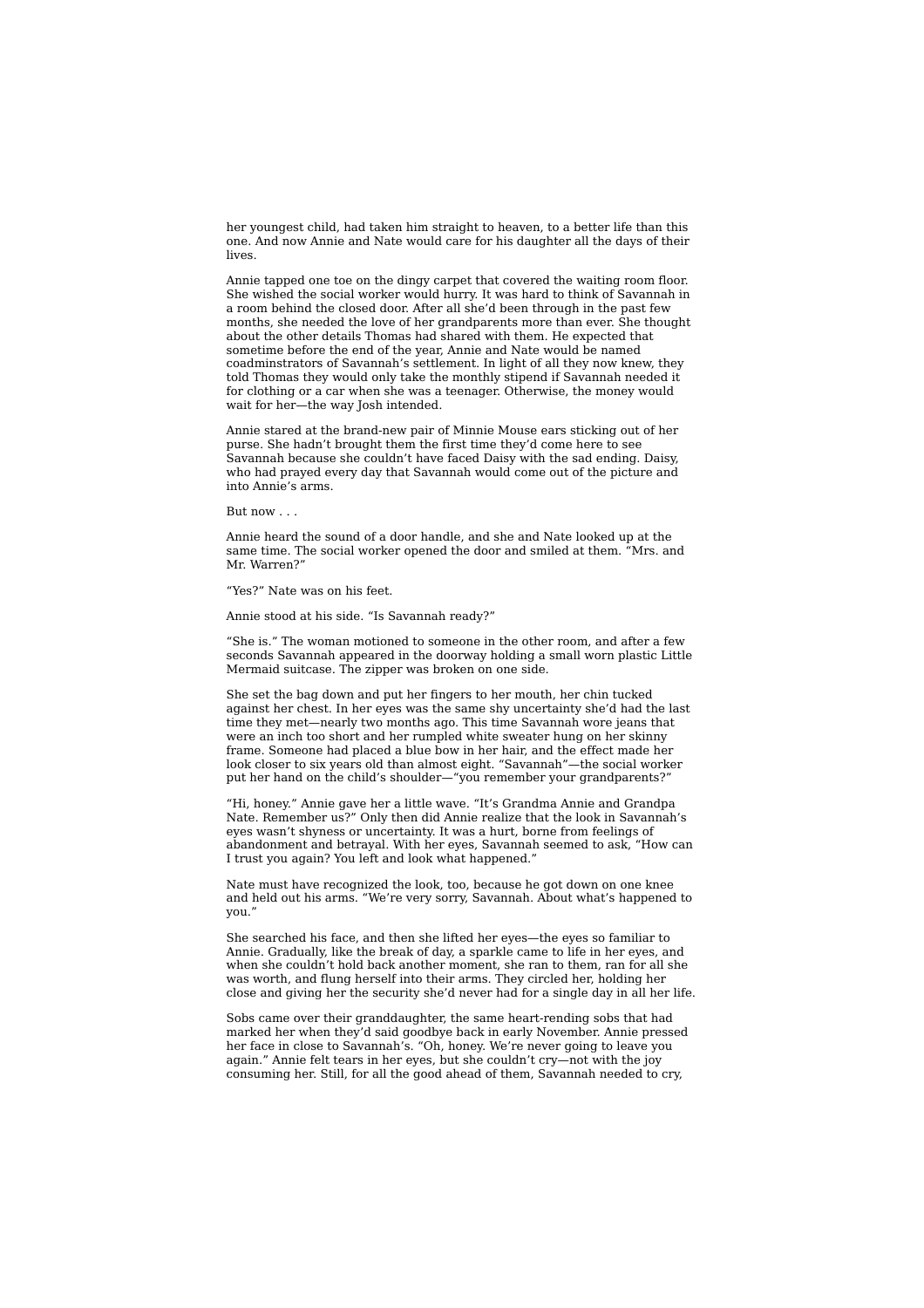needed to grieve all she'd lost before she could embrace all she was about to have.

Annie and Nate stayed that way, knees on the floor, their arms around Savannah, and they let her cry. The whole time, Annie couldn't stop thinking about Josh and how she had held out unrealistic expectations for her only son. Every mistake she ever made with Josh she promised herself and God she would never make with Savannah. Whatever the girl wanted to do when she grew up, Annie and Nate would love her and encourage her. They would tell her they were proud of her as often as they had the chance. The way Annie had failed to do with Josh.

The social worker left the room. The legalities had been cleared and they could take Savannah whenever the three of them felt ready to leave. After a few minutes, Savannah dragged her fist across her face. "Can I have a tissue, please?"

Nate hurried to the receptionist's desk and snagged several from a flowered box. "Here, sweetie."

"Thank you." She dried her face, blew her nose, and then stood and dropped the crumpled tissue in the trash can. When she came back to them, she put one hand on Annie's shoulder, the other on Nate's. "I'm glad you came back. Know why?"

Annie ran her thumb ever so gently beneath Savannah's eye, catching one last wayward tear. "Why, honey?"

"Because remember how my daddy is on *that* side of heaven?"

"Yes." Nate was completely enamored of their granddaughter. He soothed his hand over the back of her head.

"Well"—she looked at Nate and then at Annie—"since I can't go there yet, I need you both to tell me stories of my daddy. So I can know everything about him." She sniffed. "Okav?"

The tears Annie didn't plan to cry came unbidden. What would her answer have been several months ago? If Josh's daughter had asked for stories about him, Annie would have treated the question the same way she treated the inquiries from people like Babette. She would have had to work to find something good, and stretch the truth to keep from dwelling on all the bad.

But now—now she could spend the rest of her life telling Savannah about how her daddy had rescued two girls from certain death, and how he'd told the hurting people in his life about Jesus, and how he could find friendship with a person even if they were handicapped or too old to drive to the market. How he would go the distance so a buddy might have a final conversation with a father he'd never connected with. How he'd helped a friend find Jesus. All that and so much more.

Annie brushed the tears from her cheeks with her fingertips and smiled at Savannah. "Actually, honey"—she coughed to clear her voice—"I've learned a lot about your daddy since he died." She fought her emotions so she could finish her thought. "He was a hero, did you know that?'

"Really?" Her eyes danced. "So he was a Prince Charming *and* a hero?" She grinned. "I bet that's a really good story, Grandma Annie. The kind with a happy ending.'

"Yes." Annie breathed in sharp through her nose to keep her control. And in that split second she knew, with everything in her, that one day she would write Josh's story, even if no one but her family ever read it. She sniffed again. "Yes, a very happy ending." Savannah tilted her head and patted Annie's hair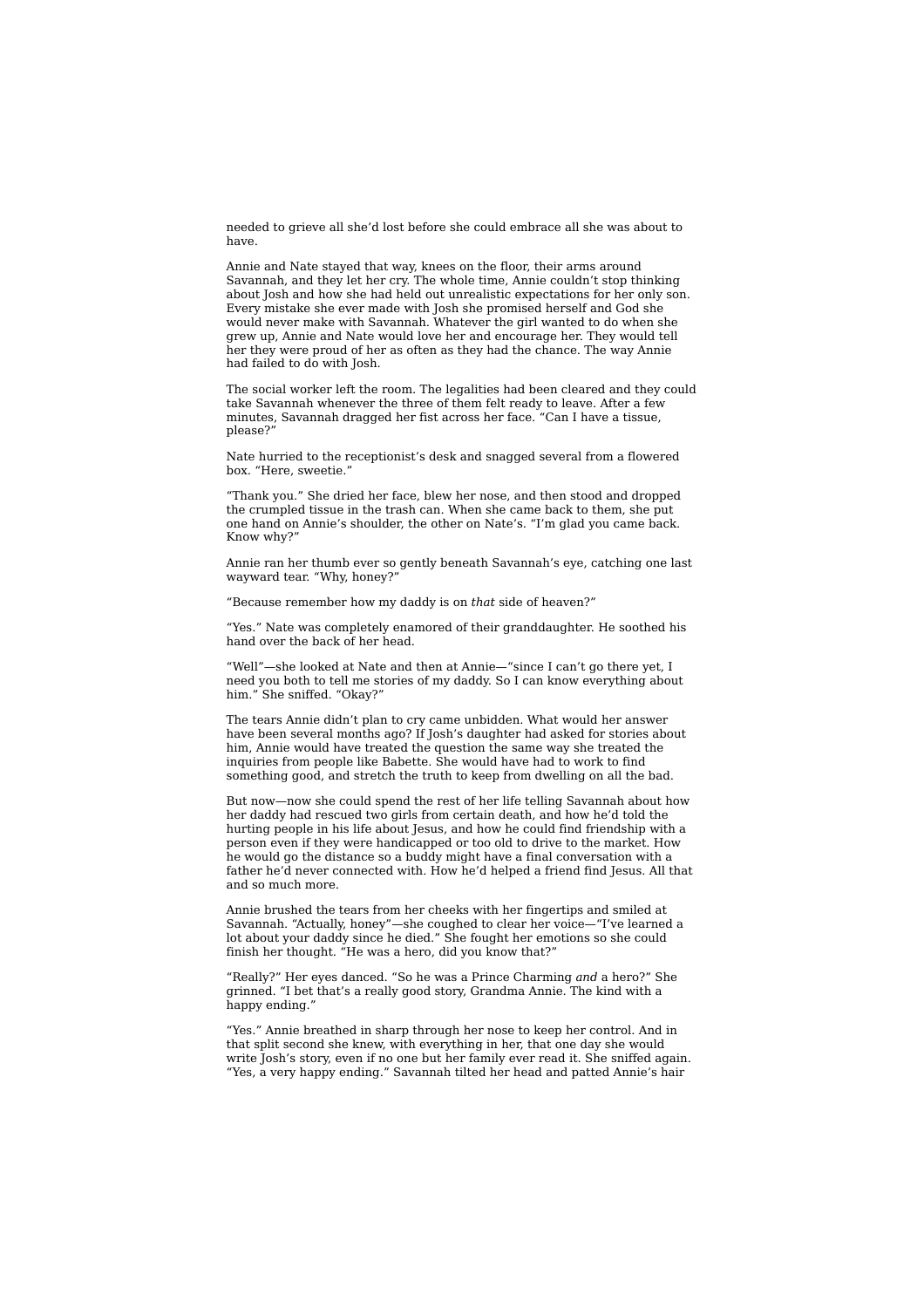with the softest little-girl touch. "I'm glad you can tell me about him. Because those stories about my daddy are all I'll have. Those and my picture of him and the letters." She smiled. "I still have the letters. They're in my Mermaid suitcase."

Annie pulled the Minnie Mouse ears from her purse. "Here." She handed them to Savannah. "These are from some friends of your daddy's. You'll meet them soon." Annie felt her throat tighten again. "They're a special gift."

"They're pretty." She turned them one way and then the other.

"Want to wear them?"

"Okay." She handed them back to Annie. "I never had a pair of Minnie ears before."

Annie steadied her hands and slid the headband into place. "There. You look beautiful, Savannah."

"Thanks." She felt lightly against the ears. "I think I'll like Daddy's friends."

Annie smiled. "You will." She gently patted her arm. "Ready to go home, Savannah?

#### "Really?"

Nate rose to his feet, grabbed her pink suitcase, and reached out his hand. "Really."

"Forever? Until heaven, I mean?" She tucked her fingers into his. She still looked wary.

"Yes, honey." Annie took hold of her other hand. "You're our little girl now."

Savannah smiled and nodded. "I'm ready." The three of them headed for the door, and even before they reached the sidewalk, Savannah was talking about Josh again. "Maybe you could tell me the hero story on the subway. We are taking the subway, right?"

Annie cherished the full feeling in her heart. What more could God have given them in light of all they'd lost? The chance to know that Josh was with his Savior, and the opportunity to raise his daughter with the love and acceptance she deserved. And most of all the great privilege of teaching Savannah everything she could ever want to know about her daddy, her Prince Charming.

This side of heaven.

Already Savannah loved her grandma Annie and grandpa Nate more than anyone except Jesus and her daddy. They had wonderful stories about him, and on Christmas morning Aunt Lindsay and her husband and her two kids came over and everyone sat around the tree and Grandma Annie read to them out loud.

The letters her daddy had written to her, every single one of them.

She knew so much more about her daddy, because Grandpa Nate found lots and lots of pictures and so now she didn't just have her favorite one with the wooden frame, she had a whole stack of books with pictures. Her daddy was handsome and happy and he loved Jesus. He also loved her, because he said so in the letters a hundred million times.

Savannah still couldn't wait to meet him, one day on that side of heaven. She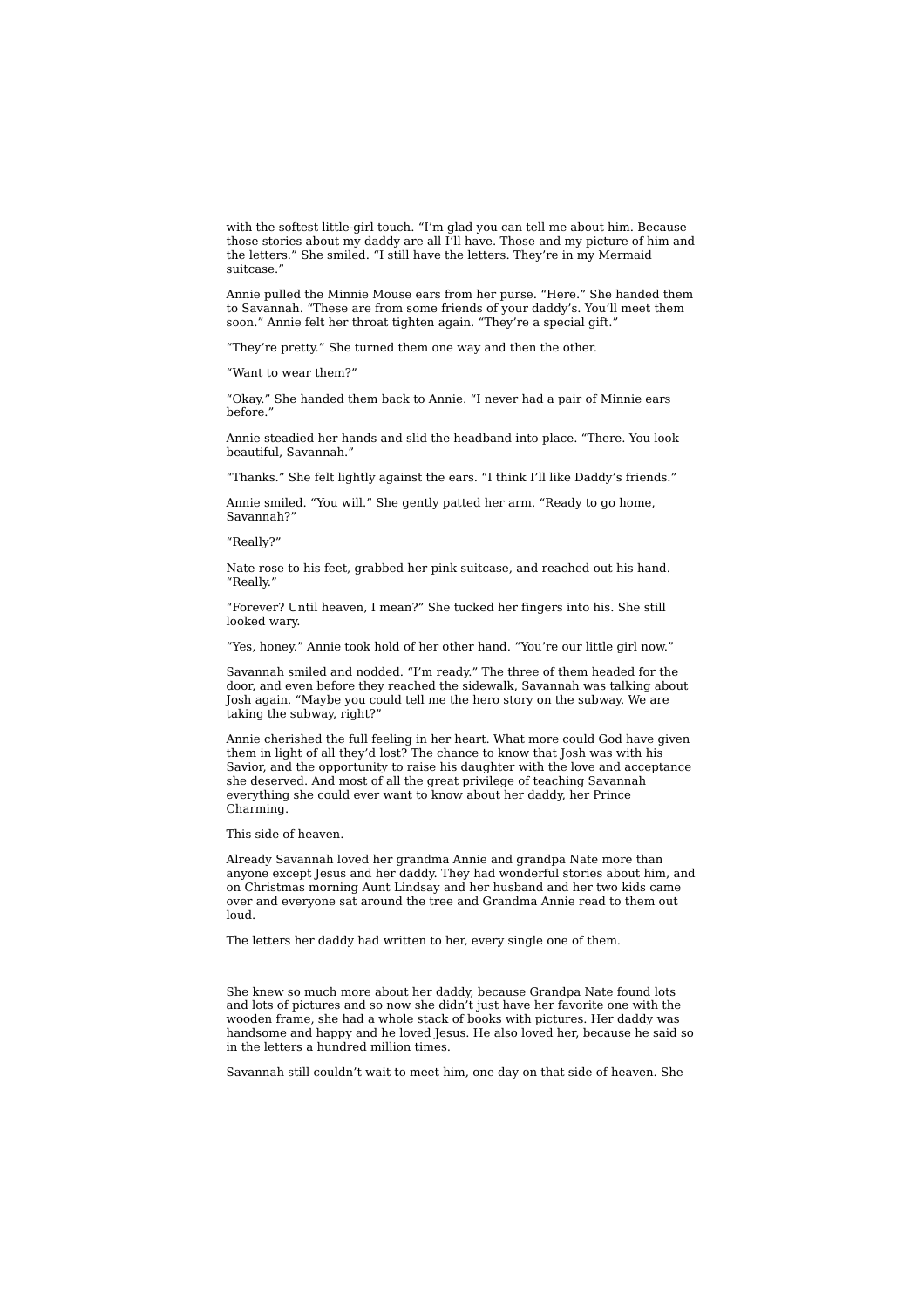had seen a few videos of him, and she was pretty sure she'd know him right away because she would recognize his laugh. And of course he would look like a Prince Charming, which he was.

But in the meantime she felt like Snow White, living out a fairy tale. Because all those years when she prayed to find her daddy, she was never really sure if she ever would, and so she didn't know how her own story was going to end. But now she knew, because she had so much love, more than she could believe. She had new friends, Carl Joseph and Daisy and Mr. and Mrs. Gunner, and a pair of Minnie Mouse ears prettier than any she could have dreamed about.

But most of all she had Grandma Annie and Grandpa Nate and Aunt Lindsay and Uncle Larry and Ben and Bella, who were like built-in best friends. All that, and one day heaven, and a Prince Charming daddy who was a real-live hero.

And what could be a happier ending than that?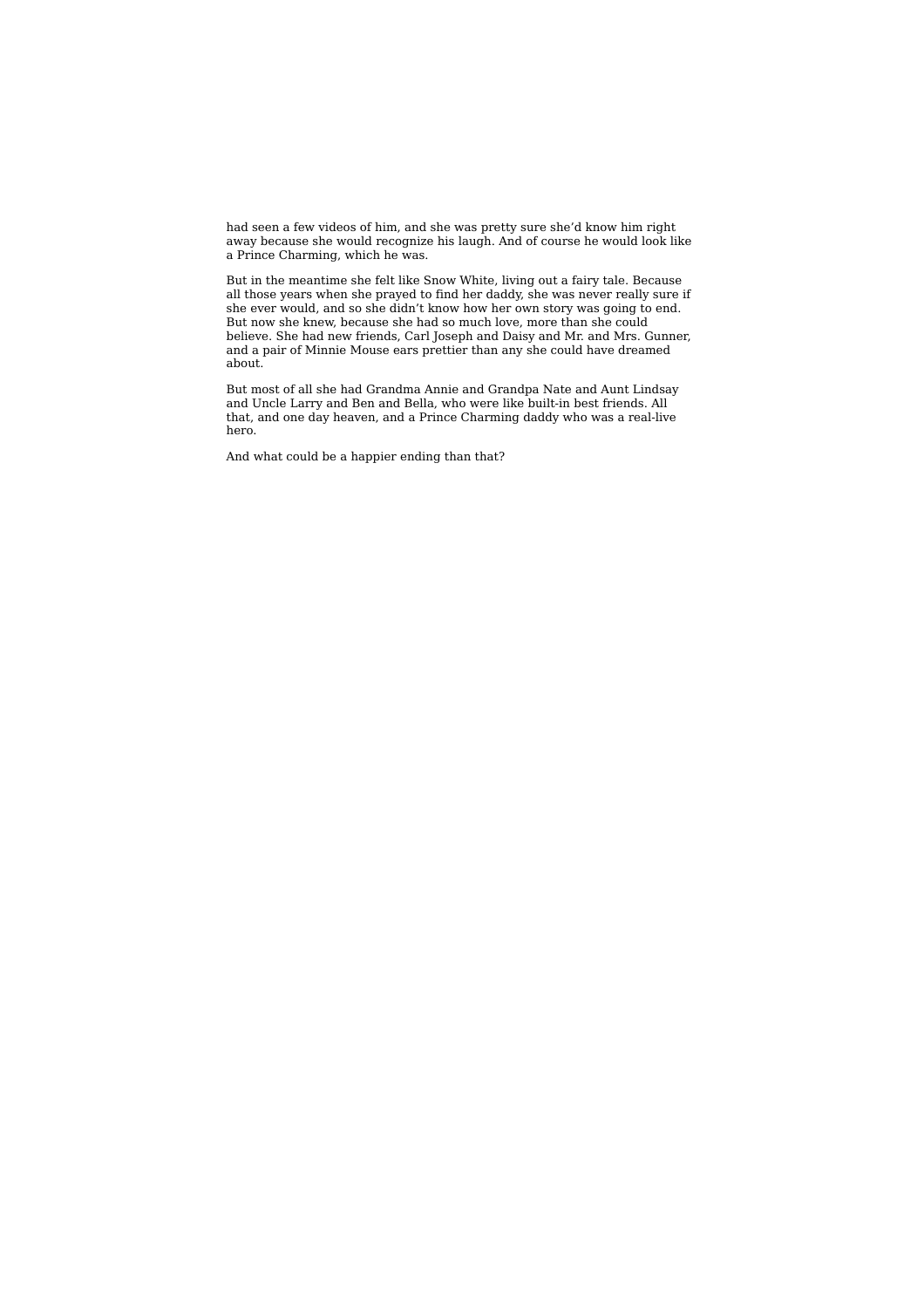#### Dear Friends,

I'm not sure about you, but having just finished *This Side of Heaven*, I have tears streaming down my face. I long for the chance to hold Savannah in my arms and love away all her sorrow and loneliness, and I would pay dearly for a front-row seat to see that far-off reunion between her and her daddy, her Prince Charming who loved her so much.

My characters always feel real to me. That's why my husband can catch me at a moment like this and temporarily feel a great sense of alarm. Why in the world would his normally happy wife be sitting at her computer crying her eyes out? It's why he teases me that one day I'll make a very interesting old lady—when I can no longer tell the difference between my kids and my characters, and I pester him with questions about how come Carl Joseph hasn't been by to borrow eggs in a while.

Yes, the characters feel real to me.

But in this book, the characters, the story line, the haunting sorrow, and the bittersweet triumphs were very close to home. You see, *This Side of Heaven* was inspired by the story of my brother, Dave. Like Josh, Dave chose to forgo college to become a tow truck driver. And like my main character, Dave pulled two teenage girls out of harm's way and took the blow from a drunk driver one cold, wet New

Year's Eve seven years ago. The story line about Maria Cameron is entirely fictional.

After that, the lines blur between Dave's real story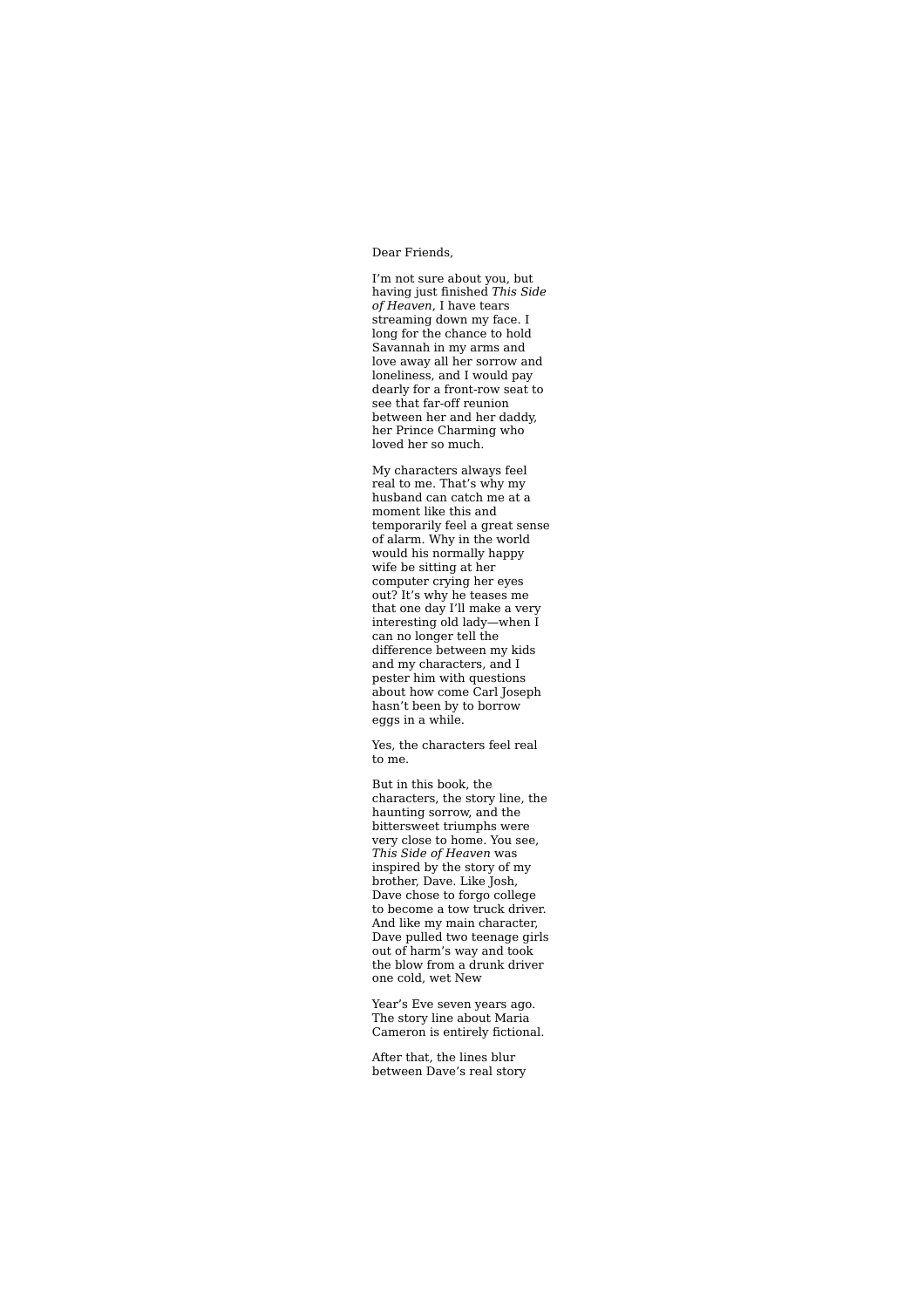and the one that came pouring from my heart and into the pages of this book. In the real story there was no major settlement, no multimillion-dollar windfall. The lawsuit and depositions in Dave's case all amounted to nothing more than so much extra heartache. And rather than my mom, it was I who wondered about Dave's life whether he had sold himself short and settled for mediocrity when he could have really been something.

Dave had struggled in his faith for many years, despite prayers and efforts on the part of me and my family and so many extended family members. We all have people in our lives like that, don't we? People who seem determined to take the hard road in life. But for Dave, the change happened as it happened with Josh—through a Wynonna Judd country music video late one night in the solitude of his lonely apartment.

She was singing "I Can Only Imagine," and at the end of the video, she raised her hands to our mighty God— God who in that moment became deeply real to Dave. He searched for the song and found the MP3 by a group many of you are familiar with, MercyMe. Afterward, he played that song all day and into the next, and that's when he called me.

By then, when it came to Dave, I'd grown a little jaded. He had rejected every offer to attend church or join our weekly Bible study, so when I saw his name on the caller ID that Wednesday afternoon I figured he'd be calling for one reason—to borrow more money. I almost walked away, almost missed out on one of the greatest moments in my life. But by God's grace and mercy, I was compelled to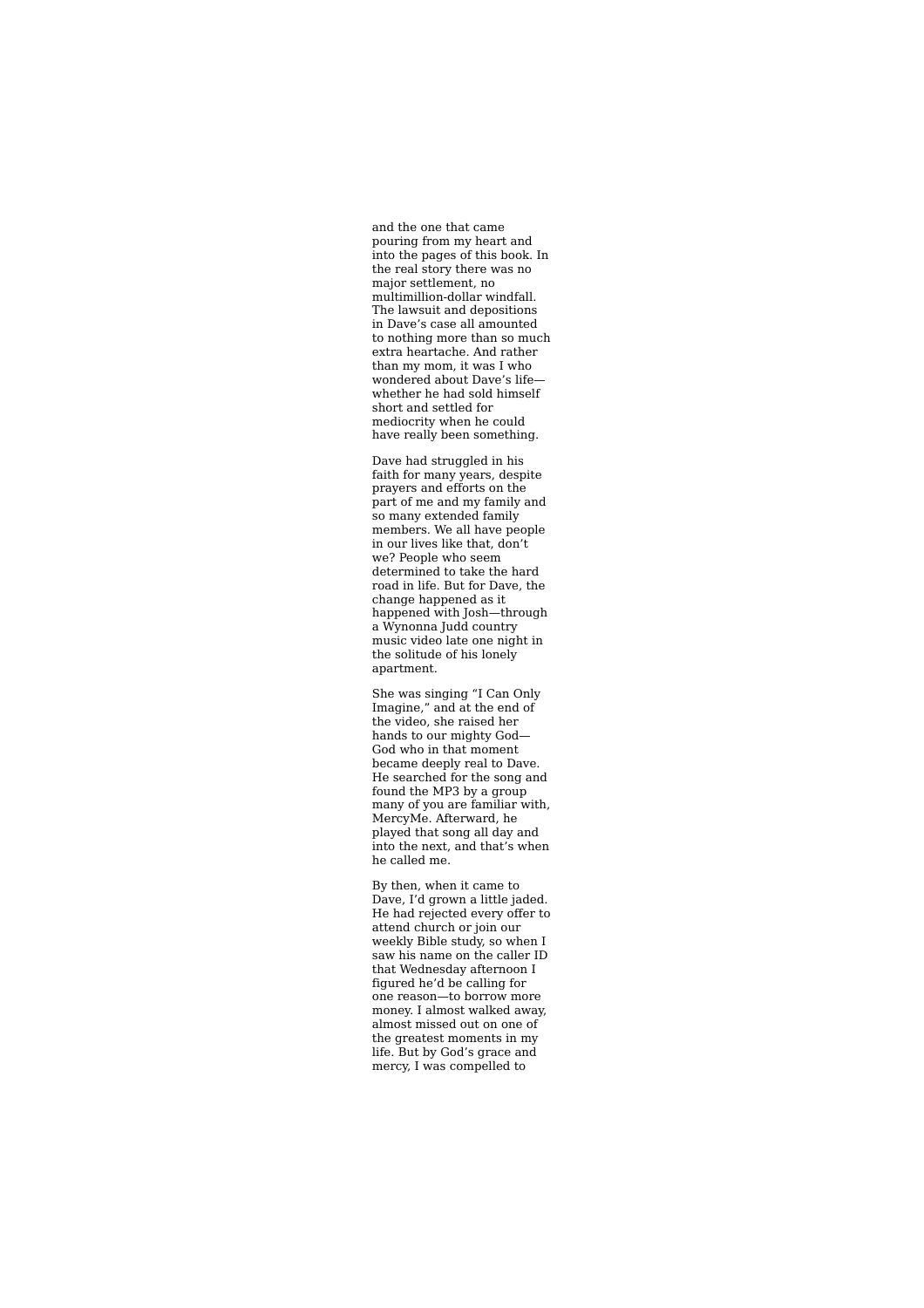pick up the phone.

"Hello?"

"Hey, Karen." I could hear the song playing in the background. "You won't believe it." He talked loud so he could be heard over the music. "I found this song, and it's like I finally get it about God."

I had to sit down just so I could process what was happening. My brother was not speaking to me in his usual stifled grunts and distant tones, but he was pouring out his heart about a change that was dramatic and undeniable. He told me about the video and about finding the song, and finally he laughed with unbridled joy. "Can I go to church with you this weekend? I mean, really. I can hardly wait."

Dave had been hooked on OxyContin for three years by the time he found that deeper faith. He would be at one of our family get-togethers, and I'd head into the kitchen to refill the water pitchers, and he'd be standing in the kitchen, unshed tears in his eyes, gritting his teeth and clutching the countertop. Sweat would have broken out across his forehead and he'd give me an apologetic look. "I'm sorry . . . the pain is so bad, Karen. I can barely stand it."

But once he developed a craving for God and His Word, once he found the joy of singing worship songs to the Creator of the universe, Dave no longer talked about his pain. Oh, it was still there, I'm certain of that. But it no longer defined him the way his faith and hope for the future defined him.

Every weekend for six weeks in a row, Dave attended church with us at our favorite Saturday night service and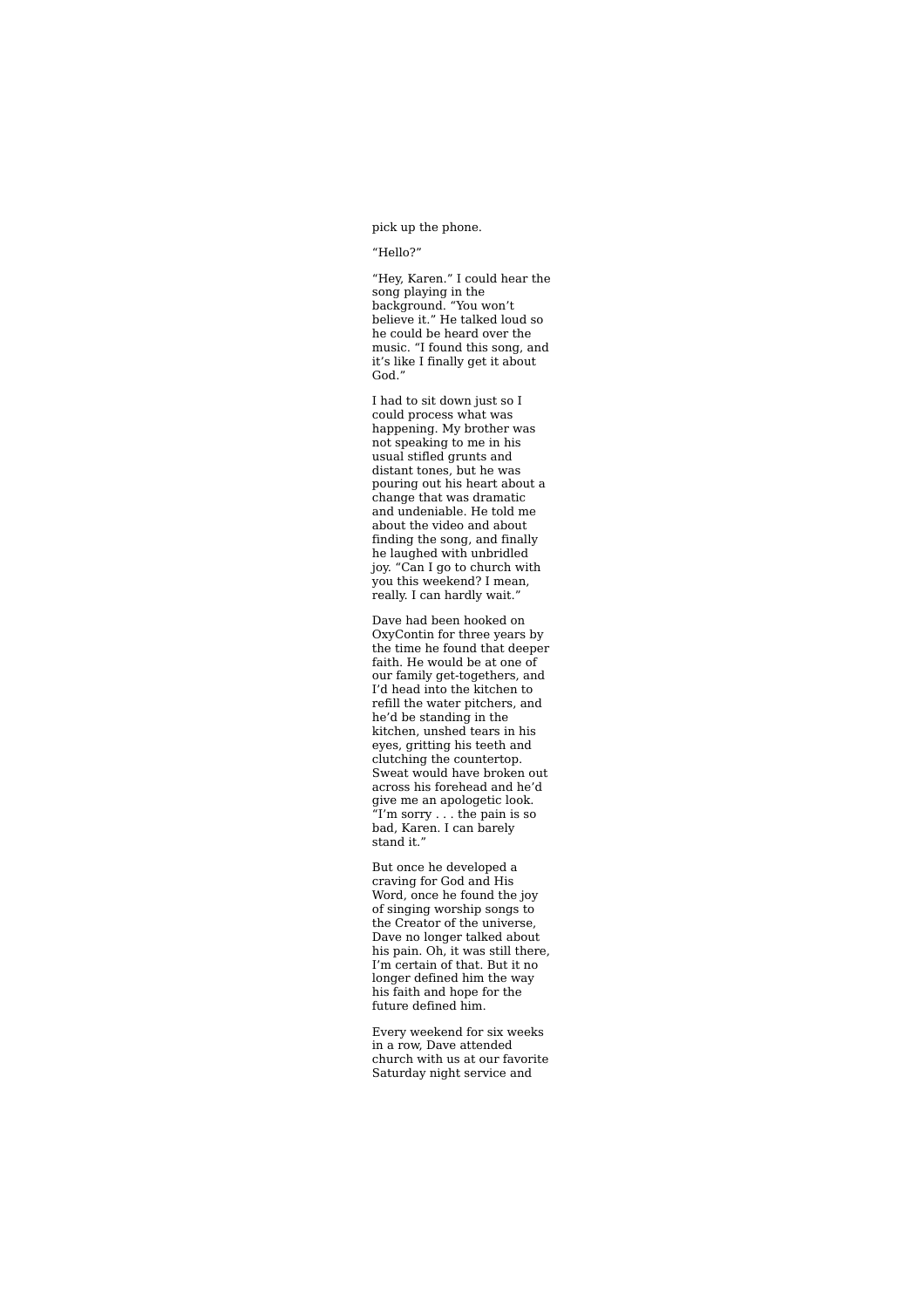again with my parents at their service Sunday morning. I remember the service that sixth week like it was yesterday. We were running late—three of the boys still in their soccer uniforms and one holding a napkin to a suddenly bloody nose. Amid the chaos and the rush of getting the younger four boys signed into Sunday school, we hurried into the darkened sanctuary after the first song was already in progress. People were on their feet, but my brother was six foot six, and I could easily see him near the front, in the third or fourth row.

He was doing what any of us do when we're at church waiting for someone to join us. Every few seconds he was glancing over his shoulder, searching the back of the church, looking for me. Donald and I and our two older kids took a row in the back, and I excused myself. I had to at least tell Dave we were there, and since everyone was standing, I didn't think anyone would notice.

No one except Dave.

He saw me coming, and as I came nearer he stepped out into the aisle and pulled me into his arms. "I love you," he whispered near my ear. "Thank you for never giving up on me."

Our hug lasted a few more seconds, and then we shared a smile and I returned to my family at the back of the church.

It was the last time I ever saw my brother.

I was at a book signing the next Saturday, a beautiful sunny morning in October, and Dave had planned to attend my nephew's football game. Only he never showed up. I was ten minutes into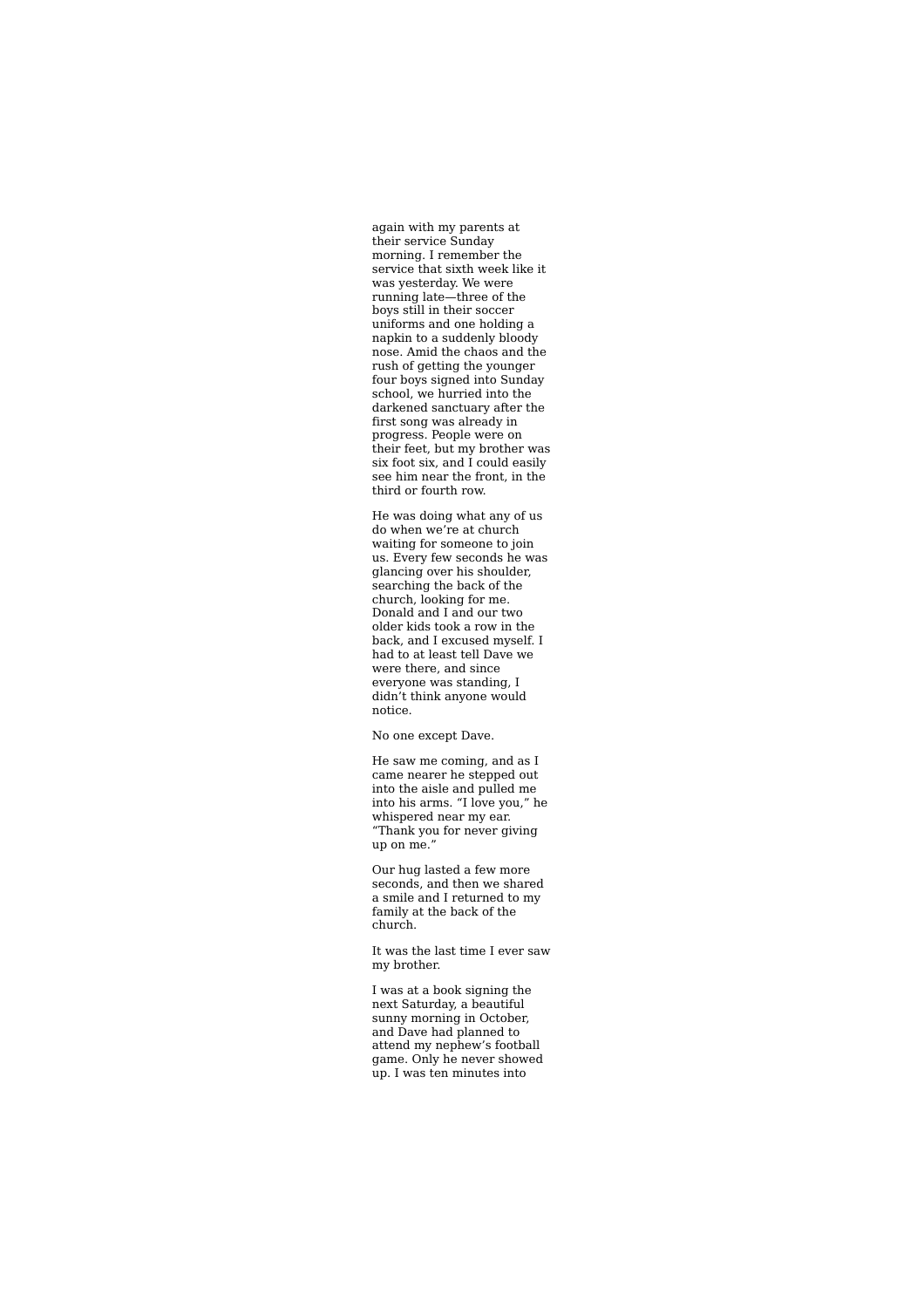meeting with a hundred or so readers when I suddenly noticed that my husband was there. He had a strange look on his face, and my first thought was something must've happened to one of the kids. They were busy with soccer and theater and any number of things could have gone wrong.

I asked my next reader friend if she could wait a few seconds, and then I stepped close to Donald. "Is everything okay?"

"No, honey. It isn't." He took my hand and led me a few feet away, never breaking eye contact. "Your brother's dead. He died in his sleep last night."

What happened next was a beautiful picture of the family of God. That bookstore became a church, the readers gradually sharing the awareness of what had just happened. In no time they circled me and prayed for me, giving me the grace to spend a few minutes in the store's break room to call my parents. In the end, I decided to stay and finish the signing because, after all, that's what I write about—the heartache of real life, the hope of the Cross. The promise that in the end all things really do work to the good for those who love the Lord.

My reader friends that day were kind and compassionate, hugging me and telling me how sorry they were. One lady had tears in her eyes after I told her that my brother had a daughter, but that he never had the chance to know her. "I lost a grandbaby last week," she told me. "Maybe tonight your brother is holding her in heaven."

But even with that, and with the firm knowledge that Dave was with the Lord and no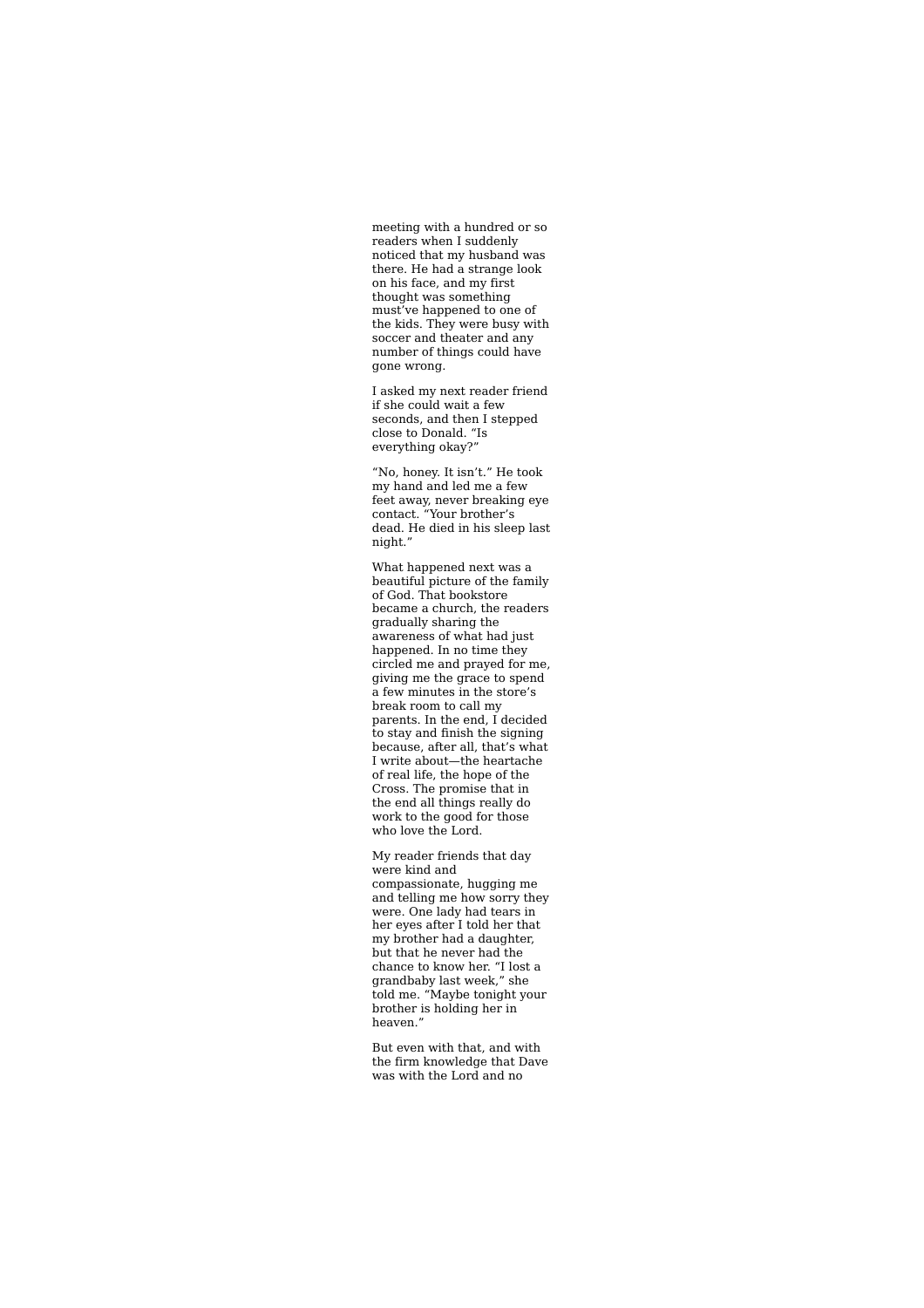longer in pain, I had regrets. In the weeks after his death, I learned much about the goodness of my brother, his care for others and his compassion for the weak. I wondered why we didn't take the whole family up front and sit with Dave that last time in church. And how come I'd grown distant and jaded by my attempts to invite him to Bible study, when God never grows distant and jaded with me? The one consolation that remained, the one that remains with me now, comes in the form of my brother's final words.

*"Thanks for never giving up on me."*

And so, my friends, that brings me to the reason I wrote this book. I wanted to share the story of a character like Dave who maybe wasn't an all-star or a first-place winner or a financial success. Someone who didn't earn a degree or gain a title or write a bestselling novel. Someone who wasn't popular and successful the way the world defines those things. Because all of us have people in our lives like Dave, people like Josh. My challenge to you the one that comes at great personal cost—is to look for the good in these less-noticed people.

Our pastor, Matt, said something last week that stays with me still. "Jesus was about the least, the last, and the lost."

Yes, and we ought to be about those people, too. I would encourage all of us to renew our love for the least and last and lost in our lives, and most of all—no matter how jaded we might have grown—to never, ever give up.

For only if we keep on loving, keep on believing in these precious people, will we allow God room to work a miracle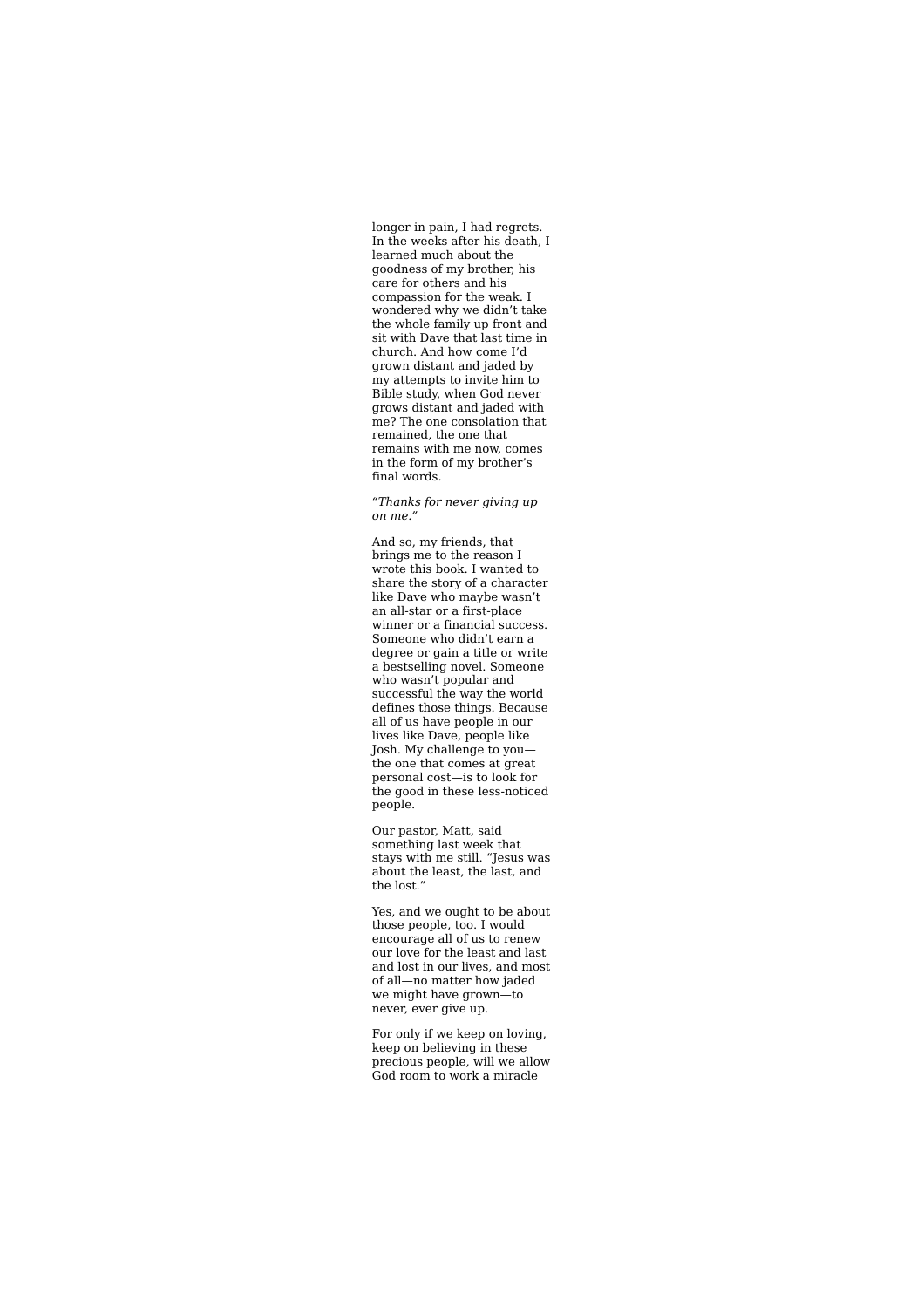the way He did with Josh.

The way He did with Dave.

Always, as I finish a book, I spend many hours praying for you, my reader friends. Sometimes God needs to take us back in time to the place where one of our relationships became strained, to the place of new love and second chances, before we let go of our own ways and grab on to Him for life. At some point, all of us will hear the voice of God calling us back or drawing us closer in some way: through a conversation with a friend or a sermon on the radio or the loss of a loved one.

Maybe even through Life- Changing Fiction™.

If during the course of reading this book you, like Annie Warren, found yourself crying out for God to give you strength, for Him to find you again, for the chance to become the person deep inside your heart that once upon a yesterday you used to be . . . then I pray that you will connect with a Biblebelieving church in your area. There, you should be able to find a Bible, if you don't already have one. That lifesaving relationship with Christ is always rooted in His truth, the Scriptures.

If you are unable to purchase a Bible or if you can't find one at your local church, and if this is the first time you are walking into that relationship with Jesus, then write to me at my Web site,

www.KarenKingsbury.com. Write the words "New Life" in the subject line, send me your address, and I will send you a Bible. Because between the covers of that precious book are all the secrets to a new life.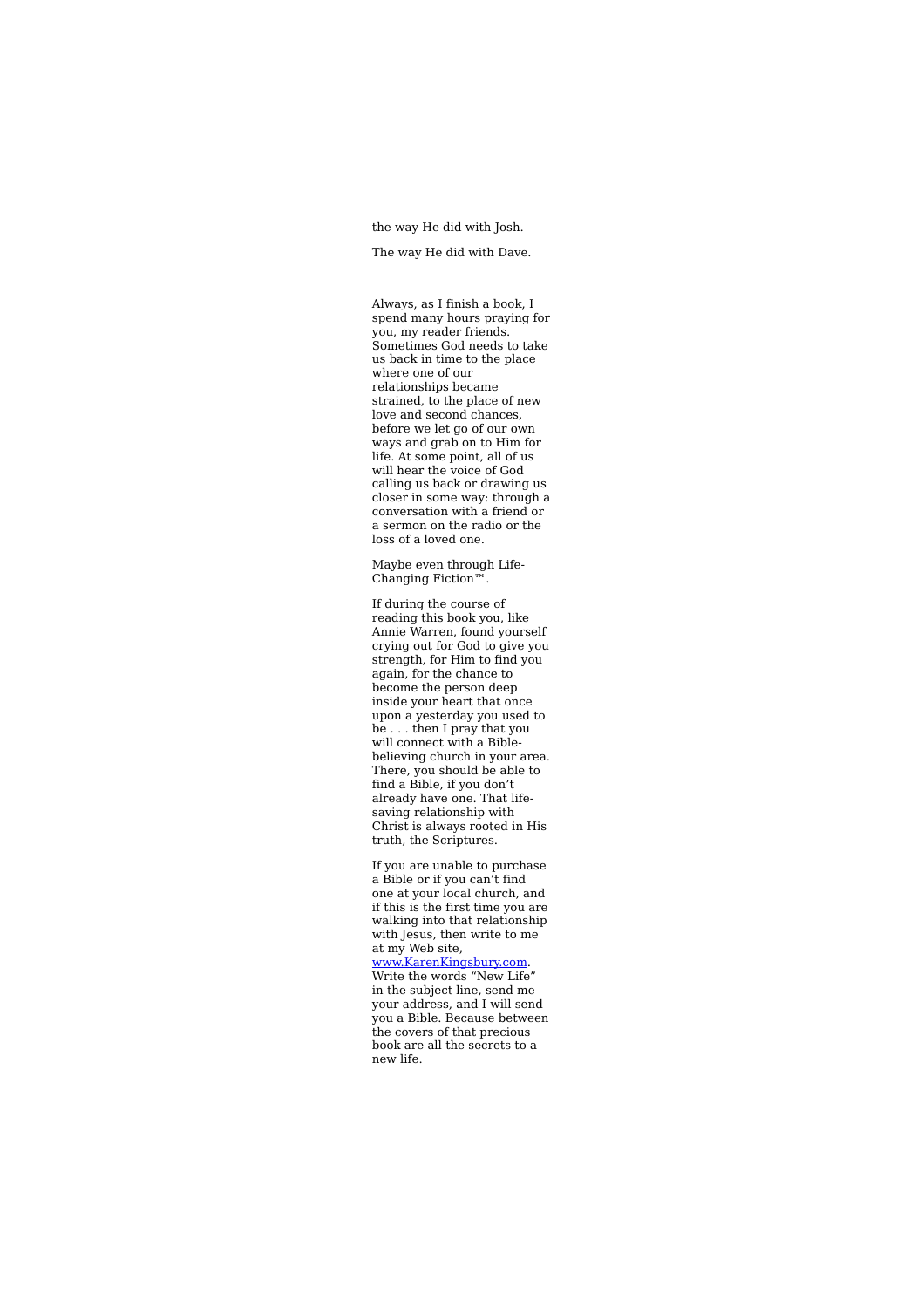For the rest of you, I'd love to hear your thoughts on *This Side of Heaven*. My guess is that there are a great many of you out there who can relate to having a person in your life like Josh Warren. Tell me how Josh's story and

Annie's new understanding about her son spoke to you, and how it maybe even changed you.

Contact me at my Web site, and while you're there, take a moment to look at the ways you can get involved with the community of other Karen Kingsbury readers. You can leave a prayer request or pray for someone else, tell me about an active military hero or a fallen one, and send me a picture so that all the world can pray for your soldier. You can also join my club and chat with other readers about your favorite characters and books.

If this is your first time with me, thank you for taking the time to read. My Web site lists my other titles in order, as well as by topic, in case you're looking for a specific type of Life-Changing  $Fiction<sup>™</sup>$ .

Again, thank you for your prayers for me and my family. We are doing well and trying to keep up with our kids, all of whom are growing up way too fast. In addition, we are making that special determination to be proud of them—regardless of their trophies or lack thereof.

We feel your prayers on a daily basis, and please know that we pray often for you, too.

> Until next time,

In<br>His light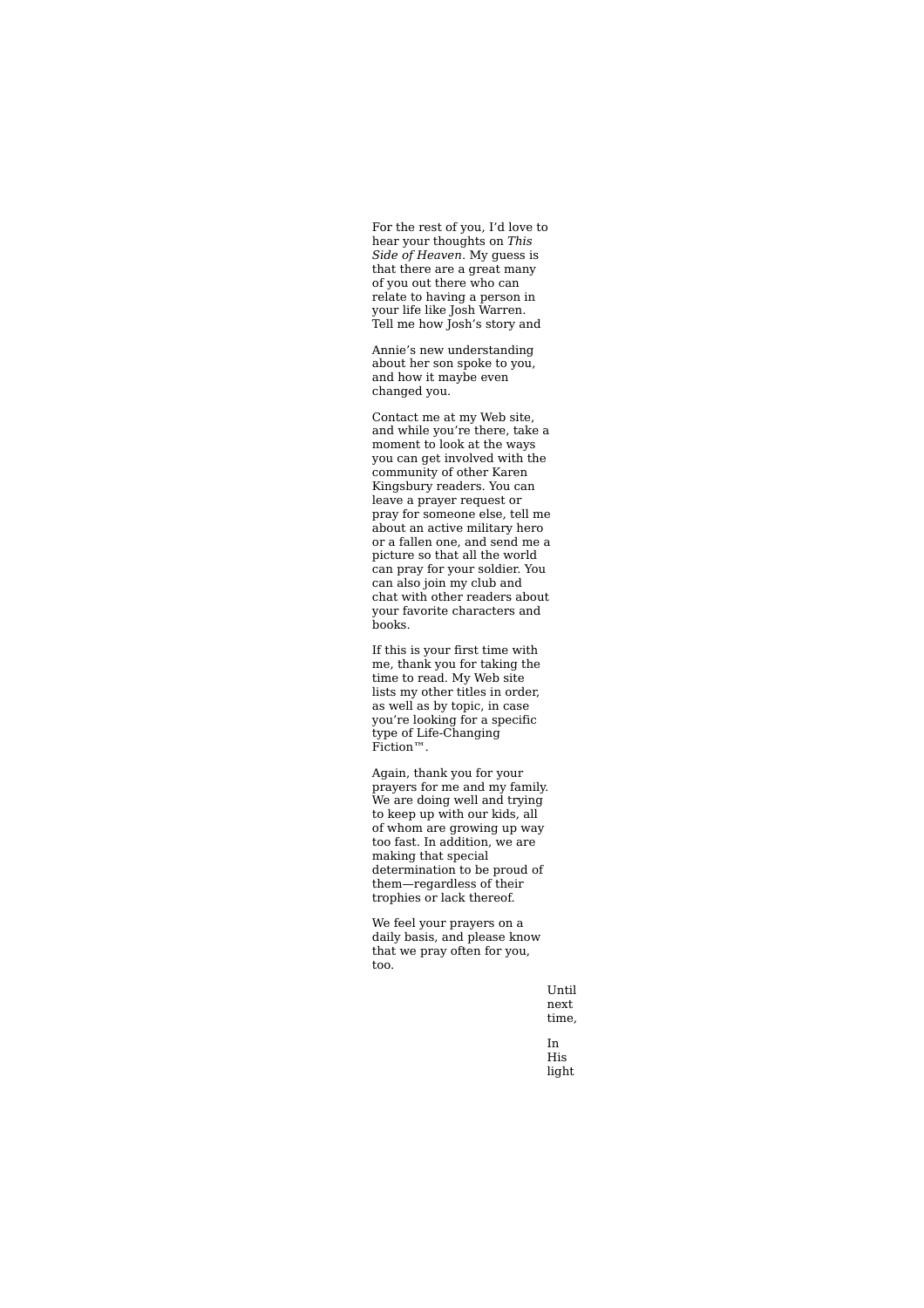and love,



www.KarenKingsbury.com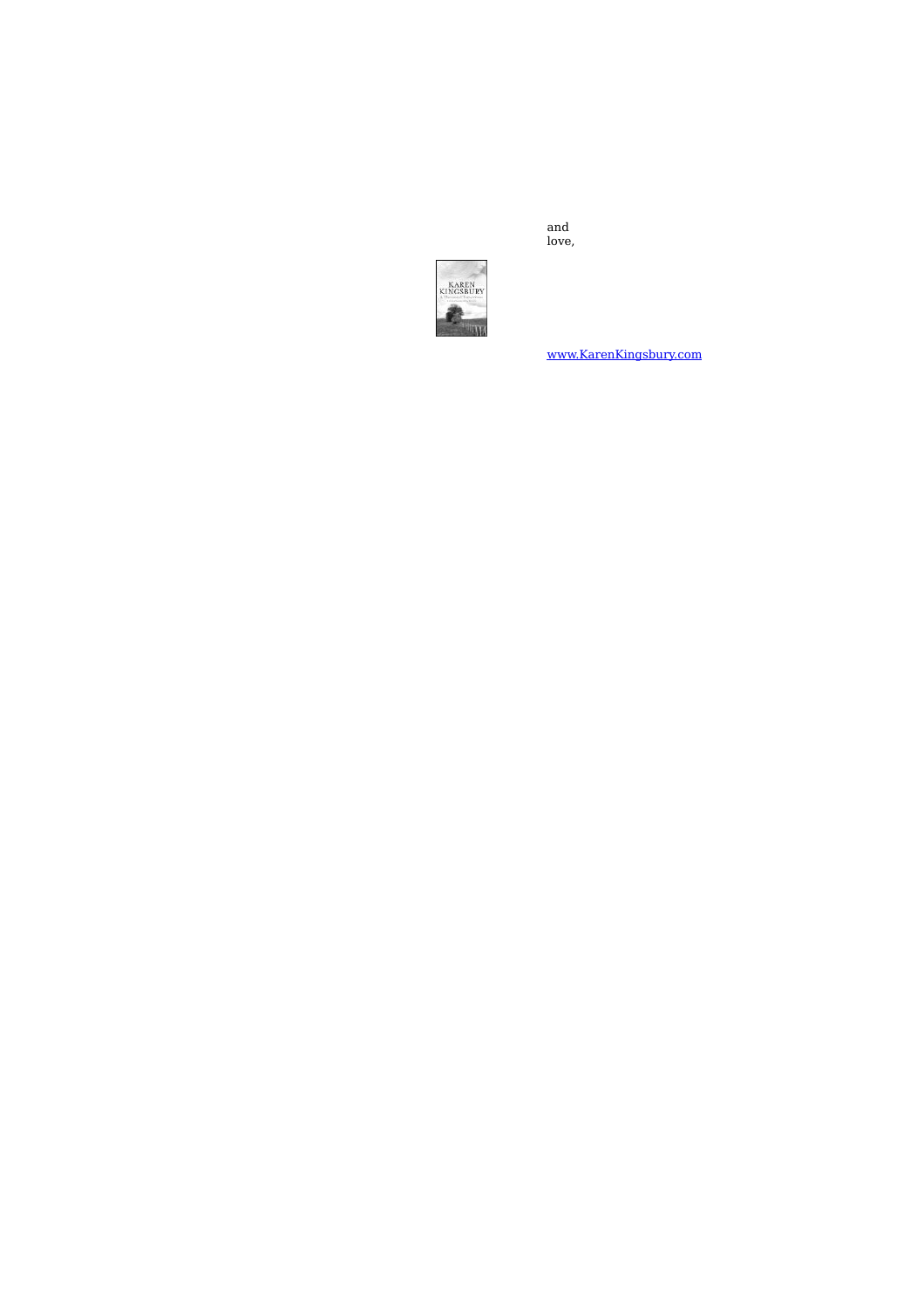# DISCUSSION QUESTIONS

Please share these questions with your book clubs, church groups, friends, and family. Discussion makes the experience of reading so much richer!

1. Talk about Annie's relationship with her son prior to his death. What was her opinion of him, and why?

2. Nate plays a lesser role in this story. What was his relationship with Josh, and how did it differ from Annie's relationship with him?

3. Talk about a time when you or someone you know has been tempted to value the people in your life based on performance or perfection. What was the outcome of that attitude?

4. How do you define success in the lives of the people you love? How important is it to tell the people you love that you're proud of them?

5. Have you ever experienced a loss that made you doubt God or feel angry toward God? Explain.

6. Annie was struck by the song at Josh's funeral, "Great Is Thy Faithfulness." Have you ever doubted God's faithfulness? Talk about that time.

7. Lamentations talks about God's mercies being new every morning. How was that true for Annie? How has it been true in your life?

8. Explain the emotions Annie went through as she made the series of discoveries about Josh after his death. When have you or someone you know been wrong about the way you viewed someone you love? How was the discovery made of that person's real character?

9. Maria Cameron made many poor choices in her life. What were some of those choices? Talk about how those choices can affect people in real life.

10. What common theme seemed to dominate Maria's life? How can greed get in the way of loving the people God has placed around us?

11. Thomas Flynn was a good and godly attorney. Why do you think so many attorneys have a bad reputation? Talk about a situation that may have tainted your view of lawyers.

12. Why is it important that we have people of integrity in the field of law? Tell about a situation where a lawyer of great virtue made a difference.

13. The sign on Thomas Flynn's desk reads, *"In all things God works for the good of those who love him, who have been called according to his purpose,"* a Scripture found in Romans 8:28. How have you seen that verse apply in your life and the lives of those you love?

14. Tell about a time when you doubted the promise in Romans 8:28. How did that situation resolve, and if it hasn't, how might you find a way to apply that Scripture to your life?

15. Josh prayed daily for the chance to meet his daughter, Savannah. At the same time, Savannah prayed that she would meet her daddy. Neither of those prayers seemed to be answered this side of heaven. Talk about a time when your prayers weren't answered the way you wanted. How can we see God in moments like that?

16. Becky Wheaton had regrets about her relationship with Josh. Explain Annie's advice to Becky. Tell about a time when you or someone you know had regrets about a relationship. What are some ways to handle that type of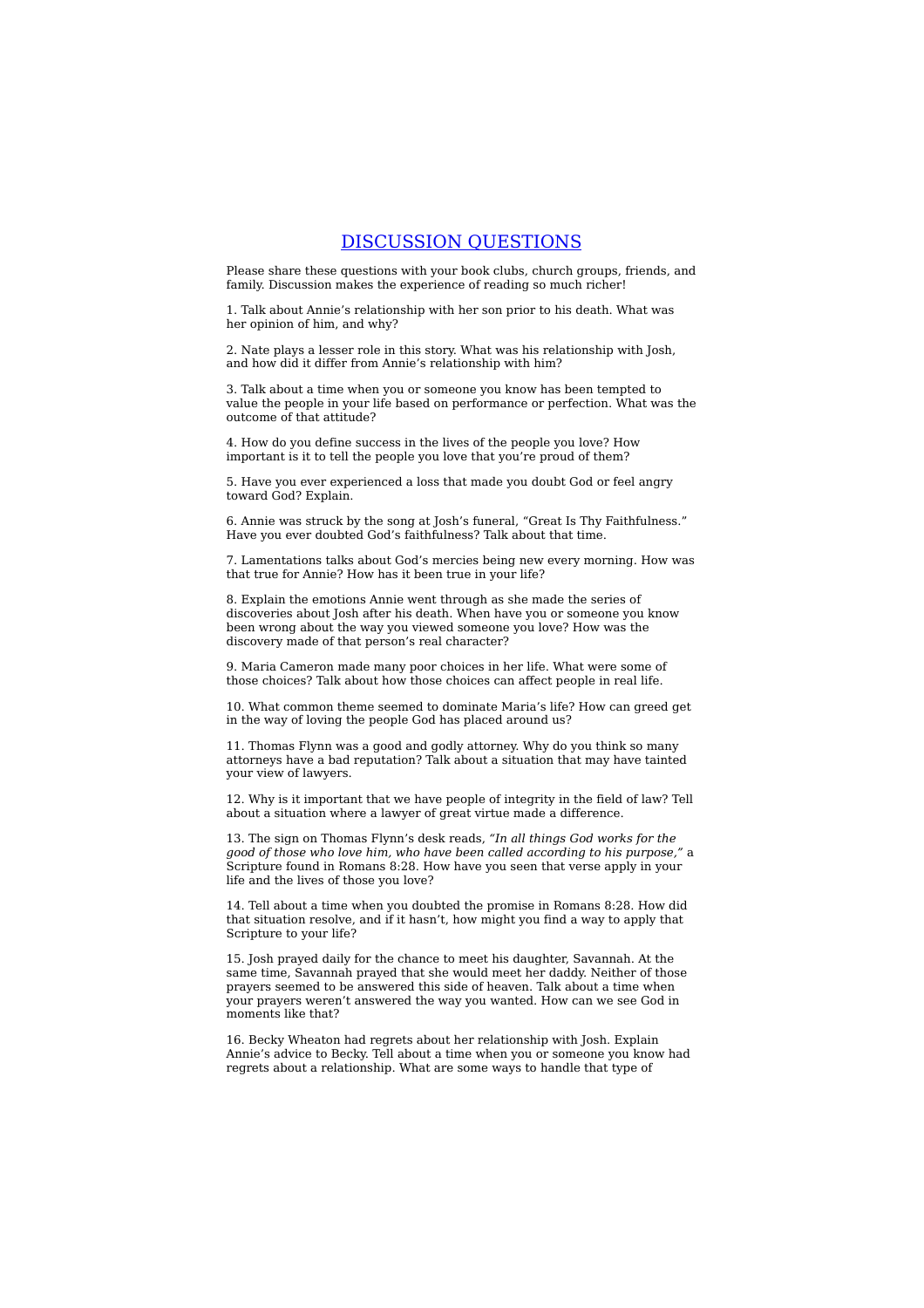#### situation?

17. Annie was willing to fight to the end to protect Josh's settlement. Why was this? Do you think Annie was a greedy person? Why or why not?

18. Cody Gunner wasn't sure about going to Annie with the story of his last conversation with Josh. Tell about a time when someone came to you with lifechanging news. What did Cody's admission mean to Annie?

19. Annie's prayers that she would have time with Savannah were answered very dramatically. Talk about that. Whom are you praying for right now? What can you focus on so that you'll be encouraged to continue to pray? Tell about a time when a prayer in your life was answered after someone spent time praying for you.

20. Many different types of love are illustrated in this book. Talk about a few of them, and explain what types of love are illustrated in your life.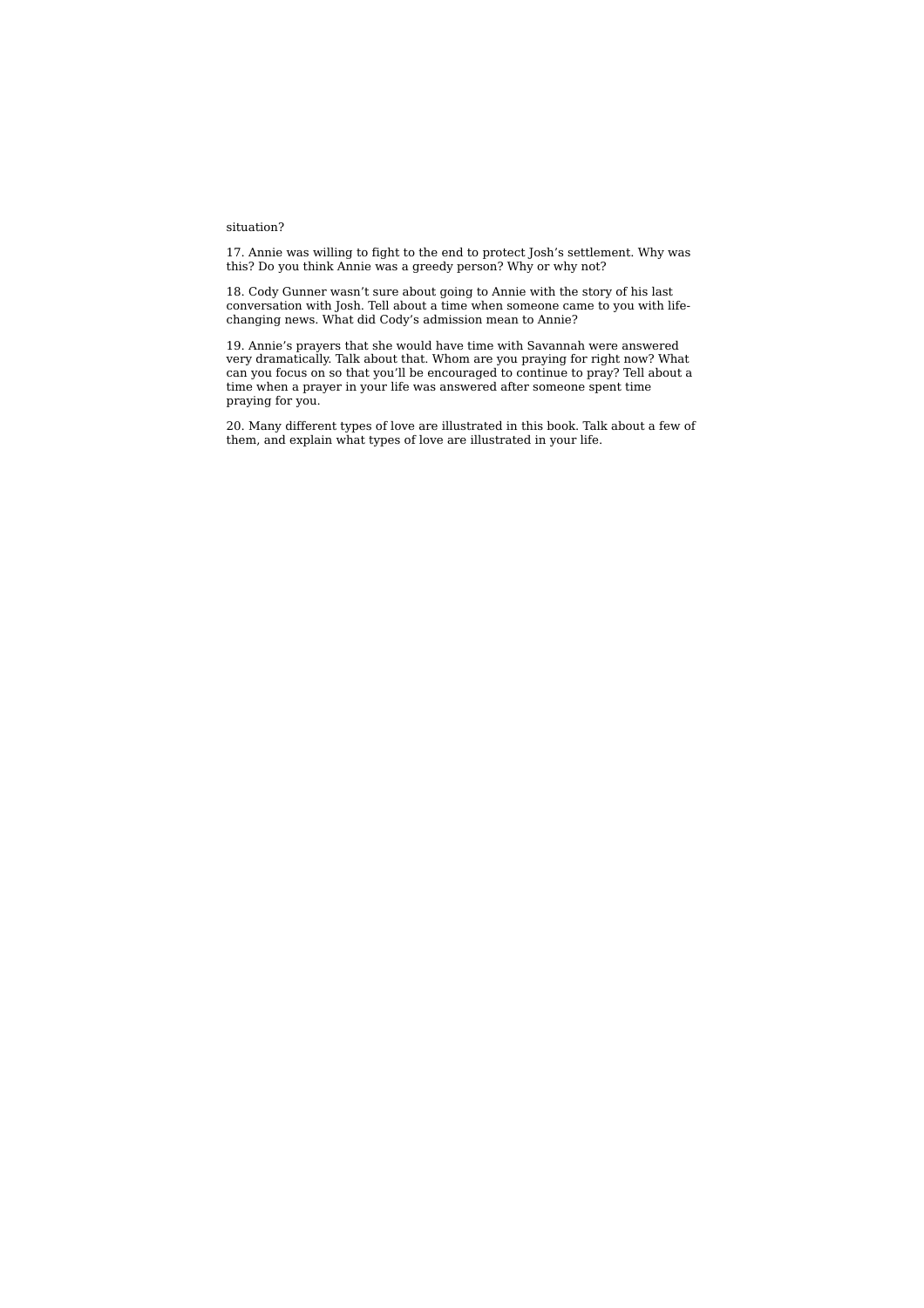If you enjoyed *This Side of Heaven*,

#### you'll love

#### *Just Beyond the Clouds*,

#### the unforgettable story of two brothers

#### and the woman whose love can set them both free.



Still aching over the death of his wife, Cody Gunner can't bear the thought of letting go of his brother, Carl Joseph, who has Down syndrome. Cody wants his brother home, where he will be safe and cared for, not out on his own in a world that Cody knows can be heartless and cruel. So when Carl Joseph's teacher, Elle, begins championing his independence, she finds herself at odds with Cody. But even as these two battle out their differences, they can't deny the connection they share, and Cody faces a crisis of heart.

What if Elle is the one woman who can teach Cody that love is still possible? If Cody can let go of his anger and pain, he might see that sometimes the brightest hope of all lies JUST BEYOND THE CLOUDS.

#### *Available now wherever books are sold.*

And be sure to check out

*Like Dandelion Dust*,

Karen's bestselling novel about a couple's love for

their son and the lengths to which they will

go to keep their family together.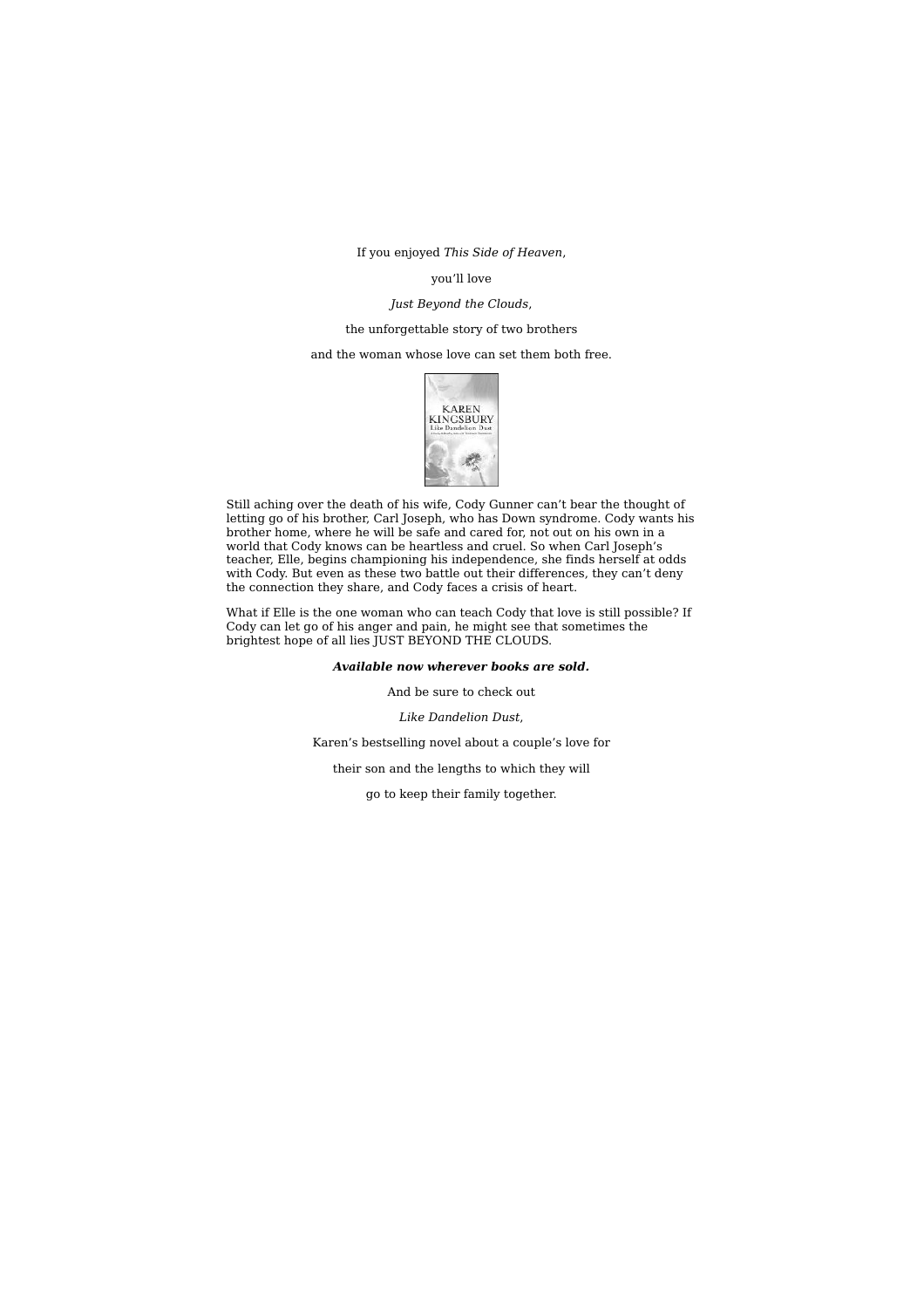

Jack and Molly Campbell are right where they want to be, enjoying an idyllic life with their adopted four-year-old son, Joey. But everything changes when the Campbells receive a phone call from Joey's social worker: Joey's biological father has been released from prison. He's ready to start his life over, but not without getting custody of his son.

A judge's quick decision deals a devastating blow to the Campbell family: Joey must return to his biological parents. The day after the ruling, in a haze of grief and disbelief, the Campbells watch their adopted son pick a dandelion and blow the feathery seeds into the wind.

In the days that follow, Jack Campbell conceives a desperate and dangerous thought. What if they can devise a way out? What if they take Joey and just disappear . . . LIKE DANDELION DUST?

*Available now wherever books are sold.*

You'll also love

*A Thousand Tomorrows*!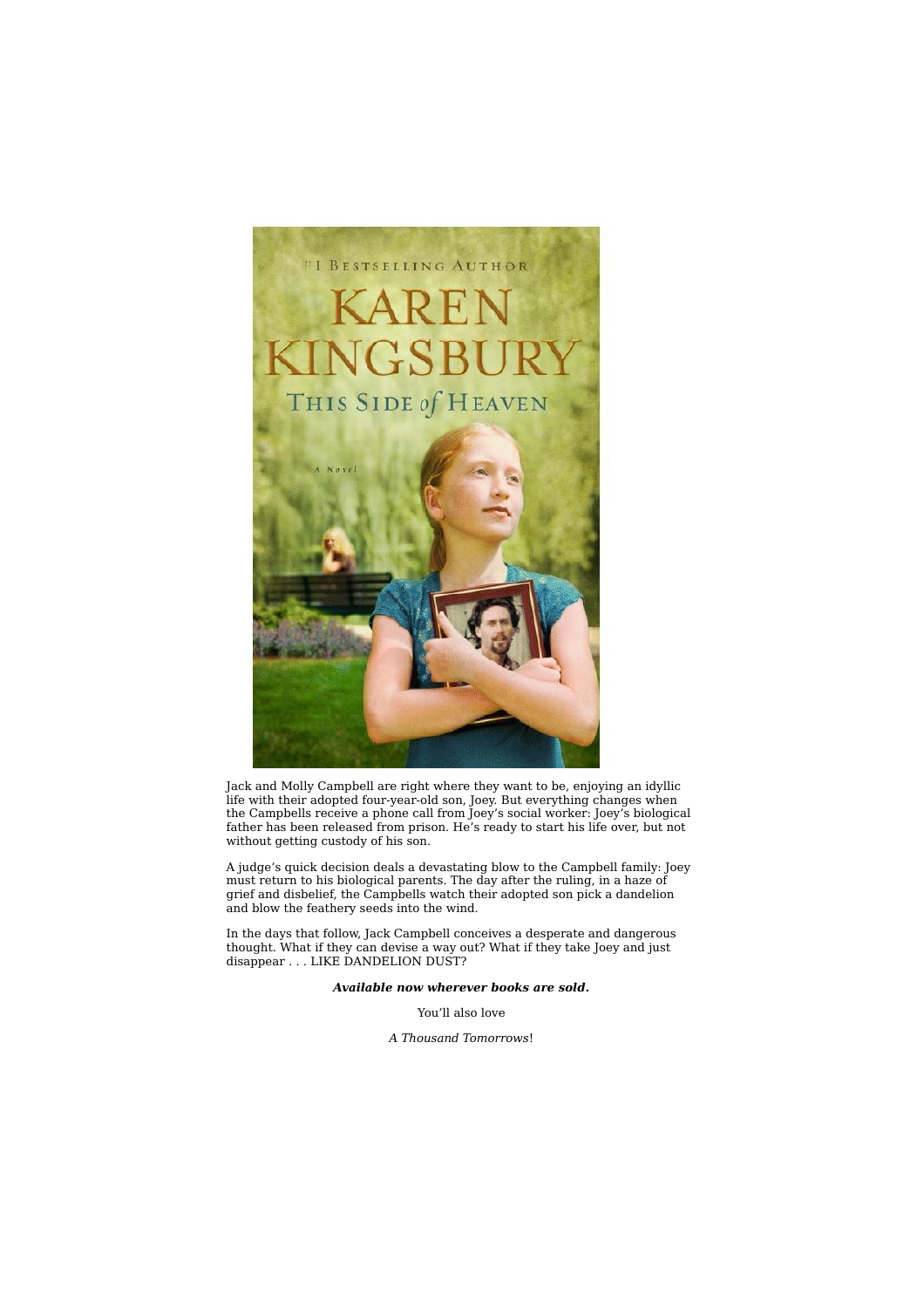

Cody Gunner is a nationally renowned bull rider—cocky, brash, and a legend among his peers. Abandoned as a child by the people he needed most, Cody swears he will never allow himself to love again.

Recognized horsewoman Ali Daniels denies love as well. Carrying a terrible secret, she lives life to the fullest, taking risks and refusing relationships. When Cody and Ali meet, their first instincts are to hide behind their emotional walls, seemingly doomed to repeat the patterns they have established for most of their lives. But their attraction is too strong, and despite their fears, they bare their souls to each other.

Only after three years—a thousand tomorrows later— do they realize at what cost their relationship comes. In the end, they must decide if love is worth the ultimate prize.

*Available now wherever books are sold.*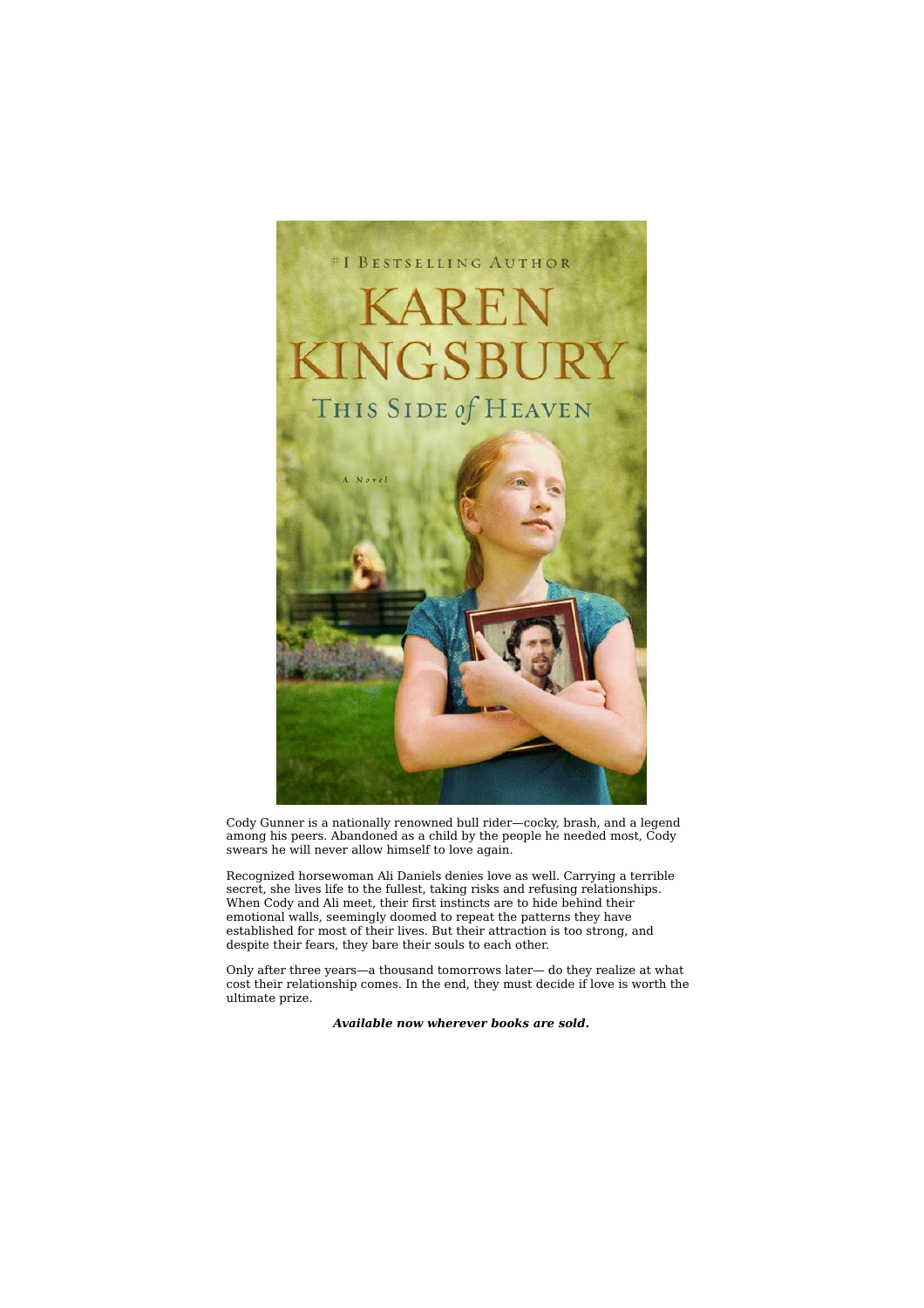# **Other Life-Changing Fiction™ by Karen Kingsbury**

#### **September 11th Series**

*One Tuesday Morning Beyond Tuesday Morning*

*Every Now and Then*

**Lost Love Series**

*Even Now*

*Ever After*

#### **Stand-Alone Titles**

*Oceans Apart*

*Between Sundays*

*When Joy Came to Stay*

*On Every Side*

*Divine*

*Like Dandelion Dust*

*Where Yesterday Lives*

**Redemption Series**

#### *Redemption*

*Remember*

*Return*

*Rejoice*

*Reunion*

#### **Firstborn Series**

*Fame*

# *Forgiven*

*Found*

*Family*

*Forever*

# **Sunrise Series**

*Sunrise*

*Summer*

*Someday*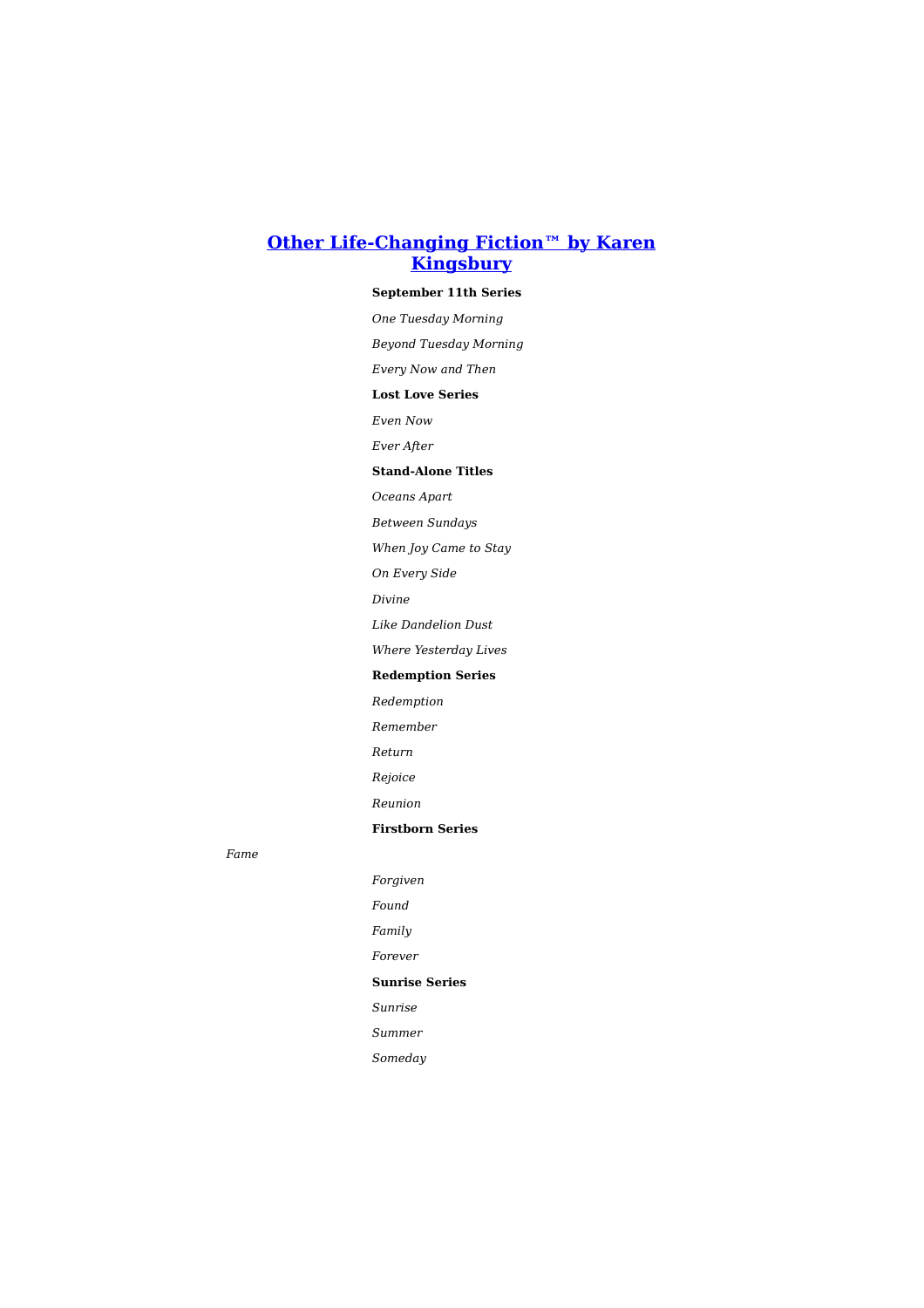#### *Sunset*

#### **Red Glove Series**

*Gide on's Gift*

*Maggie's Miracle*

*Sarah's Song*

*Hannah's Hope*

#### **Forever Faithful Series**

*Waiting for Morning*

*Moment of Weakness*

*Halfway to Forever*

#### **Women of Faith Fiction Series**

*A Time to Dance*

*A Time to Embrace*

#### **Cody Gunner Series**

*A Thousand Tomorrows*

*Just Beyond the Clouds*

*This Side of Heaven*

# **Children's Titles**

*Let Me Hold You Longer*

*Let's Go on a Mommy Date*

*We Believe in Christmas*

## **Miracle Collections**

*A Treasury of Christmas Miracles*

*A Treasury of Miracles for Women*

*A Treasury of Miracles for Teens*

*A Treasury of Miracles for Friends*

*A Treasury of Adoption Miracles*

#### *Gift Books*

*Stay Close, Little Girl*

*Be Safe, Little Boy*

*Forever Young: Ten Gifts of*